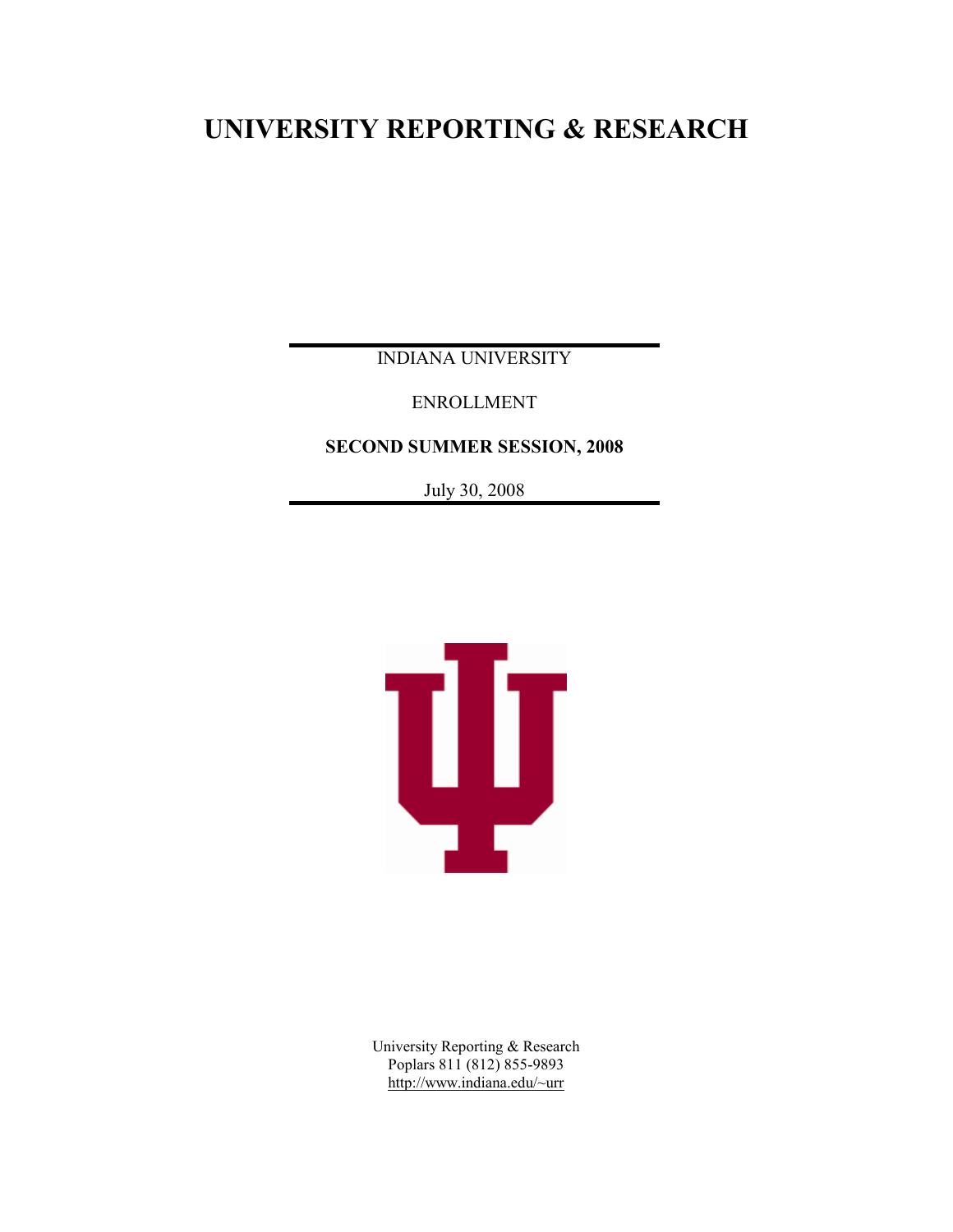#### EXPLANATION OF ENROLLMENT DATA

1. Registration cut-off dates for Student Census differed due to the variance in session dates. The session and cut-off dates are shown below:

|              |                           | <b>Student Census</b> |
|--------------|---------------------------|-----------------------|
| Campus       | <b>Session Dates</b>      | <b>Cut-off Dates</b>  |
| Bloomington  | June 13 - August 8, 2008  | July 25, 2008         |
| Indianapolis | June 23 - August 4, 2008  | July 1, 2008          |
| East         | July 3 - August 8, 2008   | July 8, 2008          |
| Fort Wayne   | June 30 - August 8, 2008  | July 3, 2008          |
| Kokomo       | June 23 - August 6, 2008  | June 28, 2008         |
| Northwest    | July 30 - August 15, 2008 | July 8, 2008          |
| South Bend   | July 30 - August 8, 2008  | July 7, 2008          |
| Southeast    | June 23 - August 4, 2008  | June 28, 2008         |

2. Credit hour figures are net figures that reflect courses dropped and added up to the dates cited above; students who withdrew from all courses are not included in the headcount and credit hours count.

- 3. Undergraduate and Professional:
	- a. Part-time: student enrolled for less than 6 credit hours.
	- b. Full-time: students enrolled for 6 credit hours or more.
	- c. Full-time-equivalent: the sum of all undergraduate and professional student credit hours divided by 15.
- 4. Graduate:
	- a. Part-time: students enrolled for less than 6 credit hours.
	- b. Full-time: students for 6 credit hours or more.
	- c. Full-time-equivalent: the sum of all graduate student credit hours divided by 12.
- 5. Special students (students who are not enrolled in regular undergraduate or graduate degree programs):
	- a. Special Undergraduate:

Full-time-equivalent: the sum of all special undergraduate student credit hours divided by 15.

b. Special Graduate: Full-time-equivalent: the sum of all special graduate student credit hours divided by 12.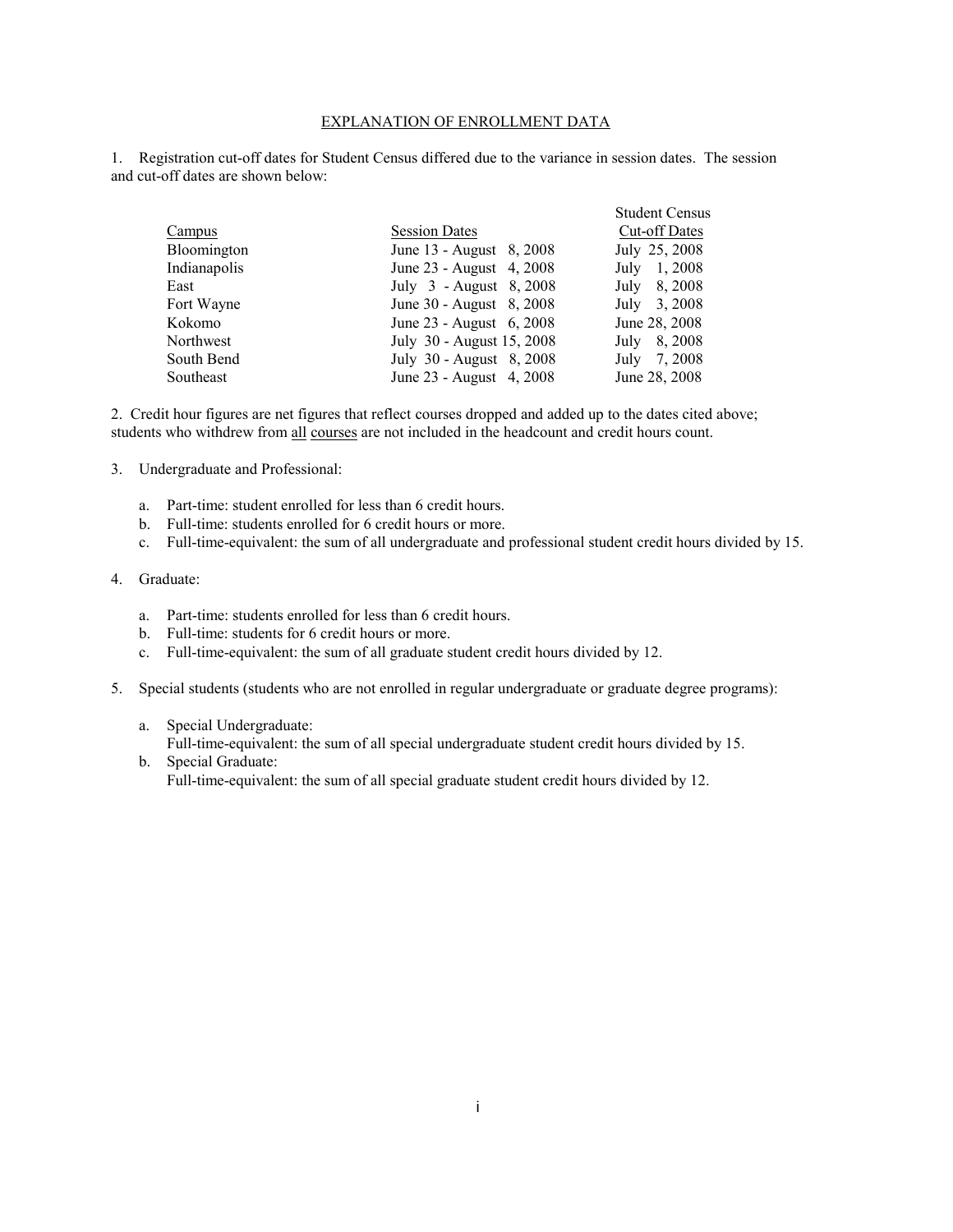# **TABLE OF CONTENTS**

| Comparative Enrollment Data For All Campuses | Page |
|----------------------------------------------|------|
|                                              |      |
|                                              |      |
|                                              |      |
|                                              |      |
|                                              |      |
|                                              |      |
|                                              |      |
|                                              |      |
|                                              |      |
|                                              |      |
|                                              |      |
| <b>Historic Enrollment By Campus</b>         |      |
|                                              |      |
| <b>Educational Service Rendered</b>          |      |
|                                              |      |
| Comparative Enrollment Data By Campus        |      |
|                                              |      |
|                                              |      |
|                                              |      |
|                                              |      |
|                                              |      |
|                                              |      |
|                                              |      |
| Non-Comparative Enrollment Tables            |      |
|                                              |      |
|                                              |      |
|                                              |      |
|                                              |      |
|                                              |      |
|                                              |      |
|                                              |      |
|                                              |      |
|                                              |      |
|                                              |      |
|                                              |      |
|                                              |      |
|                                              |      |
|                                              |      |
|                                              |      |
|                                              |      |
|                                              |      |
|                                              |      |
|                                              |      |
|                                              |      |
|                                              |      |
|                                              |      |
|                                              |      |
|                                              |      |
|                                              |      |
|                                              |      |
|                                              |      |
|                                              |      |
|                                              |      |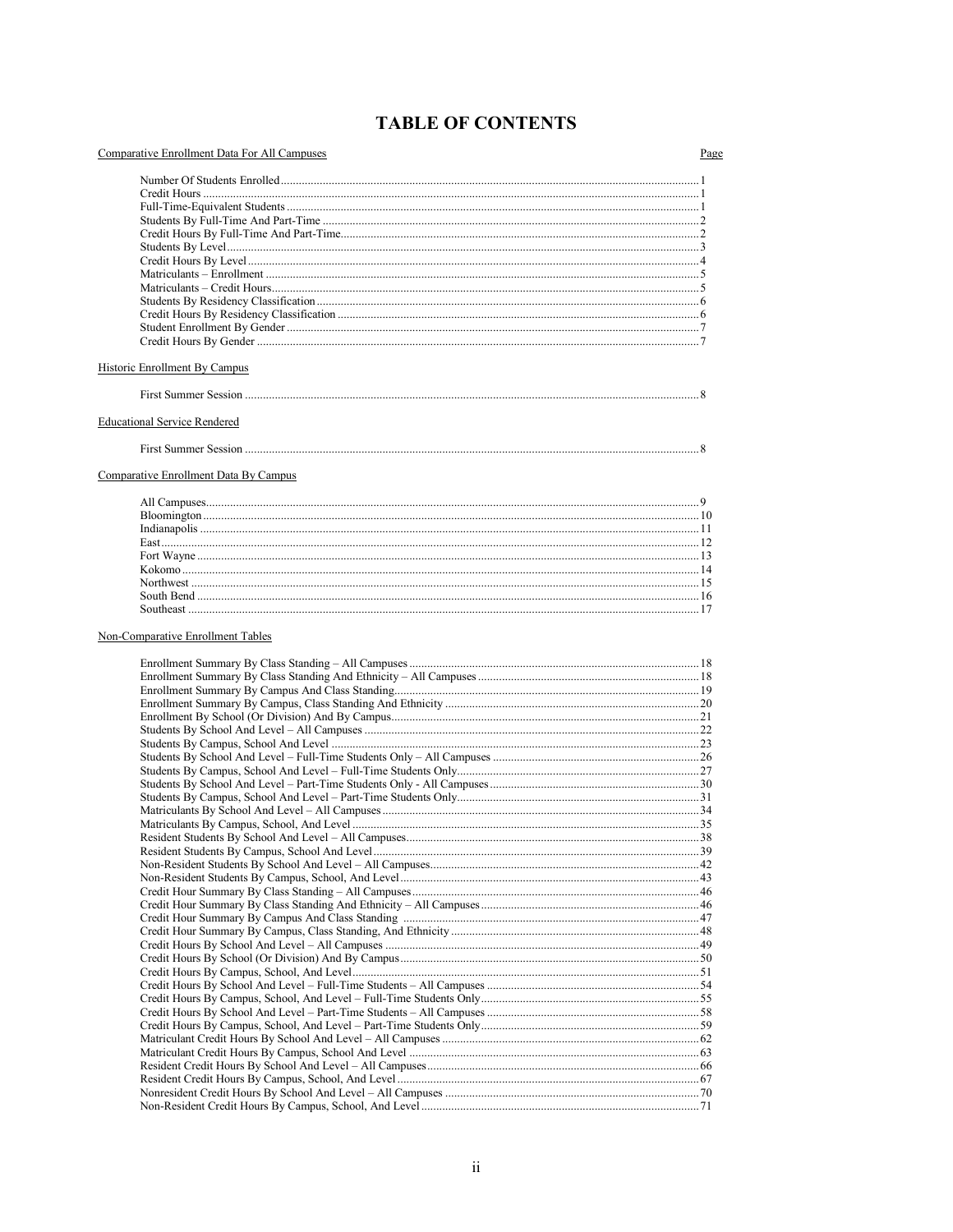# **NUMBER OF STUDENTS ENROLLED**

| Campus       | 2nd Sum.<br>2007 | $%$ of<br><b>Total</b> | 2nd Sum.<br>2008 | $%$ of<br>Total | <b>Difference</b> | Percent<br>Change |
|--------------|------------------|------------------------|------------------|-----------------|-------------------|-------------------|
| Bloomington  | 7,107            | 29.6%                  | 7,315            | $30.4\%$        | 208               | 2.9%              |
| <b>IUPUI</b> | 8,593            | 35.8%                  | 8,638            | 35.9%           | 45                | $0.5\%$           |
| East         | 489              | $2.0\%$                | 499              | 2.1%            | 10                | $2.0\%$           |
| Fort Wayne   | 1,531            | 6.4%                   | 1,580            | $6.6\%$         | 49                | $3.2\%$           |
| Kokomo       | 633              | 2.6%                   | 576              | 2.4%            | $-57$             | $-9.0\%$          |
| Northwest    | 1,625            | $6.8\%$                | 1,491            | $6.2\%$         | $-134$            | $-8.2\%$          |
| South Bend   | 1,916            | $8.0\%$                | 1,882            | $7.8\%$         | $-34$             | $-1.8\%$          |
| Southeast    | 2,085            | $8.7\%$                | 2,089            | $8.7\%$         | 4                 | $0.2\%$           |
| Total IU     | 23,979           |                        | 24,070           |                 | 91                | $0.4\%$           |

### **CREDIT HOURS**

| Campus       | 2nd Sum.<br>2007 | $%$ of<br><b>Total</b> | 2nd Sum.<br>2008 | $%$ of<br>Total | <b>Difference</b> | Percent<br>Change |
|--------------|------------------|------------------------|------------------|-----------------|-------------------|-------------------|
| Bloomington  | 29,758.5         | 31.2%                  | 30,532.0         | 31.6%           | 773.5             | $2.6\%$           |
| <b>IUPUI</b> | 33,338.5         | 34.9%                  | 34,121.0         | 35.3%           | 782.5             | 2.3%              |
| East         | 1,989.0          | $2.1\%$                | 2,129.0          | $2.2\%$         | 140.0             | $7.0\%$           |
| Fort Wayne   | 5,785.0          | $6.1\%$                | 6,117.0          | $6.3\%$         | 332.0             | $5.7\%$           |
| Kokomo       | 2,378.0          | 2.5%                   | 2,264.0          | $2.3\%$         | $-114.0$          | $-4.8\%$          |
| Northwest    | 6,646.0          | $7.0\%$                | 6,096.0          | $6.3\%$         | $-550.0$          | $-8.3\%$          |
| South Bend   | 7,304.0          | $7.6\%$                | 7,132.0          | $7.4\%$         | $-172.0$          | $-2.4\%$          |
| Southeast    | 8,298.0          | $8.7\%$                | 8,142.0          | $8.4\%$         | $-156.0$          | $-1.9\%$          |
| Total IU     | 95,497.0         |                        | 96,533.0         |                 | 1,036.0           | $1.1\%$           |

# **FULL-TIME EQUIVALENT STUDENTS (a)**

| Campus       | 2nd Sum.<br>2007 | $%$ of<br><b>Total</b> | 2nd Sum.<br>2008 | $%$ of<br>Total | <b>Difference</b> | Percent<br>Change |
|--------------|------------------|------------------------|------------------|-----------------|-------------------|-------------------|
| Bloomington  | 2,135.1          | 31.3%                  | 2,199.0          | 31.9%           | 63.9              | $3.0\%$           |
| <b>IUPUI</b> | 2,381.5          | 35.0%                  | 2,435.9          | 35.4%           | 54.4              | $2.3\%$           |
| East         | 135.0            | $2.0\%$                | 146.9            | $2.1\%$         | 11.9              | 8.8%              |
| Fort Wayne   | 416.8            | $6.1\%$                | 435.8            | $6.3\%$         | 19.0              | $4.6\%$           |
| Kokomo       | 162.1            | $2.4\%$                | 154.9            | $2.2\%$         | $-7.2$            | $-4.4\%$          |
| Northwest    | 468.3            | $6.9\%$                | 429.4            | $6.2\%$         | $-39.0$           | $-8.3\%$          |
| South Bend   | 522.9            | $7.7\%$                | 505.8            | $7.3\%$         | $-17.1$           | $-3.3\%$          |
| Southeast    | 589.1            | $8.6\%$                | 582.9            | $8.5\%$         | $-6.2$            | $-1.0\%$          |
| Total IU     | 6.810.7          |                        | 6.890.5          |                 | 79.8              | $1.2\%$           |

(a) System FTE may not equal the sum of campus FTEs. System and campus FTE figures are derived separately.

*Fort Wayne- IU enrollments only*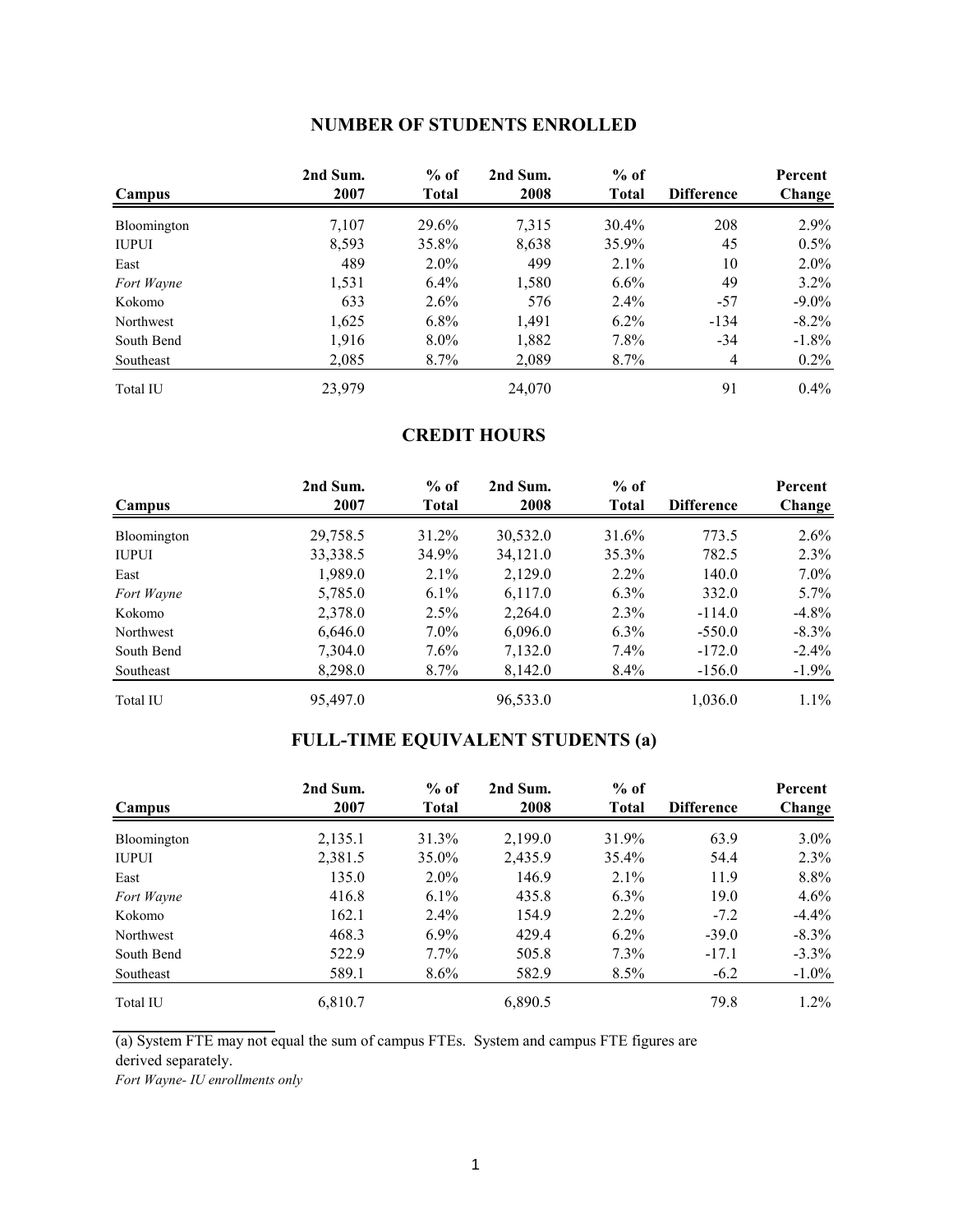|           | Campus       | 2nd Sum.<br>2007 | $%$ of<br><b>Total</b> | 2nd Sum.<br>2008 | $%$ of<br><b>Total</b> | <b>Difference</b> | Percent<br>Change |
|-----------|--------------|------------------|------------------------|------------------|------------------------|-------------------|-------------------|
| Full-Time | Bloomington  | 2,390            | 36.1%                  | 2,436            | 36.1%                  | 46                | 1.9%              |
|           | <b>IUPUI</b> | 2,195            | 33.2%                  | 2,306            | 34.2%                  | 111               | $5.1\%$           |
|           | East         | 137              | 2.1%                   | 153              | 2.3%                   | 16                | 11.7%             |
|           | Fort Wayne   | 380              | $5.7\%$                | 409              | $6.1\%$                | 29                | $7.6\%$           |
|           | Kokomo       | 113              | 1.7%                   | 115              | 1.7%                   | $\overline{2}$    | 1.8%              |
|           | Northwest    | 454              | 6.9%                   | 429              | 6.4%                   | $-25$             | $-5.5\%$          |
|           | South Bend   | 428              | 6.5%                   | 401              | 5.9%                   | $-27$             | $-6.3\%$          |
|           | Southeast    | 517              | $7.8\%$                | 500              | 7.4%                   | $-17$             | $-3.3\%$          |
|           | Total IU     | 6,614            |                        | 6,749            |                        | 135               | $2.0\%$           |
| Part-Time | Bloomington  | 4,717            | 27.2%                  | 4,879            | 28.2%                  | 162               | 3.4%              |
|           | <b>IUPUI</b> | 6,398            | 36.8%                  | 6,332            | 36.6%                  | -66               | $-1.0\%$          |
|           | East         | 352              | 2.0%                   | 346              | 2.0%                   | -6                | $-1.7\%$          |
|           | Fort Wayne   | 1,151            | 6.6%                   | 1,171            | 6.8%                   | 20                | 1.7%              |
|           | Kokomo       | 520              | $3.0\%$                | 461              | 2.7%                   | $-59$             | $-11.3%$          |
|           | Northwest    | 1,171            | 6.7%                   | 1,062            | 6.1%                   | $-109$            | $-9.3\%$          |
|           | South Bend   | 1,488            | 8.6%                   | 1,481            | 8.6%                   | $-7$              | $-0.5\%$          |
|           | Southeast    | 1,568            | $9.0\%$                | 1,589            | 9.2%                   | 21                | 1.3%              |
|           | Total IU     | 17,365           |                        | 17,321           |                        | -44               | $-0.3%$           |

# **STUDENTS BY FULL-TIME AND PART-TIME**

# **CREDIT HOURS BY FULL-TIME AND PART-TIME**

|           | Campus       | 2nd Sum.<br>2007 | $%$ of<br><b>Total</b> | 2nd Sum.<br>2008 | $%$ of<br><b>Total</b> | <b>Difference</b> | Percent<br>Change |
|-----------|--------------|------------------|------------------------|------------------|------------------------|-------------------|-------------------|
| Full-Time | Bloomington  | 16,446.0         | 38.1%                  | 16,616.0         | 37.7%                  | 170.0             | $1.0\%$           |
|           | <b>IUPUI</b> | 13,689.0         | 31.7%                  | 14,510.5         | 32.9%                  | 821.5             | $6.0\%$           |
|           | East         | 889.0            | 2.1%                   | 1,071.0          | 2.4%                   | 182.0             | 20.5%             |
|           | Fort Wayne   | 2,383.0          | 5.5%                   | 2,575.0          | 5.8%                   | 192.0             | 8.1%              |
|           | Kokomo       | 721.0            | 1.7%                   | 772.0            | $1.8\%$                | 51.0              | 7.1%              |
|           | Northwest    | 2,959.0          | $6.9\%$                | 2,762.0          | $6.3\%$                | $-197.0$          | $-6.7\%$          |
|           | South Bend   | 2,763.0          | 6.4%                   | 2,584.0          | 5.9%                   | $-179.0$          | $-6.5\%$          |
|           | Southeast    | 3,326.0          | $7.7\%$                | 3,180.0          | $7.2\%$                | $-146.0$          | $-4.4%$           |
|           | Total IU     | 43,176.0         |                        | 44,070.5         |                        | 894.5             | 2.1%              |
| Part-Time | Bloomington  | 13,312.5         | 25.4%                  | 13,916.0         | 26.5%                  | 603.5             | 4.5%              |
|           | <b>IUPUI</b> | 19,649.5         | 37.6%                  | 19,610.5         | 37.4%                  | $-39.0$           | $-0.2\%$          |
|           | East         | 1,100.0          | 2.1%                   | 1,058.0          | 2.0%                   | $-42.0$           | $-3.8\%$          |
|           | Fort Wayne   | 3,402.0          | 6.5%                   | 3,542.0          | $6.8\%$                | 140.0             | 4.1%              |
|           | Kokomo       | 1,657.0          | $3.2\%$                | 1,492.0          | 2.8%                   | $-165.0$          | $-10.0\%$         |
|           | Northwest    | 3,687.0          | $7.0\%$                | 3,334.0          | 6.4%                   | $-353.0$          | $-9.6\%$          |
|           | South Bend   | 4,541.0          | 8.7%                   | 4,548.0          | 8.7%                   | 7.0               | $0.2\%$           |
|           | Southeast    | 4,972.0          | 9.5%                   | 4,962.0          | 9.5%                   | $-10.0$           | $-0.2\%$          |
|           | Total IU     | 52,321.0         |                        | 52,462.5         |                        | 141.5             | 0.3%              |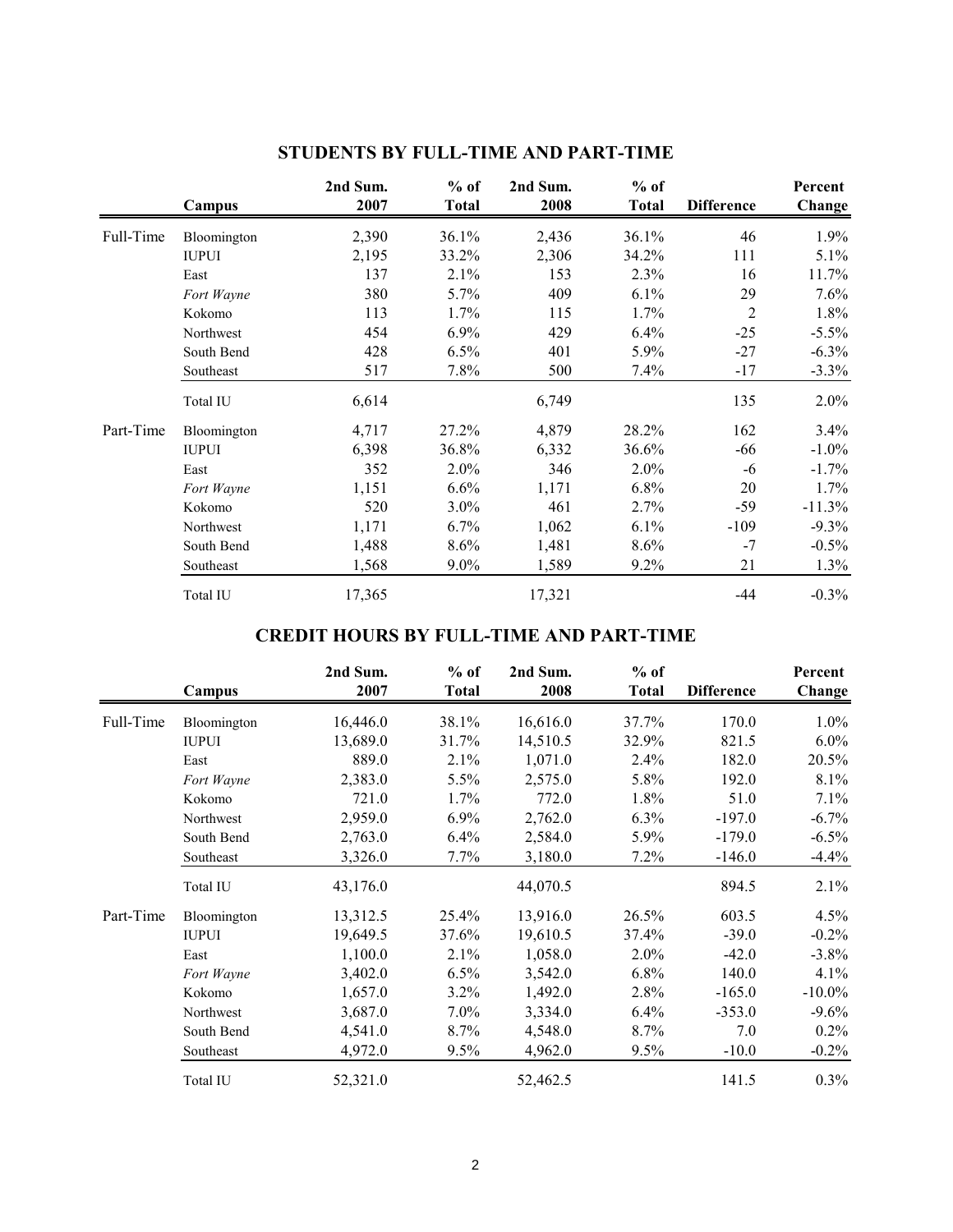# **STUDENTS BY LEVEL**

| Level                             | Campus         | 2nd Sum.<br>2007 | $%$ of<br><b>Total</b> | 2nd Sum.<br>2008 | $%$ of<br><b>Total</b> | <b>Difference</b> | Percent<br>Change |
|-----------------------------------|----------------|------------------|------------------------|------------------|------------------------|-------------------|-------------------|
| Undergraduate                     | Bloomington    | 3,965            | 27.4%                  | 3,985            | 27.2%                  | 20                | 0.5%              |
|                                   | $\mbox{IUPUI}$ | 4,926            | 34.1%                  | 5,191            | 35.5%                  | 265               | 5.4%              |
|                                   | East           | 418              | 2.9%                   | 420              | 2.9%                   | $\overline{c}$    | 0.5%              |
|                                   | Fort Wayne     | 986              | 6.8%                   | 1,081            | 7.4%                   | 95                | 9.6%              |
|                                   | Kokomo         | 514              | 3.6%                   | 452              | 3.1%                   | $-62$             | $-12.1%$          |
|                                   | Northwest      | 1,110            | 7.7%                   | 1,025            | 7.0%                   | $-85$             | $-7.7%$           |
|                                   | South Bend     | 1,111            | 7.7%                   | 1,119            | 7.6%                   | $\,8\,$           | 0.7%              |
|                                   | Southeast      | 1,419            | 9.8%                   | 1,363            | 9.3%                   | $-56$             | $-3.9%$           |
|                                   | Total IU       | 14,449           |                        | 14,636           |                        | 187               | 1.3%              |
| Graduate                          | Bloomington    | 1,900            | 36.2%                  | 1,923            | 35.7%                  | 23                | 1.2%              |
|                                   | <b>IUPUI</b>   | 1,965            | 37.4%                  | 2,057            | 38.2%                  | 92                | 4.7%              |
|                                   | East           | 7                | 0.1%                   | 33               | 0.6%                   | 26                | 371.4%            |
|                                   | Fort Wayne     | 322              | 6.1%                   | 299              | 5.6%                   | $-23$             | $-7.1%$           |
|                                   | Kokomo         | 29               | 0.6%                   | 34               | 0.6%                   | $\sqrt{5}$        | 17.2%             |
|                                   | Northwest      | 272              | 5.2%                   | 263              | 4.9%                   | $-9$              | $-3.3%$           |
|                                   | South Bend     | 388              | 7.4%                   | 372              | 6.9%                   | $-16$             | $-4.1%$           |
|                                   | Southeast      | 370              | 7.0%                   | 401              | 7.5%                   | 31                | 8.4%              |
|                                   | Total IU       | 5,253            |                        | 5,382            |                        | 129               | 2.5%              |
| Professional                      | Bloomington    | 181              | 40.6%                  | 111              | 35.8%                  | $-70$             | $-38.7%$          |
|                                   | <b>IUPUI</b>   | 265              | 59.4%                  | 199              | 64.2%                  | $-66$             | $-24.9%$          |
|                                   | Total IU       | 446              |                        | 310              |                        | $-136$            | $-30.5%$          |
| Undergrad. Non-Degree Bloomington |                | 544              | 28.3%                  | 601              | 32.1%                  | 57                | 10.5%             |
|                                   | $\mbox{IUPUI}$ | 831              | 43.3%                  | 699              | 37.3%                  | $-132$            | $-15.9%$          |
|                                   | East           | 30               | 1.6%                   | 27               | 1.4%                   | $-3$              | $-10.0\%$         |
|                                   | Fort Wayne     | 65               | 3.4%                   | 69               | 3.7%                   | $\overline{4}$    | 6.2%              |
|                                   | Kokomo         | 58               | 3.0%                   | 54               | 2.9%                   | $-4$              | $-6.9%$           |
|                                   | Northwest      | 77               | 4.0%                   | 85               | 4.5%                   | $\,8\,$           | 10.4%             |
|                                   | South Bend     | 210              | 10.9%                  | 241              | 12.9%                  | 31                | 14.8%             |
|                                   | Southeast      | 105              | 5.5%                   | 99               | 5.3%                   | $-6$              | $-5.7\%$          |
|                                   | Total IU       | 1,920            |                        | 1,875            |                        | $-45$             | $-2.3%$           |
| Graduate Non-Degree               | Bloomington    | 517              | 27.1%                  | 695              | 37.2%                  | 178               | 34.4%             |
|                                   | <b>IUPUI</b>   | 606              | 31.7%                  | 492              | 26.4%                  | $-114$            | $-18.8%$          |
|                                   | East           | 34               | 1.8%                   | 19               | 1.0%                   | $-15$             | $-44.1%$          |
|                                   | Fort Wayne     | 158              | 8.3%                   | 131              | 7.0%                   | $-27$             | $-17.1%$          |
|                                   | Kokomo         | 32               | 1.7%                   | 36               | 1.9%                   | $\overline{4}$    | 12.5%             |
|                                   | Northwest      | 166              | 8.7%                   | 118              | 6.3%                   | $-48$             | $-28.9%$          |
|                                   | South Bend     | 207              | 10.8%                  | 150              | 8.0%                   | $-57$             | $-27.5%$          |
|                                   | Southeast      | 191              | 10.0%                  | 226              | 12.1%                  | 35                | 18.3%             |
|                                   | Total IU       | 1,911            |                        | 1,867            |                        | $-44$             | $-2.3\%$          |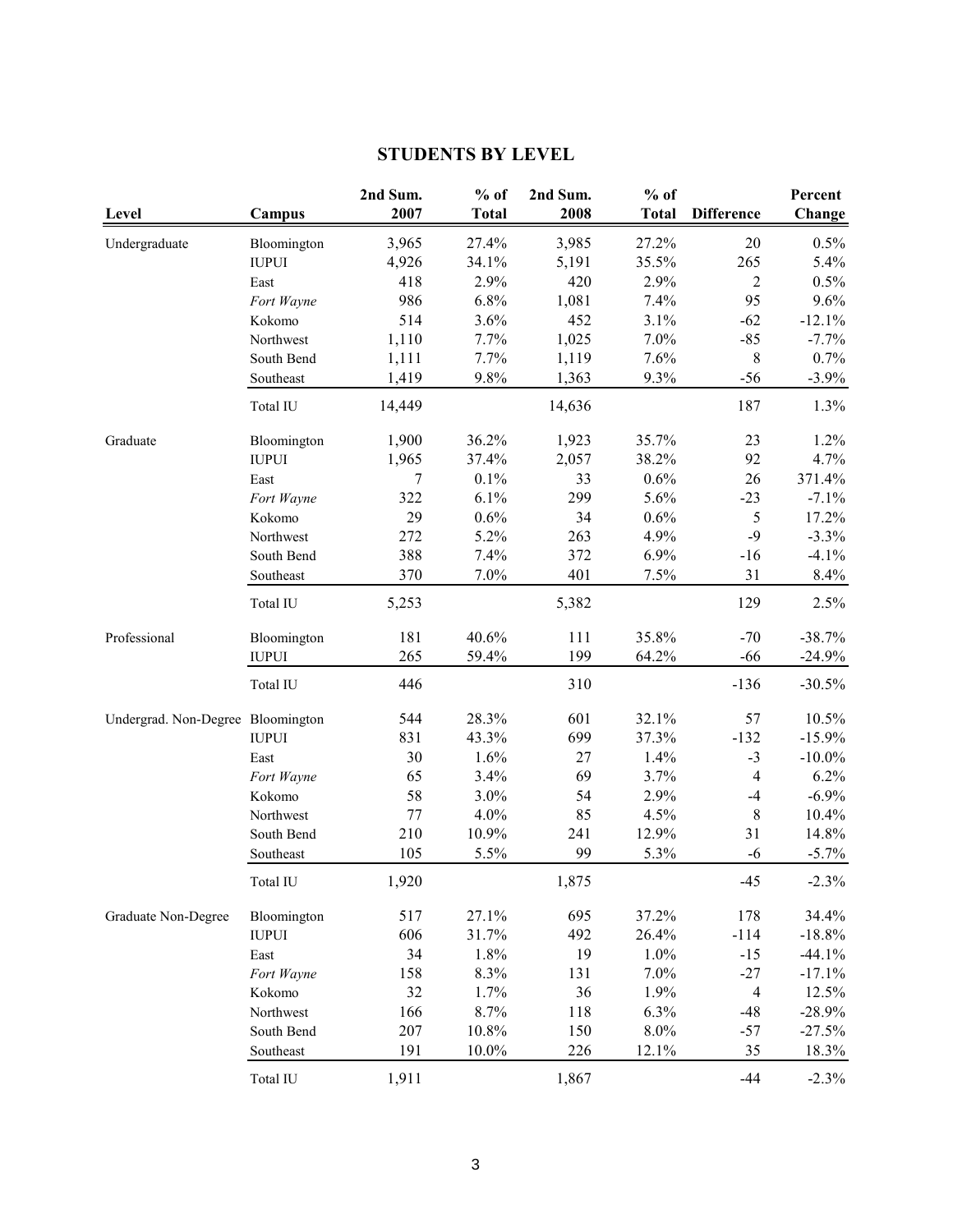# **CREDIT HOURS BY LEVEL<sup>1</sup>**

| Level                             | Campus       | 2nd Sum.<br>2007 | $%$ of<br><b>Total</b> | 2nd Sum.<br>2008 | $%$ of<br><b>Total</b> | <b>Difference</b> | Percent<br>Change |
|-----------------------------------|--------------|------------------|------------------------|------------------|------------------------|-------------------|-------------------|
| Undergraduate                     | Bloomington  | 18,304.0         | 30.4%                  | 18,360.5         | 30.0%                  | 56.5              | 0.3%              |
|                                   | <b>IUPUI</b> | 19,682.0         | 32.7%                  | 20,897.0         | 34.2%                  | 1,215.0           | 6.2%              |
|                                   | East         | 1,731.0          | 2.9%                   | 1,741.0          | 2.8%                   | 10.0              | 0.6%              |
|                                   | Fort Wayne   | 3,669.0          | 6.1%                   | 4,152.0          | 6.8%                   | 483.0             | 13.2%             |
|                                   | Kokomo       | 1,973.0          | 3.3%                   | 1,839.0          | 3.0%                   | $-134.0$          | $-6.8\%$          |
|                                   | Northwest    | 4,831.0          | 8.0%                   | 4,388.0          | 7.2%                   | $-443.0$          | $-9.2\%$          |
|                                   | South Bend   | 4,339.0          | 7.2%                   | 4,414.0          | 7.2%                   | 75.0              | 1.7%              |
|                                   | Southeast    | 5,739.0          | 9.5%                   | 5,355.0          | $8.8\%$                | $-384.0$          | $-6.7\%$          |
|                                   | Total IU     | 60,268.0         |                        | 61,146.5         |                        | 878.5             | 1.5%              |
| Graduate                          | Bloomington  | 7,074.5          | 35.8%                  | 7,105.0          | 34.7%                  | 30.5              | 0.4%              |
|                                   | <b>IUPUI</b> | 7,518.5          | 38.1%                  | 8,091.5          | 39.5%                  | 573.0             | 7.6%              |
|                                   | East         | 30.0             | 0.2%                   | 240.0            | 1.2%                   | 210.0             | 700.0%            |
|                                   | Fort Wayne   | 1,227.0          | 6.2%                   | 1,158.0          | 5.7%                   | $-69.0$           | $-5.6\%$          |
|                                   | Kokomo       | 90.0             | 0.5%                   | 102.0            | 0.5%                   | 12.0              | 13.3%             |
|                                   | Northwest    | 940.0            | 4.8%                   | 942.0            | 4.6%                   | $2.0\,$           | 0.2%              |
|                                   | South Bend   | 1,390.0          | 7.0%                   | 1,304.0          | 6.4%                   | $-86.0$           | $-6.2\%$          |
|                                   | Southeast    | 1,479.0          | 7.5%                   | 1,552.0          | 7.6%                   | 73.0              | 4.9%              |
|                                   | Total IU     | 19,749.0         |                        | 20,494.5         |                        | 745.5             | 3.8%              |
| Professional                      | Bloomington  | 617.0            | 41.9%                  | 394.5            | 33.3%                  | $-222.5$          | $-36.1%$          |
|                                   | <b>IUPUI</b> | 855.5            | 58.1%                  | 790.5            | 66.7%                  | $-65.0$           | $-7.6%$           |
|                                   | Total IU     | 1,472.5          |                        | 1,185.0          |                        | $-287.5$          | $-19.5%$          |
| Undergrad. Non-Degree Bloomington |              | 1,768.0          | 24.9%                  | 1,967.0          | 28.5%                  | 199.0             | 11.3%             |
|                                   | <b>IUPUI</b> | 3,267.5          | 46.0%                  | 2,763.0          | 40.0%                  | $-504.5$          | $-15.4%$          |
|                                   | East         | 112.0            | 1.6%                   | 90.0             | 1.3%                   | $-22.0$           | $-19.6%$          |
|                                   | Fort Wayne   | 251.0            | 3.5%                   | 286.0            | 4.1%                   | 35.0              | 13.9%             |
|                                   | Kokomo       | 193.0            | 2.7%                   | 188.0            | 2.7%                   | $-5.0$            | $-2.6%$           |
|                                   | Northwest    | 300.0            | 4.2%                   | 331.0            | 4.8%                   | 31.0              | 10.3%             |
|                                   | South Bend   | 808.0            | 11.4%                  | 900.0            | 13.0%                  | 92.0              | 11.4%             |
|                                   | Southeast    | 405.0            | 5.7%                   | 380.0            | 5.5%                   | $-25.0$           | $-6.2\%$          |
|                                   | Total IU     | 7,104.5          |                        | 6,905.0          |                        | $-199.5$          | $-2.8%$           |
| Graduate Non-Degree               | Bloomington  | 1,995.0          | 28.9%                  | 2,705.0          | 39.8%                  | 710.0             | 35.6%             |
|                                   | <b>IUPUI</b> | 2,015.0          | 29.2%                  | 1,579.0          | 23.2%                  | $-436.0$          | $-21.6%$          |
|                                   | East         | 116.0            | 1.7%                   | 58.0             | 0.9%                   | $-58.0$           | $-50.0\%$         |
|                                   | Fort Wayne   | 638.0            | 9.2%                   | 521.0            | 7.7%                   | $-117.0$          | $-18.3%$          |
|                                   | Kokomo       | 122.0            | 1.8%                   | 135.0            | 2.0%                   | 13.0              | 10.7%             |
|                                   | Northwest    | 575.0            | 8.3%                   | 435.0            | 6.4%                   | $-140.0$          | $-24.3%$          |
|                                   | South Bend   | 767.0            | 11.1%                  | 514.0            | 7.6%                   | $-253.0$          | $-33.0\%$         |
|                                   | Southeast    | 675.0            | 9.8%                   | 855.0            | 12.6%                  | 180.0             | 26.7%             |
|                                   | Total IU     | 6,903.0          |                        | 6,802.0          |                        | $-101.0$          | $-1.5%$           |

 $1$  Credit hours are calculated by the duplicated student level. For example, a student enrolled in a joint program like MBA/JD will have hours allocated to both the graduate and professional levels.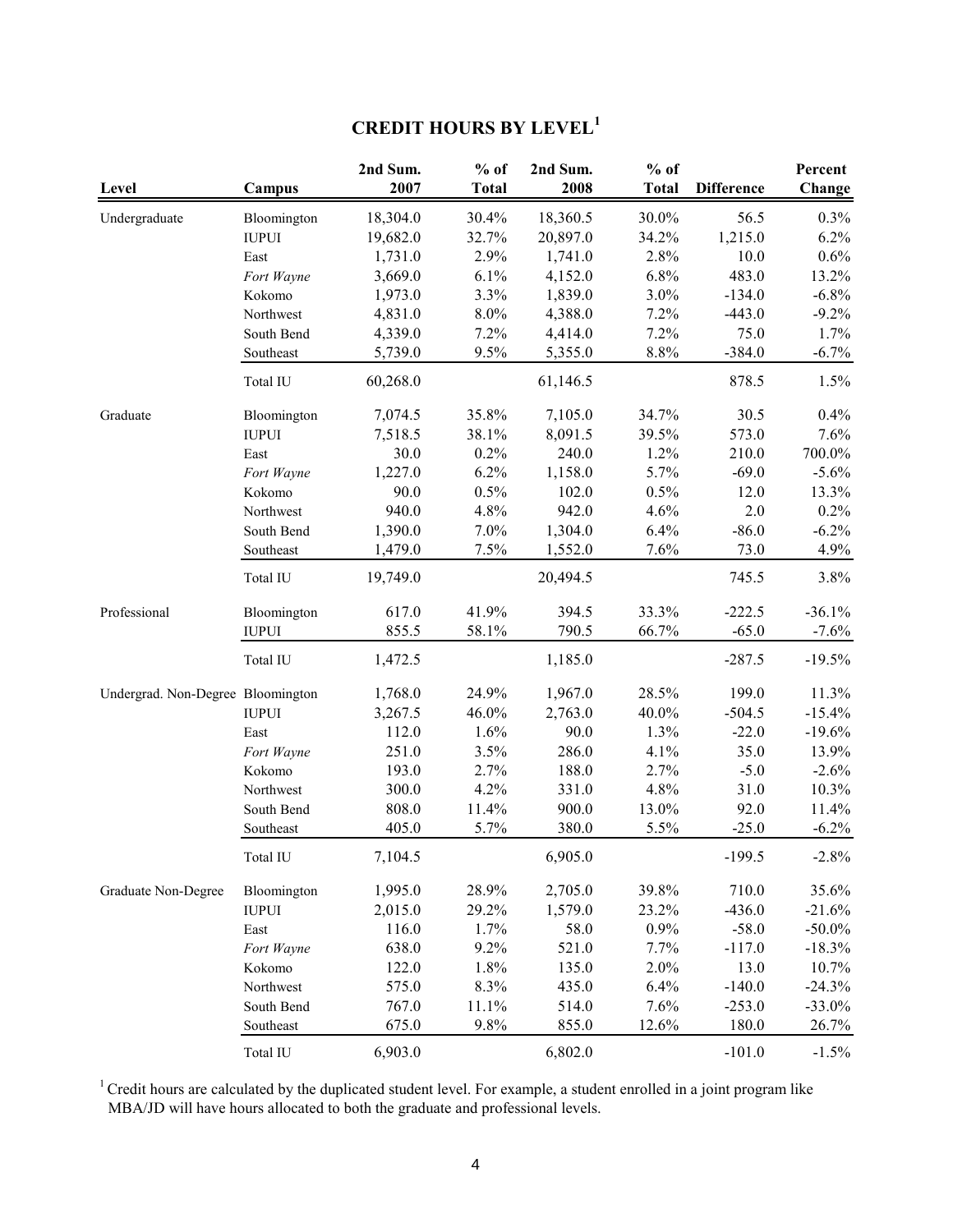|              | 2nd Sum. | $%$ of  | 2nd Sum. | $%$ of       |                   | Percent   |
|--------------|----------|---------|----------|--------------|-------------------|-----------|
| Campus       | 2007     | Total   | 2008     | <b>Total</b> | <b>Difference</b> | Change    |
| Bloomington  | 810      | 34.6%   | 801      | 33.7%        | $-9$              | $-1.1\%$  |
| <b>IUPUI</b> | 744      | 31.8%   | 862      | 36.2%        | 118               | 15.9%     |
| East         | 57       | $2.4\%$ | 74       | 3.1%         | 17                | 29.8%     |
| Fort Wayne   | 151      | 6.5%    | 150      | $6.3\%$      | $-1$              | $-0.7\%$  |
| Kokomo       | 49       | 2.1%    | 26       | $1.1\%$      | $-23$             | $-46.9\%$ |
| Northwest    | 175      | $7.5\%$ | 146      | $6.1\%$      | $-29$             | $-16.6\%$ |
| South Bend   | 188      | $8.0\%$ | 171      | $7.2\%$      | $-17$             | $-9.0\%$  |
| Southeast    | 165      | $7.1\%$ | 149      | $6.3\%$      | $-16$             | $-9.7\%$  |
| Total IU     | 2,339    |         | 2,379    |              | 40                | $1.7\%$   |

# **MATRICULANTS<sup>1</sup> - ENROLLMENT**

# **MATRICULANTS<sup>1</sup> - CREDIT HOURS**

|              | 2nd Sum. | $%$ of       | 2nd Sum. | $%$ of       |                   | Percent   |
|--------------|----------|--------------|----------|--------------|-------------------|-----------|
| Campus       | 2007     | <b>Total</b> | 2008     | <b>Total</b> | <b>Difference</b> | Change    |
| Bloomington  | 3,785.5  | 37.2%        | 3,843.5  | 35.8%        | 58.0              | $1.5\%$   |
| <b>IUPUI</b> | 3,232.0  | 31.7%        | 3,803.5  | 35.5%        | 571.5             | $17.7\%$  |
| East         | 233.0    | $2.3\%$      | 356.0    | $3.3\%$      | 123.0             | 52.8%     |
| Fort Wayne   | 585.0    | $5.7\%$      | 636.0    | 5.9%         | 51.0              | $8.7\%$   |
| Kokomo       | 176.0    | $1.7\%$      | 110.0    | $1.0\%$      | $-66.0$           | $-37.5\%$ |
| Northwest    | 736.0    | $7.2\%$      | 619.0    | 5.8%         | $-117.0$          | $-15.9\%$ |
| South Bend   | 740.0    | $7.3\%$      | 704.0    | $6.6\%$      | $-36.0$           | $-4.9\%$  |
| Southeast    | 699.0    | $6.9\%$      | 656.0    | $6.1\%$      | $-43.0$           | $-6.2\%$  |
| Total IU     | 10,186.5 |              | 10,728.0 |              | 541.5             | $5.3\%$   |

 $<sup>1</sup>$  As of fall 2005, a matriculant is now defined as only degree-seeking students new to the university by career level.</sup>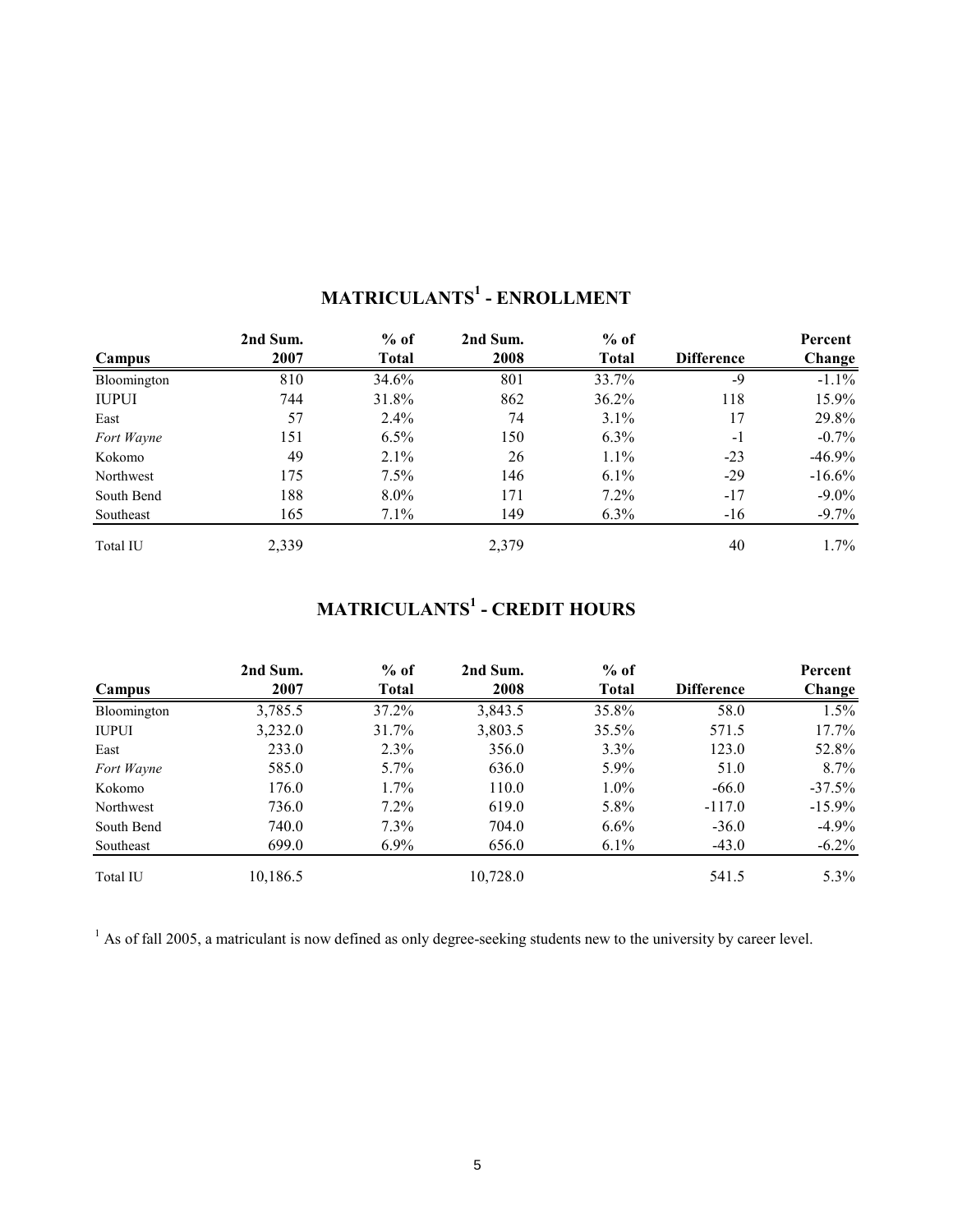|                 |              | 2nd Sum. | $%$ of       | 2nd Sum. | $%$ of       |                   | Percent  |
|-----------------|--------------|----------|--------------|----------|--------------|-------------------|----------|
|                 | Campus       | 2007     | <b>Total</b> | 2008     | <b>Total</b> | <b>Difference</b> | Change   |
| Resident        | Bloomington  | 4,086    | 21.4%        | 4,157    | 22.1%        | 71                | 1.7%     |
|                 | <b>IUPUI</b> | 7,711    | 40.3%        | 7,544    | 40.0%        | $-167$            | $-2.2%$  |
|                 | East         | 416      | 2.2%         | 426      | 2.3%         | 10                | 2.4%     |
|                 | Fort Wayne   | 1,470    | 7.7%         | 1,508    | 8.0%         | 38                | 2.6%     |
|                 | Kokomo       | 629      | 3.3%         | 570      | $3.0\%$      | -59               | $-9.4%$  |
|                 | Northwest    | 1,597    | 8.4%         | 1,471    | 7.8%         | $-126$            | $-7.9%$  |
|                 | South Bend   | 1,785    | 9.3%         | 1,753    | 9.3%         | $-32$             | $-1.8%$  |
|                 | Southeast    | 1,425    | 7.5%         | 1,413    | 7.5%         | $-12$             | $-0.8%$  |
|                 | Total IU     | 19,119   |              | 18,842   |              | $-277$            | $-1.4%$  |
| Non-Resident    | Bloomington  | 3,021    | 62.2%        | 3,158    | 60.4%        | 137               | 4.5%     |
|                 | <b>IUPUI</b> | 882      | 18.1%        | 1,094    | 20.9%        | 212               | 24.0%    |
|                 | East         | 73       | 1.5%         | 73       | $1.4\%$      | $\mathbf{0}$      | $0.0\%$  |
|                 | Fort Wayne   | 61       | 1.3%         | 72       | 1.4%         | 11                | 18.0%    |
|                 | Kokomo       | 4        | 0.1%         | 6        | $0.1\%$      | $\overline{2}$    | 50.0%    |
|                 | Northwest    | 28       | $0.6\%$      | 20       | 0.4%         | $-8$              | $-28.6%$ |
|                 | South Bend   | 131      | 2.7%         | 129      | 2.5%         | $-2$              | $-1.5%$  |
|                 | Southeast    | 660      | 13.6%        | 676      | 12.9%        | 16                | 2.4%     |
|                 | Total IU     | 4,860    |              | 5,228    |              | 368               | 7.6%     |
| Reciprocity $1$ | East         | 57       | 8.1%         | 52       | 7.3%         | $-5$              | $-8.8%$  |
|                 | Southeast    | 643      | 91.9%        | 659      | 92.7%        | 16                | 2.5%     |
|                 | Total IU     | 700      |              | 711      |              | 11                | 1.6%     |

# **STUDENTS BY RESIDENCY CLASSIFICATION**

# **CREDIT HOURS BY RESIDENCY CLASSIFICATION**

|              |              | 2nd Sum. | $%$ of       | 2nd Sum. | $%$ of       |                   | Percent  |
|--------------|--------------|----------|--------------|----------|--------------|-------------------|----------|
|              | Campus       | 2007     | <b>Total</b> | 2008     | <b>Total</b> | <b>Difference</b> | Change   |
| Resident     | Bloomington  | 17,810.5 | 23.4%        | 18,043.5 | 23.9%        | 233.0             | 1.3%     |
|              | <b>IUPUI</b> | 29,700.0 | 39.1%        | 29,485.5 | 39.1%        | $-214.5$          | $-0.7\%$ |
|              | East         | 1,700.0  | 2.2%         | 1,818.0  | 2.4%         | 118.0             | $6.9\%$  |
|              | Fort Wayne   | 5,536.0  | 7.3%         | 5,817.0  | 7.7%         | 281.0             | 5.1%     |
|              | Kokomo       | 2,363.0  | 3.1%         | 2,234.0  | $3.0\%$      | $-129.0$          | $-5.5\%$ |
|              | Northwest    | 6,528.0  | 8.6%         | 5,995.0  | 7.9%         | $-533.0$          | $-8.2\%$ |
|              | South Bend   | 6,768.0  | 8.9%         | 6,617.0  | 8.8%         | $-151.0$          | $-2.2\%$ |
|              | Southeast    | 5,621.0  | 7.4%         | 5,439.0  | 7.2%         | $-182.0$          | $-3.2\%$ |
|              | Total IU     | 76,026.5 |              | 75,449.0 |              | $-577.5$          | $-0.8\%$ |
| Non-Resident | Bloomington  | 11,948.0 | 61.4%        | 12,488.5 | 59.2%        | 540.5             | $4.5\%$  |
|              | <b>IUPUI</b> | 3,638.5  | 18.7%        | 4,635.5  | 22.0%        | 997.0             | 27.4%    |
|              | East         | 289.0    | 1.5%         | 311.0    | 1.5%         | 22.0              | $7.6\%$  |
|              | Fort Wayne   | 249.0    | 1.3%         | 300.0    | 1.4%         | 51.0              | 20.5%    |
|              | Kokomo       | 15.0     | 0.1%         | 30.0     | 0.1%         | 15.0              | 100.0%   |
|              | Northwest    | 118.0    | 0.6%         | 101.0    | 0.5%         | $-17.0$           | $-14.4%$ |
|              | South Bend   | 536.0    | 2.8%         | 515.0    | $2.4\%$      | $-21.0$           | $-3.9\%$ |
|              | Southeast    | 2,677.0  | 13.7%        | 2,703.0  | 12.8%        | 26.0              | $1.0\%$  |
|              | Total IU     | 19,470.5 |              | 21,084.0 |              | 1,613.5           | 8.3%     |
| Reciprocity  | East         | 236.0    | 8.3%         | 219.0    | $7.7\%$      | $-17.0$           | $-7.2\%$ |
|              | Southeast    | 2,621.0  | 91.7%        | 2,627.0  | 92.3%        | 6.0               | $0.2\%$  |
|              | <b>TOTAL</b> | 2,857.0  |              | 2,846.0  |              | $-11.0$           | $-0.4\%$ |

<sup>1</sup> Reciprocity heads and hours illustrate the portion of non-resident figures that are reciprocity.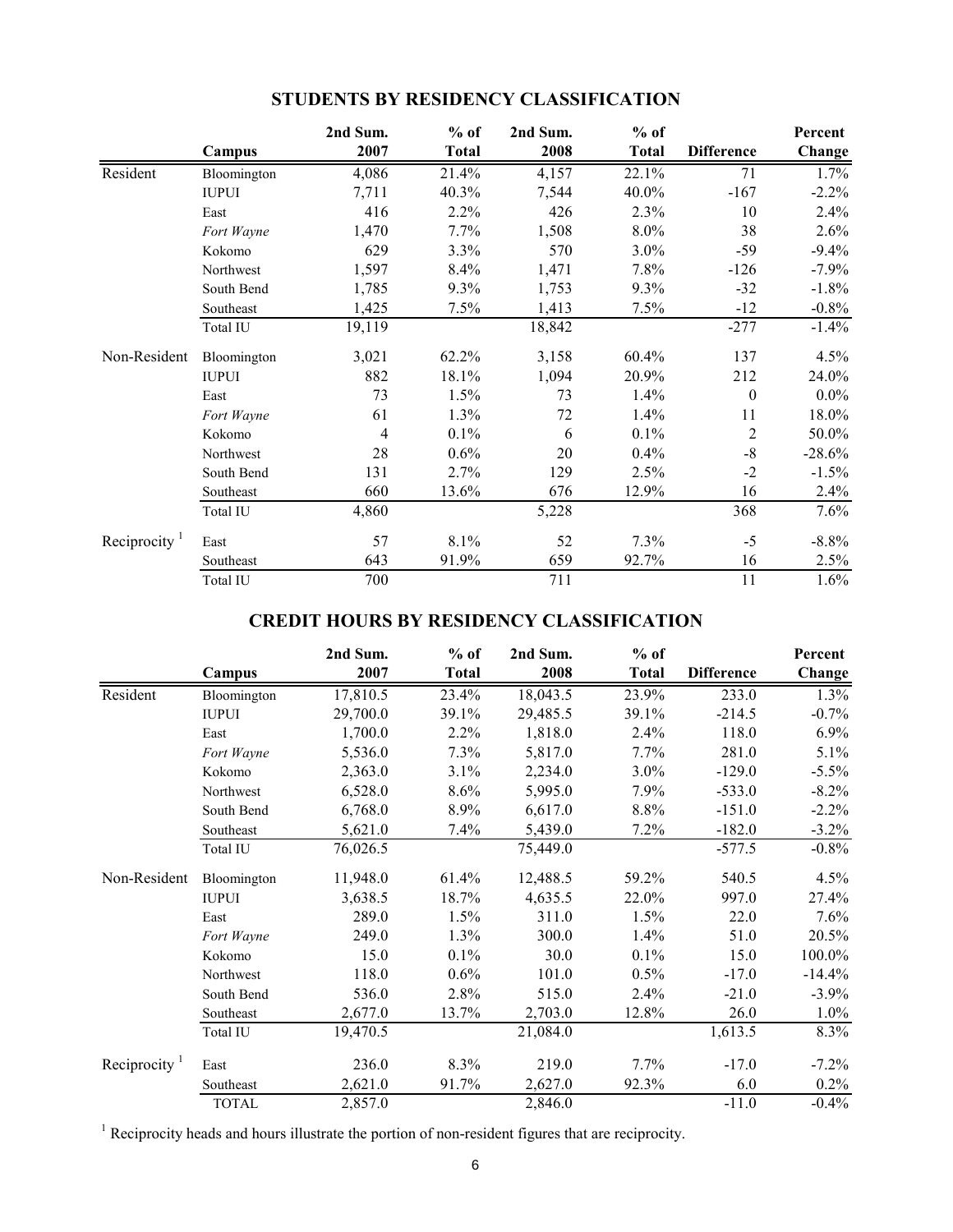| Level  | Campus       | 2nd Sum.<br>2007 | $%$ of<br><b>Total</b> | 2nd Sum.<br>2008 | $%$ of<br><b>Total</b> | <b>Difference</b> | Percent<br>Change |
|--------|--------------|------------------|------------------------|------------------|------------------------|-------------------|-------------------|
| Male   | Bloomington  | 3,387            | 35.3%                  | 3,368            | 34.4%                  | $-19$             | $-0.6\%$          |
|        | <b>IUPUI</b> | 3,490            | 36.4%                  | 3,678            | 37.6%                  | 188               | $5.4\%$           |
|        | East         | 136              | 1.4%                   | 148              | 1.5%                   | 12                | 8.8%              |
|        | Fort Wayne   | 558              | 5.8%                   | 579              | 5.9%                   | 21                | 3.8%              |
|        | Kokomo       | 181              | 1.9%                   | 169              | 1.7%                   | $-12$             | $-6.6\%$          |
|        | Northwest    | 455              | 4.7%                   | 452              | 4.6%                   | $-3$              | $-0.7\%$          |
|        | South Bend   | 642              | 6.7%                   | 669              | $6.8\%$                | 27                | 4.2%              |
|        | Southeast    | 737              | 7.7%                   | 721              | 7.4%                   | $-16$             | $-2.2\%$          |
|        | Total IU     | 9,586            |                        | 9,784            |                        | 198               | 2.1%              |
| Female | Bloomington  | 3,720            | 25.8%                  | 3,947            | 27.6%                  | 227               | $6.1\%$           |
|        | <b>IUPUI</b> | 5,103            | 35.5%                  | 4,960            | 34.7%                  | $-143$            | $-2.8%$           |
|        | East         | 353              | 2.5%                   | 351              | 2.5%                   | $-2$              | $-0.6\%$          |
|        | Fort Wayne   | 973              | $6.8\%$                | 1,001            | $7.0\%$                | 28                | 2.9%              |
|        | Kokomo       | 452              | 3.1%                   | 407              | 2.8%                   | $-45$             | $-10.0\%$         |
|        | Northwest    | 1,170            | 8.1%                   | 1,039            | 7.3%                   | $-131$            | $-11.2\%$         |
|        | South Bend   | 1,274            | 8.9%                   | 1,213            | 8.5%                   | $-61$             | $-4.8%$           |
|        | Southeast    | 1,348            | 9.4%                   | 1,368            | 9.6%                   | 20                | 1.5%              |
|        | Total IU     | 14,393           |                        | 14,286           |                        | $-107$            | $-0.7\%$          |

# **STUDENT ENROLLMENT BY SEX**

# **CREDIT HOURS BY SEX**

| Level  | Campus       | 2nd Sum.<br>2007 | $%$ of<br><b>Total</b> | 2nd Sum.<br>2008 | $%$ of<br><b>Total</b> | <b>Difference</b> | Percent<br>Change |
|--------|--------------|------------------|------------------------|------------------|------------------------|-------------------|-------------------|
| Male   | Bloomington  | 14,146.5         | 37.1%                  | 14,005.5         | 35.9%                  | $-141.0$          | $-1.0\%$          |
|        | <b>IUPUI</b> | 13,400.5         | 35.1%                  | 14,253.0         | 36.6%                  | 852.5             | 6.4%              |
|        | East         | 581.0            | 1.5%                   | 648.0            | $1.7\%$                | 67.0              | 11.5%             |
|        | Fort Wayne   | 2,147.0          | $5.6\%$                | 2,289.0          | 5.9%                   | 142.0             | 6.6%              |
|        | Kokomo       | 674.0            | 1.8%                   | 638.0            | 1.6%                   | $-36.0$           | $-5.3\%$          |
|        | Northwest    | 1,907.0          | 5.0%                   | 1,825.0          | $4.7\%$                | $-82.0$           | $-4.3\%$          |
|        | South Bend   | 2,470.0          | 6.5%                   | 2,551.0          | 6.5%                   | 81.0              | 3.3%              |
|        | Southeast    | 2,856.0          | 7.5%                   | 2,768.0          | 7.1%                   | $-88.0$           | $-3.1\%$          |
|        | Total IU     | 38,182.0         |                        | 38,977.5         |                        | 795.5             | 2.1%              |
| Female | Bloomington  | 15,612.0         | 27.2%                  | 16,526.5         | 28.7%                  | 914.5             | 5.9%              |
|        | <b>IUPUI</b> | 19,938.0         | 34.8%                  | 19,868.0         | 34.5%                  | $-70.0$           | $-0.4\%$          |
|        | East         | 1,408.0          | 2.5%                   | 1,481.0          | 2.6%                   | 73.0              | $5.2\%$           |
|        | Fort Wayne   | 3,638.0          | 6.3%                   | 3,828.0          | $6.7\%$                | 190.0             | $5.2\%$           |
|        | Kokomo       | 1,704.0          | 3.0%                   | 1,626.0          | 2.8%                   | $-78.0$           | $-4.6%$           |
|        | Northwest    | 4,739.0          | 8.3%                   | 4,271.0          | $7.4\%$                | $-468.0$          | $-9.9\%$          |
|        | South Bend   | 4,834.0          | 8.4%                   | 4,581.0          | $8.0\%$                | $-253.0$          | $-5.2\%$          |
|        | Southeast    | 5,442.0          | 9.5%                   | 5,374.0          | 9.3%                   | $-68.0$           | $-1.2\%$          |
|        | Total IU     | 57,315.0         |                        | 57,555.5         |                        | 240.5             | $0.4\%$           |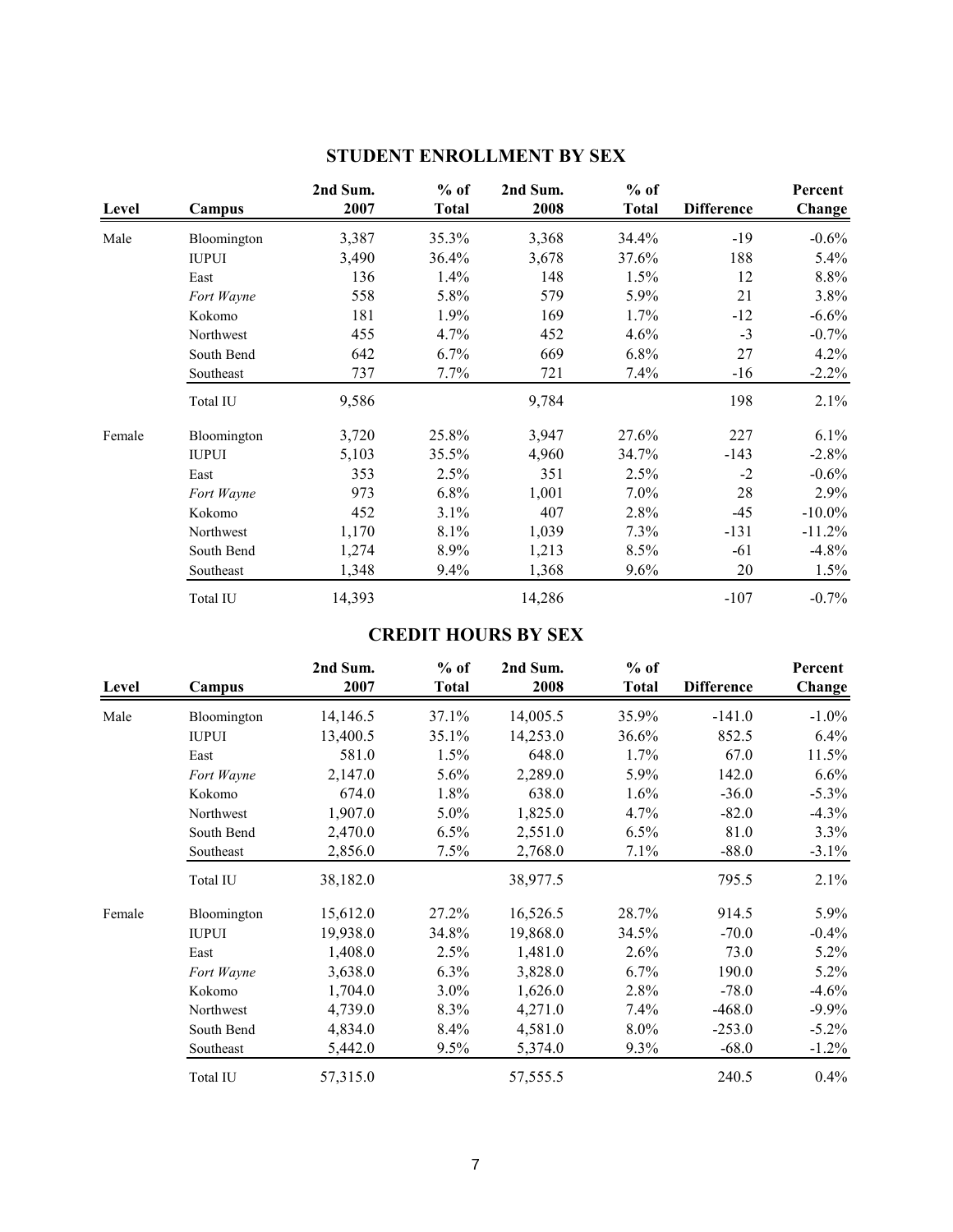#### **HISTORICAL ENROLLMENT BY CAMPUS**

| <b>CAMPUS</b> | 1999   | 2000   | 2001   | 2002   | 2003   | 2004   | 2005   | 2006   | 2007   | 2008   |
|---------------|--------|--------|--------|--------|--------|--------|--------|--------|--------|--------|
| Bloomington   | 7,887  | 7.786  | 7,984  | 8,418  | 8,317  | 7,982  | 7.581  | 7.428  | 7.107  | 7.315  |
| Indianapolis  | 8,386  | 8,058  | 8,391  | 9,181  | 9,638  | 9,725  | 8,572  | 8,682  | 8,593  | 8,638  |
| East          | 636    | 636    | 660    | 738    | 766    | 654    | 599    | 607    | 489    | 499    |
| Fort Wayne    | 1,370  | .283   | 1,422  | 1.680  | 1,687  | 1.606  | 1,538  | 1,515  | 1.531  | 1,580  |
| Kokomo        | 771    | 722    | 755    | 725    | 770    | 748    | 721    | 620    | 633    | 576    |
| Northwest     | 1.504  | 1,634  | 1,689  | 1,837  | 1.935  | 1,643  | 1,666  | 1.660  | 1,625  | 1,491  |
| South Bend    | 2,291  | 2,349  | 2,445  | 2,567  | 2,630  | 2,546  | 2,180  | 1.860  | 1,916  | 1,882  |
| Southeast     | 1.945  | 2,036  | 2,200  | 2,349  | 2,348  | 2,140  | 2,046  | 2,124  | 2,085  | 2,089  |
| Total IU      | 24.790 | 24,504 | 25.546 | 27,495 | 28,091 | 27,044 | 24,903 | 24.496 | 23.979 | 24,070 |

#### **SECOND SUMMER SESSION**

### **EDUCATIONAL SERVICE RENDERED**

#### **SECOND SUMMER SESSION, 2008**

Several campuses offer special programs for which the enrollment is not reflected in the official statistics. The tables below depict the level of educational service provided by the campuses by combining all Indiana University headcounts and credit hours generated with the headcounts and credit hours for these special programs.

|               | <b>OFFICIAL IU</b>                  |                                   | <b>EDUCATIONAL</b>                |
|---------------|-------------------------------------|-----------------------------------|-----------------------------------|
| <b>CAMPUS</b> | <b>ENROLLMENT</b><br><b>FIGURES</b> | <b>SPECIAL</b><br><b>PROGRAMS</b> | <b>SERVICE</b><br><b>RENDERED</b> |
|               |                                     |                                   |                                   |
| Bloomington   | 7,315                               | $\theta$                          | 7,315                             |
| <b>IUPUI</b>  | 8,638                               | 48                                | 8,686                             |
| East          | 499                                 | 28                                | 527                               |
| Fort Wayne    | 1,580                               | 823                               | 2,403                             |
| Kokomo        | 576                                 | 49                                | 625                               |
| Northwest     | 1,491                               | $\theta$                          | 1,491                             |
| South Bend    | 1,882                               | 29                                | 1,911                             |
| Southeast     | 2,089                               | 32                                | 2,121                             |
| Total IU      | 24,070                              | 1,009                             | 25,079                            |

#### **NUMBER OF STUDENTS ENROLLED**

#### **CREDIT HOURS**

|                  | <b>OFFICIAL IU</b> |                 | <b>EDUCATIONAL</b> |
|------------------|--------------------|-----------------|--------------------|
|                  | <b>ENROLLMENT</b>  | <b>SPECIAL</b>  | <b>SERVICE</b>     |
| <b>CAMPUS</b>    | <b>FIGURES</b>     | <b>PROGRAMS</b> | <b>RENDERED</b>    |
| Bloomington      | 30,532.0           | 0.0             | 30,532.0           |
| Indianapolis     | 34,121.0           | 180.0           | 34,301.0           |
| East             | 2,129.0            | 96.0            | 2,225.0            |
| Fort Wayne       | 6,117.0            | 3,196.0         | 9,313.0            |
| Kokomo           | 2,264.0            | 165.0           | 2,429.0            |
| <b>Northwest</b> | 6,096.0            | 0.0             | 6,096.0            |
| South Bend       | 7,132.0            | 91.0            | 7,223.0            |
| Southeast        | 8,142.0            | 114.0           | 8,256.0            |
| Total IU         | 96,533.0           | 3,842.0         | 100,375.0          |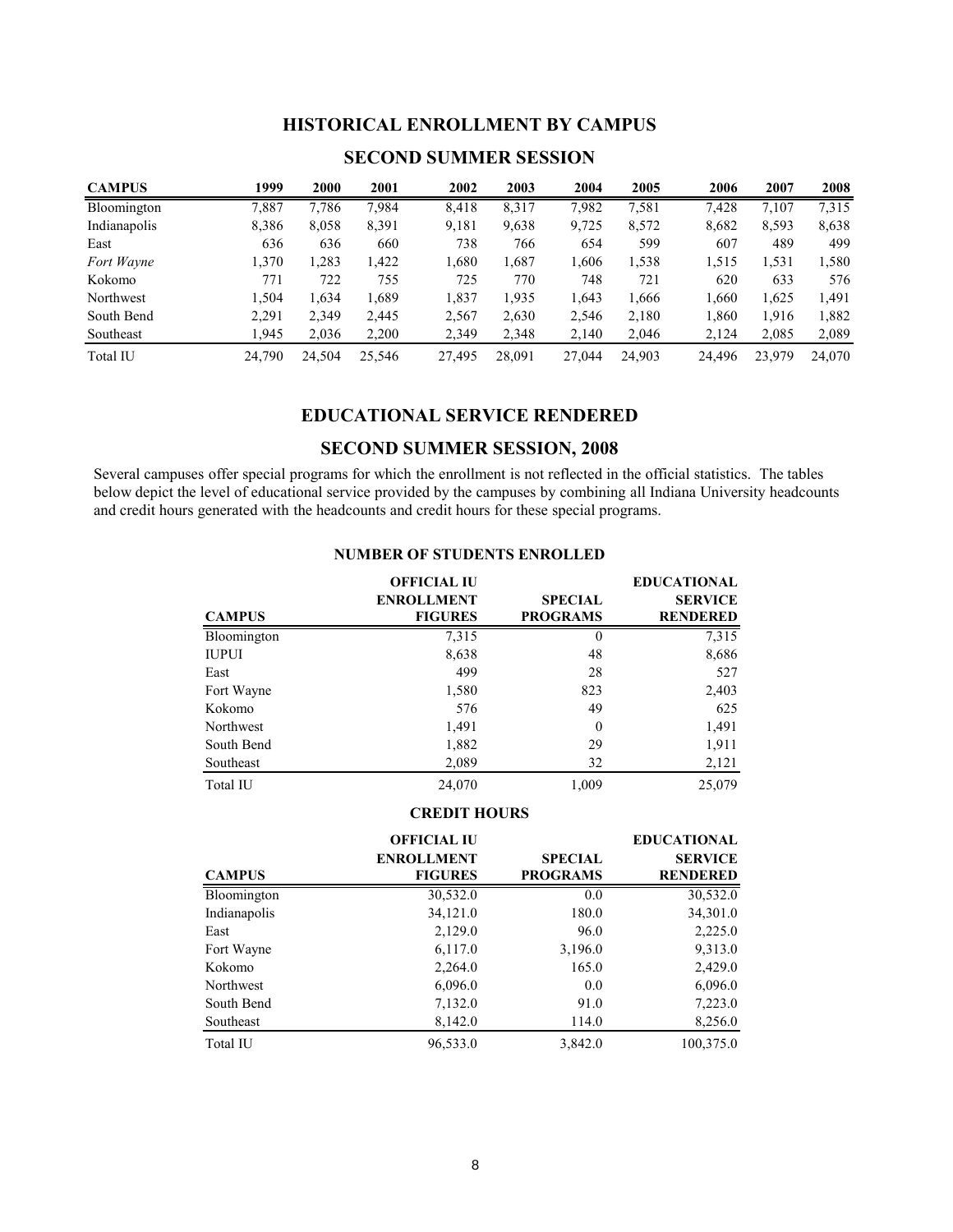# **ALL CAMPUSES**

| <b>Students by Level</b> |                                         | 2nd Sum.<br>2007    | $%$ of<br><b>Total</b> | 2nd Sum.<br>2008    | $%$ of<br><b>Total</b> | <b>Difference</b>    | Percent<br>Change |
|--------------------------|-----------------------------------------|---------------------|------------------------|---------------------|------------------------|----------------------|-------------------|
| Undergraduate            |                                         | 14,449              | 60.3%                  | 14,636              | 60.8%                  | 187                  | 1.3%              |
| Non-Degree (special)     |                                         | 1,920               | 8.0%                   | 1,875               | 7.8%                   | $-45$                | $-2.3%$           |
| Undergraduate Total      |                                         | 16,369              | 68.3%                  | 16,511              | 68.6%                  | $\overline{142}$     | 0.9%              |
| Graduate                 |                                         | 5,253               | 21.9%                  | 5,382               | 22.4%                  | 129                  | 2.5%              |
| Professional             |                                         | 446                 | 1.9%                   | 310                 | 1.3%                   | $-136$               | $-30.5%$          |
| Non-Degree (special)     |                                         | 1,911               | 8.0%                   | 1,867               | 7.8%                   | $-44$                | $-2.3%$           |
|                          | Graduate/Professional Total             | 7,610               | 31.7%                  | 7,559               | 31.4%                  | $-51$                | $-0.7%$           |
| Total IU                 |                                         | 23,979              |                        | 24,070              |                        | 91                   | 0.4%              |
|                          | <b>Credit Hours by Level</b>            |                     |                        |                     |                        |                      |                   |
| Undergraduate            |                                         | 60,268.0            | 63.1%                  | 61,146.5            | 63.3%                  | 878.5                | 1.5%              |
| Non-Degree (special)     |                                         | 7,104.5             | 7.4%                   | 6,905.0             | 7.2%                   | $-199.5$             | $-2.8%$           |
| Undergraduate Total      |                                         | 67,372.5            | 70.5%                  | 68,051.5            | 70.5%                  | 679.0                | $1.0\%$           |
| Graduate                 |                                         | 19,749.0            | 20.7%                  | 20,494.5            | 21.2%                  | 745.5                | 3.8%              |
| Professional             |                                         | 1,472.5             | 1.5%                   | 1,185.0             | 1.2%<br>7.0%           | $-287.5$<br>$-101.0$ | $-19.5%$          |
| Non-Degree (special)     | Graduate/Professional Total             | 6,903.0<br>28,124.5 | 7.2%<br>29.5%          | 6,802.0<br>28,481.5 | 29.5%                  | 357.0                | $-1.5%$<br>1.3%   |
| Total IU                 |                                         | 95,497.0            |                        | 96,533.0            |                        | 1,036.0              | 1.1%              |
|                          | <b>Students by Courseload and Level</b> |                     |                        |                     |                        |                      |                   |
| Full-Time                | Undergraduate                           | 4,445               | 67.2%                  | 4,520               | 67.0%                  | 75                   | 1.7%              |
|                          | <b>UG</b> Non-Degree                    | 394                 | 6.0%                   | 386                 | 5.7%                   | $-8$                 | $-2.0\%$          |
|                          | Graduate                                | 1,345               | 20.3%                  | 1,443               | 21.4%                  | 98                   | 7.3%              |
|                          | Professional                            | 38                  | 0.6%                   | 35                  | 0.5%                   | $-3$                 | $-7.9%$           |
|                          | Grad./Prof. Non-Degree                  | 392                 | 5.9%                   | 365                 | 5.4%                   | $-27$                | $-6.9\%$          |
|                          | <b>Total Full-Time</b>                  | 6,614               |                        | 6,749               |                        | 135                  | 2.0%              |
| Part-Time                | Undergraduate                           | 10,004              | 57.6%                  | 10,116              | 58.4%                  | 112                  | 1.1%              |
|                          | <b>UG</b> Non-Degree                    | 1,526               | 8.8%                   | 1,489               | 8.6%                   | $-37$                | $-2.4%$           |
|                          | Graduate                                | 3,908               | 22.5%                  | 3,939               | 22.7%                  | 31                   | 0.8%              |
|                          | Professional                            | 408                 | 2.3%                   | 275                 | 1.6%                   | $-133$               | $-32.6%$          |
|                          | Grad./Prof. Non-Degree                  | 1,519               | 8.7%                   | 1,502               | 8.7%                   | $-17$                | $-1.1%$           |
|                          | Total Part-Time                         | 17,365              |                        | 17,321              |                        | $-44$                | $-0.3%$           |
|                          | <b>Students by Undergraduate Class</b>  |                     |                        |                     |                        |                      |                   |
| Freshmen                 |                                         | 2,093               | 14.5%                  | 2,008               | 13.7%                  | -85                  | $-4.1\%$          |
| Sophomore                |                                         | 2,809               | 19.4%                  | 2,785               | 19.0%                  | $-24$                | $-0.9%$           |
| Junior                   |                                         | 3,313               | 22.9%                  | 3,420               | 23.4%                  | 107                  | 3.2%              |
| Senior                   |                                         | 6,234               | 43.1%                  | 6,423               | 43.9%                  | 189                  | $3.0\%$           |
|                          | <b>Student Enrollment by Sex</b>        |                     |                        |                     |                        |                      |                   |
| Male                     |                                         | 9,586               | 40.0%                  | 9,784               | 40.6%                  | 198                  | 2.1%              |
| Female                   |                                         | 14,393              | $60.0\%$               | 14,286              | 59.4%                  | $-107$               | $-0.7%$           |
|                          | <b>Student Enrollment by Residency</b>  |                     |                        |                     |                        |                      |                   |
| Resident                 |                                         | 19,119              | 79.7%                  | 18,842              | 78.3%                  | $-277$               | $-1.4%$           |
| Non-Resident             |                                         | 4,860               | 20.3%                  | 5,228               | 21.7%                  | 368                  | 7.6%              |
| Reciprocity $1$          |                                         | 700                 | 2.9%                   | 711                 | 13.6%                  | 11                   | 1.6%              |
|                          | <b>Student Enrollment by Ethnicity</b>  |                     |                        |                     |                        |                      |                   |
| African American         |                                         | 2,058               | 8.6%                   | 2,014               | 8.4%                   | $-44$                | $-2.1\%$          |
| American Indian          |                                         | 89                  | 0.4%                   | 67                  | 0.3%                   | $-22$                | $-24.7%$          |
| Asian American           |                                         | 759                 | 3.2%                   | 773                 | 3.2%                   | 14                   | 1.8%              |
| Hispanic                 |                                         | 657                 | 2.7%                   | 685                 | 2.8%                   | 28                   | 4.3%              |
| White                    |                                         | 18,224              | 76.0%                  | 18,000              | 74.8%                  | $-224$               | $-1.2%$           |
| Foreign                  |                                         | 1,416               | 5.9%                   | 1,670               | 6.9%                   | 254                  | 17.9%             |
| Unknown                  |                                         | 776                 | 3.2%                   | 861                 | 3.6%                   | 85                   | 11.0%             |

 $1$  Reciprocity heads illustrate the portion of non-resident enrollments that are reciprocity.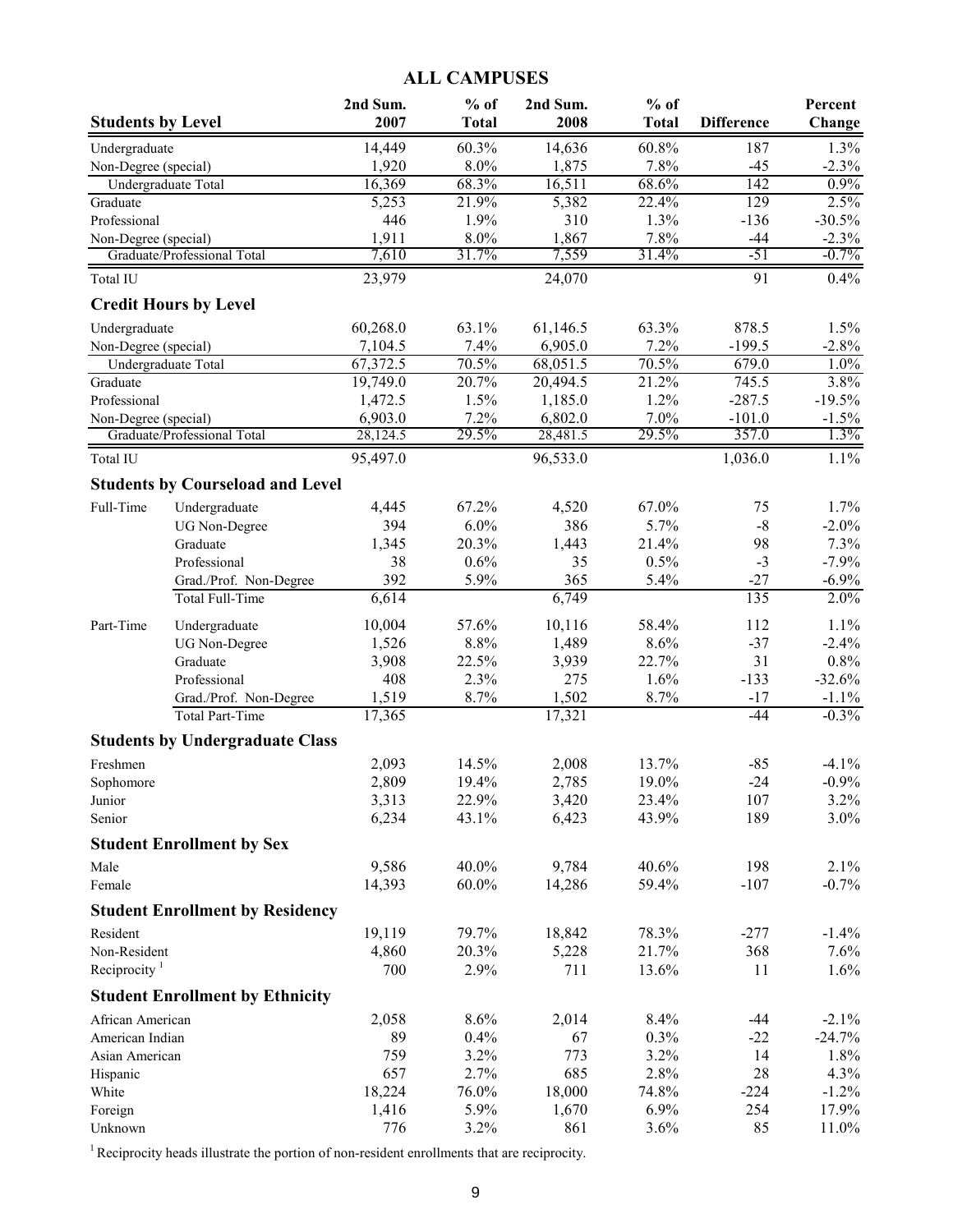# **BLOOMINGTON**

| <b>Students by Level</b>              |                                         | 2nd Sum.<br>2007 | $%$ of<br><b>Total</b> | 2nd Sum.<br>2008 | $%$ of        | <b>Total Difference</b> | Percent<br>Change |
|---------------------------------------|-----------------------------------------|------------------|------------------------|------------------|---------------|-------------------------|-------------------|
|                                       |                                         |                  |                        |                  |               |                         |                   |
| Undergraduate<br>Non-Degree (special) |                                         | 3,965<br>544     | 55.8%<br>7.7%          | 3,985<br>601     | 54.5%<br>8.2% | 20<br>57                | 0.5%<br>10.5%     |
|                                       | Undergraduate Total                     | 4,509            | 63.4%                  | 4,586            | 62.7%         | 77                      | 1.7%              |
| Graduate                              |                                         | 1,900            | 26.7%                  | 1,923            | 26.3%         | 23                      | 1.2%              |
| Professional                          |                                         | 181              | 2.5%                   | 111              | 1.5%          | $-70$                   | $-38.7%$          |
| Non-Degree (special)                  |                                         | 517              | 7.3%                   | 695              | 9.5%          | 178                     | 34.4%             |
|                                       | Graduate/Professional Total             | 2,598            | 36.6%                  | 2,729            | 37.3%         | 131                     | $5.0\%$           |
| <b>Total BL</b>                       |                                         | 7,107            |                        | 7,315            |               | 208                     | 2.9%              |
|                                       | <b>Credit Hours by Level</b>            |                  |                        |                  |               |                         |                   |
| Undergraduate                         |                                         | 18,304.0         | 61.5%                  | 18,360.5         | 60.1%         | 56.5                    | 0.3%              |
| Non-Degree (special)                  |                                         | 1,768.0          | 5.9%                   | 1,967.0          | 6.4%          | 199.0                   | 11.3%             |
|                                       | Undergraduate Total                     | 20,072.0         | 67.4%                  | 20,327.5         | 66.6%         | 255.5                   | 1.3%              |
| Graduate                              |                                         | 7,074.5          | 23.8%                  | 7,105.0          | 23.3%         | 30.5                    | 0.4%              |
| Professional                          |                                         | 617.0            | 2.1%                   | 394.5            | 1.3%          | $-222.5$                | $-36.1%$          |
| Non-Degree (special)                  |                                         | 1,995.0          | 6.7%                   | 2,705.0          | 8.9%          | 710.0                   | 35.6%             |
|                                       | Graduate/Professional Total             | 9,686.5          | 32.6%                  | 10,204.5         | 33.4%         | 518.0                   | 5.3%              |
| Total BL                              |                                         | 29,758.5         |                        | 30,532.0         |               | 773.5                   | 2.6%              |
|                                       | <b>Students by Courseload and Level</b> |                  |                        |                  |               |                         |                   |
| Full-Time                             | Undergraduate                           | 1,647            | 68.9%                  | 1,617            | 66.4%         | $-30$                   | $-1.8%$           |
|                                       | <b>UG Non-Degree</b>                    | 152              | 6.4%                   | 165              | 6.8%          | 13                      | 8.6%              |
|                                       | Graduate                                | 468              | 19.6%                  | 501              | 20.6%         | 33                      | 7.1%              |
|                                       | Professional                            | 5                | 0.2%                   | 2                | 0.1%          | $-3$                    | $-60.0\%$         |
|                                       | Grad./Prof. Non-Degree                  | 118              | 4.9%                   | 151              | 6.2%          | 33                      | 28.0%             |
|                                       | Total Full-Time                         | 2,390            |                        | 2,436            |               | 46                      | 1.9%              |
| Part-Time                             | Undergraduate                           | 2,318            | 49.1%                  | 2,368            | 48.5%         | 50                      | 2.2%              |
|                                       | <b>UG Non-Degree</b>                    | 392              | 8.3%                   | 436              | 8.9%          | 44                      | 11.2%             |
|                                       | Graduate                                | 1,432            | 30.4%                  | 1,422            | 29.1%         | $-10$                   | $-0.7%$           |
|                                       | Professional                            | 176              | 3.7%                   | 109              | 2.2%          | $-67$                   | $-38.1%$          |
|                                       | Grad./Prof. Non-Degree                  | 399              | 8.5%                   | 544              | 11.1%         | 145                     | 36.3%             |
|                                       | <b>Total Part-Time</b>                  | 4,717            |                        | 4,879            |               | $\overline{162}$        | 3.4%              |
|                                       | <b>Students by Undergraduate Class</b>  |                  |                        |                  |               |                         |                   |
| Freshmen                              |                                         | 640              | 16.1%                  | 667              | 16.7%         | 27                      | 4.2%              |
| Sophomore                             |                                         | 457              | 11.5%                  | 443              | 11.1%         | $-14$                   | $-3.1%$           |
| Junior                                |                                         | 1,032            | 26.0%                  | 1,098            | 27.6%         | 66                      | 6.4%              |
| Senior                                |                                         | 1,836            | 46.3%                  | 1,777            | 44.6%         | $-59$                   | $-3.2\%$          |
|                                       | <b>Student Enrollment by Sex</b>        |                  |                        |                  |               |                         |                   |
| Male                                  |                                         | 3,387            | 47.7%                  | 3,368            | 46.0%         | $-19$                   | $-0.6%$           |
| Female                                |                                         | 3,720            | 52.3%                  | 3,947            | 54.0%         | 227                     | 6.1%              |
|                                       | <b>Student Enrollment by Residency</b>  |                  |                        |                  |               |                         |                   |
| Resident                              |                                         | 4,086            | 57.5%                  | 4,157            | 56.8%         | 71                      | 1.7%              |
| Non-Resident                          |                                         | 3,021            | 42.5%                  | 3,158            | 43.2%         | 137                     | 4.5%              |
|                                       | <b>Student Enrollment by Ethnicity</b>  |                  |                        |                  |               |                         |                   |
| African American                      |                                         | 489              | 6.9%                   | 518              | 7.1%          | 29                      | 5.9%              |
| American Indian                       |                                         | 30               | 0.4%                   | 15               | 0.2%          | $-15$                   | $-50.0\%$         |
| Asian American                        |                                         | 275              | 3.9%                   | 280              | 3.8%          | 5                       | 1.8%              |
| Hispanic                              |                                         | 194              | 2.7%                   | 194              | 2.7%          | $\boldsymbol{0}$        | $0.0\%$           |
| White                                 |                                         | 4,953            | 69.7%                  | 5,034            | 68.8%         | 81                      | 1.6%              |
| Foreign                               |                                         | 1,040            | 14.6%                  | 1,122            | 15.3%         | 82                      | 7.9%              |
| Unknown                               |                                         | 126              | 1.8%                   | 152              | 2.1%          | 26                      | 20.6%             |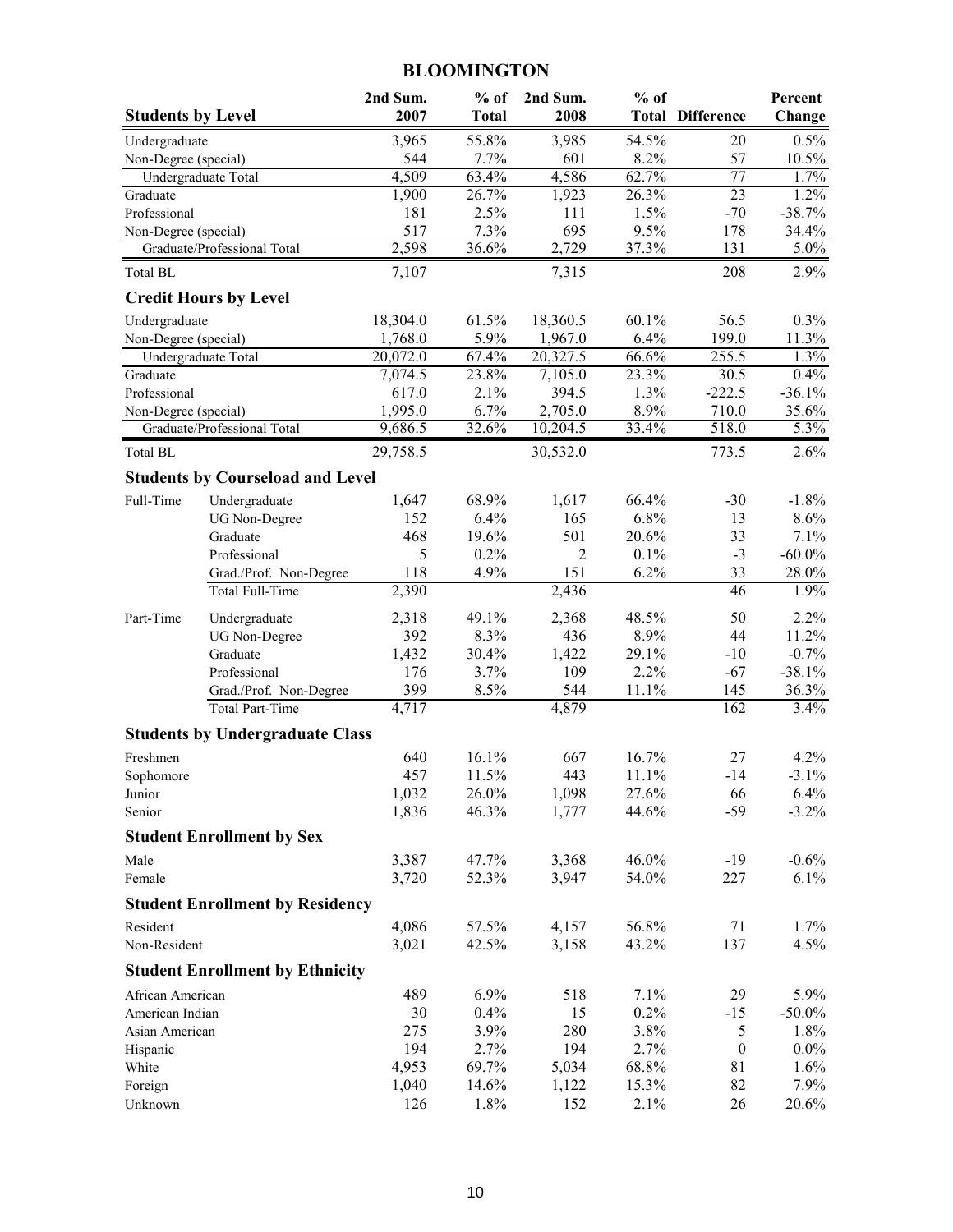|                          |                                         |          | <b>IUPUI</b> |          |        |                         |          |
|--------------------------|-----------------------------------------|----------|--------------|----------|--------|-------------------------|----------|
|                          |                                         | 2nd Sum. | $%$ of       | 2nd Sum. | $%$ of |                         | Percent  |
| <b>Students by Level</b> |                                         | 2007     | <b>Total</b> | 2008     |        | <b>Total Difference</b> | Change   |
| Undergraduate            |                                         | 4,926    | 57.3%        | 5,191    | 60.1%  | 265                     | 5.4%     |
| Non-Degree (special)     |                                         | 831      | 9.7%         | 699      | 8.1%   | $-132$                  | $-15.9%$ |
|                          | Undergraduate Total                     | 5,757    | 67.0%        | 5,890    | 68.2%  | 133                     | 2.3%     |
| Graduate                 |                                         | 1,965    | 22.9%        | 2,057    | 23.8%  | $\overline{92}$         | 4.7%     |
| Professional             |                                         | 265      | 3.1%         | 199      | 2.3%   | $-66$                   | $-24.9%$ |
| Non-Degree (special)     |                                         | 606      | 7.1%         | 492      | 5.7%   | $-114$                  | $-18.8%$ |
|                          | Graduate/Professional Total             | 2,836    | 33.0%        | 2,748    | 31.8%  | $-88$                   | $-3.1\%$ |
| <b>Total IUPUI</b>       |                                         | 8,593    |              | 8,638    |        | 45                      | 0.5%     |
|                          | <b>Credit Hours by Level</b>            |          |              |          |        |                         |          |
| Undergraduate            |                                         | 19,682.0 | 59.0%        | 20,897.0 | 61.2%  | 1,215.0                 | 6.2%     |
| Non-Degree (special)     |                                         | 3,267.5  | 9.8%         | 2,763.0  | 8.1%   | $-504.5$                | $-15.4%$ |
|                          | Undergraduate Total                     | 22,949.5 | 68.8%        | 23,660.0 | 69.3%  | 710.5                   | 3.1%     |
| Graduate                 |                                         | 7,518.5  | 22.6%        | 8,091.5  | 23.7%  | 573.0                   | 7.6%     |
| Professional             |                                         | 855.5    | 2.6%         | 790.5    | 2.3%   | $-65.0$                 | $-7.6%$  |
| Non-Degree (special)     |                                         | 2,015.0  | 6.0%         | 1,579.0  | 4.6%   | $-436.0$                | $-21.6%$ |
|                          | Graduate/Professional Total             | 10,389.0 | 31.2%        | 10,461.0 | 30.7%  | 72.0                    | 0.7%     |
| <b>Total IUPUI</b>       |                                         | 33,338.5 |              | 34,121.0 |        | 782.5                   | 2.3%     |
|                          | <b>Students by Courseload and Level</b> |          |              |          |        |                         |          |
| Full-Time                | Undergraduate                           | 1,362    | 62.1%        | 1,441    | 62.5%  | 79                      | 5.8%     |
|                          | <b>UG</b> Non-Degree                    | 134      | 6.1%         | 111      | 4.8%   | $-23$                   | $-17.2%$ |
|                          | Graduate                                | 565      | 25.7%        | 646      | 28.0%  | 81                      | 14.3%    |
|                          | Professional                            | 33       | 1.5%         | 33       | 1.4%   | $\boldsymbol{0}$        | $0.0\%$  |
|                          | Grad./Prof. Non-Degree                  | 101      | 4.6%         | 75       | 3.3%   | $-26$                   | $-25.7%$ |
|                          | Total Full-Time                         | 2,195    |              | 2,306    |        | 111                     | 5.1%     |
| Part-Time                | Undergraduate                           | 3,564    | 55.7%        | 3,750    | 59.2%  | 186                     | 5.2%     |
|                          | <b>UG Non-Degree</b>                    | 697      | 10.9%        | 588      | 9.3%   | $-109$                  | $-15.6%$ |
|                          | Graduate                                | 1,400    | 21.9%        | 1,411    | 22.3%  | 11                      | 0.8%     |
|                          | Professional                            | 232      | 3.6%         | 166      | 2.6%   | $-66$                   | $-28.4%$ |
|                          | Grad./Prof. Non-Degree                  | 505      | 7.9%         | 417      | 6.6%   | $-88$                   | $-17.4%$ |
|                          | <b>Total Part-Time</b>                  | 6,398    |              | 6,332    |        | -66                     | $-1.0\%$ |
|                          | <b>Students by Undergraduate Class</b>  |          |              |          |        |                         |          |
| Freshmen                 |                                         | 419      | 8.5%         | 418      | 8.1%   | $-1$                    | $-0.2%$  |
| Sophomore                |                                         | 1,019    | 20.7%        | 1,026    | 19.8%  | $\tau$                  | 0.7%     |
| Junior                   |                                         | 1,134    | 23.0%        | 1,179    | 22.7%  | 45                      | 4.0%     |
| Senior                   |                                         | 2,354    | 47.8%        | 2,568    | 49.5%  | 214                     | 9.1%     |
|                          | <b>Student Enrollment by Sex</b>        |          |              |          |        |                         |          |
| Male                     |                                         | 3,490    | 40.6%        | 3,678    | 42.6%  | 188                     | 5.4%     |
| Female                   |                                         | 5,103    | 59.4%        | 4,960    | 57.4%  | $-143$                  | $-2.8%$  |
|                          | <b>Student Enrollment by Residency</b>  |          |              |          |        |                         |          |
| Resident                 |                                         | 7,711    | 89.7%        | 7,544    | 87.3%  | $-167$                  | $-2.2%$  |
| Non-Resident             |                                         | 882      | 10.3%        | 1,094    | 12.7%  | 212                     | 24.0%    |
|                          | <b>Student Enrollment by Ethnicity</b>  |          |              |          |        |                         |          |
| African American         |                                         | 768      | 8.9%         | 745      | 8.6%   | $-23$                   | $-3.0\%$ |
| American Indian          |                                         | 28       | 0.3%         | 22       | 0.3%   | $-6$                    | $-21.4%$ |
| Asian American           |                                         | 355      | 4.1%         | 349      | 4.0%   | $-6$                    | $-1.7%$  |
| Hispanic                 |                                         | 176      | 2.0%         | 190      | 2.2%   | 14                      | 8.0%     |
| White                    |                                         | 6,570    | 76.5%        | 6,444    | 74.6%  | $-126$                  | $-1.9%$  |
| Foreign                  |                                         | 276      | 3.2%         | 427      | 4.9%   | 151                     | 54.7%    |
| Unknown                  |                                         | 420      | 4.9%         | 461      | 5.3%   | 41                      | 9.8%     |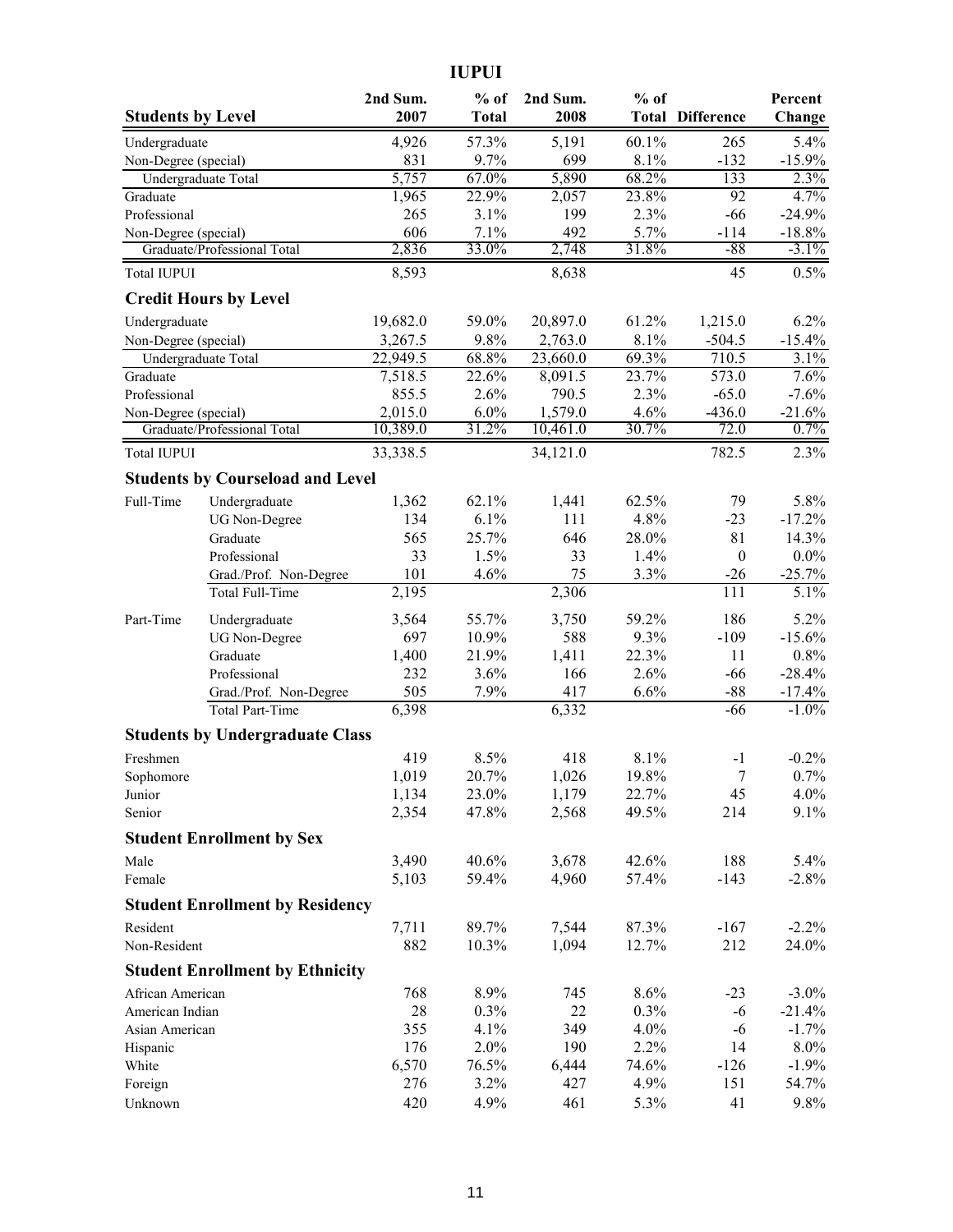|                          |                                         |                          | <b>EAST</b>  |                  |         |                         |            |
|--------------------------|-----------------------------------------|--------------------------|--------------|------------------|---------|-------------------------|------------|
|                          |                                         | 2nd Sum.                 | $%$ of       | 2nd Sum.         | $%$ of  |                         | Percent    |
| <b>Students by Level</b> |                                         | 2007                     | <b>Total</b> | 2008             |         | <b>Total Difference</b> | Change     |
| Undergraduate            |                                         | 418                      | 85.5%        | 420              | 84.2%   | $\overline{2}$          | 0.5%       |
| Non-Degree (special)     |                                         | 30                       | 6.1%         | 27               | 5.4%    | $-3$                    | $-10.0\%$  |
|                          | Undergraduate Total                     | 448                      | 91.6%        | 447              | 89.6%   | $-1$                    | $-0.2%$    |
| Graduate                 |                                         | 7                        | 1.4%         | 33               | 6.6%    | 26                      | 371.4%     |
| Non-Degree (special)     |                                         | 34                       | 7.0%         | 19               | 3.8%    | -15                     | $-44.1%$   |
| Graduate Total           |                                         | 41                       | 8.4%         | $\overline{52}$  | 10.4%   | 11                      | 26.8%      |
| <b>Total EA</b>          |                                         | 489                      |              | 499              |         | 10                      | 2.0%       |
|                          | <b>Credit Hours by Level</b>            |                          |              |                  |         |                         |            |
| Undergraduate            |                                         | 1,731.0                  | 87.0%        | 1,741.0          | 81.8%   | 10.0                    | 0.6%       |
| Non-Degree (special)     |                                         | 112.0                    | 5.6%         | 90.0             | 4.2%    | $-22.0$                 | $-19.6%$   |
|                          | Undergraduate Total                     | 1,843.0                  | 92.7%        | 1,831.0          | 86.0%   | $-12.0$                 | $-0.7%$    |
| Graduate                 |                                         | 30.0                     | 1.5%         | 240.0            | 11.3%   | 210.0                   | 700.0%     |
| Non-Degree (special)     |                                         | 116.0                    | 5.8%         | 58.0             | 2.7%    | $-58.0$                 | $-50.0\%$  |
| Graduate Total           |                                         | 146.0                    | 7.3%         | 298.0            | 14.0%   | 152.0                   | 104.1%     |
| <b>Total EA</b>          |                                         | 1,989.0                  |              | 2,129.0          |         | 140.0                   | 7.0%       |
|                          | <b>Students by Courseload and Level</b> |                          |              |                  |         |                         |            |
| Full-Time                | Undergraduate                           | 125                      | 91.2%        | 137              | 89.5%   | 12                      | 9.6%       |
|                          | <b>UG</b> Non-Degree                    | 5                        | 3.6%         | 3                | 2.0%    | $-2$                    | $-40.0\%$  |
|                          | Graduate                                | 3                        | 2.2%         | 13               | 8.5%    | 10                      | 333.3%     |
|                          | Graduate Non-Degree                     | $\overline{\mathcal{A}}$ | 2.9%         | $\boldsymbol{0}$ | 0.0%    | $-4$                    | $-100.0\%$ |
|                          | Total Full-Time                         | 137                      |              | 153              |         | 16                      | 11.7%      |
| Part-Time                | Undergraduate                           | 293                      | 83.2%        | 283              | 81.8%   | $-10$                   | $-3.4%$    |
|                          | <b>UG</b> Non-Degree                    | 25                       | 7.1%         | 24               | 6.9%    | $-1$                    | $-4.0%$    |
|                          | Graduate                                | $\overline{4}$           | 1.1%         | 20               | 5.8%    | 16                      | 400.0%     |
|                          | Graduate Non-Degree                     | 30                       | 8.5%         | 19               | 5.5%    | $-11$                   | $-36.7%$   |
|                          | <b>Total Part-Time</b>                  | 352                      |              | 346              |         | $-6$                    | $-1.7%$    |
|                          | <b>Students by Undergraduate Class</b>  |                          |              |                  |         |                         |            |
| Freshmen                 |                                         | 107                      | 25.6%        | 97               | 23.1%   | $-10$                   | $-9.3%$    |
| Sophomore                |                                         | 106                      | 25.4%        | 90               | 21.4%   | $-16$                   | $-15.1\%$  |
| Junior                   |                                         | 87                       | 20.8%        | 103              | 24.5%   | 16                      | 18.4%      |
| Senior                   |                                         | 118                      | 28.2%        | 130              | 31.0%   | 12                      | 10.2%      |
|                          | <b>Student Enrollment by Sex</b>        |                          |              |                  |         |                         |            |
| Male                     |                                         | 136                      | 27.8%        | 148              | 29.7%   | 12                      | 8.8%       |
| Female                   |                                         | 353                      | 72.2%        | 351              | 70.3%   | $-2$                    | $-0.6%$    |
|                          | <b>Student Enrollment by Residency</b>  |                          |              |                  |         |                         |            |
| Resident                 |                                         | 416                      | 85.1%        | 426              | 85.4%   | 10                      | 2.4%       |
| Non-Resident             |                                         | 73                       | 14.9%        | 73               | 14.6%   | $\boldsymbol{0}$        | $0.0\%$    |
| Reciprocity $1$          |                                         | 57                       | 78.1%        | 52               | 71.2%   | $-5$                    | $-8.8%$    |
|                          | <b>Student Enrollment by Ethnicity</b>  |                          |              |                  |         |                         |            |
| African American         |                                         | 24                       | 4.9%         | 16               | 3.2%    | $-8$                    | $-33.3%$   |
| American Indian          |                                         | $\sqrt{2}$               | 0.4%         | $\boldsymbol{2}$ | 0.4%    | $\boldsymbol{0}$        | $0.0\%$    |
| Asian American           |                                         | 1                        | 0.2%         | 5                | 1.0%    | $\overline{4}$          | 400.0%     |
| Hispanic                 |                                         | 5                        | 1.0%         | 6                | 1.2%    | $\mathbf{1}$            | 20.0%      |
| White                    |                                         | 433                      | 88.5%        | 453              | 90.8%   | 20                      | 4.6%       |
| Foreign                  |                                         | 1                        | 0.2%         | $\boldsymbol{0}$ | $0.0\%$ | $-1$                    | $-100.0\%$ |
| Unknown                  |                                         | 23                       | 4.7%         | 17               | 3.4%    | $-6$                    | $-26.1%$   |

 $1$  Reciprocity heads illustrate the portion of non-resident enrollments that are reciprocity.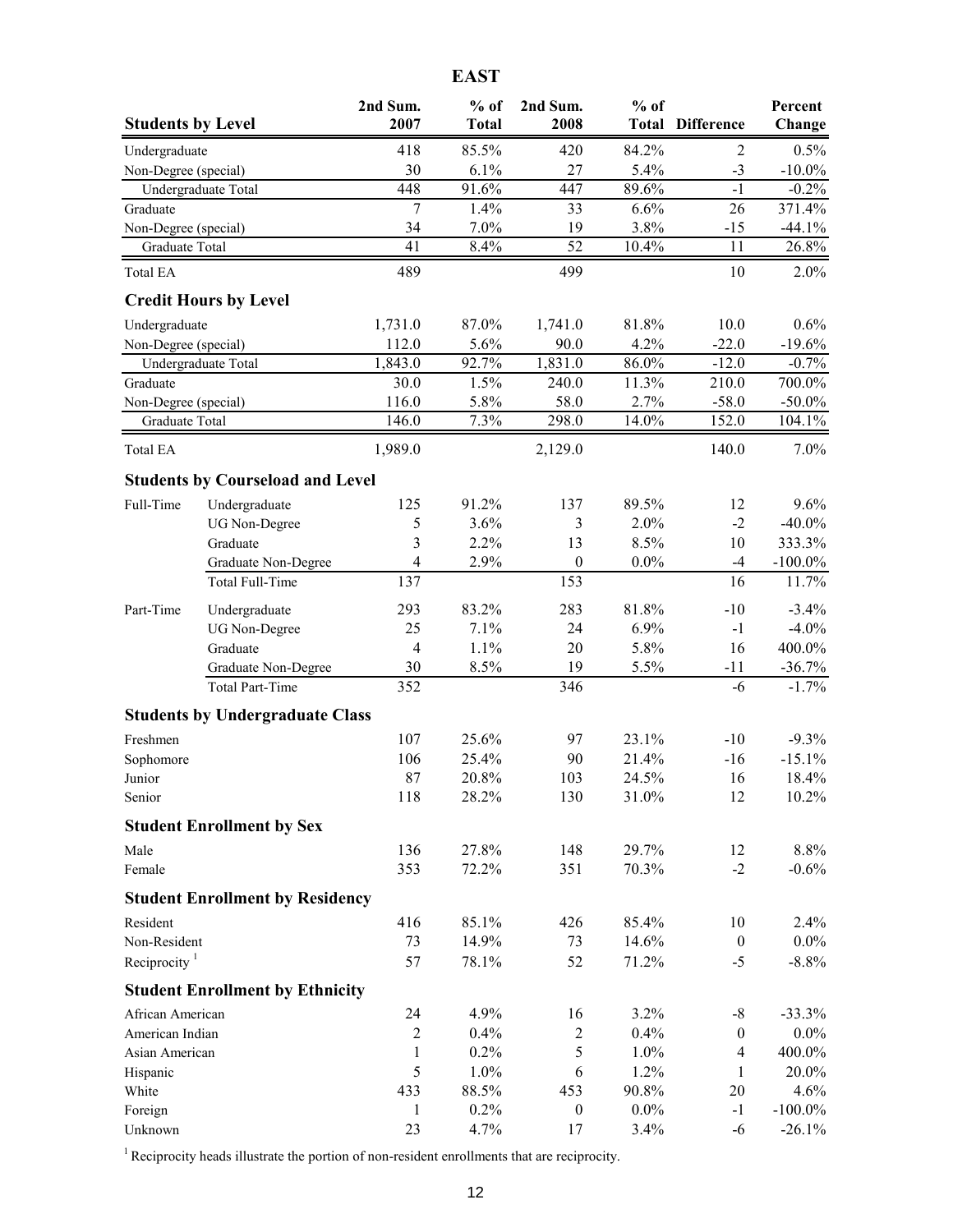# *FORT WAYNE*

| <b>Students by Level</b> |                                         | 2nd Sum.<br>2007 | $%$ of<br><b>Total</b> | 2nd Sum.<br>2008 | $%$ of | <b>Total Difference</b> | Percent<br>Change |
|--------------------------|-----------------------------------------|------------------|------------------------|------------------|--------|-------------------------|-------------------|
| Undergraduate            |                                         | 986              | 64.4%                  | 1,081            | 68.4%  | 95                      | 9.6%              |
| Non-Degree (special)     |                                         | 65               | 4.2%                   | 69               | 4.4%   | $\overline{4}$          | 6.2%              |
| Undergraduate Total      |                                         | 1,051            | 68.6%                  | 1,150            | 72.8%  | 99                      | 9.4%              |
| Graduate                 |                                         | 322              | 21.0%                  | 299              | 18.9%  | $-23$                   | $-7.1%$           |
| Non-Degree (special)     |                                         | 158              | 10.3%                  | 131              | 8.3%   | $-27$                   | $-17.1%$          |
| Graduate Total           |                                         | 480              | 31.4%                  | 430              | 27.2%  | $-50$                   | $-10.4%$          |
| <b>Total FW</b>          |                                         | 1,531            |                        | 1,580            |        | 49                      | 3.2%              |
|                          | <b>Credit Hours by Level</b>            |                  |                        |                  |        |                         |                   |
| Undergraduate            |                                         | 3,669.0          | 63.4%                  | 4,152.0          | 67.9%  | 483.0                   | 13.2%             |
| Non-Degree (special)     |                                         | 251.0            | 4.3%                   | 286.0            | 4.7%   | 35.0                    | 13.9%             |
| Undergraduate Total      |                                         | 3,920.0          | 67.8%                  | 4,438.0          | 72.6%  | 518.0                   | 13.2%             |
| Graduate                 |                                         | 1,227.0          | 21.2%                  | 1,158.0          | 18.9%  | $-69.0$                 | $-5.6%$           |
| Non-Degree (special)     |                                         | 638.0            | 11.0%                  | 521.0            | 8.5%   | $-117.0$                | $-18.3%$          |
| Graduate Total           |                                         | 1,865.0          | 32.2%                  | 1,679.0          | 27.4%  | $-186.0$                | $-10.0\%$         |
| Total FW                 |                                         | 5,785.0          |                        | 6,117.0          |        | 332.0                   | 5.7%              |
|                          | <b>Students by Courseload and Level</b> |                  |                        |                  |        |                         |                   |
| Full-Time                | Undergraduate                           | 217              | 57.1%                  | 266              | 65.0%  | 49                      | 22.6%             |
|                          | <b>UG</b> Non-Degree                    | 16               | 4.2%                   | 19               | 4.6%   | $\mathfrak{Z}$          | 18.8%             |
|                          | Graduate                                | 93               | 24.5%                  | 82               | 20.0%  | $-11$                   | $-11.8%$          |
|                          | Graduate Non-Degree                     | 54               | 14.2%                  | 42               | 10.3%  | $-12$                   | $-22.2%$          |
|                          | Total Full-Time                         | 380              |                        | 409              |        | 29                      | 7.6%              |
| Part-Time                | Undergraduate                           | 769              | 66.8%                  | 815              | 69.6%  | 46                      | 6.0%              |
|                          | <b>UG</b> Non-Degree                    | 49               | 4.3%                   | 50               | 4.3%   | $\mathbf{1}$            | 2.0%              |
|                          | Graduate                                | 229              | 19.9%                  | 217              | 18.5%  | $-12$                   | $-5.2%$           |
|                          | Graduate Non-Degree                     | 104              | $9.0\%$                | 89               | 7.6%   | $-15$                   | $-14.4%$          |
|                          | <b>Total Part-Time</b>                  | 1,151            |                        | 1,171            |        | 20                      | 1.7%              |
| <b>Students by Class</b> |                                         |                  |                        |                  |        |                         |                   |
| Freshmen                 |                                         | 190              | 12.4%                  | 170              | 10.8%  | $-20$                   | $-10.5%$          |
| Sophomore                |                                         | 227              | 14.8%                  | 260              | 16.5%  | 33                      | 14.5%             |
| Junior                   |                                         | 205              | 13.4%                  | 236              | 14.9%  | 31                      | 15.1%             |
| Senior                   |                                         | 364              | 23.8%                  | 415              | 26.3%  | 51                      | $14.0\%$          |
|                          | <b>Student Enrollment by Sex</b>        |                  |                        |                  |        |                         |                   |
| Male                     |                                         | 558              | 36.4%                  | 579              | 36.6%  | 21                      | 3.8%              |
| Female                   |                                         | 973              | 63.6%                  | 1,001            | 63.4%  | 28                      | 2.9%              |
|                          | <b>Student Enrollment by Residency</b>  |                  |                        |                  |        |                         |                   |
| Resident                 |                                         | 1,470            | 96.0%                  | 1,508            | 95.4%  | 38                      | 2.6%              |
| Non-Resident             |                                         | 61               | 4.0%                   | 72               | 4.6%   | 11                      | 18.0%             |
|                          | <b>Student Enrollment by Ethnicity</b>  |                  |                        |                  |        |                         |                   |
| African American         |                                         | 89               | 5.8%                   | 97               | 6.1%   | 8                       | $9.0\%$           |
| American Indian          |                                         | $\,8\,$          | 0.5%                   | 5                | 0.3%   | $-3$                    | $-37.5%$          |
| Asian American           |                                         | 33               | 2.2%                   | 33               | 2.1%   | $\boldsymbol{0}$        | $0.0\%$           |
| Hispanic                 |                                         | 40               | 2.6%                   | 43               | 2.7%   | $\mathfrak{Z}$          | 7.5%              |
| White                    |                                         | 1,313            | 85.8%                  | 1,355            | 85.8%  | 42                      | 3.2%              |
| Foreign                  |                                         | 26               | 1.7%                   | 21               | 1.3%   | $-5$                    | $-19.2%$          |
| Unknown                  |                                         | 22               | 1.4%                   | 26               | 1.6%   | $\overline{4}$          | 18.2%             |

*IU enrollments only*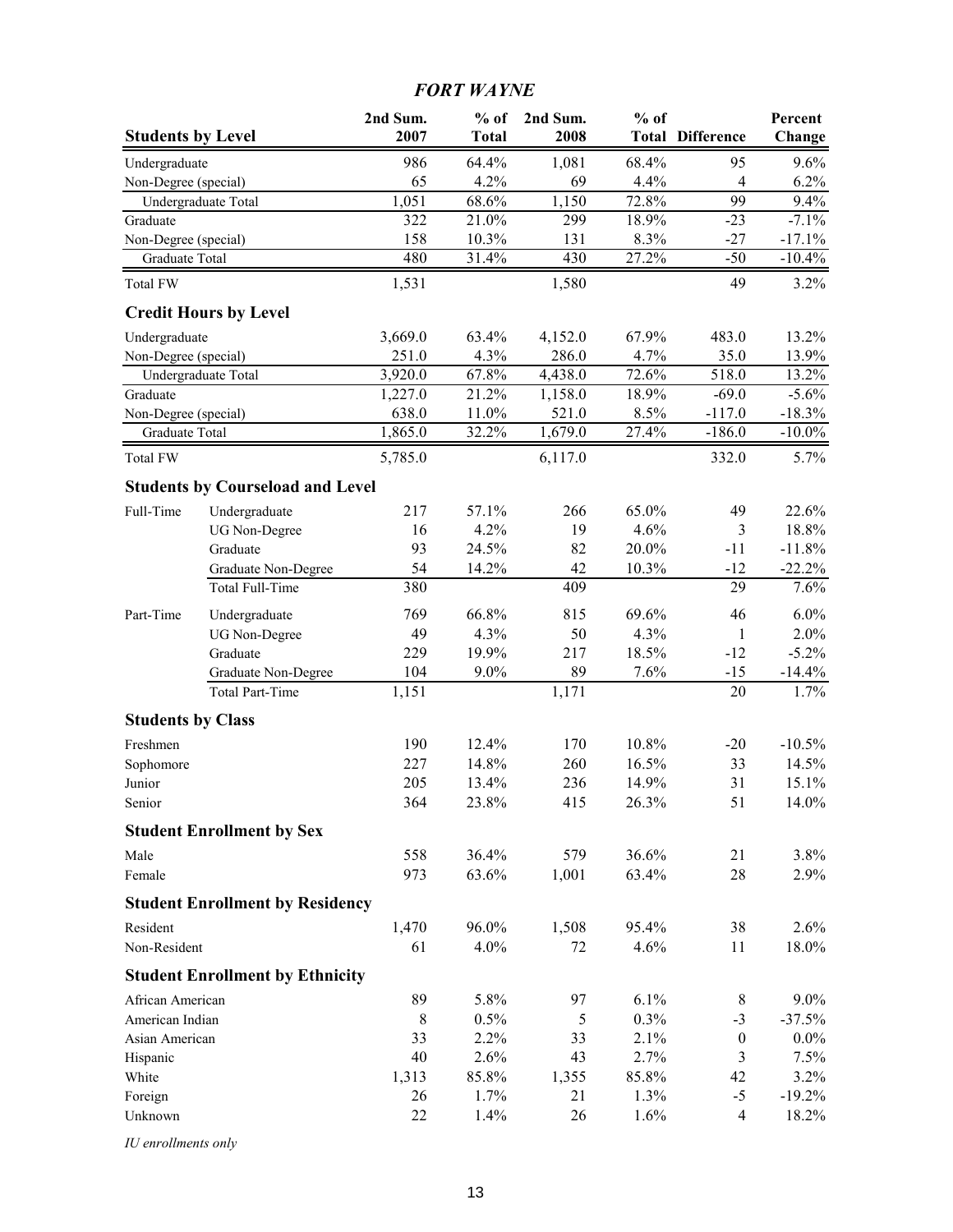| <b>Students by Level</b> |                                         | 2nd Sum.<br>2007     | $%$ of<br><b>Total</b> | 2nd Sum.<br>2008                           | $%$ of       | <b>Total Difference</b> | Percent<br>Change     |
|--------------------------|-----------------------------------------|----------------------|------------------------|--------------------------------------------|--------------|-------------------------|-----------------------|
| Undergraduate            |                                         | 514                  | 81.2%                  | 452                                        | 78.5%        | $-62$                   | $-12.1%$              |
| Non-Degree (special)     |                                         | 58                   | 9.2%                   | 54                                         | 9.4%         | $-4$                    | $-6.9\%$              |
|                          | Undergraduate Total                     | 572                  | 90.4%                  | 506                                        | 87.8%        | $-66$                   | $-11.5%$              |
| Graduate                 |                                         | 29                   | 4.6%                   | 34                                         | 5.9%         | 5                       | 17.2%                 |
| Non-Degree (special)     |                                         | 32                   | 5.1%                   | 36                                         | 6.3%         | 4                       | 12.5%                 |
| Graduate Total           |                                         | 61                   | 9.6%                   | 70                                         | 12.2%        | $\overline{9}$          | 14.8%                 |
| <b>Total KO</b>          |                                         | 633                  |                        | 576                                        |              | $-57$                   | $-9.0\%$              |
|                          | <b>Credit Hours by Level</b>            |                      |                        |                                            |              |                         |                       |
| Undergraduate            |                                         | 1,973.0              | 83.0%                  | 1,839                                      | 81.2%        | $-134.0$                | $-6.8%$               |
| Non-Degree (special)     |                                         | 193.0                | 8.1%                   | 188                                        | 8.3%         | $-5.0$                  | $-2.6%$               |
|                          | Undergraduate Total                     | $\overline{2,}166.0$ | 91.1%                  | 2,027.0                                    | 89.5%        | $-139.0$                | $-6.4%$               |
| Graduate                 |                                         | 90.0                 | 3.8%                   | 102                                        | 4.5%         | 12.0                    | 13.3%                 |
| Non-Degree (special)     |                                         | 122.0                | 5.1%                   | 135                                        | 6.0%         | 13.0                    | 10.7%                 |
| Graduate Total           |                                         | 212.0                | 8.9%                   | 237.0                                      | 10.5%        | 25.0                    | 11.8%                 |
| <b>Total KO</b>          |                                         | 2,378.0              |                        | 2,264.0                                    |              | $-114.0$                | $-4.8%$               |
|                          | <b>Students by Courseload and Level</b> |                      |                        |                                            |              |                         |                       |
| Full-Time                | Undergraduate                           | 99                   | 87.6%                  | 98                                         | 85.2%        | $-1$                    | $-1.0\%$              |
|                          | <b>UG Non-Degree</b>                    | 5                    | 4.4%                   | 8                                          | 7.0%         | 3                       | $60.0\%$              |
|                          | Graduate                                | 1                    | 0.9%                   | $\boldsymbol{0}$                           | $0.0\%$      | $-1$                    | $-100.0\%$            |
|                          | Graduate Non-Degree                     | 8<br>113             | 7.1%                   | 9<br>115                                   | 7.8%         | 1<br>$\overline{2}$     | 12.5%                 |
|                          | Total Full-Time                         |                      |                        |                                            |              |                         | 1.8%                  |
| Part-Time                | Undergraduate                           | 415                  | 79.8%                  | 354                                        | 76.8%        | $-61$                   | $-14.7%$              |
|                          | <b>UG</b> Non-Degree                    | 53                   | 10.2%                  | 46                                         | 10.0%        | $-7$                    | $-13.2%$              |
|                          | Graduate                                | 28                   | 5.4%                   | 34                                         | 7.4%         | 6                       | 21.4%                 |
|                          | Graduate Non-Degree                     | 24                   | 4.6%                   | 27                                         | 5.9%         | 3                       | 12.5%                 |
|                          | Total Part-Time                         | 520                  |                        | 461                                        |              | $-59$                   | $-11.3%$              |
| <b>Students by Class</b> |                                         |                      |                        |                                            |              |                         |                       |
| Freshmen                 |                                         | 97                   | 15.3%                  | 74                                         | 12.8%        | $-23$                   | $-23.7%$              |
| Sophomore                |                                         | 160                  | 25.3%                  | 111                                        | 19.3%        | $-49$                   | $-30.6%$              |
| Junior                   |                                         | 104                  | 16.4%                  | 88                                         | 15.3%        | $-16$                   | $-15.4%$              |
| Senior                   |                                         | 153                  | 24.2%                  | 179                                        | 31.1%        | 26                      | 17.0%                 |
|                          | <b>Student Enrollment by Sex</b>        |                      |                        |                                            |              |                         |                       |
| Male                     |                                         | 181                  | 28.6%                  | 169                                        | 29.3%        | $-12$                   | $-6.6%$               |
| Female                   |                                         | 452                  | 71.4%                  | 407                                        | 70.7%        | $-45$                   | $-10.0\%$             |
|                          | <b>Student Enrollment by Residency</b>  |                      |                        |                                            |              |                         |                       |
| Resident                 |                                         | 629                  | 99.4%                  | 570                                        | 99.0%        | $-59$                   | $-9.4%$               |
| Non-Resident             |                                         | $\overline{4}$       | 0.6%                   | 6                                          | 1.0%         | 2                       | 50.0%                 |
|                          | <b>Student Enrollment by Ethnicity</b>  |                      |                        |                                            |              |                         |                       |
| African American         |                                         | 29                   | 4.6%                   | 22                                         | 3.8%         | $-7$                    | $-24.1%$              |
| American Indian          |                                         | $\mathbf{1}$         | 0.2%                   | 5                                          | 0.9%         | 4                       | 400.0%                |
| Asian American           |                                         | 8<br>$\,8\,$         | 1.3%<br>1.3%           | $\overline{\mathcal{A}}$<br>$\overline{4}$ | 0.7%<br>0.7% | $-4$<br>$-4$            | $-50.0\%$             |
| Hispanic<br>White        |                                         | 570                  | 90.0%                  | 510                                        | 88.5%        | $-60$                   | $-50.0\%$<br>$-10.5%$ |
| Foreign                  |                                         | $\overline{2}$       | 0.3%                   | 6                                          | 1.0%         | 4                       | 200.0%                |
| Unknown                  |                                         | 15                   | 2.4%                   | 25                                         | 4.3%         | 10                      | 66.7%                 |
|                          |                                         |                      |                        |                                            |              |                         |                       |

# **KOKOMO**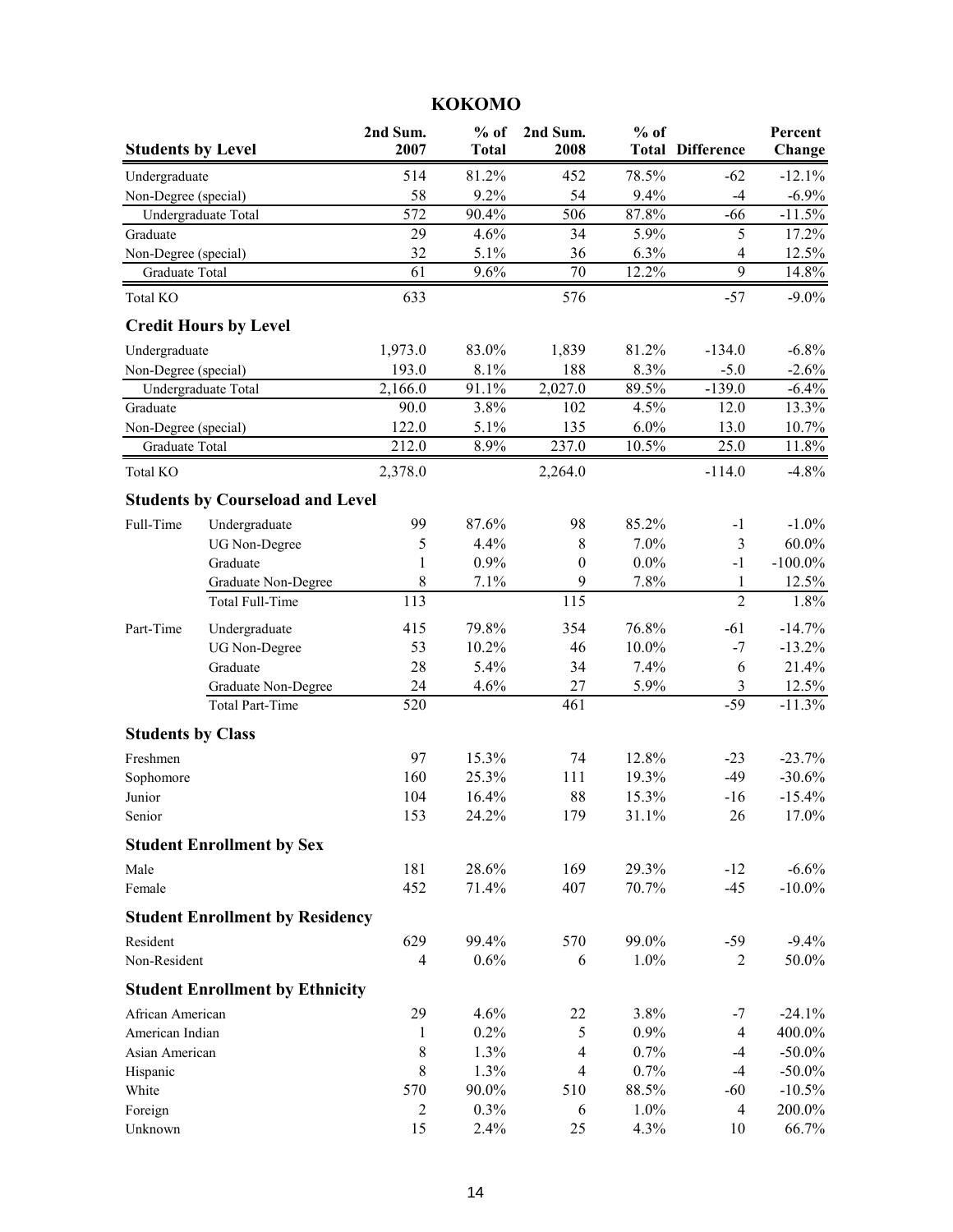### **2nd Sum. % of 2nd Sum. % of Percent Students by Level 2007 Total 2008 Total Difference Change** Undergraduate 1,110 68.3% 1,025 68.7% -85 -7.7% Non-Degree (special) 77 4.7% 85 5.7% 8 10.4% Undergraduate Total 1,187 73.0% 1,110 74.4% -77 -6.5% Graduate 272 16.7% 263 17.6% -9 -3.3% Non-Degree (special) 166 10.2% 118 7.9% -48 -28.9% Graduate Total **438** 27.0% 381 25.6% -57 -13.0% Total NW  $1,625$   $1,491$   $-134$   $-8.2\%$ **Credit Hours by Level** Undergraduate 4,831.0 72.7% 4,388.0 72.0% -443.0 -9.2% Non-Degree (special) 300.0 4.5% 331.0 5.4% 31.0 10.3% Undergraduate Total  $5,131.0$   $77.2\%$   $4,719.0$   $77.4\%$   $-412.0$   $-8.0\%$ Graduate 940.0 14.1% 942.0 15.5% 2.0 0.2% Non-Degree (special) 575.0 8.7% 435.0 7.1% -140.0 -24.3% Graduate Total 1,515.0 22.8% 1,377.0 22.6% -138.0 -9.1% Total NW 6,646.0 6,096.0 -550.0 -8.3% **Students by Courseload and Level** Full-Time Undergraduate 378 83.3% 346 80.7% -32 -8.5% UG Non-Degree 16 3.5% 16 3.7% 0 0.0% Graduate 36 7.9% 45 10.5% 9 25.0% Graduate Non-Degree 24 5.3% 22 5.1% -2 -8.3% Total Full-Time  $454$  429  $-25$   $-5.5\%$ Part-Time Undergraduate 732 62.5% 679 63.9% -53 -7.2% UG Non-Degree 61 6.2% 69 6.5% 8 13.1% Graduate 236 20.2% 218 20.5% -18 -7.6% Graduate Non-Degree 142 12.1% 96 9.0% -46 -32.4% Total Part-Time  $1,171$   $1,062$   $-109$   $-9.3\%$ **Students by Class** Freshmen 207 12.7% 169 11.3% -38 -18.4% Sophomore 289 17.8% 297 19.9% 8 2.8% Junior 240 14.8% 212 14.2% -28 -11.7% Senior 374 23.0% 347 23.3% -27 -7.2% **Student Enrollment by Sex** Male 455 28.0% 452 30.3% -3 -0.7% Female 1,170 72.0% 1,039 69.7% -131 -11.2% **Student Enrollment by Residency** Resident 1,597 98.3% 1,471 98.7% -126 -7.9% Non-Resident 28 1.7% 20 1.3% -8 -28.6% **Student Enrollment by Ethnicity** African American 1980 104 24.9% 372 24.9% -32 -7.9% American Indian  $\frac{7}{7}$  0.4%  $\frac{2}{100}$  0.1% -5 -71.4% Asian American 39 2.4% 40 2.7% 1 2.6% Hispanic 148 9.1% 161 10.8% 13 8.8% White 987 60.7% 854 57.3% -133 -13.5% Foreign 2 0.1% 6 0.4% 4 200.0% Unknown 38 2.3% 56 3.8% 18 47.4%

#### **NORTHWEST**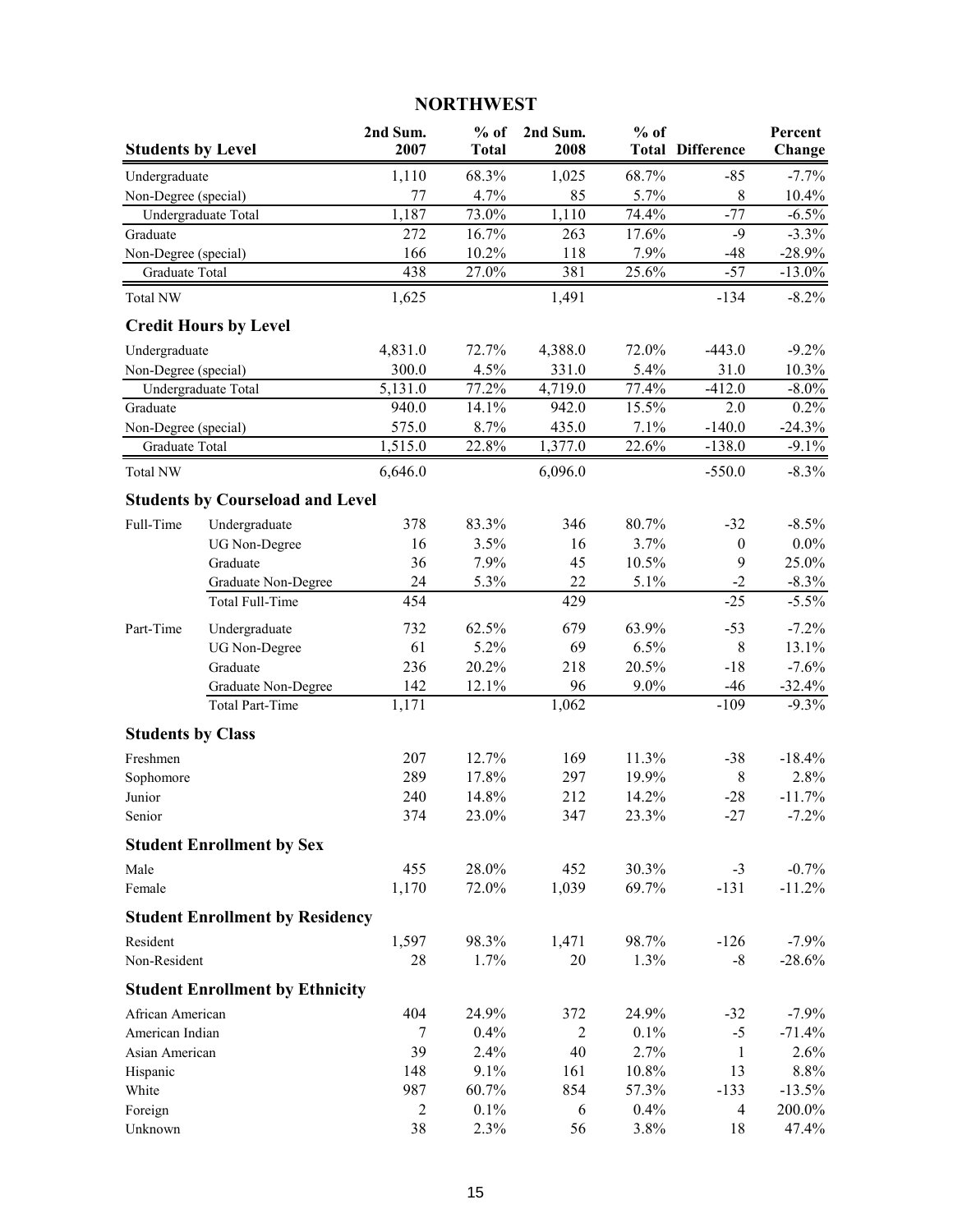| <b>Students by Level</b> |                                         | 2nd Sum.<br>2007 | $%$ of<br><b>Total</b> | 2nd Sum.<br>2008 | $%$ of<br>Total | <b>Difference</b> | Percent<br>Change |
|--------------------------|-----------------------------------------|------------------|------------------------|------------------|-----------------|-------------------|-------------------|
| Undergraduate            |                                         | 1,111            | 58.0%                  | 1,119            | 59.5%           | 8                 | 0.7%              |
| Non-Degree (special)     |                                         | 210              | 11.0%                  | 241              | 12.8%           | 31                | 14.8%             |
|                          | Undergraduate Total                     | 1,321            | 68.9%                  | 1,360            | 72.3%           | 39                | 3.0%              |
| Graduate                 |                                         | 388              | 20.3%                  | 372              | 19.8%           | $-16$             | $-4.1%$           |
| Non-Degree (special)     |                                         | 207              | 10.8%                  | 150              | 8.0%            | $-57$             | $-27.5%$          |
| Graduate Total           |                                         | 595              | 31.1%                  | 522              | 27.7%           | $-73$             | $-12.3%$          |
| <b>Total SB</b>          |                                         | 1,916            |                        | 1,882            |                 | $-34$             | $-1.8%$           |
|                          | <b>Credit Hours by Level</b>            |                  |                        |                  |                 |                   |                   |
| Undergraduate            |                                         | 4,339.0          | 59.4%                  | 4,414.0          | 61.9%           | 75.0              | 1.7%              |
| Non-Degree (special)     |                                         | 808.0            | 11.1%                  | 900.0            | 12.6%           | 92.0              | 11.4%             |
|                          | Undergraduate Total                     | 5,147.0          | 70.5%                  | 5,314.0          | 74.5%           | 167.0             | 3.2%              |
| Graduate                 |                                         | 1,390.0          | 19.0%                  | 1,304.0          | 18.3%           | $-86.0$           | $-6.2\%$          |
| Non-Degree (special)     |                                         | 767.0            | 10.5%                  | 514.0            | 7.2%            | $-253.0$          | $-33.0%$          |
| Graduate Total           |                                         | 2,157.0          | 29.5%                  | 1,818.0          | 25.5%           | $-339.0$          | $-15.7%$          |
| <b>Total SB</b>          |                                         | 7,304.0          |                        | 7,132.0          |                 | $-172.0$          | $-2.4%$           |
|                          | <b>Students by Courseload and Level</b> |                  |                        |                  |                 |                   |                   |
| Full-Time                | Undergraduate                           | 273              | 63.8%                  | 287              | 71.6%           | 14                | 5.1%              |
|                          | <b>UG</b> Non-Degree                    | 46               | 10.7%                  | 44               | 11.0%           | $-2$              | $-4.3%$           |
|                          | Graduate                                | 65               | 15.2%                  | 52               | 13.0%           | $-13$             | $-20.0\%$         |
|                          | Graduate Non-Degree                     | 44               | 10.3%                  | 18               | 4.5%            | $-26$             | $-59.1%$          |
|                          | Total Full-Time                         | 428              |                        | 401              |                 | $-27$             | $-6.3%$           |
| Part-Time                | Undergraduate                           | 838              | 56.3%                  | 832              | 56.2%           | $-6$              | $-0.7%$           |
|                          | <b>UG Non-Degree</b>                    | 164              | 11.0%                  | 197              | 13.3%           | 33                | 20.1%             |
|                          | Graduate                                | 323              | 21.7%                  | 320              | 21.6%           | $-3$              | $-0.9%$           |
|                          | Graduate Non-Degree                     | 163              | 11.0%                  | 132              | 8.9%            | $-31$             | $-19.0\%$         |
|                          | <b>Total Part-Time</b>                  | 1,488            |                        | 1,481            |                 | $-7$              | $-0.5%$           |
| <b>Students by Class</b> |                                         |                  |                        |                  |                 |                   |                   |
| Freshmen                 |                                         | 224              | 11.7%                  | 227              | 12.1%           | $\mathfrak{Z}$    | 1.3%              |
| Sophomore                |                                         | 265              | 13.8%                  | 266              | 14.1%           | 1                 | 0.4%              |
| Junior                   |                                         | 197              | 10.3%                  | 182              | 9.7%            | $-15$             | $-7.6%$           |
| Senior                   |                                         | 425              | 22.2%                  | 444              | 23.6%           | 19                | 4.5%              |
|                          | <b>Student Enrollment by Sex</b>        |                  |                        |                  |                 |                   |                   |
| Male                     |                                         | 642              | 33.5%                  | 669              | 35.5%           | 27                | 4.2%              |
| Female                   |                                         | 1,274            | 66.5%                  | 1,213            | 64.5%           | $-61$             | $-4.8%$           |
|                          | <b>Student Enrollment by Residency</b>  |                  |                        |                  |                 |                   |                   |
| Resident                 |                                         | 1,785            | 93.2%                  | 1,753            | 93.1%           | $-32$             | $-1.8%$           |
| Non-Resident             |                                         | 131              | 6.8%                   | 129              | 6.9%            | $-2$              | $-1.5%$           |
|                          | <b>Student Enrollment by Ethnicity</b>  |                  |                        |                  |                 |                   |                   |
| African American         |                                         | 160              | 8.4%                   | 134              | 7.1%            | $-26$             | $-16.3%$          |
| American Indian          |                                         | 6                | 0.3%                   | 10               | 0.5%            | 4                 | 66.7%             |
| Asian American           |                                         | 26               | 1.4%                   | 32               | 1.7%            | 6                 | 23.1%             |
| Hispanic                 |                                         | 53               | 2.8%                   | 58               | 3.1%            | 5                 | 9.4%              |
| White                    |                                         | 1,525            | 79.6%                  | 1,495            | 79.4%           | $-30$             | $-2.0%$           |
| Foreign                  |                                         | 62               | 3.2%                   | 75               | 4.0%            | 13                | 21.0%             |
| Unknown                  |                                         | 84               | 4.4%                   | 78               | 4.1%            | $-6$              | $-7.1%$           |

# **SOUTH BEND**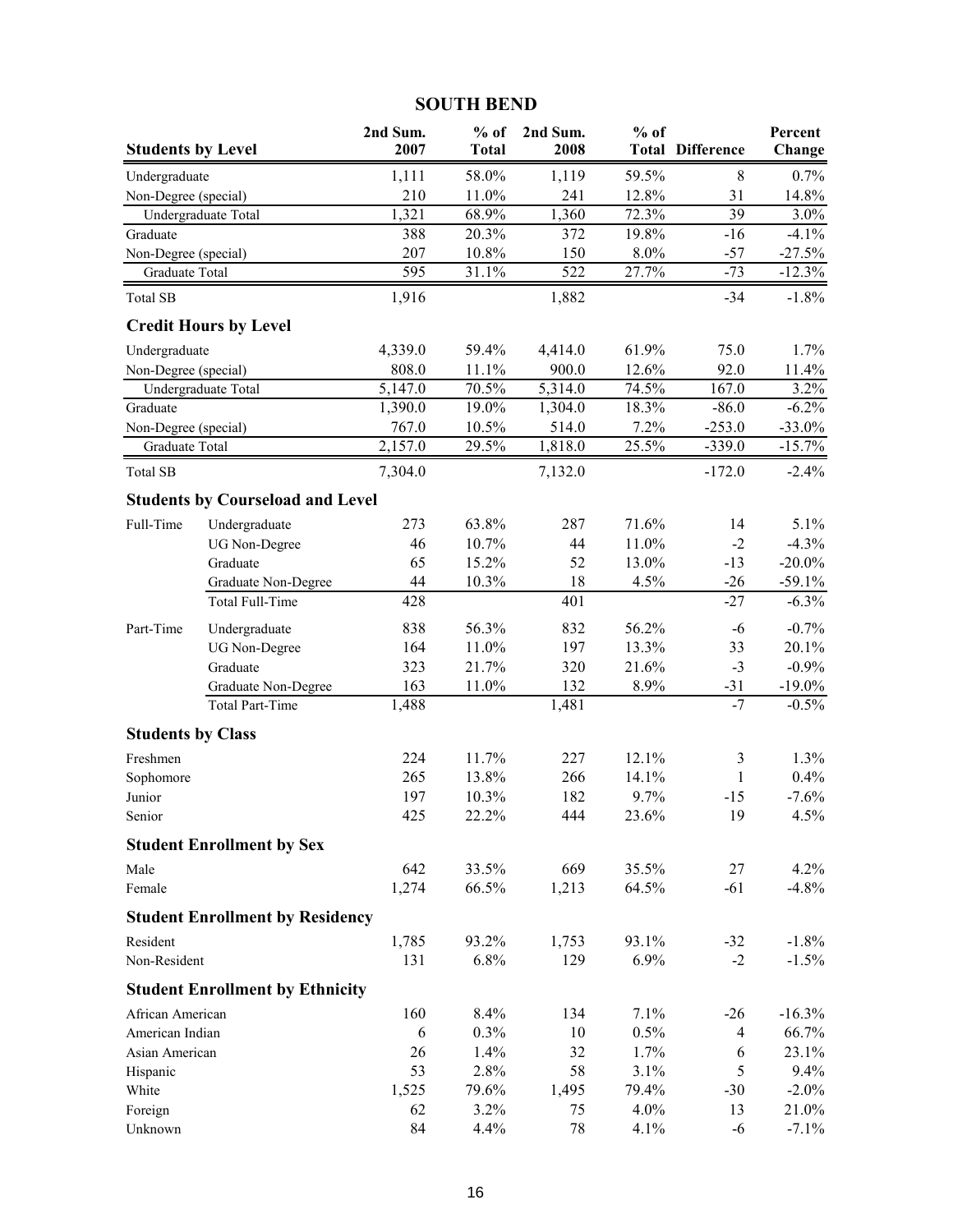# **SOUTHEAST**

| <b>Students by Level</b> |                                               | 2nd Sum.<br>2007 | $%$ of<br><b>Total</b> | 2nd Sum.<br>2008 | $%$ of   | <b>Total Difference</b> | Percent<br>Change |
|--------------------------|-----------------------------------------------|------------------|------------------------|------------------|----------|-------------------------|-------------------|
| Undergraduate            |                                               | 1,419            | 68.1%                  | 1,363            | 65.2%    | $-56$                   | $-3.9\%$          |
| Non-Degree (special)     |                                               | 105              | 5.0%                   | 99               | 4.7%     | $-6$                    | $-5.7\%$          |
|                          | Undergraduate Total                           | 1,524            | 73.1%                  | 1,462            | 70.0%    | $-62$                   | $-4.1%$           |
| Graduate                 |                                               | 370              | 17.7%                  | 401              | 19.2%    | 31                      | 8.4%              |
| Non-Degree (special)     |                                               | 191              | 9.2%                   | 226              | 10.8%    | 35                      | 18.3%             |
| Graduate Total           |                                               | 561              | 26.9%                  | 627              | $30.0\%$ | 66                      | $11.8\%$          |
| <b>Total SE</b>          |                                               | 2,085            |                        | 2,089            |          | $\overline{4}$          | $0.2\%$           |
|                          | <b>Credit Hours by Level</b>                  |                  |                        |                  |          |                         |                   |
| Undergraduate            |                                               | 5,739.0          | 69.2%                  | 5,355            | 65.8%    | $-384.0$                | $-6.7\%$          |
| Non-Degree (special)     |                                               | 405.0            | 4.9%                   | 380              | 4.7%     | $-25.0$                 | $-6.2%$           |
|                          | Undergraduate Total                           | 6,144.0          | 74.0%                  | 5,735.0          | 70.4%    | $-409.0$                | $-6.7\%$          |
| Graduate                 |                                               | 1,479.0          | 17.8%                  | 1,552            | 19.1%    | 73.0                    | 4.9%              |
| Non-Degree (special)     |                                               | 675.0            | 8.1%                   | 855              | 10.5%    | 180.0                   | 26.7%             |
| Graduate Total           |                                               | 2,154.0          | 26.0%                  | 2,407.0          | 29.6%    | 253.0                   | 11.7%             |
| <b>Total SE</b>          |                                               | 8,298.0          |                        | 8,142.0          |          | $-156.0$                | $-1.9%$           |
|                          | <b>Students by Courseload and Level</b>       |                  |                        |                  |          |                         |                   |
| Full-Time                | Undergraduate                                 | 344              | 66.5%                  | 328              | 65.6%    | $-16$                   | $-4.7\%$          |
|                          | <b>UG Non-Degree</b>                          | 20               | 3.9%                   | 20               | 4.0%     | $\boldsymbol{0}$        | $0.0\%$           |
|                          | Graduate                                      | 114              | 22.1%                  | 104              | 20.8%    | $-10$                   | $-8.8%$           |
|                          | Graduate Non-Degree                           | 39               | 7.5%                   | 48               | 9.6%     | 9                       | 23.1%             |
|                          | Total Full-Time                               | 517              |                        | 500              |          | $-17$                   | $-3.3%$           |
| Part-Time                | Undergraduate                                 | 1,075            | 68.6%                  | 1,035            | 65.1%    | $-40$                   | $-3.7%$           |
|                          | <b>UG Non-Degree</b>                          | 85               | 5.4%                   | 79               | 5.0%     | $-6$                    | $-7.1\%$          |
|                          | Graduate                                      | 256              | 16.3%                  | 297              | 18.7%    | 41                      | 16.0%             |
|                          | Graduate Non-Degree<br><b>Total Part-Time</b> | 152<br>1,568     | 9.7%                   | 178<br>1,589     | 11.2%    | 26<br>21                | 17.1%<br>1.3%     |
| <b>Students by Class</b> |                                               |                  |                        |                  |          |                         |                   |
| Freshmen                 |                                               | 209              | 10.0%                  | 186              | 8.9%     | $-23$                   | $-11.0\%$         |
| Sophomore                |                                               | 286              | 13.7%                  | 292              | 14.0%    | 6                       | 2.1%              |
| Junior                   |                                               | 314              | 15.1%                  | 322              | 15.4%    | 8                       | 2.5%              |
| Senior                   |                                               | 610              | 29.3%                  | 563              | 27.0%    | -47                     | $-7.7\%$          |
|                          | <b>Student Enrollment by Sex</b>              |                  |                        |                  |          |                         |                   |
| Male                     |                                               | 737              | 35.3%                  | 721              | 34.5%    | $-16$                   | $-2.2\%$          |
| Female                   |                                               | 1,348            | 64.7%                  | 1,368            | 65.5%    | $20\,$                  | 1.5%              |
|                          | <b>Student Enrollment by Residency</b>        |                  |                        |                  |          |                         |                   |
| Resident                 |                                               | 1,425            | 68.3%                  | 1,413            | 67.6%    | $-12$                   | $-0.8\%$          |
| Non-Resident             |                                               | 660              | 31.7%                  | 676              | 32.4%    | 16                      | 2.4%              |
| Reciprocity $1$          |                                               | 643              | 97.4%                  | 659              | 97.5%    | 16                      | 2.5%              |
|                          | <b>Student Enrollment by Ethnicity</b>        |                  |                        |                  |          |                         |                   |
| African American         |                                               | 95               | 4.6%                   | 110              | 5.3%     | 15                      | 15.8%             |
| American Indian          |                                               | $\tau$           | 0.3%                   | 6                | 0.3%     | $-1$                    | $-14.3%$          |
| Asian American           |                                               | 22               | 1.1%                   | 30               | 1.4%     | $\,$ 8 $\,$             | 36.4%             |
| Hispanic                 |                                               | 33               | 1.6%                   | 29               | 1.4%     | $-4$                    | $-12.1%$          |
| White                    |                                               | 1,873            | 89.8%                  | 1,855            | 88.8%    | $-18$                   | $-1.0\%$          |
| Foreign                  |                                               | 7                | 0.3%                   | 13               | 0.6%     | 6                       | 85.7%             |
| Unknown                  |                                               | 48               | 2.3%                   | 46               | 2.2%     | $-2$                    | $-4.2%$           |

 $1$  Reciprocity heads illustrate the portion of non-resident enrollments that are reciprocity.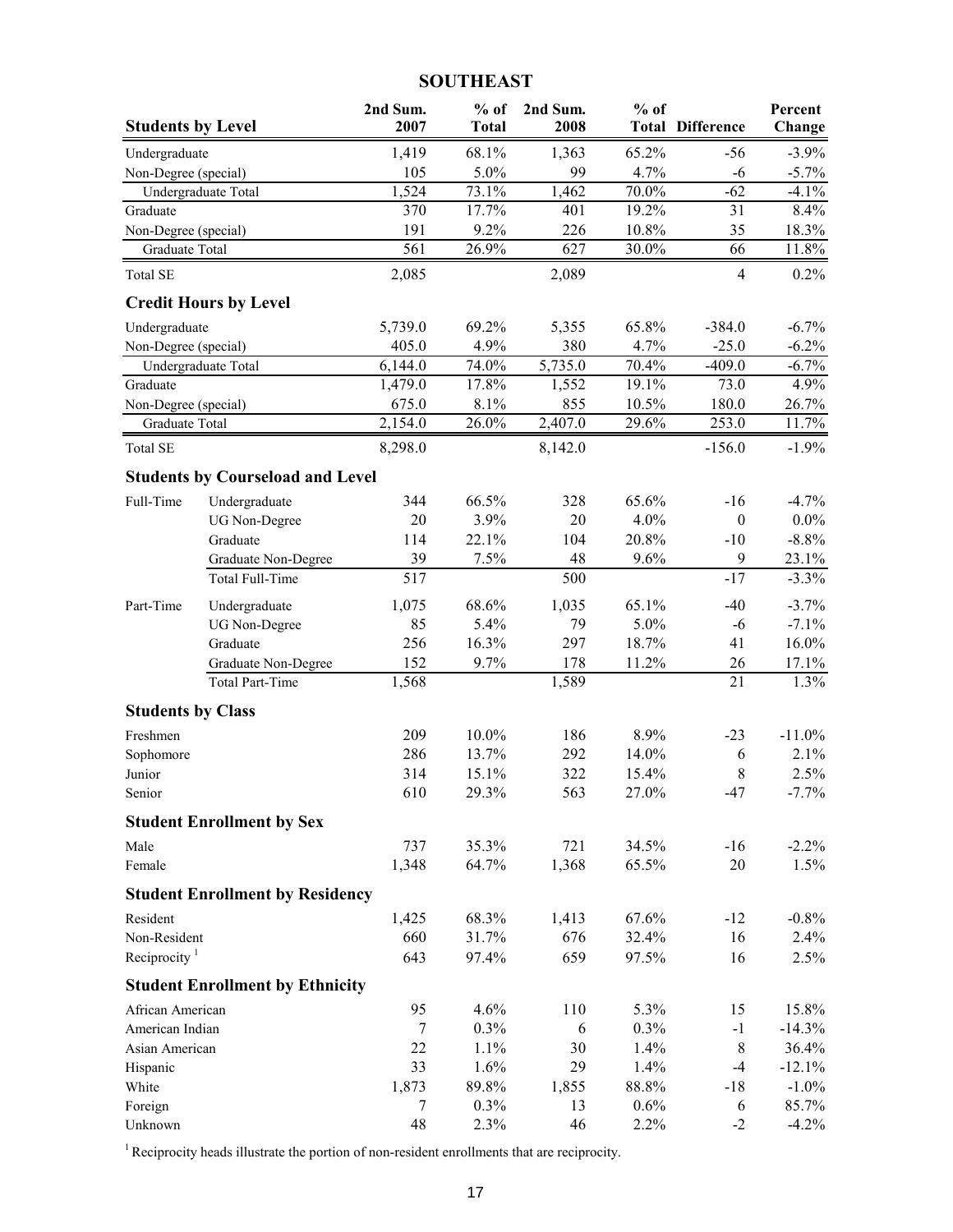#### **Enrollment Summary by Class Standing - All Campuses Second Summer Session, 2008**

|              |          |           |        |               |                   | <b>Undergraduate</b> |          |              |                   | <b>Grad/Prof</b> | Grand  |
|--------------|----------|-----------|--------|---------------|-------------------|----------------------|----------|--------------|-------------------|------------------|--------|
|              | Freshman | Sophomore | Junior | <b>Senior</b> | <b>Non-Degree</b> | <b>Total</b>         | Graduate | Professional | <b>Non-Degree</b> | Total            | Total  |
| Total        | 2.008    | 2,785     | 3,420  | 6,423         | 1,875             | 16,511               | 5,382    | 310          | 1,867             | 7,559            | 24,070 |
| Full-Time    | 756      | 696       | 992    | 2,076         | 386               | 4,906                | 1.443    | 35           | 365               | .843             | 6,749  |
| Part-Time    | ,252     | 2,089     | 2,428  | 4,347         | 1,489             | 11,605               | 3,939    | 275          | .502              | 5,716            | 17,321 |
| Matrics      | 1,072    | 134       | 96     | 72            |                   | 1,374                | 808      | 197          | 0                 | .005             | 2,379  |
| Resident     | .,759    | 2,532     | 2,892  | 5,598         | 1,427             | 14,208               | 2,980    | 149          | .505              | 4,634            | 18,842 |
| Non-Resident | 249      | 253       | 528    | 825           | 448               | 2,303                | 2,402    | 161          | 362               | 2,925            | 5,228  |
| Male         | 805      | ,120      | 1,442  | 2,653         | 859               | 6,879                | 2,233    | 174          | 498               | 2,905            | 9,784  |
| Female       | ,203     | ,665      | l,978  | 3,770         | 1,016             | 9,632                | 3,149    | 136          | .369              | 4,654            | 14,286 |

#### **Enrollment Summary by Class Standing and Ethnicity - All Campuses Second Summer Session, 2008**

|               |          |           |               |               |                   | Undergraduate    |          |              |                   | Grad/Prof | Grand        |
|---------------|----------|-----------|---------------|---------------|-------------------|------------------|----------|--------------|-------------------|-----------|--------------|
|               | Freshman | Sophomore | <b>Junior</b> | <b>Senior</b> | <b>Non-Degree</b> | <b>Total</b>     | Graduate | Professional | <b>Non-Degree</b> | Total     | <b>Total</b> |
| <b>Total</b>  | 2,008    | 2,785     | 3,420         | 6,423         | 1,875             | 16,511           | 5,382    | 310          | 1,867             | 7,559     | 24,070       |
| African-Amer. | 352      | 263       | 279           | 542           | 123               | .559             | 342      | $\Omega$     | 104               | 455       | 2,014        |
| Am. Indian    |          |           | 10            | 24            | $\mathbf{0}$      | 46               | 13       | $\theta$     | 8                 | 21        | 67           |
| Asian-Amer.   | 62       | 99        | 140           | 189           | 58                | 548              | 170      | 18           | 37                | 225       | 773          |
| Hispanic      | 97       | 1 1       | 97            | 181           | 42                | 528              | 122      | 6            | 29                | 157       | 685          |
| White         | 1,342    | 2,141     | 2,695         | 5,133         | 1,321             | 12,632           | 3,675    | 174          | 1,519             | 5,368     | 18,000       |
| Foreign       | 55       | 72        | 119           | 225           | 269               | 740 <sup> </sup> | 808      | 46           | 76                | 930       | 1,670        |
| Unknown       | 95       | 92        | 80            | 129           | 62                | 458              | 252      | 57           | 94                | 403       | 861          |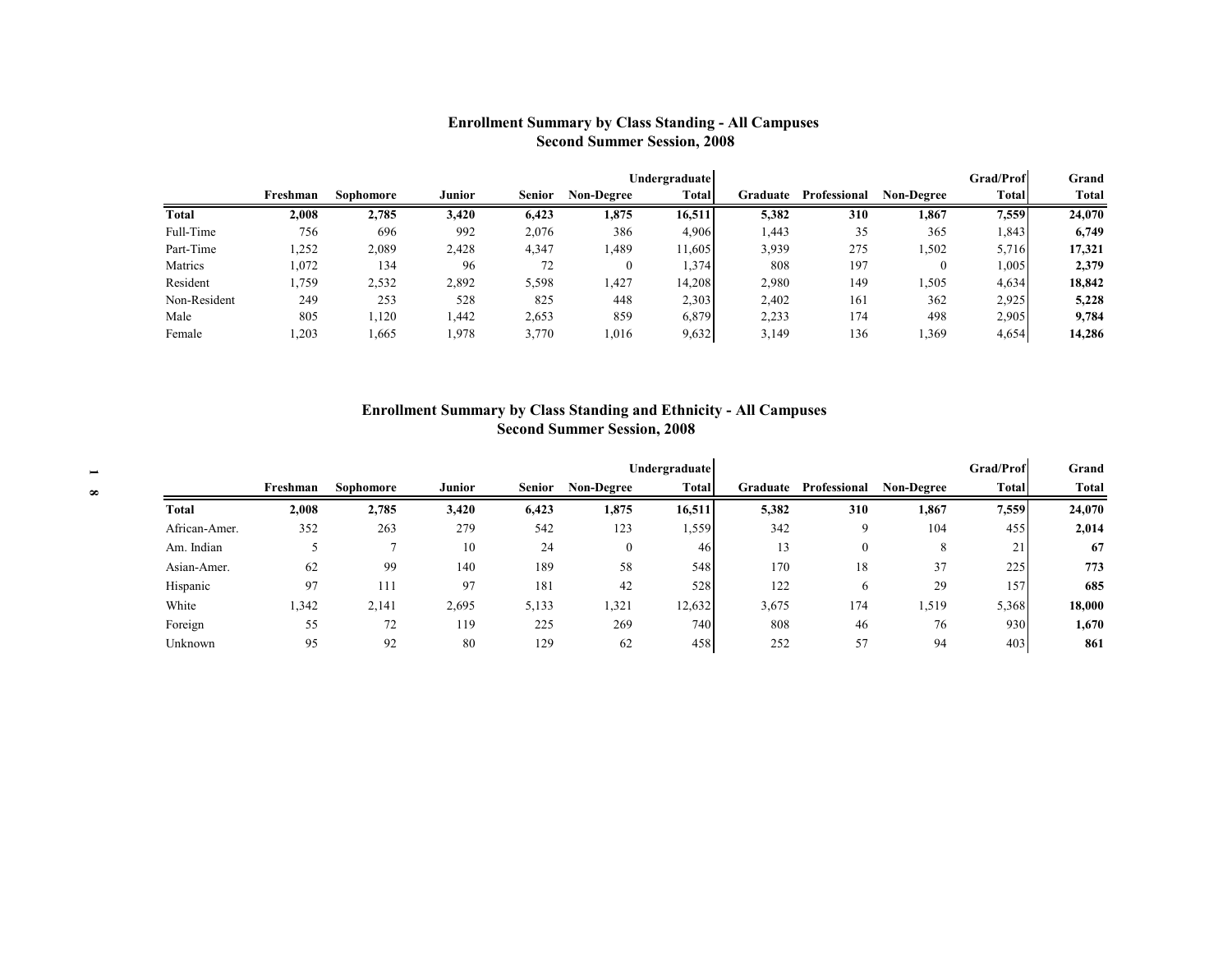#### **Enrollment Summary by Campus and Class Standing Second Summer Session, 2008**

|                   |                          |                |                 |                         |                |                      | Undergraduate  |                |              |                      | Grad/Prof      | Grand          |
|-------------------|--------------------------|----------------|-----------------|-------------------------|----------------|----------------------|----------------|----------------|--------------|----------------------|----------------|----------------|
|                   |                          | Freshman       | Sophomore       | Junior                  | Senior         | <b>Non-Degree</b>    | <b>Total</b>   | Graduate       | Professional | Non-Degree           | Total          | <b>Total</b>   |
| Bloomington*      | <b>Total</b>             | 667            | 443             | 1.098                   | 1,777          | 601                  | 4,586          | 1.923          | 111          | 695                  | 2,729          | 7,315          |
|                   | Full-Time                | 360            | 182             | 392                     | 683            | 165                  | 1,782          | 501            | 2            | 151                  | 654            | 2,436          |
|                   | Part-Time                | 307            | 261             | 706                     | 1,094          | 436                  | 2,804          | 1,422          | 109          | 544                  | 2,075          | 4,879          |
|                   | Matrics                  | 611            | 14              |                         | -6             | $\theta$             | 635            | 92             | 74           | $\theta$             | 166            | 801            |
|                   | Resident                 | 539            | 311             | 774                     | 1,266          | 209                  | 3,099          | 545            | 51           | 462                  | 1,058          | 4,157          |
|                   | Non-Resident             | 128            | 132             | 324                     | 511            | 392                  | 1,487          | 1,378          | 60           | 233                  | 1,671          | 3,158          |
|                   | Male                     | 277<br>390     | 252<br>191      | 566<br>532              | 924<br>853     | 275                  | 2,294<br>2,292 | 869<br>1,054   | 47           | 158<br>537           | 1,074          | 3,368          |
| <b>IUPUI*</b>     | Female<br>Total          | 418            | 1,026           | 1,179                   | 2,568          | 326<br>699           | 5,890          | 2,057          | 64<br>199    | 492                  | 1,655<br>2,748 | 3,947<br>8,638 |
|                   | Full-Time                | 115            | 233             | 308                     | 785            | 111                  | 1,552          | 646            | 33           | 75                   | 754            | 2,306          |
|                   | Part-Time                | 303            | 793             | 871                     | 1,783          | 588                  | 4,338          | 1,411          | 166          | 417                  | 1,994          | 6,332          |
|                   | Matrics                  | 140            | 58              | 54                      | 36             | $\theta$             | 288            | 451            | 123          | $\theta$             | 574            | 862            |
|                   | Resident                 | 392            | 997             | 1,141                   | 2,497          | 677                  | 5,704          | 1,307          | 98           | 435                  | 1,840          | 7,544          |
|                   | Non-Resident             | 26             | 29              | 38                      | 71             | 22                   | 186            | 750            | 101          | 57                   | 908            | 1,094          |
|                   | Male                     | 190            | 414             | 479                     | 1,002          | 330                  | 2,415          | 958            | 127          | 178                  | 1,263          | 3,678          |
|                   | Female                   | 228            | 612             | 700                     | 1,566          | 369                  | 3,475          | 1,099          | 72           | 314                  | 1,485          | 4,960          |
| East*             | Total                    | 97             | 90              | 103                     | 130            | 27                   | 447            | 33             |              | 19                   | 52             | 499            |
|                   | Full-Time                | 35             | 22              | 36                      | 44             | $\overline{3}$       | 140            | 13             |              | $\overline{0}$<br>19 | 13             | 153            |
|                   | Part-Time<br>Matrics     | 62<br>37       | 68<br>5         | 67<br>$\overline{4}$    | 86             | 24<br>$\mathbf{0}$   | 307<br>47      | 20<br>27       |              | $\theta$             | 39<br>27       | 346<br>74      |
|                   | Resident                 | 81             | 79              | 82                      | 110            | 23                   | 375            | 32             |              | 19                   | 51             | 426            |
|                   | Non-Resident             | 16             | 11              | 21                      | 20             | $\overline{4}$       | 72             | -1             |              | $\mathbf{0}$         |                | 73             |
|                   | Male                     | 30             | 25              | 28                      | 42             | 13                   | 138            | $\overline{4}$ |              | 6                    | 10             | 148            |
|                   | Female                   | 67             | 65              | 75                      | 88             | 14                   | 309            | 29             |              | 13                   | 42             | 351            |
| <b>Fort Wayne</b> | Total                    | 170            | 260             | 236                     | 415            | 69                   | 1,150          | 299            |              | 131                  | 430            | 1,580          |
|                   | Full-Time                | 50             | 64              | 47                      | 105            | 19                   | 285            | 82             |              | 42                   | 124            | 409            |
|                   | Part-Time                | 120            | 196             | 189                     | 310            | 50                   | 865            | 217            |              | 89                   | 306            | 1,171          |
|                   | Matrics                  | 74             | 14              | $\overline{9}$          | 5<br>392       | $\boldsymbol{0}$     | 102            | 48<br>292      |              | $\bf{0}$             | 48             | 150            |
|                   | Resident<br>Non-Resident | 160<br>10      | 247<br>13       | 221<br>15               | 23             | 67<br>$\overline{2}$ | 1,087<br>63    | $\overline{7}$ |              | 129<br>2             | 421            | 1,508<br>72    |
|                   | Male                     | 68             | 92              | 94                      | 160            | 24                   | 438            | 111            |              | 30                   | 141            | 579            |
|                   | Female                   | 102            | 168             | 142                     | 255            | 45                   | 712            | 188            |              | 101                  | 289            | 1,001          |
| Kokomo            | Total                    | 74             | 111             | 88                      | 179            | 54                   | 506            | 34             |              | 36                   | 70             | 576            |
|                   | Full-Time                | 12             | -19             | 19                      | 48             | 8                    | 106            | $\theta$       |              | 9                    |                | 115            |
|                   | Part-Time                | 62             | 92              | 69                      | 131            | 46                   | 400            | 34             |              | 27                   | 61             | 461            |
|                   | Matrics                  | 15             | 2               | $\overline{\mathbf{3}}$ | $\mathbf{1}$   | $\theta$             | 21             | 5              |              | $\theta$             |                | 26             |
|                   | Resident                 | 71             | 111<br>$\Omega$ | 86                      | 179            | 54<br>$\theta$       | 501            | 34             |              | 35<br>$\mathbf{1}$   | 69             | 570            |
|                   | Non-Resident<br>Male     | 3<br>30        | 32              | 2<br>30                 | $\theta$<br>40 | 14                   | 146            | $\Omega$<br>17 |              | 6                    | 23             | 169            |
|                   | Female                   | 44             | 79              | 58                      | 139            | 40                   | 360            | 17             |              | 30                   | 47             | 407            |
| <b>Northwest</b>  | Total                    | 169            | 297             | 212                     | 347            | 85                   | 1,110          | 263            |              | 118                  | 381            | 1,491          |
|                   | Full-Time                | 80             | 78              | -66                     | 122            | 16                   | 362            | 45             |              | 22                   | 67             | 429            |
|                   | Part-Time                | 89             | 219             | 146                     | 225            | 69                   | 748            | 218            |              | 96                   | 314            | 1,062          |
|                   | Matrics                  | 55             | 18              | -7                      | $\overline{7}$ | $\mathbf{0}$         | 87             | 59             |              | $\theta$             | 59             | 146            |
|                   | Resident                 | 165            | 295             | 209                     | 344            | 83                   | 1,096          | 257            |              | 118                  | 375            | 1,471          |
|                   | Non-Resident             | $\overline{4}$ | $\overline{2}$  | 3                       | 3              | 2                    | -14            | 6              |              | $\theta$             |                | 20             |
|                   | Male<br>Female           | 50<br>119      | 92<br>205       | 69<br>143               | 103<br>244     | 39<br>46             | 353<br>757     | 58<br>205      |              | 41<br>77             | 99<br>282      | 452<br>1,039   |
| South Bend*       | Total                    | 227            | 266             | 182                     | 444            | 241                  | 1,360          | 372            |              | 150                  | 522            | 1,882          |
|                   | Full-Time                | 55             | 39              | 53                      | 140            | 44                   | 331            | 52             |              | 18                   | 70             | 401            |
|                   | Part-Time                | 172            | 227             | 129                     | 304            | 197                  | 1,029          | 320            |              | 132                  | 452            | 1,481          |
|                   | Matrics                  | 82             | -11             | $\overline{4}$          | -11            | $\theta$             | 108            | 63             |              | $\theta$             | 63             | 171            |
|                   | Resident                 | 211            | 257             | 170                     | 419            | 234                  | 1,291          | 319            |              | 143                  | 462            | 1,753          |
|                   | Non-Resident             | 16             | 9               | 12                      | 25             | -7                   | 69             | 53             |              | $7\phantom{.0}$      | 60             | $129$          |
|                   | Male                     | 75             | 94              | 70                      | 165            | 128                  | 532            | 99             |              | 38                   | 137            | 669            |
|                   | Female                   | 152            | 172             | 112                     | 279            | 113                  | 828            | 273            |              | 112                  | 385            | 1,213          |
| <b>Southeast</b>  | Total                    | 186            | 292             | 322                     | 563            | 99                   | 1,462          | 401            |              | 226                  | 627            | 2,089          |
|                   | Full-Time<br>Part-Time   | 49<br>137      | 59<br>233       | 71<br>251               | 149<br>414     | 20<br>79             | 348<br>1,114   | 104<br>297     |              | 48<br>178            | 152<br>475     | 500<br>1,589   |
|                   | Matrics                  | 58             | 12              | -11                     | -5             | $\mathbf{0}$         | -86            | 63             |              | $\mathbf{0}$         | 63             | 149            |
|                   | Resident                 | 140            | 235             | 209                     | 391            | 80                   | 1,055          | 194            |              | 164                  | 358            | 1,413          |
|                   | Non-Resident             | 46             | 57              | 113                     | 172            | 19                   | 407            | 207            |              | 62                   | 269            | 676            |
|                   | Male                     | 85             | 119             | 106                     | 217            | 36                   | 563            | 117            |              | 41                   | 158            | 721            |
|                   | Female                   | 101            | 173             | 216                     | 346            | 63                   | 899            | 284            |              | 185                  | 469            | 1,368          |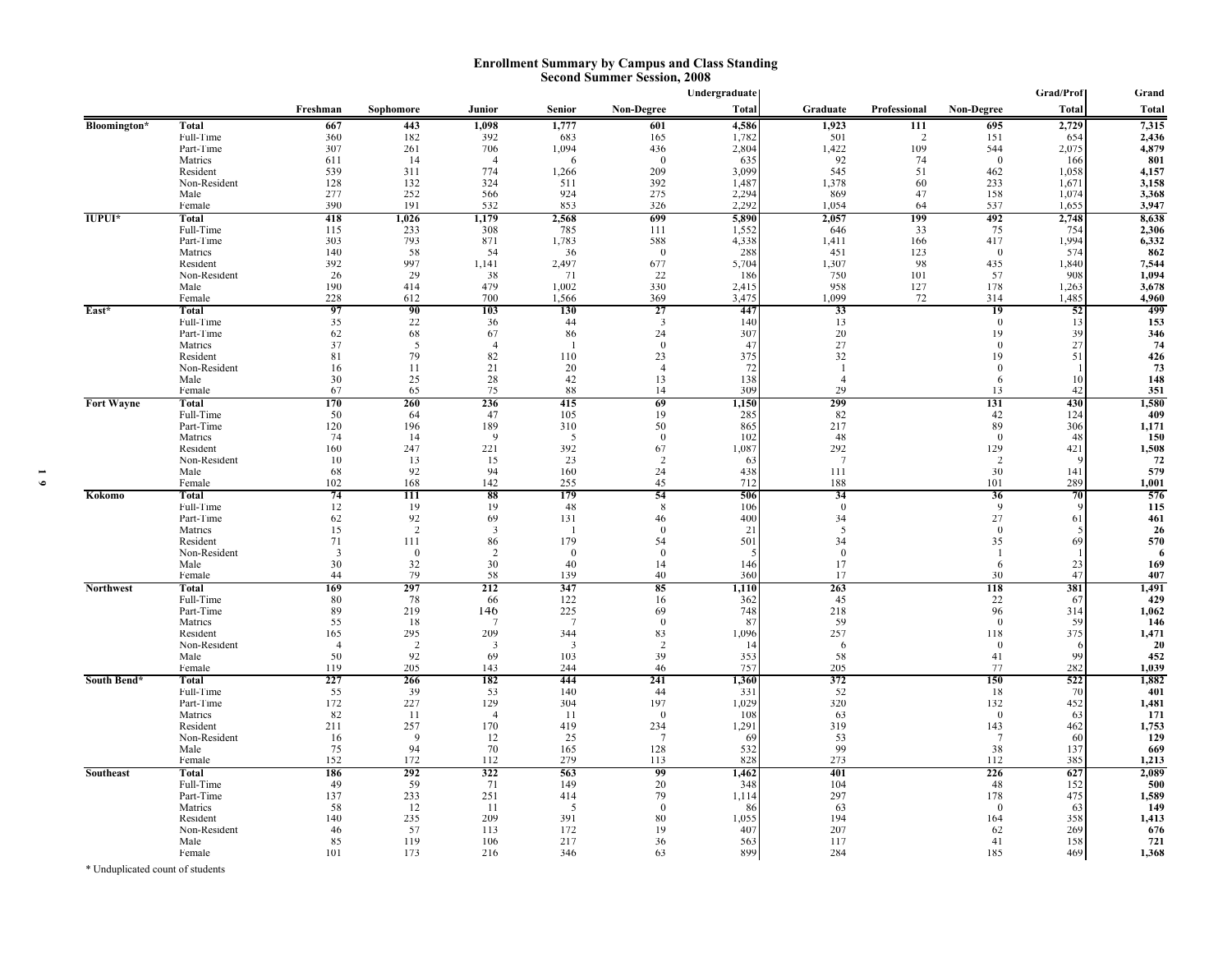#### **Enrollment Summary by Campus, Class Standing and Ethnicity Second Summer Session, 2008**

|                   |                               |                          |                               |                            |                                |                          | Undergraduate  |                       |                            |                      | Grad/Prof                | Grand                 |
|-------------------|-------------------------------|--------------------------|-------------------------------|----------------------------|--------------------------------|--------------------------|----------------|-----------------------|----------------------------|----------------------|--------------------------|-----------------------|
|                   |                               | Freshman                 | Sophomore                     | Junior                     | <b>Senior</b>                  | Non-Degree               | <b>Total</b>   | Graduate              | Professional               | Non-Degree           | <b>Total</b>             | <b>Total</b>          |
| Bloomington*      | <b>Total</b>                  | 667                      | 443                           | 1,098                      | 1,777                          | 601                      | 4,586          | 1,923                 | 111                        | 695                  | 2,729                    | 7,315                 |
|                   | African-Amer.                 | 209                      | 33                            | 73                         | 92                             | 12                       | 419            | 80                    | $\overline{4}$             | 15                   | 99                       | 518                   |
|                   | Amer. Indian                  | $\theta$<br>31           | $\overline{\mathbf{3}}$<br>31 | $\overline{2}$<br>61       | $\overline{\mathbf{3}}$<br>67  | $\theta$<br>10           | 200            | 3<br>51               | $\theta$<br>$\overline{7}$ | $\overline{4}$<br>22 | 80                       | 15<br>280             |
|                   | Asian-Amer.<br>Hispanic       | 39                       | 10                            | 26                         | 48                             | -11                      | 134            | 50                    | 2                          | 8                    | 60                       | 194                   |
|                   | White                         | 338                      | 315                           | 841                        | 1,382                          | 302                      | 3,178          | 1,183                 | 88                         | 585                  | 1,856                    | 5,034                 |
|                   | Foreign                       | 16                       | 35                            | 80                         | 158                            | 250                      | 539            | 548                   | $\overline{2}$             | 33                   | 583                      | 1,122                 |
|                   | Other                         | 34                       | 16                            | 15                         | 27                             | 16                       | 108            | 8                     | 8                          | 28                   | 44                       | 152                   |
| <b>IUPUI*</b>     | Total                         | 418                      | 1,026                         | 1,179                      | 2,568                          | 699                      | 5,890          | 2,057                 | 199                        | 492                  | 2,748                    | 8,638                 |
|                   | African-Amer.<br>Amer. Indian | 48<br>$\theta$           | 114<br>2                      | 102<br>3                   | 283<br>10                      | 54<br>$\theta$           | 601<br>15      | 105<br>5              | 5<br>$\theta$              | 34<br>$\overline{2}$ | 144                      | 745<br>22             |
|                   | Asian-Amer.                   | 17                       | 39                            | 56                         | 83                             | 39                       | 234            | 95                    | -11                        | 9                    | 115                      | 349                   |
|                   | Hispanic                      | 11                       | 34                            | 25                         | 55                             | 14                       | 139            | 36                    | $\overline{4}$             | 11                   | 51                       | 190                   |
|                   | White                         | 302                      | 774                           | 929                        | 2,041                          | 546                      | 4,592          | 1,411                 | 86                         | 355                  | 1,852                    | 6,444                 |
|                   | Foreign                       | 24                       | 30                            | 28                         | 47                             | 15                       | 144            | 202                   | 44                         | 37                   | 283                      | 427                   |
|                   | Other<br>Total                | 16<br>97                 | 33<br>90                      | 36<br>103                  | 49<br>130                      | 31<br>27                 | 165<br>447     | 203<br>33             | 49                         | 44<br>19             | 296<br>52                | 461<br>499            |
| East*             | African-Amer.                 | 3                        | $\theta$                      | $\overline{4}$             | 6                              | $\theta$                 | 13             | 3                     |                            | $\theta$             |                          | 16                    |
|                   | Amer. Indian                  |                          | $\theta$                      | $\theta$                   | 1                              | $\theta$                 |                | $\theta$              |                            |                      |                          | $\overline{2}$        |
|                   | Asian-Amer.                   |                          | 3                             | $\theta$                   | 2                              | $\theta$                 |                | $\Omega$              |                            | $\Omega$             |                          | 5                     |
|                   | Hispanic                      | $\mathcal{D}$            | $\overline{2}$                |                            | $\Omega$                       | $\theta$                 |                |                       |                            | $\Omega$             |                          | 6                     |
|                   | White                         | 87                       | 80                            | 96                         | 118                            | 26                       | 407            | 28                    |                            | 18                   | 46                       | 453                   |
|                   | Foreign<br>Other              | $\theta$<br>$\varsigma$  | $\theta$<br>5                 | $\theta$<br>$\mathfrak{D}$ | $\theta$<br>3                  | $\theta$                 | $\Omega$<br>16 | $\theta$              |                            | $\theta$<br>$\Omega$ |                          | $\bf{0}$<br>17        |
| <b>Fort Wayne</b> | Total                         | 170                      | 260                           | 236                        | 415                            | 69                       | 1,150          | 299                   |                            | 131                  | 430                      | 1,580                 |
|                   | African-Amer.                 | 16                       | 12                            | 11                         | 30                             | 11                       | 80             | 14                    |                            | 3                    | 17                       | 97                    |
|                   | Amer. Indian                  |                          | -1                            |                            | $\overline{2}$                 | $\boldsymbol{0}$         |                | $\theta$              |                            | $\theta$             |                          | -5                    |
|                   | Asian-Amer.                   |                          | 8                             | $\overline{4}$             | $\mathbf{Q}$                   | $\theta$                 | 22             | 8                     |                            | 3                    | 11                       | 33                    |
|                   | Hispanic                      | 8                        | $\mathbf{q}$                  | 6                          | 16                             | $\theta$                 | 39             | 3                     |                            | -1                   |                          | 43                    |
|                   | White<br>Foreign              | 135<br>$\sqrt{2}$        | 223<br>2                      | 205<br>$\overline{4}$      | 353<br>$\overline{4}$          | 54<br>-1                 | 970<br>13      | 263<br>$\overline{7}$ |                            | 122<br>$\mathbf{1}$  | 385                      | 1,355<br>21           |
|                   | Other                         | $\tau$                   | 5                             | $\overline{\phantom{0}}$   | $\mathbf{I}$                   | 3                        | 21             | $\overline{4}$        |                            | $\mathbf{I}$         | $\overline{\phantom{1}}$ | 26                    |
| Kokomo            | Total                         | 74                       | 111                           | 88                         | 179                            | 54                       | 506            | 34                    |                            | 36                   | 70                       | 576                   |
|                   | African-Amer.                 | 3                        | 3                             | $\Delta$                   | 6                              | $\theta$                 | 16             | $\Delta$              |                            | 2                    |                          | 22                    |
|                   | Amer. Indian                  |                          | $\boldsymbol{0}$              | $\theta$                   | $\overline{4}$                 | $\mathbf{0}$             | 5              | $\Omega$              |                            | $\theta$             |                          | 5                     |
|                   | Asian-Amer.<br>Hispanic       |                          | $\boldsymbol{0}$<br>2         | $\mathbf{0}$               | $\overline{2}$<br>$\mathbf{1}$ | $\theta$<br>$\mathbf{0}$ |                | $\theta$<br>$\Omega$  |                            | $\Omega$<br>$\theta$ |                          | $\boldsymbol{4}$      |
|                   | White                         | 61                       | 98                            | 80                         | 157                            | 52                       | 448            | 28                    |                            | 34                   | 62                       | 510                   |
|                   | Foreign                       | 2                        | $\theta$                      |                            |                                | $\mathbf{1}$             | 5              | $\mathbf{I}$          |                            | $\theta$             |                          | 6                     |
|                   | Other                         | $\overline{\phantom{1}}$ | 8                             | $\mathcal{D}$              | $\mathbf{g}$                   |                          | 24             |                       |                            | $\theta$             |                          | 25                    |
| <b>Northwest</b>  | <b>Total</b>                  | 169                      | 297                           | 212                        | 347                            | 85                       | 1,110          | 263                   |                            | 118                  | 381                      | 1,491                 |
|                   | African-Amer.<br>Amer. Indian | 43<br>$\Omega$           | 59<br>$\theta$                | 54<br>-1                   | 68<br>$\theta$                 | 25<br>$\theta$           | 249            | 88<br>-1              |                            | 35<br>$\theta$       | 123                      | 372<br>$\overline{2}$ |
|                   | Asian-Amer.                   | 5                        | 12                            | $7\phantom{.0}$            | 8                              | 5                        | 37             | 3                     |                            | $\theta$             |                          | 40                    |
|                   | Hispanic                      | 19                       | 39                            | 27                         | 42                             | 5                        | 132            | 24                    |                            | 5                    | 29                       | 161                   |
|                   | White                         | 91                       | 178                           | 115                        | 219                            | 49                       | 652            | 133                   |                            | 69                   | 202                      | 854                   |
|                   | Foreign                       | -1                       | $\boldsymbol{0}$              | $\boldsymbol{0}$           | 2                              | $\mathbf{0}$             | 3              | 2                     |                            | -1                   | 3                        | 6                     |
|                   | Other                         | 10                       | $\mathbf{q}$                  | 8                          | 8                              |                          | 36             | 12                    |                            | 8                    | 20                       | 56                    |
| South Bend*       | <b>Total</b><br>African-Amer. | 227<br>23                | 266<br>17                     | 182<br>16                  | 444<br>23                      | 241<br>18                | 1,360<br>97    | 372<br>28             |                            | 150<br>$\mathbf Q$   | 522<br>37                | 1,882<br>134          |
|                   | Amer. Indian                  | $\overline{2}$           | $\mathbf{0}$                  | $\overline{2}$             | - 1                            | $\mathbf{0}$             |                | $\overline{4}$        |                            | -1                   |                          | 10                    |
|                   | Asian-Amer.                   | 5                        | $\overline{4}$                | 3                          | 8                              | $\overline{4}$           | 24             | 5                     |                            | 3                    |                          | 32                    |
|                   | Hispanic                      | 11                       | 12                            | $7\phantom{.0}$            | 11                             | 10                       | 51             | 6                     |                            | -1                   |                          | 58                    |
|                   | White                         | 163                      | 214                           | 145                        | 373                            | 203                      | 1,098          | 273                   |                            | 124                  | 397                      | 1,495                 |
|                   | Foreign<br>Other              | 9<br>14                  | 5<br>14                       | $\overline{4}$<br>5        | 11<br>17                       | -1<br>5                  | 30<br>55       | 42<br>14              |                            | 3<br>$\mathbf{Q}$    | 45<br>23                 | 75<br>78              |
| <b>Southeast</b>  | <b>Total</b>                  | 186                      | 292                           | 322                        | 563                            | 99                       | 1,462          | 401                   |                            | 226                  | 627                      | 2,089                 |
|                   | African-Amer.                 |                          | 25                            | 15                         | 34                             | 3                        | 84             | 20                    |                            | 6                    | 26                       | 110                   |
|                   | Amer. Indian                  |                          | -1                            |                            | $\overline{\mathbf{3}}$        | $\theta$                 |                | $\theta$              |                            | $\theta$             |                          | -6                    |
|                   | Asian-Amer.                   | $\overline{2}$           | $\overline{2}$                | 8                          | 10                             | $\theta$                 | 22             | 8                     |                            | $\theta$             |                          | 30                    |
|                   | Hispanic                      | 6                        | 3                             | 5                          | 8                              | $\overline{2}$           | 24             | $\mathcal{D}$         |                            | 3                    |                          | 29                    |
|                   | White<br>Foreign              | 165                      | 259<br>$\boldsymbol{0}$       | 284<br>$\overline{2}$      | 490<br>2                       | 89<br>-1                 | 1,287          | 356<br>6              |                            | 212<br>-1            | 568                      | 1,855<br>13           |
|                   | Other                         |                          | 2                             | $\overline{7}$             | 16                             | $\overline{A}$           | 6<br>33        | 9                     |                            | $\overline{4}$       | 13                       | 46                    |
|                   |                               |                          |                               |                            |                                |                          |                |                       |                            |                      |                          |                       |

**2 0**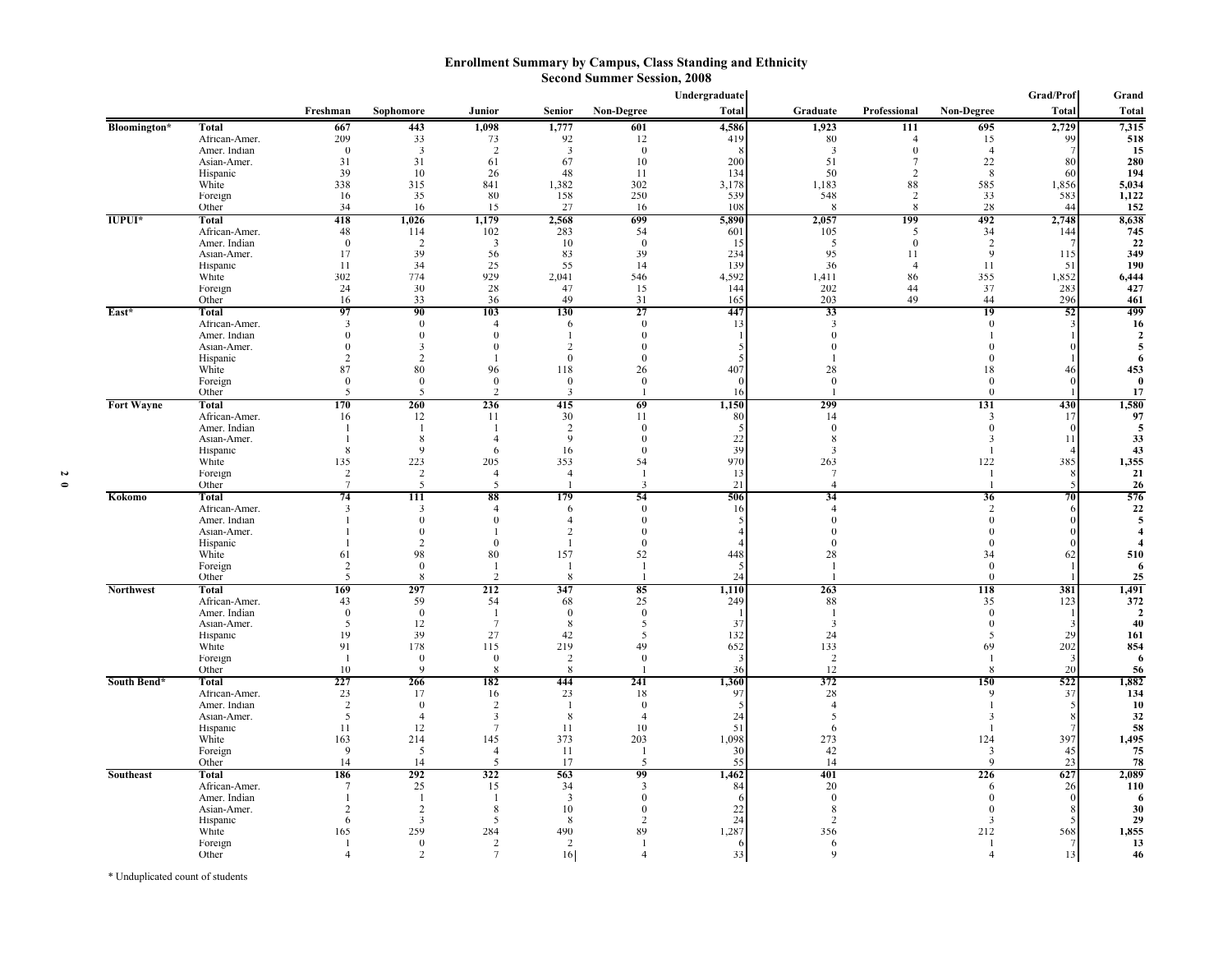|                                   | BL*                  | $IN^*$                           | EA*                              | <b>FW</b>        | K <sub>O</sub> | <b>NW</b>                        | $SB*$                | <b>SE</b>                    | Total    |
|-----------------------------------|----------------------|----------------------------------|----------------------------------|------------------|----------------|----------------------------------|----------------------|------------------------------|----------|
| <b>ALLIED HEALTH</b>              | $\mathbf{0}$         | $\boldsymbol{0}$                 | $\boldsymbol{0}$                 | $\mathbf{0}$     | 30             | 114                              | 62                   | $\mathbf{0}$                 | 206      |
| <b>ARTS &amp; LETTERS</b>         | $\Omega$             | $\Omega$                         | $\theta$                         | $\theta$         | $\mathbf{0}$   | $\theta$                         | $\Omega$             | 122                          | 122      |
| <b>ARTS &amp; SCIENCES</b>        | 1,939                | $\Omega$                         | $\theta$                         | 174              | 76             | 237                              | $\overline{0}$       | $\mathbf{0}$                 | 2,426    |
| <b>BEH/SOCIAL SCI</b>             | $\theta$             | $\Omega$                         | 27                               | $\theta$         | $\Omega$       | $\mathbf{0}$                     | $\theta$             | $\Omega$                     | 27       |
| <b>BUS &amp; ECONOMICS</b>        | $\theta$             | $\theta$                         | $\theta$                         | $\mathbf{0}$     | $\mathbf{0}$   | 252                              | 410                  | 0                            | 662      |
| <b>BUS &amp; MGMT SCI</b>         | $\theta$             | $\mathbf{0}$                     | $\theta$                         | 339              | $\mathbf{0}$   | $\mathbf{0}$                     | $\theta$             | $\boldsymbol{0}$             | 339      |
| <b>BUSINESS</b>                   | 541                  | 1,347                            | $\theta$                         | $\mathbf{0}$     | 109            | $\mathbf{0}$                     | $\theta$             | 353                          | 2,350    |
| <b>BUSINESS &amp; ECON</b>        | $\theta$             | $\mathbf{0}$                     | 86                               | $\theta$         | $\mathbf{0}$   | $\mathbf{0}$                     | $\Omega$             | $\mathbf{0}$                 | 86       |
| <b>COLUMBUS CAMPUS</b>            | $\Omega$             | 336                              | $\theta$                         | $\Omega$         | $\theta$       | $\theta$                         | $\theta$             | $\theta$                     | 336      |
| <b>CONTINUING STDY</b>            | 251                  | 353                              | 51                               | 156              | 64             | 94                               | 88                   | 125                          | 1,182    |
| DENTAL AUX EDUC                   | $\theta$             | $\mathbf{0}$                     | $\theta$                         | $\theta$         | $\Omega$       | 32                               | 26                   | $\boldsymbol{0}$             | 58       |
| <b>DENTISTRY</b>                  | $\theta$             | 138                              | $\theta$                         | $\Omega$         | $\theta$       | $\mathbf{0}$                     | $\overline{0}$       | $\boldsymbol{0}$             | 138      |
| DIV OF THE ARTS                   | $\Omega$             | $\mathbf{0}$                     | $\overline{0}$                   | $\theta$         | $\theta$       | $\theta$                         | 87                   | $\theta$                     | 87       |
| <b>EDUCATION</b>                  | 877                  | 815                              | 99                               | 590              | 88             | 235                              | 408                  | 619                          | 3,731    |
| ENGINEERING                       | $\theta$             | 148                              | $\theta$                         | $\Omega$         | $\mathbf{0}$   | $\boldsymbol{0}$                 | $\theta$             | $\boldsymbol{0}$             | 148      |
| <b>GRAD NON-DEGREE</b>            | $\Omega$             | 72                               | $\Omega$                         | 0                | 0              | $\boldsymbol{0}$                 | $\theta$             | $\boldsymbol{0}$             | 72       |
| <b>GRADUATE SCHOOL</b>            | 1,080                | 100                              |                                  |                  |                | $\mathbf{0}$                     | 17                   | 10                           | 1,210    |
| <b>GUIDED STUDIES</b>             | $\theta$             | $\mathbf{0}$                     |                                  |                  |                | $\mathbf Q$                      | $\Omega$             | $\theta$                     | 9        |
| <b>HEALTH &amp; REHAB SCI</b>     | $\theta$             | 136                              | $\Omega$                         |                  |                | $\theta$                         |                      | $\theta$                     | 136      |
| HEALTH, PE, REC                   | 509                  | $\mathbf{0}$                     | $\Omega$                         | $\Omega$         |                | $\theta$                         |                      |                              | 512      |
| <b>HERRON ART</b>                 | $\theta$             | 162                              | $\theta$                         | $\mathbf{0}$     |                | $\theta$                         |                      |                              | 162      |
| <b>HLTH &amp; HUMAN SVCS</b>      | $\theta$             | $\mathbf{0}$                     | $\theta$                         | 74               |                | $\Omega$                         |                      |                              | 74       |
| <b>HUM/FINE ARTS</b>              | $\Omega$             | $\boldsymbol{0}$                 | 26                               | $\Omega$         |                | $\Omega$                         |                      |                              | 26       |
| <b>INFORMATICS</b>                | 87                   | 181                              | $\theta$                         | $\Omega$         |                | $\theta$                         |                      |                              | 268      |
| <b>JOURNALISM</b>                 | 68                   | 49                               | $\Omega$                         |                  |                | $\theta$                         | $\Omega$             |                              | 117      |
| <b>LABOR STUDIES</b>              |                      | $\overline{4}$                   | $\Omega$                         |                  |                | $\overline{c}$                   | 3                    |                              | 14       |
| LAW                               | 57                   | 98                               |                                  |                  |                | $\theta$                         | $\theta$             |                              | 155      |
| <b>LIB ARTS &amp; SCI</b>         | $\Omega$             | $\mathbf{0}$                     | $\Omega$                         |                  |                | $\theta$                         | 354                  |                              | 354      |
| <b>LIBERAL ARTS</b>               | $\Omega$             | 449                              |                                  |                  |                | $\theta$                         | $\theta$             |                              | 449      |
| <b>LIBRARY &amp; INFO SCI</b>     | 158                  | 138                              | $\Omega$                         |                  |                | $\Omega$                         |                      |                              | 296      |
| <b>MEDICINE</b>                   | $\boldsymbol{0}$     | 130                              | $\Omega$                         |                  |                | $\theta$<br>$\Omega$             |                      |                              | 130      |
| <b>MUSIC</b>                      | 472                  | 19                               | $\theta$                         |                  |                |                                  |                      | $\Omega$                     | 491      |
| NAT SCI & MATH                    | $\Omega$             | $\mathbf{0}$                     | 30                               |                  |                | $\theta$                         | $\Omega$             | $\theta$                     | 30       |
| <b>NATURAL SCIENCE</b>            | $\Omega$<br>$\Omega$ | $\mathbf{0}$<br>$\mathbf{0}$     | $\overline{0}$<br>$\overline{7}$ |                  | $\Omega$       | $\theta$                         | $\Omega$             | 166                          | 166      |
| NON-DEGREE                        |                      |                                  |                                  |                  | 12<br>94       | 14                               | 34                   | 86                           | 153      |
| <b>NURSING</b>                    | 13<br>$\theta$       | 346                              | 41                               |                  |                | 115                              | 120                  | 43                           | 772      |
| NURSING ASSOC<br><b>OPTOMETRY</b> | 55                   | $\boldsymbol{0}$<br>$\mathbf{0}$ | $\boldsymbol{0}$<br>$\theta$     | $\Omega$         | $\theta$       | $\boldsymbol{0}$<br>$\mathbf{0}$ | $\theta$<br>$\theta$ | $\boldsymbol{0}$<br>$\Omega$ | -1<br>55 |
| PHYSICAL EDUC                     | $\theta$             | 418                              | $\theta$                         | $\Omega$         | $\theta$       | $\theta$                         | $\theta$             | $\Omega$                     | 418      |
| <b>PUB &amp; ENVIR AFF</b>        | 212                  | 252                              | 23                               | 77               | 41             | 145                              |                      | $\theta$                     | 826      |
| <b>SCIENCE</b>                    | $\Omega$             | 445                              | $\theta$                         | $\theta$         | $\Omega$       | $\mathbf{0}$                     | 76<br>$\overline{0}$ | $\mathbf{0}$                 | 445      |
| <b>SOCIAL SCIENCE</b>             | 0                    | $\boldsymbol{0}$                 | $\theta$                         | 0                | $\Omega$       | $\mathbf{0}$                     | $\theta$             | 165                          | 165      |
| <b>SOCIAL WORK</b>                | 3                    | 302                              | 49                               | $\Omega$         | $\Omega$       | 111                              | 85                   | $\theta$                     | 550      |
| <b>TECHNOLOGY</b>                 |                      | 286                              | $\theta$                         | $\Omega$         | $\theta$       | $\theta$                         | $\theta$             | $\Omega$                     | 286      |
| <b>TRANSIENT</b>                  |                      | 545                              | 21                               | $\mathbf{0}$     | 48             | 57                               | 113                  | 0                            | 784      |
| <b>UNIT AFFIL PROG</b>            | 0                    | $\mathbf{0}$                     | $\theta$                         | 117              | $\Omega$       | $\mathbf{0}$                     | $\theta$             | $\Omega$                     | 117      |
| UNIVERSITY COLLEGE                | $\Omega$             | 1,373                            | $\theta$                         | $\boldsymbol{0}$ | 0              | $\boldsymbol{0}$                 | $\Omega$             | $\boldsymbol{0}$             | 1,373    |
| UNIVERSITY DIV                    | 993                  | $\mathbf{0}$                     | 40                               | $\theta$         |                | 74                               | $\Omega$             | 397                          | 1,511    |
| <b>VIS/PERF ARTS</b>              | $\theta$             | $\mathbf{0}$                     | $\theta$                         | 52               | $\theta$       | $\theta$                         | $\theta$             | $\theta$                     | 52       |
| <b>Total</b>                      | 7.316                | 8,642                            | $\overline{500}$                 | 1,580            | 576            | 1.491                            | 1,883                | 2.089                        | 24,077   |

### **Enrollment by School (or Division) and by Campus Second Summer Session, 2008**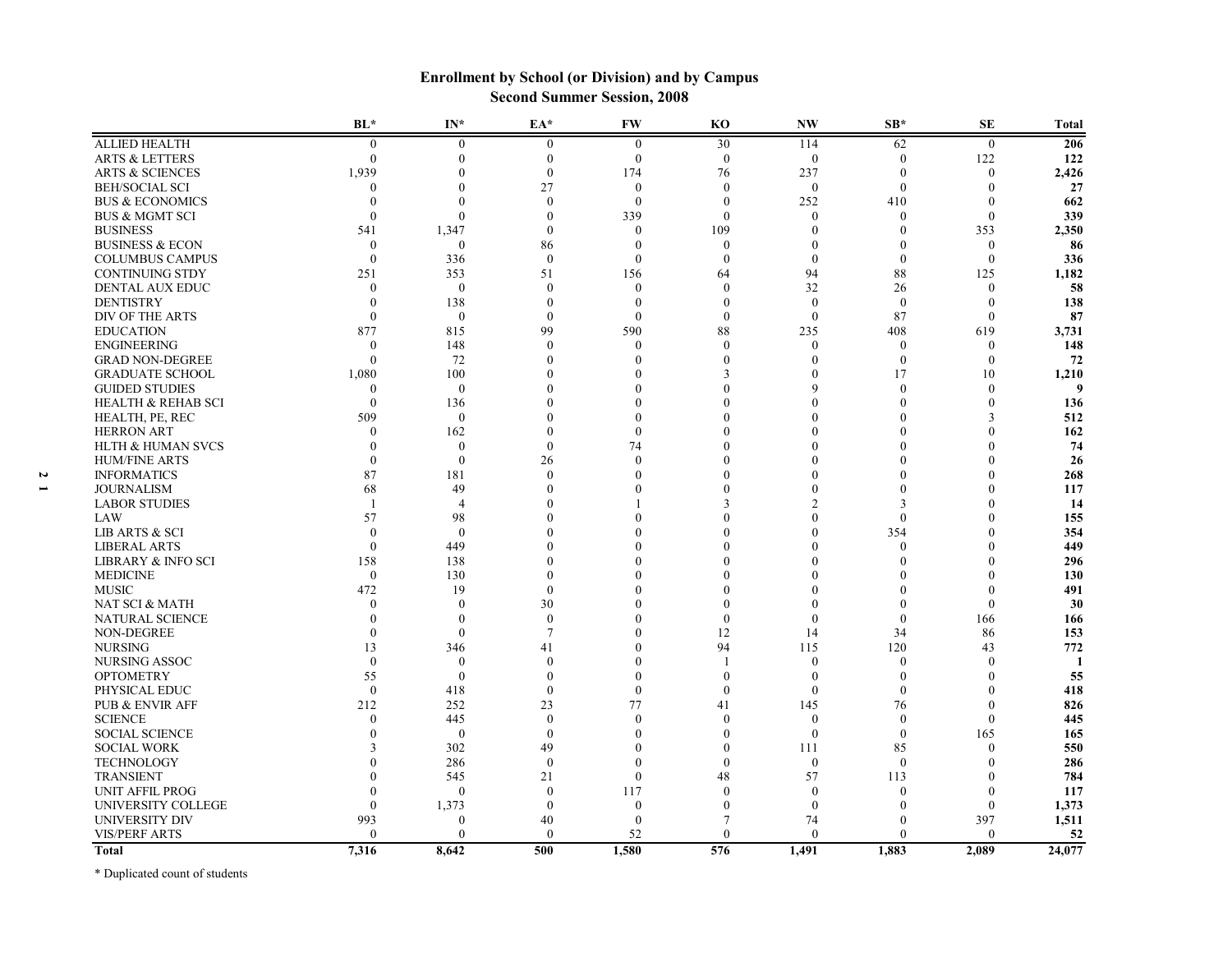### **Students by School and Level - All Campuses \***

**Second Summer Session, 2008**

|   |                               |                         |                  |                 |                  |                   | Undergraduate |                  |                     |                          | Grad/Prof                | Grand  |
|---|-------------------------------|-------------------------|------------------|-----------------|------------------|-------------------|---------------|------------------|---------------------|--------------------------|--------------------------|--------|
|   |                               | Freshman                | Sophomore        | Junior          | Senior           | <b>Non-Degree</b> | <b>Total</b>  | Graduate         | <b>Professional</b> | <b>Non-Degree</b>        | <b>Total</b>             | Total  |
|   | <b>ALLIED HEALTH</b>          | 52                      | 114              | 22              | 18               | $\overline{0}$    | 206           | $\boldsymbol{0}$ | $\bf{0}$            | $\overline{0}$           | $\overline{0}$           | 206    |
|   | <b>ARTS &amp; LETTERS</b>     | $\overline{\mathbf{3}}$ | 19               | 35              | 65               | $\mathbf{0}$      | 122           | $\mathbf{0}$     | $\theta$            | $\mathbf{0}$             | 0                        | 122    |
|   | <b>ARTS &amp; SCIENCES</b>    | 83                      | 250              | 640             | 971              | 431               | 2,375         | 49               | $\theta$            | $\overline{2}$           | 51                       | 2,426  |
|   | <b>BEH/SOCIAL SCI</b>         | 5                       | $\overline{4}$   | 6               | 12               | $\overline{0}$    | 27            | $\mathbf{0}$     | $\Omega$            | $\mathbf{0}$             |                          | 27     |
|   | <b>BUS &amp; ECONOMICS</b>    | 79                      | 80               | 85              | 173              | 41                | 458           | 155              | $\theta$            | 49                       | 204                      | 662    |
|   | <b>BUS &amp; MGMT SCI</b>     | 40                      | 83               | 67              | 82               | $\mathbf{0}$      | 272           | 67               | $\theta$            | $\Omega$                 | 67                       | 339    |
|   | <b>BUSINESS</b>               | 49                      | 92               | 254             | 761              | 5                 | 1,161         | 1,071            | $\theta$            | 118                      | 1,189                    | 2,350  |
|   | <b>BUSINESS &amp; ECON</b>    | 14                      | 22               | 26              | 24               | $\theta$          | 86            | $\Omega$         | $\theta$            | $\Omega$                 |                          | 86     |
|   | <b>COLUMBUS CAMPUS</b>        | 39                      | 75               | 55              | 134              | 30                | 333           | $\Omega$         | $\Omega$            | 3                        | 3                        | 336    |
|   | <b>CONTINUING STDY</b>        | 60                      | 149              | 201             | 670              | 86                | 1,166         | 16               | $\mathbf{0}$        | $\Omega$                 | 16                       | 1,182  |
|   | DENTAL AUX EDUC               | 35                      | 11               | -1              | -11              | $\Omega$          | 58            | $\mathbf{0}$     | $\Omega$            | $\Omega$                 |                          | 58     |
|   | <b>DENTISTRY</b>              | $\Omega$                | $\overline{0}$   | $\overline{0}$  | $\mathbf{0}$     | $\Omega$          | $\Omega$      | 37               | 101                 | $\Omega$                 | 138                      | 138    |
|   | DIV OF THE ARTS               | 13                      | 18               | 15              | 34               | 6                 | 86            | $\mathbf{1}$     | $\bf{0}$            | $\Omega$                 |                          | 87     |
|   | <b>EDUCATION</b>              | 91                      | 184              | 233             | 537              | 58                | 1,103         | 1,232            | $\Omega$            | 1,396                    | 2,628                    | 3,731  |
|   | <b>ENGINEERING</b>            | 11                      | 23               | 42              | 58               | $\overline{4}$    | 138           | 10               | $\Omega$            | $\Omega$                 | 10                       | 148    |
|   | <b>GRAD NON-DEGREE</b>        | $\Omega$                | $\mathbf{0}$     | $\mathbf{0}$    | $\mathbf{0}$     | $\theta$          |               | $\mathbf{0}$     | $\overline{0}$      | 72                       | 72                       | 72     |
|   | <b>GRADUATE SCHOOL</b>        |                         | $\mathbf{0}$     | $\theta$        | $\mathbf{0}$     | $\Omega$          |               | 1,089            | $\theta$            | 121                      | 1,210                    | 1,210  |
|   | <b>GUIDED STUDIES</b>         |                         | -1               | $\theta$        | $\theta$         | $\Omega$          |               | $\theta$         | $\theta$            | $\Omega$                 |                          | 9      |
|   | <b>HEALTH &amp; REHAB SCI</b> | $\Omega$                | $\mathbf{0}$     | $\mathbf{0}$    | $\mathbf{0}$     | $\Omega$          | 0             | 136              | $\theta$            | $\theta$                 | 136                      | 136    |
|   | HEALTH, PE, REC               |                         | 32               | 115             | 198              | 72                | 418           | 89               | $\Omega$            | $\overline{\phantom{1}}$ | 94                       | 512    |
|   | <b>HERRON ART</b>             | 10                      | 35               | 43              | 55               | $\Omega$          | 143           | 19               | $\Omega$            | $\theta$                 | 19                       | 162    |
|   | <b>HLTH &amp; HUMAN SVCS</b>  | 30                      | 23               | 11              | 10               | $\theta$          | 74            | $\theta$         | $\theta$            | $\Omega$                 |                          | 74     |
|   | <b>HUM/FINE ARTS</b>          | $\overline{7}$          | 2                | 5               | 12               | $\Omega$          | 26            | $\theta$         | $\Omega$            | $\Omega$                 |                          | 26     |
| Ω | <b>INFORMATICS</b>            | 6                       | 31               | 56              | 122              |                   | 216           | 51               | $\Omega$            |                          | 52                       | 268    |
| Z | <b>JOURNALISM</b>             | 3                       | 8                | 33              | 72               |                   | 117           | $\theta$         | $\Omega$            | $\Omega$                 |                          | 117    |
|   | <b>LABOR STUDIES</b>          | $\overline{2}$          | $\overline{2}$   | $\overline{4}$  | 6                | $\Omega$          | 14            | $\theta$         | $\theta$            | $\Omega$                 |                          | 14     |
|   | LAW                           | $\Omega$                | $\theta$         | $\theta$        | $\mathbf{0}$     | $\Omega$          |               | $\theta$         | 155                 | $\theta$                 | 155                      | 155    |
|   | LIB ARTS & SCI                | 74                      | 73               | 54              | 105              | 48                | 354           | $\theta$         | $\overline{0}$      | $\Omega$                 | $\Omega$                 | 354    |
|   | <b>LIBERAL ARTS</b>           | 24                      | 49               | 119             | 257              | $\Omega$          | 449           | $\theta$         | $\Omega$            | $\Omega$                 | $\Omega$                 | 449    |
|   | LIBRARY & INFO SCI            | $\Omega$                | $\theta$         | $\theta$        | $\theta$         | $\Omega$          | $\Omega$      | 279              | $\Omega$            | 17                       | 296                      | 296    |
|   | <b>MEDICINE</b>               | 6                       | 25               | 22              | 66               | $\Omega$          | 119           | 11               | $\Omega$            | $\Omega$                 | -11                      | 130    |
|   | <b>MUSIC</b>                  |                         | 22               | 37              | 122              | 11                | 193           | 274              | $\theta$            | 24                       | 298                      | 491    |
|   | NAT SCI & MATH                | $\mathbf{Q}$            | 6                | $7\phantom{.0}$ | 8                | $\theta$          | 30            | $\theta$         | $\theta$            | $\Omega$                 | 0                        | 30     |
|   | NATURAL SCIENCE               | 15                      | 34               | 47              | 70               | $\Omega$          | 166           | $\Omega$         | $\theta$            | $\Omega$                 |                          | 166    |
|   | <b>NON-DEGREE</b>             | $\theta$                | $\mathbf{0}$     | $\theta$        | $\theta$         | 112               | 112           | $\Omega$         | $\Omega$            | 41                       | 41                       | 153    |
|   | <b>NURSING</b>                | 57                      | 113              | 101             | 495              | $\overline{2}$    | 768           | $\Delta$         | $\Omega$            | $\Omega$                 | $\boldsymbol{\varDelta}$ | 772    |
|   | NURSING ASSOC                 | $\Omega$                | $\mathbf{1}$     | $\theta$        | $\theta$         | $\Omega$          |               | $\theta$         | $\Omega$            | $\Omega$                 |                          | 1      |
|   | <b>OPTOMETRY</b>              | $\theta$                | -1               | $\theta$        | $\theta$         | $\Omega$          |               | $\theta$         | 54                  | $\theta$                 | 54                       | 55     |
|   | PHYSICAL EDUC                 | 15                      | 35               | 96              | 227              | 8                 | 381           | 25               | $\Omega$            | 12                       | 37                       | 418    |
|   | <b>PUB &amp; ENVIR AFF</b>    | 30                      | 79               | 168             | 307              | 7                 | 591           | 229              | $\Omega$            | 6                        | 235                      | 826    |
|   | <b>SCIENCE</b>                | 14                      | 50               | 91              | 197              | 47                | 399           | 46               | $\Omega$            | $\theta$                 | 46                       | 445    |
|   | <b>SOCIAL SCIENCE</b>         | $\mathbf Q$             | 32               | 46              | 78               | $\Omega$          | 165           | $\theta$         | $\Omega$            | $\Omega$                 | $\Omega$                 | 165    |
|   | <b>SOCIAL WORK</b>            | $\overline{7}$          | $7\phantom{.0}$  | 18              | 25               | $\Omega$          | 57            | 492              | $\Omega$            |                          | 493                      | 550    |
|   | <b>TECHNOLOGY</b>             | 17                      | 42               | 64              | 162              | $\Omega$          | 285           |                  | $\Omega$            | $\Omega$                 |                          | 286    |
|   | <b>TRANSIENT</b>              | $\Omega$                | $\boldsymbol{0}$ | $\mathbf{0}$    | $\boldsymbol{0}$ | 784               | 784           | $\theta$         | $\Omega$            | $\Omega$                 |                          | 784    |
|   | <b>UNIT AFFIL PROG</b>        | 20                      | 14               | 12              | 11               | 60                | 117           |                  | $\Omega$            | $\Omega$                 |                          | 117    |
|   | UNIVERSITY COLLEGE            | 251                     | 561              | 348             | 188              | 25                | 1,373         |                  | $\Omega$            |                          |                          | 1,373  |
|   | UNIVERSITY DIV                | 809                     | 367              | 230             | 68               | 37                | 1,511         | $\Omega$         | $\Omega$            |                          |                          | 1,511  |
|   | <b>VIS/PERF ARTS</b>          | $\Omega$                | 16               | 12              | 15               | $\Omega$          | 52            | $\Omega$         | $\Omega$            |                          |                          | 52     |
|   | <b>Total</b>                  | 2,008                   | 2,785            | 3,421           | 6,426            | 1,876             | 16,516        | 5,383            | $\overline{310}$    | 1,868                    | 7,561                    | 24,077 |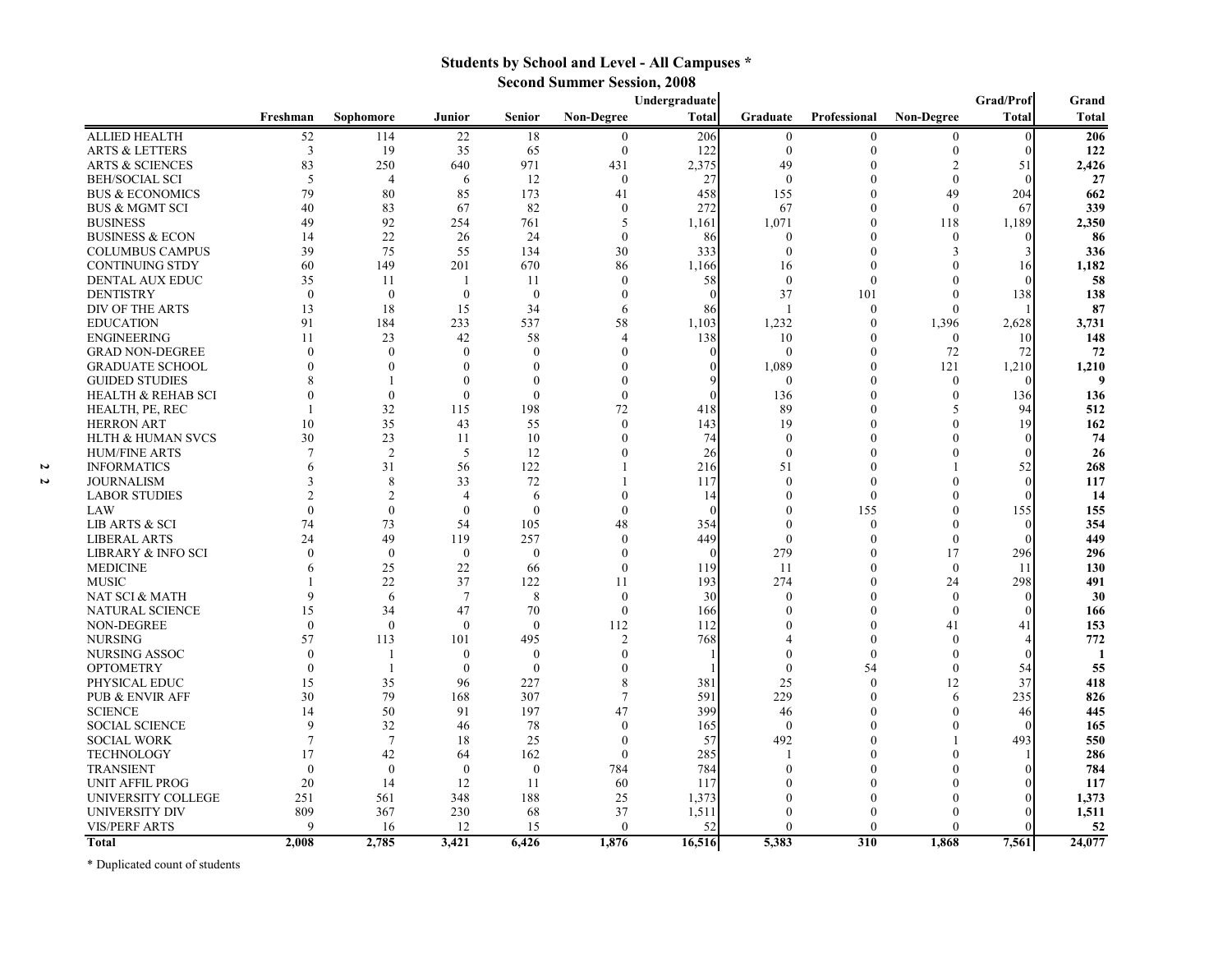#### **Students by Campus, School, and Level Second Summer Session, 2008**

|               |                               |                |                  |                |                  |                  | Undergraduate |                |                  |                   | Grad/Prof    | Grand                   |
|---------------|-------------------------------|----------------|------------------|----------------|------------------|------------------|---------------|----------------|------------------|-------------------|--------------|-------------------------|
|               |                               | Freshman       | Sophomore        | Junior         | <b>Senior</b>    | Non-Degree       | Total         | Graduate       | Professional     | <b>Non-Degree</b> | <b>Total</b> | <b>Total</b>            |
| Bloomington*  | <b>ARTS &amp; SCIENCES</b>    | 12             | 143              | 520            | 816              | 419              | 1,910         | 29             | $\mathbf{0}$     | $\overline{0}$    | 29           | 1,939                   |
|               | <b>BUSINESS</b>               | $\sqrt{2}$     | 51               | 133            | 231              | $\boldsymbol{0}$ | 417           | 124            | 0                | $\mathbf{0}$      | 124          | 541                     |
|               | <b>CONTINUING STDY</b>        | 5              | 16               | 42             | 107              | 81               | 251           | $\mathbf{0}$   | $\Omega$         | $\mathbf{0}$      | $\theta$     | 251                     |
|               | <b>EDUCATION</b>              |                | -1               | 13             | 100              | 5                | 119           | 220            | 0                | 538               | 758          | 877                     |
|               | <b>GRADUATE SCHOOL</b>        |                | $\overline{0}$   | $\mathbf{0}$   | $\mathbf{0}$     | $\boldsymbol{0}$ | $\Omega$      | 961            | $\theta$         | 119               | 1,080        | 1,080                   |
|               | HEALTH, PE, REC               |                | 30               | 115            | 198              | 72               | 415           | 89             | $\Omega$         | 5                 | 94           | 509                     |
|               | <b>INFORMATICS</b>            |                | 6                | 22             | 26               | -1               | 55            | 32             | $\Omega$         | $\theta$          | 32           | 87                      |
|               | <b>JOURNALISM</b>             |                | $\overline{3}$   | 19             | 45               |                  | 68            | $\theta$       | $\Omega$         | $\Omega$          |              | 68                      |
|               | <b>LABOR STUDIES</b>          |                | $\Omega$         | $\theta$       | $\mathbf{0}$     | $\theta$         |               | $\theta$       | $\theta$         | $\Omega$          |              | $\mathbf{1}$            |
|               | LAW                           |                | $\Omega$         | $\Omega$       | $\mathbf{0}$     | $\Omega$         | $\Omega$      | $\Omega$       | 57               | $\Omega$          | 57           | 57                      |
|               | LIBRARY & INFO SCI            |                | $\theta$         | $\mathbf{0}$   | $\mathbf{0}$     | $\mathbf{0}$     | $\theta$      | 149            | $\mathbf{0}$     | 9                 | 158          | 158                     |
|               | <b>MUSIC</b>                  |                | 22               | 37             | 122              | 11               | 193           | 255            | $\theta$         | 24                | 279          | 472                     |
|               | <b>NURSING</b>                |                | $\overline{3}$   | 3              | $\overline{7}$   | $\mathbf{0}$     | 13            | $\mathbf{0}$   | $\mathbf{0}$     | $\theta$          |              | 13                      |
|               | <b>OPTOMETRY</b>              |                | $\mathbf{1}$     | $\Omega$       | $\mathbf{0}$     | $\theta$         |               | $\Omega$       | 54               | $\Omega$          | 54           | 55                      |
|               | <b>PUB &amp; ENVIR AFF</b>    |                | $\overline{7}$   | 49             | 91               | $\theta$         | 147           | 65             | $\theta$         | $\theta$          | 65           | 212                     |
|               | <b>SOCIAL WORK</b>            | $\theta$       | $\theta$         | $\overline{2}$ | $\mathbf{1}$     | $\boldsymbol{0}$ | 3             | $\theta$       | $\theta$         | $\theta$          |              | 3                       |
|               | <b>UNIVERSITY DIV</b>         | 646            | 160              | 143            | 33               | 11               | 993           | $\mathbf{0}$   | $\theta$         | $\mathbf{0}$      |              | 993                     |
|               | <b>Bloomington Total</b>      | 667            | 443              | 1,098          | 1,777            | 601              | 4,586         | 1,924          | 111              | 695               | 2,730        | 7,316                   |
| <b>IUPUI*</b> | <b>BUSINESS</b>               | 9              | 9                | 53             | 327              | 5                | 403           | 826            | $\boldsymbol{0}$ | 118               | 944          | 1,347                   |
|               | <b>COLUMBUS CAMPUS</b>        | 39             | 75               | 55             | 134              | 30               | 333           | $\mathbf{0}$   | $\theta$         | 3                 | 3            | 336                     |
|               | <b>CONTINUING STDY</b>        | $\overline{4}$ | 32               | 54             | 247              | $\mathbf{0}$     | 337           | 16             | $\mathbf{0}$     | $\mathbf{0}$      | 16           | 353                     |
|               | <b>DENTISTRY</b>              | $\theta$       | $\theta$         | $\mathbf{0}$   | $\mathbf{0}$     | $\mathbf{0}$     | $\mathbf{0}$  | 37             | 101              | $\mathbf{0}$      | 138          | 138                     |
|               | <b>EDUCATION</b>              | 6              | 38               | 66             | 94               | 36               | 240           | 296            | $\mathbf{0}$     | 279               | 575          | 815                     |
|               | <b>ENGINEERING</b>            | 11             | 23               | 42             | 58               | 4                | 138           | 10             | $\Omega$         | $\mathbf{0}$      | 10           | 148                     |
|               | <b>GRAD NON-DEGREE</b>        | $\theta$       | $\theta$         | $\mathbf{0}$   | $\boldsymbol{0}$ | $\Omega$         | $\mathbf{0}$  | $\theta$       | $\theta$         | 72                | 72           | 72                      |
|               | <b>GRADUATE SCHOOL</b>        | $\Omega$       | $\Omega$         | $\Omega$       | $\theta$         |                  | $\Omega$      | 100            | $\Omega$         | $\theta$          | 100          | 100                     |
|               | <b>HEALTH &amp; REHAB SCI</b> | $\Omega$       | $\mathbf{0}$     | $\mathbf{0}$   | $\mathbf{0}$     |                  | $\Omega$      | 136            | 0                | $\theta$          | 136          | 136                     |
|               | <b>HERRON ART</b>             | 10             | 35               | 43             | 55               |                  | 143           | 19             | $\Omega$         | $\Omega$          | 19           | 162                     |
|               | <b>INFORMATICS</b>            | 6              | 25               | 34             | 96               |                  | 161           | 19             | $\Omega$         |                   | 20           | 181                     |
|               | <b>JOURNALISM</b>             | $\mathcal{R}$  | 5                | 14             | 27               |                  | 49            | $\Omega$       | 0                | 0                 | $\Omega$     | 49                      |
|               | <b>LABOR STUDIES</b>          | $\Omega$       | $\theta$         | $\overline{2}$ | $\overline{2}$   |                  |               | $\theta$       | $\theta$         | $\Omega$          |              | $\overline{\mathbf{4}}$ |
|               | <b>LAW</b>                    | $\Omega$       | $\Omega$         | $\theta$       | $\mathbf{0}$     |                  | $\theta$      | $\Omega$       | 98               | $\Omega$          | 98           | 98                      |
|               | <b>LIBERAL ARTS</b>           | 24             | 49               | 119            | 257              |                  | 449           | $\mathbf{0}$   | $\theta$         | $\theta$          | $\Omega$     | 449                     |
|               | <b>LIBRARY &amp; INFO SCI</b> | $\theta$       | $\theta$         | $\mathbf{0}$   | $\mathbf{0}$     |                  | $\theta$      | 130            | $\theta$         | 8                 | 138          | 138                     |
|               | <b>MEDICINE</b>               | 6              | 25               | 22             | 66               |                  | 119           | 11             | O                | $\Omega$          | 11           | 130                     |
|               | <b>MUSIC</b>                  | $\Omega$       | $\mathbf{0}$     | $\overline{0}$ | $\mathbf{0}$     |                  | $\theta$      | 19             | $\Omega$         | $\Omega$          | 19           | 19                      |
|               | <b>NURSING</b>                | $\overline{2}$ | $\overline{4}$   | 21             | 315              | $\theta$         | 342           | $\overline{4}$ | $\Omega$         | $\mathbf{0}$      |              | 346                     |
|               | PHYSICAL EDUC                 | 15             | 35               | 96             | 227              | 8                | 381           | 25             | $\Omega$         | 12                | 37           | 418                     |
|               | <b>PUB &amp; ENVIR AFF</b>    |                | 17               | 49             | 99               | $\mathbf{0}$     | 166           | 86             |                  | $\theta$          | 86           | 252                     |
|               | <b>SCIENCE</b>                | 14             | 50               | 91             | 197              | 47               | 399           | 46             | $\Omega$         | $\Omega$          | 46           | 445                     |
|               | <b>SOCIAL WORK</b>            | $\mathbf{0}$   | $\mathbf{1}$     | $\overline{7}$ | 18               | $\boldsymbol{0}$ | 26            | 276            |                  | $\Omega$          | 276          | 302                     |
|               | <b>TECHNOLOGY</b>             | 17             | 42               | 64             | 162              | $\mathbf{0}$     | 285           |                |                  | $\Omega$          |              | 286                     |
|               | <b>TRANSIENT</b>              | $\theta$       | $\boldsymbol{0}$ | $\mathbf{0}$   | $\mathbf{0}$     | 545              | 545           | $\theta$       | 0                | $\Omega$          |              | 545                     |
|               | UNIVERSITY COLLEGE            | 251            | 561              | 348            | 188              | 25               | 1,373         | $\mathbf{0}$   | $\theta$         | $\theta$          |              | 1,373                   |
|               | <b>IUPUI Total</b>            | 418            | 1.026            | 1.180          | 2.569            | 700              | 5.893         | 2.057          | 199              | 493               | 2.749        | 8.642                   |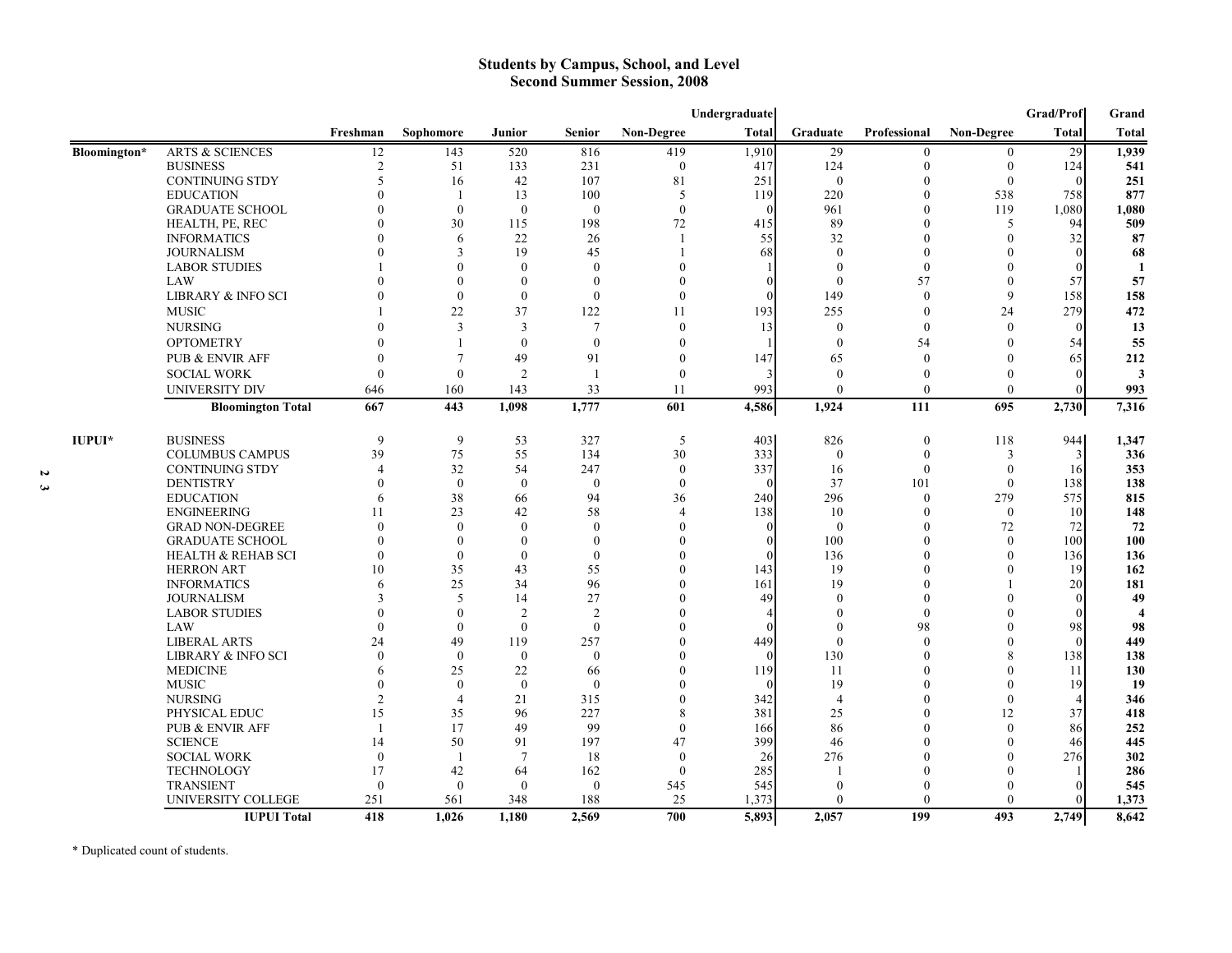#### **Students by Campus, School, and Level Second Summer Session, 2008**

|                   |                              |               |                |                          |               |                   | Undergraduate |          |              |                   | Grad/Prof    | Grand          |
|-------------------|------------------------------|---------------|----------------|--------------------------|---------------|-------------------|---------------|----------|--------------|-------------------|--------------|----------------|
|                   |                              | Freshman      | Sophomore      | Junior                   | <b>Senior</b> | <b>Non-Degree</b> | <b>Total</b>  | Graduate | Professional | <b>Non-Degree</b> | <b>Total</b> | <b>Total</b>   |
| East*             | <b>BEH/SOCIAL SCI</b>        | .5            | $\overline{4}$ | 6                        | 12            | $\Omega$          | 27            | $\theta$ |              |                   |              | 27             |
|                   | <b>BUSINESS &amp; ECON</b>   | 14            | 22             | 26                       | 24            | $\mathbf{0}$      | 86            |          |              |                   |              | 86             |
|                   | <b>CONTINUING STDY</b>       | 12            | 5              | 9                        | 25            |                   | 51            |          |              |                   |              | 51             |
|                   | <b>EDUCATION</b>             | $\Omega$      | 16             | 21                       | 26            |                   | 72            | 12       |              | 15                | 27           | 99             |
|                   | <b>HUM/FINE ARTS</b>         |               | $\mathcal{P}$  | 5                        | 12            |                   | 26            |          |              |                   |              | 26             |
|                   | NAT SCI & MATH               |               | 6              |                          | 8             |                   | 30            |          |              |                   |              | 30             |
|                   | <b>NON-DEGREE</b>            |               | $\Omega$       | $\Omega$                 | $\Omega$      |                   | 3             |          |              |                   |              | $\overline{7}$ |
|                   | <b>NURSING</b>               | 10            | 14             | 8                        | $\mathbf Q$   |                   | 41            |          |              |                   |              | 41             |
|                   | <b>PUB &amp; ENVIR AFF</b>   |               |                |                          |               |                   | 23            |          |              |                   |              | 23             |
|                   | <b>SOCIAL WORK</b>           |               |                | $\Omega$                 | 6             | $\Omega$          | 28            | 21       |              |                   | 21           | 49             |
|                   | <b>TRANSIENT</b>             |               | $\Omega$       |                          | $\Omega$      | 21                | 21            |          |              |                   |              | 21             |
|                   | <b>UNIVERSITY DIV</b>        | 20            | 11             | $\overline{\phantom{0}}$ |               | 3                 | 40            | $\Omega$ |              | $\Omega$          |              | 40             |
|                   | <b>East Total</b>            | 97            | 90             | 103                      | 131           | 27                | 448           | 33       |              | 19                | 52           | 500            |
| <b>Fort Wayne</b> | <b>ARTS &amp; SCIENCES</b>   | 17            | 33             | 40                       | 53            | 9                 | 152           | 20       |              | $\overline{2}$    | 22           | 174            |
|                   | <b>BUS &amp; MGMT SCI</b>    | 40            | 83             | 67                       | 82            | $\mathbf{0}$      | 272           | 67       |              | $\left($          | 67           | 339            |
|                   | <b>CONTINUING STDY</b>       | 20            | 27             | 23                       | 86            |                   | 156           | $\Omega$ |              | $\theta$          |              | 156            |
|                   | <b>EDUCATION</b>             | 28            | 51             | 51                       | 120           |                   | 250           | 211      |              | 129               | 340          | 590            |
|                   | <b>HLTH &amp; HUMAN SVCS</b> | 30            | 23             | 11                       | 10            |                   | 74            | $\Omega$ |              | $\Omega$          |              | 74             |
|                   | <b>LABOR STUDIES</b>         | $\Omega$      | $\theta$       | $\theta$                 |               |                   |               |          |              |                   |              | $\mathbf{1}$   |
|                   | <b>PUB &amp; ENVIR AFF</b>   | 6             | 13             | 20                       | 37            | $\Omega$          | 76            |          |              |                   |              | 77             |
|                   | <b>UNIT AFFIL PROG</b>       | 20            | 14             | 12                       | 11            | 60                | 117           |          |              |                   |              | 117            |
|                   | <b>VIS/PERF ARTS</b>         | $\mathbf Q$   | 16             | 12                       | 15            | $\mathbf{0}$      | 52            | $\theta$ |              |                   |              | 52             |
|                   | <b>Fort Wayne Total</b>      | 170           | 260            | 236                      | 415           | 69                | 1,150         | 299      |              | 131               | 430          | 1,580          |
|                   |                              |               |                |                          |               |                   |               |          |              |                   |              |                |
| Kokomo            | <b>ALLIED HEALTH</b>         | 9             | 18             | 3                        | $\bf{0}$      | $\boldsymbol{0}$  | 30            | $\theta$ |              | $\theta$          | 0            | 30             |
|                   | <b>ARTS &amp; SCIENCES</b>   | 13            | 14             | 20                       | 29            |                   | 76            |          |              |                   |              | 76             |
|                   | <b>BUSINESS</b>              | 24            | 15             | 16                       | 46            |                   | 101           |          |              |                   |              | 109            |
|                   | <b>CONTINUING STDY</b>       | 6             | 20             | 16                       | 22            |                   | 64            |          |              |                   |              | 64             |
|                   | <b>EDUCATION</b>             |               | 15             | 11                       | 27            |                   | 61            |          |              | 24                | 27           | 88             |
|                   | <b>GRADUATE SCHOOL</b>       |               | $\Omega$       | $\Omega$                 | $\theta$      |                   |               |          |              |                   |              | 3              |
|                   | <b>LABOR STUDIES</b>         |               |                |                          | $\theta$      |                   |               |          |              |                   |              | 3              |
|                   | <b>NON-DEGREE</b>            |               | $\Omega$       | $\theta$                 | $\theta$      |                   |               |          |              |                   |              | 12             |
|                   | <b>NURSING</b>               |               | 20             | 15                       | 51            |                   | 94            |          |              |                   |              | 94             |
|                   | NURSING ASSOC                |               |                | $\Omega$                 | $\Omega$      |                   |               |          |              |                   |              | -1             |
|                   | <b>PUB &amp; ENVIR AFF</b>   |               |                | 6                        |               |                   | 20            | 21       |              |                   | 21           | 41             |
|                   | <b>TRANSIENT</b>             |               | $\Omega$       | $\theta$                 | $\theta$      | 48                | 48            |          |              |                   |              | 48             |
|                   | <b>UNIVERSITY DIV</b>        | $\mathcal{R}$ | $\Omega$       | $\theta$                 | $\theta$      |                   |               | $\Omega$ |              |                   |              | $\overline{7}$ |
|                   | <b>Kokomo Total</b>          | 74            | 111            | 88                       | 179           | 54                | 506           | 34       |              | 36                | 70           | 576            |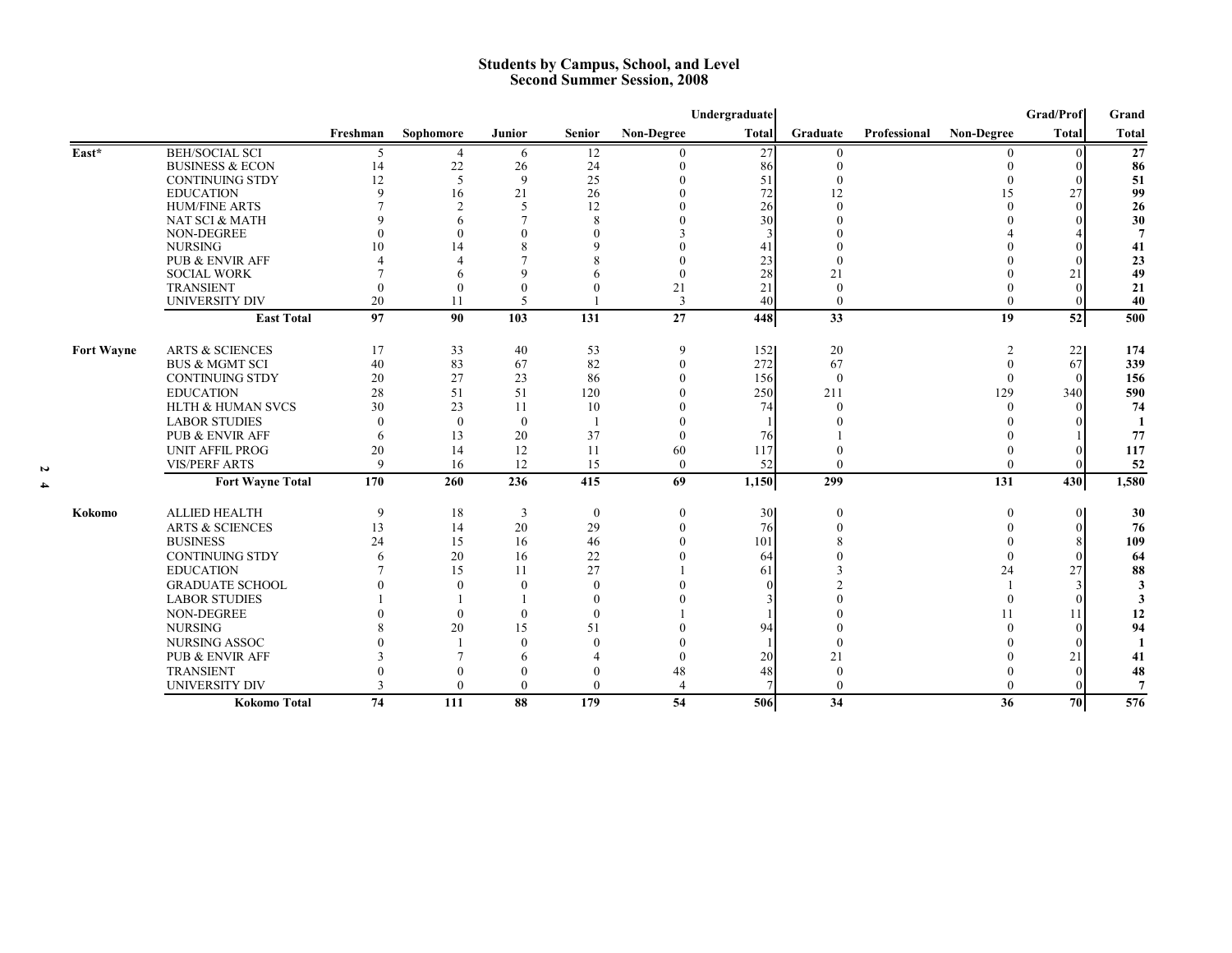#### **Students by Campus, School, and Level Second Summer Session, 2008**

|                  |                            |              |                |                |                 |                   | Undergraduate |                  |              |                   | Grad/Prof      | Grand            |
|------------------|----------------------------|--------------|----------------|----------------|-----------------|-------------------|---------------|------------------|--------------|-------------------|----------------|------------------|
|                  |                            | Freshman     | Sophomore      | Junior         | <b>Senior</b>   | <b>Non-Degree</b> | <b>Total</b>  | Graduate         | Professional | <b>Non-Degree</b> | <b>Total</b>   | Total            |
| <b>Northwest</b> | <b>ALLIED HEALTH</b>       | 19           | 65             | 14             | 16              | $\theta$          | 114           | $\mathbf{0}$     |              | $\theta$          | $\Omega$       | 114              |
|                  | <b>ARTS &amp; SCIENCES</b> | 41           | 60             | 60             | 73              | 3                 | 237           | $\mathbf{0}$     |              | $\Omega$          | ∩              | 237              |
|                  | <b>BUS &amp; ECONOMICS</b> | 25           | 30             | 40             | 64              | $\theta$          | 159           | 62               |              | 31                | 93             | 252              |
|                  | <b>CONTINUING STDY</b>     | 6            | 18             | 22             | 48              | $\Omega$          | 94            | $\Omega$         |              | $\Omega$          | $\Omega$       | 94               |
|                  | <b>DENTAL AUX EDUC</b>     | 24           | 3              | $\mathbf{1}$   | $\overline{4}$  |                   | 32            | $\Omega$         |              | $\Omega$          |                | 32               |
|                  | <b>EDUCATION</b>           | 21           | 24             | 17             | 48              |                   | 111           | 41               |              | 83                | 124            | 235              |
|                  | <b>GUIDED STUDIES</b>      | 8            | $\mathbf{1}$   | $\mathbf{0}$   | $\mathbf{0}$    | $\Omega$          | -9            | $\Omega$         |              | $\Omega$          |                | $\boldsymbol{9}$ |
|                  | <b>LABOR STUDIES</b>       | $\Omega$     | $\Omega$       |                | -1              | $\Omega$          |               |                  |              |                   |                | $\overline{2}$   |
|                  | NON-DEGREE                 | $\Omega$     | $\theta$       | $\overline{0}$ | $\mathbf{0}$    | 14                | 14            |                  |              |                   |                | 14               |
|                  | <b>NURSING</b>             | 14           | 31             | 21             | 49              | $\Omega$          | 115           | $\Omega$         |              |                   |                | 115              |
|                  | <b>PUB &amp; ENVIR AFF</b> | 8            | 24             | 22             | 38              | $\Omega$          | 92            | 49               |              |                   | 53             | 145              |
|                  | <b>SOCIAL WORK</b>         | $\Omega$     | $\theta$       | $\theta$       | $\theta$        | $\theta$          |               | 111              |              |                   | -111           | 111              |
|                  | <b>TRANSIENT</b>           | $\Omega$     | $\mathbf{0}$   | $\mathbf{0}$   | $\mathbf{0}$    | 57                | 57            | $\mathbf{0}$     |              |                   |                | 57               |
|                  | <b>UNIVERSITY DIV</b>      | $\mathbf{3}$ | 41             | 14             | 6               | 10                | 74            | $\Omega$         |              | $\Omega$          |                | 74               |
|                  | <b>Northwest Total</b>     | 169          | 297            | 212            | 347             | 85                | 1,110         | 263              |              | 118               | 381            | 1,491            |
| South Bend*      | <b>ALLIED HEALTH</b>       | 24           | 31             | 5              | $\overline{2}$  | $\boldsymbol{0}$  | 62            | $\boldsymbol{0}$ |              | $\boldsymbol{0}$  | $\overline{0}$ | 62               |
|                  | <b>BUS &amp; ECONOMICS</b> | 54           | 50             | 45             | 109             | 41                | 299           | 93               |              | 18                | 111            | 410              |
|                  | <b>CONTINUING STDY</b>     | 3            | 13             | 13             | 58              |                   | 88            | $\Omega$         |              | $\Omega$          | $\Omega$       | 88               |
|                  | DENTAL AUX EDUC            | 11           | 8              | $\theta$       | $7\phantom{.0}$ | $\theta$          | 26            | $\Omega$         |              |                   |                | 26               |
|                  | DIV OF THE ARTS            | 13           | 18             | 15             | 34              | 6                 | 86            |                  |              | $\Omega$          |                | 87               |
|                  | <b>EDUCATION</b>           | 17           | 28             | 23             | 52              | 15                | 135           | 171              |              | 102               | 273            | 408              |
|                  | <b>GRADUATE SCHOOL</b>     | $\theta$     | $\mathbf{0}$   | $\mathbf{0}$   | $\mathbf{0}$    | $\mathbf{0}$      | $\theta$      | 16               |              |                   | 17             | 17               |
|                  | <b>LABOR STUDIES</b>       | $\theta$     | $\overline{1}$ | $\mathbf{0}$   | 2               | $\theta$          | 3             | $\Omega$         |              |                   | 0              | 3                |
|                  | LIB ARTS & SCI             | 74           | 73             | 54             | 105             | 48                | 354           |                  |              |                   |                | 354              |
|                  | <b>NON-DEGREE</b>          | $\theta$     | $\theta$       | $\mathbf{0}$   | $\mathbf{0}$    | 8                 |               |                  |              | 26                | 26             | 34               |
|                  | <b>NURSING</b>             | 23           | 37             | 12             | 46              | $\overline{2}$    | 120           |                  |              |                   |                | 120              |
|                  | <b>PUB &amp; ENVIR AFF</b> | 8            | $\overline{7}$ | 15             | 30              | $\overline{7}$    | 67            |                  |              | $\mathfrak{D}$    |                | 76               |
|                  | <b>SOCIAL WORK</b>         | $\Omega$     | $\theta$       | $\theta$       | $\theta$        | $\theta$          |               | 84               |              |                   | 85             | 85               |
|                  | <b>TRANSIENT</b>           | $\Omega$     | $\theta$       | $\theta$       | $\theta$        | 113               | 113           | $\theta$         |              | $\theta$          | $\Omega$       | 113              |
|                  | <b>South Bend Total</b>    | 227          | 266            | 182            | 445             | 241               | 1,361         | 372              |              | 150               | 522            | 1,883            |
| Southeast        | <b>ARTS &amp; LETTERS</b>  | 3            | 19             | 35             | 65              | $\mathbf{0}$      | 122           | $\overline{0}$   |              | $\theta$          | $\theta$       | 122              |
|                  | <b>BUSINESS</b>            | 14           | 17             | 52             | 157             | $\theta$          | 240           | 113              |              | $\theta$          | 113            | 353              |
|                  | <b>CONTINUING STDY</b>     |              | 18             | 22             | 77              |                   | 125           | $\mathbf{0}$     |              | $\Omega$          | $\Omega$       | 125              |
|                  | <b>EDUCATION</b>           |              | 11             | 31             | 70              |                   | 115           | 278              |              | 226               | 504            | 619              |
|                  | <b>GRADUATE SCHOOL</b>     |              | $\theta$       | $\theta$       | $\theta$        |                   | $\Omega$      | 10               |              | $\Omega$          | 10             | 10               |
|                  | HEALTH, PE, REC            |              | $\overline{2}$ | $\mathbf{0}$   | $\mathbf{0}$    | $\Omega$          |               | $\Omega$         |              |                   |                | 3                |
|                  | NATURAL SCIENCE            | 15           | 34             | 47             | 70              | $\theta$          | 166           |                  |              |                   |                | 166              |
|                  | NON-DEGREE                 | $\Omega$     | $\theta$       | $\mathbf{0}$   | $\mathbf{0}$    | 86                | 86            |                  |              |                   |                | 86               |
|                  | <b>NURSING</b>             | $\Omega$     | $\overline{4}$ | 21             | 18              | $\Omega$          | 43            |                  |              |                   |                | 43               |
|                  | <b>SOCIAL SCIENCE</b>      | 9            | 32             | 46             | 78              | $\mathbf{0}$      | 165           |                  |              |                   |                | 165              |
|                  | UNIVERSITY DIV             | 137          | 155            | 68             | 28              | $\mathbf Q$       | 397           | $\Omega$         |              |                   |                | 397              |
|                  | <b>Southeast Total</b>     | 186          | 292            | 322            | 563             | 99                | 1,462         | 401              |              | 226               | 627            | 2,089            |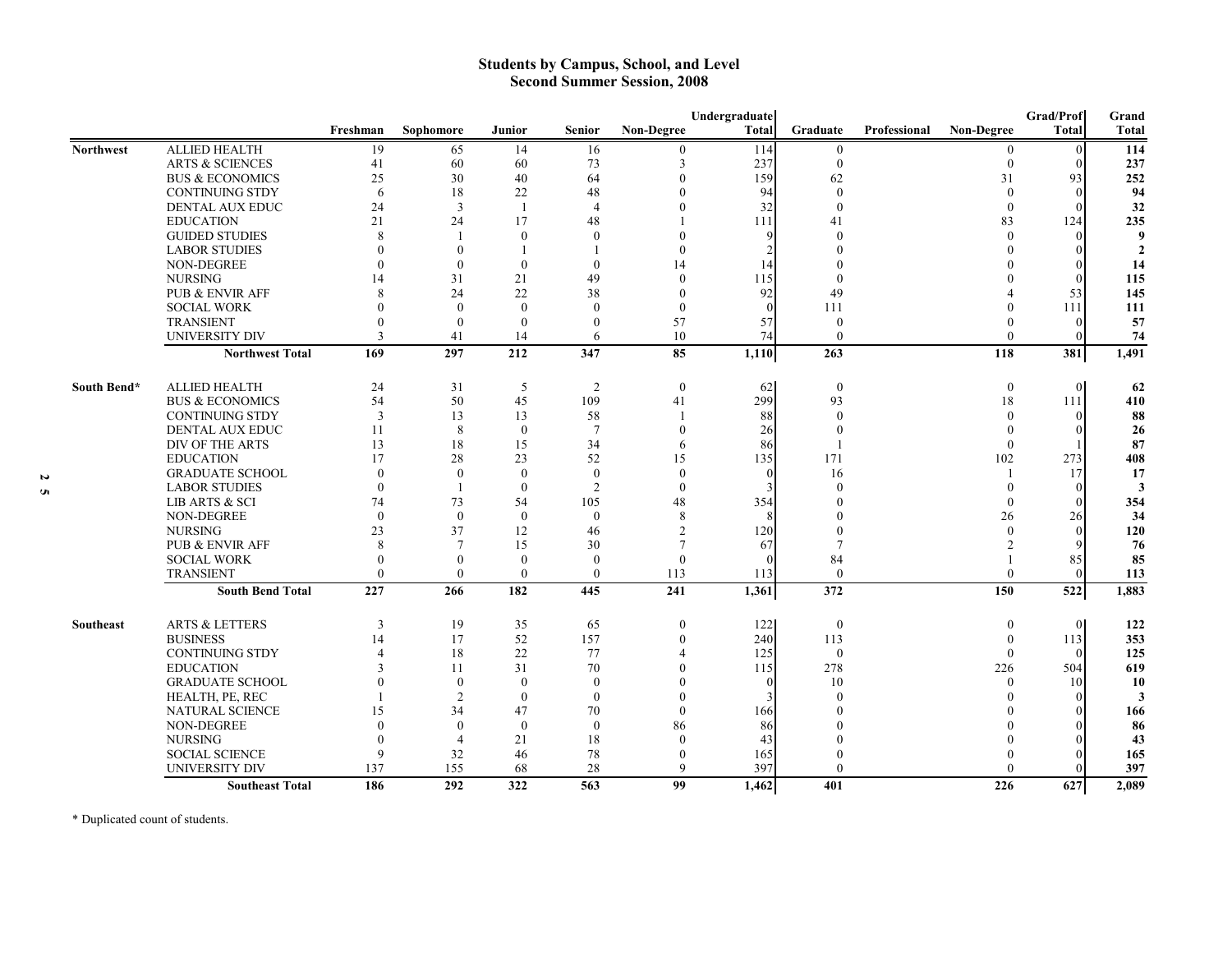### **Students by School and Level - Full-Time Students Only - All Campuses \* Second Summer Session, 2008**

| <b>Total</b><br><b>Non-Degree</b><br><b>Total</b><br><b>Non-Degree</b><br>Freshman<br>Sophomore<br><b>Senior</b><br>Graduate<br>Professional<br>Junior<br><b>ALLIED HEALTH</b><br>27<br>$\boldsymbol{0}$<br>16<br>$\overline{0}$<br>8<br>3<br>$\mathbf{0}$<br>$\mathbf{0}$<br>$\theta$<br>$\Omega$<br>8<br>$\mathbf{0}$<br>3<br>16<br>$\theta$<br>28<br>$\Omega$<br><b>ARTS &amp; LETTERS</b><br>$\Omega$<br>88<br>818<br><b>ARTS &amp; SCIENCES</b><br>25<br>203<br>354<br>148<br>$\Omega$<br>$\theta$<br>16<br>16<br>$\overline{3}$<br>$\overline{2}$<br><b>BEH/SOCIAL SCI</b><br>3<br>$\overline{4}$<br>$\Omega$<br>12<br>$\mathbf{0}$<br>$\theta$<br>$\sqrt{ }$<br>23<br>25<br>59<br>21<br>$^{22}$<br><b>BUS &amp; ECONOMICS</b><br>35<br>147<br>$\overline{\phantom{1}}$<br>$\Omega$<br>12<br>23<br><b>BUS &amp; MGMT SCI</b><br>14<br>19<br>67<br>12<br>$\theta$<br>11<br>$\sqrt{ }$<br>99<br><b>BUSINESS</b><br>378<br>362<br>366<br>12<br>26<br>241<br>$\Omega$<br>$\overline{4}$<br><b>BUSINESS &amp; ECON</b><br>$\overline{2}$<br>$\mathbf{0}$<br>$\overline{4}$<br>6<br>18<br>$\theta$<br>$\Omega$ | Grand          |
|----------------------------------------------------------------------------------------------------------------------------------------------------------------------------------------------------------------------------------------------------------------------------------------------------------------------------------------------------------------------------------------------------------------------------------------------------------------------------------------------------------------------------------------------------------------------------------------------------------------------------------------------------------------------------------------------------------------------------------------------------------------------------------------------------------------------------------------------------------------------------------------------------------------------------------------------------------------------------------------------------------------------------------------------------------------------------------------------------------------|----------------|
|                                                                                                                                                                                                                                                                                                                                                                                                                                                                                                                                                                                                                                                                                                                                                                                                                                                                                                                                                                                                                                                                                                                | <b>Total</b>   |
|                                                                                                                                                                                                                                                                                                                                                                                                                                                                                                                                                                                                                                                                                                                                                                                                                                                                                                                                                                                                                                                                                                                | 27             |
|                                                                                                                                                                                                                                                                                                                                                                                                                                                                                                                                                                                                                                                                                                                                                                                                                                                                                                                                                                                                                                                                                                                | 28             |
|                                                                                                                                                                                                                                                                                                                                                                                                                                                                                                                                                                                                                                                                                                                                                                                                                                                                                                                                                                                                                                                                                                                | 834            |
|                                                                                                                                                                                                                                                                                                                                                                                                                                                                                                                                                                                                                                                                                                                                                                                                                                                                                                                                                                                                                                                                                                                | 12             |
|                                                                                                                                                                                                                                                                                                                                                                                                                                                                                                                                                                                                                                                                                                                                                                                                                                                                                                                                                                                                                                                                                                                | 169            |
|                                                                                                                                                                                                                                                                                                                                                                                                                                                                                                                                                                                                                                                                                                                                                                                                                                                                                                                                                                                                                                                                                                                | 79             |
|                                                                                                                                                                                                                                                                                                                                                                                                                                                                                                                                                                                                                                                                                                                                                                                                                                                                                                                                                                                                                                                                                                                | 744            |
| 6                                                                                                                                                                                                                                                                                                                                                                                                                                                                                                                                                                                                                                                                                                                                                                                                                                                                                                                                                                                                                                                                                                              | 18             |
| <b>COLUMBUS CAMPUS</b><br>14<br>20<br>17<br>36<br>92<br>$\theta$<br>$\theta$<br>$\overline{5}$<br>$\sqrt{ }$                                                                                                                                                                                                                                                                                                                                                                                                                                                                                                                                                                                                                                                                                                                                                                                                                                                                                                                                                                                                   | 92             |
| 39<br>82<br><b>CONTINUING STDY</b><br>28<br>267<br>18<br>434<br>$\theta$                                                                                                                                                                                                                                                                                                                                                                                                                                                                                                                                                                                                                                                                                                                                                                                                                                                                                                                                                                                                                                       | 435            |
| DENTAL AUX EDUC<br>19<br>$\theta$<br>$\overline{c}$<br>21<br>$\mathbf{0}$<br>$\theta$<br>$\mathbf{0}$<br>$\theta$                                                                                                                                                                                                                                                                                                                                                                                                                                                                                                                                                                                                                                                                                                                                                                                                                                                                                                                                                                                              | 21             |
| <b>DENTISTRY</b><br>$\theta$<br>$\theta$<br>$\mathbf{0}$<br>12<br>$\theta$<br>12<br>$\theta$<br>$\Omega$                                                                                                                                                                                                                                                                                                                                                                                                                                                                                                                                                                                                                                                                                                                                                                                                                                                                                                                                                                                                       | 12             |
| 3<br>9<br>$\mathbf{0}$<br>DIV OF THE ARTS<br>$\mathfrak{D}$<br>$\overline{2}$<br>17<br>$\theta$<br>$\mathbf{0}$<br>$\sqrt{ }$                                                                                                                                                                                                                                                                                                                                                                                                                                                                                                                                                                                                                                                                                                                                                                                                                                                                                                                                                                                  | 17             |
| 48<br>51<br>18<br>279<br>35<br>127<br>406<br>$\Omega$<br>248<br>654<br><b>EDUCATION</b>                                                                                                                                                                                                                                                                                                                                                                                                                                                                                                                                                                                                                                                                                                                                                                                                                                                                                                                                                                                                                        | 933            |
| $\overline{2}$<br>3<br>12<br>28<br><b>ENGINEERING</b><br>11<br>$\Omega$<br>$\mathbf{0}$<br>$\theta$<br>$\mathbf{0}$<br>$\Omega$                                                                                                                                                                                                                                                                                                                                                                                                                                                                                                                                                                                                                                                                                                                                                                                                                                                                                                                                                                                | 28             |
| <b>GRAD NON-DEGREE</b><br>$\theta$<br>$\mathbf{0}$<br>$\theta$<br>13<br>$\Omega$<br>$\theta$<br>13                                                                                                                                                                                                                                                                                                                                                                                                                                                                                                                                                                                                                                                                                                                                                                                                                                                                                                                                                                                                             | 13             |
| 222<br>86<br>308<br><b>GRADUATE SCHOOL</b><br>$\theta$<br>$\Omega$<br>$\theta$<br>$\theta$                                                                                                                                                                                                                                                                                                                                                                                                                                                                                                                                                                                                                                                                                                                                                                                                                                                                                                                                                                                                                     | 308            |
| <b>GUIDED STUDIES</b><br>$\boldsymbol{0}$<br>$\Omega$<br>$\Omega$<br>$\Omega$<br>$\Omega$<br>$\mathbf{0}$<br>$\Omega$                                                                                                                                                                                                                                                                                                                                                                                                                                                                                                                                                                                                                                                                                                                                                                                                                                                                                                                                                                                          | 5              |
| $\theta$<br>$\Omega$<br>$\theta$<br>$\Omega$<br>$\theta$                                                                                                                                                                                                                                                                                                                                                                                                                                                                                                                                                                                                                                                                                                                                                                                                                                                                                                                                                                                                                                                       |                |
| <b>HEALTH &amp; REHAB SCI</b><br>35<br>35<br>10<br>$\Omega$                                                                                                                                                                                                                                                                                                                                                                                                                                                                                                                                                                                                                                                                                                                                                                                                                                                                                                                                                                                                                                                    | 35             |
| HEALTH, PE, REC<br>23<br>53<br>87<br>39<br>40                                                                                                                                                                                                                                                                                                                                                                                                                                                                                                                                                                                                                                                                                                                                                                                                                                                                                                                                                                                                                                                                  | 127            |
| <b>HERRON ART</b><br>6<br>13<br>11<br>35<br>7<br>$\theta$<br>$\sqrt{ }$                                                                                                                                                                                                                                                                                                                                                                                                                                                                                                                                                                                                                                                                                                                                                                                                                                                                                                                                                                                                                                        | 42             |
| 10<br><b>HLTH &amp; HUMAN SVCS</b><br>$\overline{2}$<br>$\Omega$<br>$\theta$<br>$\mathbf{0}$<br>$\theta$                                                                                                                                                                                                                                                                                                                                                                                                                                                                                                                                                                                                                                                                                                                                                                                                                                                                                                                                                                                                       | 10             |
| $\mathbf{0}$<br><b>HUM/FINE ARTS</b><br>3<br>$\overline{4}$<br>$\mathbf{0}$<br>$\theta$                                                                                                                                                                                                                                                                                                                                                                                                                                                                                                                                                                                                                                                                                                                                                                                                                                                                                                                                                                                                                        | $\overline{7}$ |
| <b>INFORMATICS</b><br>5<br>45<br>$\mathfrak{D}$<br>15<br>67<br>$\theta$                                                                                                                                                                                                                                                                                                                                                                                                                                                                                                                                                                                                                                                                                                                                                                                                                                                                                                                                                                                                                                        | 69             |
| 10<br>27<br>38<br>$\theta$<br><b>JOURNALISM</b><br>$\Omega$<br>0                                                                                                                                                                                                                                                                                                                                                                                                                                                                                                                                                                                                                                                                                                                                                                                                                                                                                                                                                                                                                                               | 38             |
| <b>LABOR STUDIES</b><br>$\theta$<br>$\overline{c}$<br>$\theta$<br>$\theta$<br>$\mathbf{0}$                                                                                                                                                                                                                                                                                                                                                                                                                                                                                                                                                                                                                                                                                                                                                                                                                                                                                                                                                                                                                     | 3              |
| $\theta$<br>$\mathbf{0}$<br>34<br>LAW<br>$\theta$<br>$\theta$<br>34<br>$\theta$                                                                                                                                                                                                                                                                                                                                                                                                                                                                                                                                                                                                                                                                                                                                                                                                                                                                                                                                                                                                                                | 34             |
| <b>LIB ARTS &amp; SCI</b><br>21<br>14<br>17<br>30<br>10<br>92<br>$\theta$<br>$\theta$<br>$\theta$<br>$\sqrt{ }$                                                                                                                                                                                                                                                                                                                                                                                                                                                                                                                                                                                                                                                                                                                                                                                                                                                                                                                                                                                                | 92             |
| 38<br><b>LIBERAL ARTS</b><br>84<br>$\Omega$<br>145<br>$\theta$<br>$\Omega$<br>$\theta$<br>16                                                                                                                                                                                                                                                                                                                                                                                                                                                                                                                                                                                                                                                                                                                                                                                                                                                                                                                                                                                                                   | 145            |
| $\theta$<br><b>LIBRARY &amp; INFO SCI</b><br>$\mathbf{0}$<br>$\mathbf{0}$<br>64<br>$\Omega$<br>3<br>67<br>$\theta$                                                                                                                                                                                                                                                                                                                                                                                                                                                                                                                                                                                                                                                                                                                                                                                                                                                                                                                                                                                             | 67             |
| <b>MEDICINE</b><br>22<br>39<br>82<br>16<br>$\Omega$<br>$\theta$                                                                                                                                                                                                                                                                                                                                                                                                                                                                                                                                                                                                                                                                                                                                                                                                                                                                                                                                                                                                                                                | 83             |
| 97<br><b>MUSIC</b><br>23<br>67<br>115<br>$\theta$<br>6<br>$\Omega$<br>115                                                                                                                                                                                                                                                                                                                                                                                                                                                                                                                                                                                                                                                                                                                                                                                                                                                                                                                                                                                                                                      | 212            |
| NAT SCI & MATH<br>11<br>$\mathbf{0}$<br>$\theta$<br>$\overline{4}$<br>5<br>$\Omega$                                                                                                                                                                                                                                                                                                                                                                                                                                                                                                                                                                                                                                                                                                                                                                                                                                                                                                                                                                                                                            | 11             |
| NATURAL SCIENCE<br>10<br>32<br>3<br>16<br>$\Omega$<br>$\theta$<br>$\theta$<br>$\sqrt{ }$                                                                                                                                                                                                                                                                                                                                                                                                                                                                                                                                                                                                                                                                                                                                                                                                                                                                                                                                                                                                                       | 32             |
| <b>NON-DEGREE</b><br>$\theta$<br>$\theta$<br>$\overline{0}$<br>20<br>20<br>$\theta$<br>$\sqrt{ }$<br>$\overline{4}$                                                                                                                                                                                                                                                                                                                                                                                                                                                                                                                                                                                                                                                                                                                                                                                                                                                                                                                                                                                            | 24             |
| <b>NURSING</b><br>193<br>224<br>6<br>11<br>$\Omega$<br>$\Omega$<br>$\Omega$<br>14                                                                                                                                                                                                                                                                                                                                                                                                                                                                                                                                                                                                                                                                                                                                                                                                                                                                                                                                                                                                                              | 224            |
| 9<br>9<br>PHYSICAL EDUC<br>28<br>63<br>113<br>3<br>12                                                                                                                                                                                                                                                                                                                                                                                                                                                                                                                                                                                                                                                                                                                                                                                                                                                                                                                                                                                                                                                          | 125            |
| 54<br>20<br>22<br><b>PUB &amp; ENVIR AFF</b><br>20<br>110<br>196<br>$\overline{2}$                                                                                                                                                                                                                                                                                                                                                                                                                                                                                                                                                                                                                                                                                                                                                                                                                                                                                                                                                                                                                             | 218            |
| $\overline{7}$<br>47<br>$\overline{7}$<br>$\overline{0}$<br><b>SCIENCE</b><br>11<br>13<br>75                                                                                                                                                                                                                                                                                                                                                                                                                                                                                                                                                                                                                                                                                                                                                                                                                                                                                                                                                                                                                   | 82             |
| 10<br>31<br><b>SOCIAL SCIENCE</b><br>5<br>14<br>$\theta$<br>$\theta$                                                                                                                                                                                                                                                                                                                                                                                                                                                                                                                                                                                                                                                                                                                                                                                                                                                                                                                                                                                                                                           | 31             |
| 3<br>$\mathbf Q$<br>$\overline{7}$<br>22<br>88<br>88<br><b>SOCIAL WORK</b><br>$\theta$                                                                                                                                                                                                                                                                                                                                                                                                                                                                                                                                                                                                                                                                                                                                                                                                                                                                                                                                                                                                                         | 110            |
| 30<br>50<br><b>TECHNOLOGY</b><br>8<br>8<br>$\Omega$<br>$\theta$<br>$\Omega$<br>$\theta$                                                                                                                                                                                                                                                                                                                                                                                                                                                                                                                                                                                                                                                                                                                                                                                                                                                                                                                                                                                                                        | 50             |
| <b>TRANSIENT</b><br>$\theta$<br>$\mathbf{0}$<br>123<br>123<br>$\Omega$<br>$\theta$<br>$\theta$                                                                                                                                                                                                                                                                                                                                                                                                                                                                                                                                                                                                                                                                                                                                                                                                                                                                                                                                                                                                                 | 123            |
| <b>UNIT AFFIL PROG</b><br>3<br>$\mathfrak{D}$<br>$\overline{2}$<br>15<br>26<br>$\Omega$<br>$\Omega$<br>$\Omega$                                                                                                                                                                                                                                                                                                                                                                                                                                                                                                                                                                                                                                                                                                                                                                                                                                                                                                                                                                                                | 26             |
| 73<br>289<br>UNIVERSITY COLLEGE<br>110<br>$\overline{2}$<br>$\theta$<br>63<br>41<br>$\Omega$<br>$\Omega$                                                                                                                                                                                                                                                                                                                                                                                                                                                                                                                                                                                                                                                                                                                                                                                                                                                                                                                                                                                                       | 289            |
| <b>UNIVERSITY DIV</b><br>403<br>79<br>29<br>651<br>$\theta$<br>135<br>5<br>$\Omega$<br>$\Omega$                                                                                                                                                                                                                                                                                                                                                                                                                                                                                                                                                                                                                                                                                                                                                                                                                                                                                                                                                                                                                | 651            |
| $\overline{2}$<br><b>VIS/PERF ARTS</b><br>$\mathbf{3}$<br>3<br>$\Omega$<br>$\Omega$<br>$\Omega$<br>$\Omega$                                                                                                                                                                                                                                                                                                                                                                                                                                                                                                                                                                                                                                                                                                                                                                                                                                                                                                                                                                                                    | 9              |
| 34<br>756<br>991<br>2,077<br>386<br>1,439<br>365<br>1,838<br>696<br>4,906<br><b>Total</b>                                                                                                                                                                                                                                                                                                                                                                                                                                                                                                                                                                                                                                                                                                                                                                                                                                                                                                                                                                                                                      | 6,744          |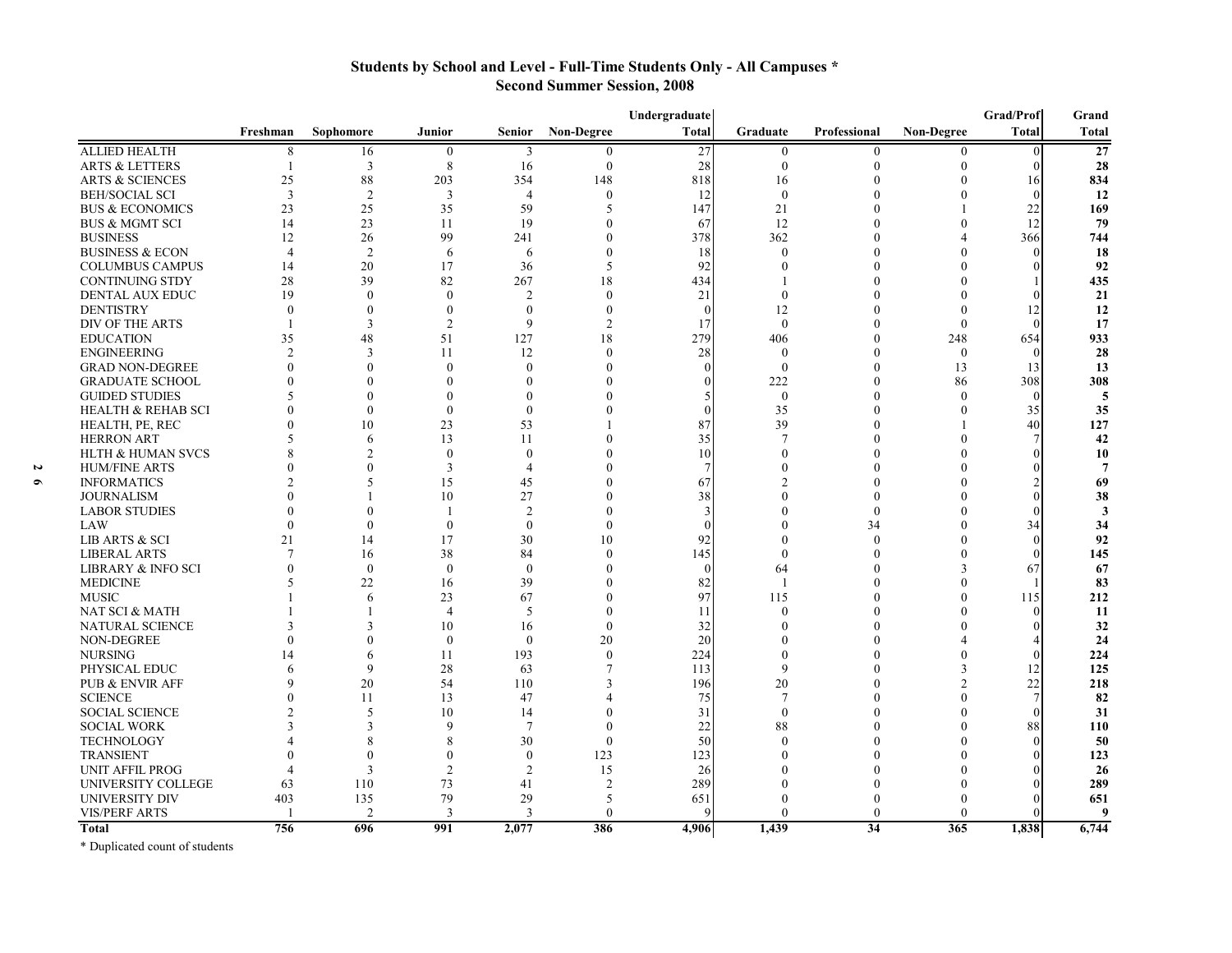### **Students by Campus, School and Level - Full-Time Students Only Second Summer Session, 2008**

|             |                               |                |                |                  |                |                   | Undergraduate |                |              |                   | Grad/Prof       | Grand          |
|-------------|-------------------------------|----------------|----------------|------------------|----------------|-------------------|---------------|----------------|--------------|-------------------|-----------------|----------------|
|             |                               | Freshman       | Sophomore      | Junior           | <b>Senior</b>  | <b>Non-Degree</b> | <b>Total</b>  | Graduate       | Professional | <b>Non-Degree</b> | <b>Total</b>    | Total          |
| Bloomington | <b>ARTS &amp; SCIENCES</b>    | $\Omega$       | 54             | 166              | 314            | 144               | 678           | 10             | $\theta$     | $\bf{0}$          | 10              | 688            |
|             | <b>BUSINESS</b>               |                | 18             | 59               | 81             | $\theta$          | 159           | 12             | $\theta$     | $\theta$          | 12              | 171            |
|             | <b>CONTINUING STDY</b>        | $\mathcal{D}$  | $\Delta$       | 22               | 55             | 17                | 100           | $\Omega$       | $\Omega$     | $\theta$          | $\Omega$        | 100            |
|             | <b>EDUCATION</b>              | 0              |                | $7\phantom{.0}$  | 32             | 3                 | 43            | 74             | $\theta$     | 61                | 135             | 178            |
|             | <b>GRADUATE SCHOOL</b>        | $\Omega$       | $\theta$       | $\mathbf{0}$     | $\theta$       | $\Omega$          |               | 201            | $\Omega$     | 86                | 287             | 287            |
|             | HEALTH, PE, REC               |                | 10             | 23               | 53             |                   | 87            | 39             | $\theta$     |                   | 40              | 127            |
|             | <b>INFORMATICS</b>            |                |                | $\overline{7}$   | 10             | $\Omega$          | 18            |                | $\Omega$     | $\Omega$          |                 | 19             |
|             | <b>JOURNALISM</b>             |                |                | 5                | 15             | $\Omega$          | 21            | $\Omega$       | $\Omega$     |                   |                 | 21             |
|             | <b>LAW</b>                    |                |                | $\mathbf{0}$     | $\theta$       |                   |               | $\Omega$       |              |                   |                 | -1             |
|             | <b>LIBRARY &amp; INFO SCI</b> |                |                | $\theta$         | $\mathbf{0}$   |                   |               | 43             | $\Omega$     |                   | 46              | 46             |
|             | <b>MUSIC</b>                  |                | 6              | 23               | 67             |                   | 97            | 115            | $\Omega$     |                   | 115             | 212            |
|             | <b>NURSING</b>                |                | $\Omega$       | $\theta$         |                |                   |               | $\Omega$       |              |                   | $\Omega$        | $\mathbf{1}$   |
|             | <b>PUB &amp; ENVIR AFF</b>    | $\Omega$       | $\overline{2}$ | 19               | 37             | $\Omega$          | 58            | 6              | $\Omega$     |                   |                 | 64             |
|             | <b>SOCIAL WORK</b>            | $\Omega$       | $\mathbf{0}$   | -1               | $\mathbf{0}$   | $\Omega$          |               | $\Omega$       | $\theta$     |                   |                 |                |
|             | <b>UNIVERSITY DIV</b>         | 356            | 85             | 60               | 18             | $\Omega$          | 519           | $\theta$       | $\mathbf{0}$ | $\Omega$          | $\Omega$        | 519            |
|             | <b>Bloomington Total</b>      | 360            | 182            | 392              | 683            | 165               | 1,782         | 501            | $\mathbf{1}$ | 151               | 653             | 2,435          |
| IUPUI*      | <b>BUSINESS</b>               | $\overline{4}$ | -1             | 22               | 103            | $\boldsymbol{0}$  | 130           | 347            | $\mathbf{0}$ | 4                 | 351             | 481            |
|             | <b>COLUMBUS CAMPUS</b>        | 14             | 20             | 17               | 36             | 5                 | 92            | $\mathbf{0}$   | $\theta$     | $\theta$          | $\Omega$        | 92             |
|             | <b>CONTINUING STDY</b>        | $\overline{2}$ | $\overline{7}$ | 21               | 92             | $\theta$          | 122           |                | $\theta$     | $\theta$          |                 | 123            |
|             | <b>DENTISTRY</b>              | $\Omega$       | $\theta$       | $\boldsymbol{0}$ | $\overline{0}$ | $\theta$          | $\Omega$      | 12             | $\theta$     | $\mathbf{0}$      | 12              | 12             |
|             | <b>EDUCATION</b>              |                | 10             | 15               | 27             | 14                | 67            | 111            | $\Omega$     | 55                | 166             | 233            |
|             | <b>ENGINEERING</b>            |                | 3              | 11               | 12             | $\Omega$          | 28            | $\Omega$       | $\theta$     | $\theta$          | $\Omega$        | 28             |
|             | <b>GRAD NON-DEGREE</b>        |                | $\Omega$       | $\theta$         | $\theta$       |                   |               | $\theta$       | $\theta$     | 13                | 13              | 13             |
|             | <b>GRADUATE SCHOOL</b>        |                | $\Omega$       | $\Omega$         | $\Omega$       |                   |               | 20             | $\Omega$     | $\Omega$          | 20 <sup>1</sup> | 20             |
|             | <b>HEALTH &amp; REHAB SCI</b> | $\Omega$       | $\Omega$       | $\mathbf{0}$     | $\theta$       | 0                 |               | 35             | $\Omega$     |                   | 35              | 35             |
|             | <b>HERRON ART</b>             |                | 6              | 13               | 11             | $\Omega$          | 35            | 7              | $\Omega$     |                   |                 | 42             |
|             | <b>INFORMATICS</b>            |                | Δ              | 8                | 35             | $\Omega$          | 49            |                | $\Omega$     |                   |                 | 50             |
|             | <b>JOURNALISM</b>             |                | $\Omega$       | 5                | 12             |                   | 17            | $\Omega$       | $\theta$     |                   | $\Omega$        | 17             |
|             | <b>LABOR STUDIES</b>          |                | $\Omega$       |                  |                | $\Omega$          |               | $\Omega$       | $\theta$     |                   | $\Omega$        | $\overline{2}$ |
|             | <b>LAW</b>                    |                | $\theta$       | $\mathbf{0}$     | $\mathbf{0}$   |                   |               | $\Omega$       | 33           |                   | 33              | 33             |
|             | <b>LIBERAL ARTS</b>           |                | 16             | 38               | 84             |                   | 145           | $\Omega$       | $\Omega$     |                   | $\Omega$        | 145            |
|             | <b>LIBRARY &amp; INFO SCI</b> |                | $\overline{0}$ | $\mathbf{0}$     | $\theta$       |                   |               | 21             | $\Omega$     |                   | 21              | 21             |
|             | <b>MEDICINE</b>               |                | 22             | 16               | 39             | $\theta$          | 82            |                | $\theta$     |                   |                 | 83             |
|             | <b>NURSING</b>                |                | $\theta$       | 3                | 116            | $\theta$          | 119           | $\theta$       | $\Omega$     |                   | $\Omega$        | 119            |
|             | PHYSICAL EDUC                 |                | 9              | 28               | 63             |                   | 113           | 9              | $\Omega$     |                   | 12              | 125            |
|             | <b>PUB &amp; ENVIR AFF</b>    |                | 6              | 11               | 31             | $\theta$          | 48            | $\overline{7}$ | $\Omega$     |                   |                 | 55             |
|             | <b>SCIENCE</b>                |                | 11             | 13               | 47             |                   | 75            | 7              |              |                   |                 | 82             |
|             | <b>SOCIAL WORK</b>            |                | $\theta$       | $\overline{4}$   | 6              | $\theta$          | 10            | 65             | $\theta$     |                   | 65              | 75             |
|             | <b>TECHNOLOGY</b>             |                | 8              | 8                | 30             | $\Omega$          | 50            | $\Omega$       | $\Omega$     |                   | $\Omega$        | 50             |
|             | <b>TRANSIENT</b>              | $\Omega$       | $\Omega$       | $\theta$         | $\theta$       | 79                | 79            | $\Omega$       | $\Omega$     |                   |                 | 79             |
|             | <b>UNIVERSITY COLLEGE</b>     | 63             | 110            | 73               | 41             | $\mathfrak{D}$    | 289           | $\theta$       | $\theta$     | $\theta$          | $\Omega$        | 289            |
|             | <b>IUPUI Total</b>            | 115            | 233            | 307              | 786            | 111               | 1,552         | 644            | 33           | 75                | 752             | 2,304          |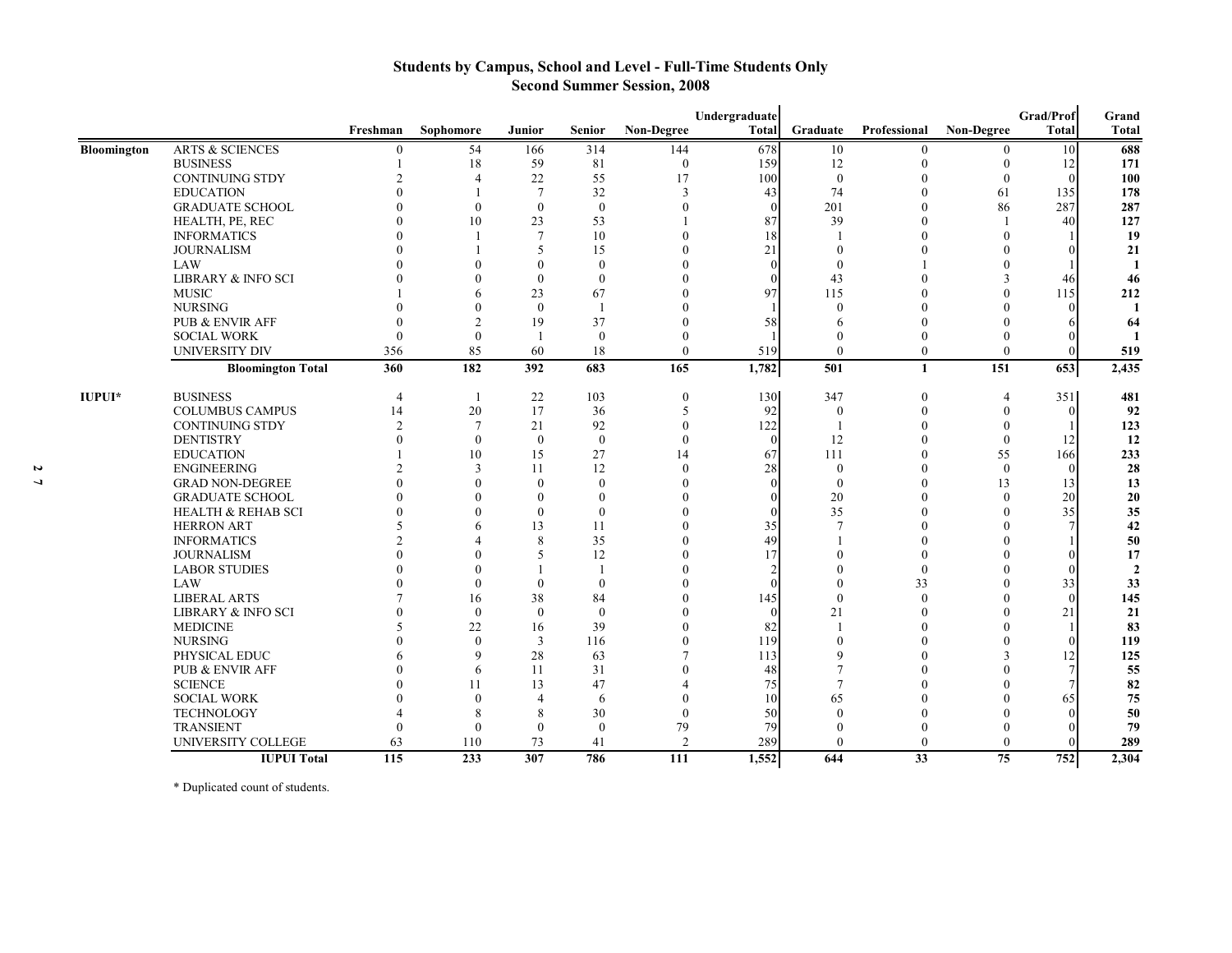#### **Students by Campus, School and Level - Full-Time Students Only Second Summer Session, 2008**

|                   |                              |                |                          |                  |                  |                   | Undergraduate |          |              |                   | Grad/Prof      | Grand          |
|-------------------|------------------------------|----------------|--------------------------|------------------|------------------|-------------------|---------------|----------|--------------|-------------------|----------------|----------------|
|                   |                              | Freshman       | Sophomore                | Junior           | <b>Senior</b>    | <b>Non-Degree</b> | <b>Total</b>  | Graduate | Professional | <b>Non-Degree</b> | Total          | Total          |
| East              | <b>BEH/SOCIAL SCI</b>        | $\mathcal{R}$  | 2                        | 3                | Δ                | $\theta$          | 12            | $\Omega$ |              | $\Omega$          |                | 12             |
|                   | <b>BUSINESS &amp; ECON</b>   |                | $\overline{2}$           | 6                | 6                | $\Omega$          | 18            | $\Omega$ |              |                   |                | 18             |
|                   | <b>CONTINUING STDY</b>       |                | $\mathfrak{D}$           | $\overline{2}$   | $\Omega$         |                   | 19            |          |              |                   |                | 19             |
|                   | <b>EDUCATION</b>             |                | $\varsigma$              | $\overline{7}$   | $\Omega$         |                   | 25            | 12       |              |                   | 12             | 37             |
|                   | <b>HUM/FINE ARTS</b>         |                |                          | 3                |                  |                   |               |          |              |                   |                | $\overline{7}$ |
|                   | NAT SCI & MATH               |                |                          |                  |                  |                   | 11            |          |              |                   |                | 11             |
|                   | <b>NURSING</b>               |                |                          | $\mathfrak{D}$   |                  |                   |               |          |              |                   |                | 9              |
|                   | <b>PUB &amp; ENVIR AFF</b>   |                |                          | 3                |                  |                   | 10            |          |              |                   |                | 10             |
|                   | <b>SOCIAL WORK</b>           |                |                          |                  |                  |                   | 11            |          |              |                   |                | 11             |
|                   | <b>TRANSIENT</b>             |                | $\Omega$                 | $\mathbf{0}$     |                  |                   |               |          |              |                   |                | 3              |
|                   | <b>UNIVERSITY DIV</b>        | 8              | $\overline{\phantom{0}}$ | $\overline{2}$   | $\Omega$         | $\theta$          | 15            | $\Omega$ |              | 0                 |                | 15             |
|                   | <b>East Total</b>            | 35             | 22                       | 36               | 44               | 3                 | 140           | 12       |              | $\mathbf{0}$      | 12             | 152            |
|                   |                              |                |                          |                  |                  |                   |               |          |              |                   |                |                |
| <b>Fort Wavne</b> | <b>ARTS &amp; SCIENCES</b>   | 5              | $\overline{7}$           | 9                | 9                | $\overline{4}$    | 34            | 6        |              |                   | 61             | 40             |
|                   | <b>BUS &amp; MGMT SCI</b>    | 14             | 23                       | 11               | 19               | $\Omega$          | 67            | 12       |              |                   | 12             | 79             |
|                   | <b>CONTINUING STDY</b>       | 8              | 10                       | 9                | 33               | $\theta$          | 60            | $\theta$ |              | $\Omega$          |                | 60             |
|                   | <b>EDUCATION</b>             | 10             | 13                       | 8                | 27               |                   | 58            | 64       |              | 42                | 106            | 164            |
|                   | <b>HLTH &amp; HUMAN SVCS</b> | 8              | $\mathcal{D}$            | $\theta$         | $\mathbf{0}$     |                   | 10            |          |              |                   |                | 10             |
|                   | <b>PUB &amp; ENVIR AFF</b>   |                |                          | 5                | 12               | $\Omega$          | 21            |          |              |                   |                | 21             |
|                   | <b>UNIT AFFIL PROG</b>       |                | $\overline{3}$           | $\overline{2}$   | $\overline{2}$   | 15                | 26            |          |              |                   |                | 26             |
|                   | <b>VIS/PERF ARTS</b>         |                | $\overline{2}$           | 3                | $\mathbf{3}$     | $\overline{0}$    |               | $\theta$ |              | $\Omega$          |                | 9              |
|                   | <b>Fort Wayne Total</b>      | 50             | 64                       | 47               | 105              | 19                | 285           | 82       |              | 42                | 124            | 409            |
| Kokomo            | <b>ALLIED HEALTH</b>         | $\overline{2}$ |                          | $\boldsymbol{0}$ | $\boldsymbol{0}$ | $\overline{0}$    |               | $\Omega$ |              | $\theta$          | $\overline{0}$ | 3              |
|                   | <b>ARTS &amp; SCIENCES</b>   |                | 3                        | 6                | 5                | $\Omega$          | 16            |          |              |                   |                | 16             |
|                   | <b>BUSINESS</b>              |                | $\mathcal{D}$            | 3                | 10               | $\Omega$          | 19            |          |              |                   |                | 19             |
|                   | <b>CONTINUING STDY</b>       |                |                          | 5                | 4                |                   | 15            |          |              |                   |                | 15             |
|                   | <b>EDUCATION</b>             |                |                          |                  | 3                |                   | 11            |          |              |                   |                | 18             |
|                   | <b>NON-DEGREE</b>            |                |                          | $\theta$         | $\theta$         |                   |               |          |              |                   |                | $\overline{2}$ |
|                   | <b>NURSING</b>               |                |                          |                  | 25               |                   | 28            |          |              |                   |                | 28             |
|                   | <b>PUB &amp; ENVIR AFF</b>   |                |                          | 3                |                  |                   |               |          |              |                   |                |                |
|                   | <b>TRANSIENT</b>             |                | $\Omega$                 | $\mathbf{0}$     | $\theta$         |                   |               |          |              |                   |                |                |
|                   | <b>UNIVERSITY DIV</b>        |                | $\theta$                 | $\mathbf{0}$     | $\Omega$         | $\mathcal{L}$     |               | $\Omega$ |              | 0                 |                | 3              |
|                   | <b>Kokomo Total</b>          | 12             | 19                       | 19               | 48               | 8                 | 106           | $\bf{0}$ |              | $\boldsymbol{9}$  | 9 <sub>l</sub> | 115            |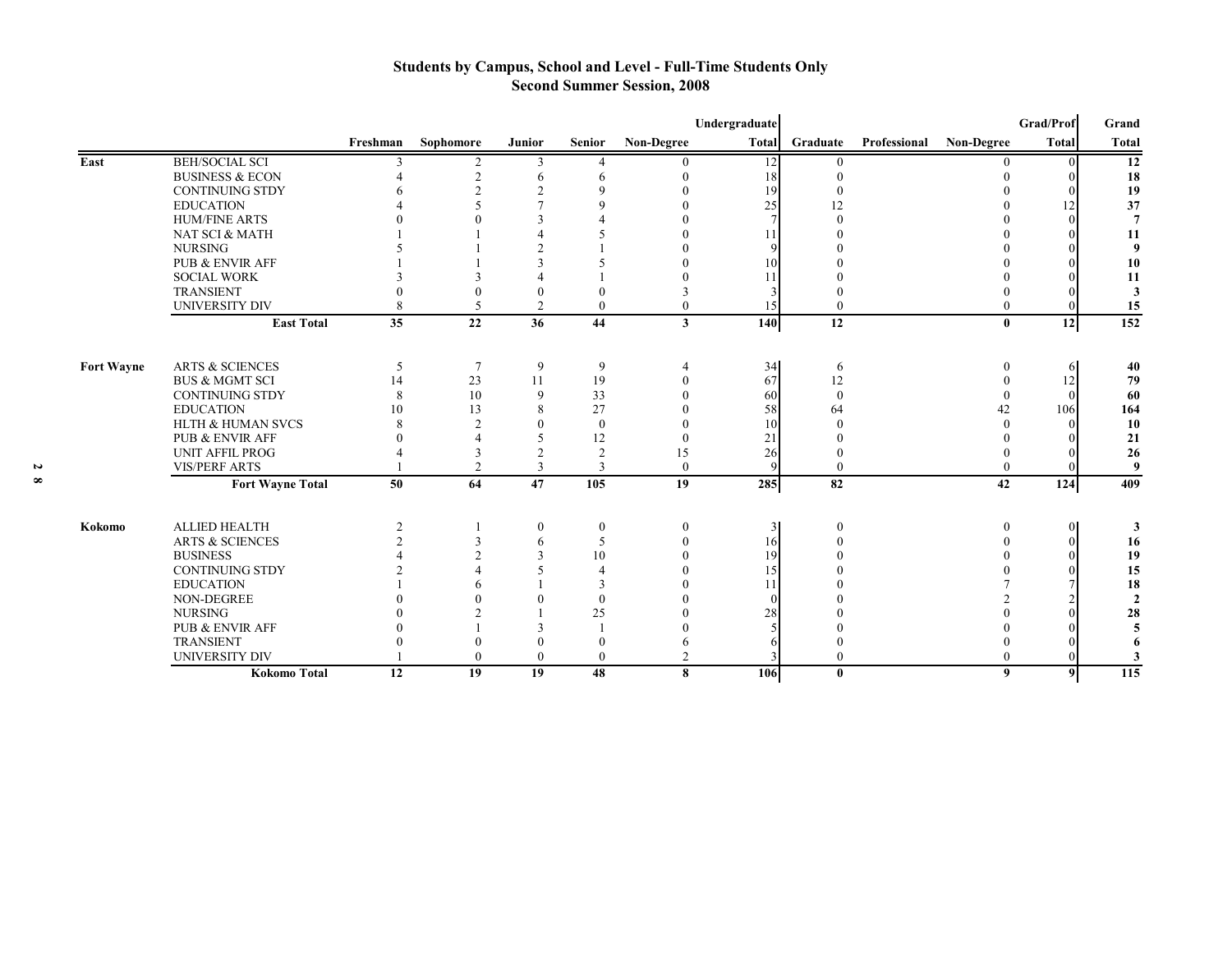### **Students by Campus, School and Level - Full-Time Students Only Second Summer Session, 2008**

|                   |                            | Grad/Prof<br>Undergraduate<br>Grand |                |                  |                |            |                |                |              |                   |              |                |  |
|-------------------|----------------------------|-------------------------------------|----------------|------------------|----------------|------------|----------------|----------------|--------------|-------------------|--------------|----------------|--|
|                   |                            | Freshman                            | Sophomore      | <b>Junior</b>    | <b>Senior</b>  | Non-Degree | Total          | Graduate       | Professional | <b>Non-Degree</b> | <b>Total</b> | Total          |  |
| <b>Northwest</b>  | <b>ALLIED HEALTH</b>       | 5                                   | 15             | $\bf{0}$         | 2              | 0          | 22             | $\Omega$       |              | 0                 |              | 22             |  |
|                   | <b>ARTS &amp; SCIENCES</b> | 18                                  | 24             | 22               | 26             | $\Omega$   | 90             | $\theta$       |              |                   |              | 90             |  |
|                   | <b>BUS &amp; ECONOMICS</b> | 8                                   | 11             | 17               | 16             |            | 52             | 13             |              |                   |              | 66             |  |
|                   | <b>CONTINUING STDY</b>     |                                     | 6              | 11               | 22             |            | 43             |                |              |                   |              | 43             |  |
|                   | <b>DENTAL AUX EDUC</b>     | 16                                  | $\Omega$       | $\theta$         | $\overline{2}$ |            | 18             |                |              |                   |              | 18             |  |
|                   | <b>EDUCATION</b>           | 13                                  |                | 5                | 11             |            | 36             | 13             |              | 20                | 33           | 69             |  |
|                   | <b>GUIDED STUDIES</b>      |                                     |                | $\Omega$         | $\theta$       |            |                |                |              | $\Omega$          |              | 5              |  |
|                   | NON-DEGREE                 |                                     |                | $\Omega$         | $\Omega$       |            |                |                |              |                   |              |                |  |
|                   | <b>NURSING</b>             |                                     |                | $\theta$         | 28             |            | 35             |                |              |                   |              | 35             |  |
|                   | <b>PUB &amp; ENVIR AFF</b> |                                     |                | 7                | 12             |            | 28             |                |              |                   |              | 36             |  |
|                   | <b>SOCIAL WORK</b>         |                                     |                |                  | $\Omega$       |            |                | 12             |              |                   |              | 12             |  |
|                   | <b>TRANSIENT</b>           |                                     | $\theta$       | $\Omega$         | $\Omega$       | 13         | 13             |                |              |                   |              | 13             |  |
|                   | <b>UNIVERSITY DIV</b>      | $\mathfrak{D}$                      | 8              | $\overline{4}$   | $\mathbf{3}$   | 2          | 19             | $\theta$       |              | $\Omega$          |              | 19             |  |
|                   | <b>Northwest Total</b>     | 80                                  | 78             | 66               | 122            | 16         | 362            | 45             |              | 22                | 67           | 429            |  |
| <b>South Bend</b> | <b>ALLIED HEALTH</b>       |                                     | $\mathbf{0}$   | $\boldsymbol{0}$ |                | $\Omega$   | $\overline{2}$ | $\Omega$       |              | 0                 |              | $\mathcal{P}$  |  |
|                   | <b>BUS &amp; ECONOMICS</b> | 15                                  | 14             | 18               | 43             | 5          | 95             |                |              |                   |              | 103            |  |
|                   | <b>CONTINUING STDY</b>     |                                     | $\mathfrak{D}$ | 6                | 21             |            | 32             |                |              |                   |              | 32             |  |
|                   | DENTAL AUX EDUC            |                                     |                | $\Omega$         | $\Omega$       |            |                |                |              |                   |              | 3              |  |
|                   | DIV OF THE ARTS            |                                     |                | $\overline{2}$   | Q              |            | 17             |                |              |                   |              | 17             |  |
|                   | <b>EDUCATION</b>           |                                     |                | 2                |                |            | 15             | 31             |              | 15                | 46           | 61             |  |
|                   | <b>GRADUATE SCHOOL</b>     |                                     |                | $\Omega$         | $\sqrt{ }$     |            |                |                |              |                   |              |                |  |
|                   | <b>LABOR STUDIES</b>       |                                     | $\theta$       | $\Omega$         |                |            |                |                |              |                   |              |                |  |
|                   | <b>LIB ARTS &amp; SCI</b>  | 21                                  | 14             | 17               | 30             | 10         | 92             |                |              |                   |              | 92             |  |
|                   | <b>NON-DEGREE</b>          |                                     | $\Omega$       | $\Omega$         | $\Omega$       |            |                |                |              |                   |              | $\overline{2}$ |  |
|                   | <b>NURSING</b>             |                                     |                | $\overline{2}$   | 19             |            | 26             |                |              |                   |              | 26             |  |
|                   | <b>PUB &amp; ENVIR AFF</b> |                                     |                | 6                | 12             | 3          | 26             |                |              |                   |              | 27             |  |
|                   | <b>SOCIAL WORK</b>         |                                     | $\Omega$       | $\theta$         | $\mathbf{0}$   | $\Omega$   |                |                |              |                   |              | 11             |  |
|                   | <b>TRANSIENT</b>           | $\theta$                            | $\mathbf{0}$   | $\mathbf{0}$     | $\mathbf{0}$   | $22\,$     | 22             | $\overline{0}$ |              | $\theta$          |              | 22             |  |
|                   | <b>South Bend Total</b>    | 55                                  | 39             | 53               | 140            | 44         | 331            | 51             |              | 18                | 69           | 400            |  |
| Southeast         | <b>ARTS &amp; LETTERS</b>  |                                     | 3              | 8                | 16             | $\Omega$   | 28             | $\Omega$       |              | $\theta$          |              | 28             |  |
|                   | <b>BUSINESS</b>            |                                     | 5              | 15               | 47             | $\Omega$   | 70             |                |              |                   |              | 73             |  |
|                   | <b>CONTINUING STDY</b>     |                                     |                | 6                | 31             |            | 43             |                |              |                   |              | 43             |  |
|                   | <b>EDUCATION</b>           |                                     |                | 6                | 14             | $\Omega$   | 24             | 101            |              | 48                | 149          | 173            |  |
|                   | <b>NATURAL SCIENCE</b>     |                                     | $\mathbf{3}$   | 10               | 16             | ∩          | 32             |                |              |                   |              | 32             |  |
|                   | NON-DEGREE                 |                                     |                | $\theta$         | $\theta$       | 19         | 19             |                |              |                   |              | 19             |  |
|                   | <b>NURSING</b>             |                                     | $\Omega$       | 3                | 3              | $\Omega$   |                |                |              |                   |              | 6              |  |
|                   | <b>SOCIAL SCIENCE</b>      |                                     | 5              | 10               | 14             |            | 31             |                |              |                   |              | 31             |  |
|                   | <b>UNIVERSITY DIV</b>      | 36                                  | 37             | 13               | 8              |            | 95             |                |              | $\Omega$          |              | 95             |  |
|                   | <b>Southeast Total</b>     | 49                                  | 59             | 71               | 149            | 20         | 348            | 104            |              | 48                | 152          | 500            |  |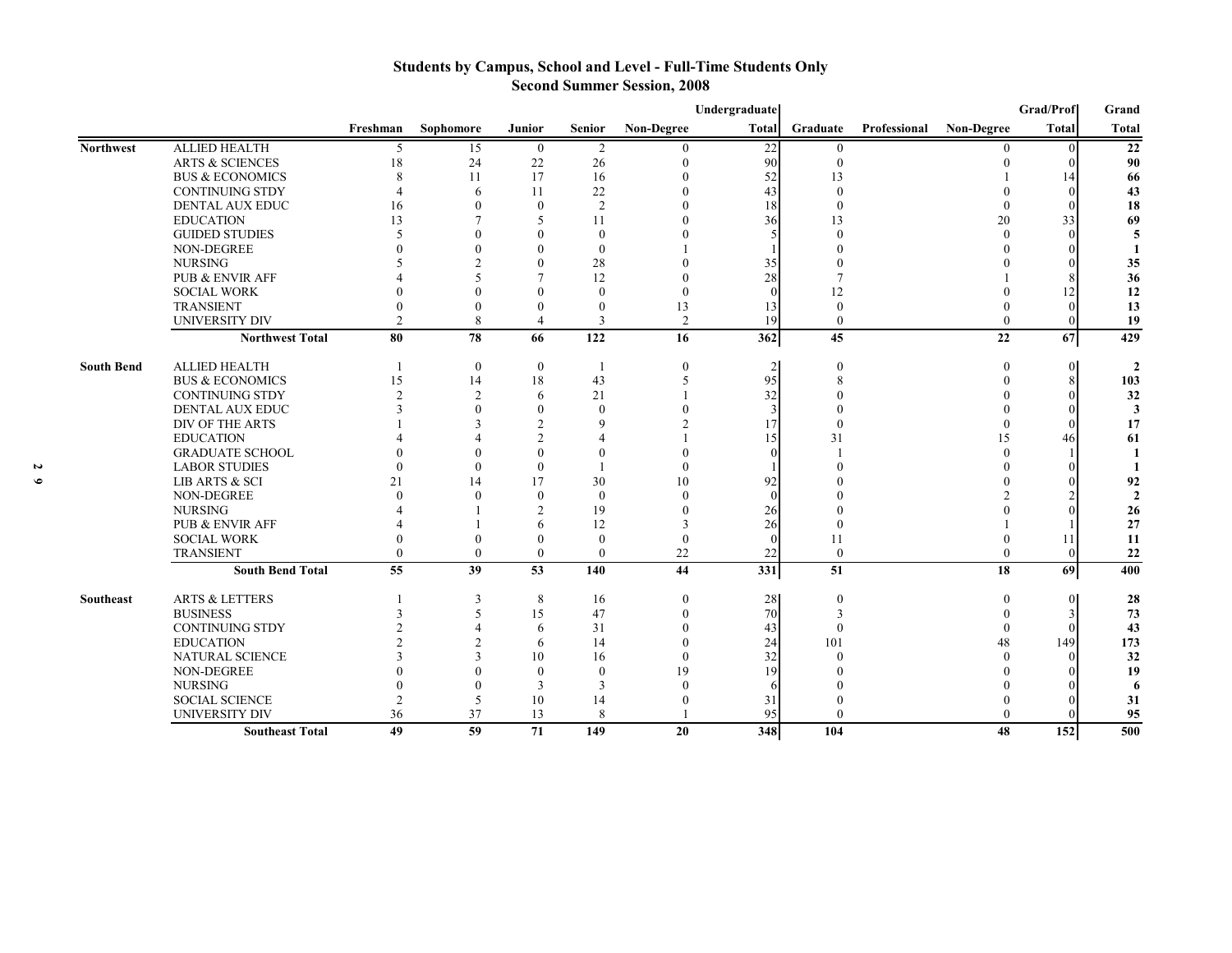|                            |                |                             |               |               | Second Summer Session, 2008 |               |                  |          |                         |              |       |
|----------------------------|----------------|-----------------------------|---------------|---------------|-----------------------------|---------------|------------------|----------|-------------------------|--------------|-------|
|                            |                |                             |               |               |                             | Undergraduate |                  |          |                         | Grad/Prof    | Grand |
|                            | Freshman       | Sophomore                   | Junior        | <b>Senior</b> | <b>Non-Degree</b>           | <b>Total</b>  | Graduate         |          | Professional Non-Degree | <b>Total</b> | Total |
| ALLIED HEALTH              | 44             | 98                          | 22            | 15            | $\theta$                    | 179           | $\mathbf{0}$     | 0        | $\Omega$                |              | 179   |
| ARTS & LETTERS             | $\overline{2}$ | 16                          | 27            | 49            | $\boldsymbol{0}$            | 94            | $\boldsymbol{0}$ |          | $\Omega$                |              | 94    |
| ARTS & SCIENCES            | 58             | 162                         | 437           | 617           | 283                         | 1,557         | 33               |          |                         | 35           | 1,592 |
| BEH/SOCIAL SCI             | $\mathfrak{D}$ | $\overline{2}$              | 3             | 8             | $\mathbf{0}$                | 15            | $\mathbf{0}$     |          | $\Omega$                |              | 15    |
| <b>BUS &amp; ECONOMICS</b> | 56             | 55                          | 50            | 114           | 36                          | 311           | 134              |          | 48                      | 182          | 493   |
| BUS & MGMT SCI             | 26             | 60                          | 56            | 63            |                             | 205           | 55               |          | $\Omega$                | 55           | 260   |
| <b>BUSINESS</b>            | 37             | 66                          | 155           | 520           | 5                           | 783           | 709              |          | 114                     | 823          | 1,606 |
| BUSINESS & ECON            | 10             | 20                          | 20            | 18            | 0                           | 68            | $\theta$         |          |                         |              | 68    |
| COLUMBUS CAMPUS            | 25             | 55                          | 38            | 98            | 25                          | 241           | $\mathbf{0}$     |          |                         |              | 244   |
| CONTINUING STDY            | 32             | 110                         | 119           | 403           | 68                          | 732           | 15               |          |                         | 15           | 747   |
| DENTAL AUX EDUC            | 16             | 11                          |               | $\mathbf Q$   |                             | 37            | $\boldsymbol{0}$ |          |                         |              | 37    |
| <b>DENTISTRY</b>           | $\Omega$       | $\Omega$                    | $\theta$      | $\theta$      |                             |               | 25               | 101      |                         | 126          | 126   |
| DIV OF THE ARTS            | 12             | 15                          | 13            | 25            |                             | 69            | $\overline{1}$   | $\theta$ |                         |              | 70    |
| EDUCATION                  | 56             | 136                         | 182           | 410           | 40                          | 824           | 826              |          | 1,148                   | 1,974        | 2,798 |
| ENGINEERING                |                | 20                          | 31            | 46            |                             | 110           | 10               |          | $\theta$                | 10           | 120   |
| <b>GRAD NON-DEGREE</b>     |                | $\Omega$                    | $\Omega$      | $\Omega$      |                             |               | $\mathbf{0}$     |          | 59                      | 59           | 59    |
| GRADUATE SCHOOL            |                |                             |               | $\Omega$      |                             |               | 867              |          | 35                      | 902          | 902   |
| <b>GUIDED STUDIES</b>      |                |                             |               | $\Omega$      |                             |               | $\mathbf{0}$     |          | $\Omega$                |              |       |
| HEALTH & REHAB SCI         |                | $\Omega$                    | $\Omega$      | $\theta$      |                             |               | 101              |          |                         | 101          | 101   |
| HEALTH, PE, REC            |                | 22                          | 92            | 145           | 71                          | 331           | 50               |          |                         | 54           | 385   |
| HERRON ART                 | 5              | 29                          | 30            | 44            |                             | 108           | 12               |          |                         | 12           | 120   |
| HLTH & HUMAN SVCS          | 22             | 21                          | 11            | 10            |                             | 64            | $\mathbf{0}$     |          |                         |              | 64    |
| HUM/FINE ARTS              |                |                             | $\mathcal{D}$ | 8             |                             | 19            | $\Omega$         |          |                         |              | 19    |
| <b>INFORMATICS</b>         |                | 26                          | 41            | 77            |                             | 149           | 49               |          |                         | 50           | 199   |
| JOURNALISM                 |                |                             | 23            | 45            |                             | 79            |                  |          |                         |              | 79    |
| <b>LABOR STUDIES</b>       |                |                             | $\mathcal{R}$ |               |                             | 11            |                  |          |                         |              | 11    |
| LAW                        |                |                             | $\Omega$      | $\Omega$      |                             |               |                  | 121      |                         | 121          | 121   |
| LIB ARTS & SCI             | 53             | 59                          | 37            | 75            | 38                          | 262           |                  |          |                         | $\Omega$     | 262   |
| LIBERAL ARTS               | 17             | 33                          | 81            | 173           |                             | 304           | $\mathbf{0}$     |          |                         |              | 304   |
| LIBRARY & INFO SCI         |                | $\Omega$                    | $\Omega$      | $\theta$      |                             |               | 215              |          | 14                      | 229          | 229   |
| <b>MEDICINE</b>            |                |                             | 6             | 27            | $\Omega$                    | 37            | 10               |          |                         | 10           | 47    |
| MUSIC                      |                | 16                          | 14            | 55            | 11                          | 96            | 159              |          | 24                      | 183          | 279   |
| NAT SCI & MATH             |                | -5                          | $\mathcal{R}$ | 3             | $\Omega$                    | 19            | $\Omega$         |          | $\Omega$                |              | 19    |
| NATURAL SCIENCE            | 12             | 31                          | 37            | 54            | $\Omega$                    | 134           |                  |          | $\Omega$                |              | 134   |
| NON-DEGREE                 |                | $\Omega$                    | $\Omega$      | $\Omega$      | 92                          | 92            |                  |          | 37                      | 37           | 129   |
| NURSING                    | 43             | 107                         | 90            | 302           | $\mathfrak{D}$              | 544           |                  |          |                         |              | 548   |
| NURSING ASSOC              |                |                             | $\Omega$      | $\theta$      |                             |               |                  |          |                         |              |       |
| <b>OPTOMETRY</b>           |                |                             | $\theta$      | $\theta$      |                             |               | $\Omega$         | 54       |                         | 54           | 55    |
| PHYSICAL EDUC              |                | 26                          | 68            | 164           |                             | 268           | 16               |          | $\mathbf Q$             | 25           | 293   |
| PUB & ENVIR AFF            | 21             | 59                          | 114           | 197           |                             | 395           | 209              |          |                         | 213          | 608   |
| <b>SCIENCE</b>             | 14             | 39                          | 78            | 150           | 43                          | 324           | 39               |          |                         | 39           | 363   |
| SOCIAL SCIENCE             |                | 27                          | 36            | 64            |                             | 134           | $\mathbf{0}$     |          |                         |              | 134   |
| SOCIAL WORK                |                | $\boldsymbol{\vartriangle}$ | $\mathbf{Q}$  | 18            |                             | 35            | 404              |          |                         | 405          | 440   |
| TECHNOLOGY                 | 13             | 34                          | 56            | 132           | $\Omega$                    | 235           |                  |          |                         |              | 236   |
| TRANSIENT                  | $\Omega$       | $\Omega$                    | $\Omega$      | $\theta$      | 661                         | 661           |                  |          |                         |              | 661   |
| UNIT AFFIL PROG            | 16             | 11                          | 10            | 9             | 45                          | 91            |                  |          |                         |              | 91    |
| UNIVERSITY COLLEGE         | 188            | 451                         | 275           | 147           | 23                          | 1.084         |                  |          |                         |              | 1,084 |
|                            |                |                             |               |               |                             |               |                  |          |                         |              |       |

UNIVERSITY DIV 406 232 151 39 32 860 0 0 0 0 **860** VIS/PERF ARTS 8 14 9 12 0 43 0 0 0 0 **43 Total 1,252 2,089 2,430 4,349 1,490 11,610 3,944 276 1,503 5,723 17,333**

#### **Students by School and Level - Part-Time Students Only - All Campuses\* Second Summer Session, 2008**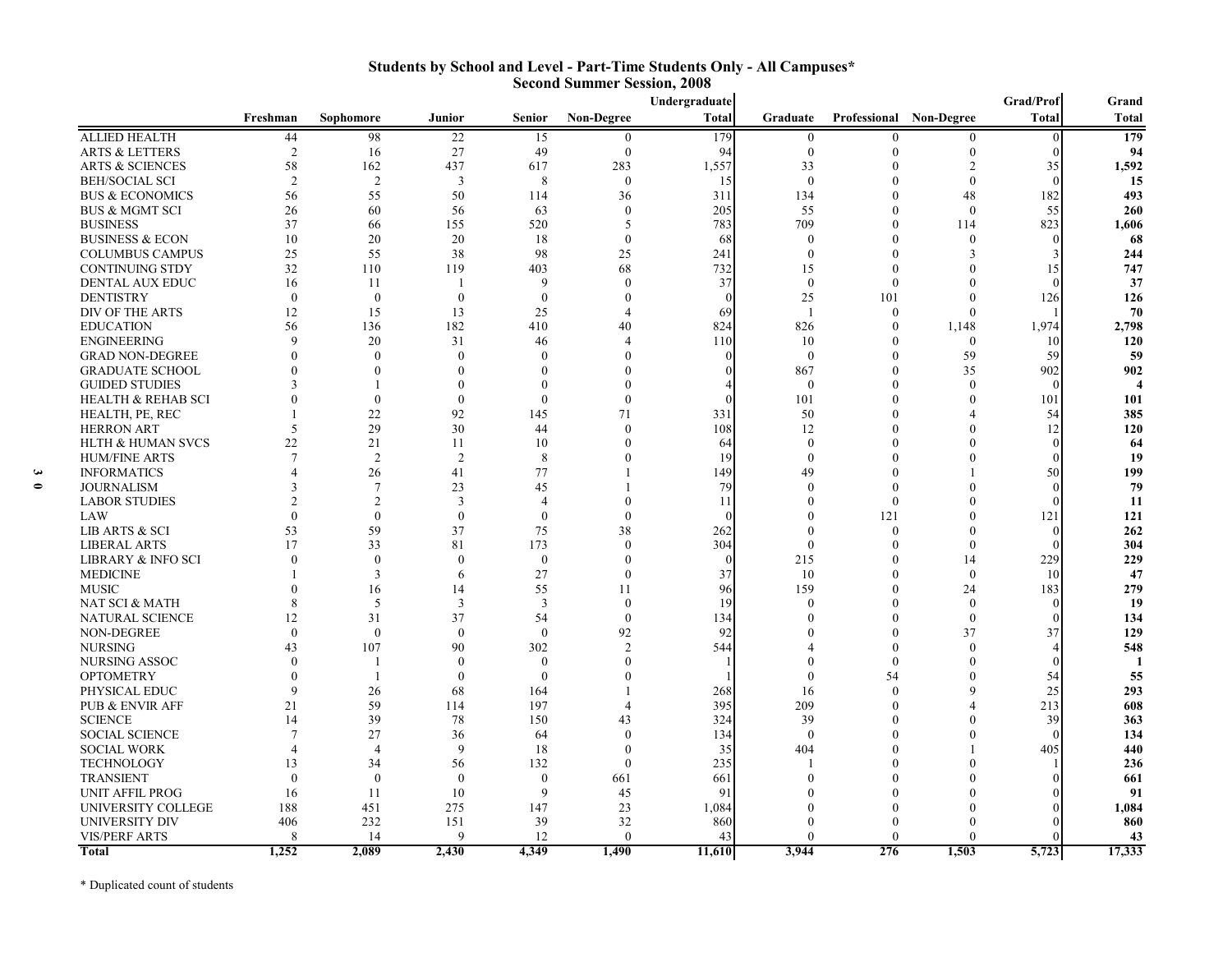#### **Students by Campus, School, and Level - Part-Time Students Only Second Summer Session, 2008**

|              |                               |                |                |                |               |                   | Undergraduate |                |                  |                   | Grad/Prof       | Grand          |
|--------------|-------------------------------|----------------|----------------|----------------|---------------|-------------------|---------------|----------------|------------------|-------------------|-----------------|----------------|
|              |                               | Freshman       | Sophomore      | Junior         | <b>Senior</b> | <b>Non-Degree</b> | <b>Total</b>  | Graduate       | Professional     | <b>Non-Degree</b> | Total           | <b>Total</b>   |
| Bloomington* | <b>ARTS &amp; SCIENCES</b>    | 12             | 89             | 354            | 502           | 275               | 1,232         | 19             | $\theta$         | $\mathbf{0}$      | 19              | 1,251          |
|              | <b>BUSINESS</b>               |                | 33             | 74             | 150           | $\theta$          | 258           | 112            | $\theta$         | $\mathbf{0}$      | 112             | 370            |
|              | <b>CONTINUING STDY</b>        | 3              | 12             | 20             | 52            | 64                | 151           | $\mathbf{0}$   | 0                | $\mathbf{0}$      | $\Omega$        | 151            |
|              | <b>EDUCATION</b>              | O              | $\theta$       | 6              | 68            | $\overline{2}$    | 76            | 146            | $\Omega$         | 477               | 623             | 699            |
|              | <b>GRADUATE SCHOOL</b>        | 0              | $\mathbf{0}$   | $\mathbf{0}$   | $\mathbf{0}$  | $\theta$          |               | 760            | $\theta$         | 33                | 793             | 793            |
|              | HEALTH, PE, REC               |                | 20             | 92             | 145           | 71                | 328           | 50             | $\Omega$         | $\overline{4}$    | 54              | 382            |
|              | <b>INFORMATICS</b>            |                | 5              | 15             | 16            |                   | 37            | 31             | $\Omega$         | $\Omega$          | 31              | 68             |
|              | <b>JOURNALISM</b>             |                | $\mathfrak{D}$ | 14             | 30            |                   | 47            | $\Omega$       | 0                | $\Omega$          | $\Omega$        | 47             |
|              | <b>LABOR STUDIES</b>          |                | $\theta$       | $\theta$       | $\theta$      | $\Omega$          |               | $\Omega$       | $\Omega$         | $\Omega$          |                 | 1              |
|              | LAW                           |                | $\theta$       | $\theta$       | $\theta$      | $\Omega$          |               | $\theta$       | 56               | $\Omega$          | 56              | 56             |
|              | <b>LIBRARY &amp; INFO SCI</b> |                | $\theta$       | $\mathbf{0}$   | $\mathbf{0}$  | $\Omega$          |               | 106            | $\mathbf{0}$     | 6                 | 112             | 112            |
|              | <b>MUSIC</b>                  |                | 16             | 14             | 55            | 11                | 96            | 140            | $\mathbf{0}$     | 24                | 164             | 260            |
|              | <b>NURSING</b>                |                | 3              | 3              | 6             | $\theta$          | 12            | $\theta$       | $\theta$         | $\theta$          |                 | 12             |
|              | <b>OPTOMETRY</b>              | $\Omega$       |                | $\theta$       | $\theta$      | $\theta$          |               | $\theta$       | 54               | $\theta$          | 54              | 55             |
|              | <b>PUB &amp; ENVIR AFF</b>    | $\mathbf{0}$   | 5              | 30             | 54            | $\left($          | 89            | 59             | $\theta$         | $\theta$          | 59              | 148            |
|              | <b>SOCIAL WORK</b>            | $\theta$       | $\theta$       | $\overline{1}$ | $\mathbf{1}$  | $\theta$          |               | $\theta$       | $\theta$         | $\theta$          | $\Omega$        |                |
|              | UNIVERSITY DIV                | 290            | 75             | 83             | 15            | 11                | 474           | $\theta$       | $\theta$         | $\theta$          |                 | 474            |
|              | <b>Bloomington Total</b>      | 307            | 261            | 706            | 1,094         | 436               | 2,804         | 1,423          | 110              | 544               | 2,077           | 4,881          |
| $IUPUI*$     | <b>BUSINESS</b>               | 5              | 8              | 31             | 224           | 5                 | 273           | 479            | $\boldsymbol{0}$ | 114               | 593             | 866            |
|              | <b>COLUMBUS CAMPUS</b>        | 25             | 55             | 38             | 98            | 25                | 241           | $\mathbf{0}$   | $\Omega$         | 3                 | 3               | 244            |
|              | <b>CONTINUING STDY</b>        | $\overline{2}$ | 25             | 33             | 155           | $\theta$          | 215           | 15             | $\mathbf{0}$     | $\theta$          | 15              | 230            |
|              | <b>DENTISTRY</b>              | $\Omega$       | $\theta$       | $\theta$       | $\theta$      | $\theta$          |               | 25             | 101              | $\Omega$          | 126             | 126            |
|              | <b>EDUCATION</b>              | $\varsigma$    | 28             | 51             | 67            | 22                | 173           | 185            | $\theta$         | 224               | 409             | 582            |
|              | <b>ENGINEERING</b>            | 9              | 20             | 31             | 46            | $\overline{A}$    | 110           | 10             | $\theta$         | $\Omega$          | 10              | 120            |
|              | <b>GRAD NON-DEGREE</b>        |                | $\theta$       | $\Omega$       | $\theta$      | $\Omega$          |               | $\theta$       | $\Omega$         | 59                | 59              | 59             |
|              | <b>GRADUATE SCHOOL</b>        |                | $\theta$       | $\theta$       | $\theta$      | $\Omega$          |               | 80             | $\theta$         | $\Omega$          | 80              | 80             |
|              | <b>HEALTH &amp; REHAB SCI</b> | 0              | $\mathbf{0}$   | $\mathbf{0}$   | $\mathbf{0}$  | $\Omega$          |               | 101            | $\theta$         | $\theta$          | 101             | 101            |
|              | <b>HERRON ART</b>             | 5              | 29             | 30             | 44            | $\theta$          | 108           | 12             | $\Omega$         | $\Omega$          | 12              | 120            |
|              | <b>INFORMATICS</b>            |                | 21             | 26             | 61            | $\theta$          | 112           | 18             | $\theta$         |                   | 19              | 131            |
|              | <b>JOURNALISM</b>             | 3              | 5              | 9              | 15            | $\theta$          | 32            | $\theta$       | $\theta$         | $\theta$          | $\Omega$        | 32             |
|              | <b>LABOR STUDIES</b>          | $\mathbf{0}$   | $\theta$       | $\mathbf{I}$   | -1            | $\theta$          |               | $\Omega$       | $\theta$         | $\Omega$          |                 | $\overline{2}$ |
|              | LAW                           | $\Omega$       | $\theta$       | $\theta$       | $\theta$      | $\theta$          |               | $\theta$       | 65               | $\Omega$          | 65              | 65             |
|              | <b>LIBERAL ARTS</b>           | 17             | 33             | 81             | 173           | $\theta$          | 304           | $\theta$       | $\theta$         | $\Omega$          | $\Omega$        | 304            |
|              | <b>LIBRARY &amp; INFO SCI</b> | $\theta$       | $\theta$       | $\theta$       | $\theta$      | $\theta$          |               | 109            | $\theta$         | 8                 | 117             | 117            |
|              | <b>MEDICINE</b>               |                | 3              | 6              | 27            | $\theta$          | 37            | 10             | $\theta$         | $\Omega$          | 10 <sup>1</sup> | 47             |
|              | <b>MUSIC</b>                  |                | $\theta$       | $\theta$       | $\theta$      | $\theta$          |               | 19             | $\mathbf{0}$     | $\Omega$          | 19              | 19             |
|              | <b>NURSING</b>                |                | $\overline{4}$ | 18             | 199           | $\Omega$          | 223           | $\overline{4}$ | 0                | $\Omega$          |                 | 227            |
|              | PHYSICAL EDUC                 | 9              | 26             | 68             | 164           |                   | 268           | 16             | 0                | $\mathbf Q$       | 25              | 293            |
|              | <b>PUB &amp; ENVIR AFF</b>    |                | 11             | 38             | 68            | $\theta$          | 118           | 79             |                  | $\Omega$          | 79              | 197            |
|              | <b>SCIENCE</b>                | 14             | 39             | 78             | 150           | 43                | 324           | 39             |                  | $\Omega$          | 39              | 363            |
|              | <b>SOCIAL WORK</b>            | $\mathbf{0}$   | -1             | 3              | 12            | $\theta$          | -16           | 211            |                  |                   | 211             | 227            |
|              | <b>TECHNOLOGY</b>             | 13             | 34             | 56             | 132           | $\theta$          | 235           |                |                  |                   |                 | 236            |
|              | <b>TRANSIENT</b>              | $\theta$       | $\theta$       | $\theta$       | $\theta$      | 466               | 466           | $\Omega$       | 0                | $\Omega$          |                 | 466            |
|              | UNIVERSITY COLLEGE            | 188            | 451            | 275            | 147           | 23                | 1,084         | $\Omega$       | $\Omega$         | $\Omega$          |                 | 1,084          |
|              | <b>IUPUI Total</b>            | 303            | 793            | 873            | 1,783         | 589               | 4,341         | 1,413          | 166              | 418               | 1,997           | 6,338          |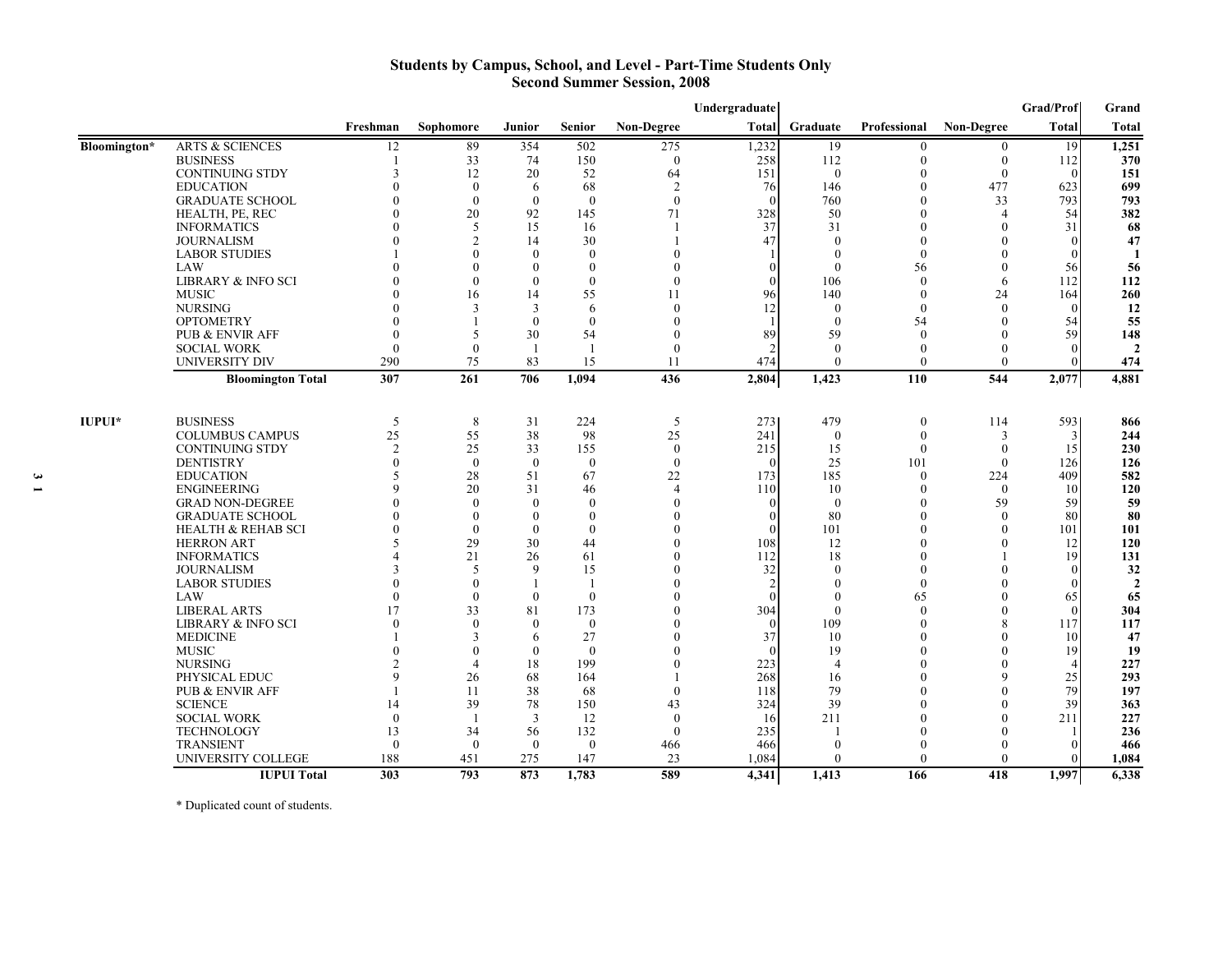#### **Students by Campus, School, and Level - Part-Time Students Only Second Summer Session, 2008**

|                   |                              |                |                          |                 |                |                   | Undergraduate |                |              |                   | Grad/Prof        | Grand                   |
|-------------------|------------------------------|----------------|--------------------------|-----------------|----------------|-------------------|---------------|----------------|--------------|-------------------|------------------|-------------------------|
|                   |                              | Freshman       | Sophomore                | <b>Junior</b>   | <b>Senior</b>  | <b>Non-Degree</b> |               | Total Graduate | Professional | <b>Non-Degree</b> | Total            | <b>Total</b>            |
| East*             | <b>BEH/SOCIAL SCI</b>        | 2              | 2                        | 3               | 8              | $\theta$          | 15            | $\mathbf{0}$   |              | $\Omega$          |                  | 15                      |
|                   | <b>BUSINESS &amp; ECON</b>   | 10             | 20                       | 20              | 18             | $\theta$          | 68            | $\Omega$       |              |                   | $\Omega$         | 68                      |
|                   | <b>CONTINUING STDY</b>       | 6              | 3                        | $7\phantom{.0}$ | 16             | $\Omega$          | 32            |                |              | $\Omega$          |                  | 32                      |
|                   | <b>EDUCATION</b>             |                | 11                       | 14              | 17             |                   | 47            |                |              | 15                | 15               | 62                      |
|                   | <b>HUM/FINE ARTS</b>         |                | $\overline{2}$           | 2               | 8              | $\Omega$          | 19            |                |              | $\Omega$          | $\Omega$         | 19                      |
|                   | NAT SCI & MATH               |                | $\overline{\phantom{0}}$ | $\mathcal{R}$   | 3              |                   | 19            |                |              |                   |                  | 19                      |
|                   | <b>NON-DEGREE</b>            |                | $\theta$                 |                 | $\Omega$       |                   |               |                |              |                   |                  | $\overline{7}$          |
|                   | <b>NURSING</b>               |                | 13                       | 6               | 8              |                   | 32            |                |              |                   |                  | 32                      |
|                   | <b>PUB &amp; ENVIR AFF</b>   |                | 3                        |                 | $\mathcal{R}$  |                   | 13            |                |              |                   |                  | 13                      |
|                   | <b>SOCIAL WORK</b>           |                | 3                        | $\varsigma$     |                | $\Omega$          | 17            | 21             |              |                   | 21               | 38                      |
|                   | <b>TRANSIENT</b>             |                |                          | $\theta$        | $\theta$       | 18                | 18            | $\Omega$       |              |                   | $\Omega$         | 18                      |
|                   | <b>UNIVERSITY DIV</b>        | 12             | 6                        | 3               |                | 3                 | 25            | $\mathbf{0}$   |              | $\Omega$          | $\Omega$         | 25                      |
|                   | <b>East Total</b>            | 62             | 68                       | 67              | 87             | 24                | 308           | 21             |              | 19                | 40               | 348                     |
|                   |                              |                |                          |                 |                |                   |               |                |              |                   |                  |                         |
| <b>Fort Wayne</b> | <b>ARTS &amp; SCIENCES</b>   | 12             | 26                       | 31              | 44             | 5                 | 118           | 14             |              | 2                 | 16               | 134                     |
|                   | <b>BUS &amp; MGMT SCI</b>    | 26             | 60                       | 56              | 63             | $\theta$          | 205           | 55             |              | $\mathbf{0}$      | 55               | 260                     |
|                   | <b>CONTINUING STDY</b>       | 12             | 17                       | 14              | 53             | $\theta$          | 96            | $\mathbf{0}$   |              | $\Omega$          | $\Omega$         | 96                      |
|                   | <b>EDUCATION</b>             | 18             | 38                       | 43              | 93             | $\theta$          | 192           | 147            |              | 87                | 234              | 426                     |
|                   | <b>HLTH &amp; HUMAN SVCS</b> | 22             | 21                       | 11              | 10             | $\mathbf{0}$      | 64            | $\Omega$       |              | $\Omega$          |                  | 64                      |
|                   | <b>LABOR STUDIES</b>         | $\theta$       | $\theta$                 | $\theta$        |                | $\theta$          |               |                |              |                   |                  | 1                       |
|                   | PUB & ENVIR AFF              | 6              | 9                        | 15              | 25             | $\theta$          | 55            |                |              |                   |                  | 56                      |
|                   | <b>UNIT AFFIL PROG</b>       | 16             | 11                       | 10              | 9              | 45                | 91            |                |              | $\theta$          |                  | 91                      |
|                   | <b>VIS/PERF ARTS</b>         | 8              | 14                       | 9               | 12             | $\theta$          | 43            | $\theta$       |              | $\theta$          | $\mathbf{0}$     | 43                      |
|                   | <b>Fort Wayne Total</b>      | 120            | 196                      | 189             | 310            | 50                | 865           | 217            |              | 89                | 306              | 1,171                   |
|                   |                              |                |                          |                 |                |                   |               |                |              |                   |                  |                         |
| Kokomo            | <b>ALLIED HEALTH</b>         | $\tau$         | 17                       | 3               | $\theta$       | $\theta$          | 27            | $\theta$       |              | $\theta$          | $\vert 0 \vert$  | 27                      |
|                   | <b>ARTS &amp; SCIENCES</b>   | 11             | 11                       | 14              | 24             | $\theta$          | 60            | $\theta$       |              | $\theta$          | $\theta$         | 60                      |
|                   | <b>BUSINESS</b>              | 20             | 13                       | 13              | 36             | $\mathbf{0}$      | 82            |                |              | $\theta$          | $\boldsymbol{8}$ | 90                      |
|                   | <b>CONTINUING STDY</b>       |                | 16                       | 11              | 18             |                   | 49            |                |              | $\theta$          |                  | 49                      |
|                   | <b>EDUCATION</b>             |                | $\mathbf Q$              | 10              | 24             |                   | 50            |                |              | 17                | 20               | 70                      |
|                   | <b>GRADUATE SCHOOL</b>       |                | $\Omega$                 | $\theta$        | $\theta$       |                   |               |                |              |                   | 3                | 3                       |
|                   | <b>LABOR STUDIES</b>         |                |                          | -1              | $\theta$       |                   |               |                |              |                   |                  | $\overline{\mathbf{3}}$ |
|                   | <b>NON-DEGREE</b>            |                | $\theta$                 | $\theta$        | $\theta$       |                   |               |                |              |                   |                  | 10                      |
|                   | <b>NURSING</b>               |                | 18                       | 14              | 26             |                   | 66            |                |              |                   | $\Omega$         | 66                      |
|                   | NURSING ASSOC                |                |                          | $\mathbf{0}$    | $\overline{0}$ | $\Omega$          |               |                |              |                   |                  | -1                      |
|                   | PUB & ENVIR AFF              |                | 6                        | $\mathcal{R}$   | 3              | $\Omega$          | 15            | 21             |              |                   | 21               | 36                      |
|                   | <b>TRANSIENT</b>             |                |                          | $\mathbf{0}$    | $\mathbf{0}$   | 42                | 42            | $\Omega$       |              |                   |                  | 42                      |
|                   | <b>UNIVERSITY DIV</b>        | $\overline{c}$ | $\Omega$                 | $\theta$        | $\theta$       | $\overline{2}$    |               | $\theta$       |              | $\Omega$          | 0                | $\overline{\mathbf{4}}$ |
|                   | <b>Kokomo Total</b>          | 62             | 92                       | 69              | 131            | 46                | 400           | 34             |              | 27                | 61               | 461                     |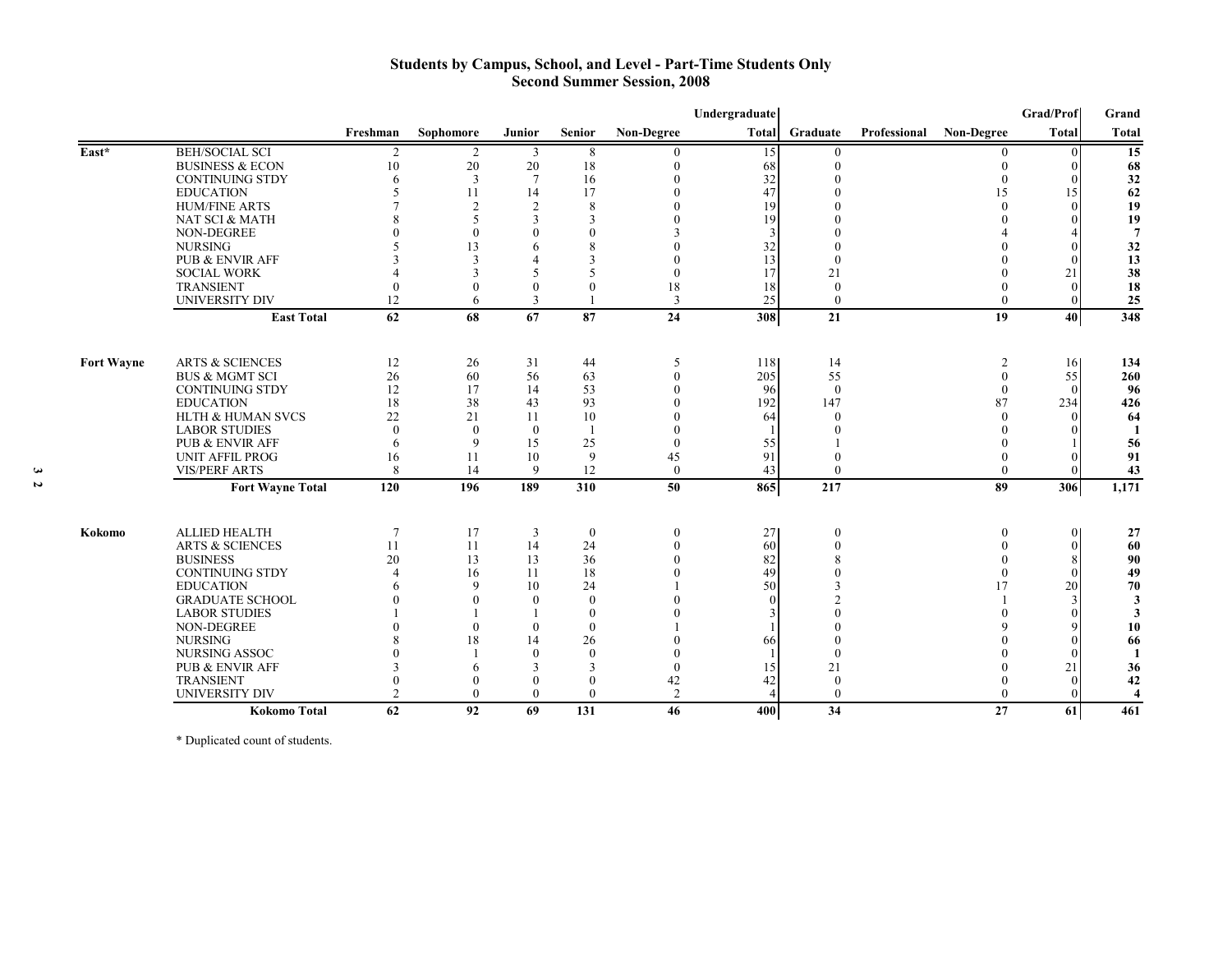#### **Students by Campus, School, and Level - Part-Time Students Only Second Summer Session, 2008**

|                  |                                               |                    |                |                    |                    |                    | Undergraduate                    |                  |                |                              | Grad/Prof                          | Grand                                   |
|------------------|-----------------------------------------------|--------------------|----------------|--------------------|--------------------|--------------------|----------------------------------|------------------|----------------|------------------------------|------------------------------------|-----------------------------------------|
|                  |                                               | Freshman           | Sophomore      | <b>Junior</b>      | <b>Senior</b>      | <b>Non-Degree</b>  | Total                            | Graduate         | Professional   | <b>Non-Degree</b>            | <b>Total</b>                       | <b>Total</b>                            |
| <b>Northwest</b> | <b>ALLIED HEALTH</b>                          | 14                 | 50             | 14                 | 14                 | $\theta$           | 92                               | $\theta$         |                | $\overline{0}$               | $\overline{0}$                     | 92                                      |
|                  | <b>ARTS &amp; SCIENCES</b>                    | 23                 | 36             | 38                 | 47                 | 3                  | 147                              | $\theta$         |                | $\theta$                     | $\Omega$                           | 147                                     |
|                  | <b>BUS &amp; ECONOMICS</b>                    | 17                 | 19             | 23                 | 48                 | $\Omega$           | 107                              | 49               |                | 30                           | 79                                 | 186                                     |
|                  | <b>CONTINUING STDY</b>                        | $\overline{c}$     | 12             | 11                 | 26                 | $\Omega$           | 51                               | $\theta$         |                | $\theta$                     | $\vert$ 0                          | 51                                      |
|                  | <b>DENTAL AUX EDUC</b>                        | 8                  | 3              | $\mathbf{1}$       | 2                  |                    | 14                               | $\theta$         |                | $\theta$                     | $\Omega$                           | 14                                      |
|                  | <b>EDUCATION</b>                              |                    | 17             | 12                 | 37                 |                    | 75                               | 28               |                | 63                           | 91                                 | 166                                     |
|                  | <b>GUIDED STUDIES</b><br><b>LABOR STUDIES</b> |                    | $\overline{0}$ | $\mathbf{0}$<br>-1 | $\theta$<br>-1     | $\theta$           | $\overline{4}$<br>$\mathfrak{D}$ | $\theta$         |                | $\Omega$<br>$\Omega$         | $\vert 0 \vert$<br>$\vert 0 \vert$ | $\overline{\mathbf{4}}$<br>$\mathbf{2}$ |
|                  | NON-DEGREE                                    |                    | $\theta$       | $\mathbf{0}$       | $\mathbf{0}$       | 13                 | 13                               |                  |                |                              |                                    | 13                                      |
|                  | <b>NURSING</b>                                | $\mathbf Q$        | 29             | 21                 | 21                 | $\Omega$           | 80                               | $\theta$         |                |                              | $\theta$                           | 80                                      |
|                  | <b>PUB &amp; ENVIR AFF</b>                    |                    | 19             | 15                 | 26                 | $\Omega$           | 64                               | 42               |                |                              | 45                                 | 109                                     |
|                  | <b>SOCIAL WORK</b>                            | $\Omega$           | $\Omega$       | $\theta$           | $\Omega$           | $\Omega$           | 0                                | 99               |                |                              | 99                                 | 99                                      |
|                  | <b>TRANSIENT</b>                              | $\Omega$           | $\theta$       | $\theta$           | $\theta$           | 44                 | 44                               | $\theta$         |                |                              | $\theta$                           | 44                                      |
|                  | <b>UNIVERSITY DIV</b>                         |                    | 33             | 10                 | 3                  | 8                  | 55                               | $\mathbf{0}$     |                | $\theta$                     | $\vert 0 \vert$                    | 55                                      |
|                  | <b>Northwest Total</b>                        | 89                 | 219            | 146                | 225                | 69                 | 748                              | 218              |                | 96                           | 314                                | 1,062                                   |
|                  |                                               |                    |                |                    |                    |                    |                                  |                  |                |                              |                                    |                                         |
| South Bend*      | <b>ALLIED HEALTH</b>                          | 23                 | 31             | 5                  | $\mathbf{1}$       | $\theta$           | 60                               | $\boldsymbol{0}$ |                | $\theta$                     | $\theta$                           | 60                                      |
|                  | <b>BUS &amp; ECONOMICS</b>                    | 39                 | 36             | 27                 | 66                 | 36                 | 204                              | 85               |                | 18                           | 103                                | 307                                     |
|                  | <b>CONTINUING STDY</b>                        |                    | 11             | $7\phantom{.0}$    | 37                 | $\theta$           | 56                               | $\theta$         |                | $\Omega$                     | $\Omega$                           | 56                                      |
|                  | <b>DENTAL AUX EDUC</b>                        | 8                  | 8              | $\mathbf{0}$       | $7\phantom{.0}$    | $\theta$           | 23                               | $\theta$         |                | $\Omega$                     | $\Omega$                           | 23                                      |
|                  | DIV OF THE ARTS                               | 12                 | 15             | 13                 | 25                 | $\overline{4}$     | 69                               |                  |                | $\theta$                     |                                    | 70                                      |
|                  | <b>EDUCATION</b>                              | 13                 | 24             | 21                 | 48                 | 14                 | 120                              | 140              |                | 87                           | 227                                | 347                                     |
|                  | <b>GRADUATE SCHOOL</b>                        | $\theta$           | $\theta$       | $\mathbf{0}$       | $\mathbf{0}$       | $\theta$           |                                  | 15               |                |                              | 16                                 | 16                                      |
|                  | <b>LABOR STUDIES</b>                          | $\mathbf{0}$<br>53 | 59             | $\mathbf{0}$<br>37 | $\mathbf{1}$<br>75 | $\mathbf{0}$<br>38 | 262                              | $\theta$         |                | $\mathbf{0}$<br>$\mathbf{0}$ | $\theta$<br>$\theta$               | $\overline{2}$<br>262                   |
|                  | LIB ARTS & SCI<br>NON-DEGREE                  | $\Omega$           | $\Omega$       | $\theta$           | $\theta$           | 8                  |                                  |                  |                | 24                           | 24                                 | 32                                      |
|                  | <b>NURSING</b>                                | 19                 | 36             | 10                 | 27                 | $\mathfrak{D}$     | 94                               | 0                |                | $\Omega$                     | $\Omega$                           | 94                                      |
|                  | <b>PUB &amp; ENVIR AFF</b>                    | $\overline{4}$     | 6              | 9                  | 18                 | $\Delta$           | 41                               |                  |                |                              |                                    | 49                                      |
|                  | <b>SOCIAL WORK</b>                            | $\Omega$           | $\Omega$       | $\theta$           | $\theta$           | $\theta$           | $\Omega$                         | 73               |                |                              | 74                                 | 74                                      |
|                  | <b>TRANSIENT</b>                              | $\theta$           | $\mathbf{0}$   | $\mathbf{0}$       | $\mathbf{0}$       | 91                 | 91                               | $\mathbf{0}$     |                | $\Omega$                     | $\vert 0 \vert$                    | 91                                      |
|                  | <b>South Bend Total</b>                       | 172                | 227            | 129                | 305                | 197                | 1,030                            | 321              |                | 132                          | 453                                | 1,483                                   |
|                  |                                               |                    |                |                    |                    |                    |                                  |                  |                |                              |                                    |                                         |
| Southeast        | <b>ARTS &amp; LETTERS</b>                     | $\overline{2}$     | 16             | 27                 | 49                 | $\boldsymbol{0}$   | 94                               | $\boldsymbol{0}$ | 0              | $\boldsymbol{0}$             | $\overline{0}$                     | 94                                      |
|                  | <b>BUSINESS</b>                               | 11                 | 12             | 37                 | 110                | $\theta$           | 170                              | 110              | $\overline{0}$ | $\theta$                     | 110                                | 280                                     |
|                  | <b>CONTINUING STDY</b>                        | $\mathfrak{D}$     | 14             | 16                 | 46                 | $\Delta$           | 82                               | $\mathbf{0}$     | $\Omega$       | $\theta$                     | $\Omega$                           | 82                                      |
|                  | <b>EDUCATION</b>                              |                    | 9              | 25                 | 56                 | $\Omega$           | 91                               | 177              | 0              | 178                          | 355                                | 446                                     |
|                  | <b>GRADUATE SCHOOL</b>                        | $\mathbf{0}$       | $\mathbf{0}$   | $\boldsymbol{0}$   | $\mathbf{0}$       | $\Omega$           | $\Omega$                         | 10               | 0              | $\mathbf{0}$                 | 10 <sup>1</sup>                    | 10                                      |
|                  | HEALTH, PE, REC                               |                    | $\overline{2}$ | $\mathbf{0}$       | $\theta$           | $\theta$           | 3                                | $\theta$         | 0              | $\Omega$                     | $\Omega$                           | 3                                       |
|                  | <b>NATURAL SCIENCE</b>                        | 12                 | 31             | 37                 | 54                 | $\mathbf{0}$       | 134                              | $\theta$         |                | $\Omega$                     | $\Omega$                           | 134                                     |
|                  | NON-DEGREE                                    | $\theta$           | $\mathbf{0}$   | $\mathbf{0}$       | $\mathbf{0}$       | 67                 | 67                               | $\Omega$         |                | $\Omega$                     | $\Omega$                           | 67                                      |
|                  | <b>NURSING</b>                                | $\theta$           | $\overline{4}$ | 18                 | 15                 | $\theta$           | 37                               | 0                |                | $\theta$                     | $\Omega$                           | 37                                      |
|                  | <b>SOCIAL SCIENCE</b>                         | $\overline{7}$     | 27             | 36                 | 64                 | $\mathbf{0}$       | 134                              | $\theta$         | $\mathbf{0}$   | $\Omega$                     | $\Omega$                           | 134                                     |
|                  | <b>UNIVERSITY DIV</b>                         | 101                | 118            | 55                 | 20                 | 8                  | 302                              | $\theta$         | $\theta$       | $\Omega$                     | $\Omega$                           | 302                                     |
|                  | <b>Southeast Total</b>                        | 137                | 233            | 251                | 414                | 79                 | 1,114                            | 297              |                | 178                          | 475                                | 1,589                                   |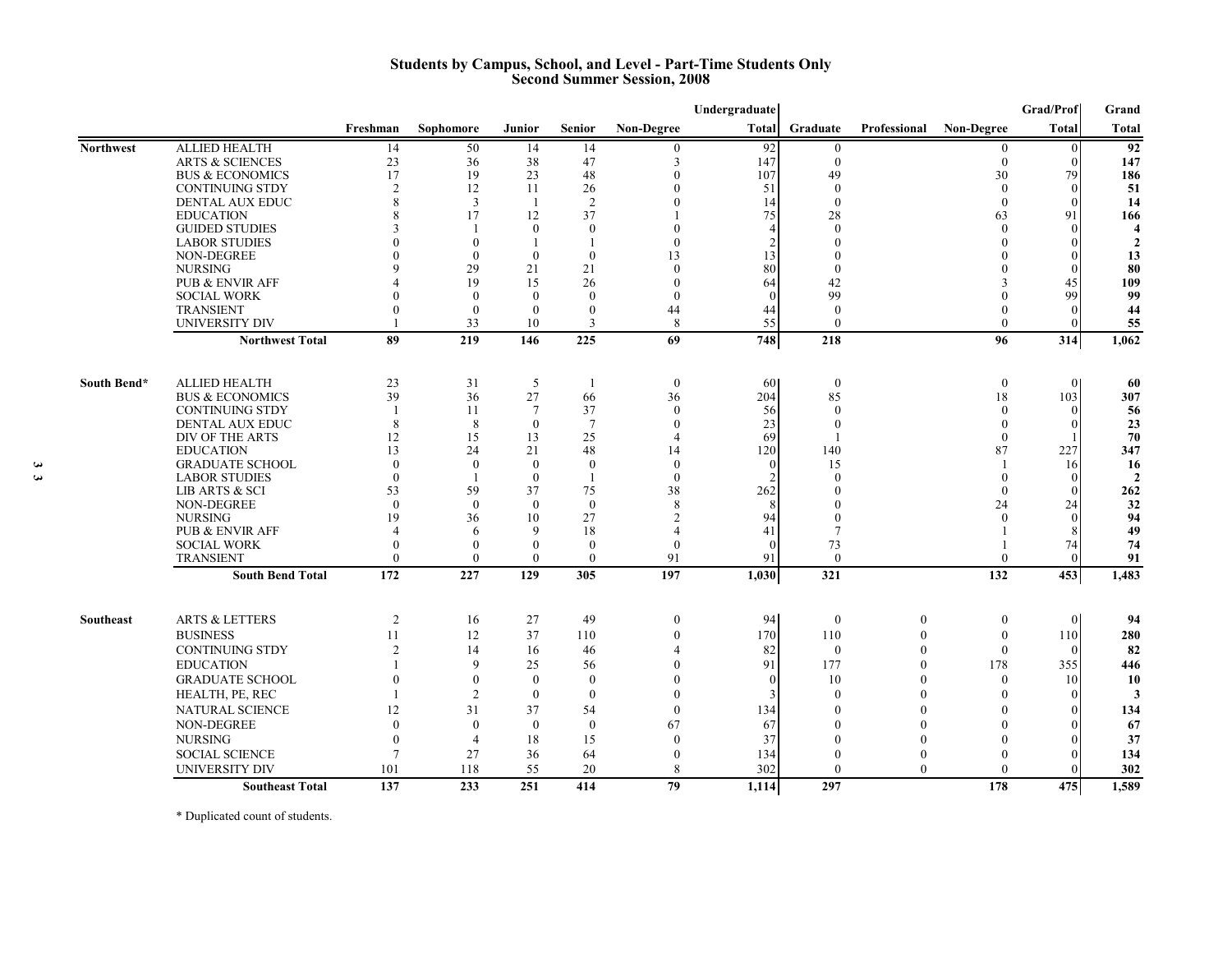## **Matriculants by School and Level - All Campuses\* Second Summer Session, 2008**

|                                          | Undergraduate<br>Grad/Prof<br>Grand |                |              |                 |                   |              |                |                |                   |              |                         |
|------------------------------------------|-------------------------------------|----------------|--------------|-----------------|-------------------|--------------|----------------|----------------|-------------------|--------------|-------------------------|
|                                          | Freshman                            | Sophomore      | Junior       | <b>Senior</b>   | <b>Non-Degree</b> | <b>Total</b> | Graduate       | Professional   | <b>Non-Degree</b> | <b>Total</b> | <b>Total</b>            |
| <b>ALLIED HEALTH</b>                     | 26                                  | 9              | $\mathbf{0}$ |                 |                   | 36           | $\mathbf{0}$   | $\mathbf{0}$   | $\mathbf{0}$      |              | 36                      |
| <b>ARTS &amp; LETTERS</b>                |                                     | $\mathbf{0}$   | 3            |                 | 0                 |              | $\Omega$       | $\Omega$       | $\Omega$          |              | 5                       |
| <b>ARTS &amp; SCIENCES</b>               | 34                                  | 11             |              | 3               |                   | 52           | 3              |                |                   |              | 55                      |
| <b>BEH/SOCIAL SCI</b>                    | $\overline{1}$                      | $\theta$       |              |                 |                   |              |                |                |                   |              | $\mathbf{1}$            |
| <b>BUS &amp; ECONOMICS</b>               | 23                                  |                |              |                 |                   | 35           | 18             |                |                   | 18           | 53                      |
| <b>BUS &amp; MGMT SCI</b>                | 19                                  | 5              |              |                 | $\Omega$          | 25           | $\overline{2}$ |                | $\Omega$          |              | 27                      |
| <b>BUSINESS</b>                          | 11                                  |                |              |                 |                   | 15           | 207            |                | $\theta$          | 207          | 222                     |
| <b>BUSINESS &amp; ECON</b>               | 6                                   |                |              |                 |                   |              | $\Omega$       |                | $\Omega$          |              | $\boldsymbol{9}$        |
| <b>COLUMBUS CAMPUS</b>                   | 16                                  |                |              |                 |                   | 26           |                |                |                   |              | 26                      |
| <b>CONTINUING STDY</b>                   | 28                                  |                |              |                 |                   | 50           |                |                |                   |              | 50                      |
| DENTAL AUX EDUC                          | $\overline{7}$                      |                |              |                 |                   |              | $\Omega$       | 0              | $\Omega$          |              | 7                       |
| <b>DENTISTRY</b>                         | O                                   |                |              |                 |                   |              | 26             | 100            | $\Omega$          | 126          | 126                     |
| DIV OF THE ARTS                          | 5                                   |                |              |                 |                   |              | $\mathbf{0}$   | $\theta$       | $\Omega$          | $\Omega$     | 6                       |
| <b>EDUCATION</b>                         | 31                                  | 12             | 10           |                 |                   | 61           | 252            |                | $\theta$          | 252          | 313                     |
| <b>ENGINEERING</b>                       | $\mathfrak{D}$                      | 3              | $\mathbf{8}$ |                 |                   | 14           | $\mathbf{1}$   |                | $\theta$          |              | 15                      |
| <b>GRADUATE SCHOOL</b>                   | $\theta$                            | $\Omega$       |              |                 |                   |              | 31             |                | $\theta$          | 31           | 31                      |
| <b>GUIDED STUDIES</b>                    | 5                                   |                |              |                 |                   |              | $\theta$       |                | $\theta$          | $\Omega$     | 5                       |
| <b>HEALTH &amp; REHAB SCI</b>            |                                     |                |              |                 |                   |              | 31             |                | $\theta$          | 31           | 31                      |
| HEALTH, PE, REC                          |                                     |                |              |                 |                   |              |                |                | $\theta$          | 6            | 6                       |
| <b>HERRON ART</b>                        |                                     |                |              |                 |                   |              |                |                | $\Omega$          |              | -9                      |
| <b>HLTH &amp; HUMAN SVCS</b>             | 10                                  |                |              |                 |                   |              |                |                | $\Omega$          |              | 12                      |
| <b>HUM/FINE ARTS</b>                     | 3                                   |                |              |                 |                   |              |                |                | $\Omega$          |              | 3                       |
| <b>INFORMATICS</b>                       | 2                                   |                |              |                 |                   |              |                |                | 0                 |              |                         |
| <b>JOURNALISM</b>                        | $\mathfrak{D}$                      |                |              |                 |                   |              |                |                | $\Omega$          |              | $\overline{2}$          |
| <b>LABOR STUDIES</b>                     |                                     |                |              |                 |                   |              |                | $\Omega$       | $\Omega$          |              |                         |
| LAW                                      |                                     |                |              |                 |                   |              |                | 79             | $\Omega$          | 79           | 79                      |
| LIB ARTS & SCI                           | 19                                  |                |              |                 |                   | 25           |                | $\Omega$       | $\Omega$          | $\Omega$     | 25                      |
| <b>LIBERAL ARTS</b>                      | 6                                   | $\mathfrak{D}$ |              |                 |                   | 11           |                |                | $\Omega$          | $\Omega$     | 11                      |
| <b>LIBRARY &amp; INFO SCI</b>            |                                     | $\Omega$       |              |                 |                   |              | 24             |                |                   | 24           | 24                      |
| <b>MEDICINE</b>                          |                                     |                |              |                 |                   |              | $\Omega$       |                |                   | $\Omega$     | 8                       |
| <b>MUSIC</b>                             |                                     |                |              |                 |                   |              |                |                |                   |              |                         |
| NAT SCI & MATH                           |                                     |                |              |                 |                   |              |                |                |                   |              |                         |
|                                          | $\mathfrak{D}$                      |                |              | $\Omega$        |                   |              |                |                |                   |              |                         |
| <b>NATURAL SCIENCE</b><br><b>NURSING</b> | 28                                  |                |              | 11              |                   |              |                | $\theta$       | $\Omega$          |              |                         |
| <b>OPTOMETRY</b>                         | $\Omega$                            | $\Omega$       |              | $\Omega$        | $\Omega$          | 51           |                |                | $\theta$          | 18           | 52                      |
|                                          |                                     |                |              |                 | 0                 |              |                | 18<br>$\Omega$ | $\theta$          |              | 18                      |
| PHYSICAL EDUC                            | 6                                   | 3              | 3            |                 | $\Omega$          | 13           |                |                | $\theta$          | 6            | 19                      |
| PUB & ENVIR AFF                          | 12<br>$\Delta$                      |                |              |                 |                   | 22           | 11             |                |                   | 11           | 33                      |
| <b>SCIENCE</b>                           |                                     | 3              |              |                 |                   | 14           |                |                | $\theta$          |              | 15                      |
| <b>SOCIAL SCIENCE</b>                    |                                     |                |              |                 |                   |              | $\theta$       |                | $\theta$          |              | $\overline{\mathbf{4}}$ |
| <b>SOCIAL WORK</b>                       |                                     |                |              |                 |                   |              | 179            |                | $\theta$          | 179          | 181                     |
| <b>TECHNOLOGY</b>                        |                                     |                |              |                 |                   | 16           |                |                | $\Omega$          |              | 16                      |
| <b>UNIT AFFIL PROG</b>                   | 6                                   |                |              |                 |                   |              |                |                | $\Omega$          |              | $\overline{7}$          |
| UNIVERSITY COLLEGE                       | 80                                  | 26             | 19           |                 | 0                 | 134          |                |                | $\Omega$          |              | 134                     |
| UNIVERSITY DIV                           | 652                                 | 18             | 3            | 3               | $\Omega$          | 676          |                |                | $\theta$          |              | 676                     |
| <b>VIS/PERF ARTS</b>                     | 6                                   |                |              | $\Omega$        | $\theta$          |              | $\Omega$       | 0              | $\theta$          |              | 8                       |
| <b>Total</b>                             | 1,072                               | 134            | 96           | $\overline{72}$ | $\bf{0}$          | 1,374        | 808            | 197            | $\bf{0}$          | 1,005        | 2,379                   |

\* Duplicated count of students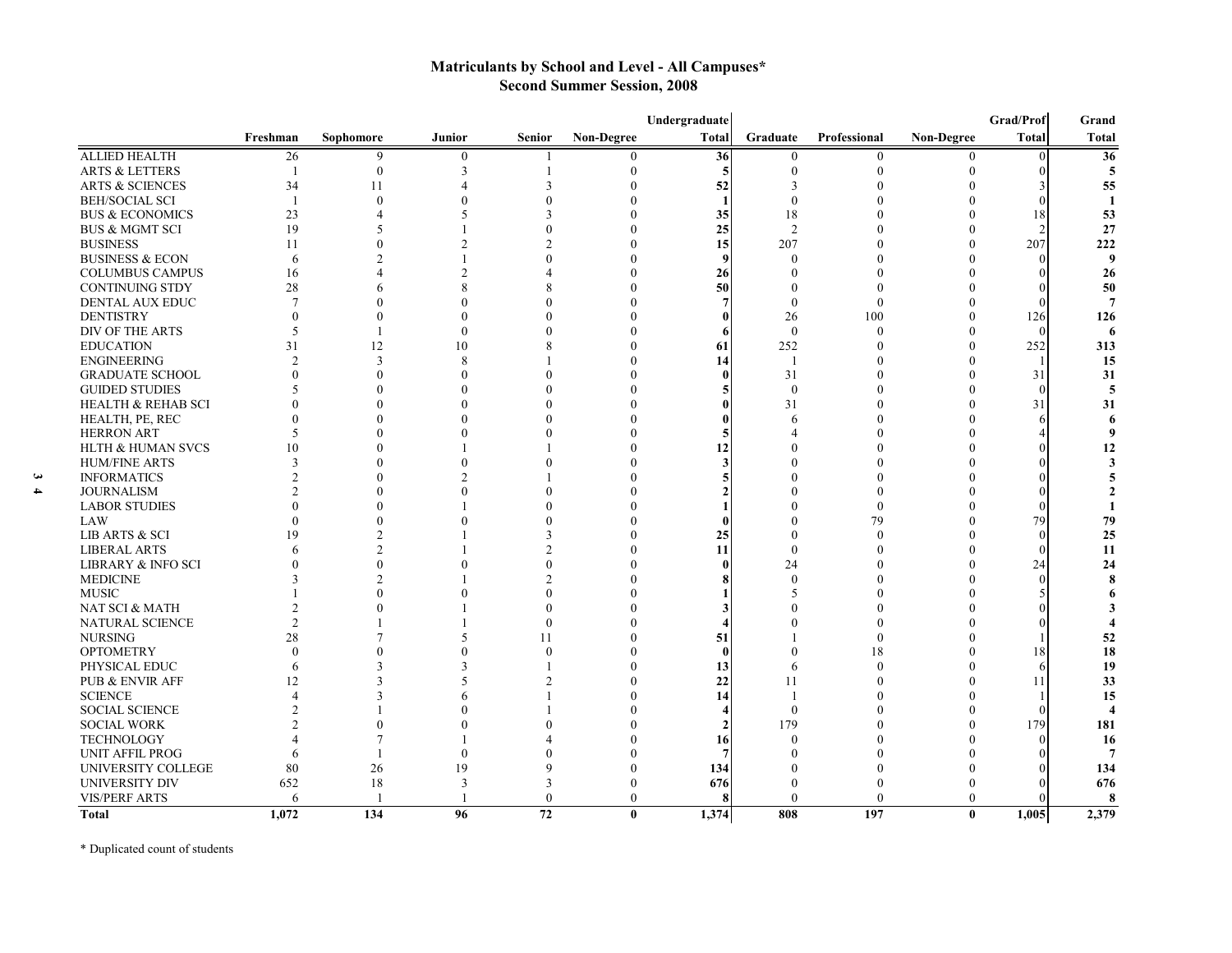#### **Matriculants by Campus, School, and Level Second Summer Session, 2008**

|              |                                          |                                |                      |                         |                     |                      | Undergraduate  |                      |                      |                      | Grad/Prof            | Grand          |
|--------------|------------------------------------------|--------------------------------|----------------------|-------------------------|---------------------|----------------------|----------------|----------------------|----------------------|----------------------|----------------------|----------------|
|              |                                          | Freshman                       | <b>Sophomore</b>     | Junior                  | <b>Senior</b>       | <b>Non-Degree</b>    | <b>Total</b>   | Graduate             | Professional         | <b>Non-Degree</b>    | <b>Total</b>         | Total          |
| Bloomington* | <b>ARTS &amp; SCIENCES</b>               | 12                             | 3                    | -1                      | -1                  | $\Omega$             | 17             | $\mathbf{1}$         | $\theta$             | $\boldsymbol{0}$     | $\overline{1}$       | 18             |
|              | <b>BUSINESS</b>                          | $\mathbf{0}$                   | $\mathbf{0}$         | $\overline{0}$          | $\mathbf{0}$        | $\mathbf{0}$         | $\overline{0}$ | 19                   | $\theta$             | $\mathbf{0}$         | 19                   | 19             |
|              | <b>CONTINUING STDY</b>                   | $\mathfrak{D}$                 | $\theta$             | $\boldsymbol{0}$        |                     | $\Omega$             | 3              | $\theta$             |                      | $\mathbf{0}$         | $\Omega$             | 3              |
|              | <b>EDUCATION</b>                         |                                | $\theta$             | $\theta$                | $\Omega$            | $\Omega$             | $\theta$       | 30                   |                      | $\Omega$             | 30                   | 30             |
|              | <b>GRADUATE SCHOOL</b>                   |                                | $\theta$             | $\theta$                | $\Omega$            |                      | $\Omega$       | 24                   |                      | $\theta$             | 24                   | 24             |
|              | HEALTH, PE, REC                          |                                | $\Omega$             | $\Omega$                | $\Omega$            |                      |                | 6                    | $\theta$             | $\Omega$             | 6                    | -6             |
|              | LAW                                      |                                | $\theta$             | $\Omega$                | $\Omega$            |                      | $\Omega$       | $\theta$             | 56                   | $\Omega$             | 56                   | 56             |
|              | <b>LIBRARY &amp; INFO SCI</b>            |                                | $\Omega$             | $\Omega$                |                     |                      |                | 10                   | $\Omega$             | $\Omega$             | 10                   | 10             |
|              | <b>MUSIC</b>                             |                                | $\theta$             | $\Omega$                | $\Omega$            | $\Omega$             |                | $\overline{2}$       | $\Omega$             | $\Omega$             |                      | 3              |
|              | <b>NURSING</b>                           | $\Omega$                       | $\overline{2}$       | $\boldsymbol{0}$        | $\mathbf{1}$        | $\left($             | 3              | $\theta$             | $\theta$             | $\theta$             | $\theta$             | 3              |
|              | <b>OPTOMETRY</b>                         | $\mathbf{0}$                   | $\theta$             | $\theta$                | $\theta$            | $\theta$             | $\theta$       | $\theta$             | 18                   | $\theta$             | 18                   | 18             |
|              | UNIVERSITY DIV                           | 596                            | 9                    | 3                       | 3                   | $\theta$             | 611            | $\theta$             | $\theta$             | $\theta$             | $\theta$             | 611            |
|              | <b>Bloomington Total</b>                 | 611                            | 14                   | $\overline{\mathbf{4}}$ | 6                   | $\mathbf{0}$         | 635            | 92                   | 74                   | $\bf{0}$             | 166                  | 801            |
| <b>IUPUI</b> | <b>BUSINESS</b>                          | $\overline{4}$                 | $\theta$             | $\theta$                | $\theta$            | $\theta$             | $\overline{4}$ | 178                  | $\theta$             | $\theta$             | 178                  | 182            |
|              | <b>COLUMBUS CAMPUS</b>                   | 16                             | $\overline{4}$       | $\sqrt{2}$              | $\overline{4}$      | $\theta$             | 26             | $\boldsymbol{0}$     | $\theta$             | $\theta$             | $\theta$             | 26             |
|              | <b>CONTINUING STDY</b>                   | $\overline{2}$                 |                      | $\overline{4}$          | 5                   | $\Omega$             | 12             | $\theta$             | $\theta$             | $\theta$             | $\theta$             | 12             |
|              | <b>DENTISTRY</b>                         | $\mathbf{0}$                   | $\theta$             | $\boldsymbol{0}$        | $\mathbf{0}$        | $\bigcap$            | $\theta$       | 26                   | 100                  | $\theta$             | 126                  | 126            |
|              | <b>EDUCATION</b>                         |                                | $\overline{4}$       | 4                       | $\mathcal{P}$       | $\Omega$             | 13             | 79                   | $\Omega$             | $\Omega$             | 79                   | 92             |
|              | <b>ENGINEERING</b>                       |                                | 3                    | 8                       |                     | $\Omega$             | 14             | $\overline{1}$       | $\Omega$             | $\Omega$             |                      | 15             |
|              | <b>GRADUATE SCHOOL</b>                   | 0                              | $\theta$             | $\Omega$                | $\Omega$            | $\Omega$             | $\theta$       | 5                    | 0                    | $\theta$             |                      | 5              |
|              | <b>HEALTH &amp; REHAB SCI</b>            |                                | $\theta$             | $\Omega$                | $\Omega$            |                      | $\Omega$       | 31                   |                      | $\Omega$             | 31                   | 31             |
|              | <b>HERRON ART</b>                        |                                | $\Omega$             | $\Omega$                | $\Omega$            | $\Omega$             | 5              | 4                    |                      | $\Omega$             |                      | 9              |
|              | <b>INFORMATICS</b>                       |                                | $\theta$             | $\overline{c}$          |                     | 0                    | 5              | 0                    |                      | $\theta$             | $\sqrt{ }$           | 5              |
|              | <b>JOURNALISM</b>                        |                                | $\theta$             | $\theta$                | $\Omega$            |                      | $\overline{2}$ |                      |                      | $\Omega$             | $\theta$             | $\mathbf{2}$   |
|              | <b>LABOR STUDIES</b>                     |                                | $\Omega$             |                         | $\Omega$            |                      |                |                      | $\Omega$             | $\Omega$             | $\Omega$             | $\mathbf{1}$   |
|              | LAW                                      |                                | $\theta$             | $\Omega$                | $\theta$            | $\Omega$             | $\theta$       |                      | 23                   | $\Omega$             | 23                   | 23             |
|              | <b>LIBERAL ARTS</b>                      |                                | $\overline{2}$       |                         | $\mathcal{P}$       | $\Omega$             | 11             | $\Omega$             | $\Omega$             | $\Omega$             | $\theta$             | 11             |
|              | <b>LIBRARY &amp; INFO SCI</b>            |                                | $\theta$             | $\Omega$                | $\Omega$            |                      | $\Omega$       | 14                   |                      | $\Omega$             | 14                   | 14             |
|              | <b>MEDICINE</b>                          |                                | $\overline{2}$       |                         | $\mathcal{P}$       |                      |                | $\Omega$             |                      | $\theta$             | $\Omega$             | 8              |
|              | <b>MUSIC</b>                             |                                | $\theta$             | $\Omega$                | $\Omega$            | O                    | $\Omega$       | 3                    |                      | $\theta$             |                      | 3              |
|              | <b>NURSING</b>                           |                                |                      | $\theta$                | $\Delta$            | $\Omega$             | 5              |                      |                      | $\theta$             |                      | 6              |
|              | PHYSICAL EDUC                            |                                | 3                    | 3                       |                     |                      | 13             | h                    |                      | $\theta$             |                      | 19             |
|              | PUB & ENVIR AFF                          |                                | $\overline{2}$       | $\overline{2}$          | $\theta$            | $\Omega$             | 5              |                      |                      | $\theta$             |                      | -6             |
|              | <b>SCIENCE</b>                           |                                | $\overline{3}$       | 6                       | $\mathbf{1}$        | $\bigcap$            | 14             | $\mathbf{1}$         | $\Omega$             | $\theta$             |                      | 15             |
|              | <b>SOCIAL WORK</b>                       | $\mathbf 0$                    | $\theta$             | $\theta$                | $\left($            | $\left($             | $\theta$       | 101                  |                      | $\mathbf{0}$         | 101                  | 101            |
|              | <b>TECHNOLOGY</b>                        | $\overline{\mathcal{A}}$<br>80 | $\overline{7}$<br>26 | -1<br>19                | $\overline{4}$<br>9 | $\theta$<br>$\theta$ | 16<br>134      | $\theta$<br>$\theta$ | $\theta$<br>$\theta$ | $\theta$<br>$\theta$ | $\theta$<br>$\theta$ | 16             |
|              | UNIVERSITY COLLEGE<br><b>IUPUI Total</b> | 140                            | $\overline{58}$      | 54                      | $\overline{36}$     | $\mathbf{0}$         | 288            | 451                  | 123                  | $\bf{0}$             | 574                  | 134<br>862     |
|              |                                          |                                |                      |                         |                     |                      |                |                      |                      |                      |                      |                |
| East         | <b>BEH/SOCIAL SCI</b>                    |                                | $\boldsymbol{0}$     | $\boldsymbol{0}$        | $\boldsymbol{0}$    | $\theta$             | -1             | $\mathbf{0}$         |                      | $\boldsymbol{0}$     | $\mathbf{0}$         | -1             |
|              | <b>BUSINESS &amp; ECON</b>               | 6                              | $\overline{2}$       | 1                       | $\theta$            | $\theta$             | 9              | $\Omega$             |                      | $\theta$             | $\Omega$             | 9              |
|              | <b>CONTINUING STDY</b>                   | 6                              | $\theta$             | $\mathbf{0}$            | -1                  | $\Omega$             | $\overline{7}$ |                      |                      | $\Omega$             | $\Omega$             |                |
|              | <b>EDUCATION</b>                         |                                |                      |                         | $\Omega$            | $\Omega$             |                |                      |                      | $\Omega$             | 6                    | 10             |
|              | <b>HUM/FINE ARTS</b>                     | 3                              | $\Omega$             | $\theta$                | $\theta$            | O                    | 3              |                      |                      | $\Omega$             |                      | 3              |
|              | NAT SCI & MATH                           | 2                              | $\Omega$             |                         | $\Omega$            | $\Omega$             | 3              |                      |                      |                      |                      | 3              |
|              | <b>NURSING</b>                           | 6                              |                      | $\theta$                | $\Omega$            | $\Omega$             | 7              |                      |                      | $\Omega$             | $\Omega$             | 7              |
|              | <b>PUB &amp; ENVIR AFF</b>               |                                | $\Omega$             | 1                       | $\Omega$            | $\Omega$             | 2              | $\theta$             |                      | $\theta$             | $\Omega$             | $\overline{2}$ |
|              | <b>SOCIAL WORK</b>                       | 2                              | $\overline{0}$       | $\boldsymbol{0}$        | $\mathbf{0}$        | $\theta$             | $\overline{c}$ | 21                   |                      | $\Omega$             | 21                   | 23             |
|              | UNIVERSITY DIV                           | 8                              |                      | $\boldsymbol{0}$        | $\boldsymbol{0}$    | $\mathbf{0}$         | 9              | $\mathbf{0}$         |                      | $\theta$             | $\theta$             | 9              |
|              | <b>East Total</b>                        | 37                             | 5                    | $\overline{\mathbf{4}}$ | $\mathbf{1}$        | $\mathbf{0}$         | 47             | 27                   |                      | $\bf{0}$             | 27                   | 74             |
|              | as well as a contract of                 |                                |                      |                         |                     |                      |                |                      |                      |                      |                      |                |

\* Duplicated count of students.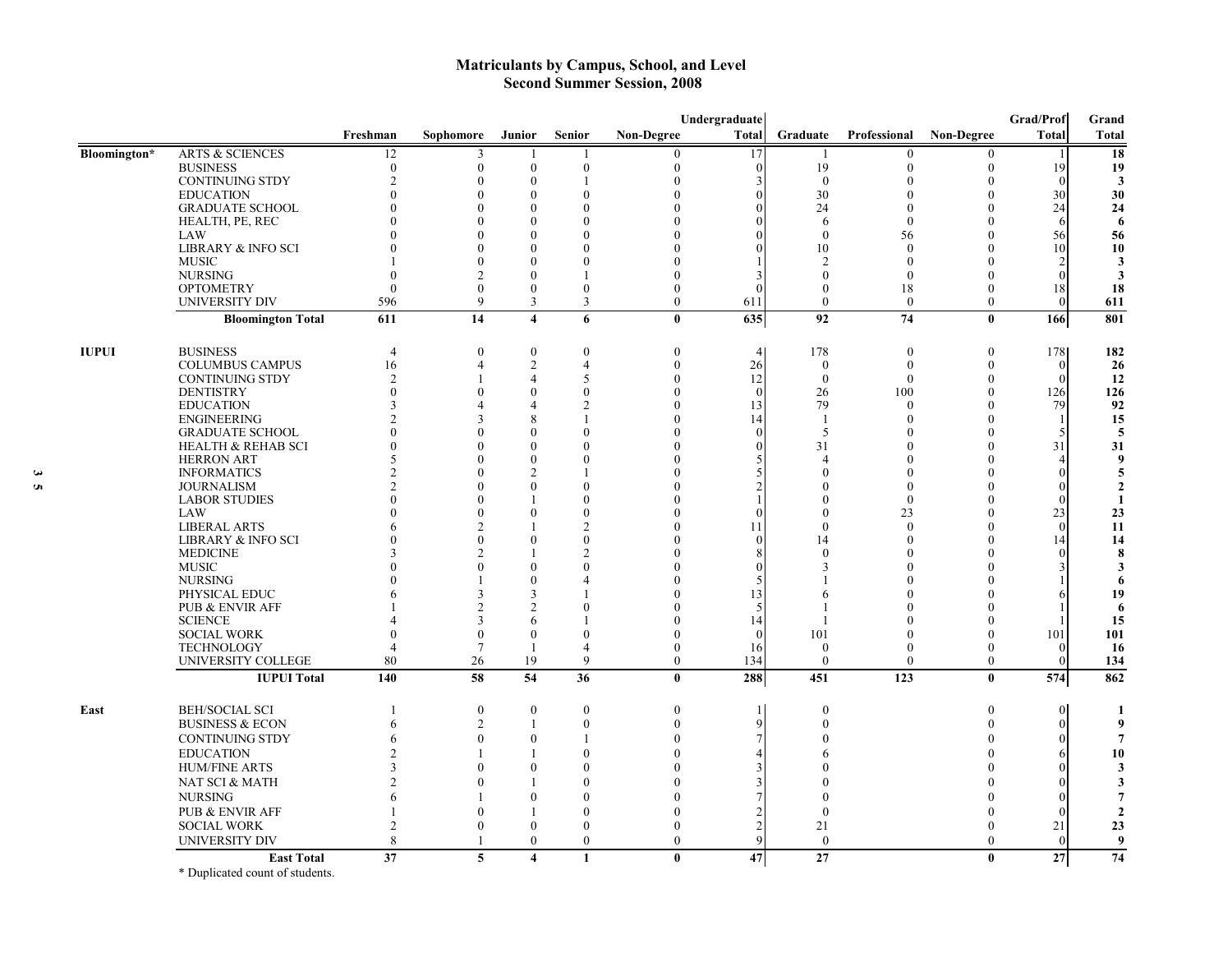#### **Matriculants by Campus, School, and Level Second Summer Session, 2008**

|                   |                              |                |              |                |                |                   | Undergraduate |          |              |              | Grad/Prof    | Grand        |
|-------------------|------------------------------|----------------|--------------|----------------|----------------|-------------------|---------------|----------|--------------|--------------|--------------|--------------|
|                   |                              | Freshman       | Sophomore    | Junior         | <b>Senior</b>  | <b>Non-Degree</b> | <b>Total</b>  | Graduate | Professional | Non-Degree   | <b>Total</b> | <b>Total</b> |
| <b>Fort Wayne</b> | <b>ARTS &amp; SCIENCES</b>   | 9              |              | $\Omega$       | $\theta$       | 0                 | 10            |          |              |              |              | 12           |
|                   | <b>BUS &amp; MGMT SCI</b>    | 19             |              |                |                |                   | 25            |          |              |              |              | 27           |
|                   | <b>CONTINUING STDY</b>       |                |              |                |                |                   | 13            |          |              |              |              | 13           |
|                   | <b>EDUCATION</b>             |                |              |                |                |                   | 21            |          |              |              | 43           | 64           |
|                   | <b>HLTH &amp; HUMAN SVCS</b> | 1 <sub>0</sub> |              |                |                |                   | 12            |          |              |              |              | 12           |
|                   | <b>PUB &amp; ENVIR AFF</b>   |                |              |                |                |                   |               |          |              |              |              |              |
|                   | UNIT AFFIL PROG              |                |              |                |                |                   |               |          |              |              |              |              |
|                   | <b>VIS/PERF ARTS</b>         |                |              |                |                |                   |               |          |              |              |              |              |
|                   | <b>Fort Wayne Total</b>      | 74             | 14           | 9              | 5              | $\mathbf{0}$      | 102           | 48       |              | $\mathbf{0}$ | 48           | 150          |
| Kokomo            | <b>ALLIED HEALTH</b>         |                |              | $\theta$       |                |                   |               |          |              |              |              |              |
|                   | <b>ARTS &amp; SCIENCES</b>   |                |              |                |                |                   |               |          |              |              |              |              |
|                   | <b>BUSINESS</b>              |                |              |                |                |                   |               |          |              |              |              |              |
|                   | <b>CONTINUING STDY</b>       |                |              |                |                |                   |               |          |              |              |              |              |
|                   | <b>EDUCATION</b>             |                |              |                |                |                   |               |          |              |              |              |              |
|                   | <b>GRADUATE SCHOOL</b>       |                |              |                |                |                   |               |          |              |              |              |              |
|                   | <b>NURSING</b>               |                |              |                |                |                   |               |          |              |              |              |              |
|                   | PUB & ENVIR AFF              |                |              |                |                |                   |               |          |              |              |              |              |
|                   | <b>UNIVERSITY DIV</b>        |                |              | $\theta$       | $\bf{0}$       | $\theta$          |               |          |              |              |              |              |
|                   | <b>Kokomo Total</b>          | 15             | $\mathbf{2}$ | 3              | $\mathbf{1}$   | $\mathbf{0}$      | 21            | 5        |              | $\mathbf{0}$ | 5            | 26           |
| <b>Northwest</b>  | <b>ALLIED HEALTH</b>         |                |              |                |                |                   | 13            |          |              |              |              | 13           |
|                   | <b>ARTS &amp; SCIENCES</b>   | 10             |              |                |                |                   | 20            |          |              |              |              | 20           |
|                   | <b>BUS &amp; ECONOMICS</b>   |                |              |                |                |                   | 12            |          |              |              |              | 20           |
|                   | <b>CONTINUING STDY</b>       |                |              |                |                |                   |               |          |              |              |              |              |
|                   | <b>DENTAL AUX EDUC</b>       |                |              |                |                |                   |               |          |              |              |              |              |
|                   | <b>EDUCATION</b>             |                |              |                |                |                   | 14            |          |              |              | 13           | 27           |
|                   | <b>GUIDED STUDIES</b>        |                |              |                |                |                   |               |          |              |              |              |              |
|                   | <b>NURSING</b>               |                |              |                |                |                   |               |          |              |              |              | 12           |
|                   | <b>PUB &amp; ENVIR AFF</b>   |                |              |                |                |                   |               |          |              |              |              | 10           |
|                   | <b>SOCIAL WORK</b>           |                |              | $\theta$       | $\theta$       |                   |               | 32       |              |              | 32           | 32           |
|                   | <b>Northwest Total</b>       | 55             | 18           | $\overline{7}$ | $\overline{7}$ | $\mathbf{0}$      | 87            | 59       |              | $\mathbf{0}$ | 59           | 146          |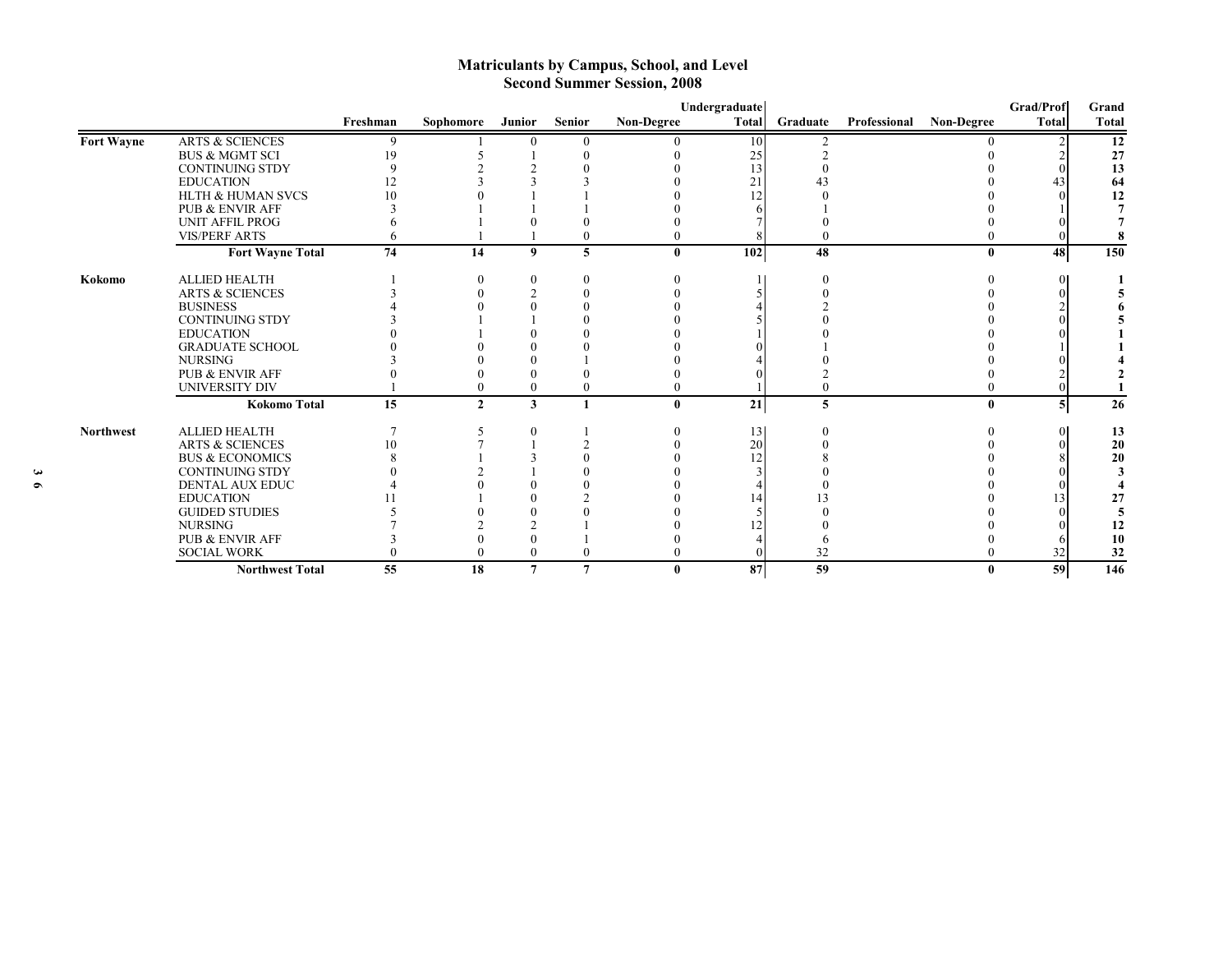#### **Matriculants by Campus, School, and Level Second Summer Session, 2008**

|                   |                            | Undergraduate |           |        |               |                   |       |          |              |                   |       |              |
|-------------------|----------------------------|---------------|-----------|--------|---------------|-------------------|-------|----------|--------------|-------------------|-------|--------------|
|                   |                            | Freshman      | Sophomore | Junior | <b>Senior</b> | <b>Non-Degree</b> | Total | Graduate | Professional | <b>Non-Degree</b> | Total | <b>Total</b> |
| <b>South Bend</b> | <b>ALLIED HEALTH</b>       | 18            |           |        |               |                   | 22    |          |              |                   |       | 22           |
|                   | <b>BUS &amp; ECONOMICS</b> |               |           |        |               |                   | 23    |          |              |                   | 10    | 33           |
|                   | <b>CONTINUING STDY</b>     |               |           |        |               |                   |       |          |              |                   |       |              |
|                   | DENTAL AUX EDUC            |               |           |        |               |                   |       |          |              |                   |       |              |
|                   | DIV OF THE ARTS            |               |           |        |               |                   |       |          |              |                   |       |              |
|                   | <b>EDUCATION</b>           |               |           |        |               |                   |       |          |              |                   | 27    | 32           |
|                   | LIB ARTS & SCI             |               |           |        |               |                   | 25    |          |              |                   |       | 25           |
|                   | <b>NURSING</b>             |               |           |        |               |                   | 16    |          |              |                   |       | 16           |
|                   | <b>PUB &amp; ENVIR AFF</b> |               |           |        |               |                   |       |          |              |                   |       |              |
|                   | <b>SOCIAL WORK</b>         |               |           |        |               |                   |       | 25       |              |                   | 25    | 25           |
|                   | <b>South Bend Total</b>    | 82            | 11        | 4      | 11            |                   | 108   | 63       |              | $\mathbf{0}$      | 63    | 171          |
| Southeast         | <b>ARTS &amp; LETTERS</b>  |               |           |        |               |                   |       |          |              |                   |       |              |
|                   | <b>BUSINESS</b>            |               |           |        |               |                   |       |          |              |                   |       |              |
|                   | <b>CONTINUING STDY</b>     |               |           |        |               |                   |       |          |              |                   |       |              |
|                   | <b>EDUCATION</b>           |               |           |        |               |                   |       |          |              |                   | 54    | 57           |
|                   | <b>GRADUATE SCHOOL</b>     |               |           |        |               |                   |       |          |              |                   |       |              |
|                   | NATURAL SCIENCE            |               |           |        |               |                   |       |          |              |                   |       |              |
|                   | <b>NURSING</b>             |               |           |        |               |                   |       |          |              |                   |       |              |
|                   | <b>SOCIAL SCIENCE</b>      |               |           |        |               |                   |       |          |              |                   |       |              |
|                   | UNIVERSITY DIV             |               |           |        |               |                   | 55    |          |              |                   |       | 55           |
|                   | <b>Southeast Total</b>     | 58            | 12        | 11     | 5             |                   | 86    | 63       |              |                   | 63    | 149          |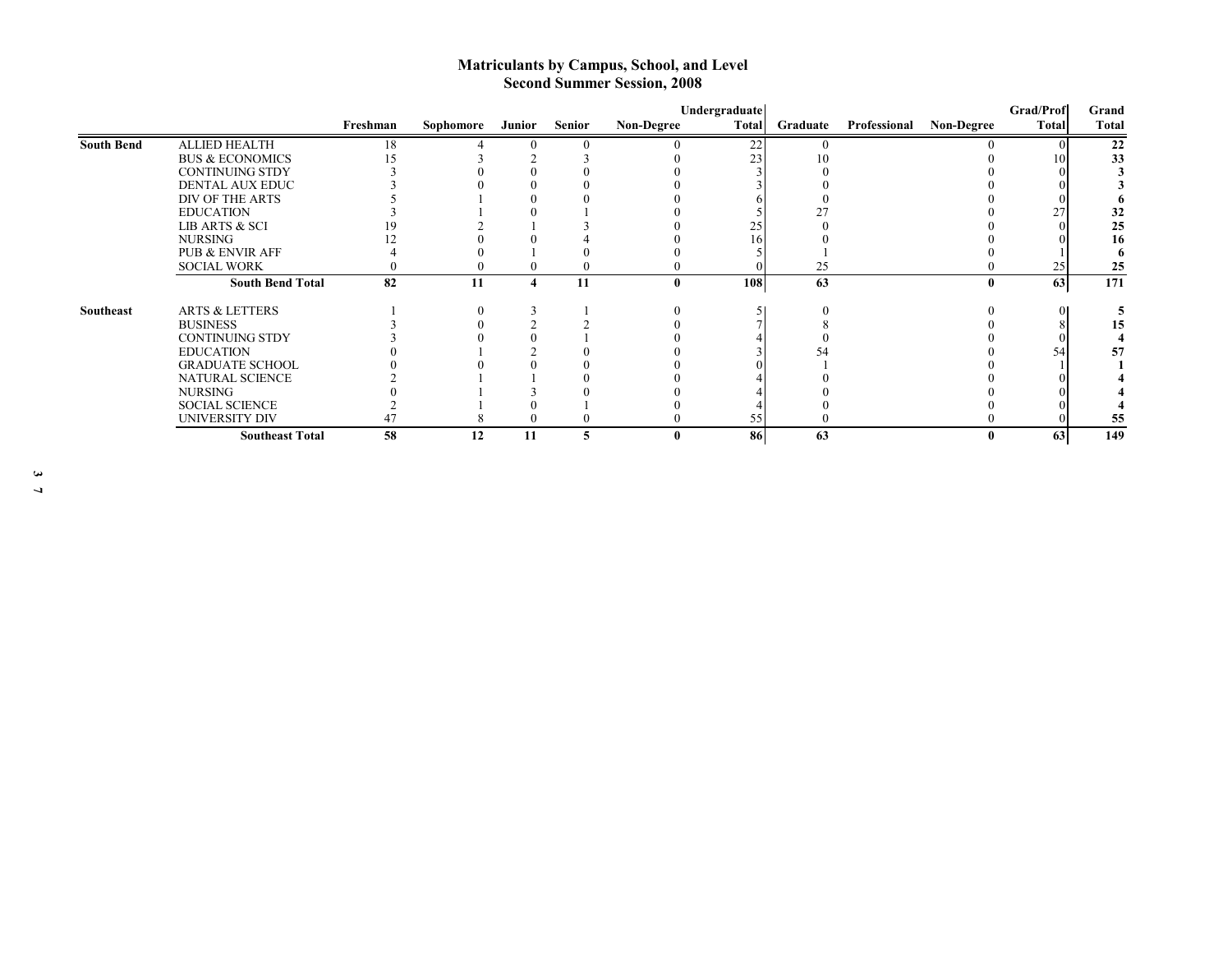### **Resident Students by School and Level - All Campuses\* Second Summer Session, 2008**

|                               |                |                |                  |                |                   | Undergraduate |              |              |                   | Grad/Prof    | Grand        |
|-------------------------------|----------------|----------------|------------------|----------------|-------------------|---------------|--------------|--------------|-------------------|--------------|--------------|
|                               | Freshman       | Sophomore      | <b>Junior</b>    | <b>Senior</b>  | <b>Non-Degree</b> | <b>Total</b>  | Graduate     | Professional | <b>Non-Degree</b> | <b>Total</b> | <b>Total</b> |
| <b>ALLIED HEALTH</b>          | 47             | 113            | $20\,$           | 17             | $\mathbf{0}$      | 197           | $\bf{0}$     | 0            | 0                 | $\theta$     | 197          |
| ARTS & LETTERS                | $\overline{2}$ | 14             | 25               | 45             | $\theta$          | 86            | $\mathbf{0}$ | $\Omega$     | $\theta$          | $\Omega$     | 86           |
| <b>ARTS &amp; SCIENCES</b>    | 79             | 227            | 527              | 797            | 58                | 1,688         | 34           | $\Omega$     |                   | 35           | 1,723        |
| <b>BEH/SOCIAL SCI</b>         | 5              | 3              | 5                | -11            | $\theta$          | 24            | $\mathbf{0}$ |              | $\theta$          | $\Omega$     | 24           |
| <b>BUS &amp; ECONOMICS</b>    | 75             | 76             | 84               | 169            | 40                | 444           | 117          |              | 48                | 165          | 609          |
| <b>BUS &amp; MGMT SCI</b>     | 39             | 78             | 62               | 80             | $\theta$          | 259           | 65           | $\sqrt{ }$   | $\theta$          | 65           | 324          |
| <b>BUSINESS</b>               | 42             | 67             | 165              | 582            | 5                 | 861           | 297          | $\bigcap$    | 83                | 380          | 1,241        |
| <b>BUSINESS &amp; ECON</b>    | 13             | 20             | 23               | 17             | $\theta$          | 73            | $\theta$     | $\bigcap$    | $\theta$          |              | 73           |
| <b>COLUMBUS CAMPUS</b>        | 39             | 75             | 55               | 132            | 30                | 331           | $\theta$     | $\Omega$     | 3                 |              | 334          |
| <b>CONTINUING STDY</b>        | 44             | 140            | 174              | 605            | 78                | 1,041         | 16           | $\bigcap$    | $\mathbf{0}$      | 16           | 1,057        |
| DENTAL AUX EDUC               | 33             | 11             | -1               | -11            | $\left($          | 56            | $\theta$     | $\theta$     | $\mathbf{0}$      |              | 56           |
| <b>DENTISTRY</b>              | $\theta$       | $\theta$       | $\theta$         | $\theta$       | $\theta$          |               | 12           | 70           | $\theta$          | 82           | 82           |
| DIV OF THE ARTS               | 11             | 18             | 15               | 31             | 6                 | 81            | $\theta$     | $\theta$     | $\theta$          |              | 81           |
| <b>EDUCATION</b>              | 88             | 172            | 208              | 498            | 56                | 1,022         | 995          | $\left($     | 1,213             | 2,208        | 3,230        |
| <b>ENGINEERING</b>            | $\varsigma$    | 20             | 31               | 50             | $\Omega$          | 106           | 7            |              | $\mathbf{0}$      |              | 113          |
| <b>GRAD NON-DEGREE</b>        |                | $\theta$       | $\theta$         | $\Omega$       | $\Omega$          |               | $\mathbf{0}$ | $\Omega$     | 59                | 59           | 59           |
| <b>GRADUATE SCHOOL</b>        |                | $\Omega$       | $\Omega$         | $\Omega$       | $\Omega$          |               | 300          | $\Omega$     | 18                | 318          | 318          |
| <b>GUIDED STUDIES</b>         |                |                | $\Omega$         | $\Omega$       | $\Omega$          |               | $\theta$     | $\Omega$     | $\theta$          | $\theta$     | 9            |
| <b>HEALTH &amp; REHAB SCI</b> |                | $\Omega$       | $\theta$         | $\Omega$       | $\theta$          |               | 128          | $\Omega$     | 0                 | 128          | 128          |
| HEALTH, PE, REC               | 0              | 24             | 98               | 161            | 72                | 355           | 45           |              | 5                 | 50           | 405          |
| <b>HERRON ART</b>             | 10             | 32             | 42               | 55             | $\Omega$          | 139           | 19           | $\Omega$     | $\theta$          | 19           | 158          |
| <b>HLTH &amp; HUMAN SVCS</b>  | 30             | 23             | 11               | 9              | $\Omega$          | 73            | $\Omega$     |              | 0                 |              | 73           |
| <b>HUM/FINE ARTS</b>          | 6              | $\overline{2}$ | 5                | 10             |                   | 23            | $\theta$     |              | $\overline{0}$    |              | 23           |
| <b>INFORMATICS</b>            |                | 29             | 54               | 118            |                   | 208           | 16           |              | 0                 | 16           | 224          |
| <b>JOURNALISM</b>             |                | $\overline{7}$ | 22               | 58             |                   | 91            | $\Omega$     |              | 0                 |              | 91           |
| <b>LABOR STUDIES</b>          |                | $\mathfrak{D}$ | $\overline{4}$   | $\overline{A}$ |                   | 12            | 0            | $\Omega$     | 0                 |              | 12           |
| LAW                           | $\theta$       | $\theta$       | $\mathbf{0}$     | $\theta$       | $\Omega$          |               | $\Omega$     | 55           | 0                 | 55           | 55           |
| LIB ARTS & SCI                | 69             | 71             | 48               | 96             | 48                | 332           | $\mathbf{0}$ | $\theta$     | $\Omega$          | $\theta$     | 332          |
| <b>LIBERAL ARTS</b>           | 24             | 49             | 113              | 256            | $\theta$          | 442           | $\theta$     | $\theta$     | $\theta$          | $\Omega$     | 442          |
| LIBRARY & INFO SCI            | $\theta$       | $\theta$       | $\theta$         | $\theta$       | $\left($          |               | 191          | $\left($     | 17                | 208          | 208          |
| <b>MEDICINE</b>               | 6              | 25             | 22               | 65             | $\left($          | 118           | 11           | $\bigcap$    | $\theta$          | 11           | 129          |
| <b>MUSIC</b>                  |                | 6              | 8                | 37             |                   | 52            | 42           | $\mathbf{r}$ | 7                 | 49           | 101          |
| NAT SCI & MATH                | 8              | $\overline{4}$ | -1               | 8              | $\theta$          | 21            | $\bigcap$    | $\Omega$     | $\theta$          |              | 21           |
| <b>NATURAL SCIENCE</b>        | 11             | 28             | 34               | 37             | $\theta$          | 110           | $\mathbf{0}$ | $\left($     | $\theta$          |              | 110          |
| NON-DEGREE                    | $\theta$       | $\theta$       | $\theta$         | $\theta$       | 93                | 93            | 0            | $\left($     | 38                | 38           | 131          |
| <b>NURSING</b>                | 53             | 110            | 90               | 478            | $\overline{2}$    | 733           |              | $\left($     | $\theta$          |              | 737          |
| <b>NURSING ASSOC</b>          | $\Omega$       |                | $\theta$         | $\theta$       | $\mathcal{L}$     |               | $\mathbf{0}$ | $\left($     | $\mathbf{0}$      |              | -1           |
| <b>OPTOMETRY</b>              | $\theta$       |                | $\mathbf{0}$     | $\overline{0}$ | $\Omega$          |               | $\theta$     | 24           | $\overline{0}$    | 24           | 25           |
| PHYSICAL EDUC                 | 14             | 33             | 96               | 222            | 8                 | 373           | 19           | $\Omega$     | 8                 | 27           | 400          |
| <b>PUB &amp; ENVIR AFF</b>    | 28             | 75             | 154              | 276            | $\overline{7}$    | 540           | 149          | $\Omega$     | 5                 | 154          | 694          |
| <b>SCIENCE</b>                | 14             | 49             | 89               | 191            | 47                | 390           | 31           | $\Omega$     | 0                 | 31           | 421          |
| <b>SOCIAL SCIENCE</b>         | 6              | 24             | 31               | 50             | $\Omega$          | 111           | $\mathbf{0}$ |              | 0                 | $\Omega$     | 111          |
| <b>SOCIAL WORK</b>            | 7              | $\overline{7}$ | 16               | 25             | $\Omega$          | 55            | 482          |              |                   | 483          | 538          |
| <b>TECHNOLOGY</b>             | 13             | 38             | 60               | 157            | $\Omega$          | 268           | $\Omega$     |              | 0                 |              | 268          |
| <b>TRANSIENT</b>              | $\mathbf{0}$   | $\overline{0}$ | $\boldsymbol{0}$ | $\mathbf{0}$   | 755               | 755           |              |              | 0                 |              | 755          |
| UNIT AFFIL PROG               | 18             | 14             | 12               | 11             | 58                | 113           |              |              | 0                 |              | 113          |
| UNIVERSITY COLLEGE            | 236            | 546            | 335              | 182            | 25                | 1,324         |              |              | 0                 |              | 1,324        |
| UNIVERSITY DIV                | 656            | 282            | 142              | 38             | 37                | 1,155         | 0            | $\Omega$     | 0                 |              | 1,155        |
| <b>VIS/PERF ARTS</b>          | 9              | 15             | 11               | 12             | $\Omega$          | 47            | $\Omega$     | $\Omega$     | $\Omega$          |              | 47           |
| Total                         | 1.759          | 2.532          | 2.893            | 5.601          | 1.428             | 14.213        | 2.980        | 149          | 1.506             | 4.635        | 18.848       |

\* Duplicated count of students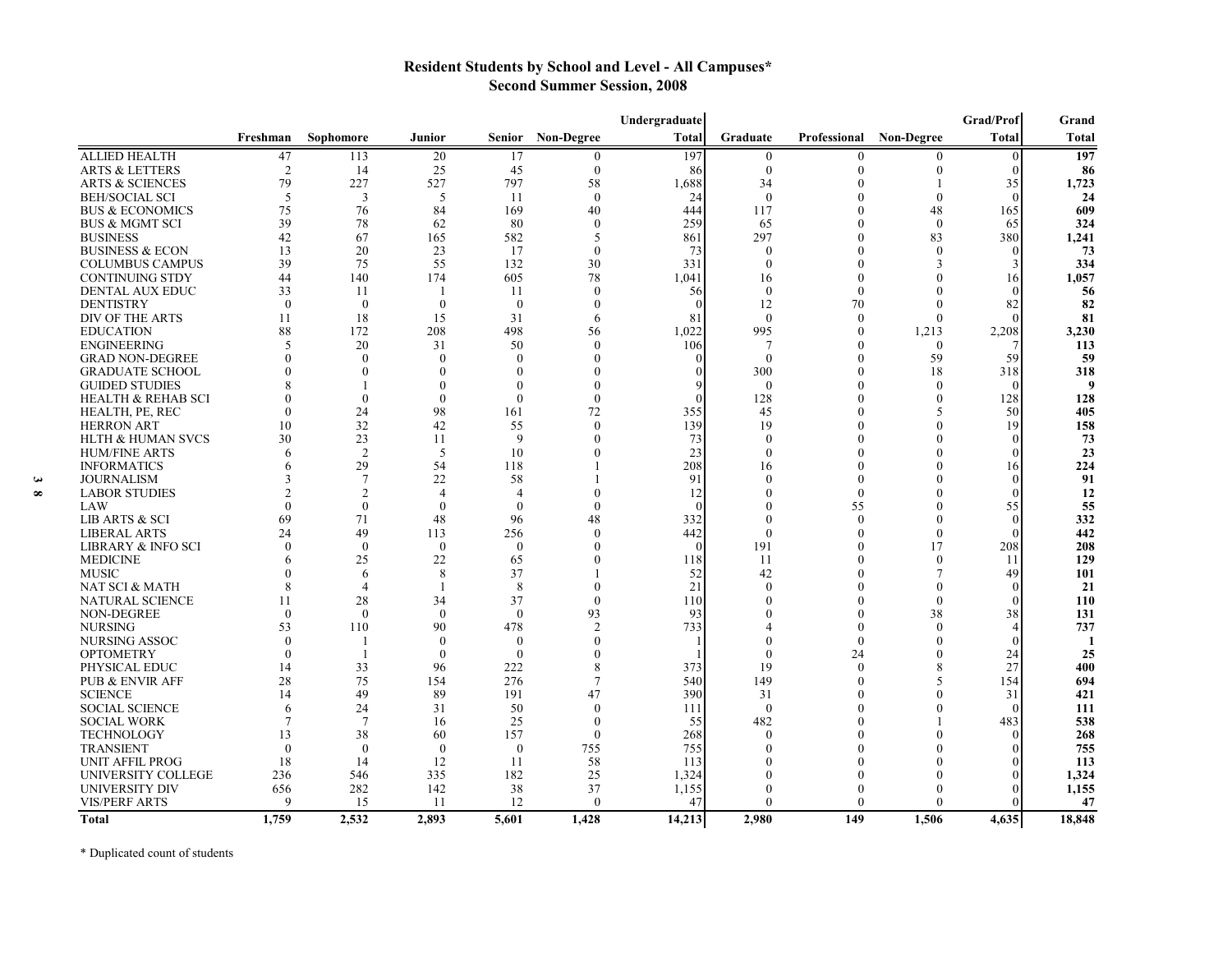## **Resident Students by Campus, School, and Level Second Summer Session, 2008**

|                    |                               |                |                |                  |                 |                   | Undergraduate |                             |              |                   | Grad/Prof      | Grand          |
|--------------------|-------------------------------|----------------|----------------|------------------|-----------------|-------------------|---------------|-----------------------------|--------------|-------------------|----------------|----------------|
|                    |                               | Freshman       | Sophomore      | Junior           | <b>Senior</b>   | <b>Non-Degree</b> | Total         | Graduate                    | Professional | <b>Non-Degree</b> | <b>Total</b>   | <b>Total</b>   |
| <b>Bloomington</b> | <b>ARTS &amp; SCIENCES</b>    | 11             | 121            | 408              | 646             | 46                | 1,232         | 14                          | $\mathbf{0}$ | $\mathbf{0}$      | 14             | 1,246          |
|                    | <b>BUSINESS</b>               |                | 27             | 62               | 107             | $\theta$          | 197           | 10                          | $\Omega$     | $\theta$          | 10             | 207            |
|                    | <b>CONTINUING STDY</b>        |                | 14             | 30               | 89              | 73                | 211           | $\left($                    | $\mathbf{0}$ | $\theta$          | $\theta$       | 211            |
|                    | <b>EDUCATION</b>              |                | 1              | 11               | 83              | $\overline{4}$    | 99            | 139                         | $\theta$     | 425               | 564            | 663            |
|                    | <b>GRADUATE SCHOOL</b>        |                | $\theta$       | $\theta$         | $\theta$        | $\theta$          | $\theta$      | 211                         | $\theta$     | 16                | 227            | 227            |
|                    | HEALTH, PE, REC               |                | 24             | 98               | 161             | 72                | 355           | 45                          | $\Omega$     | 5                 | 50             | 405            |
|                    | <b>INFORMATICS</b>            |                | 5              | 20               | 24              |                   | 50            | $\mathcal{D}$               | $\Omega$     | $\Omega$          | $\overline{2}$ | 52             |
|                    | <b>JOURNALISM</b>             |                | $\overline{2}$ | 8                | 32              |                   | 43            | $\Omega$                    | $\Omega$     | 0                 | $\theta$       | 43             |
|                    | <b>LABOR STUDIES</b>          |                | $\theta$       | $\theta$         | $\Omega$        |                   |               | $\Omega$                    | $\Omega$     | 0                 | $\Omega$       | $\mathbf{1}$   |
|                    | LAW                           |                | $\theta$       | $\mathbf{0}$     | $\mathbf{0}$    |                   | 0             | $\mathbf{0}$                | 27           | $\Omega$          | 27             | 27             |
|                    | <b>LIBRARY &amp; INFO SCI</b> |                |                | $\theta$         | $\theta$        |                   | ∩             | 66                          | $\Omega$     | $\mathbf Q$       | 75             | 75             |
|                    | <b>MUSIC</b>                  |                | 6              | 8                | 37              |                   | 52            | 35                          | $\Omega$     | $\overline{7}$    | 42             | 94             |
|                    | <b>NURSING</b>                |                | $\mathbf{3}$   | 3                | $7\phantom{.0}$ |                   | 13            | $\Omega$                    | $\Omega$     | $\Omega$          | $\Omega$       | 13             |
|                    | <b>OPTOMETRY</b>              |                |                | $\theta$         | $\theta$        |                   |               | $\theta$                    | 24           | $\Omega$          | 24             | 25             |
|                    | <b>PUB &amp; ENVIR AFF</b>    |                | 4              | 39               | 69              |                   | 112           | 23                          | $\theta$     | $\Omega$          | 23             | 135            |
|                    | <b>SOCIAL WORK</b>            | $\Omega$       | $\mathbf{0}$   | $\overline{1}$   | $\overline{1}$  | $\Omega$          |               | $\mathbf{0}$                | $\theta$     | $\Omega$          | $\theta$       | $\overline{2}$ |
|                    | <b>UNIVERSITY DIV</b>         | 521            | 103            | 86               | 10              | 11                | 731           | $\mathbf{0}$                | $\mathbf{0}$ | $\Omega$          | $\Omega$       | 731            |
|                    | <b>Bloomington Total</b>      | 539            | 311            | 774              | 1,266           | 209               | 3,099         | 545                         | 51           | 462               | 1,058          | 4,157          |
| <b>IUPUI*</b>      | <b>BUSINESS</b>               | 9              | 9              | 53               | 313             | 5                 | 389           | 232                         | $\mathbf{0}$ | 83                | 315            | 704            |
|                    | <b>COLUMBUS CAMPUS</b>        | 39             | 75             | 55               | 132             | 30                | 331           | $\mathbf{0}$                | $\mathbf{0}$ | 3                 | 3              | 334            |
|                    | <b>CONTINUING STDY</b>        | $\Delta$       | 32             | 53               | 243             | $\theta$          | 332           | 16                          | $\theta$     | $\mathbf{0}$      | 16             | 348            |
|                    | <b>DENTISTRY</b>              |                | $\mathbf{0}$   | $\mathbf{0}$     | $\theta$        | $\theta$          | $\theta$      | 12                          | 70           | $\theta$          | 82             | 82             |
|                    | <b>EDUCATION</b>              |                | 38             | 66               | 94              | 36                | 240           | 292                         | $\mathbf{0}$ | 275               | 567            | 807            |
|                    | <b>ENGINEERING</b>            |                | 20             | 31               | 50              | $\Omega$          | 106           | $\overline{7}$              | $\Omega$     | $\mathbf{0}$      | $\overline{7}$ | 113            |
|                    | <b>GRAD NON-DEGREE</b>        |                | $\Omega$       | $\theta$         | $\theta$        |                   | $\Omega$      | $\mathbf{0}$                | $\Omega$     | 59                | 59             | 59             |
|                    | <b>GRADUATE SCHOOL</b>        |                | $\theta$       | $\mathbf{0}$     | $\Omega$        |                   | $\Omega$      | 68                          | $\Omega$     | $\Omega$          | 68             | 68             |
|                    | <b>HEALTH &amp; REHAB SCI</b> | $\Omega$       | $\mathbf{0}$   | $\theta$         | $\theta$        |                   | $\Omega$      | 128                         | $\Omega$     | $\Omega$          | 128            | 128            |
|                    | <b>HERRON ART</b>             | 10             | 32             | 42               | 55              |                   | 139           | 19                          |              | $\Omega$          | 19             | 158            |
|                    | <b>INFORMATICS</b>            |                | 24             | 34               | 94              |                   | 158           | 14                          | $\Omega$     | $\Omega$          | 14             | 172            |
|                    | <b>JOURNALISM</b>             |                | 5              | 14               | 26              |                   | 48            | $\Omega$                    | $\Omega$     | $\Omega$          | $\theta$       | 48             |
|                    | <b>LABOR STUDIES</b>          |                | $\theta$       | 2                | $\mathbf{1}$    |                   |               | $\left($                    | $\theta$     | $\theta$          | $\theta$       | 3              |
|                    | <b>LAW</b>                    |                | $\theta$       | $\boldsymbol{0}$ | $\bf{0}$        |                   |               | $\left($                    | 28           | $\boldsymbol{0}$  | 28             | 28             |
|                    | <b>LIBERAL ARTS</b>           | 24             | 49             | 113              | 256             |                   | 442           | $\theta$                    | $\theta$     | $\theta$          | $\theta$       | 442            |
|                    | <b>LIBRARY &amp; INFO SCI</b> |                | $\theta$       | $\boldsymbol{0}$ | $\theta$        |                   | $\theta$      | 125                         | $\theta$     | 8                 | 133            | 133            |
|                    | <b>MEDICINE</b>               |                | 25             | 22               | 65              |                   | 118           | -11                         | $\Omega$     | $\theta$          | 11             | 129            |
|                    | <b>MUSIC</b>                  |                | $\theta$       | $\theta$         | $\Omega$        |                   | $\Omega$      | -7                          |              | $\theta$          | 7              | 7              |
|                    | <b>NURSING</b>                | $\mathfrak{D}$ | $\overline{4}$ | 21               | 303             | $\Omega$          | 330           | $\boldsymbol{\vartriangle}$ |              | $\theta$          | $\overline{4}$ | 334            |
|                    | PHYSICAL EDUC                 | 14             | 33             | 96               | 222             |                   | 373           | 19                          |              | 8                 | 27             | 400            |
|                    | <b>PUB &amp; ENVIR AFF</b>    |                | 17             | 49               | 96              | $\Omega$          | 163           | 50                          |              | $\Omega$          | 50             | 213            |
|                    | <b>SCIENCE</b>                | 14             | 49             | 89               | 191             | 47                | 390           | 31                          |              | $\Omega$          | 31             | 421            |
|                    | <b>SOCIAL WORK</b>            | $\theta$       | -1             | $\tau$           | 18              | $\theta$          | 26            | 272                         |              | $\Omega$          | 272            | 298            |
|                    | <b>TECHNOLOGY</b>             | 13             | 38             | 60               | 157             | $\Omega$          | 268           | $\Omega$                    |              | $\Omega$          | $\Omega$       | 268            |
|                    | <b>TRANSIENT</b>              | $\theta$       | $\overline{0}$ | $\mathbf{0}$     | $\overline{0}$  | 527               | 527           | $\theta$                    | $\Omega$     | 0                 | $\theta$       | 527            |
|                    | UNIVERSITY COLLEGE            | 236            | 546            | 335              | 182             | 25                | 1,324         | $\Omega$                    | $\Omega$     | $\Omega$          | $\Omega$       | 1,324          |
|                    | <b>IUPUI Total</b>            | 392            | 997            | 1,142            | 2,498           | 678               | 5,707         | 1,307                       | 98           | 436               | 1,841          | 7,548          |

\* Duplicated count of students.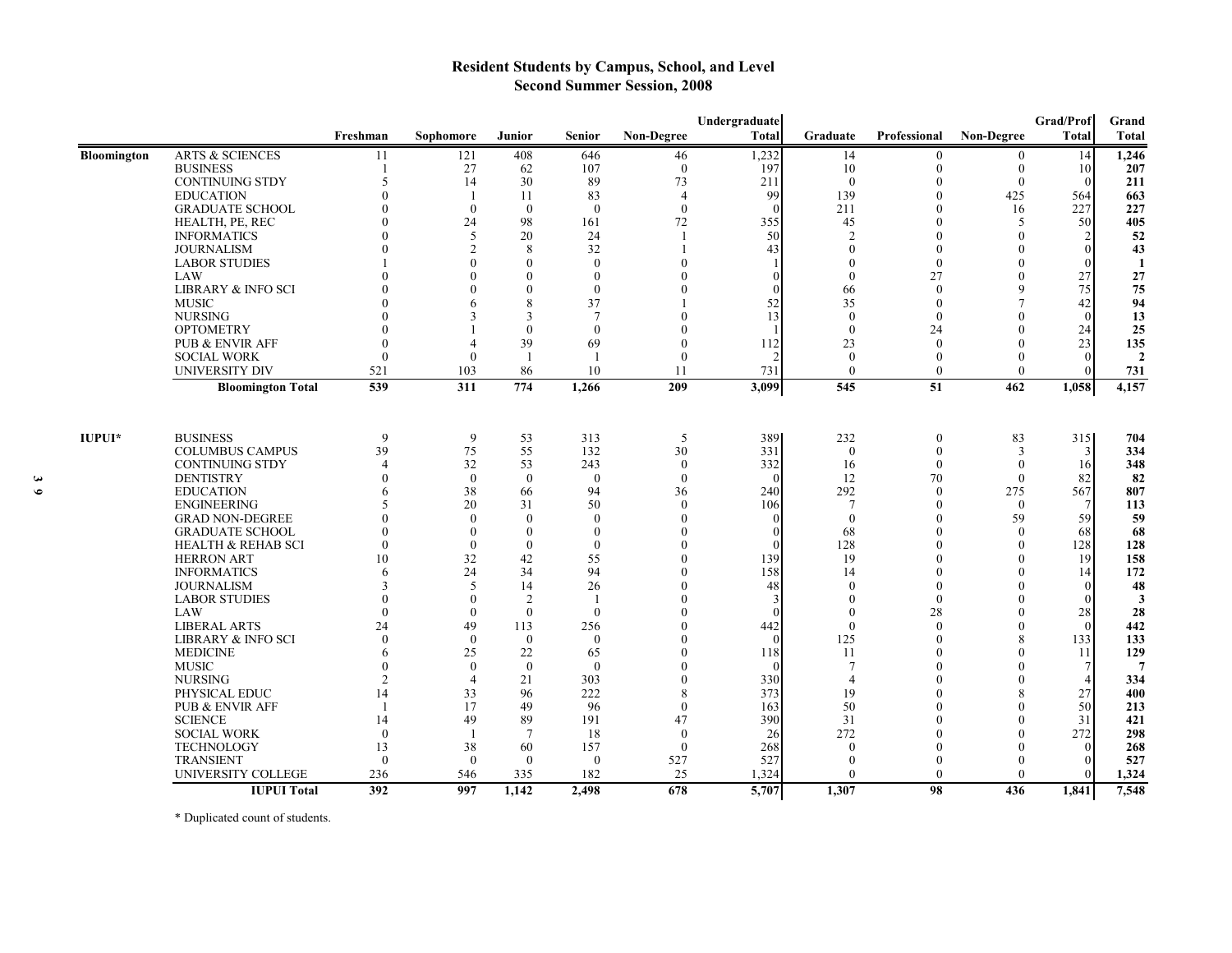#### **Resident Students by Campus, School, and Level Second Summer Session, 2008**

|                   |                            |              |                  |                 |               |                          | Undergraduate |                 |              |                   | Grad/Prof    | Grand        |
|-------------------|----------------------------|--------------|------------------|-----------------|---------------|--------------------------|---------------|-----------------|--------------|-------------------|--------------|--------------|
|                   |                            | Freshman     | Sophomore        | Junior          | <b>Senior</b> | <b>Non-Degree</b>        | <b>Total</b>  | Graduate        | Professional | <b>Non-Degree</b> | <b>Total</b> | <b>Total</b> |
| East*             | <b>BEH/SOCIAL SCI</b>      | .5           | 3                | 5               | 11            | $\theta$                 | 24            | $\left($        |              |                   | $\Omega$     | 24           |
|                   | <b>BUSINESS &amp; ECON</b> | 13           | 20               | 23              | 17            | $\theta$                 | 73            | $\theta$        |              | $\Omega$          | $\Omega$     | 73           |
|                   | <b>CONTINUING STDY</b>     |              | $\overline{4}$   | 8               | 18            | $\Omega$                 | 34            |                 |              | $\Omega$          |              | 34           |
|                   | <b>EDUCATION</b>           |              | 14               | 15              | 24            |                          | 60            | 12              |              | 15                | 27           | 87           |
|                   | <b>HUM/FINE ARTS</b>       |              | $\mathfrak{D}$   | .5              | 10            |                          | 23            | $\Omega$        |              | $\Omega$          | $\Omega$     | 23           |
|                   | NAT SCI & MATH             |              |                  |                 | 8             |                          | 21            |                 |              |                   |              | 21           |
|                   | <b>NON-DEGREE</b>          |              | $\Omega$         | $\theta$        | $\mathbf{0}$  |                          |               |                 |              |                   |              | 7            |
|                   | <b>NURSING</b>             |              | 11               | 5               | 9             |                          | 33            |                 |              |                   |              | 33           |
|                   | PUB & ENVIR AFF            |              |                  | 7               |               | $\Omega$                 | 21            |                 |              |                   |              | 21           |
|                   | <b>SOCIAL WORK</b>         |              |                  | 8               | 6             | $\theta$                 | 27            | 20              |              |                   | 20           | 47           |
|                   | <b>TRANSIENT</b>           |              | $\left( \right)$ | $\theta$        | $\mathbf{0}$  | 17                       | 17            | $\theta$        |              | $\theta$          |              | 17           |
|                   | <b>UNIVERSITY DIV</b>      | 20           | 11               | 5               |               | 3                        | 40            | $\theta$        |              | $\theta$          | $\theta$     | 40           |
|                   | <b>East Total</b>          | 81           | $\overline{79}$  | $\overline{82}$ | 111           | 23                       | 376           | $\overline{32}$ |              | 19                | 51           | 427          |
|                   |                            |              |                  |                 |               |                          |               |                 |              |                   |              |              |
| <b>Fort Wayne</b> | <b>ARTS &amp; SCIENCES</b> | 15           | 32               | 39              | 49            | 9                        | 144           | 20              |              |                   | 21           | 165          |
|                   | <b>BUS &amp; MGMT SCI</b>  | 39           | 78               | 62              | 80            | $\theta$                 | 259           | 65              |              | $\Omega$          | 65           | 324          |
|                   | <b>CONTINUING STDY</b>     | 16           | 25               | 19              | 79            | 0                        | 139           | $\Omega$        |              | $\Omega$          | $\Omega$     | 139          |
|                   | <b>EDUCATION</b>           | 28           | 48               | 50              | 118           |                          | 244           | 206             |              | 128               | 334          | 578          |
|                   | HLTH & HUMAN SVCS          | 30           | 23               | -11             | 9             |                          | 73            |                 |              | $\Omega$          |              | 73           |
|                   | PUB & ENVIR AFF            | 5            | 12               | 17              | 34            | $\theta$                 | 68            |                 |              |                   |              | 69           |
|                   | <b>UNIT AFFIL PROG</b>     | 18           | 14               | 12              | 11            | 58                       | 113           |                 |              |                   |              | 113          |
|                   | <b>VIS/PERF ARTS</b>       | $\mathbf{Q}$ | 15               | -11             | 12            | $\theta$                 | 47            | $\theta$        |              | $\Omega$          |              | 47           |
|                   | <b>Fort Wayne Total</b>    | 160          | 247              | 221             | 392           | 67                       | 1,087         | 292             |              | 129               | 421          | 1,508        |
|                   |                            |              |                  |                 |               |                          |               |                 |              |                   |              |              |
| Kokomo            | <b>ALLIED HEALTH</b>       | 8            | 18               | 2               | $\theta$      | $\boldsymbol{0}$         | 28            | $\theta$        |              | $\theta$          | $\theta$     | 28           |
|                   | <b>ARTS &amp; SCIENCES</b> | 13           | 14               | 20              | 29            | $\mathbf{0}$             | 76            |                 |              |                   | $\theta$     | 76           |
|                   | <b>BUSINESS</b>            | 22           | 15               | 15              | 46            |                          | 98            |                 |              |                   | 8            | 106          |
|                   | <b>CONTINUING STDY</b>     |              | 20               | 16              | 22            |                          | 64            |                 |              | $\Omega$          |              | 64           |
|                   | <b>EDUCATION</b>           |              | 15               | 11              | 27            |                          | 61            |                 |              | 23                | 26           | 87           |
|                   | <b>GRADUATE SCHOOL</b>     |              | $\Omega$         | $\theta$        | $\theta$      |                          |               |                 |              |                   |              | 3            |
|                   | <b>LABOR STUDIES</b>       |              |                  |                 | $\Omega$      |                          |               |                 |              | $\Omega$          |              | 3            |
|                   | NON-DEGREE                 |              | $\theta$         | $\theta$        | $\theta$      |                          |               |                 |              | 11                | 11           | 12           |
|                   | <b>NURSING</b>             |              | 20               | 15              | 51            |                          | 94            |                 |              | $\Omega$          | $\Omega$     | 94           |
|                   | <b>NURSING ASSOC</b>       |              |                  | $\Omega$        | $\Omega$      |                          |               | $\Omega$        |              |                   |              | -1           |
|                   | PUB & ENVIR AFF            |              |                  | 6               |               | $\theta$                 | 20            | 21              |              |                   | 21           | 41           |
|                   | <b>TRANSIENT</b>           |              | $\Omega$         |                 | $\Omega$      | 48                       | 48            | $\theta$        |              |                   | $\Omega$     | 48           |
|                   | <b>UNIVERSITY DIV</b>      |              | $\Omega$         | $\Omega$        | $\Omega$      | $\overline{\mathcal{A}}$ |               | $\theta$        |              | $\Omega$          |              |              |
|                   | <b>Kokomo Total</b>        | 71           | 111              | 86              | 179           | 54                       | 501           | 34              |              | 35                | 69           | 570          |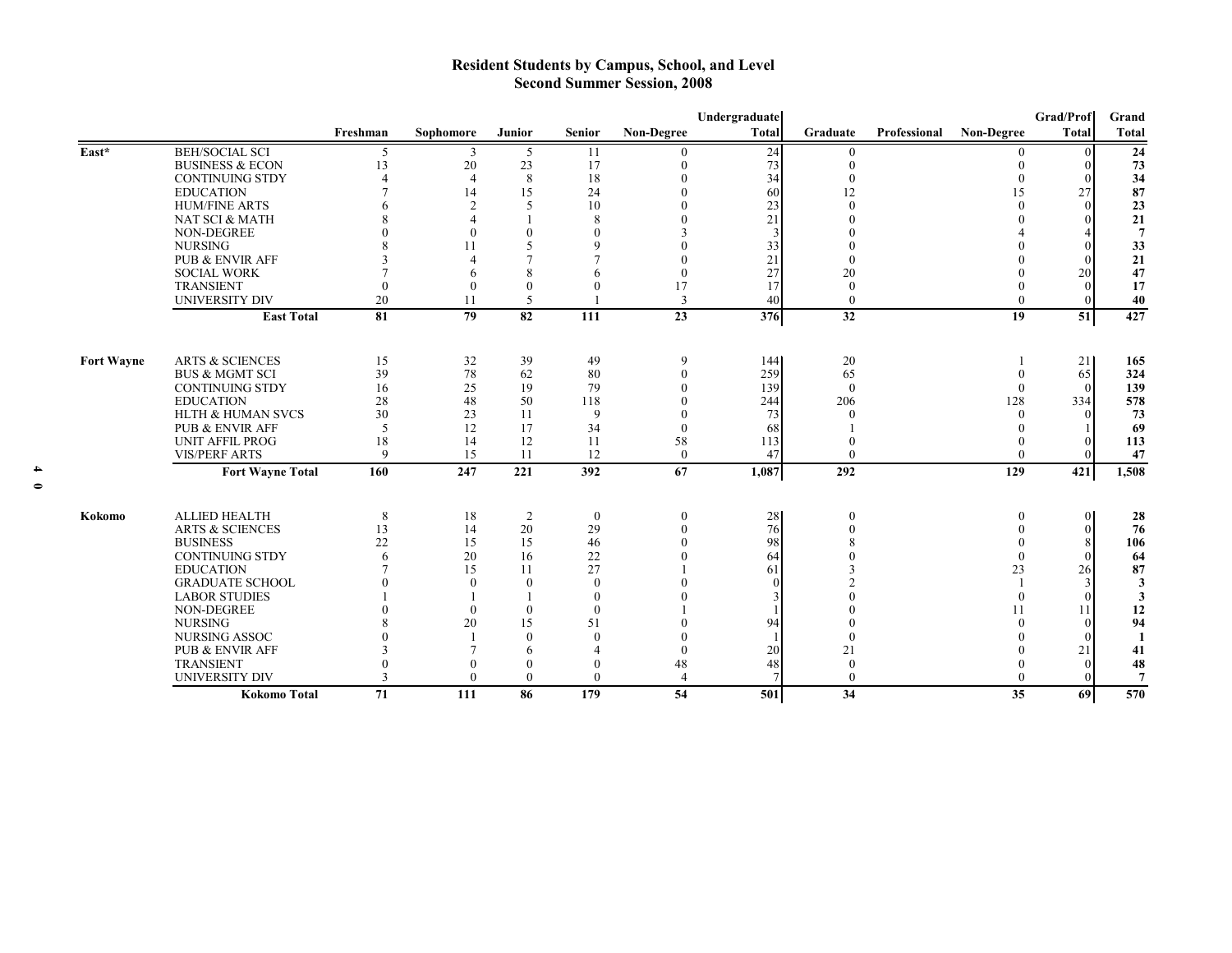## **Resident Students by Campus, School, and Level Second Summer Session, 2008**

|                  |                                              |                |                |                |                |                   | Undergraduate   |                       |              |                   | Grad/Prof        | Grand        |
|------------------|----------------------------------------------|----------------|----------------|----------------|----------------|-------------------|-----------------|-----------------------|--------------|-------------------|------------------|--------------|
|                  |                                              | Freshman       | Sophomore      | Junior         | Senior         | <b>Non-Degree</b> | Total           | Graduate              | Professional | <b>Non-Degree</b> | Total            | <b>Total</b> |
| <b>Northwest</b> | <b>ALLIED HEALTH</b>                         | 17             | 65             | 13             | 16             | $\theta$          | 111             | $\theta$              |              |                   | $\theta$         | 111          |
|                  | <b>ARTS &amp; SCIENCES</b>                   | 40             | 60             | 60             | 73             | 3                 | 236             | $\theta$              |              | $\Omega$          | $\Omega$         | 236          |
|                  | <b>BUS &amp; ECONOMICS</b>                   | 25             | 30             | 40             | 64             |                   | 159             | 60                    |              | 31                | 91               | 250          |
|                  | <b>CONTINUING STDY</b>                       | 6              | 18             | 21             | 47             |                   | 92              | $\Omega$              |              | $\Omega$          | $\Omega$         | 92           |
|                  | DENTAL AUX EDUC                              | 23             | 3              | -1             | $\overline{4}$ |                   | 31              | $\Omega$              |              | $\theta$          | $\Omega$         | 31           |
|                  | <b>EDUCATION</b>                             | 21             | 24             | 17             | 47             |                   | 110             | 40                    |              | 83                | 123              | 233          |
|                  | <b>GUIDED STUDIES</b>                        | $\mathbf{R}$   |                | $\theta$       | $\Omega$       |                   | $\mathbf Q$     |                       |              | $\Omega$          |                  | 9            |
|                  | <b>LABOR STUDIES</b>                         |                | $\Omega$       |                |                |                   |                 |                       |              |                   |                  | $\mathbf{2}$ |
|                  | <b>NON-DEGREE</b>                            |                | $\theta$       | $\theta$       | $\mathbf{0}$   | 14                | 14              |                       |              |                   |                  | 14           |
|                  | <b>NURSING</b><br><b>PUB &amp; ENVIR AFF</b> | 14             | 31             | 20             | 48             | $\Omega$          | 113             |                       |              |                   |                  | 113          |
|                  | <b>SOCIAL WORK</b>                           |                | 24<br>$\Omega$ | 22<br>$\Omega$ | 38<br>$\theta$ | $\theta$          | 92<br>$\Omega$  | 48<br>109             |              | 0                 | 52<br>109        | 144<br>109   |
|                  | <b>TRANSIENT</b>                             |                | $\theta$       | $\theta$       | $\Omega$       | 55                | 55              | $\theta$              |              | 0                 | $\Omega$         | 55           |
|                  | <b>UNIVERSITY DIV</b>                        | $\mathcal{R}$  | 39             | 14             | 6              | 10                | 72              | $\theta$              |              | $\Omega$          | $\Omega$         | 72           |
|                  | Northwest Total                              | 165            | 295            | 209            | 344            | 83                | 1,096           | 257                   |              | 118               | $\overline{375}$ | 1,471        |
|                  |                                              |                |                |                |                |                   |                 |                       |              |                   |                  |              |
| South Bend*      | <b>ALLIED HEALTH</b>                         | 22             | 30             | 5              |                | $\theta$          | 58              | $\theta$              |              | $\theta$          | $\theta$         | 58           |
|                  | <b>BUS &amp; ECONOMICS</b>                   | 50             | 46             | 44             | 105            | 40                | 285             | 57                    |              | 17                | 74               | 359          |
|                  | <b>CONTINUING STDY</b>                       | 3              | 13             | 13             | 55             |                   | 85              | $\left($<br>$\bigcap$ |              | $\theta$          | $\left($         | 85           |
|                  | DENTAL AUX EDUC                              | 10             | 8              | $\theta$       | $\overline{7}$ | $\theta$          | 25              | $\Omega$              |              | $\theta$          | $\Omega$         | 25           |
|                  | DIV OF THE ARTS<br><b>EDUCATION</b>          | 11<br>17       | 18<br>26       | 15<br>19       | 31<br>50       | 6<br>14           | 81              | 162                   |              | $\Omega$<br>100   | 262              | 81           |
|                  | <b>GRADUATE SCHOOL</b>                       | $\Omega$       | $\theta$       | $\theta$       | $\mathbf{0}$   | $\theta$          | 126<br>$\theta$ | 13                    |              |                   | 14               | 388<br>14    |
|                  | <b>LABOR STUDIES</b>                         | $\Omega$       |                | $\theta$       | $\overline{2}$ | $\theta$          |                 |                       |              | $\Omega$          | $\Omega$         |              |
|                  | LIB ARTS & SCI                               | 69             | 71             | 48             | 96             | 48                | 332             |                       |              | $\Omega$          | $\Omega$         | 332          |
|                  | <b>NON-DEGREE</b>                            | $\Omega$       | $\theta$       | $\overline{0}$ | $\mathbf{0}$   | 8                 |                 |                       |              | 23                | 23               | 31           |
|                  | <b>NURSING</b>                               | 21             | 37             | 12             | 45             | 2                 | 117             |                       |              | $\Omega$          | $\mathbf{0}$     | 117          |
|                  | PUB & ENVIR AFF                              | 8              | $\overline{7}$ | 14             | 28             | 7                 | 64              | 6                     |              |                   | 7                | 71           |
|                  | <b>SOCIAL WORK</b>                           | $\Omega$       | $\Omega$       | $\theta$       | $\mathbf{0}$   | $\theta$          | $\Omega$        | 81                    |              |                   | 82               | 82           |
|                  | <b>TRANSIENT</b>                             | $\Omega$       | $\theta$       | $\mathbf{0}$   | $\mathbf{0}$   | 108               | 108             | $\mathbf{0}$          |              | 0                 | $\theta$         | 108          |
|                  | <b>South Bend Total</b>                      | 211            | 257            | 170            | 420            | 234               | 1,292           | 319                   |              | 143               | 462              | 1,754        |
| Southeast        | <b>ARTS &amp; LETTERS</b>                    | $\overline{2}$ | 14             | 25             | 45             | $\mathbf{0}$      | 86              | $\boldsymbol{0}$      |              | $\mathbf{0}$      | $\theta$         | 86           |
|                  | <b>BUSINESS</b>                              | 10             | 16             | 35             | 116            |                   | 177             | 47                    |              | $\Omega$          | 47               | 224          |
|                  | <b>CONTINUING STDY</b>                       | $\theta$       | 14             | 14             | 52             |                   | 84              | $\mathbf{0}$          |              | $\Omega$          | $\theta$         | 84           |
|                  | <b>EDUCATION</b>                             |                | 6              | 19             | 55             |                   | 82              | 141                   |              | 164               | 305              | 387          |
|                  | <b>GRADUATE SCHOOL</b>                       | $\Omega$       | $\Omega$       | $\theta$       | $\mathbf{0}$   |                   | $\Omega$        | 6                     |              | $\Omega$          | -6               | 6            |
|                  | <b>NATURAL SCIENCE</b>                       | 11             | 28             | 34             | 37             | $\Omega$          | 110             |                       |              |                   | $\Omega$         | 110          |
|                  | <b>NON-DEGREE</b>                            |                | $\Omega$       | $\overline{0}$ | $\mathbf{0}$   | 67                | 67              |                       |              |                   |                  | 67           |
|                  | <b>NURSING</b>                               |                | $\overline{A}$ | 14             | 15             | $\Omega$          | 33              |                       |              |                   |                  | 33           |
|                  | <b>SOCIAL SCIENCE</b>                        | 6              | 24             | 31             | 50             | $\mathbf{0}$      | 111             |                       |              | $\theta$          | $\Omega$         | 111          |
|                  | <b>UNIVERSITY DIV</b>                        | 109            | 129            | 37             | 21             | 9                 | 305             | $\Omega$              |              |                   | $\Omega$         | 305          |
|                  | <b>Southeast Total</b>                       | 140            | 235            | 209            | 391            | 80                | 1,055           | 194                   |              | 164               | 358              | 1,413        |
|                  |                                              |                |                |                |                |                   |                 |                       |              |                   |                  |              |

\* Duplicated count of students.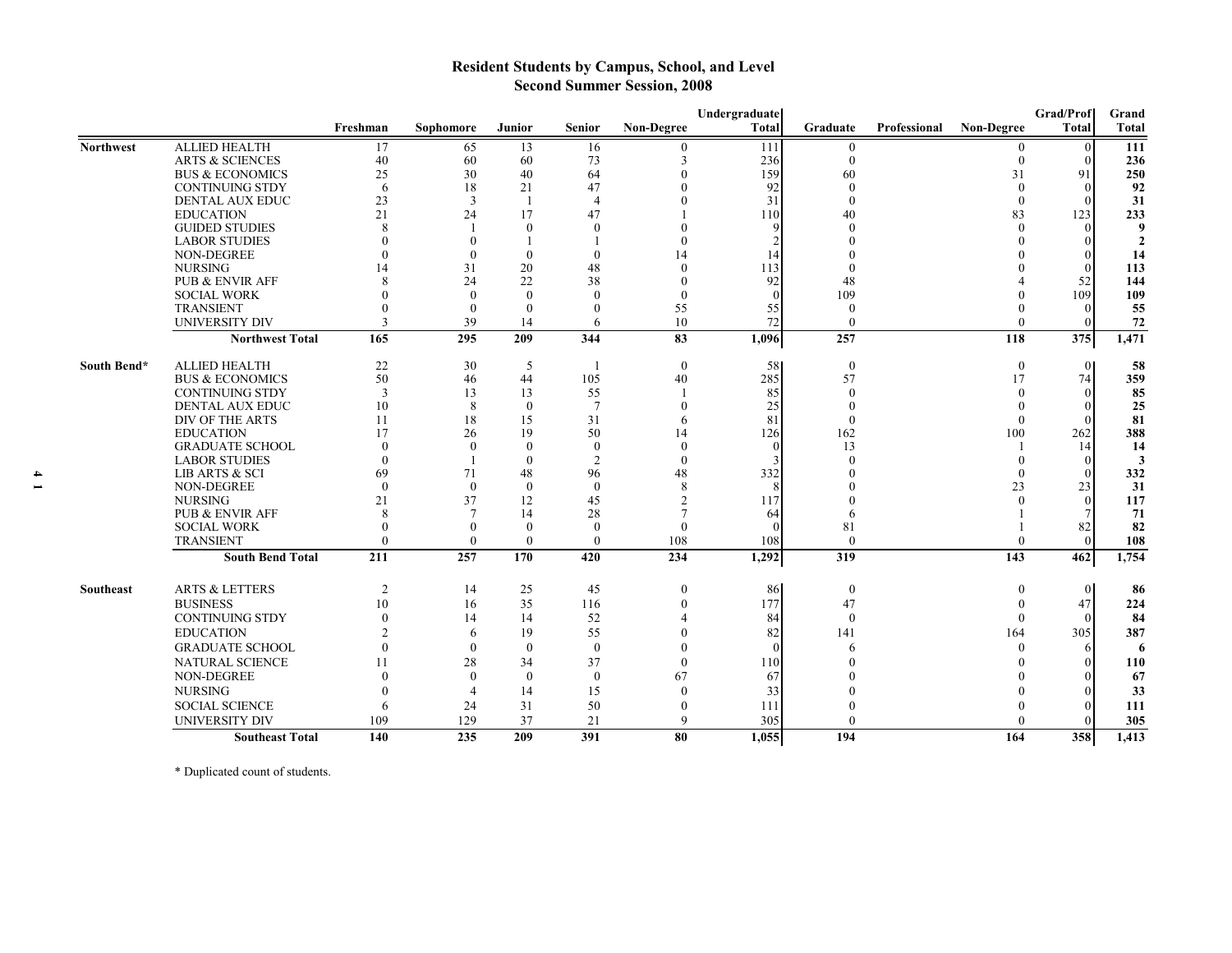# **Non-Resident Students by School and Level - All Campuses\***

| <b>Second Summer Session, 2008</b> |  |  |
|------------------------------------|--|--|
|------------------------------------|--|--|

|                               |                |                |                  |                       |                   | Undergraduate | Grad/Prof      |                |                   |              |                      |
|-------------------------------|----------------|----------------|------------------|-----------------------|-------------------|---------------|----------------|----------------|-------------------|--------------|----------------------|
|                               | Freshman       | Sophomore      | Junior           | <b>Senior</b>         | <b>Non-Degree</b> | Total         | Graduate       | Professional   | <b>Non-Degree</b> | <b>Total</b> | <b>Total</b>         |
| <b>ALLIED HEALTH</b>          | 5              | 1              | $\overline{2}$   | -1                    | $\mathbf{0}$      | 9             | $\overline{0}$ | $\mathbf{0}$   | $\mathbf{0}$      | $\Omega$     | 9                    |
| <b>ARTS &amp; LETTERS</b>     |                | 5              | 10               | $20\,$                | $\boldsymbol{0}$  | 36            | $\theta$       | 0              |                   |              | 36                   |
| <b>ARTS &amp; SCIENCES</b>    |                | 23             | 113              | 174                   | 373               | 687           | 15             |                |                   | 16           | 703                  |
| <b>BEH/SOCIAL SCI</b>         |                | $\mathbf{1}$   |                  |                       | $\theta$          | 3             | $\mathbf{0}$   |                |                   | $\Omega$     | 3                    |
| <b>BUS &amp; ECONOMICS</b>    |                | 4              |                  | $\overline{4}$        |                   | 14            | 38             |                |                   | 39           | 53                   |
| <b>BUS &amp; MGMT SCI</b>     |                | 5              | 5                | 2                     |                   | 13            | $\overline{2}$ |                | $\theta$          |              | 15                   |
| <b>BUSINESS</b>               |                | 25             | 89               | 179                   |                   | 300           | 774            | $\Omega$       | 35                | 809          | 1,109                |
| <b>BUSINESS &amp; ECON</b>    |                | $\overline{2}$ | 3                | $\overline{7}$        |                   | 13            | $\Omega$       | $\Omega$       | $\Omega$          |              | 13                   |
| <b>COLUMBUS CAMPUS</b>        | $\Omega$       | $\theta$       | $\boldsymbol{0}$ | $\overline{2}$        |                   |               | $\Omega$       | $\Omega$       |                   |              |                      |
| <b>CONTINUING STDY</b>        | 16             | $\mathbf Q$    | 27               | 65                    |                   | 125           |                |                |                   |              | 125                  |
| DENTAL AUX EDUC               | $\overline{2}$ |                | $\mathbf{0}$     | $\Omega$              |                   |               | $\Omega$       | $\Omega$       |                   |              | $\overline{2}$       |
| <b>DENTISTRY</b>              | $\theta$       | $\Omega$       | $\Omega$         | $\Omega$              |                   | $\Omega$      | 25             | 31             |                   | 56           | 56                   |
| DIV OF THE ARTS               | $\mathfrak{D}$ | $\theta$       | $\mathbf{0}$     | 3                     |                   |               | $\overline{1}$ | $\theta$       | $\Omega$          |              |                      |
| <b>EDUCATION</b>              | 3              | 12             | 25               | 39                    |                   | 81            | 237            | $\Omega$       | 183               | 420          | 501                  |
| <b>ENGINEERING</b>            |                | 3              | 11               | 8                     |                   | 32            | 3              | $\theta$       | $\mathbf{0}$      |              | 35                   |
| <b>GRAD NON-DEGREE</b>        |                | $\Omega$       | $\mathbf{0}$     | $\Omega$              |                   | $\Omega$      | $\mathbf{0}$   | $\Omega$       | 13                | 13           | 13                   |
| <b>GRADUATE SCHOOL</b>        |                | $\Omega$       | $\Omega$         | $\Omega$              |                   |               | 789            | $\theta$       | 103               | 892          | 892                  |
| <b>HEALTH &amp; REHAB SCI</b> | $\Omega$       | $\Omega$       | $\boldsymbol{0}$ | $\Omega$              |                   |               | 8              | $\theta$       | $\mathbf{0}$      |              | 8                    |
| HEALTH, PE, REC               |                | 8              | 17               | 37                    |                   | 63            | 44             |                |                   | 44           | 107                  |
| <b>HERRON ART</b>             |                | 3              | $\mathbf{1}$     | $\Omega$              |                   |               |                |                |                   |              |                      |
| <b>HLTH &amp; HUMAN SVCS</b>  |                |                | $\Omega$         |                       |                   |               | $\Omega$       |                |                   |              |                      |
| <b>HUM/FINE ARTS</b>          |                | $\Omega$       | $\Omega$         | $\mathcal{D}$         |                   |               | $\Omega$       |                |                   |              |                      |
|                               |                |                | $\overline{2}$   | $\boldsymbol{\Delta}$ |                   |               |                |                |                   |              |                      |
| <b>INFORMATICS</b>            |                |                |                  |                       |                   |               | 35             |                |                   | 36           | 44                   |
| <b>JOURNALISM</b>             |                |                | 11               | 14                    |                   | 26            |                |                |                   |              | 26<br>$\mathfrak{Z}$ |
| <b>LABOR STUDIES</b>          |                | $\Omega$       | $\Omega$         | $\overline{2}$        |                   |               |                | $\theta$       |                   |              |                      |
| LAW                           |                | $\Omega$       |                  | $\Omega$              |                   |               |                | 100            |                   | 100          | 100                  |
| <b>LIB ARTS &amp; SCI</b>     |                | $\overline{c}$ | 6                | q                     |                   | 22            |                | $\Omega$       |                   | $\Omega$     | 22                   |
| <b>LIBERAL ARTS</b>           |                | $\Omega$       | 6                |                       |                   |               | $\Omega$       |                |                   |              | $\overline{7}$       |
| LIBRARY & INFO SCI            |                | $\Omega$       | 0                | $\Omega$              |                   |               | 88             |                |                   | 88           | 88                   |
| <b>MEDICINE</b>               |                | $\theta$       | $\Omega$         |                       | $\theta$          |               | $\theta$       | $\Omega$       | $\theta$          |              |                      |
| <b>MUSIC</b>                  |                | 16             | 29               | 85                    | 10                | 141           | 232            | $\Omega$       | 17                | 249          | 390                  |
| NAT SCI & MATH                |                | $\overline{2}$ | 6                | $\overline{0}$        | $\theta$          |               | $\Omega$       | 0              |                   |              | 9                    |
| <b>NATURAL SCIENCE</b>        |                | 6              | 13               | 33                    | $\mathbf{0}$      | 56            |                | 0              |                   |              | 56                   |
| NON-DEGREE                    |                | $\Omega$       | $\mathbf{0}$     | $\mathbf{0}$          | 19                | 19            |                | $\theta$       |                   |              | 22                   |
| <b>NURSING</b>                |                |                | 11               | 17                    | $\theta$          | 35            |                | $\Omega$       |                   |              | 35                   |
| <b>OPTOMETRY</b>              |                |                | $\mathbf{0}$     | $\Omega$              |                   | $\Omega$      |                | 30             |                   | 30           | 30                   |
| PHYSICAL EDUC                 |                |                | $\theta$         | 5                     |                   |               | 6              | $\Omega$       |                   | 10           | 18                   |
| PUB & ENVIR AFF               |                |                | 14               | 31                    |                   | 51            | 80             | $\theta$       |                   | 81           | 132                  |
| <b>SCIENCE</b>                |                |                | $\overline{2}$   | 6                     |                   | q             | 15             | $\Omega$       |                   | 15           | 24                   |
| <b>SOCIAL SCIENCE</b>         | 3              |                | 15               | 28                    |                   | 54            | $\Omega$       | $\Omega$       |                   | $\Omega$     | 54                   |
| <b>SOCIAL WORK</b>            |                |                | $\mathfrak{D}$   | $\Omega$              |                   |               | 10             | $\overline{0}$ |                   | 10           | 12                   |
| <b>TECHNOLOGY</b>             |                |                |                  | 5                     | $\theta$          | 17            |                |                |                   |              | 18                   |
| <b>TRANSIENT</b>              | $\Omega$       |                | $\Omega$         |                       | 29                | 29            |                |                |                   |              | 29                   |
| <b>UNIT AFFIL PROG</b>        | $\overline{2}$ | $\theta$       | $\theta$         | $\Omega$              | $\overline{2}$    |               |                |                |                   |              |                      |
| UNIVERSITY COLLEGE            | 15             | 15             | 13               | 6                     | $\Omega$          | 49            |                |                |                   |              | 49                   |
| <b>UNIVERSITY DIV</b>         | 153            | 85             | 88               | 30                    |                   | 356           |                |                |                   |              | 356                  |
| <b>VIS/PERF ARTS</b>          | $\mathbf{0}$   | $\mathbf{1}$   |                  | 3                     | $\Omega$          |               |                | 0              |                   |              | 5                    |
| Total                         | 249            | 253            | 528              | 825                   | 448               | 2,303         | 2.403          | 161            | 362               | 2,926        | 5,229                |

\* Duplicated count of students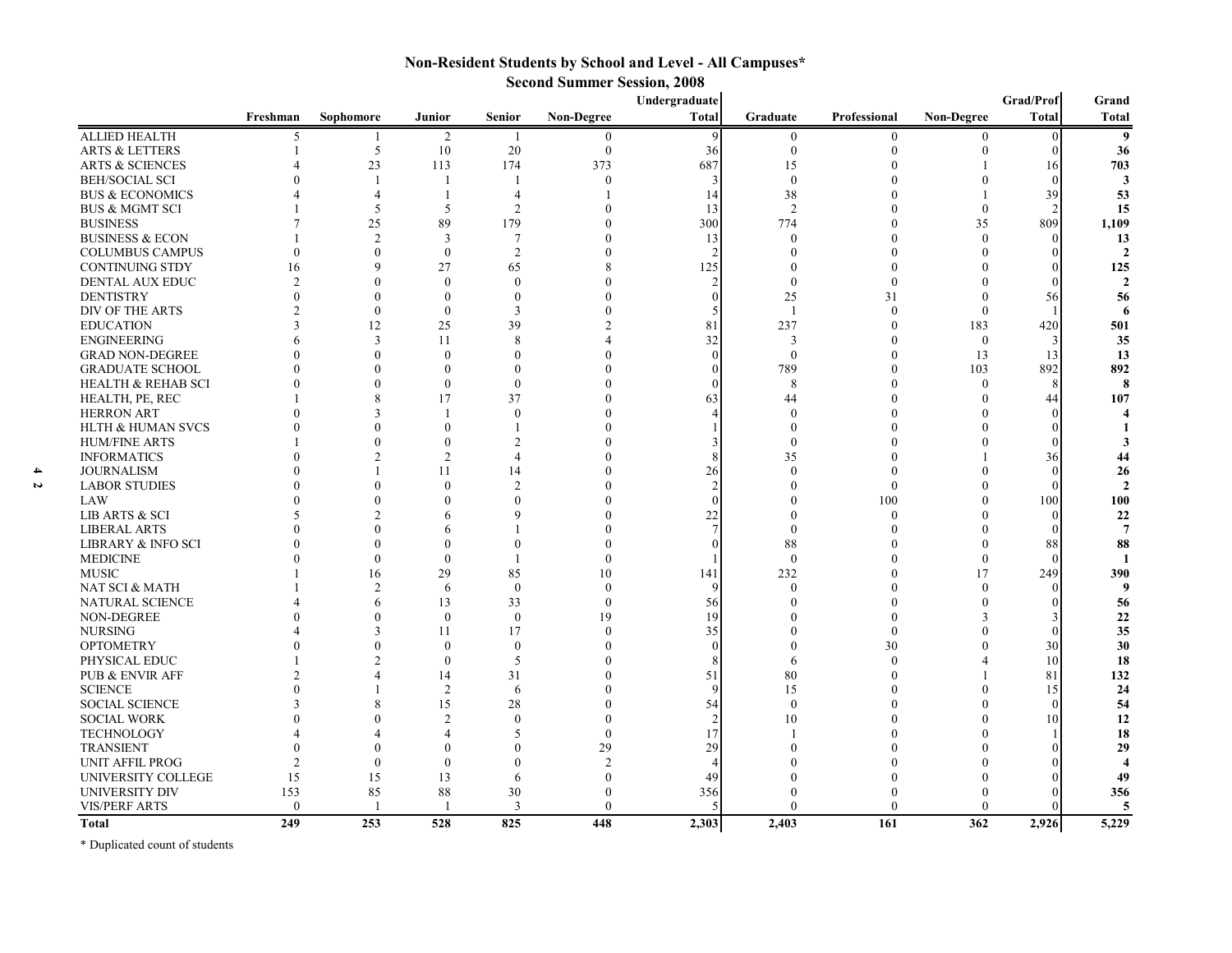#### **Non-Resident Students by Campus, School, and Level Second Summer Session, 2008**

|              |                               | Undergraduate |                |                |                |                   |              | Grad/Prof      |              |              |              | Grand                   |
|--------------|-------------------------------|---------------|----------------|----------------|----------------|-------------------|--------------|----------------|--------------|--------------|--------------|-------------------------|
|              |                               | Freshman      | Sophomore      | <b>Junior</b>  | <b>Senior</b>  | <b>Non-Degree</b> | <b>Total</b> | Graduate       | Professional | Non-Degree   | <b>Total</b> | <b>Total</b>            |
| Bloomington* | <b>ARTS &amp; SCIENCES</b>    |               | 22             | 112            | 170            | 373               | 678          | 15             | 0            | $\bf{0}$     | 15           | 693                     |
|              | <b>BUSINESS</b>               |               | 24             | 71             | 124            | $\theta$          | 220          | 114            | $\theta$     | $\theta$     | 114          | 334                     |
|              | <b>CONTINUING STDY</b>        |               | 2              | 12             | 18             | 8                 | 40           | $\theta$       | $\theta$     | $\theta$     | $\theta$     | 40                      |
|              | <b>EDUCATION</b>              |               | $\theta$       | 2              | 17             |                   | 20           | 81             | $\mathbf{0}$ | 113          | 194          | 214                     |
|              | <b>GRADUATE SCHOOL</b>        |               | $\theta$       | $\theta$       | $\theta$       | $\theta$          | $\theta$     | 750            | $\theta$     | 103          | 853          | 853                     |
|              | HEALTH, PE, REC               |               | 6              | 17             | 37             | $\theta$          | 60           | 44             | $\theta$     | $\theta$     | 44           | 104                     |
|              | <b>INFORMATICS</b>            |               |                | 2              | 2              | $\mathbf{0}$      |              | 30             | $\theta$     | $\Omega$     | 30           | 35                      |
|              | <b>JOURNALISM</b>             |               |                | 11             | 13             | $\mathbf{0}$      | 25           | $\theta$       | $\theta$     |              | $\theta$     | 25                      |
|              | LAW                           |               | $\Omega$       | $\theta$       | $\theta$       | $\Omega$          | $\Omega$     | $\theta$       | 30           | $\Omega$     | 30           | 30                      |
|              | LIBRARY & INFO SCI            |               | $\Omega$       | $\theta$       | $\theta$       | $\theta$          |              | 83             | $\Omega$     | $\theta$     | 83           | 83                      |
|              | <b>MUSIC</b>                  |               | 16             | 29             | 85             | 10                | 141          | 220            | $\theta$     | 17           | 237          | 378                     |
|              | <b>OPTOMETRY</b>              |               | $\Omega$       | $\theta$       | $\theta$       | $\Omega$          | $\theta$     | $\theta$       | 30           | $\Omega$     | 30           | 30                      |
|              | <b>PUB &amp; ENVIR AFF</b>    |               | $\mathcal{R}$  | 10             | 22             | 0                 | 35           | 42             | $\theta$     | $\Omega$     | 42           | 77                      |
|              | <b>SOCIAL WORK</b>            | $\Omega$      | $\theta$       | $\overline{1}$ | $\mathbf{0}$   | $\Omega$          |              | $\theta$       | $\theta$     |              |              | $\mathbf{1}$            |
|              | <b>UNIVERSITY DIV</b>         | 125           | 57             | 57             | 23             | $\Omega$          | 262          | $\theta$       | $\Omega$     | $\Omega$     |              | 262                     |
|              | <b>Bloomington Total</b>      | 128           | 132            | 324            | 511            | 392               | 1,487        | 1,379          | 60           | 233          | 1,672        | 3,159                   |
|              |                               |               |                |                |                |                   |              |                |              |              |              |                         |
| <b>IUPUI</b> | <b>BUSINESS</b>               | $\theta$      | $\mathbf{0}$   | $\mathbf{0}$   | 14             | $\mathbf{0}$      | 14           | 594            | $\mathbf{0}$ | 35           | 629          | 643                     |
|              | <b>COLUMBUS CAMPUS</b>        | $\left($      | $\theta$       | $\theta$       | $\overline{2}$ | $\theta$          |              | $\theta$       | $\theta$     | $\theta$     |              |                         |
|              | <b>CONTINUING STDY</b>        |               | $\mathbf{0}$   |                | $\overline{4}$ | $\Omega$          |              | $\theta$       | $\theta$     | $\theta$     |              | 5                       |
|              | <b>DENTISTRY</b>              |               | $\Omega$       | $\theta$       | $\theta$       |                   | $\Omega$     | 25             | 31           | $\Omega$     | 56           | 56                      |
|              | <b>EDUCATION</b>              |               | $\Omega$       | $\theta$       | $\mathbf{0}$   |                   |              | $\overline{4}$ | $\theta$     | 4            |              | 8                       |
|              | <b>ENGINEERING</b>            |               | 3              | 11             | 8              | Δ                 | 32           | 3              | $\mathbf{0}$ | $\theta$     |              | 35                      |
|              | <b>GRAD NON-DEGREE</b>        |               | $\mathbf{0}$   | $\theta$       | $\theta$       |                   | $\Omega$     | $\theta$       | $\theta$     | 13           | 13           | 13                      |
|              | <b>GRADUATE SCHOOL</b>        |               | $\Omega$       | $\theta$       | $\theta$       |                   |              | 32             | $\theta$     | $\theta$     | 32           | 32                      |
|              | <b>HEALTH &amp; REHAB SCI</b> |               | $\theta$       | $\theta$       | $\mathbf{0}$   |                   |              | 8              | $\mathbf{0}$ | $\theta$     |              | 8                       |
|              | <b>HERRON ART</b>             |               | 3              |                | $\mathbf{0}$   |                   |              | $\Omega$       | $\Omega$     | $\Omega$     |              |                         |
|              | <b>INFORMATICS</b>            |               |                | $\Omega$       | $\overline{2}$ |                   |              |                | $\theta$     |              |              |                         |
|              | <b>JOURNALISM</b>             |               | $\Omega$       |                |                |                   |              |                | $\theta$     |              |              |                         |
|              | <b>LABOR STUDIES</b>          |               |                |                |                |                   |              |                | $\theta$     |              |              |                         |
|              | LAW                           |               |                |                |                |                   |              |                | 70           |              | 70           | 70                      |
|              | <b>LIBERAL ARTS</b>           |               |                | 6              |                |                   |              |                | $\theta$     | $\Omega$     |              |                         |
|              | <b>LIBRARY &amp; INFO SCI</b> |               |                |                | $\Omega$       |                   |              |                | $\theta$     |              |              |                         |
|              | <b>MEDICINE</b>               |               | $\Omega$       | $\Omega$       |                |                   |              | $\Omega$       | $\Omega$     |              |              |                         |
|              | <b>MUSIC</b>                  |               |                | $\Omega$       | $\theta$       | $\Omega$          |              | 12             | $\Omega$     |              | 12           | 12                      |
|              | <b>NURSING</b>                |               | $\Omega$       | $\Omega$       | 12             |                   | 12           | $\Omega$       | $\Omega$     | $\Omega$     | $\Omega$     | 12                      |
|              | PHYSICAL EDUC                 |               | $\mathfrak{D}$ | $\Omega$       | 5              |                   |              | 6              | $\Omega$     |              | 10           | 18                      |
|              | PUB & ENVIR AFF               |               | $\Omega$       | $\Omega$       | 3              |                   |              | 36             | $\Omega$     | $\Omega$     | 36           | 39                      |
|              | <b>SCIENCE</b>                |               |                | $\mathfrak{D}$ | 6              |                   |              | 15             | $\Omega$     | $\Omega$     | 15           | 24                      |
|              | <b>SOCIAL WORK</b>            |               |                | $\Omega$       | $\Omega$       |                   |              |                | $\Omega$     | $\Omega$     |              | $\overline{\mathbf{4}}$ |
|              | TECHNOLOGY                    |               | Δ              | $\overline{4}$ | 5              | $\mathbf{0}$      | 17           |                | $\theta$     | $\mathbf{0}$ |              | 18                      |
|              | <b>TRANSIENT</b>              | $\left($      | $\theta$       | $\theta$       | $\mathbf{0}$   | 18                | 18           | $\theta$       | $\mathbf{0}$ | $\left($     |              | 18                      |
|              | UNIVERSITY COLLEGE            | 15            | 15             | 13             | 6              | $\theta$          | 49           | $\theta$       | $\Omega$     | $\theta$     |              | 49                      |
|              | <b>IUPUI Total</b>            | 26            | 29             | 38             | 71             | 22                | 186          | 750            | 101          | 57           | 908          | 1,094                   |

\* Duplicated count of students.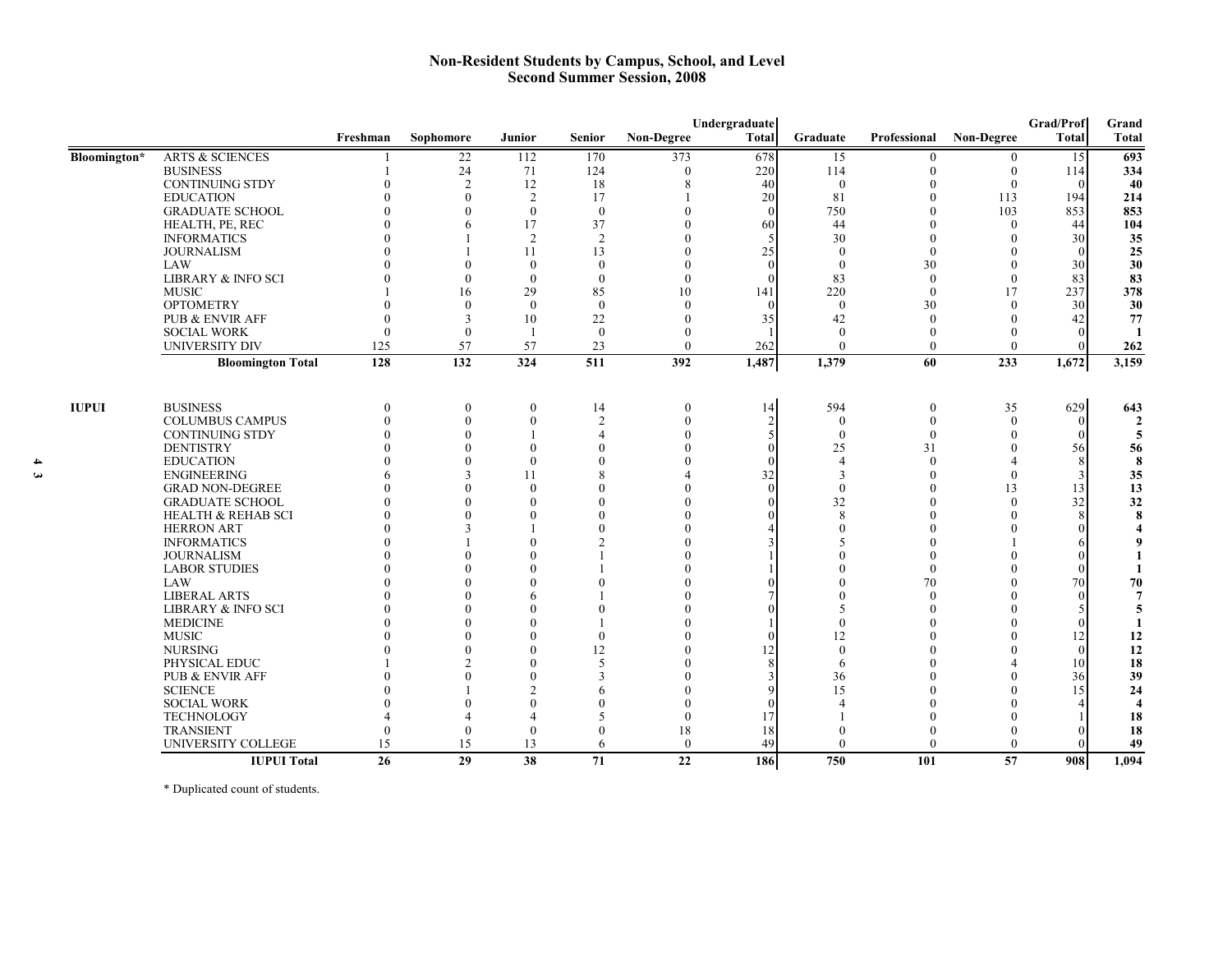# **Non-Resident Students by Campus, School, and Level Second Summer Session, 2008**

|                   |                              |                         |                          |                |               |                   | Undergraduate  |                |  |                         | Grad/Prof    | Grand        |
|-------------------|------------------------------|-------------------------|--------------------------|----------------|---------------|-------------------|----------------|----------------|--|-------------------------|--------------|--------------|
|                   |                              | Freshman                | Sophomore                | Junior         | <b>Senior</b> | <b>Non-Degree</b> | Total          | Graduate       |  | Professional Non-Degree | <b>Total</b> | <b>Total</b> |
| East              | <b>BEH/SOCIAL SCI</b>        |                         |                          |                |               |                   |                |                |  |                         |              | 3            |
|                   | <b>BUSINESS &amp; ECON</b>   |                         |                          |                |               |                   | 13             |                |  |                         |              | 13           |
|                   | <b>CONTINUING STDY</b>       |                         |                          |                |               |                   | 17             |                |  |                         |              | 17           |
|                   | <b>EDUCATION</b>             |                         |                          |                |               |                   | 12             |                |  |                         |              | 12           |
|                   | <b>HUM/FINE ARTS</b>         |                         |                          |                |               |                   |                |                |  |                         |              | 3            |
|                   | NAT SCI & MATH               |                         |                          |                |               |                   |                |                |  |                         |              |              |
|                   | <b>NURSING</b>               |                         |                          |                |               |                   |                |                |  |                         |              |              |
|                   | PUB & ENVIR AFF              |                         |                          |                |               |                   |                |                |  |                         |              |              |
|                   | <b>SOCIAL WORK</b>           |                         | $\Omega$                 |                |               |                   |                |                |  |                         |              |              |
|                   | <b>TRANSIENT</b>             | $\theta$                | $\theta$                 | $\theta$       | $\theta$      | 4                 |                |                |  | $\Omega$                |              |              |
|                   | <b>East Total</b>            | 16                      | 11                       | 21             | 20            | 4                 | 72             |                |  | $\bf{0}$                |              | 73           |
| <b>Fort Wayne</b> | <b>ARTS &amp; SCIENCES</b>   | $\overline{c}$          |                          |                | 4             |                   |                |                |  |                         |              | 9            |
|                   | <b>BUS &amp; MGMT SCI</b>    |                         | $\overline{\phantom{0}}$ |                |               |                   | 13             |                |  |                         |              | 15           |
|                   | <b>CONTINUING STDY</b>       |                         |                          |                |               |                   | 17             |                |  |                         |              | 17           |
|                   | <b>EDUCATION</b>             |                         |                          |                |               |                   |                |                |  |                         |              | 12           |
|                   | <b>HLTH &amp; HUMAN SVCS</b> |                         |                          |                |               |                   |                |                |  |                         |              |              |
|                   | <b>LABOR STUDIES</b>         |                         |                          |                |               |                   |                |                |  |                         |              |              |
|                   | <b>PUB &amp; ENVIR AFF</b>   |                         |                          |                |               |                   |                |                |  |                         |              |              |
|                   | <b>UNIT AFFIL PROG</b>       |                         |                          |                |               |                   |                |                |  |                         |              |              |
|                   | <b>VIS/PERF ARTS</b>         | $\theta$                |                          |                | $\mathbf{3}$  | $\theta$          |                |                |  | $\Omega$                |              |              |
|                   | <b>Fort Wayne Total</b>      | 10                      | 13                       | 15             | 23            | $\overline{2}$    | 63             | $\overline{7}$ |  | $\overline{2}$          | 9            | 72           |
| Kokomo            | <b>ALLIED HEALTH</b>         |                         | $\boldsymbol{0}$         |                | $\mathbf{0}$  | $\mathbf{0}$      |                |                |  | $\theta$                |              |              |
|                   | <b>BUSINESS</b>              | $\overline{2}$          | $\theta$                 |                | $\theta$      | $\theta$          |                |                |  | $\mathbf{0}$            |              |              |
|                   | <b>EDUCATION</b>             | $\theta$                | $\theta$                 | $\theta$       | $\theta$      | $\theta$          |                | $\theta$       |  |                         |              | 1            |
|                   | <b>Kokomo Total</b>          | $\mathbf{3}$            | $\mathbf{0}$             | $\overline{2}$ | $\mathbf{0}$  | $\bf{0}$          | 5 <sub>l</sub> | $\bf{0}$       |  | $\mathbf{1}$            |              | 6            |
| <b>Northwest</b>  | <b>ALLIED HEALTH</b>         |                         |                          |                |               |                   |                |                |  |                         |              |              |
|                   | <b>ARTS &amp; SCIENCES</b>   |                         |                          |                |               |                   |                |                |  |                         |              |              |
|                   | <b>BUS &amp; ECONOMICS</b>   |                         |                          |                |               |                   |                |                |  |                         |              |              |
|                   | <b>CONTINUING STDY</b>       |                         |                          |                |               |                   |                |                |  |                         |              |              |
|                   | DENTAL AUX EDUC              |                         |                          |                |               |                   |                |                |  |                         |              |              |
|                   | <b>EDUCATION</b>             |                         |                          |                |               |                   |                |                |  |                         |              |              |
|                   | <b>NURSING</b>               |                         |                          |                |               |                   |                |                |  |                         |              |              |
|                   | <b>PUB &amp; ENVIR AFF</b>   |                         |                          |                |               |                   |                |                |  |                         |              |              |
|                   | <b>SOCIAL WORK</b>           |                         |                          |                |               |                   |                |                |  |                         |              |              |
|                   | <b>TRANSIENT</b>             |                         | $\theta$                 |                |               |                   |                |                |  |                         |              |              |
|                   | UNIVERSITY DIV               | $\theta$                | $\overline{2}$           | $\theta$       | $\theta$      | $\theta$          |                |                |  |                         |              |              |
|                   | <b>Northwest Total</b>       | $\overline{\mathbf{4}}$ | $\mathbf{2}$             | 3              | 3             | $\mathbf{2}$      | 14             | 6              |  | $\mathbf{0}$            | 61           | 20           |

**4**

**4**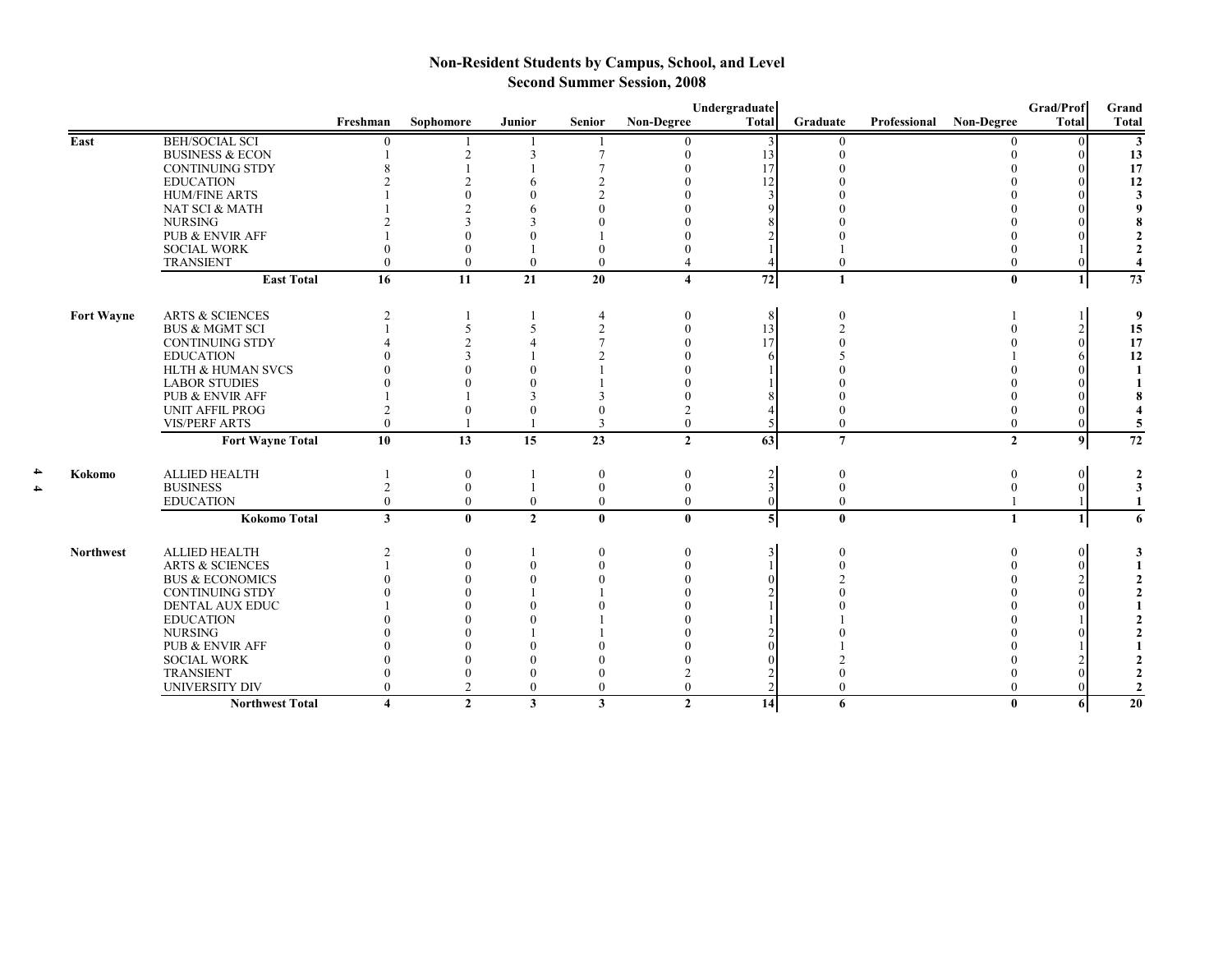# **Non-Resident Students by Campus, School, and Level Second Summer Session, 2008**

|                   |                            | Freshman | Sophomore | Junior | <b>Senior</b> | <b>Non-Degree</b> | Undergraduate<br>Total | Graduate | Professional | <b>Non-Degree</b> | Grad/Prof<br>Total | Grand<br><b>Total</b> |
|-------------------|----------------------------|----------|-----------|--------|---------------|-------------------|------------------------|----------|--------------|-------------------|--------------------|-----------------------|
| <b>South Bend</b> | <b>ALLIED HEALTH</b>       |          |           |        |               |                   |                        |          |              |                   |                    |                       |
|                   | <b>BUS &amp; ECONOMICS</b> |          |           |        |               |                   |                        | 36       |              |                   |                    | 51                    |
|                   | <b>CONTINUING STDY</b>     |          |           |        |               |                   |                        |          |              |                   |                    |                       |
|                   | <b>DENTAL AUX EDUC</b>     |          |           |        |               |                   |                        |          |              |                   |                    |                       |
|                   | DIV OF THE ARTS            |          |           |        |               |                   |                        |          |              |                   |                    |                       |
|                   | <b>EDUCATION</b>           |          |           |        |               |                   |                        |          |              |                   |                    | 20                    |
|                   | <b>GRADUATE SCHOOL</b>     |          |           |        |               |                   |                        |          |              |                   |                    |                       |
|                   | LIB ARTS & SCI             |          |           |        |               |                   | רר                     |          |              |                   |                    | 22                    |
|                   | <b>NON-DEGREE</b>          |          |           |        |               |                   |                        |          |              |                   |                    |                       |
|                   | <b>NURSING</b>             |          |           |        |               |                   |                        |          |              |                   |                    |                       |
|                   | PUB & ENVIR AFF            |          |           |        |               |                   |                        |          |              |                   |                    |                       |
|                   | <b>SOCIAL WORK</b>         |          |           |        |               |                   |                        |          |              |                   |                    |                       |
|                   | <b>TRANSIENT</b>           |          |           |        |               |                   |                        |          |              |                   |                    |                       |
|                   | <b>South Bend Total</b>    | 16       | 9         | 12     | 25            | 7                 | 69                     | 53       |              | $\overline{7}$    | 60                 | $\overline{129}$      |
| Southeast         | <b>ARTS &amp; LETTERS</b>  |          |           | 10     | 20            |                   | 36                     | $\theta$ |              |                   |                    | 36                    |
|                   | <b>BUSINESS</b>            |          |           | 17     | 41            |                   | 63                     | 66       |              |                   | 66                 | 129                   |
|                   | <b>CONTINUING STDY</b>     |          |           |        | 25            |                   | 4                      |          |              |                   |                    | 41                    |
|                   | <b>EDUCATION</b>           |          |           | 12     | 15            |                   | 33                     | 137      |              | 62                | 199                | 232                   |
|                   | <b>GRADUATE SCHOOL</b>     |          |           |        |               |                   |                        |          |              |                   |                    |                       |
|                   | HEALTH, PE, REC            |          |           |        |               |                   |                        |          |              |                   |                    |                       |
|                   | NATURAL SCIENCE            |          |           | 13     | 33            |                   | 56                     |          |              |                   |                    | 56                    |
|                   | NON-DEGREE                 |          |           |        |               | 19                | 19                     |          |              |                   |                    | 19                    |
|                   | <b>NURSING</b>             |          |           |        |               |                   | 10                     |          |              |                   |                    | 10                    |
|                   | <b>SOCIAL SCIENCE</b>      |          |           | 15     | 28            |                   | 54                     |          |              |                   |                    | 54                    |
|                   | UNIVERSITY DIV             | 28       | 26        | 31     |               |                   | 92                     |          |              |                   |                    | 92                    |
|                   | <b>Southeast Total</b>     | 46       | 57        | 113    | 172           | 19                | 407                    | 207      |              | 62                | 269                | 676                   |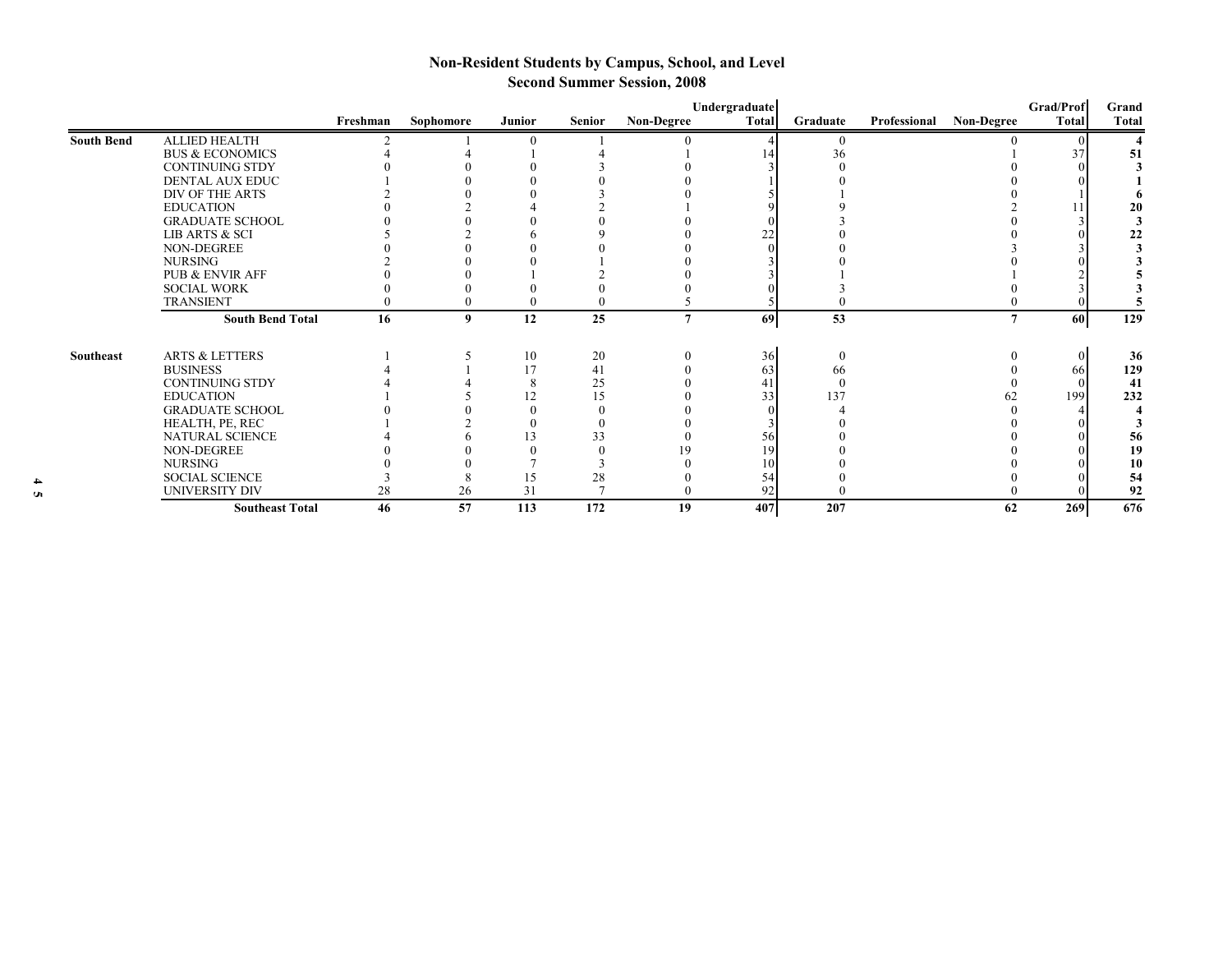## **Credit Hour Summary by Class Standing - All Campuses Second Summer Session, 2008**

|              |          |           |               |               |                   | <b>Undergraduate</b> |          |              |                   | <b>Grad/Prof</b> | Grand    |
|--------------|----------|-----------|---------------|---------------|-------------------|----------------------|----------|--------------|-------------------|------------------|----------|
|              | Freshman | Sophomore | <b>Junior</b> | <b>Senior</b> | <b>Non-Degree</b> | <b>Total</b>         | Graduate | Professional | <b>Non-Degree</b> | Total            | Total    |
| Total        | 8,583.0  | 10,930.0  | 14,062.5      | 27,571.0      | 6,905.0           | 68,051.5             | 20,494.5 | 1,185.0      | 6.802.0           | 28,482           | 96,533.0 |
| Full-Time    | 4,744.0  | 4,376.0   | 6,388.5       | 13,874.5      | 2,607.0           | 31,990.0             | 9,379.0  | 205.0        | 2,458.5           | 12,043           | 44,032.5 |
| Part-Time    | 3,839.0  | 6,554.0   | 7,674.0       | 13,696.5      | 4,298.0           | 36,061.5             | 11,115.5 | 980.0        | 4,343.5           | 16,439           | 52,500.5 |
| Matrics      | 4,933.0  | 594.0     | 435.0         | 352.0         | 0.0               | 6,314.0              | 3,719.0  | 695.0        | 0.0               | 4,414            | 10,728.0 |
| Resident     | 7,565.0  | 9,807.5   | 11,732.5      | 23,811.5      | 5,599.0           | 58,515.5             | 11,226.0 | 537.5        | 5,170.0           | 16,934           | 75,449.0 |
| Non-Resident | 1,018.0  | 1,122.5   | 2,330.0       | 3,759.5       | .306.0            | 9,536.0              | 9,268.5  | 647.5        | 1,632.0           | 11,548           | 21,084.0 |
| Male         | 3,366.0  | 4,389.0   | 6,049.5       | 11,209.0      | 3,101.0           | 28,114.5             | 8,290.5  | 673.5        | 1,899.0           | 10,863           | 38,977.5 |
| Female       | 5,217.0  | 6,541.0   | 8,013.0       | 16,362.0      | 3,804.0           | 39,937.0             | 12,204.0 | 511.5        | 4,903.0           | 17,619           | 57,555.5 |

#### **Credit Hour Summary by Class Standing and Ethnicity - All Campuses Second Summer Session, 2008**

|               |          |                  |          |               |                   | Undergraduate |          |              |                   | Grad/Prof    | Grand    |
|---------------|----------|------------------|----------|---------------|-------------------|---------------|----------|--------------|-------------------|--------------|----------|
|               | Freshman | <b>Sophomore</b> | Junior   | <b>Senior</b> | <b>Non-Degree</b> | <b>Total</b>  | Graduate | Professional | <b>Non-Degree</b> | <b>Total</b> | Total    |
| Total         | 8,583.0  | 10,930.0         | 14,062.5 | 27,571.0      | 6,905.0           | 68,051.5      | 20,494.5 | 1,185.0      | 6,802.0           | 28,481.5     | 96,533.0 |
| African-Amer. | .889.0   | .071.0           | ,194.0   | 2,382.0       | 511.0             | 7,047.0       | 1,344.0  | 26.0         | 367.0             | 1,737.0      | 8,784.0  |
| Am. Indian    | 23.0     | 26.0             | 39.0     | 97.0          | 0.0               | 185.0         | 47.0     | 0.0          | 47.0              | 94.0         | 279.0    |
| Asian-Amer.   | 245.0    | 400.0            | 605.0    | 850.5         | 248.0             | 2,348.5       | 654.5    | 67.5         | 161.0             | 883.0        | 3,231.5  |
| Hispanic      | 451.0    | 442.0            | 392.0    | 782.0         | 181.0             | 2,248.0       | 463.5    | 27.0         | 120.0             | 610.5        | 2,858.5  |
| White         | 5,276.0  | 8,248.5          | 10,972.0 | 21,954.5      | 5,458.0           | 51,909.0      | 14,318.5 | 628.0        | 5,508.0           | 20,454.5     | 72,363.5 |
| Foreign       | 254.0    | 341.0            | 545.5    | 944.5         | 254.0             | 2,339.0       | 2.619.0  | 206.5        | 259.0             | 3,084.5      | 5,423.5  |
| Unknown       | 445.0    | 401.5            | 315.0    | 560.5         | 253.0             | 1,975.0       | 1,048.0  | 230.0        | 340.0             | 1,618.0      | 3,593.0  |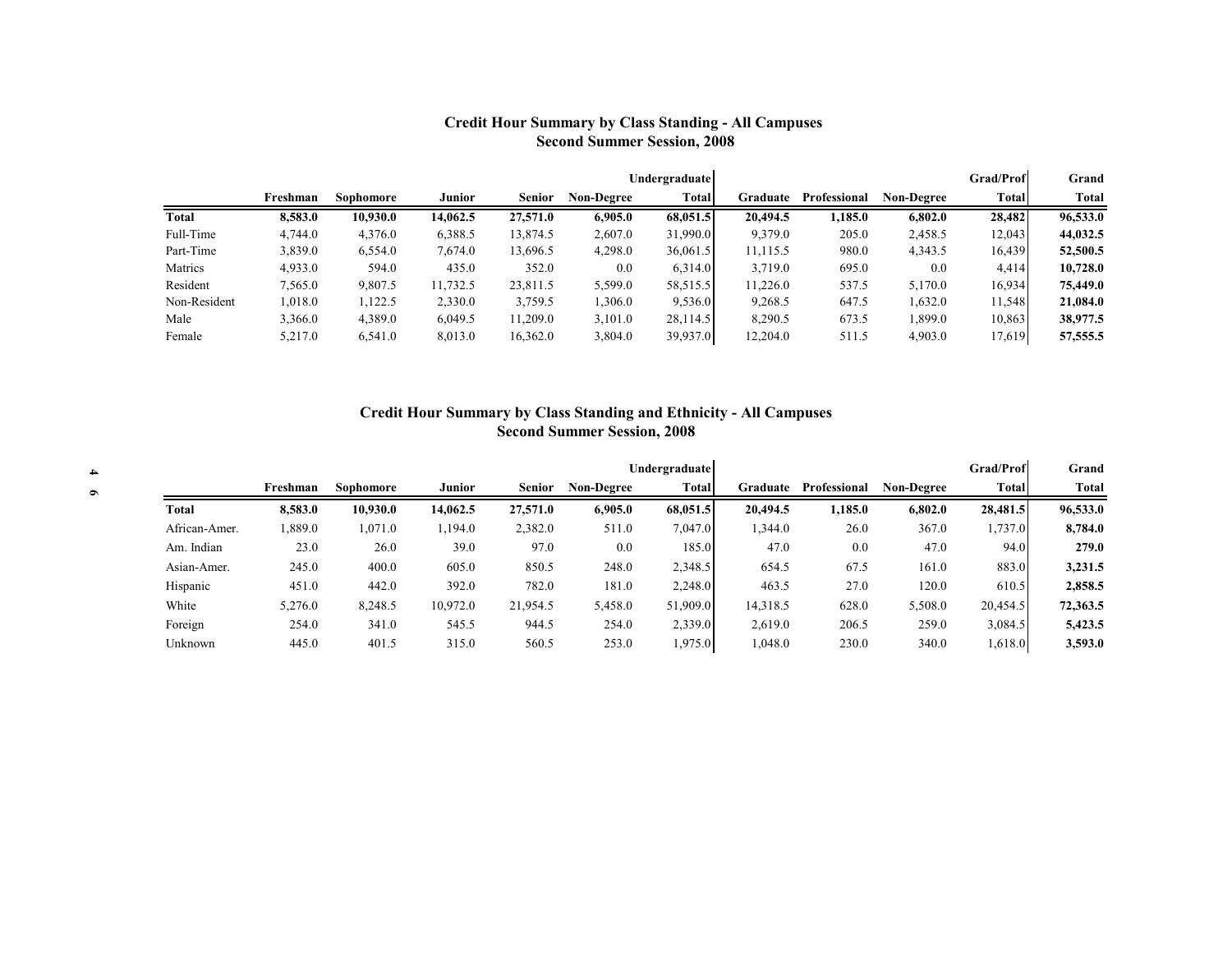#### **Credit Hour Summary by Campus and Class Standing Second Summer Session, 2008**

|                   |                        | Freshman           | Sophomore          | Junior             | Senior             | Non-Degree         | Undergraduate<br>Total | Graduate           | Professional   | Non-Degree       | Grad/Prof<br><b>Total</b> | Grand<br>Total       |
|-------------------|------------------------|--------------------|--------------------|--------------------|--------------------|--------------------|------------------------|--------------------|----------------|------------------|---------------------------|----------------------|
| Bloomington       | Total                  | 3,198.0            | 2,053.0            | 4,869.0            | 8,240.5            | 1,967.0            | 20,327.5               | 7,105.0            | 394.5          | 2,705.0          | 10,204.5                  | 30,532.0             |
|                   | Full-Time              | 2,264.0            | 1,184.0            | 2,593.5            | 4,734.0            | 1,203.0            | 11,978.5               | 3,486.0            | 7.0            | 1,137.5          | 4,630.5                   |                      |
|                   | Part-Time              | 934.0              | 869.0              | 2,275.5            | 3,506.5            | 764.0              | 8,349.0                | 3,619.0            | 387.5          | 1,567.5          | 5,574.0                   | 16,609.0<br>13,923.0 |
|                   | Matrics<br>Resident    | 2,913.0<br>2,703.0 | 70.0<br>1,411.5    | 22.0<br>3,405.5    | 38.0<br>5,828.5    | 0.0<br>869.0       | 3,043.0                | 501.5<br>2,099.5   | 299.0<br>184.5 | 0.0<br>1,542.0   | 800.5<br>3,826.0          | 3,843.5<br>18,043.5  |
|                   | Non-Resident           | 495.0              | 641.5              | 1,463.5            | 2,412.0            | 1,098.0            | 14,217.5<br>6,110.0    | 5,005.5            | 210.0          | 1,163.0          | 6,378.5                   | 12,488.5             |
|                   | Male                   | 1,269.0            | 1,148.0            | 2,556.5            | 4,210.0            | 842.0              | 10,025.5               | 3,035.0            | 174.5          | 770.5            | 3,980.0                   | 14,005.5             |
|                   | Female                 | 1,929.0            | 905.0              | 2,312.5            | 4,030.5            | 1,125.0            | 10,302.0               | 4,070.0            | 220.0          | 1,934.5          | 6,224.5                   | 16,526.5             |
| <b>IUPUI</b>      | Total                  | 1,659.0<br>710.0   | 3,810.0            | 4,649.5            | 10,778.5           | 2,763.0            | 23,660.0<br>9,872.5    | 8,091.5<br>3,964.0 | 790.5<br>198.0 | 1,579.0          | 10,461.0<br>4,620.0       | 34,121.0             |
|                   | Full-Time<br>Part-Time | 949.0              | 1,435.0<br>2,375.0 | 1,905.0<br>2,744.5 | 5,117.5<br>5,661.0 | 705.0<br>2,058.0   | 13,787.5               | 4,127.5            | 592.5          | 458.0<br>1,121.0 | 5,841.0                   | 14,492.5<br>19,628.5 |
|                   | Matrics                | 610.0              | 246.0              | 245.0              | 165.0              | 0.0                | 1,266.0                | 2,141.5            | 396.0          | 0.0              | 2,537.5                   | 3,803.5              |
|                   | Resident               | 1,544.0            | 3,694.0            | 4,476.0            | 10,463.0           | 2,686.0            | 22,863.0               | 4,876.5            | 353.0          | 1,393.0          | 6,622.5                   | 29,485.5<br>4,635.5  |
|                   | Non-Resident           | 115.0              | 116.0              | 173.5              | 315.5              | 77.0               | 797.0                  | 3,215.0            | 437.5          | 186.0            | 3,838.5                   |                      |
|                   | Male<br>Female         | 761.0<br>898.0     | 1,483.0<br>2,327.0 | 1,877.0<br>2,772.5 | 4,056.0<br>6,722.5 | 1,288.0<br>1,475.0 | 9,465.0<br>14,195.0    | 3,777.5<br>4,314.0 | 499.0<br>291.5 | 511.5<br>1,067.5 | 4,788.0<br>5,673.0        | 14,253.0<br>19,868.0 |
| East              | Total                  | 410.0              | 353.0              | 434.0              | 544.0              | 90.0               | 1,831.0                | 240.0              |                | 58.0             | 298.0                     | 2,129.0              |
|                   | Full-Time              | 218.0              | 145.0              | 230.0              | 285.0              | 18.0               | 896.0                  | 168.0              |                | 0.0              | 168.0                     | 1,064.0              |
|                   | Part-Time              | 192.0              | 208.0              | 204.0              | 259.0              | 72.0               | 935.0                  | 72.0               |                | 58.0             | 130.0                     | 1,065.0              |
|                   | Matrics<br>Resident    | 164.0<br>332.0     | 18.0<br>307.0      | 18.0<br>343.0      | 3.0<br>463.0       | 0.0<br>78.0        | 203.0<br>1,523.0       | 153.0<br>237.0     |                | 0.0<br>58.0      | 153.0<br>295.0            | 356.0<br>1,818.0     |
|                   | Non-Resident           | 78.0               | 46.0               | 91.0               | 81.0               | 12.0               | 308.0                  | 3.0                |                | 0.0              | 3.0                       | 311.0                |
|                   | Male                   | 133.0              | 110.0              | 111.0              | 193.0              | 47.0               | 594.0                  | 34.0               |                | 20.0             | 54.0                      | 648.0                |
|                   | Female                 | 277.0              | 243.0              | 323.0              | 351.0              | 43.0               | 1,237.0                | 206.0              |                | 38.0             | 244.0                     | 1,481.0              |
| <b>Fort Wayne</b> | Total<br>Full-Time     | 684.0<br>318.0     | 995.0<br>402.0     | 862.0<br>297.0     | 1,611.0            | 286.0<br>125.0     | 4,438.0<br>1,820.0     | 1,158.0<br>500.0   |                | 521.0<br>255.0   | 1,679.0<br>755.0          | 6,117.0              |
|                   | Part-Time              | 366.0              | 593.0              | 565.0              | $678.0$<br>933.0   | 161.0              | 2,618.0                | 658.0              |                | 266.0            | 924.0                     | $2,575.0$<br>3,542.0 |
|                   | Matrics                | 316.0              | 66.0               | 39.0               | 21.0               | 0.0                | 442.0                  | 194.0              |                | 0.0              | 0.0                       | 636.0                |
|                   | Resident               | 637.0              | 946.0              | 805.0              | 1,510.0            | 279.0              | 4,177.0                | 1,128.0            |                | 512.0            | 1,640.0                   | 5,817.0              |
|                   | Non-Resident           | 47.0               | 49.0               | 57.0               | 101.0              | 7.0                | 261.0                  | 30.0               |                | 9.0              | 39.0                      | 300.0                |
|                   | Male<br>Female         | 283.0<br>401.0     | 361.0<br>634.0     | 346.0<br>516.0     | 632.0<br>979.0     | 104.0<br>182.0     | 1,726.0<br>2,712.0     | 441.0<br>717.0     |                | 122.0<br>399.0   | 563.0<br>1,116.0          | 2,289.0<br>3,828.0   |
| Kokomo            | <b>Total</b>           | 273.0              | 442.0              | 356.0              | 768.0              | 188.0              | 2,027.0                | 102.0              |                | 135.0            | 237.0                     | 2,264.0              |
|                   | Full-Time              | 78.0               | 116.0              | 130.0              | $346.0 \\ 422.0$   | 48.0               | 718.0                  | 0.0                |                | 54.0             | 54.0                      | 772.0                |
|                   | Part-Time              | 195.0              | 326.0              | 226.0              |                    | 140.0              | 1,309.0                | 102.0              |                | 81.0             | 183.0                     | 1,492.0              |
|                   | Matrics<br>Resident    | 61.0<br>262.0      | 12.0<br>442.0      | 16.0<br>343.0      | 6.0<br>768.0       | 0.0<br>188.0       | 95.0<br>2,003.0        | 15.0<br>102.0      |                | 0.0<br>129.0     | 15.0<br>231.0             | 110.0<br>2,234.0     |
|                   | Non-Resident           | 11.0               | 0.0                | 13.0               | 0.0                | 0.0                | 24.0                   | 0.0                |                | 6.0              | 6.0                       | 30.0                 |
|                   | Male                   | 100.0              | 129.0              | 133.0              | 156.0              | 48.0               | 566.0                  | 51.0               |                | 21.0             | 72.0                      | 638.0                |
|                   | Female                 | 173.0              | 313.0              | 223.0              | 612.0              | 140.0              | 1,461.0                | 51.0               |                | 114.0            | 165.0                     | 1,626.0              |
| <b>Northwest</b>  | Total<br>Full-Time     | 759.0<br>490.0     | 1,226.0<br>494.0   | 883.0<br>427.0     | 1,520.0<br>815.0   | 331.0<br>108.0     | 4,719.0<br>2,334.0     | 942.0<br>286.0     |                | 435.0<br>142.0   | 1,377.0<br>428.0          | 6,096.0<br>2,762.0   |
|                   | Part-Time              | 269.0              | 732.0              | 456.0              | 705.0              | 223.0              | 2,385.0                | 656.0              |                | 293.0            | 949.0                     | 3,334.0              |
|                   | Matrics                | 256.0              | 90.0               | 30.0               | 37.0               | 0.0                | 413.0                  | 206.0              |                | $0.0\,$          | 206.0                     | 619.0                |
|                   | Resident               | 736.0              | 1,217.0            | 868.0              | 1,501.0            | 320.0              | 4,642.0                | 918.0              |                | 435.0            | 1,353.0                   | 5,995.0              |
|                   | Non-Resident<br>Male   | 23.0<br>204.0      | 9.0<br>358.0       | 15.0<br>301.0      | 19.0<br>446.0      | 11.0<br>145.0      | 77.0<br>1,454.0        | 24.0<br>202.0      |                | 0.0<br>169.0     | 24.0<br>371.0             | 101.0<br>1,825.0     |
|                   | Female                 | 555.0              | 868.0              | 582.0              | 1,074.0            | 186.0              | 3,265.0                | 740.0              |                | 266.0            | 1.006.0                   | 4,271.0              |
| <b>South Bend</b> | Total                  | 873.0              | 943.0              | 732.0              | 1,866.0            | 900.0              | 5,314.0                | 1,304.0            |                | 514.0            | 1,818.0                   | 7,132.0              |
|                   | Full-Time              | 362.0              | 241.0              | 347.0              | 926.0              | 276.0              | 2,152.0                | 315.0              |                | 111.0            | 426.0                     | 2,578.0              |
|                   | Part-Time              | 511.0              | 702.0<br>39.0      | 385.0              | 940.0              | 624.0              | 3,162.0<br>473.0       | 989.0              |                | 403.0<br>$0.0\,$ | 1,392.0<br>231.0          | 4,554.0<br>704.0     |
|                   | Matrics<br>Resident    | 360.0<br>804.0     | 908.0              | 18.0<br>677.0      | 56.0<br>1,745.0    | 0.0<br>871.0       | 5,005.0                | 231.0<br>1,125.0   |                | 487.0            | 1,612.0                   | 6,617.0              |
|                   | Non-Resident           | 69.0               | 35.0               | 55.0               | 121.0              | 29.0               | 309.0                  | 179.0              |                | 27.0             | 206.0                     | 515.0                |
|                   | Male                   | 297.0              | 347.0              | 296.0              | 677.0              | 483.0              | 2,100.0                | 323.0              |                | 128.0            | 451.0                     | 2,551.0              |
|                   | Female                 | 576.0              | 596.0              | 436.0              | 1,189.0            | 417.0              | 3,214.0                | 981.0              |                | 386.0            | 1,367.0                   | 4,581.0              |
| Southeast         | Total<br>Full-Time     | 727.0<br>304.0     | 1,108.0<br>359.0   | 1,277.0<br>459.0   | 2,243.0<br>973.0   | 380.0<br>124.0     | 5,735.0<br>2,219.0     | 1,552.0<br>660.0   |                | 855.0<br>301.0   | 2,407.0<br>961.0          | 8,142.0<br>3,180.0   |
|                   | Part-Time              | 423.0              | 749.0              | 818.0              | 1,270.0            | 256.0              | 3,516.0                | 892.0              |                | 554.0            | 1,446.0                   | 4,962.0              |
|                   | Matrics                | 253.0              | 53.0               | 47.0               | 26.0               | 0.0                | 379.0                  | 277.0              |                | 0.0              | 277.0                     | 656.0                |
|                   | Resident               | 547.0              | 882.0              | 815.0              | 1,533.0            | 308.0              | 4,085.0                | 740.0              |                | 614.0            | 1,354.0                   | 5,439.0              |
|                   | Non-Resident<br>Male   | 180.0<br>319.0     | 226.0<br>453.0     | 462.0<br>429.0     | 710.0<br>839.0     | 72.0<br>144.0      | 1,650.0<br>2,184.0     | 812.0<br>427.0     |                | 241.0<br>157.0   | 1,053.0<br>584.0          | 2,703.0<br>2,768.0   |
|                   | Female                 | 408.0              | 655.0              | 848.0              | 1,404.0            | 236.0              | 3,551.0                | 1,125.0            |                | 698.0            | 1,823.0                   | 5,374.0              |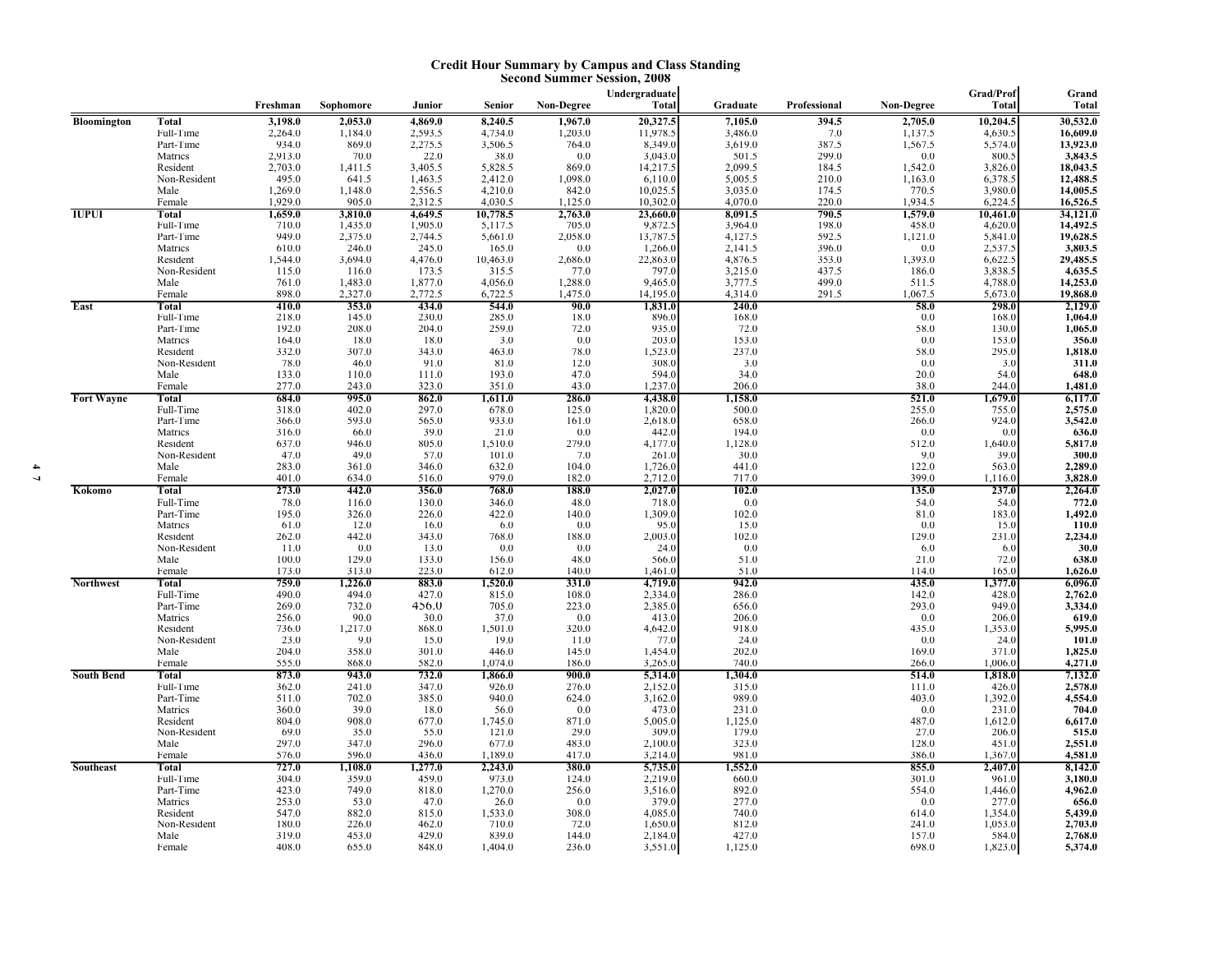#### **Credit Hour Summary by Campus, Class Standing and Ethnicity Second Summer Session, 2008**

| <b>Total</b><br><b>Total</b><br><b>Total</b><br>Freshman<br>Non-Degree<br>Graduate<br>Professional<br>Non-Degree<br>Sophomore<br>Junior<br>Senior<br>20,327.5<br>10,204.5<br>30,532.0<br><b>Total</b><br>3,198.0<br>2,053.0<br>8,240.5<br>1,967.0<br>7,105.0<br>394.5<br>2,705.0<br><b>Bloomington</b><br>4,869.0<br>1,250.0<br>171.0<br>337.5<br>468.0<br>2,287.5<br>347.5<br>16.0<br>52.0<br>415.5<br>2,703.0<br>African-Amer.<br>61.0<br>0.0<br>9.0<br>0.0<br>10.0<br>32.0<br>42.0<br>75.0<br>Amer. Indian<br>13.0<br>11.0<br>33.0<br>0.0<br>280.0<br>53.0<br>218.5<br>1,287.0<br>128.0<br>117.0<br>926.0<br>26.5<br>Asian-Amer.<br>348.0<br>116.0<br>361.0<br>123.0<br>179.5<br>890.5<br>Hispanic<br>217.0<br>42.0<br>221.0<br>66.0<br>669.0<br>8.0<br>34.0<br>221.5<br>21,769.0<br>White<br>1,363.0<br>1,438.5<br>3,677.5<br>6,403.5<br>1,562.0<br>4,812.0<br>305.5<br>2,207.0<br>7,324.5<br>14.444.5<br>78.0<br>188.0<br>369.0<br>650.0<br>183.0<br>1,468.0<br>1,506.5<br>136.0<br>1,649.0<br>3,117.0<br>Foreign<br>6.5<br>162.0<br>499.<br>32.0<br>128.0<br>690.5<br>Other<br>83.5<br>73.0<br>139.0<br>42.0<br>31.0<br>191.0<br><b>IUPUI</b><br>3,810.0<br>4,649.5<br>8,091.5<br>790.5<br>1,579.0<br>10,461.0<br>34,121.0<br>Total<br>1,659.0<br>10,778.5<br>2,763.0<br>23,660.0<br>399.5<br>2,912.0<br>197.0<br>426.0<br>396.5<br>205.0<br>10.0<br>520.5<br>African-Amer.<br>1,167.0<br>2,391.5<br>111.0<br>0.0<br>7.0<br>12.0<br>37.0<br>0.0<br>18.0<br>0.0<br>9.0<br>27.0<br>83.0<br>Amer. Indian<br>56.0<br>62.0<br>152.0<br>228.0<br>158.0<br>946.5<br>354.0<br>41.0<br>21.0<br>1,362.5<br>Asian-Amer.<br>346.5<br>416.0<br>92.0<br>153.0<br>19.0<br>219.0<br>48.0<br>133.0<br>226.0<br>48.0<br>547.0<br>47.0<br>766.0<br>Hispanic<br>1,180.0<br>2,830.0<br>3,660.5<br>5,385.5<br>322.5<br>25,269.5<br>White<br>8,588.0<br>2,155.0<br>18,413.5<br>1,148.0<br>6,856.0<br>1,810.5<br>106.0<br>122.0<br>132.5<br>50.0<br>901.5<br>200.0<br>102.0<br>1,203.5<br>Foreign<br>196.5<br>607.0<br>Other<br>66.0<br>140.0<br>128.0<br>217.5<br>147.0<br>698.<br>880.0<br>198.0<br>141.0<br>1,219.0<br>1,917.5<br>East<br>353.0<br>58.0<br>2,129.0<br>410.0<br>434.0<br>544.0<br>90.0<br>1,831.0<br>240.0<br>298.0<br>Total<br>17.0<br>18.0<br>0.0<br>African-Amer.<br>0.0<br>27.0<br>0.0<br>62.0<br>12.0<br>12.0<br>74.0<br>3.0<br>0.0<br>0.0<br>0.0<br>0.0<br>0.0<br>3.0<br>9.0<br>Amer. Indian<br>6.0<br>6.0<br>0.0<br>9.0<br>0.0<br>9.0<br>0.0<br>18.0<br>0.0<br>0.0<br>0.0<br>18.0<br>Asian-Amer.<br>6.0<br>9.0<br>0.0<br>0.0<br>21.0<br>3.0<br>0.0<br>24.0<br>Hispanic<br>6.0<br>3.0<br>1,933.0<br>401.0<br>489.0<br>87.0<br>55.0<br>White<br>363.0<br>316.0<br>1,656.0<br>222.0<br>277.0<br>0.0<br>Foreign<br>0.0<br>0.0<br>0.0<br>0.0<br>0.0<br>0.0<br>0.0<br>0.0<br>0.0<br>9.0<br>71.0<br>Other<br>24.0<br>19.0<br>13.0<br>3.0<br>68.0<br>3.0<br>0.0<br>3.0<br>862.0<br>6,117.0<br><b>Fort Wayne</b><br>Total<br>684.0<br>995.0<br>1,611.0<br>286.0<br>4,438.0<br>1,158.0<br>521.0<br>1,679.0<br>427.0<br>84.0<br>55.0<br>47.0<br>55.0<br>51.0<br>12.0<br>African-Amer.<br>123.0<br>364.0<br>63.0<br>3.0<br>0.0<br>0.0<br>18.0<br>Amer. Indian<br>3.0<br>3.0<br>9.0<br>18.0<br>0.0<br>0.0<br>37.0<br>28.0<br>3.0<br>12.0<br>34.0<br>0.0<br>15.0<br>43.0<br>129.0<br>Asian-Amer.<br>86.0<br>170.0<br>Hispanic<br>28.0<br>42.0<br>18.0<br>67.0<br>0.0<br>155.0<br>9.0<br>6.0<br>15.0<br>White<br>521.0<br>827.0<br>755.0<br>215.0<br>3,675.0<br>1,027.0<br>483.0<br>5,185.0<br>1,357.0<br>1,510.0<br>9.0<br>9.0<br>81.0<br>13.0<br>15.0<br>4.0<br>50.0<br>28.0<br>3.0<br>31.0<br>Foreign<br>36.0<br>22.0<br>12.0<br>90.0<br>15.0<br>107.0<br>Other<br>14.0<br>6.0<br>2.0<br>17.0<br>273.0<br>356.0<br>768.0<br>188.0<br>2,027.0<br>102.0<br>237.0<br>2,264.0<br>Kokomo<br>Total<br>442.0<br>135.0<br>20.0<br>12.0<br>76.0<br>African-Amer.<br>9.0<br>9.0<br>20.0<br>0.0<br>58.0<br>6.0<br>18.0<br>22.0<br>19.0<br>22.0<br>Amer. Indian<br>3.0<br>0.0<br>0.0<br>0.0<br>0.0<br>0.0<br>0.0<br>3.0<br>0.0<br>0.0<br>17.0<br>Asian-Amer.<br>6.0<br>0.0<br>8.0<br>17.0<br>0.0<br>0 <sub>0</sub><br>0.0<br>12.0<br>Hispanic<br>3.0<br>6.0<br>0.0<br>3.0<br>12.0<br>0.0<br>0.0<br>0.0<br>319.0<br>390.0<br>179.0<br>129.0<br>White<br>222.0<br>680.0<br>1,790.0<br>84.0<br>213.0<br>2,003.0<br>Foreign<br>6.0<br>0.0<br>5.0<br>8.0<br>6.0<br>25.0<br>3.0<br>0.0<br>28.0<br>3.0<br>9.0<br>Other<br>24.0<br>37.0<br>30.0<br>3.0<br>103.0<br>3.0<br>0.0<br>106.0<br>3.0<br>759.0<br>883.0<br>331.0<br>942.0<br>435.0<br>6,096.0<br><b>Northwest</b><br>Total<br>1,226.0<br>1,520.0<br>4,719.0<br>1,377.0<br>203.0<br>236.0<br>243.0<br>102.0<br>335.0<br>126.0<br>1,572.0<br>African-Amer.<br>327.0<br>1,111.0<br>461.0<br>Amer. Indian<br>0.0<br>0.0<br>3.0<br>0.0<br>0.0<br>3.0<br>6.0<br>0.0<br>9.0<br>6.0<br>38.0<br>22.0<br>190.0<br>202.0<br>23.0<br>64.0<br>12.0<br>0.0<br>Asian-Amer.<br>43.0<br>12.0<br>Hispanic<br>91.0<br>152.0<br>108.0<br>183.0<br>21.0<br>555.0<br>85.0<br>15.0<br>100.0<br>655.0<br>389.0<br>735.0<br>461.0<br>924.0<br>183.0<br>2,692.0<br>454.0<br>267.0<br>721.0<br>3,413.0<br>White<br>12.0<br>Foreign<br>5.0<br>0.0<br>0.0<br>10.0<br>0.0<br>15.0<br>3.0<br>15.0<br>30.0<br>Other<br>48.0<br>39.0<br>30.0<br>33.0<br>3.0<br>153.0<br>38.0<br>24.0<br>62.0<br>215.0<br>873.0<br>943.0<br>732.0<br>900.0<br>1,304.0<br>514.0<br>7,132.0<br>Total<br>1,866.0<br>5,314.0<br>1,818.0<br>110.0<br>30.0<br>555.0<br>African-Amer.<br>88.0<br>69.0<br>71.0<br>110.0<br>77.0<br>415.0<br>140.0<br>9.0<br>40.0<br>Amer. Indian<br>12.0<br>0.0<br>3.0<br>0.0<br>24.0<br>13.0<br>3.0<br>16.0<br>10.0<br>33.0<br>9.0<br>111.0<br>Asian-Amer.<br>14.0<br>12.0<br>15.0<br>84.0<br>18.0<br>27.0<br>28.0<br>40.0<br>25.0<br>3.0<br>28.0<br>220.0<br>Hispanic<br>31.0<br>46.0<br>47.0<br>192.0<br>5,593.0<br>White<br>620.0<br>739.0<br>576.0<br>1,548.0<br>744.0<br>4,227.0<br>943.0<br>423.0<br>1,366.0<br>22.0<br>19.0<br>3.0<br>147.0<br>303.0<br>Foreign<br>44.0<br>56.0<br>144.0<br>12.0<br>159.0<br>55.0<br>19.0<br>69.0<br>21.0<br>228.0<br>48.0<br>34.0<br>310.0<br>Other<br>64.0<br>82.0<br>727.0<br>1,108.0<br>380.0<br>5,735.0<br>1,552.0<br>855.0<br>8,142.0<br>Total<br>1,277.0<br>2,243.0<br>2,407.0<br>41.0<br>105.0<br>61.0<br>140.0<br>11.0<br>358.0<br>77.0<br>30.0<br>465.0<br>African-Amer.<br>107.0<br>Amer. Indian<br>5.0<br>3.0<br>0.0<br>0.0<br>0.0<br>23.0<br>3.0<br>12.0<br>23.0<br>0.0<br>34.0<br>9.0<br>9.0<br>29.0<br>0.0<br>24.0<br>0.0<br>24.0<br>105.0<br>Asian-Amer.<br>81.0<br>Hispanic<br>27.0<br>12.0<br>17.0<br>6.0<br>97.0<br>9.0<br>15.0<br>24.0<br>121.0<br>35.0<br>1,122.0<br>7,198.0<br>White<br>618.0<br>973.0<br>1,965.0<br>333.0<br>5,011.0<br>1,391.0<br>796.0<br>2,187.0 |                   |         |     |         |     |     |     | Undergraduate |      |     | Grad/Prof | Grand |
|-----------------------------------------------------------------------------------------------------------------------------------------------------------------------------------------------------------------------------------------------------------------------------------------------------------------------------------------------------------------------------------------------------------------------------------------------------------------------------------------------------------------------------------------------------------------------------------------------------------------------------------------------------------------------------------------------------------------------------------------------------------------------------------------------------------------------------------------------------------------------------------------------------------------------------------------------------------------------------------------------------------------------------------------------------------------------------------------------------------------------------------------------------------------------------------------------------------------------------------------------------------------------------------------------------------------------------------------------------------------------------------------------------------------------------------------------------------------------------------------------------------------------------------------------------------------------------------------------------------------------------------------------------------------------------------------------------------------------------------------------------------------------------------------------------------------------------------------------------------------------------------------------------------------------------------------------------------------------------------------------------------------------------------------------------------------------------------------------------------------------------------------------------------------------------------------------------------------------------------------------------------------------------------------------------------------------------------------------------------------------------------------------------------------------------------------------------------------------------------------------------------------------------------------------------------------------------------------------------------------------------------------------------------------------------------------------------------------------------------------------------------------------------------------------------------------------------------------------------------------------------------------------------------------------------------------------------------------------------------------------------------------------------------------------------------------------------------------------------------------------------------------------------------------------------------------------------------------------------------------------------------------------------------------------------------------------------------------------------------------------------------------------------------------------------------------------------------------------------------------------------------------------------------------------------------------------------------------------------------------------------------------------------------------------------------------------------------------------------------------------------------------------------------------------------------------------------------------------------------------------------------------------------------------------------------------------------------------------------------------------------------------------------------------------------------------------------------------------------------------------------------------------------------------------------------------------------------------------------------------------------------------------------------------------------------------------------------------------------------------------------------------------------------------------------------------------------------------------------------------------------------------------------------------------------------------------------------------------------------------------------------------------------------------------------------------------------------------------------------------------------------------------------------------------------------------------------------------------------------------------------------------------------------------------------------------------------------------------------------------------------------------------------------------------------------------------------------------------------------------------------------------------------------------------------------------------------------------------------------------------------------------------------------------------------------------------------------------------------------------------------------------------------------------------------------------------------------------------------------------------------------------------------------------------------------------------------------------------------------------------------------------------------------------------------------------------------------------------------------------------------------------------------------------------------------------------------------------------------------------------------------------------------------------------------------------------------------------------------------------------------------------------------------------------------------------------------------------------------------------------------------------------------------------------------------------------------------------------------------------------------------------------------------------------------------------------------------------------------------------------------------------------------------------------------------------------------------------------------------------------------------------------------------------------------------------------------------------------------------------------------------------------------------------------------------------------------------------------------------------|-------------------|---------|-----|---------|-----|-----|-----|---------------|------|-----|-----------|-------|
|                                                                                                                                                                                                                                                                                                                                                                                                                                                                                                                                                                                                                                                                                                                                                                                                                                                                                                                                                                                                                                                                                                                                                                                                                                                                                                                                                                                                                                                                                                                                                                                                                                                                                                                                                                                                                                                                                                                                                                                                                                                                                                                                                                                                                                                                                                                                                                                                                                                                                                                                                                                                                                                                                                                                                                                                                                                                                                                                                                                                                                                                                                                                                                                                                                                                                                                                                                                                                                                                                                                                                                                                                                                                                                                                                                                                                                                                                                                                                                                                                                                                                                                                                                                                                                                                                                                                                                                                                                                                                                                                                                                                                                                                                                                                                                                                                                                                                                                                                                                                                                                                                                                                                                                                                                                                                                                                                                                                                                                                                                                                                                                                                                                                                                                                                                                                                                                                                                                                                                                                                                                                                                                                                                                                                                                                                                                                                                                                                                                                                                                                                                                                                                                                                                                                         |                   |         |     |         |     |     |     |               |      |     |           |       |
|                                                                                                                                                                                                                                                                                                                                                                                                                                                                                                                                                                                                                                                                                                                                                                                                                                                                                                                                                                                                                                                                                                                                                                                                                                                                                                                                                                                                                                                                                                                                                                                                                                                                                                                                                                                                                                                                                                                                                                                                                                                                                                                                                                                                                                                                                                                                                                                                                                                                                                                                                                                                                                                                                                                                                                                                                                                                                                                                                                                                                                                                                                                                                                                                                                                                                                                                                                                                                                                                                                                                                                                                                                                                                                                                                                                                                                                                                                                                                                                                                                                                                                                                                                                                                                                                                                                                                                                                                                                                                                                                                                                                                                                                                                                                                                                                                                                                                                                                                                                                                                                                                                                                                                                                                                                                                                                                                                                                                                                                                                                                                                                                                                                                                                                                                                                                                                                                                                                                                                                                                                                                                                                                                                                                                                                                                                                                                                                                                                                                                                                                                                                                                                                                                                                                         |                   |         |     |         |     |     |     |               |      |     |           |       |
|                                                                                                                                                                                                                                                                                                                                                                                                                                                                                                                                                                                                                                                                                                                                                                                                                                                                                                                                                                                                                                                                                                                                                                                                                                                                                                                                                                                                                                                                                                                                                                                                                                                                                                                                                                                                                                                                                                                                                                                                                                                                                                                                                                                                                                                                                                                                                                                                                                                                                                                                                                                                                                                                                                                                                                                                                                                                                                                                                                                                                                                                                                                                                                                                                                                                                                                                                                                                                                                                                                                                                                                                                                                                                                                                                                                                                                                                                                                                                                                                                                                                                                                                                                                                                                                                                                                                                                                                                                                                                                                                                                                                                                                                                                                                                                                                                                                                                                                                                                                                                                                                                                                                                                                                                                                                                                                                                                                                                                                                                                                                                                                                                                                                                                                                                                                                                                                                                                                                                                                                                                                                                                                                                                                                                                                                                                                                                                                                                                                                                                                                                                                                                                                                                                                                         |                   |         |     |         |     |     |     |               |      |     |           |       |
|                                                                                                                                                                                                                                                                                                                                                                                                                                                                                                                                                                                                                                                                                                                                                                                                                                                                                                                                                                                                                                                                                                                                                                                                                                                                                                                                                                                                                                                                                                                                                                                                                                                                                                                                                                                                                                                                                                                                                                                                                                                                                                                                                                                                                                                                                                                                                                                                                                                                                                                                                                                                                                                                                                                                                                                                                                                                                                                                                                                                                                                                                                                                                                                                                                                                                                                                                                                                                                                                                                                                                                                                                                                                                                                                                                                                                                                                                                                                                                                                                                                                                                                                                                                                                                                                                                                                                                                                                                                                                                                                                                                                                                                                                                                                                                                                                                                                                                                                                                                                                                                                                                                                                                                                                                                                                                                                                                                                                                                                                                                                                                                                                                                                                                                                                                                                                                                                                                                                                                                                                                                                                                                                                                                                                                                                                                                                                                                                                                                                                                                                                                                                                                                                                                                                         |                   |         |     |         |     |     |     |               |      |     |           |       |
|                                                                                                                                                                                                                                                                                                                                                                                                                                                                                                                                                                                                                                                                                                                                                                                                                                                                                                                                                                                                                                                                                                                                                                                                                                                                                                                                                                                                                                                                                                                                                                                                                                                                                                                                                                                                                                                                                                                                                                                                                                                                                                                                                                                                                                                                                                                                                                                                                                                                                                                                                                                                                                                                                                                                                                                                                                                                                                                                                                                                                                                                                                                                                                                                                                                                                                                                                                                                                                                                                                                                                                                                                                                                                                                                                                                                                                                                                                                                                                                                                                                                                                                                                                                                                                                                                                                                                                                                                                                                                                                                                                                                                                                                                                                                                                                                                                                                                                                                                                                                                                                                                                                                                                                                                                                                                                                                                                                                                                                                                                                                                                                                                                                                                                                                                                                                                                                                                                                                                                                                                                                                                                                                                                                                                                                                                                                                                                                                                                                                                                                                                                                                                                                                                                                                         |                   |         |     |         |     |     |     |               |      |     |           |       |
|                                                                                                                                                                                                                                                                                                                                                                                                                                                                                                                                                                                                                                                                                                                                                                                                                                                                                                                                                                                                                                                                                                                                                                                                                                                                                                                                                                                                                                                                                                                                                                                                                                                                                                                                                                                                                                                                                                                                                                                                                                                                                                                                                                                                                                                                                                                                                                                                                                                                                                                                                                                                                                                                                                                                                                                                                                                                                                                                                                                                                                                                                                                                                                                                                                                                                                                                                                                                                                                                                                                                                                                                                                                                                                                                                                                                                                                                                                                                                                                                                                                                                                                                                                                                                                                                                                                                                                                                                                                                                                                                                                                                                                                                                                                                                                                                                                                                                                                                                                                                                                                                                                                                                                                                                                                                                                                                                                                                                                                                                                                                                                                                                                                                                                                                                                                                                                                                                                                                                                                                                                                                                                                                                                                                                                                                                                                                                                                                                                                                                                                                                                                                                                                                                                                                         |                   |         |     |         |     |     |     |               |      |     |           |       |
|                                                                                                                                                                                                                                                                                                                                                                                                                                                                                                                                                                                                                                                                                                                                                                                                                                                                                                                                                                                                                                                                                                                                                                                                                                                                                                                                                                                                                                                                                                                                                                                                                                                                                                                                                                                                                                                                                                                                                                                                                                                                                                                                                                                                                                                                                                                                                                                                                                                                                                                                                                                                                                                                                                                                                                                                                                                                                                                                                                                                                                                                                                                                                                                                                                                                                                                                                                                                                                                                                                                                                                                                                                                                                                                                                                                                                                                                                                                                                                                                                                                                                                                                                                                                                                                                                                                                                                                                                                                                                                                                                                                                                                                                                                                                                                                                                                                                                                                                                                                                                                                                                                                                                                                                                                                                                                                                                                                                                                                                                                                                                                                                                                                                                                                                                                                                                                                                                                                                                                                                                                                                                                                                                                                                                                                                                                                                                                                                                                                                                                                                                                                                                                                                                                                                         |                   |         |     |         |     |     |     |               |      |     |           |       |
|                                                                                                                                                                                                                                                                                                                                                                                                                                                                                                                                                                                                                                                                                                                                                                                                                                                                                                                                                                                                                                                                                                                                                                                                                                                                                                                                                                                                                                                                                                                                                                                                                                                                                                                                                                                                                                                                                                                                                                                                                                                                                                                                                                                                                                                                                                                                                                                                                                                                                                                                                                                                                                                                                                                                                                                                                                                                                                                                                                                                                                                                                                                                                                                                                                                                                                                                                                                                                                                                                                                                                                                                                                                                                                                                                                                                                                                                                                                                                                                                                                                                                                                                                                                                                                                                                                                                                                                                                                                                                                                                                                                                                                                                                                                                                                                                                                                                                                                                                                                                                                                                                                                                                                                                                                                                                                                                                                                                                                                                                                                                                                                                                                                                                                                                                                                                                                                                                                                                                                                                                                                                                                                                                                                                                                                                                                                                                                                                                                                                                                                                                                                                                                                                                                                                         |                   |         |     |         |     |     |     |               |      |     |           |       |
|                                                                                                                                                                                                                                                                                                                                                                                                                                                                                                                                                                                                                                                                                                                                                                                                                                                                                                                                                                                                                                                                                                                                                                                                                                                                                                                                                                                                                                                                                                                                                                                                                                                                                                                                                                                                                                                                                                                                                                                                                                                                                                                                                                                                                                                                                                                                                                                                                                                                                                                                                                                                                                                                                                                                                                                                                                                                                                                                                                                                                                                                                                                                                                                                                                                                                                                                                                                                                                                                                                                                                                                                                                                                                                                                                                                                                                                                                                                                                                                                                                                                                                                                                                                                                                                                                                                                                                                                                                                                                                                                                                                                                                                                                                                                                                                                                                                                                                                                                                                                                                                                                                                                                                                                                                                                                                                                                                                                                                                                                                                                                                                                                                                                                                                                                                                                                                                                                                                                                                                                                                                                                                                                                                                                                                                                                                                                                                                                                                                                                                                                                                                                                                                                                                                                         |                   |         |     |         |     |     |     |               |      |     |           |       |
|                                                                                                                                                                                                                                                                                                                                                                                                                                                                                                                                                                                                                                                                                                                                                                                                                                                                                                                                                                                                                                                                                                                                                                                                                                                                                                                                                                                                                                                                                                                                                                                                                                                                                                                                                                                                                                                                                                                                                                                                                                                                                                                                                                                                                                                                                                                                                                                                                                                                                                                                                                                                                                                                                                                                                                                                                                                                                                                                                                                                                                                                                                                                                                                                                                                                                                                                                                                                                                                                                                                                                                                                                                                                                                                                                                                                                                                                                                                                                                                                                                                                                                                                                                                                                                                                                                                                                                                                                                                                                                                                                                                                                                                                                                                                                                                                                                                                                                                                                                                                                                                                                                                                                                                                                                                                                                                                                                                                                                                                                                                                                                                                                                                                                                                                                                                                                                                                                                                                                                                                                                                                                                                                                                                                                                                                                                                                                                                                                                                                                                                                                                                                                                                                                                                                         |                   |         |     |         |     |     |     |               |      |     |           |       |
|                                                                                                                                                                                                                                                                                                                                                                                                                                                                                                                                                                                                                                                                                                                                                                                                                                                                                                                                                                                                                                                                                                                                                                                                                                                                                                                                                                                                                                                                                                                                                                                                                                                                                                                                                                                                                                                                                                                                                                                                                                                                                                                                                                                                                                                                                                                                                                                                                                                                                                                                                                                                                                                                                                                                                                                                                                                                                                                                                                                                                                                                                                                                                                                                                                                                                                                                                                                                                                                                                                                                                                                                                                                                                                                                                                                                                                                                                                                                                                                                                                                                                                                                                                                                                                                                                                                                                                                                                                                                                                                                                                                                                                                                                                                                                                                                                                                                                                                                                                                                                                                                                                                                                                                                                                                                                                                                                                                                                                                                                                                                                                                                                                                                                                                                                                                                                                                                                                                                                                                                                                                                                                                                                                                                                                                                                                                                                                                                                                                                                                                                                                                                                                                                                                                                         |                   |         |     |         |     |     |     |               |      |     |           |       |
|                                                                                                                                                                                                                                                                                                                                                                                                                                                                                                                                                                                                                                                                                                                                                                                                                                                                                                                                                                                                                                                                                                                                                                                                                                                                                                                                                                                                                                                                                                                                                                                                                                                                                                                                                                                                                                                                                                                                                                                                                                                                                                                                                                                                                                                                                                                                                                                                                                                                                                                                                                                                                                                                                                                                                                                                                                                                                                                                                                                                                                                                                                                                                                                                                                                                                                                                                                                                                                                                                                                                                                                                                                                                                                                                                                                                                                                                                                                                                                                                                                                                                                                                                                                                                                                                                                                                                                                                                                                                                                                                                                                                                                                                                                                                                                                                                                                                                                                                                                                                                                                                                                                                                                                                                                                                                                                                                                                                                                                                                                                                                                                                                                                                                                                                                                                                                                                                                                                                                                                                                                                                                                                                                                                                                                                                                                                                                                                                                                                                                                                                                                                                                                                                                                                                         |                   |         |     |         |     |     |     |               |      |     |           |       |
|                                                                                                                                                                                                                                                                                                                                                                                                                                                                                                                                                                                                                                                                                                                                                                                                                                                                                                                                                                                                                                                                                                                                                                                                                                                                                                                                                                                                                                                                                                                                                                                                                                                                                                                                                                                                                                                                                                                                                                                                                                                                                                                                                                                                                                                                                                                                                                                                                                                                                                                                                                                                                                                                                                                                                                                                                                                                                                                                                                                                                                                                                                                                                                                                                                                                                                                                                                                                                                                                                                                                                                                                                                                                                                                                                                                                                                                                                                                                                                                                                                                                                                                                                                                                                                                                                                                                                                                                                                                                                                                                                                                                                                                                                                                                                                                                                                                                                                                                                                                                                                                                                                                                                                                                                                                                                                                                                                                                                                                                                                                                                                                                                                                                                                                                                                                                                                                                                                                                                                                                                                                                                                                                                                                                                                                                                                                                                                                                                                                                                                                                                                                                                                                                                                                                         |                   |         |     |         |     |     |     |               |      |     |           |       |
|                                                                                                                                                                                                                                                                                                                                                                                                                                                                                                                                                                                                                                                                                                                                                                                                                                                                                                                                                                                                                                                                                                                                                                                                                                                                                                                                                                                                                                                                                                                                                                                                                                                                                                                                                                                                                                                                                                                                                                                                                                                                                                                                                                                                                                                                                                                                                                                                                                                                                                                                                                                                                                                                                                                                                                                                                                                                                                                                                                                                                                                                                                                                                                                                                                                                                                                                                                                                                                                                                                                                                                                                                                                                                                                                                                                                                                                                                                                                                                                                                                                                                                                                                                                                                                                                                                                                                                                                                                                                                                                                                                                                                                                                                                                                                                                                                                                                                                                                                                                                                                                                                                                                                                                                                                                                                                                                                                                                                                                                                                                                                                                                                                                                                                                                                                                                                                                                                                                                                                                                                                                                                                                                                                                                                                                                                                                                                                                                                                                                                                                                                                                                                                                                                                                                         |                   |         |     |         |     |     |     |               |      |     |           |       |
|                                                                                                                                                                                                                                                                                                                                                                                                                                                                                                                                                                                                                                                                                                                                                                                                                                                                                                                                                                                                                                                                                                                                                                                                                                                                                                                                                                                                                                                                                                                                                                                                                                                                                                                                                                                                                                                                                                                                                                                                                                                                                                                                                                                                                                                                                                                                                                                                                                                                                                                                                                                                                                                                                                                                                                                                                                                                                                                                                                                                                                                                                                                                                                                                                                                                                                                                                                                                                                                                                                                                                                                                                                                                                                                                                                                                                                                                                                                                                                                                                                                                                                                                                                                                                                                                                                                                                                                                                                                                                                                                                                                                                                                                                                                                                                                                                                                                                                                                                                                                                                                                                                                                                                                                                                                                                                                                                                                                                                                                                                                                                                                                                                                                                                                                                                                                                                                                                                                                                                                                                                                                                                                                                                                                                                                                                                                                                                                                                                                                                                                                                                                                                                                                                                                                         |                   |         |     |         |     |     |     |               |      |     |           |       |
|                                                                                                                                                                                                                                                                                                                                                                                                                                                                                                                                                                                                                                                                                                                                                                                                                                                                                                                                                                                                                                                                                                                                                                                                                                                                                                                                                                                                                                                                                                                                                                                                                                                                                                                                                                                                                                                                                                                                                                                                                                                                                                                                                                                                                                                                                                                                                                                                                                                                                                                                                                                                                                                                                                                                                                                                                                                                                                                                                                                                                                                                                                                                                                                                                                                                                                                                                                                                                                                                                                                                                                                                                                                                                                                                                                                                                                                                                                                                                                                                                                                                                                                                                                                                                                                                                                                                                                                                                                                                                                                                                                                                                                                                                                                                                                                                                                                                                                                                                                                                                                                                                                                                                                                                                                                                                                                                                                                                                                                                                                                                                                                                                                                                                                                                                                                                                                                                                                                                                                                                                                                                                                                                                                                                                                                                                                                                                                                                                                                                                                                                                                                                                                                                                                                                         |                   |         |     |         |     |     |     |               |      |     |           |       |
|                                                                                                                                                                                                                                                                                                                                                                                                                                                                                                                                                                                                                                                                                                                                                                                                                                                                                                                                                                                                                                                                                                                                                                                                                                                                                                                                                                                                                                                                                                                                                                                                                                                                                                                                                                                                                                                                                                                                                                                                                                                                                                                                                                                                                                                                                                                                                                                                                                                                                                                                                                                                                                                                                                                                                                                                                                                                                                                                                                                                                                                                                                                                                                                                                                                                                                                                                                                                                                                                                                                                                                                                                                                                                                                                                                                                                                                                                                                                                                                                                                                                                                                                                                                                                                                                                                                                                                                                                                                                                                                                                                                                                                                                                                                                                                                                                                                                                                                                                                                                                                                                                                                                                                                                                                                                                                                                                                                                                                                                                                                                                                                                                                                                                                                                                                                                                                                                                                                                                                                                                                                                                                                                                                                                                                                                                                                                                                                                                                                                                                                                                                                                                                                                                                                                         |                   |         |     |         |     |     |     |               |      |     |           |       |
|                                                                                                                                                                                                                                                                                                                                                                                                                                                                                                                                                                                                                                                                                                                                                                                                                                                                                                                                                                                                                                                                                                                                                                                                                                                                                                                                                                                                                                                                                                                                                                                                                                                                                                                                                                                                                                                                                                                                                                                                                                                                                                                                                                                                                                                                                                                                                                                                                                                                                                                                                                                                                                                                                                                                                                                                                                                                                                                                                                                                                                                                                                                                                                                                                                                                                                                                                                                                                                                                                                                                                                                                                                                                                                                                                                                                                                                                                                                                                                                                                                                                                                                                                                                                                                                                                                                                                                                                                                                                                                                                                                                                                                                                                                                                                                                                                                                                                                                                                                                                                                                                                                                                                                                                                                                                                                                                                                                                                                                                                                                                                                                                                                                                                                                                                                                                                                                                                                                                                                                                                                                                                                                                                                                                                                                                                                                                                                                                                                                                                                                                                                                                                                                                                                                                         |                   |         |     |         |     |     |     |               |      |     |           |       |
|                                                                                                                                                                                                                                                                                                                                                                                                                                                                                                                                                                                                                                                                                                                                                                                                                                                                                                                                                                                                                                                                                                                                                                                                                                                                                                                                                                                                                                                                                                                                                                                                                                                                                                                                                                                                                                                                                                                                                                                                                                                                                                                                                                                                                                                                                                                                                                                                                                                                                                                                                                                                                                                                                                                                                                                                                                                                                                                                                                                                                                                                                                                                                                                                                                                                                                                                                                                                                                                                                                                                                                                                                                                                                                                                                                                                                                                                                                                                                                                                                                                                                                                                                                                                                                                                                                                                                                                                                                                                                                                                                                                                                                                                                                                                                                                                                                                                                                                                                                                                                                                                                                                                                                                                                                                                                                                                                                                                                                                                                                                                                                                                                                                                                                                                                                                                                                                                                                                                                                                                                                                                                                                                                                                                                                                                                                                                                                                                                                                                                                                                                                                                                                                                                                                                         |                   |         |     |         |     |     |     |               |      |     |           |       |
|                                                                                                                                                                                                                                                                                                                                                                                                                                                                                                                                                                                                                                                                                                                                                                                                                                                                                                                                                                                                                                                                                                                                                                                                                                                                                                                                                                                                                                                                                                                                                                                                                                                                                                                                                                                                                                                                                                                                                                                                                                                                                                                                                                                                                                                                                                                                                                                                                                                                                                                                                                                                                                                                                                                                                                                                                                                                                                                                                                                                                                                                                                                                                                                                                                                                                                                                                                                                                                                                                                                                                                                                                                                                                                                                                                                                                                                                                                                                                                                                                                                                                                                                                                                                                                                                                                                                                                                                                                                                                                                                                                                                                                                                                                                                                                                                                                                                                                                                                                                                                                                                                                                                                                                                                                                                                                                                                                                                                                                                                                                                                                                                                                                                                                                                                                                                                                                                                                                                                                                                                                                                                                                                                                                                                                                                                                                                                                                                                                                                                                                                                                                                                                                                                                                                         |                   |         |     |         |     |     |     |               |      |     |           |       |
|                                                                                                                                                                                                                                                                                                                                                                                                                                                                                                                                                                                                                                                                                                                                                                                                                                                                                                                                                                                                                                                                                                                                                                                                                                                                                                                                                                                                                                                                                                                                                                                                                                                                                                                                                                                                                                                                                                                                                                                                                                                                                                                                                                                                                                                                                                                                                                                                                                                                                                                                                                                                                                                                                                                                                                                                                                                                                                                                                                                                                                                                                                                                                                                                                                                                                                                                                                                                                                                                                                                                                                                                                                                                                                                                                                                                                                                                                                                                                                                                                                                                                                                                                                                                                                                                                                                                                                                                                                                                                                                                                                                                                                                                                                                                                                                                                                                                                                                                                                                                                                                                                                                                                                                                                                                                                                                                                                                                                                                                                                                                                                                                                                                                                                                                                                                                                                                                                                                                                                                                                                                                                                                                                                                                                                                                                                                                                                                                                                                                                                                                                                                                                                                                                                                                         |                   |         |     |         |     |     |     |               |      |     |           |       |
|                                                                                                                                                                                                                                                                                                                                                                                                                                                                                                                                                                                                                                                                                                                                                                                                                                                                                                                                                                                                                                                                                                                                                                                                                                                                                                                                                                                                                                                                                                                                                                                                                                                                                                                                                                                                                                                                                                                                                                                                                                                                                                                                                                                                                                                                                                                                                                                                                                                                                                                                                                                                                                                                                                                                                                                                                                                                                                                                                                                                                                                                                                                                                                                                                                                                                                                                                                                                                                                                                                                                                                                                                                                                                                                                                                                                                                                                                                                                                                                                                                                                                                                                                                                                                                                                                                                                                                                                                                                                                                                                                                                                                                                                                                                                                                                                                                                                                                                                                                                                                                                                                                                                                                                                                                                                                                                                                                                                                                                                                                                                                                                                                                                                                                                                                                                                                                                                                                                                                                                                                                                                                                                                                                                                                                                                                                                                                                                                                                                                                                                                                                                                                                                                                                                                         |                   |         |     |         |     |     |     |               |      |     |           |       |
|                                                                                                                                                                                                                                                                                                                                                                                                                                                                                                                                                                                                                                                                                                                                                                                                                                                                                                                                                                                                                                                                                                                                                                                                                                                                                                                                                                                                                                                                                                                                                                                                                                                                                                                                                                                                                                                                                                                                                                                                                                                                                                                                                                                                                                                                                                                                                                                                                                                                                                                                                                                                                                                                                                                                                                                                                                                                                                                                                                                                                                                                                                                                                                                                                                                                                                                                                                                                                                                                                                                                                                                                                                                                                                                                                                                                                                                                                                                                                                                                                                                                                                                                                                                                                                                                                                                                                                                                                                                                                                                                                                                                                                                                                                                                                                                                                                                                                                                                                                                                                                                                                                                                                                                                                                                                                                                                                                                                                                                                                                                                                                                                                                                                                                                                                                                                                                                                                                                                                                                                                                                                                                                                                                                                                                                                                                                                                                                                                                                                                                                                                                                                                                                                                                                                         |                   |         |     |         |     |     |     |               |      |     |           |       |
|                                                                                                                                                                                                                                                                                                                                                                                                                                                                                                                                                                                                                                                                                                                                                                                                                                                                                                                                                                                                                                                                                                                                                                                                                                                                                                                                                                                                                                                                                                                                                                                                                                                                                                                                                                                                                                                                                                                                                                                                                                                                                                                                                                                                                                                                                                                                                                                                                                                                                                                                                                                                                                                                                                                                                                                                                                                                                                                                                                                                                                                                                                                                                                                                                                                                                                                                                                                                                                                                                                                                                                                                                                                                                                                                                                                                                                                                                                                                                                                                                                                                                                                                                                                                                                                                                                                                                                                                                                                                                                                                                                                                                                                                                                                                                                                                                                                                                                                                                                                                                                                                                                                                                                                                                                                                                                                                                                                                                                                                                                                                                                                                                                                                                                                                                                                                                                                                                                                                                                                                                                                                                                                                                                                                                                                                                                                                                                                                                                                                                                                                                                                                                                                                                                                                         |                   |         |     |         |     |     |     |               |      |     |           |       |
|                                                                                                                                                                                                                                                                                                                                                                                                                                                                                                                                                                                                                                                                                                                                                                                                                                                                                                                                                                                                                                                                                                                                                                                                                                                                                                                                                                                                                                                                                                                                                                                                                                                                                                                                                                                                                                                                                                                                                                                                                                                                                                                                                                                                                                                                                                                                                                                                                                                                                                                                                                                                                                                                                                                                                                                                                                                                                                                                                                                                                                                                                                                                                                                                                                                                                                                                                                                                                                                                                                                                                                                                                                                                                                                                                                                                                                                                                                                                                                                                                                                                                                                                                                                                                                                                                                                                                                                                                                                                                                                                                                                                                                                                                                                                                                                                                                                                                                                                                                                                                                                                                                                                                                                                                                                                                                                                                                                                                                                                                                                                                                                                                                                                                                                                                                                                                                                                                                                                                                                                                                                                                                                                                                                                                                                                                                                                                                                                                                                                                                                                                                                                                                                                                                                                         |                   |         |     |         |     |     |     |               |      |     |           |       |
|                                                                                                                                                                                                                                                                                                                                                                                                                                                                                                                                                                                                                                                                                                                                                                                                                                                                                                                                                                                                                                                                                                                                                                                                                                                                                                                                                                                                                                                                                                                                                                                                                                                                                                                                                                                                                                                                                                                                                                                                                                                                                                                                                                                                                                                                                                                                                                                                                                                                                                                                                                                                                                                                                                                                                                                                                                                                                                                                                                                                                                                                                                                                                                                                                                                                                                                                                                                                                                                                                                                                                                                                                                                                                                                                                                                                                                                                                                                                                                                                                                                                                                                                                                                                                                                                                                                                                                                                                                                                                                                                                                                                                                                                                                                                                                                                                                                                                                                                                                                                                                                                                                                                                                                                                                                                                                                                                                                                                                                                                                                                                                                                                                                                                                                                                                                                                                                                                                                                                                                                                                                                                                                                                                                                                                                                                                                                                                                                                                                                                                                                                                                                                                                                                                                                         |                   |         |     |         |     |     |     |               |      |     |           |       |
|                                                                                                                                                                                                                                                                                                                                                                                                                                                                                                                                                                                                                                                                                                                                                                                                                                                                                                                                                                                                                                                                                                                                                                                                                                                                                                                                                                                                                                                                                                                                                                                                                                                                                                                                                                                                                                                                                                                                                                                                                                                                                                                                                                                                                                                                                                                                                                                                                                                                                                                                                                                                                                                                                                                                                                                                                                                                                                                                                                                                                                                                                                                                                                                                                                                                                                                                                                                                                                                                                                                                                                                                                                                                                                                                                                                                                                                                                                                                                                                                                                                                                                                                                                                                                                                                                                                                                                                                                                                                                                                                                                                                                                                                                                                                                                                                                                                                                                                                                                                                                                                                                                                                                                                                                                                                                                                                                                                                                                                                                                                                                                                                                                                                                                                                                                                                                                                                                                                                                                                                                                                                                                                                                                                                                                                                                                                                                                                                                                                                                                                                                                                                                                                                                                                                         |                   |         |     |         |     |     |     |               |      |     |           |       |
|                                                                                                                                                                                                                                                                                                                                                                                                                                                                                                                                                                                                                                                                                                                                                                                                                                                                                                                                                                                                                                                                                                                                                                                                                                                                                                                                                                                                                                                                                                                                                                                                                                                                                                                                                                                                                                                                                                                                                                                                                                                                                                                                                                                                                                                                                                                                                                                                                                                                                                                                                                                                                                                                                                                                                                                                                                                                                                                                                                                                                                                                                                                                                                                                                                                                                                                                                                                                                                                                                                                                                                                                                                                                                                                                                                                                                                                                                                                                                                                                                                                                                                                                                                                                                                                                                                                                                                                                                                                                                                                                                                                                                                                                                                                                                                                                                                                                                                                                                                                                                                                                                                                                                                                                                                                                                                                                                                                                                                                                                                                                                                                                                                                                                                                                                                                                                                                                                                                                                                                                                                                                                                                                                                                                                                                                                                                                                                                                                                                                                                                                                                                                                                                                                                                                         |                   |         |     |         |     |     |     |               |      |     |           |       |
|                                                                                                                                                                                                                                                                                                                                                                                                                                                                                                                                                                                                                                                                                                                                                                                                                                                                                                                                                                                                                                                                                                                                                                                                                                                                                                                                                                                                                                                                                                                                                                                                                                                                                                                                                                                                                                                                                                                                                                                                                                                                                                                                                                                                                                                                                                                                                                                                                                                                                                                                                                                                                                                                                                                                                                                                                                                                                                                                                                                                                                                                                                                                                                                                                                                                                                                                                                                                                                                                                                                                                                                                                                                                                                                                                                                                                                                                                                                                                                                                                                                                                                                                                                                                                                                                                                                                                                                                                                                                                                                                                                                                                                                                                                                                                                                                                                                                                                                                                                                                                                                                                                                                                                                                                                                                                                                                                                                                                                                                                                                                                                                                                                                                                                                                                                                                                                                                                                                                                                                                                                                                                                                                                                                                                                                                                                                                                                                                                                                                                                                                                                                                                                                                                                                                         |                   |         |     |         |     |     |     |               |      |     |           |       |
|                                                                                                                                                                                                                                                                                                                                                                                                                                                                                                                                                                                                                                                                                                                                                                                                                                                                                                                                                                                                                                                                                                                                                                                                                                                                                                                                                                                                                                                                                                                                                                                                                                                                                                                                                                                                                                                                                                                                                                                                                                                                                                                                                                                                                                                                                                                                                                                                                                                                                                                                                                                                                                                                                                                                                                                                                                                                                                                                                                                                                                                                                                                                                                                                                                                                                                                                                                                                                                                                                                                                                                                                                                                                                                                                                                                                                                                                                                                                                                                                                                                                                                                                                                                                                                                                                                                                                                                                                                                                                                                                                                                                                                                                                                                                                                                                                                                                                                                                                                                                                                                                                                                                                                                                                                                                                                                                                                                                                                                                                                                                                                                                                                                                                                                                                                                                                                                                                                                                                                                                                                                                                                                                                                                                                                                                                                                                                                                                                                                                                                                                                                                                                                                                                                                                         |                   |         |     |         |     |     |     |               |      |     |           |       |
|                                                                                                                                                                                                                                                                                                                                                                                                                                                                                                                                                                                                                                                                                                                                                                                                                                                                                                                                                                                                                                                                                                                                                                                                                                                                                                                                                                                                                                                                                                                                                                                                                                                                                                                                                                                                                                                                                                                                                                                                                                                                                                                                                                                                                                                                                                                                                                                                                                                                                                                                                                                                                                                                                                                                                                                                                                                                                                                                                                                                                                                                                                                                                                                                                                                                                                                                                                                                                                                                                                                                                                                                                                                                                                                                                                                                                                                                                                                                                                                                                                                                                                                                                                                                                                                                                                                                                                                                                                                                                                                                                                                                                                                                                                                                                                                                                                                                                                                                                                                                                                                                                                                                                                                                                                                                                                                                                                                                                                                                                                                                                                                                                                                                                                                                                                                                                                                                                                                                                                                                                                                                                                                                                                                                                                                                                                                                                                                                                                                                                                                                                                                                                                                                                                                                         |                   |         |     |         |     |     |     |               |      |     |           |       |
|                                                                                                                                                                                                                                                                                                                                                                                                                                                                                                                                                                                                                                                                                                                                                                                                                                                                                                                                                                                                                                                                                                                                                                                                                                                                                                                                                                                                                                                                                                                                                                                                                                                                                                                                                                                                                                                                                                                                                                                                                                                                                                                                                                                                                                                                                                                                                                                                                                                                                                                                                                                                                                                                                                                                                                                                                                                                                                                                                                                                                                                                                                                                                                                                                                                                                                                                                                                                                                                                                                                                                                                                                                                                                                                                                                                                                                                                                                                                                                                                                                                                                                                                                                                                                                                                                                                                                                                                                                                                                                                                                                                                                                                                                                                                                                                                                                                                                                                                                                                                                                                                                                                                                                                                                                                                                                                                                                                                                                                                                                                                                                                                                                                                                                                                                                                                                                                                                                                                                                                                                                                                                                                                                                                                                                                                                                                                                                                                                                                                                                                                                                                                                                                                                                                                         |                   |         |     |         |     |     |     |               |      |     |           |       |
|                                                                                                                                                                                                                                                                                                                                                                                                                                                                                                                                                                                                                                                                                                                                                                                                                                                                                                                                                                                                                                                                                                                                                                                                                                                                                                                                                                                                                                                                                                                                                                                                                                                                                                                                                                                                                                                                                                                                                                                                                                                                                                                                                                                                                                                                                                                                                                                                                                                                                                                                                                                                                                                                                                                                                                                                                                                                                                                                                                                                                                                                                                                                                                                                                                                                                                                                                                                                                                                                                                                                                                                                                                                                                                                                                                                                                                                                                                                                                                                                                                                                                                                                                                                                                                                                                                                                                                                                                                                                                                                                                                                                                                                                                                                                                                                                                                                                                                                                                                                                                                                                                                                                                                                                                                                                                                                                                                                                                                                                                                                                                                                                                                                                                                                                                                                                                                                                                                                                                                                                                                                                                                                                                                                                                                                                                                                                                                                                                                                                                                                                                                                                                                                                                                                                         |                   |         |     |         |     |     |     |               |      |     |           |       |
|                                                                                                                                                                                                                                                                                                                                                                                                                                                                                                                                                                                                                                                                                                                                                                                                                                                                                                                                                                                                                                                                                                                                                                                                                                                                                                                                                                                                                                                                                                                                                                                                                                                                                                                                                                                                                                                                                                                                                                                                                                                                                                                                                                                                                                                                                                                                                                                                                                                                                                                                                                                                                                                                                                                                                                                                                                                                                                                                                                                                                                                                                                                                                                                                                                                                                                                                                                                                                                                                                                                                                                                                                                                                                                                                                                                                                                                                                                                                                                                                                                                                                                                                                                                                                                                                                                                                                                                                                                                                                                                                                                                                                                                                                                                                                                                                                                                                                                                                                                                                                                                                                                                                                                                                                                                                                                                                                                                                                                                                                                                                                                                                                                                                                                                                                                                                                                                                                                                                                                                                                                                                                                                                                                                                                                                                                                                                                                                                                                                                                                                                                                                                                                                                                                                                         |                   |         |     |         |     |     |     |               |      |     |           |       |
|                                                                                                                                                                                                                                                                                                                                                                                                                                                                                                                                                                                                                                                                                                                                                                                                                                                                                                                                                                                                                                                                                                                                                                                                                                                                                                                                                                                                                                                                                                                                                                                                                                                                                                                                                                                                                                                                                                                                                                                                                                                                                                                                                                                                                                                                                                                                                                                                                                                                                                                                                                                                                                                                                                                                                                                                                                                                                                                                                                                                                                                                                                                                                                                                                                                                                                                                                                                                                                                                                                                                                                                                                                                                                                                                                                                                                                                                                                                                                                                                                                                                                                                                                                                                                                                                                                                                                                                                                                                                                                                                                                                                                                                                                                                                                                                                                                                                                                                                                                                                                                                                                                                                                                                                                                                                                                                                                                                                                                                                                                                                                                                                                                                                                                                                                                                                                                                                                                                                                                                                                                                                                                                                                                                                                                                                                                                                                                                                                                                                                                                                                                                                                                                                                                                                         |                   |         |     |         |     |     |     |               |      |     |           |       |
|                                                                                                                                                                                                                                                                                                                                                                                                                                                                                                                                                                                                                                                                                                                                                                                                                                                                                                                                                                                                                                                                                                                                                                                                                                                                                                                                                                                                                                                                                                                                                                                                                                                                                                                                                                                                                                                                                                                                                                                                                                                                                                                                                                                                                                                                                                                                                                                                                                                                                                                                                                                                                                                                                                                                                                                                                                                                                                                                                                                                                                                                                                                                                                                                                                                                                                                                                                                                                                                                                                                                                                                                                                                                                                                                                                                                                                                                                                                                                                                                                                                                                                                                                                                                                                                                                                                                                                                                                                                                                                                                                                                                                                                                                                                                                                                                                                                                                                                                                                                                                                                                                                                                                                                                                                                                                                                                                                                                                                                                                                                                                                                                                                                                                                                                                                                                                                                                                                                                                                                                                                                                                                                                                                                                                                                                                                                                                                                                                                                                                                                                                                                                                                                                                                                                         |                   |         |     |         |     |     |     |               |      |     |           |       |
|                                                                                                                                                                                                                                                                                                                                                                                                                                                                                                                                                                                                                                                                                                                                                                                                                                                                                                                                                                                                                                                                                                                                                                                                                                                                                                                                                                                                                                                                                                                                                                                                                                                                                                                                                                                                                                                                                                                                                                                                                                                                                                                                                                                                                                                                                                                                                                                                                                                                                                                                                                                                                                                                                                                                                                                                                                                                                                                                                                                                                                                                                                                                                                                                                                                                                                                                                                                                                                                                                                                                                                                                                                                                                                                                                                                                                                                                                                                                                                                                                                                                                                                                                                                                                                                                                                                                                                                                                                                                                                                                                                                                                                                                                                                                                                                                                                                                                                                                                                                                                                                                                                                                                                                                                                                                                                                                                                                                                                                                                                                                                                                                                                                                                                                                                                                                                                                                                                                                                                                                                                                                                                                                                                                                                                                                                                                                                                                                                                                                                                                                                                                                                                                                                                                                         |                   |         |     |         |     |     |     |               |      |     |           |       |
|                                                                                                                                                                                                                                                                                                                                                                                                                                                                                                                                                                                                                                                                                                                                                                                                                                                                                                                                                                                                                                                                                                                                                                                                                                                                                                                                                                                                                                                                                                                                                                                                                                                                                                                                                                                                                                                                                                                                                                                                                                                                                                                                                                                                                                                                                                                                                                                                                                                                                                                                                                                                                                                                                                                                                                                                                                                                                                                                                                                                                                                                                                                                                                                                                                                                                                                                                                                                                                                                                                                                                                                                                                                                                                                                                                                                                                                                                                                                                                                                                                                                                                                                                                                                                                                                                                                                                                                                                                                                                                                                                                                                                                                                                                                                                                                                                                                                                                                                                                                                                                                                                                                                                                                                                                                                                                                                                                                                                                                                                                                                                                                                                                                                                                                                                                                                                                                                                                                                                                                                                                                                                                                                                                                                                                                                                                                                                                                                                                                                                                                                                                                                                                                                                                                                         |                   |         |     |         |     |     |     |               |      |     |           |       |
|                                                                                                                                                                                                                                                                                                                                                                                                                                                                                                                                                                                                                                                                                                                                                                                                                                                                                                                                                                                                                                                                                                                                                                                                                                                                                                                                                                                                                                                                                                                                                                                                                                                                                                                                                                                                                                                                                                                                                                                                                                                                                                                                                                                                                                                                                                                                                                                                                                                                                                                                                                                                                                                                                                                                                                                                                                                                                                                                                                                                                                                                                                                                                                                                                                                                                                                                                                                                                                                                                                                                                                                                                                                                                                                                                                                                                                                                                                                                                                                                                                                                                                                                                                                                                                                                                                                                                                                                                                                                                                                                                                                                                                                                                                                                                                                                                                                                                                                                                                                                                                                                                                                                                                                                                                                                                                                                                                                                                                                                                                                                                                                                                                                                                                                                                                                                                                                                                                                                                                                                                                                                                                                                                                                                                                                                                                                                                                                                                                                                                                                                                                                                                                                                                                                                         |                   |         |     |         |     |     |     |               |      |     |           |       |
|                                                                                                                                                                                                                                                                                                                                                                                                                                                                                                                                                                                                                                                                                                                                                                                                                                                                                                                                                                                                                                                                                                                                                                                                                                                                                                                                                                                                                                                                                                                                                                                                                                                                                                                                                                                                                                                                                                                                                                                                                                                                                                                                                                                                                                                                                                                                                                                                                                                                                                                                                                                                                                                                                                                                                                                                                                                                                                                                                                                                                                                                                                                                                                                                                                                                                                                                                                                                                                                                                                                                                                                                                                                                                                                                                                                                                                                                                                                                                                                                                                                                                                                                                                                                                                                                                                                                                                                                                                                                                                                                                                                                                                                                                                                                                                                                                                                                                                                                                                                                                                                                                                                                                                                                                                                                                                                                                                                                                                                                                                                                                                                                                                                                                                                                                                                                                                                                                                                                                                                                                                                                                                                                                                                                                                                                                                                                                                                                                                                                                                                                                                                                                                                                                                                                         |                   |         |     |         |     |     |     |               |      |     |           |       |
|                                                                                                                                                                                                                                                                                                                                                                                                                                                                                                                                                                                                                                                                                                                                                                                                                                                                                                                                                                                                                                                                                                                                                                                                                                                                                                                                                                                                                                                                                                                                                                                                                                                                                                                                                                                                                                                                                                                                                                                                                                                                                                                                                                                                                                                                                                                                                                                                                                                                                                                                                                                                                                                                                                                                                                                                                                                                                                                                                                                                                                                                                                                                                                                                                                                                                                                                                                                                                                                                                                                                                                                                                                                                                                                                                                                                                                                                                                                                                                                                                                                                                                                                                                                                                                                                                                                                                                                                                                                                                                                                                                                                                                                                                                                                                                                                                                                                                                                                                                                                                                                                                                                                                                                                                                                                                                                                                                                                                                                                                                                                                                                                                                                                                                                                                                                                                                                                                                                                                                                                                                                                                                                                                                                                                                                                                                                                                                                                                                                                                                                                                                                                                                                                                                                                         |                   |         |     |         |     |     |     |               |      |     |           |       |
|                                                                                                                                                                                                                                                                                                                                                                                                                                                                                                                                                                                                                                                                                                                                                                                                                                                                                                                                                                                                                                                                                                                                                                                                                                                                                                                                                                                                                                                                                                                                                                                                                                                                                                                                                                                                                                                                                                                                                                                                                                                                                                                                                                                                                                                                                                                                                                                                                                                                                                                                                                                                                                                                                                                                                                                                                                                                                                                                                                                                                                                                                                                                                                                                                                                                                                                                                                                                                                                                                                                                                                                                                                                                                                                                                                                                                                                                                                                                                                                                                                                                                                                                                                                                                                                                                                                                                                                                                                                                                                                                                                                                                                                                                                                                                                                                                                                                                                                                                                                                                                                                                                                                                                                                                                                                                                                                                                                                                                                                                                                                                                                                                                                                                                                                                                                                                                                                                                                                                                                                                                                                                                                                                                                                                                                                                                                                                                                                                                                                                                                                                                                                                                                                                                                                         |                   |         |     |         |     |     |     |               |      |     |           |       |
|                                                                                                                                                                                                                                                                                                                                                                                                                                                                                                                                                                                                                                                                                                                                                                                                                                                                                                                                                                                                                                                                                                                                                                                                                                                                                                                                                                                                                                                                                                                                                                                                                                                                                                                                                                                                                                                                                                                                                                                                                                                                                                                                                                                                                                                                                                                                                                                                                                                                                                                                                                                                                                                                                                                                                                                                                                                                                                                                                                                                                                                                                                                                                                                                                                                                                                                                                                                                                                                                                                                                                                                                                                                                                                                                                                                                                                                                                                                                                                                                                                                                                                                                                                                                                                                                                                                                                                                                                                                                                                                                                                                                                                                                                                                                                                                                                                                                                                                                                                                                                                                                                                                                                                                                                                                                                                                                                                                                                                                                                                                                                                                                                                                                                                                                                                                                                                                                                                                                                                                                                                                                                                                                                                                                                                                                                                                                                                                                                                                                                                                                                                                                                                                                                                                                         | <b>South Bend</b> |         |     |         |     |     |     |               |      |     |           |       |
|                                                                                                                                                                                                                                                                                                                                                                                                                                                                                                                                                                                                                                                                                                                                                                                                                                                                                                                                                                                                                                                                                                                                                                                                                                                                                                                                                                                                                                                                                                                                                                                                                                                                                                                                                                                                                                                                                                                                                                                                                                                                                                                                                                                                                                                                                                                                                                                                                                                                                                                                                                                                                                                                                                                                                                                                                                                                                                                                                                                                                                                                                                                                                                                                                                                                                                                                                                                                                                                                                                                                                                                                                                                                                                                                                                                                                                                                                                                                                                                                                                                                                                                                                                                                                                                                                                                                                                                                                                                                                                                                                                                                                                                                                                                                                                                                                                                                                                                                                                                                                                                                                                                                                                                                                                                                                                                                                                                                                                                                                                                                                                                                                                                                                                                                                                                                                                                                                                                                                                                                                                                                                                                                                                                                                                                                                                                                                                                                                                                                                                                                                                                                                                                                                                                                         |                   |         |     |         |     |     |     |               |      |     |           |       |
|                                                                                                                                                                                                                                                                                                                                                                                                                                                                                                                                                                                                                                                                                                                                                                                                                                                                                                                                                                                                                                                                                                                                                                                                                                                                                                                                                                                                                                                                                                                                                                                                                                                                                                                                                                                                                                                                                                                                                                                                                                                                                                                                                                                                                                                                                                                                                                                                                                                                                                                                                                                                                                                                                                                                                                                                                                                                                                                                                                                                                                                                                                                                                                                                                                                                                                                                                                                                                                                                                                                                                                                                                                                                                                                                                                                                                                                                                                                                                                                                                                                                                                                                                                                                                                                                                                                                                                                                                                                                                                                                                                                                                                                                                                                                                                                                                                                                                                                                                                                                                                                                                                                                                                                                                                                                                                                                                                                                                                                                                                                                                                                                                                                                                                                                                                                                                                                                                                                                                                                                                                                                                                                                                                                                                                                                                                                                                                                                                                                                                                                                                                                                                                                                                                                                         |                   |         |     |         |     |     |     |               |      |     |           |       |
|                                                                                                                                                                                                                                                                                                                                                                                                                                                                                                                                                                                                                                                                                                                                                                                                                                                                                                                                                                                                                                                                                                                                                                                                                                                                                                                                                                                                                                                                                                                                                                                                                                                                                                                                                                                                                                                                                                                                                                                                                                                                                                                                                                                                                                                                                                                                                                                                                                                                                                                                                                                                                                                                                                                                                                                                                                                                                                                                                                                                                                                                                                                                                                                                                                                                                                                                                                                                                                                                                                                                                                                                                                                                                                                                                                                                                                                                                                                                                                                                                                                                                                                                                                                                                                                                                                                                                                                                                                                                                                                                                                                                                                                                                                                                                                                                                                                                                                                                                                                                                                                                                                                                                                                                                                                                                                                                                                                                                                                                                                                                                                                                                                                                                                                                                                                                                                                                                                                                                                                                                                                                                                                                                                                                                                                                                                                                                                                                                                                                                                                                                                                                                                                                                                                                         |                   |         |     |         |     |     |     |               |      |     |           |       |
|                                                                                                                                                                                                                                                                                                                                                                                                                                                                                                                                                                                                                                                                                                                                                                                                                                                                                                                                                                                                                                                                                                                                                                                                                                                                                                                                                                                                                                                                                                                                                                                                                                                                                                                                                                                                                                                                                                                                                                                                                                                                                                                                                                                                                                                                                                                                                                                                                                                                                                                                                                                                                                                                                                                                                                                                                                                                                                                                                                                                                                                                                                                                                                                                                                                                                                                                                                                                                                                                                                                                                                                                                                                                                                                                                                                                                                                                                                                                                                                                                                                                                                                                                                                                                                                                                                                                                                                                                                                                                                                                                                                                                                                                                                                                                                                                                                                                                                                                                                                                                                                                                                                                                                                                                                                                                                                                                                                                                                                                                                                                                                                                                                                                                                                                                                                                                                                                                                                                                                                                                                                                                                                                                                                                                                                                                                                                                                                                                                                                                                                                                                                                                                                                                                                                         |                   |         |     |         |     |     |     |               |      |     |           |       |
|                                                                                                                                                                                                                                                                                                                                                                                                                                                                                                                                                                                                                                                                                                                                                                                                                                                                                                                                                                                                                                                                                                                                                                                                                                                                                                                                                                                                                                                                                                                                                                                                                                                                                                                                                                                                                                                                                                                                                                                                                                                                                                                                                                                                                                                                                                                                                                                                                                                                                                                                                                                                                                                                                                                                                                                                                                                                                                                                                                                                                                                                                                                                                                                                                                                                                                                                                                                                                                                                                                                                                                                                                                                                                                                                                                                                                                                                                                                                                                                                                                                                                                                                                                                                                                                                                                                                                                                                                                                                                                                                                                                                                                                                                                                                                                                                                                                                                                                                                                                                                                                                                                                                                                                                                                                                                                                                                                                                                                                                                                                                                                                                                                                                                                                                                                                                                                                                                                                                                                                                                                                                                                                                                                                                                                                                                                                                                                                                                                                                                                                                                                                                                                                                                                                                         |                   |         |     |         |     |     |     |               |      |     |           |       |
|                                                                                                                                                                                                                                                                                                                                                                                                                                                                                                                                                                                                                                                                                                                                                                                                                                                                                                                                                                                                                                                                                                                                                                                                                                                                                                                                                                                                                                                                                                                                                                                                                                                                                                                                                                                                                                                                                                                                                                                                                                                                                                                                                                                                                                                                                                                                                                                                                                                                                                                                                                                                                                                                                                                                                                                                                                                                                                                                                                                                                                                                                                                                                                                                                                                                                                                                                                                                                                                                                                                                                                                                                                                                                                                                                                                                                                                                                                                                                                                                                                                                                                                                                                                                                                                                                                                                                                                                                                                                                                                                                                                                                                                                                                                                                                                                                                                                                                                                                                                                                                                                                                                                                                                                                                                                                                                                                                                                                                                                                                                                                                                                                                                                                                                                                                                                                                                                                                                                                                                                                                                                                                                                                                                                                                                                                                                                                                                                                                                                                                                                                                                                                                                                                                                                         |                   |         |     |         |     |     |     |               |      |     |           |       |
|                                                                                                                                                                                                                                                                                                                                                                                                                                                                                                                                                                                                                                                                                                                                                                                                                                                                                                                                                                                                                                                                                                                                                                                                                                                                                                                                                                                                                                                                                                                                                                                                                                                                                                                                                                                                                                                                                                                                                                                                                                                                                                                                                                                                                                                                                                                                                                                                                                                                                                                                                                                                                                                                                                                                                                                                                                                                                                                                                                                                                                                                                                                                                                                                                                                                                                                                                                                                                                                                                                                                                                                                                                                                                                                                                                                                                                                                                                                                                                                                                                                                                                                                                                                                                                                                                                                                                                                                                                                                                                                                                                                                                                                                                                                                                                                                                                                                                                                                                                                                                                                                                                                                                                                                                                                                                                                                                                                                                                                                                                                                                                                                                                                                                                                                                                                                                                                                                                                                                                                                                                                                                                                                                                                                                                                                                                                                                                                                                                                                                                                                                                                                                                                                                                                                         | <b>Southeast</b>  |         |     |         |     |     |     |               |      |     |           |       |
|                                                                                                                                                                                                                                                                                                                                                                                                                                                                                                                                                                                                                                                                                                                                                                                                                                                                                                                                                                                                                                                                                                                                                                                                                                                                                                                                                                                                                                                                                                                                                                                                                                                                                                                                                                                                                                                                                                                                                                                                                                                                                                                                                                                                                                                                                                                                                                                                                                                                                                                                                                                                                                                                                                                                                                                                                                                                                                                                                                                                                                                                                                                                                                                                                                                                                                                                                                                                                                                                                                                                                                                                                                                                                                                                                                                                                                                                                                                                                                                                                                                                                                                                                                                                                                                                                                                                                                                                                                                                                                                                                                                                                                                                                                                                                                                                                                                                                                                                                                                                                                                                                                                                                                                                                                                                                                                                                                                                                                                                                                                                                                                                                                                                                                                                                                                                                                                                                                                                                                                                                                                                                                                                                                                                                                                                                                                                                                                                                                                                                                                                                                                                                                                                                                                                         |                   |         |     |         |     |     |     |               |      |     |           |       |
|                                                                                                                                                                                                                                                                                                                                                                                                                                                                                                                                                                                                                                                                                                                                                                                                                                                                                                                                                                                                                                                                                                                                                                                                                                                                                                                                                                                                                                                                                                                                                                                                                                                                                                                                                                                                                                                                                                                                                                                                                                                                                                                                                                                                                                                                                                                                                                                                                                                                                                                                                                                                                                                                                                                                                                                                                                                                                                                                                                                                                                                                                                                                                                                                                                                                                                                                                                                                                                                                                                                                                                                                                                                                                                                                                                                                                                                                                                                                                                                                                                                                                                                                                                                                                                                                                                                                                                                                                                                                                                                                                                                                                                                                                                                                                                                                                                                                                                                                                                                                                                                                                                                                                                                                                                                                                                                                                                                                                                                                                                                                                                                                                                                                                                                                                                                                                                                                                                                                                                                                                                                                                                                                                                                                                                                                                                                                                                                                                                                                                                                                                                                                                                                                                                                                         |                   |         |     |         |     |     |     |               |      |     |           |       |
|                                                                                                                                                                                                                                                                                                                                                                                                                                                                                                                                                                                                                                                                                                                                                                                                                                                                                                                                                                                                                                                                                                                                                                                                                                                                                                                                                                                                                                                                                                                                                                                                                                                                                                                                                                                                                                                                                                                                                                                                                                                                                                                                                                                                                                                                                                                                                                                                                                                                                                                                                                                                                                                                                                                                                                                                                                                                                                                                                                                                                                                                                                                                                                                                                                                                                                                                                                                                                                                                                                                                                                                                                                                                                                                                                                                                                                                                                                                                                                                                                                                                                                                                                                                                                                                                                                                                                                                                                                                                                                                                                                                                                                                                                                                                                                                                                                                                                                                                                                                                                                                                                                                                                                                                                                                                                                                                                                                                                                                                                                                                                                                                                                                                                                                                                                                                                                                                                                                                                                                                                                                                                                                                                                                                                                                                                                                                                                                                                                                                                                                                                                                                                                                                                                                                         |                   |         |     |         |     |     |     |               |      |     |           |       |
|                                                                                                                                                                                                                                                                                                                                                                                                                                                                                                                                                                                                                                                                                                                                                                                                                                                                                                                                                                                                                                                                                                                                                                                                                                                                                                                                                                                                                                                                                                                                                                                                                                                                                                                                                                                                                                                                                                                                                                                                                                                                                                                                                                                                                                                                                                                                                                                                                                                                                                                                                                                                                                                                                                                                                                                                                                                                                                                                                                                                                                                                                                                                                                                                                                                                                                                                                                                                                                                                                                                                                                                                                                                                                                                                                                                                                                                                                                                                                                                                                                                                                                                                                                                                                                                                                                                                                                                                                                                                                                                                                                                                                                                                                                                                                                                                                                                                                                                                                                                                                                                                                                                                                                                                                                                                                                                                                                                                                                                                                                                                                                                                                                                                                                                                                                                                                                                                                                                                                                                                                                                                                                                                                                                                                                                                                                                                                                                                                                                                                                                                                                                                                                                                                                                                         |                   |         |     |         |     |     |     |               |      |     |           |       |
|                                                                                                                                                                                                                                                                                                                                                                                                                                                                                                                                                                                                                                                                                                                                                                                                                                                                                                                                                                                                                                                                                                                                                                                                                                                                                                                                                                                                                                                                                                                                                                                                                                                                                                                                                                                                                                                                                                                                                                                                                                                                                                                                                                                                                                                                                                                                                                                                                                                                                                                                                                                                                                                                                                                                                                                                                                                                                                                                                                                                                                                                                                                                                                                                                                                                                                                                                                                                                                                                                                                                                                                                                                                                                                                                                                                                                                                                                                                                                                                                                                                                                                                                                                                                                                                                                                                                                                                                                                                                                                                                                                                                                                                                                                                                                                                                                                                                                                                                                                                                                                                                                                                                                                                                                                                                                                                                                                                                                                                                                                                                                                                                                                                                                                                                                                                                                                                                                                                                                                                                                                                                                                                                                                                                                                                                                                                                                                                                                                                                                                                                                                                                                                                                                                                                         |                   | Foreign | 6.0 | $0.0\,$ | 7.0 | 9.0 | 8.0 | 30.0          | 21.0 | 3.0 | 24.0      | 54.0  |
| 21.0<br>33.0<br>53.0<br>22.0<br>30.0<br>11.0<br>176.0<br>Other<br>6.0<br>135.0<br>41.0                                                                                                                                                                                                                                                                                                                                                                                                                                                                                                                                                                                                                                                                                                                                                                                                                                                                                                                                                                                                                                                                                                                                                                                                                                                                                                                                                                                                                                                                                                                                                                                                                                                                                                                                                                                                                                                                                                                                                                                                                                                                                                                                                                                                                                                                                                                                                                                                                                                                                                                                                                                                                                                                                                                                                                                                                                                                                                                                                                                                                                                                                                                                                                                                                                                                                                                                                                                                                                                                                                                                                                                                                                                                                                                                                                                                                                                                                                                                                                                                                                                                                                                                                                                                                                                                                                                                                                                                                                                                                                                                                                                                                                                                                                                                                                                                                                                                                                                                                                                                                                                                                                                                                                                                                                                                                                                                                                                                                                                                                                                                                                                                                                                                                                                                                                                                                                                                                                                                                                                                                                                                                                                                                                                                                                                                                                                                                                                                                                                                                                                                                                                                                                                  |                   |         |     |         |     |     |     |               |      |     |           |       |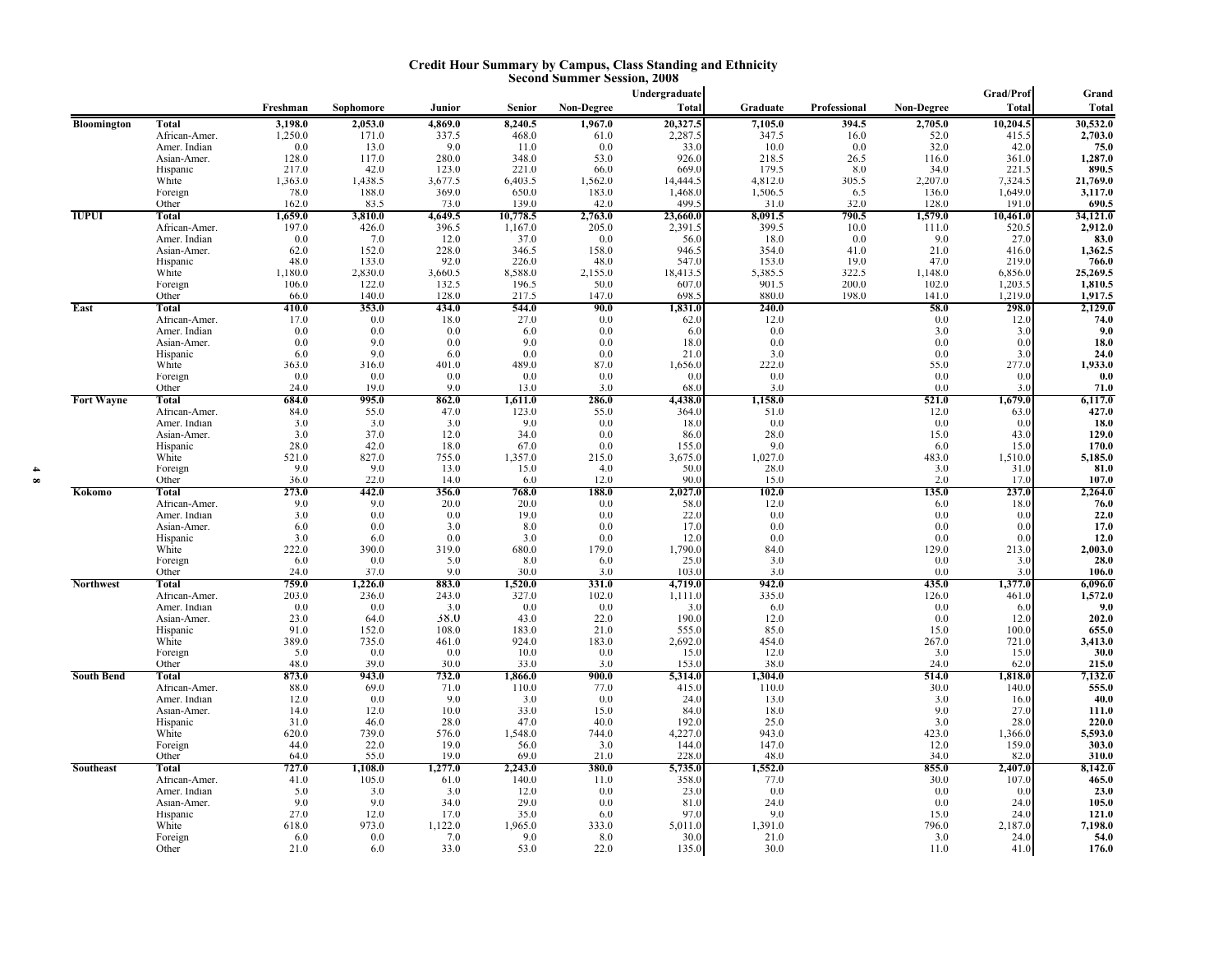#### **Credit Hours by School and Level - All Campuses Second Summer Session, 2008**

|                               |          |           |          |          |            | Undergraduate |          |              |                   | Grad/Prof | Grand        |
|-------------------------------|----------|-----------|----------|----------|------------|---------------|----------|--------------|-------------------|-----------|--------------|
|                               | Freshman | Sophomore | Junior   | Senior   | Non-Degree | <b>Total</b>  | Graduate | Professional | <b>Non-Degree</b> | Total     | <b>Total</b> |
| <b>ALLIED HEALTH</b>          | 175.0    | 469.0     | 81.0     | 68.0     | 0.0        | 793.0         | 0.0      | 0.0          | 0.0               | 0.0       | 793.0        |
| <b>ARTS &amp; LETTERS</b>     | 12.0     | 68.0      | 144.0    | 239.0    | 0.0        | 463.0         | 0.0      | 0.0          | 0.0               | 0.0       | 463.0        |
| <b>ARTS &amp; SCIENCES</b>    | 353.0    | 1,140.0   | 2,803.5  | 4,486.0  | 1,362.0    | 10,144.5      | 193.0    | 0.0          | 6.0               | 199.0     | 10,343.5     |
| <b>BEH/SOCIAL SCI</b>         | 24.0     | 21.0      | 27.0     | 47.0     | 0.0        | 119.0         | 0.0      | 0.0          | 0.0               | 0.0       | 119.0        |
| <b>BUS &amp; ECONOMICS</b>    | 304.0    | 317.0     | 377.0    | 739.0    | 138.0      | 1,875.0       | 531.0    | 0.0          | 150.0             | 681.0     | 2,556.0      |
| <b>BUS &amp; MGMT SCI</b>     | 163.0    | 321.0     | 217.0    | 312.0    | 0.0        | 1,013.0       | 244.0    | 0.0          | 0.0               | 244.0     | 1,257.0      |
| <b>BUSINESS</b>               | 180.0    | 366.0     | 1,054.0  | 3,000.0  | 15.0       | 4,615.0       | 3,926.5  | 0.0          | 248.5             | 4,175.0   | 8,790.0      |
| <b>BUSINESS &amp; ECON</b>    | 54.0     | 76.0      | 99.0     | 87.0     | 0.0        | 316.0         | 0.0      | 0.0          | 0.0               | 0.0       | 316.0        |
| <b>COLUMBUS CAMPUS</b>        | 162.0    | 289.0     | 222.0    | 538.0    | 106.0      | 1,317.0       | 0.0      | 0.0          | 9.0               | 9.0       | 1,326.0      |
| <b>CONTINUING STDY</b>        | 291.0    | 565.0     | 899.0    | 2,991.0  | 349.0      | 5,095.0       | 42.0     | 0.0          | 0.0               | 42.0      | 5,137.0      |
| DENTAL AUX EDUC               | 166.0    | 36.0      | 2.0      | 39.0     | 0.0        | 243.0         | 0.0      | 0.0          | 0.0               | 0.0       | 243.0        |
| <b>DENTISTRY</b>              | 0.0      | 0.0       | 0.0      | 0.0      | 0.0        | 0.0           | 191.0    | 353.5        | 0.0               | 544.5     | 544.5        |
| DIV OF THE ARTS               | 43.0     | 62.0      | 42.0     | 136.0    | 24.0       | 307.0         | 2.0      | 0.0          | 0.0               | 2.0       | 309.0        |
| <b>EDUCATION</b>              | 385.0    | 723.0     | 878.0    | 2,099.0  | 241.0      | 4,326.0       | 5,143.0  | 0.0          | 4,924.0           | 10,067.0  | 14,393.0     |
| <b>ENGINEERING</b>            | 44.0     | 85.0      | 174.0    | 220.0    | 6.0        | 529.0         | 29.0     | 0.0          | 0.0               | 29.0      | 558.0        |
| <b>GRAD NON-DEGREE</b>        | 0.0      | 0.0       | 0.0      | 0.0      | 0.0        | 0.0           | 0.0      | 0.0          | 258.5             | 258.5     | 258.5        |
| <b>GRADUATE SCHOOL</b>        | 0.0      | 0.0       | 0.0      | 0.0      | 0.0        | 0.0           | 3,746.5  | 0.0          | 832.0             | 4,578.5   | 4,578.5      |
| <b>GUIDED STUDIES</b>         | 39.0     | 3.0       | 0.0      | 0.0      | 0.0        | 42.0          | 0.0      | 0.0          | 0.0               | 0.0       | 42.0         |
| <b>HEALTH &amp; REHAB SCI</b> | 0.0      | 0.0       | 0.0      | 0.0      | 0.0        | 0.0           | 543.0    | 0.0          | 0.0               | 543.0     | 543.0        |
| HEALTH, PE, REC               | 3.0      | 140.0     | 513.0    | 870.0    | 213.0      | 1,739.0       | 412.0    | 0.0          | 18.0              | 430.0     | 2,169.0      |
| <b>HERRON ART</b>             | 45.0     | 123.0     | 174.0    | 202.0    | 0.0        | 544.0         | 78.0     | 0.0          | 0.0               | 78.0      | 622.0        |
| <b>HLTH &amp; HUMAN SVCS</b>  | 120.0    | 85.0      | 36.0     | 36.0     | 0.0        | 277.0         | 0.0      | 0.0          | 0.0               | 0.0       | 277.0        |
| <b>HUM/FINE ARTS</b>          | 21.0     | 6.0       | 26.0     | 53.0     | 0.0        | 106.0         | 0.0      | 0.0          | 0.0               | 0.0       | 106.0        |
| <b>INFORMATICS</b>            | 25.0     | 104.5     | 216.0    | 526.5    | 4.0        | 876.0         | 65.0     | 0.0          | 3.0               | 68.0      | 944.0        |
| <b>JOURNALISM</b>             | 9.0      | 29.0      | 113.0    | 309.0    | 1.0        | 461.0         | 0.0      | 0.0          | 0.0               | 0.0       | 461.0        |
| <b>LABOR STUDIES</b>          | 6.0      | 6.0       | 17.0     | 24.0     | 0.0        | 53.0          | 0.0      | 0.0          | 0.0               | 0.0       | 53.0         |
| LAW                           | 0.0      | 0.0       | 0.0      | 0.0      | 0.0        | 0.0           | 0.0      | 668.0        | 0.0               | 668.0     | 668.0        |
| <b>LIB ARTS &amp; SCI</b>     | 288.0    | 274.0     | 229.0    | 410.0    | 198.0      | 1,399.0       | 0.0      | 0.0          | 0.0               | 0.0       | 1,399.0      |
| <b>LIBERAL ARTS</b>           | 95.0     | 201.0     | 480.5    | 1,090.5  | 0.0        | 1,867.0       | 0.0      | 0.0          | 0.0               | 0.0       | 1,867.0      |
| LIBRARY & INFO SCI            | 0.0      | 0.0       | 0.0      | 0.0      | 0.0        | 0.0           | 1,056.0  | 0.0          | 62.0              | 1,118.0   | 1,118.0      |
| <b>MEDICINE</b>               | 35.0     | 142.0     | 111.0    | 314.0    | 0.0        | 602.0         | 36.0     | 0.0          | 0.0               | 36.0      | 638.0        |
| <b>MUSIC</b>                  | 7.0      | 113.0     | 261.0    | 752.0    | 45.0       | 1,178.0       | 1,532.0  | 0.0          | 84.0              | 1,616.0   | 2,794.0      |
| NAT SCI & MATH                | 30.0     | 21.0      | 31.0     | 45.0     | 0.0        | 127.0         | 0.0      | 0.0          | 0.0               | 0.0       | 127.0        |
| <b>NATURAL SCIENCE</b>        | 56.0     | 132.0     | 191.0    | 285.0    | 0.0        | 664.0         | 0.0      | 0.0          | 0.0               | 0.0       | 664.0        |
| NON-DEGREE                    | 0.0      | 0.0       | 0.0      | 0.0      | 424.0      | 424.0         | 0.0      | 0.0          | 138.0             | 138.0     | 562.0        |
| <b>NURSING</b>                | 235.0    | 387.0     | 379.0    | 2,523.0  | 6.0        | 3,530.0       | 10.5     | 0.0          | 0.0               | 10.5      | 3,540.5      |
| <b>NURSING ASSOC</b>          | 0.0      | 3.0       | 0.0      | 0.0      | 0.0        | 3.0           | 0.0      | 0.0          | 0.0               | 0.0       | 3.0          |
| <b>OPTOMETRY</b>              | 0.0      | 3.0       | 0.0      | 0.0      | 0.0        | 3.0           | 0.0      | 163.5        | 0.0               | 163.5     | 166.5        |
| PHYSICAL EDUC                 | 64.0     | 141.0     | 401.0    | 899.0    | 45.0       | 1,550.0       | 110.0    | 0.0          | 42.0              | 152.0     | 1,702.0      |
| <b>PUB &amp; ENVIR AFF</b>    | 119.0    | 312.0     | 670.0    | 1,301.0  | 30.0       | 2,432.0       | 677.0    | 0.0          | 24.0              | 701.0     | 3,133.0      |
| <b>SCIENCE</b>                | 43.0     | 192.0     | 363.0    | 788.0    | 184.0      | 1.570.0       | 105.0    | 0.0          | 0.0               | 105.0     | 1,675.0      |
| <b>SOCIAL SCIENCE</b>         | 37.0     | 114.0     | 175.0    | 301.0    | 0.0        | 627.0         | 0.0      | 0.0          | 0.0               | 0.0       | 627.0        |
| <b>SOCIAL WORK</b>            | 30.0     | 30.0      | 89.0     | 96.0     | 0.0        | 245.0         | 1,819.0  | 0.0          | 3.0               | 1,822.0   | 2,067.0      |
| <b>TECHNOLOGY</b>             | 63.0     | 158.0     | 216.0    | 591.0    | 0.0        | 1,028.0       | 3.0      | 0.0          | 0.0               | 3.0       | 1.031.0      |
| <b>TRANSIENT</b>              | 0.0      | 0.0       | 0.0      | 0.0      | 3,058.0    | 3,058.0       | 0.0      | 0.0          | 0.0               | 0.0       | 3,058.0      |
| <b>UNIT AFFIL PROG</b>        | 72.0     | 51.0      | 42.0     | 37.0     | 240.0      | 442.0         | 0.0      | 0.0          | 0.0               | 0.0       | 442.0        |
| UNIVERSITY COLLEGE            | 987.0    | 1,995.0   | 1,297.5  | 749.0    | 85.0       | 5,113.5       | 0.0      | 0.0          | 0.0               | 0.0       | 5,113.5      |
| UNIVERSITY DIV                | 3,768.0  | 1,571.5   | 966.0    | 314.0    | 131.0      | 6,750.5       | 0.0      | 0.0          | 0.0               | 0.0       | 6,750.5      |
| <b>VIS/PERF ARTS</b>          | 30.0     | 55.0      | 46.0     | 54.0     | 0.0        | 185.0         | 0.0      | 0.0          | 0.0               | 0.0       | 185.0        |
|                               |          |           |          |          |            |               |          |              |                   |           |              |
| <b>Total</b>                  | 8,583.0  | 10,930.0  | 14,062.5 | 27,571.0 | 6,905.0    | 68,051.5      | 20,494.5 | 1,185.0      | 6,802.0           | 28,481.5  | 96,533.0     |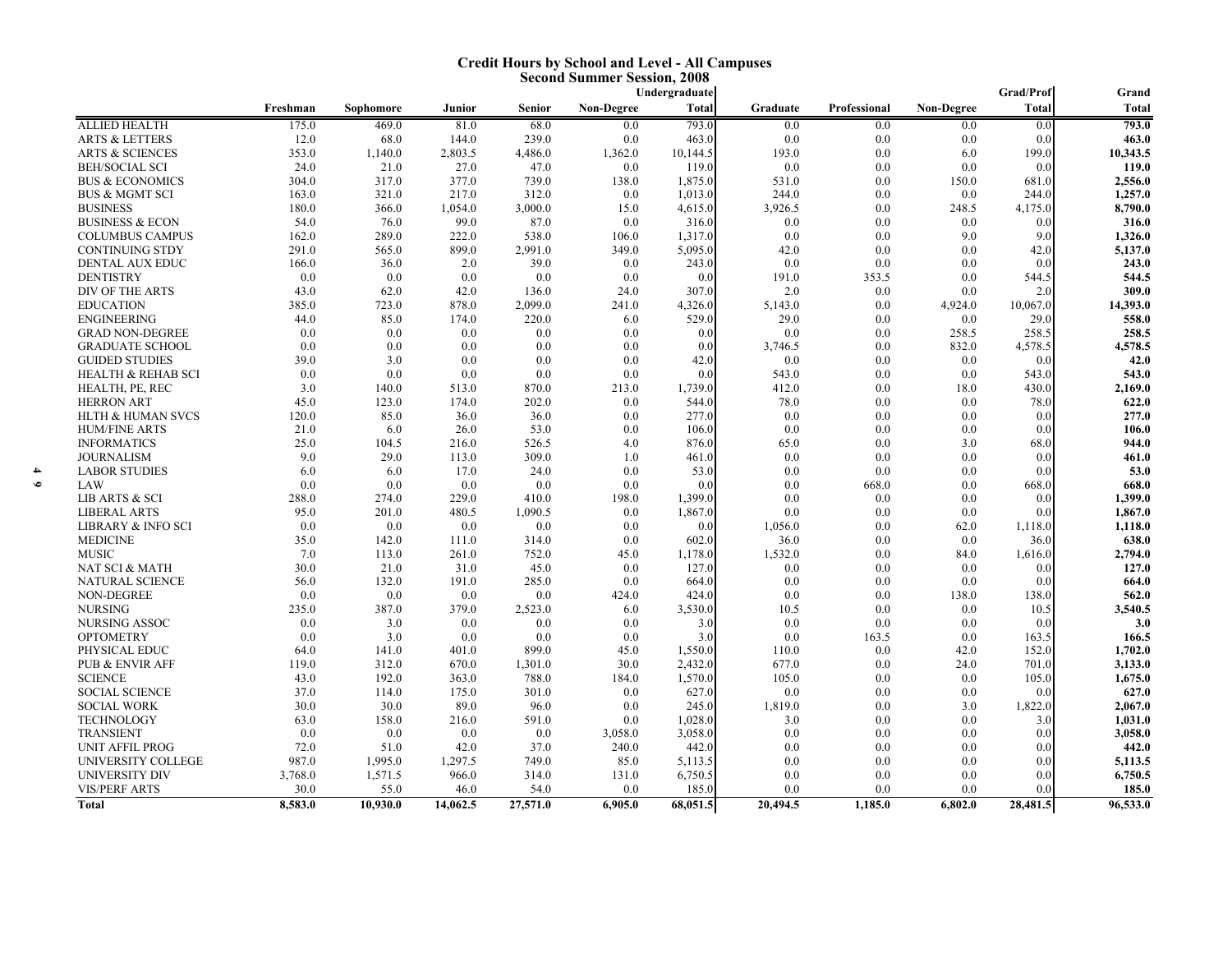#### **Credit Hours by School (or Division) and by Campus Second Summer Session, 2008**

|                               | BL       | IN       | EA      | <b>FW</b> | K <sub>O</sub> | <b>NW</b> | <b>SB</b> | <b>SE</b> | <b>Total</b> |
|-------------------------------|----------|----------|---------|-----------|----------------|-----------|-----------|-----------|--------------|
| <b>ALLIED HEALTH</b>          | 0.0      | 0.0      | 0.0     | 0.0       | 137.0          | 469.0     | 187.0     | 0.0       | 793.0        |
| <b>ARTS &amp; LETTERS</b>     | 0.0      | 0.0      | 0.0     | 0.0       | 0.0            | 0.0       | 0.0       | 463.0     | 463.0        |
| <b>ARTS &amp; SCIENCES</b>    | 8,253.5  | 0.0      | 0.0     | 702.0     | 303.0          | 1,085.0   | 0.0       | 0.0       | 10,343.5     |
| <b>BEH/SOCIAL SCI</b>         | 0.0      | 0.0      | 119.0   | 0.0       | 0.0            | 0.0       | 0.0       | 0.0       | 119.0        |
| <b>BUS &amp; ECONOMICS</b>    | 0.0      | 0.0      | 0.0     | 0.0       | 0.0            | 983.0     | 1,573.0   | 0.0       | 2,556.0      |
| <b>BUS &amp; MGMT SCI</b>     | 0.0      | 0.0      | 0.0     | 1,257.0   | 0.0            | 0.0       | 0.0       | 0.0       | 1,257.0      |
| <b>BUSINESS</b>               | 1,785.0  | 5,312.0  | 0.0     | 0.0       | 396.0          | 0.0       | 0.0       | 1,297.0   | 8,790.0      |
| <b>BUSINESS &amp; ECON</b>    | 0.0      | 0.0      | 316.0   | 0.0       | 0.0            | 0.0       | 0.0       | 0.0       | 316.0        |
| <b>COLUMBUS CAMPUS</b>        | 0.0      | 1,326.0  | 0.0     | 0.0       | 0.0            | 0.0       | 0.0       | 0.0       | 1,326.0      |
| <b>CONTINUING STDY</b>        | 1,179.0  | 1,455.0  | 219.0   | 673.0     | 244.0          | 435.0     | 407.0     | 525.0     | 5,137.0      |
| <b>DENTAL AUX EDUC</b>        | 0.0      | 0.0      | 0.0     | 0.0       | 0.0            | 154.0     | 89.0      | 0.0       | 243.0        |
| <b>DENTISTRY</b>              | 0.0      | 544.5    | 0.0     | 0.0       | 0.0            | 0.0       | 0.0       | 0.0       | 544.5        |
| DIV OF THE ARTS               | 0.0      | 0.0      | 0.0     | 0.0       | 0.0            | 0.0       | 309.0     | 0.0       | 309.0        |
| <b>EDUCATION</b>              | 3,187.0  | 3,188.0  | 527.0   | 2,271.0   | 339.0          | 948.0     | 1,444.0   | 2,489.0   | 14,393.0     |
| <b>ENGINEERING</b>            | 0.0      | 558.0    | 0.0     | 0.0       | 0.0            | 0.0       | 0.0       | 0.0       | 558.0        |
| <b>GRAD NON-DEGREE</b>        | 0.0      | 258.5    | 0.0     | 0.0       | 0.0            | 0.0       | 0.0       | 0.0       | 258.5        |
| <b>GRADUATE SCHOOL</b>        | 4,107.0  | 369.5    | 0.0     | 0.0       | 9.0            | 0.0       | 65.0      | 28.0      | 4,578.5      |
| <b>GUIDED STUDIES</b>         | 0.0      | 0.0      | 0.0     | 0.0       | 0.0            | 42.0      | 0.0       | 0.0       | 42.0         |
| <b>HEALTH &amp; REHAB SCI</b> | 0.0      | 543.0    | 0.0     | 0.0       | 0.0            | 0.0       | 0.0       | 0.0       | 543.0        |
| HEALTH, PE, REC               | 2,160.0  | 0.0      | 0.0     | 0.0       | 0.0            | 0.0       | 0.0       | 9.0       | 2,169.0      |
| <b>HERRON ART</b>             | 0.0      | 622.0    | 0.0     | 0.0       | 0.0            | 0.0       | 0.0       | 0.0       | 622.0        |
| <b>HLTH &amp; HUMAN SVCS</b>  | 0.0      | 0.0      | 0.0     | 277.0     | 0.0            | 0.0       | 0.0       | 0.0       | 277.0        |
| <b>HUM/FINE ARTS</b>          | 0.0      | 0.0      | 106.0   | 0.0       | 0.0            | 0.0       | 0.0       | 0.0       | 106.0        |
| <b>INFORMATICS</b>            | 258.5    | 685.5    | 0.0     | 0.0       | 0.0            | 0.0       | 0.0       | 0.0       | 944.0        |
| JOURNALISM                    | 256.0    | 205.0    | 0.0     | 0.0       | 0.0            | 0.0       | 0.0       | 0.0       | 461.0        |
| <b>LABOR STUDIES</b>          | 3.0      | 20.0     | 0.0     | 3.0       | 9.0            | 6.0       | 12.0      | 0.0       | 53.0         |
| LAW                           | 231.0    | 437.0    | 0.0     | 0.0       | 0.0            | 0.0       | 0.0       | 0.0       | 668.0        |
| <b>LIB ARTS &amp; SCI</b>     | 0.0      | 0.0      | 0.0     | 0.0       | 0.0            | 0.0       | 1,399.0   | 0.0       | 1,399.0      |
| <b>LIBERAL ARTS</b>           | 0.0      | 1,867.0  | 0.0     | 0.0       | 0.0            | 0.0       | 0.0       | 0.0       | 1,867.0      |
| LIBRARY & INFO SCI            | 642.0    | 476.0    | 0.0     | 0.0       | 0.0            | 0.0       | 0.0       | 0.0       | 1,118.0      |
| <b>MEDICINE</b>               | 0.0      | 638.0    | 0.0     | 0.0       | 0.0            | 0.0       | 0.0       | 0.0       | 638.0        |
| <b>MUSIC</b>                  | 2,737.0  | 57.0     | 0.0     | 0.0       | 0.0            | 0.0       | 0.0       | 0.0       | 2,794.0      |
| NAT SCI & MATH                | 0.0      | 0.0      | 127.0   | 0.0       | 0.0            | 0.0       | 0.0       | 0.0       | 127.0        |
| <b>NATURAL SCIENCE</b>        | 0.0      | 0.0      | 0.0     | 0.0       | 0.0            | 0.0       | 0.0       | 664.0     | 664.0        |
| <b>NON-DEGREE</b>             | 0.0      | 0.0      | 20.0    | 0.0       | 42.0           | 45.0      | 111.0     | 344.0     | 562.0        |
| <b>NURSING</b>                | 48.0     | 1,763.5  | 156.0   | 0.0       | 452.0          | 463.0     | 503.0     | 155.0     | 3,540.5      |
| NURSING ASSOC                 | 0.0      | 0.0      | 0.0     | 0.0       | 3.0            | 0.0       | 0.0       | 0.0       | 3.0          |
| <b>OPTOMETRY</b>              | 166.5    | 0.0      | 0.0     | 0.0       | 0.0            | 0.0       | 0.0       | 0.0       | 166.5        |
| PHYSICAL EDUC                 | 0.0      | 1,702.0  | 0.0     | 0.0       | 0.0            | 0.0       | 0.0       | 0.0       | 1,702.0      |
| <b>PUB &amp; ENVIR AFF</b>    | 783.0    | 927.0    | 102.0   | 307.0     | 138.0          | 562.0     | 314.0     | 0.0       | 3,133.0      |
| <b>SCIENCE</b>                | 0.0      | 1,675.0  | 0.0     | 0.0       | 0.0            | 0.0       | 0.0       | 0.0       | 1,675.0      |
| <b>SOCIAL SCIENCE</b>         | 0.0      | 0.0      | 0.0     | 0.0       | 0.0            | 0.0       | 0.0       | 627.0     | 627.0        |
| <b>SOCIAL WORK</b>            | 15.0     | 1,184.0  | 192.0   | 0.0       | 0.0            | 382.0     | 294.0     | 0.0       | 2,067.0      |
| <b>TECHNOLOGY</b>             | 0.0      | 1,031.0  | 0.0     | 0.0       | 0.0            | 0.0       | 0.0       | 0.0       | 1,031.0      |
| <b>TRANSIENT</b>              | 0.0      | 2,163.0  | 72.0    | 0.0       | 164.0          | 234.0     | 425.0     | 0.0       | 3,058.0      |
| <b>UNIT AFFIL PROG</b>        | 0.0      | 0.0      | 0.0     | 442.0     | 0.0            | 0.0       | 0.0       | 0.0       | 442.0        |
| UNIVERSITY COLLEGE            | 0.0      | 5,113.5  | 0.0     | 0.0       | 0.0            | 0.0       | 0.0       | 0.0       | 5,113.5      |
| UNIVERSITY DIV                | 4,720.5  | 0.0      | 173.0   | 0.0       | 28.0           | 288.0     | 0.0       | 1,541.0   | 6,750.5      |
| <b>VIS/PERF ARTS</b>          | 0.0      | 0.0      | 0.0     | 185.0     | 0.0            | 0.0       | 0.0       | 0.0       | 185.0        |
| <b>Total</b>                  | 30,532.0 | 34,121.0 | 2,129.0 | 6,117.0   | 2,264.0        | 6.096.0   | 7,132.0   | 8,142.0   | 96,533.0     |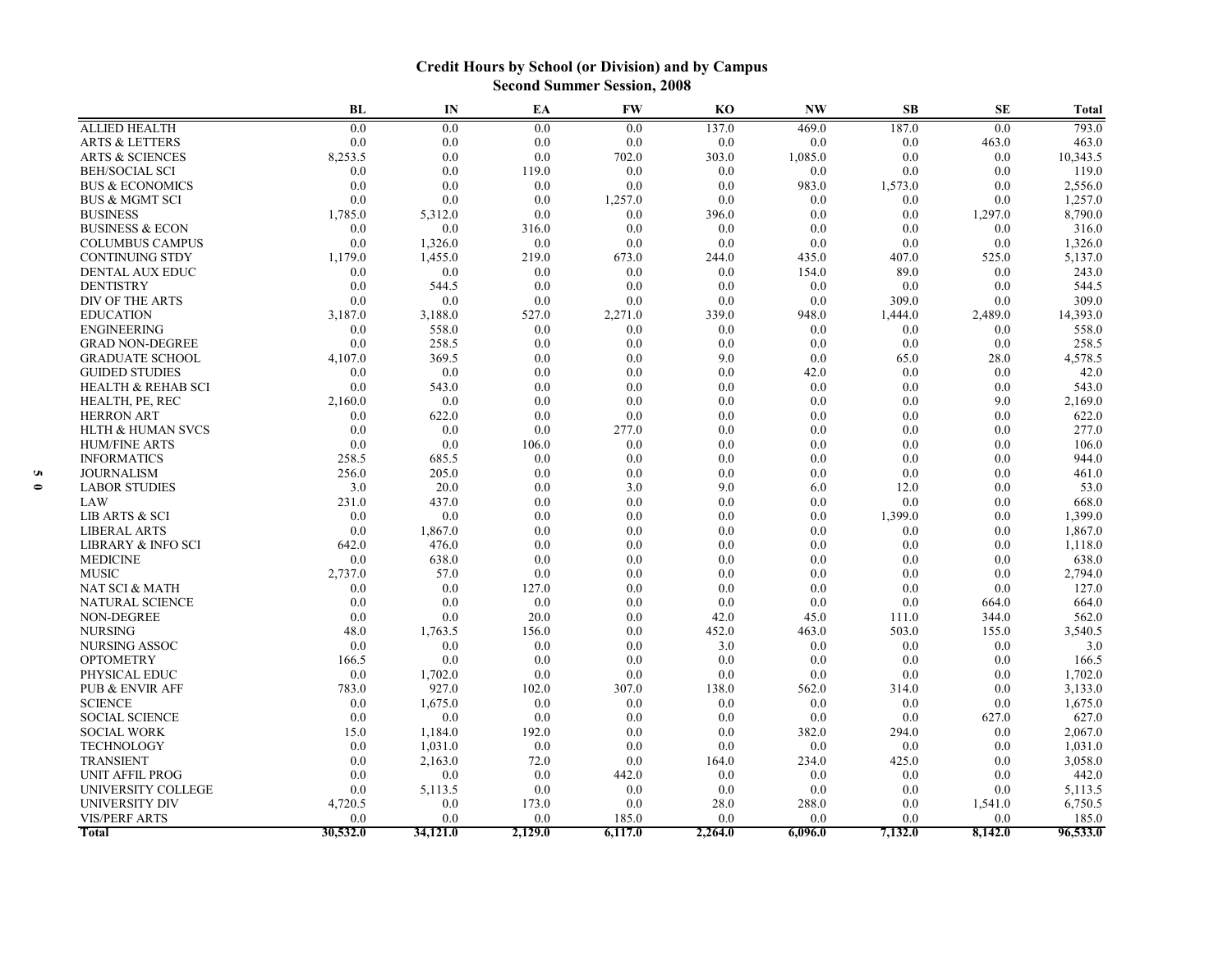#### **Credit Hours by Campus, School, and Level Second Summer Session, 2008**

|              |                               |          |                  |         |               |                   | Undergraduate |          |              |                   | Grad/Prof | Grand       |
|--------------|-------------------------------|----------|------------------|---------|---------------|-------------------|---------------|----------|--------------|-------------------|-----------|-------------|
|              |                               | Freshman | <b>Sophomore</b> | Junior  | <b>Senior</b> | <b>Non-Degree</b> | Total         | Graduate | Professional | <b>Non-Degree</b> | Total     | Total       |
| Bloomington  | <b>ARTS &amp; SCIENCES</b>    | 36.0     | 670.0            | 2,275.5 | 3,855.0       | 1,305.0           | 8,141.5       | 112.0    | 0.0          | 0.0               | 112.0     | 8,253.5     |
|              | <b>BUSINESS</b>               | 10.0     | 217.0            | 548.0   | 880.0         | 0.0               | 1,655.0       | 130.0    | 0.0          | 0.0               | 130.0     | 1,785.0     |
|              | CONTINUING STDY               | 21.0     | 66.0             | 212.0   | 541.0         | 339.0             | 1,179.0       | 0.0      | 0.0          | 0.0               | 0.0       | 1,179.0     |
|              | <b>EDUCATION</b>              | 0.0      | 6.0              | 63.0    | 436.0         | 27.0              | 532.0         | 917.0    | 0.0          | 1,738.0           | 2,655.0   | 3,187.0     |
|              | <b>GRADUATE SCHOOL</b>        | 0.0      | 0.0              | 0.0     | 0.0           | 0.0               | 0.0           | 3,281.0  | 0.0          | 826.0             | 4,107.0   | 4,107.0     |
|              | HEALTH, PE, REC               | 0.0      | 134.0            | 513.0   | 870.0         | 213.0             | 1,730.0       | 412.0    | 0.0          | 18.0              | 430.0     | 2,160.0     |
|              | <b>INFORMATICS</b>            | 0.0      | 20.5             | 87.5    | 117.5         | 4.0               | 229.5         | 29.0     | 0.0          | 0.0               | 29.0      | 258.5       |
|              | <b>JOURNALISM</b>             | 0.0      | 12.0             | 55.0    | 188.0         | 1.0               | 256.0         | 0.0      | 0.0          | 0.0               | 0.0       | 256.0       |
|              | <b>LABOR STUDIES</b>          | 3.0      | 0.0              | 0.0     | 0.0           | 0.0               | 3.0           | 0.0      | 0.0          | 0.0               | 0.0       | 3.0         |
|              | LAW                           | 0.0      | 0.0              | 0.0     | 0.0           | 0.0               | 0.0           | 0.0      | 231.0        | 0.0               | 231.0     | 231.0       |
|              | <b>LIBRARY &amp; INFO SCI</b> | 0.0      | 0.0              | 0.0     | 0.0           | 0.0               | 0.0           | 603.0    | 0.0          | 39.0              | 642.0     | 642.0       |
|              | <b>MUSIC</b>                  | 7.0      | 113.0            | 261.0   | 752.0         | 45.0              | 1,178.0       | 1,475.0  | 0.0          | 84.0              | 1,559.0   | 2,737.0     |
|              | <b>NURSING</b>                | 0.0      | 9.0              | 13.0    | 26.0          | 0.0               | 48.0          | 0.0      | 0.0          | 0.0               | 0.0       | 48.0        |
|              | <b>OPTOMETRY</b>              | 0.0      | 3.0              | 0.0     | 0.0           | 0.0               | 3.0           | 0.0      | 163.5        | 0.0               | 163.5     | 166.5       |
|              | PUB & ENVIR AFF               | 0.0      | 28.0             | 200.0   | 409.0         | 0.0               | 637.0         | 146.0    | 0.0          | 0.0               | 146.0     | 783.0       |
|              | <b>SOCIAL WORK</b>            | 0.0      | 0.0              | 12.0    | 3.0           | 0.0               | 15.0          | $0.0\,$  | 0.0          | 0.0               | 0.0       | 15.0        |
|              | <b>UNIVERSITY DIV</b>         | 3,121.0  | 774.5            | 629.0   | 163.0         | 33.0              | 4,720.5       | 0.0      | 0.0          | 0.0               | 0.0       | 4,720.5     |
|              | <b>Bloomington Total</b>      | 3,198.0  | 2,053.0          | 4,869.0 | 8,240.5       | 1,967.0           | 20,327.5      | 7,105.0  | 394.5        | 2,705.0           | 10,204.5  | 30,532.0    |
| <b>IUPUI</b> | <b>BUSINESS</b>               | 37.0     | 30.0             | 230.0   | 1,327.0       | 15.0              | 1,639.0       | 3,424.5  | 0.0          | 248.5             | 3,673.0   | 5,312.0     |
|              | <b>COLUMBUS CAMPUS</b>        | 162.0    | 289.0            | 222.0   | 538.0         | 106.0             | 1,317.0       | 0.0      | 0.0          | 9.0               | 9.0       | 1.326.0     |
|              | <b>CONTINUING STDY</b>        | 18.0     | 115.0            | 239.0   | 1,041.0       | 0.0               | 1,413.0       | 42.0     | 0.0          | 0.0               | 42.0      | 1,455.0     |
|              | <b>DENTISTRY</b>              | 0.0      | 0.0              | 0.0     | 0.0           | 0.0               | 0.0           | 191.0    | 353.5        | 0.0               | 544.5     | 544.5       |
|              | <b>EDUCATION</b>              | 20.0     | 147.0            | 245.0   | 368.0         | 159.0             | 939.0         | 1,254.0  | 0.0          | 995.0             | 2,249.0   | 3,188.0     |
|              | <b>ENGINEERING</b>            | 44.0     | 85.0             | 174.0   | 220.0         | 6.0               | 529.0         | 29.0     | 0.0          | 0.0               | 29.0      | 558.0       |
|              | <b>GRAD NON-DEGREE</b>        | 0.0      | 0.0              | 0.0     | 0.0           | 0.0               | 0.0           | 0.0      | 0.0          | 258.5             | 258.5     | 258.5       |
|              | <b>GRADUATE SCHOOL</b>        | 0.0      | 0.0              | 0.0     | 0.0           | 0.0               | 0.0           | 369.5    | 0.0          | 0.0               | 369.5     | 369.5       |
|              | <b>HEALTH &amp; REHAB SCI</b> | 0.0      | 0.0              | 0.0     | 0.0           | 0.0               | 0.0           | 543.0    | 0.0          | 0.0               | 543.0     | 543.0       |
|              | <b>HERRON ART</b>             | 45.0     | 123.0            | 174.0   | 202.0         | 0.0               | 544.0         | 78.0     | 0.0          | 0.0               | 78.0      | 622.0       |
|              | <b>INFORMATICS</b>            | 25.0     | 84.0             | 128.5   | 409.0         | 0.0               | 646.5         | 36.0     | 0.0          | 3.0               | 39.0      | 685.5       |
|              | <b>JOURNALISM</b>             | 9.0      | 17.0             | 58.0    | 121.0         | 0.0               | 205.0         | 0.0      | 0.0          | 0.0               | 0.0       | 205.0       |
|              | <b>LABOR STUDIES</b>          | 0.0      | 0.0              | 11.0    | 9.0           | 0.0               | 20.0          | 0.0      | 0.0          | 0.0               | 0.0       | <b>20.0</b> |
|              | LAW                           | 0.0      | 0.0              | 0.0     | 0.0           | 0.0               | 0.0           | 0.0      | 437.0        | 0.0               | 437.0     | 437.0       |
|              | <b>LIBERAL ARTS</b>           | 95.0     | 201.0            | 480.5   | 1,090.5       | 0.0               | 1,867.0       | 0.0      | 0.0          | 0.0               | 0.0       | 1,867.0     |
|              | <b>LIBRARY &amp; INFO SCI</b> | 0.0      | 0.0              | 0.0     | 0.0           | 0.0               | 0.0           | 453.0    | 0.0          | 23.0              | 476.0     | 476.0       |
|              | <b>MEDICINE</b>               | 35.0     | 142.0            | 111.0   | 314.0         | 0.0               | 602.0         | 36.0     | 0.0          | 0.0               | 36.0      | 638.0       |
|              | <b>MUSIC</b>                  | 0.0      | 0.0              | 0.0     | 0.0           | 0.0               | 0.0           | 57.0     | 0.0          | 0.0               | 57.0      | 57.0        |
|              | <b>NURSING</b>                | 8.0      | 14.0             | 83.0    | 1,648.0       | 0.0               | 1,753.0       | 10.5     | 0.0          | 0.0               | 10.5      | 1,763.5     |
|              | PHYSICAL EDUC                 | 64.0     | 141.0            | 401.0   | 899.0         | 45.0              | 1,550.0       | 110.0    | 0.0          | 42.0              | 152.0     | 1,702.0     |
|              | <b>PUB &amp; ENVIR AFF</b>    | 4.0      | 74.0             | 181.0   | 392.0         | 0.0               | 651.0         | 276.0    | 0.0          | 0.0               | 276.0     | 927.0       |
|              | <b>SCIENCE</b>                | 43.0     | 192.0            | 363.0   | 788.0         | 184.0             | 1,570.0       | 105.0    | 0.0          | 0.0               | 105.0     | 1,675.0     |
|              | <b>SOCIAL WORK</b>            | 0.0      | 3.0              | 35.0    | 72.0          | 0.0               | 110.0         | 1,074.0  | 0.0          | 0.0               | 1,074.0   | 1,184.0     |
|              | <b>TECHNOLOGY</b>             | 63.0     | 158.0            | 216.0   | 591.0         | 0.0               | 1,028.0       | 3.0      | 0.0          | 0.0               | 3.0       | 1,031.0     |
|              | <b>TRANSIENT</b>              | 0.0      | 0.0              | 0.0     | 0.0           | 2,163.0           | 2,163.0       | 0.0      | 0.0          | 0.0               | 0.0       | 2,163.0     |
|              | UNIVERSITY COLLEGE            | 987.0    | 1,995.0          | 1,297.5 | 749.0         | 85.0              | 5,113.5       | 0.0      | 0.0          | 0.0               | 0.0       | 5,113.5     |
|              | <b>IUPUI Total</b>            | 1,659.0  | 3,810.0          | 4,649.5 | 10,778.5      | 2,763.0           | 23,660.0      | 8,091.5  | 790.5        | 1,579.0           | 10,461.0  | 34,121.0    |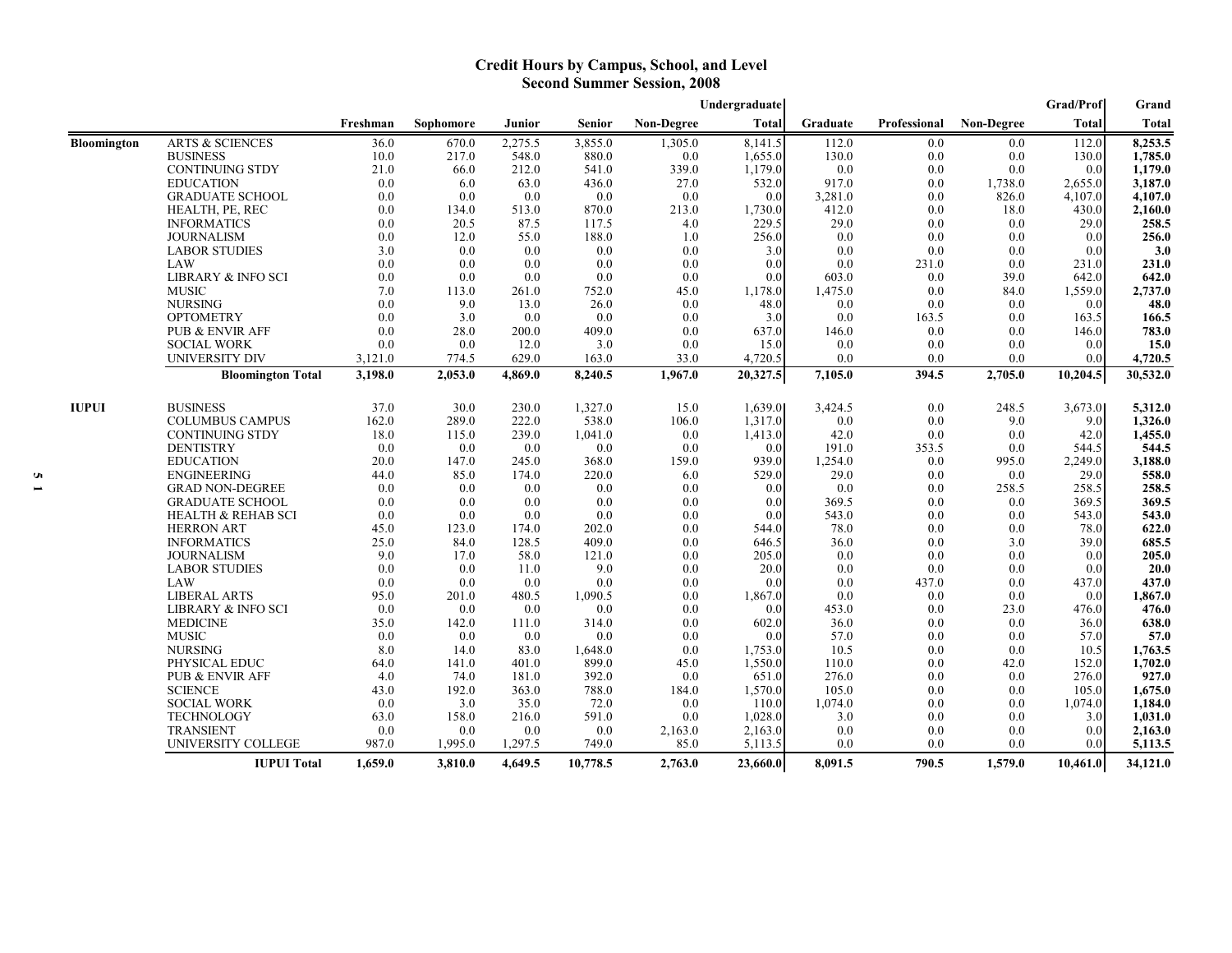#### **Credit Hours by Campus, School, and Level Second Summer Session, 2008**

|                   |                                            |              |              |               |               |                   | Undergraduate  |            |              |                   | <b>Grad/Prof</b>        | Grand          |
|-------------------|--------------------------------------------|--------------|--------------|---------------|---------------|-------------------|----------------|------------|--------------|-------------------|-------------------------|----------------|
|                   |                                            | Freshman     | Sophomore    | <b>Junior</b> | Senior        | <b>Non-Degree</b> | <b>Total</b>   | Graduate   | Professional | <b>Non-Degree</b> | <b>Total</b>            | <b>Total</b>   |
| East              | <b>BEH/SOCIAL SCI</b>                      | 24.0         | 21.0         | 27.0          | 47.0          | 0.0               | 119.0          | 0.0        |              | 0.0               | 0.0                     | 119.0          |
|                   | <b>BUSINESS &amp; ECON</b>                 | 54.0         | 76.0         | 99.0          | 87.0          | 0.0               | 316.0          | 0.0        |              | 0.0               | 0.0                     | 316.0          |
|                   | <b>CONTINUING STDY</b>                     | 58.0         | 21.0         | 33.0          | 107.0         | 0.0               | 219.0          | 0.0        |              | 0.0               | 0.0                     | 219.0          |
|                   | <b>EDUCATION</b>                           | 39.0         | 72.0         | 92.0          | 110.0         | 0.0               | 313.0          | 168.0      |              | 46.0              | 214.0                   | 527.0          |
|                   | <b>HUM/FINE ARTS</b>                       | 21.0         | 6.0          | 26.0          | 53.0          | 0.0               | 106.0          | 0.0        |              | 0.0               | 0.0                     | 106.0          |
|                   | NAT SCI & MATH                             | 30.0         | 21.0         | 31.0          | 45.0          | 0.0               | 127.0          | 0.0        |              | 0.0               | 0.0                     | 127.0          |
|                   | <b>NON-DEGREE</b>                          | 0.0          | 0.0          | 0.0           | 0.0           | 8.0               | 8.0            | 0.0        |              | 12.0              | 12.0                    | 20.0           |
|                   | <b>NURSING</b>                             | 47.0         | 45.0         | 33.0          | 31.0          | 0.0               | 156.0          | 0.0        |              | 0.0               | 0.0                     | 156.0          |
|                   | PUB & ENVIR AFF                            | 17.0         | 15.0         | 30.0          | 40.0          | 0.0               | 102.0          | 0.0        |              | 0.0               | 0.0                     | 102.0          |
|                   | <b>SOCIAL WORK</b>                         | 30.0         | 27.0         | 42.0          | 21.0          | 0.0               | 120.0          | 72.0       |              | 0.0               | 72.0                    | 192.0          |
|                   | TRANSIENT                                  | 0.0          | 0.0          | 0.0           | 0.0           | 72.0              | 72.0           | 0.0        |              | 0.0               | 0.0                     | 72.0           |
|                   | <b>UNIVERSITY DIV</b>                      | 90.0         | 49.0         | 21.0          | 3.0           | 10.0              | 173.0          | 0.0        |              | 0.0               | 0.0                     | 173.0          |
|                   | <b>East Total</b>                          | 410.0        | 353.0        | 434.0         | 544.0         | 90.0              | 1,831.0        | 240.0      |              | 58.0              | 298.0                   | 2,129.0        |
| <b>Fort Wayne</b> | <b>ARTS &amp; SCIENCES</b>                 | 79.0         | 128.0        | 163.0         | 199.0         | 46.0              | 615.0          | 81.0       |              | 6.0               | 87.0                    | 702.0          |
|                   | <b>BUS &amp; MGMT SCI</b>                  | 163.0        | 321.0        | 217.0         | 312.0         | 0.0               | 1,013.0        | 244.0      |              | 0.0               | 244.0                   | 1,257.0        |
|                   | <b>CONTINUING STDY</b>                     | 86.0         | 112.0        | 98.0          | 377.0         | 0.0               | 673.0          | 0.0        |              | 0.0               | 0.0                     | 673.0          |
|                   | <b>EDUCATION</b>                           | 116.0        | 191.0        | 181.0         | 439.0         | 0.0               | 927.0          | 829.0      |              | 515.0             | 1,344.0                 | 2,271.0        |
|                   | <b>HLTH &amp; HUMAN SVCS</b>               | 120.0        | 85.0         | 36.0          | 36.0          | 0.0               | 277.0          | 0.0        |              | 0.0               | 0.0                     | 277.0          |
|                   | <b>LABOR STUDIES</b>                       | 0.0          | 0.0          | 0.0           | 3.0           | 0.0               | 3.0            | 0.0        |              | 0.0               | 0.0                     | 3.0            |
|                   | <b>PUB &amp; ENVIR AFF</b>                 | 18.0         | 52.0         | 79.0          | 154.0         | 0.0               | 303.0          | 4.0        |              | 0.0               | 4.0                     | 307.0          |
|                   | <b>UNIT AFFIL PROG</b>                     | 72.0         | 51.0         | 42.0          | 37.0          | 240.0             | 442.0          | 0.0        |              | 0.0               | 0.0                     | 442.0          |
|                   | <b>VIS/PERF ARTS</b>                       | 30.0         | 55.0         | 46.0          | 54.0          | 0.0               | 185.0          | 0.0        |              | 0.0               | 0.0                     | 185.0          |
|                   | <b>Fort Wayne Total</b>                    | 684.0        | 995.0        | 862.0         | 1,611.0       | 286.0             | 4,438.0        | 1,158.0    |              | 521.0             | 1,679.0                 | 6,117.0        |
|                   |                                            |              |              |               |               |                   |                |            |              |                   |                         |                |
| Kokomo            | <b>ALLIED HEALTH</b>                       | 37.0         | 85.0         | 15.0          | 0.0           | 0.0               | 137.0<br>303.0 | 0.0        |              | 0.0               | 0.0 <sub>l</sub><br>0.0 | 137.0          |
|                   | <b>ARTS &amp; SCIENCES</b>                 | 47.0         | 53.0<br>53.0 | 92.0<br>63.0  | 111.0         | 0.0               | 372.0          | 0.0        |              | 0.0<br>0.0        |                         | 303.0          |
|                   | <b>BUSINESS</b>                            | 83.0         | 69.0         |               | 173.0<br>82.0 | 0.0               | 244.0          | 24.0       |              |                   | 24.0<br>0.0             | 396.0          |
|                   | <b>CONTINUING STDY</b><br><b>EDUCATION</b> | 27.0<br>24.0 | 67.0         | 66.0<br>38.0  | 105.0         | 0.0<br>3.0        | 237.0          | 0.0<br>9.0 |              | 0.0<br>93.0       | 102.0                   | 244.0<br>339.0 |
|                   | <b>GRADUATE SCHOOL</b>                     | 0.0          | 0.0          | 0.0           | 0.0           | 0.0               | 0.0            | 6.0        |              | 3.0               | 9.0                     | 9.0            |
|                   | <b>LABOR STUDIES</b>                       | 3.0          | 3.0          | 3.0           | 0.0           | 0.0               | 9.0            | 0.0        |              | 0.0               | 0.0                     | 9.0            |
|                   | <b>NON-DEGREE</b>                          | 0.0          | 0.0          | 0.0           | 0.0           | 3.0               | 3.0            | 0.0        |              | 39.0              | 39.0                    | 42.0           |
|                   | <b>NURSING</b>                             | 35.0         | 83.0         | 52.0          | 282.0         | 0.0               | 452.0          | 0.0        |              | 0.0               | 0.0                     | 452.0          |
|                   | <b>NURSING ASSOC</b>                       | 0.0          | 3.0          | 0.0           | 0.0           | 0.0               | 3.0            | 0.0        |              | 0.0               | 0.0                     | 3.0            |
|                   | <b>PUB &amp; ENVIR AFF</b>                 | 7.0          | 26.0         | 27.0          | 15.0          | 0.0               | 75.0           | 63.0       |              | 0.0               | 63.0                    | 138.0          |
|                   | <b>TRANSIENT</b>                           | 0.0          | 0.0          | 0.0           | 0.0           | 164.0             | 164.0          | 0.0        |              | 0.0               | 0.0                     | 164.0          |
|                   | UNIVERSITY DIV                             | 10.0         | 0.0          | 0.0           | 0.0           | 18.0              | 28.0           | 0.0        |              | 0.0               | 0.0                     | 28.0           |
|                   |                                            |              |              |               |               |                   |                |            |              |                   |                         |                |
|                   | <b>Kokomo Total</b>                        | 273.0        | 442.0        | 356.0         | 768.0         | 188.0             | 2,027.0        | 102.0      |              | 135.0             | 237.0                   | 2,264.0        |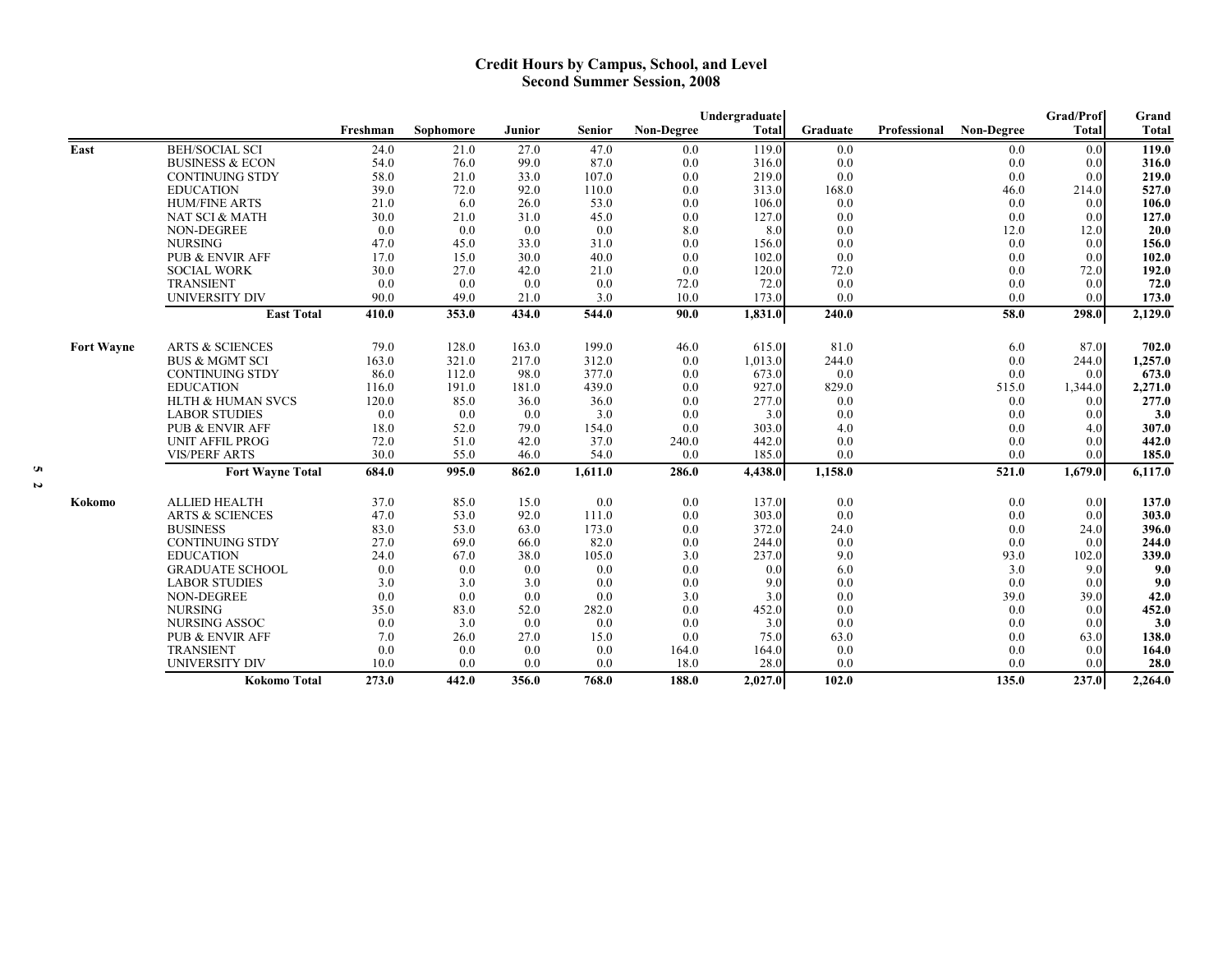## **Credit Hours by Campus, School, and Level Second Summer Session, 2008**

|                   |                                             |               |                |              |                |                   | Undergraduate    |                |              |                   | Grad/Prof      | Grand            |
|-------------------|---------------------------------------------|---------------|----------------|--------------|----------------|-------------------|------------------|----------------|--------------|-------------------|----------------|------------------|
|                   |                                             | Freshman      | Sophomore      | Junior       | <b>Senior</b>  | <b>Non-Degree</b> | <b>Total</b>     | Graduate       | Professional | <b>Non-Degree</b> | <b>Total</b>   | <b>Total</b>     |
| <b>Northwest</b>  | <b>ALLIED HEALTH</b>                        | 64.0          | 291.0          | 53.0         | 61.0           | 0.0               | 469.0            | 0.0            |              | 0.0               | 0.0            | 469.0            |
|                   | <b>ARTS &amp; SCIENCES</b>                  | 191.0         | 289.0          | 273.0        | 321.0          | 11.0              | 1,085.0          | 0.0            |              | 0.0               | 0.0            | 1.085.0          |
|                   | <b>BUS &amp; ECONOMICS</b>                  | 99.0          | 121.0          | 176.0        | 262.0          | 0.0               | 658.0            | 229.0          |              | 96.0              | 325.0          | 983.0            |
|                   | <b>CONTINUING STDY</b>                      | 30.0          | 72.0           | 101.0        | 232.0          | 0.0               | 435.0            | 0.0            |              | 0.0               | 0.0            | 435.0            |
|                   | DENTAL AUX EDUC                             | 123.0         | 11.0           | 2.0          | 18.0           | 0.0               | 154.0            | 0.0            |              | 0.0               | 0.0            | 154.0            |
|                   | <b>EDUCATION</b>                            | 103.0         | 100.0          | 67.0         | 187.0          | 3.0               | 460.0            | 164.0          |              | 324.0             | 488.0          | 948.0            |
|                   | <b>GUIDED STUDIES</b>                       | 39.0          | 3.0            | 0.0          | 0.0            | 0.0               | 42.0             | 0.0            |              | 0.0               | 0.0            | 42.0             |
|                   | <b>LABOR STUDIES</b>                        | 0.0           | 0.0            | 3.0          | 3.0            | 0.0               | 6.0              | 0.0            |              | 0.0               | 0.0            | 6.0              |
|                   | NON-DEGREE                                  | 0.0           | 0.0            | 0.0          | 0.0            | 45.0              | 45.0             | 0.0            |              | 0.0               | 0.0            | 45.0             |
|                   | <b>NURSING</b>                              | 59.0          | 97.0           | 63.0         | 244.0          | 0.0               | 463.0            | 0.0            |              | 0.0               | 0.0            | 463.0            |
|                   | <b>PUB &amp; ENVIR AFF</b>                  | 36.0          | 93.0           | 89.0         | 162.0          | 0.0               | 380.0            | 167.0          |              | 15.0              | 182.0          | 562.0            |
|                   | <b>SOCIAL WORK</b><br><b>TRANSIENT</b>      | 0.0<br>0.0    | 0.0            | 0.0<br>0.0   | 0.0            | 0.0               | 0.0              | 382.0          |              | 0.0<br>0.0        | 382.0          | 382.0            |
|                   | UNIVERSITY DIV                              | 15.0          | 0.0<br>149.0   | 56.0         | 0.0<br>30.0    | 234.0<br>38.0     | 234.0<br>288.0   | 0.0<br>0.0     |              | 0.0               | 0.0<br>0.0     | 234.0<br>288.0   |
|                   | <b>Northwest Total</b>                      | 759.0         | 1,226.0        | 883.0        | 1,520.0        | 331.0             | 4,719.0          | 942.0          |              | 435.0             | 1,377.0        | 6,096.0          |
|                   |                                             |               |                |              |                |                   |                  |                |              |                   |                |                  |
| <b>South Bend</b> | <b>ALLIED HEALTH</b>                        | 74.0          | 93.0           | 13.0         | 7.0            | 0.0               | 187.0            | 0.0            |              | 0.0               | 0.0            | 187.0            |
|                   | <b>BUS &amp; ECONOMICS</b>                  | 205.0         | 196.0          | 201.0        | 477.0          | 138.0             | 1,217.0          | 302.0          |              | 54.0              | 356.0          | 1,573.0          |
|                   | <b>CONTINUING STDY</b>                      | 31.0          | 45.0           | 61.0         | 264.0          | 6.0               | 407.0            | 0.0            |              | 0.0               | 0.0            | 407.0            |
|                   | DENTAL AUX EDUC                             | 43.0          | 25.0           | 0.0          | 21.0           | 0.0               | 89.0             | 0.0            |              | 0.0               | 0.0            | 89.0             |
|                   | DIV OF THE ARTS                             | 43.0          | 62.0           | 42.0         | 136.0          | 24.0              | 307.0            | 2.0            |              | 0.0               | 2.0            | 309.0            |
|                   | <b>EDUCATION</b>                            | 66.0          | 95.0           | 74.0         | 176.0          | 49.0              | 460.0            | 626.0          |              | 358.0             | 984.0          | 1,444.0          |
|                   | <b>GRADUATE SCHOOL</b>                      | 0.0           | 0.0            | 0.0          | 0.0            | 0.0               | 0.0              | 62.0           |              | 3.0               | 65.0           | 65.0             |
|                   | <b>LABOR STUDIES</b>                        | 0.0           | 3.0            | 0.0          | 9.0            | 0.0               | 12.0             | 0.0            |              | 0.0               | 0.0            | 12.0             |
|                   | LIB ARTS & SCI                              | 288.0         | 274.0          | 229.0        | 410.0          | 198.0             | 1,399.0          | 0.0            |              | 0.0               | 0.0            | 1,399.0          |
|                   | NON-DEGREE                                  | 0.0           | 0.0            | 0.0          | 0.0            | 24.0              | 24.0             | 0.0            |              | 87.0              | 87.0           | 111.0            |
|                   | <b>NURSING</b>                              | 86.0          | 126.0          | 48.0         | 237.0          | 6.0               | 503.0            | 0.0            |              | 0.0               | 0.0            | 503.0            |
|                   | <b>PUB &amp; ENVIR AFF</b>                  | 37.0          | 24.0           | 64.0         | 129.0          | 30.0              | 284.0            | 21.0           |              | 9.0               | 30.0           | 314.0            |
|                   | <b>SOCIAL WORK</b>                          | 0.0           | 0.0            | 0.0          | 0.0            | 0.0               | 0.0<br>425.0     | 291.0          |              | 3.0<br>0.0        | 294.0          | 294.0            |
|                   | <b>TRANSIENT</b><br><b>South Bend Total</b> | 0.0<br>873.0  | 0.0<br>943.0   | 0.0<br>732.0 | 0.0<br>1,866.0 | 425.0<br>900.0    | 5,314.0          | 0.0<br>1,304.0 |              | 514.0             | 0.0<br>1,818.0 | 425.0<br>7,132.0 |
|                   |                                             |               |                |              |                |                   |                  |                |              |                   |                |                  |
| <b>Southeast</b>  | <b>ARTS &amp; LETTERS</b>                   | 12.0          | 68.0           | 144.0        | 239.0          | 0.0               | 463.0            | 0.0            |              | 0.0               | 0.01           | 463.0            |
|                   | <b>BUSINESS</b>                             | 50.0          | 66.0           | 213.0        | 620.0          | 0.0               | 949.0            | 348.0          |              | 0.0               | 348.0          | 1,297.0          |
|                   | <b>CONTINUING STDY</b>                      | 20.0          | 65.0           | 89.0         | 347.0          | 4.0               | 525.0            | 0.0            |              | 0.0               | 0.0            | 525.0            |
|                   | <b>EDUCATION</b>                            | 17.0          | 45.0           | 118.0        | 278.0          | 0.0               | 458.0            | 1,176.0        |              | 855.0             | 2,031.0        | 2,489.0          |
|                   | <b>GRADUATE SCHOOL</b>                      | 0.0           | 0.0            | 0.0          | 0.0            | 0.0               | 0.0              | 28.0           |              | 0.0               | 28.0           | 28.0             |
|                   | HEALTH, PE, REC                             | 3.0           | 6.0            | 0.0          | 0.0            | 0.0               | 9.0              | 0.0            |              | 0.0               | 0.0            | 9.0              |
|                   | <b>NATURAL SCIENCE</b>                      | 56.0          | 132.0          | 191.0        | 285.0          | 0.0               | 664.0            | 0.0            |              | 0.0               | 0.0            | 664.0            |
|                   | NON-DEGREE                                  | 0.0           | 0.0            | 0.0          | 0.0            | 344.0             | 344.0            | 0.0            |              | 0.0               | 0.0            | 344.0            |
|                   | <b>NURSING</b>                              | 0.0           | 13.0           | 87.0         | 55.0           | 0.0               | 155.0            | 0.0            |              | 0.0               | 0.0            | 155.0            |
|                   | <b>SOCIAL SCIENCE</b>                       | 37.0<br>532.0 | 114.0<br>599.0 | 175.0        | 301.0<br>118.0 | 0.0<br>32.0       | 627.0<br>1,541.0 | 0.0<br>0.0     |              | 0.0<br>0.0        | 0.0            | 627.0            |
|                   | <b>UNIVERSITY DIV</b>                       |               |                | 260.0        |                |                   |                  |                |              |                   | 0.0            | 1,541.0          |
|                   | <b>Southeast Total</b>                      | 727.0         | 1,108.0        | 1,277.0      | 2,243.0        | 380.0             | 5,735.0          | 1,552.0        |              | 855.0             | 2,407.0        | 8,142.0          |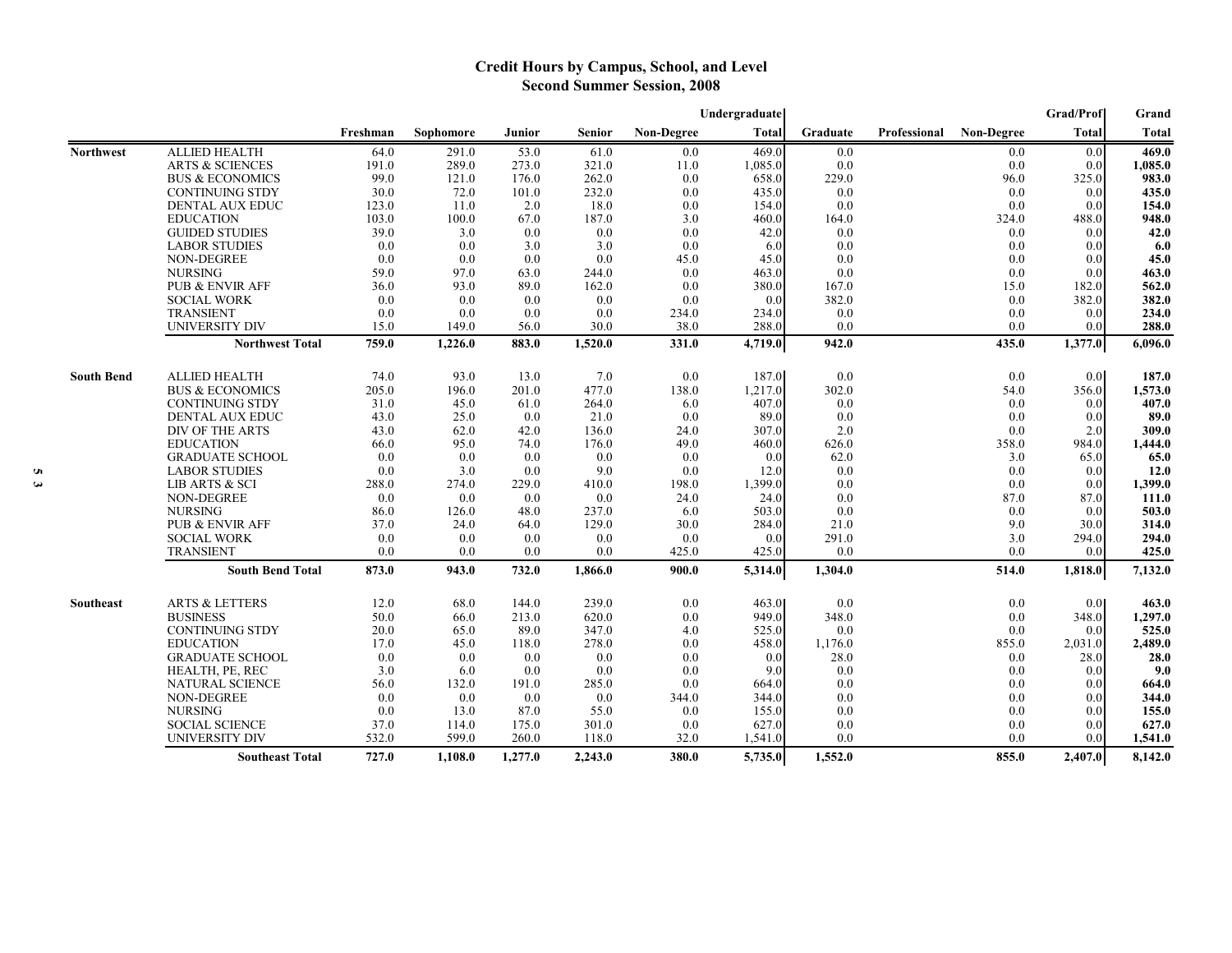## **Credit Hours by School and Level - Full-Time Students Only - All Campuses**

| Grad/Prof<br>Undergraduate<br>Senior<br><b>Non-Degree</b><br><b>Total</b><br>Non-Degree<br><b>Total</b><br>Freshman<br>Sophomore<br>Junior<br>Graduate<br>Professional<br>18.0<br><b>ALLIED HEALTH</b><br>48.0<br>100.0<br>0.0<br>0.0<br>166.0<br>0.0<br>0.0<br>0.0<br>0.0<br>ARTS & LETTERS<br>6.0<br>52.0<br>106.0<br>0.0<br>182.0<br>0.0<br>0.0<br>0.0<br>18.0<br>0.0<br>171.0<br>582.0<br>1,361.0<br>1,092.0<br>5,682.0<br>99.0<br>0.0<br>99.0<br><b>ARTS &amp; SCIENCES</b><br>2,476.0<br>0.0<br><b>BEH/SOCIAL SCI</b><br>18.0<br>15.0<br>18.0<br>25.0<br>0.0<br>76.0<br>0.0<br>0.0<br>0.0<br>0.0<br>142.0<br>155.0<br>224.0<br>384.0<br>30.0<br>935.0<br>129.0<br>0.0<br>135.0<br><b>BUS &amp; ECONOMICS</b><br>6.0<br>0.0<br>422.0<br>73.0<br>BUS & MGMT SCI<br>87.0<br>142.0<br>67.0<br>126.0<br>0.0<br>0.0<br>73.0<br>74.0<br>1,534.5<br>0.0<br>2,227.0<br><b>BUSINESS</b><br>169.0<br>640.5<br>2,418.0<br>0.0<br>24.0<br>2,251.0<br>24.0<br>39.0<br>36.0<br>0.0<br><b>BUSINESS &amp; ECON</b><br>16.0<br>115.0<br>0.0<br>0.0<br>0.0<br>0.0<br>30.0<br>593.0<br><b>COLUMBUS CAMPUS</b><br>86.0<br>125.0<br>106.0<br>246.0<br>0.0<br>0.0<br>0.0<br>0.0<br>190.0<br>238.0<br>531.0<br>1,751.0<br>120.0<br>2,830.0<br>6.0<br>0.0<br>0.0<br><b>CONTINUING STDY</b><br>6.0<br>117.0<br>0.0<br>12.0<br>0.0<br>129.0<br>0.0<br>0.0<br>DENTAL AUX EDUC<br>0.0<br>0.0<br>0.0<br>0.0<br>0.0<br><b>DENTISTRY</b><br>0.0<br>0.0<br>0.0<br>0.0<br>85.0<br>0.0<br>0.0<br>85.0 |                 |
|--------------------------------------------------------------------------------------------------------------------------------------------------------------------------------------------------------------------------------------------------------------------------------------------------------------------------------------------------------------------------------------------------------------------------------------------------------------------------------------------------------------------------------------------------------------------------------------------------------------------------------------------------------------------------------------------------------------------------------------------------------------------------------------------------------------------------------------------------------------------------------------------------------------------------------------------------------------------------------------------------------------------------------------------------------------------------------------------------------------------------------------------------------------------------------------------------------------------------------------------------------------------------------------------------------------------------------------------------------------------------------------------------------------------------------------------------------------------------|-----------------|
|                                                                                                                                                                                                                                                                                                                                                                                                                                                                                                                                                                                                                                                                                                                                                                                                                                                                                                                                                                                                                                                                                                                                                                                                                                                                                                                                                                                                                                                                          | Grand           |
|                                                                                                                                                                                                                                                                                                                                                                                                                                                                                                                                                                                                                                                                                                                                                                                                                                                                                                                                                                                                                                                                                                                                                                                                                                                                                                                                                                                                                                                                          | <b>Total</b>    |
|                                                                                                                                                                                                                                                                                                                                                                                                                                                                                                                                                                                                                                                                                                                                                                                                                                                                                                                                                                                                                                                                                                                                                                                                                                                                                                                                                                                                                                                                          | 166.0           |
|                                                                                                                                                                                                                                                                                                                                                                                                                                                                                                                                                                                                                                                                                                                                                                                                                                                                                                                                                                                                                                                                                                                                                                                                                                                                                                                                                                                                                                                                          | 182.0           |
|                                                                                                                                                                                                                                                                                                                                                                                                                                                                                                                                                                                                                                                                                                                                                                                                                                                                                                                                                                                                                                                                                                                                                                                                                                                                                                                                                                                                                                                                          | 5,781.0         |
|                                                                                                                                                                                                                                                                                                                                                                                                                                                                                                                                                                                                                                                                                                                                                                                                                                                                                                                                                                                                                                                                                                                                                                                                                                                                                                                                                                                                                                                                          | 76.0            |
|                                                                                                                                                                                                                                                                                                                                                                                                                                                                                                                                                                                                                                                                                                                                                                                                                                                                                                                                                                                                                                                                                                                                                                                                                                                                                                                                                                                                                                                                          | 1,070.0         |
|                                                                                                                                                                                                                                                                                                                                                                                                                                                                                                                                                                                                                                                                                                                                                                                                                                                                                                                                                                                                                                                                                                                                                                                                                                                                                                                                                                                                                                                                          | 495.0           |
|                                                                                                                                                                                                                                                                                                                                                                                                                                                                                                                                                                                                                                                                                                                                                                                                                                                                                                                                                                                                                                                                                                                                                                                                                                                                                                                                                                                                                                                                          | 4,669.0         |
|                                                                                                                                                                                                                                                                                                                                                                                                                                                                                                                                                                                                                                                                                                                                                                                                                                                                                                                                                                                                                                                                                                                                                                                                                                                                                                                                                                                                                                                                          | 115.0           |
|                                                                                                                                                                                                                                                                                                                                                                                                                                                                                                                                                                                                                                                                                                                                                                                                                                                                                                                                                                                                                                                                                                                                                                                                                                                                                                                                                                                                                                                                          | 593.0           |
|                                                                                                                                                                                                                                                                                                                                                                                                                                                                                                                                                                                                                                                                                                                                                                                                                                                                                                                                                                                                                                                                                                                                                                                                                                                                                                                                                                                                                                                                          | 2,836.0         |
|                                                                                                                                                                                                                                                                                                                                                                                                                                                                                                                                                                                                                                                                                                                                                                                                                                                                                                                                                                                                                                                                                                                                                                                                                                                                                                                                                                                                                                                                          | 129.0           |
|                                                                                                                                                                                                                                                                                                                                                                                                                                                                                                                                                                                                                                                                                                                                                                                                                                                                                                                                                                                                                                                                                                                                                                                                                                                                                                                                                                                                                                                                          | 85.0            |
| DIV OF THE ARTS<br>6.0<br>12.0<br>59.0<br>12.0<br>107.0<br>0.0<br>0.0<br>18.0<br>0.0<br>0.0                                                                                                                                                                                                                                                                                                                                                                                                                                                                                                                                                                                                                                                                                                                                                                                                                                                                                                                                                                                                                                                                                                                                                                                                                                                                                                                                                                              | 107.0           |
| 224.0<br>119.0<br><b>EDUCATION</b><br>299.0<br>316.0<br>817.0<br>1,775.0<br>2,639.5<br>0.0<br>1,536.0<br>4,175.5                                                                                                                                                                                                                                                                                                                                                                                                                                                                                                                                                                                                                                                                                                                                                                                                                                                                                                                                                                                                                                                                                                                                                                                                                                                                                                                                                         | 5,950.5         |
| <b>ENGINEERING</b><br>13.0<br>67.0<br>73.0<br>0.0<br>171.0<br>0.0<br>0.0<br>18.0<br>0.0<br>0.0                                                                                                                                                                                                                                                                                                                                                                                                                                                                                                                                                                                                                                                                                                                                                                                                                                                                                                                                                                                                                                                                                                                                                                                                                                                                                                                                                                           | 171.0           |
| 0.0<br>0.0<br>0.0<br>0.0<br>82.0<br>82.0<br><b>GRAD NON-DEGREE</b><br>0.0<br>0.0<br>0.0<br>0.0                                                                                                                                                                                                                                                                                                                                                                                                                                                                                                                                                                                                                                                                                                                                                                                                                                                                                                                                                                                                                                                                                                                                                                                                                                                                                                                                                                           | 82.0            |
| 0.0<br>0.0<br>0.0<br>0.0<br>1,507.0<br>728.0<br>2,235.0<br><b>GRADUATE SCHOOL</b><br>0.0<br>0.0<br>0.0                                                                                                                                                                                                                                                                                                                                                                                                                                                                                                                                                                                                                                                                                                                                                                                                                                                                                                                                                                                                                                                                                                                                                                                                                                                                                                                                                                   | 2,235.0         |
| <b>GUIDED STUDIES</b><br>30.0<br>0.0<br>0.0<br>30.0<br>0.0<br>0.0<br>0.0<br>0.0<br>0.0<br>0.0                                                                                                                                                                                                                                                                                                                                                                                                                                                                                                                                                                                                                                                                                                                                                                                                                                                                                                                                                                                                                                                                                                                                                                                                                                                                                                                                                                            | 30.0            |
| 0.0<br>0.0<br>0.0<br>210.0<br>210.0<br><b>HEALTH &amp; REHAB SCI</b><br>0.0<br>0.0<br>0.0<br>0.0<br>0.0                                                                                                                                                                                                                                                                                                                                                                                                                                                                                                                                                                                                                                                                                                                                                                                                                                                                                                                                                                                                                                                                                                                                                                                                                                                                                                                                                                  | 210.0           |
| 0.0<br>60.0<br>150.0<br>337.0<br>6.0<br>553.0<br>262.0<br>0.0<br>268.0<br>HEALTH, PE, REC<br>6.0                                                                                                                                                                                                                                                                                                                                                                                                                                                                                                                                                                                                                                                                                                                                                                                                                                                                                                                                                                                                                                                                                                                                                                                                                                                                                                                                                                         | 821.0           |
| 42.0<br>30.0<br>36.0<br>84.0<br>66.0<br>0.0<br>216.0<br>0.0<br>0.0<br>42.0<br><b>HERRON ART</b>                                                                                                                                                                                                                                                                                                                                                                                                                                                                                                                                                                                                                                                                                                                                                                                                                                                                                                                                                                                                                                                                                                                                                                                                                                                                                                                                                                          | 258.0           |
| <b>HLTH &amp; HUMAN SVCS</b><br>48.0<br>18.0<br>0.0<br>0.0<br>0.0<br>0.0<br>0.0<br>0.0<br>0.0<br>66.0                                                                                                                                                                                                                                                                                                                                                                                                                                                                                                                                                                                                                                                                                                                                                                                                                                                                                                                                                                                                                                                                                                                                                                                                                                                                                                                                                                    | 66.0            |
| 0.0<br>0.0<br>20.0<br>28.0<br>0.0<br>48.0<br>0.0<br>0.0<br>0.0<br><b>HUM/FINE ARTS</b><br>0.0                                                                                                                                                                                                                                                                                                                                                                                                                                                                                                                                                                                                                                                                                                                                                                                                                                                                                                                                                                                                                                                                                                                                                                                                                                                                                                                                                                            | 48.0            |
| 288.0<br>0.0<br>423.5<br><b>INFORMATICS</b><br>12.0<br>30.0<br>93.5<br>12.0<br>0.0<br>0.0<br>12.0                                                                                                                                                                                                                                                                                                                                                                                                                                                                                                                                                                                                                                                                                                                                                                                                                                                                                                                                                                                                                                                                                                                                                                                                                                                                                                                                                                        | 435.5           |
| 0.0<br>6.0<br>180.0<br>0.0<br>247.0<br>0.0<br>0.0<br>0.0<br>0.0<br>JOURNALISM<br>61.0                                                                                                                                                                                                                                                                                                                                                                                                                                                                                                                                                                                                                                                                                                                                                                                                                                                                                                                                                                                                                                                                                                                                                                                                                                                                                                                                                                                    | 247.0           |
| 0.0<br>0.0<br>0.0<br>6.0<br>12.0<br>18.0<br>0.0<br>0.0<br>0.0<br><b>LABOR STUDIES</b><br>0.0                                                                                                                                                                                                                                                                                                                                                                                                                                                                                                                                                                                                                                                                                                                                                                                                                                                                                                                                                                                                                                                                                                                                                                                                                                                                                                                                                                             | 18.0            |
| 0.0<br>0.0<br>0.0<br>0.0<br>0.0<br>0.0<br>0.0<br>205.0<br>205.0<br>LAW<br>0.0                                                                                                                                                                                                                                                                                                                                                                                                                                                                                                                                                                                                                                                                                                                                                                                                                                                                                                                                                                                                                                                                                                                                                                                                                                                                                                                                                                                            | 205.0           |
| 128.0<br>181.0<br>69.0<br>574.0<br>0.0<br>LIB ARTS & SCI<br>86.0<br>110.0<br>0.0<br>0.0<br>0.0                                                                                                                                                                                                                                                                                                                                                                                                                                                                                                                                                                                                                                                                                                                                                                                                                                                                                                                                                                                                                                                                                                                                                                                                                                                                                                                                                                           | 574.0           |
| 99.0<br>532.0<br><b>LIBERAL ARTS</b><br>44.0<br>233.0<br>0.0<br>908.0<br>0.0<br>0.0<br>0.0<br>0.0                                                                                                                                                                                                                                                                                                                                                                                                                                                                                                                                                                                                                                                                                                                                                                                                                                                                                                                                                                                                                                                                                                                                                                                                                                                                                                                                                                        | 908.0           |
| 0.0<br>0.0<br>0.0<br>0.0<br>0.0<br><b>LIBRARY &amp; INFO SCI</b><br>0.0<br>401.5<br>0.0<br>22.5<br>424.0                                                                                                                                                                                                                                                                                                                                                                                                                                                                                                                                                                                                                                                                                                                                                                                                                                                                                                                                                                                                                                                                                                                                                                                                                                                                                                                                                                 | 424.0           |
| 0.0<br><b>MEDICINE</b><br>30.0<br>132.0<br>96.0<br>234.0<br>492.0<br>6.0<br>0.0<br>0.0<br>6.0                                                                                                                                                                                                                                                                                                                                                                                                                                                                                                                                                                                                                                                                                                                                                                                                                                                                                                                                                                                                                                                                                                                                                                                                                                                                                                                                                                            | 498.0           |
| <b>MUSIC</b><br>7.0<br>49.0<br>198.0<br>535.0<br>0.0<br>789.0<br>906.0<br>0.0<br>0.0<br>906.0                                                                                                                                                                                                                                                                                                                                                                                                                                                                                                                                                                                                                                                                                                                                                                                                                                                                                                                                                                                                                                                                                                                                                                                                                                                                                                                                                                            | 1,695.0         |
| 6.0<br>0.0<br>NAT SCI & MATH<br>6.0<br>25.0<br>36.0<br>73.0<br>0.0<br>0.0<br>0.0<br>0.0                                                                                                                                                                                                                                                                                                                                                                                                                                                                                                                                                                                                                                                                                                                                                                                                                                                                                                                                                                                                                                                                                                                                                                                                                                                                                                                                                                                  | 73.0            |
| 0.0<br>NATURAL SCIENCE<br>20.0<br>18.0<br>62.0<br>107.0<br>207.0<br>0.0<br>0.0<br>0.0<br>0.0                                                                                                                                                                                                                                                                                                                                                                                                                                                                                                                                                                                                                                                                                                                                                                                                                                                                                                                                                                                                                                                                                                                                                                                                                                                                                                                                                                             | 207.0           |
| 0.0<br>0.0<br>NON-DEGREE<br>0.0<br>0.0<br>124.0<br>124.0<br>0.0<br>0.0<br>24.0<br>24.0                                                                                                                                                                                                                                                                                                                                                                                                                                                                                                                                                                                                                                                                                                                                                                                                                                                                                                                                                                                                                                                                                                                                                                                                                                                                                                                                                                                   | 148.0           |
| <b>NURSING</b><br>88.0<br>1,449.0<br>0.0<br>36.0<br>75.0<br>1,648.0<br>0.0<br>0.0<br>0.0<br>0.0                                                                                                                                                                                                                                                                                                                                                                                                                                                                                                                                                                                                                                                                                                                                                                                                                                                                                                                                                                                                                                                                                                                                                                                                                                                                                                                                                                          | 1,648.0         |
| PHYSICAL EDUC<br>36.0<br>57.0<br>187.0<br>412.0<br>42.0<br>734.0<br>60.0<br>0.0<br>18.0<br>78.0                                                                                                                                                                                                                                                                                                                                                                                                                                                                                                                                                                                                                                                                                                                                                                                                                                                                                                                                                                                                                                                                                                                                                                                                                                                                                                                                                                          | 812.0           |
| <b>PUB &amp; ENVIR AFF</b><br>54.0<br>129.0<br>337.0<br>702.0<br>18.0<br>1,240.0<br>124.0<br>0.0<br>12.0<br>136.0                                                                                                                                                                                                                                                                                                                                                                                                                                                                                                                                                                                                                                                                                                                                                                                                                                                                                                                                                                                                                                                                                                                                                                                                                                                                                                                                                        | 1,376.0         |
| 0.0<br>69.0<br>82.0<br>304.0<br>24.0<br>479.0<br>45.0<br>0.0<br><b>SCIENCE</b><br>0.0<br>45.0                                                                                                                                                                                                                                                                                                                                                                                                                                                                                                                                                                                                                                                                                                                                                                                                                                                                                                                                                                                                                                                                                                                                                                                                                                                                                                                                                                            | 524.0           |
| 30.0<br>95.0<br>0.0<br>200.0<br>0.0<br><b>SOCIAL SCIENCE</b><br>12.0<br>63.0<br>0.0<br>0.0<br>0.0                                                                                                                                                                                                                                                                                                                                                                                                                                                                                                                                                                                                                                                                                                                                                                                                                                                                                                                                                                                                                                                                                                                                                                                                                                                                                                                                                                        | 200.0           |
| 18.0<br>18.0<br>60.0<br>42.0<br>0.0<br>138.0<br>0.0<br>545.0<br><b>SOCIAL WORK</b><br>545.0<br>0.0                                                                                                                                                                                                                                                                                                                                                                                                                                                                                                                                                                                                                                                                                                                                                                                                                                                                                                                                                                                                                                                                                                                                                                                                                                                                                                                                                                       | 683.0           |
| 0.0<br><b>TECHNOLOGY</b><br>25.0<br>53.0<br>48.0<br>187.0<br>313.0<br>0.0<br>0.0<br>0.0<br>0.0                                                                                                                                                                                                                                                                                                                                                                                                                                                                                                                                                                                                                                                                                                                                                                                                                                                                                                                                                                                                                                                                                                                                                                                                                                                                                                                                                                           | 313.0           |
| <b>TRANSIENT</b><br>0.0<br>0.0<br>0.0<br>0.0<br>781.0<br>781.0<br>0.0<br>0.0<br>0.0<br>0.0                                                                                                                                                                                                                                                                                                                                                                                                                                                                                                                                                                                                                                                                                                                                                                                                                                                                                                                                                                                                                                                                                                                                                                                                                                                                                                                                                                               | 781.0           |
| UNIT AFFIL PROG<br>24.0<br>18.0<br>12.0<br>12.0<br>95.0<br>161.0<br>0.0<br>0.0<br>0.0<br>0.0                                                                                                                                                                                                                                                                                                                                                                                                                                                                                                                                                                                                                                                                                                                                                                                                                                                                                                                                                                                                                                                                                                                                                                                                                                                                                                                                                                             | 161.0           |
| 392.0<br>15.0<br>1,793.5<br>UNIVERSITY COLLEGE<br>677.0<br>443.5<br>266.0<br>0.0<br>0.0<br>0.0<br>0.0                                                                                                                                                                                                                                                                                                                                                                                                                                                                                                                                                                                                                                                                                                                                                                                                                                                                                                                                                                                                                                                                                                                                                                                                                                                                                                                                                                    | 1,793.5         |
| 2,528.0<br>842.0<br>488.0<br>188.0<br>30.0<br>4,076.0<br>UNIVERSITY DIV<br>0.0<br>0.0<br>0.0<br>0.0                                                                                                                                                                                                                                                                                                                                                                                                                                                                                                                                                                                                                                                                                                                                                                                                                                                                                                                                                                                                                                                                                                                                                                                                                                                                                                                                                                      |                 |
| <b>VIS/PERF ARTS</b><br>57.0<br>6.0<br>12.0<br>21.0<br>18.0<br>0.0<br>0.0<br>0.0<br>0.0<br>0.0<br>44,032.5<br>31,990.0<br>9.379.0<br>205.0<br>2,458.5<br>12,042.5<br>4,744.0<br>4.376.0<br>6,388.5<br>13,874.5<br>2,607.0<br>Total                                                                                                                                                                                                                                                                                                                                                                                                                                                                                                                                                                                                                                                                                                                                                                                                                                                                                                                                                                                                                                                                                                                                                                                                                                       | 4,076.0<br>57.0 |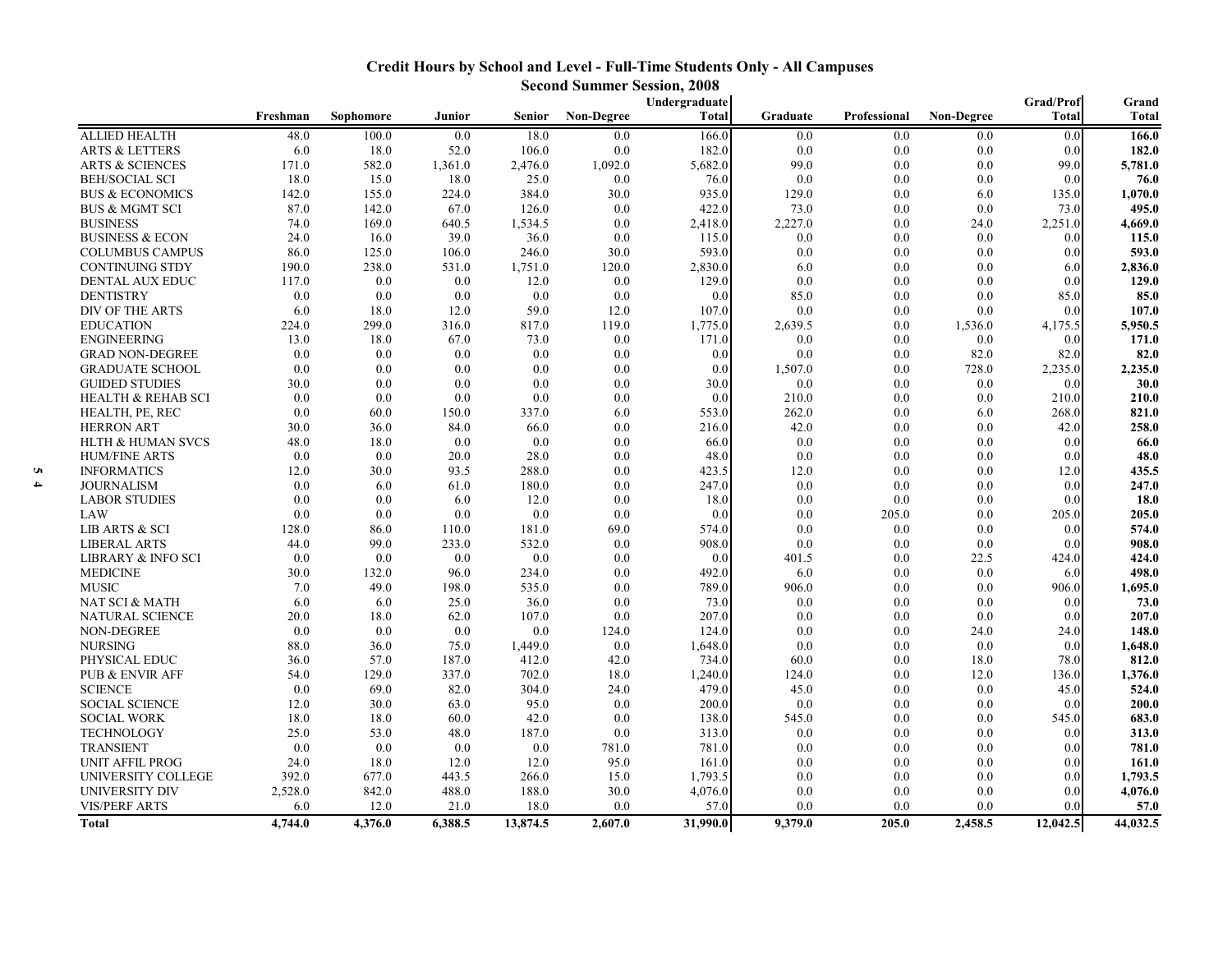#### **Credit Hours by Campus, School and Level - Full-Time Students Only Second Summer Session, 2008**

|              |                               |          |           |         |               |                   | Undergraduate |          |              |                   | Grad/Prof | Grand        |
|--------------|-------------------------------|----------|-----------|---------|---------------|-------------------|---------------|----------|--------------|-------------------|-----------|--------------|
|              |                               | Freshman | Sophomore | Junior  | <b>Senior</b> | <b>Non-Degree</b> | Total         | Graduate | Professional | <b>Non-Degree</b> | Total     | <b>Total</b> |
| Bloomington  | <b>ARTS &amp; SCIENCES</b>    | 0.0      | 357.0     | 1,111.0 | 2,210.0       | 1,062.0           | 4,740.0       | 60.0     | 0.0          | 0.0               | 60.0      | 4.800.0      |
|              | <b>BUSINESS</b>               | 7.0      | 121.0     | 373.0   | 525.0         | 0.0               | 1,026.0       | 106.0    | 0.0          | 0.0               | 106.0     | 1,132.0      |
|              | <b>CONTINUING STDY</b>        | 12.0     | 27.0      | 146.0   | 381.0         | 114.0             | 680.0         | 0.0      | 0.0          | 0.0               | 0.0       | 680.0        |
|              | <b>EDUCATION</b>              | 0.0      | 6.0       | 43.0    | 216.0         | 21.0              | 286.0         | 468.5    | 0.0          | 381.0             | 849.5     | 1,135.5      |
|              | <b>GRADUATE SCHOOL</b>        | 0.0      | 0.0       | 0.0     | 0.0           | 0.0               | 0.0           | 1,362.0  | 0.0          | 728.0             | 2,090.0   | 2.090.0      |
|              | HEALTH, PE, REC               | 0.0      | 60.0      | 150.0   | 337.0         | 6.0               | 553.0         | 262.0    | 0.0          | 6.0               | 268.0     | 821.0        |
|              | <b>INFORMATICS</b>            | 0.0      | 6.0       | 43.5    | 63.0          | 0.0               | 112.5         | 6.0      | 0.0          | 0.0               | 6.0       | 118.5        |
|              | <b>JOURNALISM</b>             | 0.0      | 6.0       | 30.0    | 104.0         | 0.0               | 140.0         | 0.0      | 0.0          | 0.0               | 0.0       | 140.0        |
|              | LAW                           | 0.0      | 0.0       | 0.0     | 0.0           | 0.0               | 0.0           | 0.0      | 7.0          | 0.0               | 7.0       | 7.0          |
|              | LIBRARY & INFO SCI            | 0.0      | 0.0       | 0.0     | 0.0           | 0.0               | 0.0           | 275.5    | 0.0          | 22.5              | 298.0     | 298.0        |
|              | <b>MUSIC</b>                  | 7.0      | 49.0      | 198.0   | 535.0         | 0.0               | 789.0         | 906.0    | 0.0          | 0.0               | 906.0     | 1,695.0      |
|              | <b>NURSING</b>                | 0.0      | 0.0       | 0.0     | 8.0           | 0.0               | 8.0           | 0.0      | 0.0          | 0.0               | 0.0       | 8.0          |
|              | <b>PUB &amp; ENVIR AFF</b>    | 0.0      | 14.0      | 122.0   | 239.0         | 0.0               | 375.0         | 40.0     | 0.0          | 0.0               | 40.0      | 415.0        |
|              | <b>SOCIAL WORK</b>            | 0.0      | 0.0       | 9.0     | 0.0           | 0.0               | 9.0           | 0.0      | 0.0          | 0.0               | 0.0       | 9.0          |
|              | UNIVERSITY DIV                | 2,238.0  | 538.0     | 368.0   | 116.0         | 0.0               | 3,260.0       | 0.0      | 0.0          | 0.0               | 0.0       | 3,260.0      |
|              | <b>Bloomington Total</b>      | 2,264.0  | 1,184.0   | 2,593.5 | 4,734.0       | 1,203.0           | 11,978.5      | 3,486.0  | 7.0          | 1,137.5           | 4,630.5   | 16,609.0     |
|              |                               |          |           |         |               |                   |               |          |              |                   |           |              |
| <b>IUPUI</b> | <b>BUSINESS</b>               | 24.0     | 6.0       | 141.5   | 648.5         | 0.0               | 820.0         | 2,103.0  | 0.0          | 24.0              | 2,127.0   | 2,947.0      |
|              | <b>COLUMBUS CAMPUS</b>        | 86.0     | 125.0     | 106.0   | 246.0         | 30.0              | 593.0         | 0.0      | 0.0          | 0.0               | 0.0       | 593.0        |
|              | <b>CONTINUING STDY</b>        | 12.0     | 42.0      | 130.0   | 574.0         | 0.0               | 758.0         | 6.0      | 0.0          | 0.0               | 6.0       | 764.0        |
|              | <b>DENTISTRY</b>              | 0.0      | 0.0       | 0.0     | 0.0           | 0.0               | 0.0           | 85.0     | 0.0          | 0.0               | 85.0      | 85.0         |
|              | <b>EDUCATION</b>              | 6.0      | 61.0      | 90.0    | 170.0         | 92.0              | 419.0         | 697.0    | 0.0          | 334.0             | 1.031.0   | 1,450.0      |
|              | <b>ENGINEERING</b>            | 13.0     | 18.0      | 67.0    | 73.0          | 0.0               | 171.0         | 0.0      | 0.0          | 0.0               | 0.0       | 171.0        |
|              | <b>GRAD NON-DEGREE</b>        | 0.0      | 0.0       | 0.0     | 0.0           | 0.0               | 0.0           | 0.0      | 0.0          | 82.0              | 82.0      | 82.0         |
|              | <b>GRADUATE SCHOOL</b>        | 0.0      | 0.0       | 0.0     | 0.0           | 0.0               | 0.0           | 139.0    | 0.0          | 0.0               | 139.0     | 139.0        |
|              | <b>HEALTH &amp; REHAB SCI</b> | 0.0      | 0.0       | 0.0     | 0.0           | 0.0               | 0.0           | 210.0    | 0.0          | 0.0               | 210.0     | 210.0        |
|              | <b>HERRON ART</b>             | 30.0     | 36.0      | 84.0    | 66.0          | 0.0               | 216.0         | 42.0     | 0.0          | 0.0               | 42.0      | 258.0        |
|              | <b>INFORMATICS</b>            | 12.0     | 24.0      | 50.0    | 225.0         | 0.0               | 311.0         | 6.0      | 0.0          | 0.0               | 6.0       | 317.0        |
|              | <b>JOURNALISM</b>             | 0.0      | 0.0       | 31.0    | 76.0          | 0.0               | 107.0         | 0.0      | 0.0          | 0.0               | 0.0       | 107.0        |
|              | <b>LABOR STUDIES</b>          | 0.0      | 0.0       | 6.0     | 6.0           | 0.0               | 12.0          | 0.0      | 0.0          | 0.0               | 0.0       | 12.0         |
|              | LAW                           | 0.0      | 0.0       | 0.0     | 0.0           | 0.0               | 0.0           | 0.0      | 198.0        | 0.0               | 198.0     | 198.0        |
|              | <b>LIBERAL ARTS</b>           | 44.0     | 99.0      | 233.0   | 532.0         | 0.0               | 908.0         | 0.0      | 0.0          | 0.0               | 0.0       | 908.0        |
|              | <b>LIBRARY &amp; INFO SCI</b> | 0.0      | 0.0       | 0.0     | 0.0           | 0.0               | 0.0           | 126.0    | 0.0          | 0.0               | 126.0     | 126.0        |
|              | <b>MEDICINE</b>               | 30.0     | 132.0     | 96.0    | 234.0         | 0.0               | 492.0         | 6.0      | 0.0          | 0.0               | 6.0       | 498.0        |
|              | <b>NURSING</b>                | 0.0      | 0.0       | 19.0    | 870.0         | 0.0               | 889.0         | 0.0      | 0.0          | 0.0               | 0.0       | 889.0        |
|              | PHYSICAL EDUC                 | 36.0     | 57.0      | 187.0   | 412.0         | 42.0              | 734.0         | 60.0     | 0.0          | 18.0              | 78.0      | 812.0        |
|              | PUB & ENVIR AFF               | 0.0      | 36.0      | 67.0    | 192.0         | 0.0               | 295.0         | 42.0     | 0.0          | 0.0               | 42.0      | 337.0        |
|              | <b>SCIENCE</b>                | 0.0      | 69.0      | 82.0    | 304.0         | 24.0              | 479.0         | 45.0     | 0.0          | 0.0               | 45.0      | 524.0        |
|              | <b>SOCIAL WORK</b>            | 0.0      | 0.0       | 24.0    | 36.0          | 0.0               | 60.0          | 397.0    | 0.0          | 0.0               | 397.0     | 457.0        |
|              | <b>TECHNOLOGY</b>             | 25.0     | 53.0      | 48.0    | 187.0         | 0.0               | 313.0         | 0.0      | 0.0          | 0.0               | 0.0       | 313.0        |
|              | <b>TRANSIENT</b>              | 0.0      | 0.0       | 0.0     | 0.0           | 502.0             | 502.0         | 0.0      | 0.0          | 0.0               | 0.0       | 502.0        |
|              | UNIVERSITY COLLEGE            | 392.0    | 677.0     | 443.5   | 266.0         | 15.0              | 1,793.5       | 0.0      | 0.0          | 0.0               | 0.0       | 1,793.5      |
|              | <b>IUPUI Total</b>            | 710.0    | 1,435.0   | 1,905.0 | 5,117.5       | 705.0             | 9,872.5       | 3,964.0  | 198.0        | 458.0             | 4,620.0   | 14,492.5     |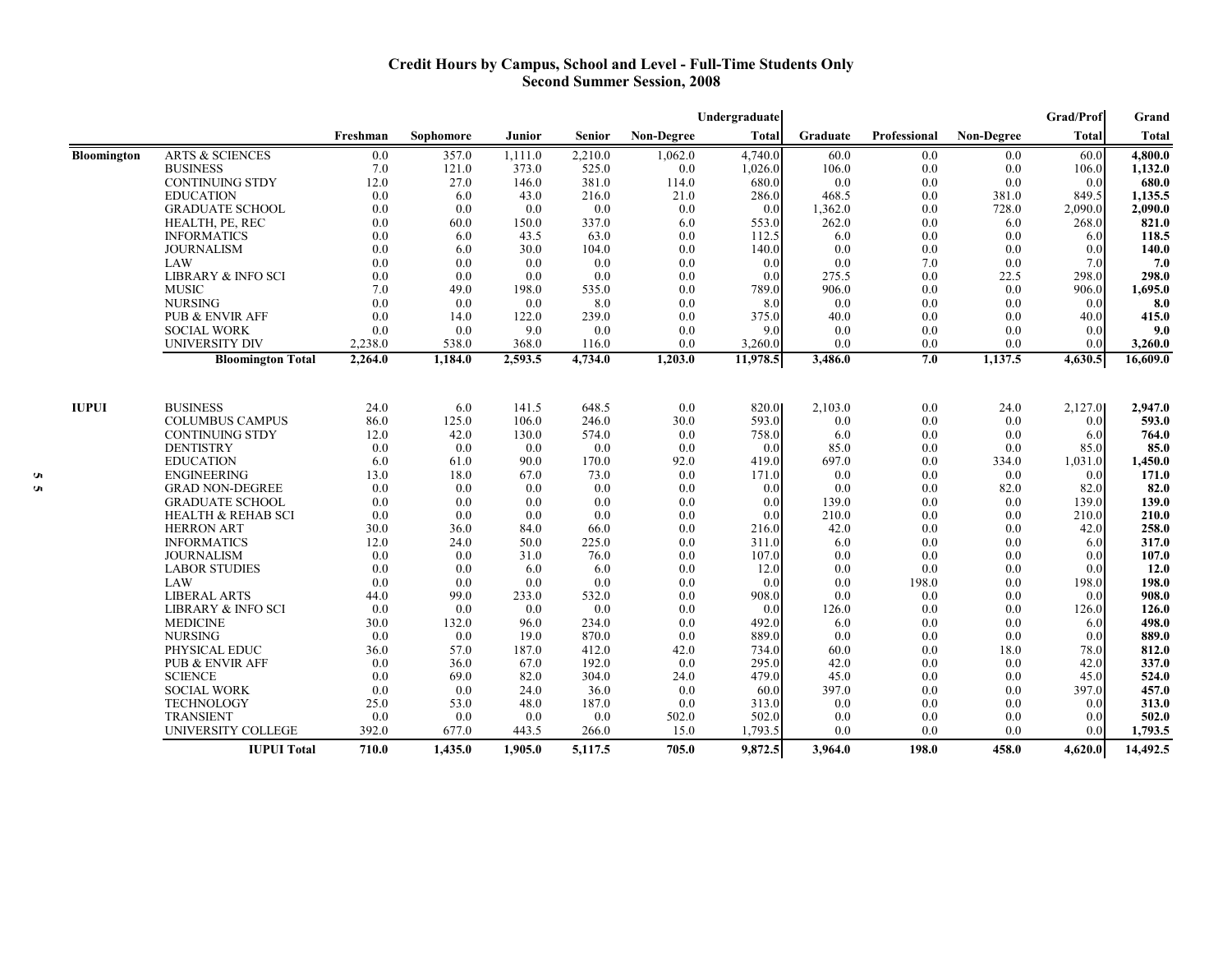#### **Credit Hours by Campus, School and Level - Full-Time Students Only Second Summer Session, 2008**

|                   |                              |          |                  |        |               |                   | Undergraduate |                  |              |                   | Grad/Prof | Grand   |
|-------------------|------------------------------|----------|------------------|--------|---------------|-------------------|---------------|------------------|--------------|-------------------|-----------|---------|
|                   |                              | Freshman | <b>Sophomore</b> | Junior | <b>Senior</b> | <b>Non-Degree</b> | <b>Total</b>  | Graduate         | Professional | <b>Non-Degree</b> | Total     | Total   |
| East              | <b>BEH/SOCIAL SCI</b>        | 18.0     | 15.0             | 18.0   | 25.0          | 0.0               | 76.0          | 0.0              |              | 0.0               | 0.0       | 76.0    |
|                   | <b>BUSINESS &amp; ECON</b>   | 24.0     | 16.0             | 39.0   | 36.0          | 0.0               | 115.0         | 0.0              |              | 0.0               | 0.0       | 115.0   |
|                   | <b>CONTINUING STDY</b>       | 39.0     | 12.0             | 12.0   | 58.0          | 0.0               | 121.0         | 0.0              |              | 0.0               | 0.0       | 121.0   |
|                   | <b>EDUCATION</b>             | 24.0     | 36.0             | 44.0   | 59.0          | 0.0               | 163.0         | 168.0            |              | 0.0               | 168.0     | 331.0   |
|                   | <b>HUM/FINE ARTS</b>         | 0.0      | 0.0              | 20.0   | 28.0          | 0.0               | 48.0          | 0.0              |              | 0.0               | 0.0       | 48.0    |
|                   | NAT SCI & MATH               | 6.0      | 6.0              | 25.0   | 36.0          | 0.0               | 73.0          | 0.0              |              | 0.0               | 0.0       | 73.0    |
|                   | <b>NURSING</b>               | 32.0     | 6.0              | 15.0   | 6.0           | 0.0               | 59.0          | 0.0              |              | 0.0               | 0.0       | 59.0    |
|                   | <b>PUB &amp; ENVIR AFF</b>   | 6.0      | 6.0              | 18.0   | 31.0          | 0.0               | 61.0          | 0.0              |              | 0.0               | 0.0       | 61.0    |
|                   | <b>SOCIAL WORK</b>           | 18.0     | 18.0             | 27.0   | 6.0           | 0.0               | 69.0          | 0.0              |              | 0.0               | 0.0       | 69.0    |
|                   | <b>TRANSIENT</b>             | 0.0      | 0.0              | 0.0    | 0.0           | 18.0              | 18.0          | 0.0              |              | 0.0               | 0.0       | 18.0    |
|                   | <b>UNIVERSITY DIV</b>        | 51.0     | 30.0             | 12.0   | 0.0           | 0.0               | 93.0          | 0.0              |              | 0.0               | 0.0       | 93.0    |
|                   | <b>East Total</b>            | 218.0    | 145.0            | 230.0  | 285.0         | 18.0              | 896.0         | 168.0            |              | 0.0               | 168.0     | 1,064.0 |
|                   |                              |          |                  |        |               |                   |               |                  |              |                   |           |         |
| <b>Fort Wayne</b> | <b>ARTS &amp; SCIENCES</b>   | 42.0     | 48.0             | 55.0   | 60.0          | 30.0              | 235.0         | 39.0             |              | 0.0               | 39.0      | 274.0   |
|                   | <b>BUS &amp; MGMT SCI</b>    | 87.0     | 142.0            | 67.0   | 126.0         | 0.0               | 422.0         | 73.0             |              | 0.0               | 73.0      | 495.0   |
|                   | <b>CONTINUING STDY</b>       | 48.0     | 60.0             | 55.0   | 217.0         | 0.0               | 380.0         | 0.0              |              | 0.0               | 0.0       | 380.0   |
|                   | <b>EDUCATION</b>             | 63.0     | 79.0             | 54.0   | 167.0         | 0.0               | 363.0         | 388.0            |              | 255.0             | 643.0     | 1,006.0 |
|                   | <b>HLTH &amp; HUMAN SVCS</b> | 48.0     | 18.0             | 0.0    | 0.0           | 0.0               | 66.0          | 0.0              |              | 0.0               | 0.0       | 66.0    |
|                   | <b>PUB &amp; ENVIR AFF</b>   | 0.0      | 25.0             | 33.0   | 78.0          | 0.0               | 136.0         | 0.0              |              | 0.0               | 0.0       | 136.0   |
|                   | <b>UNIT AFFIL PROG</b>       | 24.0     | 18.0             | 12.0   | 12.0          | 95.0              | 161.0         | 0.0              |              | 0.0               | 0.0       | 161.0   |
|                   | <b>VIS/PERF ARTS</b>         | 6.0      | 12.0             | 21.0   | 18.0          | 0.0               | 57.0          | 0.0              |              | 0.0               | 0.0       | 57.0    |
|                   | <b>Fort Wayne Total</b>      | 318.0    | 402.0            | 297.0  | 678.0         | 125.0             | 1,820.0       | 500.0            |              | 255.0             | 755.0     | 2,575.0 |
| Kokomo            | <b>ALLIED HEALTH</b>         | 12.0     | 6.0              | 0.0    | 0.0           | 0.0               | 18.0          | 0.0              |              | 0.0               | 0.01      | 18.0    |
|                   | <b>ARTS &amp; SCIENCES</b>   | 15.0     | 20.0             | 41.0   | 34.0          | 0.0               | 110.0         | 0.0              |              | 0.0               | 0.0       | 110.0   |
|                   | <b>BUSINESS</b>              | 24.0     | 12.0             | 24.0   | 62.0          | 0.0               | 122.0         | 0.0              |              | 0.0               | 0.0       | 122.0   |
|                   | <b>CONTINUING STDY</b>       | 15.0     | 24.0             | 33.0   | 24.0          | 0.0               | 96.0          | 0.0              |              | 0.0               | 0.0       | 96.0    |
|                   | <b>EDUCATION</b>             | 6.0      | 36.0             | 6.0    | 18.0          | 0.0               | 66.0          | 0.0              |              | 42.0              | 42.0      | 108.0   |
|                   | <b>NON-DEGREE</b>            | 0.0      | 0.0              | 0.0    | 0.0           | 0.0               | 0.0           | 0.0              |              | 12.0              | 12.0      | 12.0    |
|                   | <b>NURSING</b>               | 0.0      | 12.0             | 8.0    | 202.0         | 0.0               | 222.0         | 0.0              |              | 0.0               | 0.0       | 222.0   |
|                   | <b>PUB &amp; ENVIR AFF</b>   | 0.0      | 6.0              | 18.0   | 6.0           | 0.0               | 30.0          | 0.0              |              | 0.0               | 0.0       | 30.0    |
|                   | <b>TRANSIENT</b>             | 0.0      | 0.0              | 0.0    | 0.0           | 36.0              | 36.0          | 0.0              |              | 0.0               | 0.0       | 36.0    |
|                   | <b>UNIVERSITY DIV</b>        | 6.0      | 0.0              | 0.0    | 0.0           | 12.0              | 18.0          | 0.0              |              | 0.0               | 0.0       | 18.0    |
|                   | <b>Kokomo Total</b>          | 78.0     | 116.0            | 130.0  | 346.0         | 48.0              | 718.0         | $\overline{0.0}$ |              | 54.0              | 54.0      | 772.0   |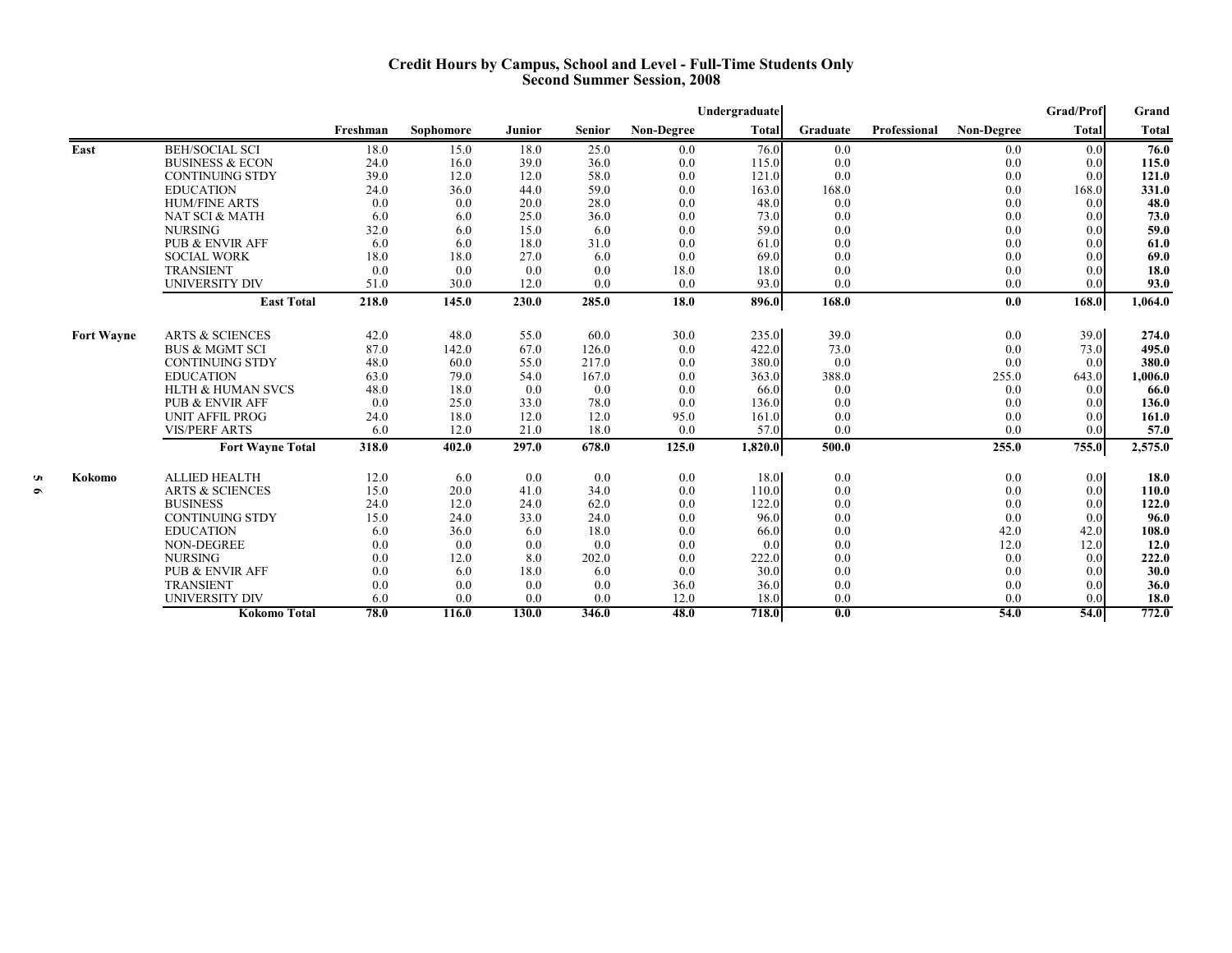### **Credit Hours by Campus, School and Level - Full-Time Students Only Second Summer Session, 2008**

|                   |                            |          |           |        |               |                   | Undergraduate |          |              |            | <b>Grad/Prof</b> | Grand   |
|-------------------|----------------------------|----------|-----------|--------|---------------|-------------------|---------------|----------|--------------|------------|------------------|---------|
|                   |                            | Freshman | Sophomore | Junior | <b>Senior</b> | <b>Non-Degree</b> | <b>Total</b>  | Graduate | Professional | Non-Degree | Total            | Total   |
| <b>Northwest</b>  | <b>ALLIED HEALTH</b>       | 30.0     | 94.0      | 0.0    | 12.0          | 0.0               | 136.0         | 0.0      |              | 0.0        | 0.0              | 136.0   |
|                   | <b>ARTS &amp; SCIENCES</b> | 114.0    | 157.0     | 154.0  | 172.0         | 0.0               | 597.0         | 0.0      |              | 0.0        | 0.0              | 597.0   |
|                   | <b>BUS &amp; ECONOMICS</b> | 48.0     | 67.0      | 105.0  | 110.0         | 0.0               | 330.0         | 78.0     |              | 6.0        | 84.0             | 414.0   |
|                   | <b>CONTINUING STDY</b>     | 24.0     | 36.0      | 70.0   | 150.0         | 0.0               | 280.0         | 0.0      |              | 0.0        | 0.0              | 280.0   |
|                   | DENTAL AUX EDUC            | 99.0     | 0.0       | 0.0    | 12.0          | 0.0               | 111.0         | 0.0      |              | 0.0        | 0.0              | 111.0   |
|                   | <b>EDUCATION</b>           | 78.0     | 44.0      | 31.0   | 70.0          | 0.0               | 223.0         | 84.0     |              | 130.0      | 214.0            | 437.0   |
|                   | <b>GUIDED STUDIES</b>      | 30.0     | 0.0       | 0.0    | 0.0           | 0.0               | 30.0          | 0.0      |              | 0.0        | 0.0              | 30.0    |
|                   | NON-DEGREE                 | 0.0      | 0.0       | 0.0    | 0.0           | 6.0               | 6.0           | 0.0      |              | 0.0        | 0.0              | 6.0     |
|                   | <b>NURSING</b>             | 31.0     | 12.0      | 0.0    | 187.0         | 0.0               | 230.0         | 0.0      |              | 0.0        | 0.0              | 230.0   |
|                   | <b>PUB &amp; ENVIR AFF</b> | 24.0     | 36.0      | 43.0   | 81.0          | 0.0               | 184.0         | 42.0     |              | 6.0        | 48.0             | 232.0   |
|                   | <b>SOCIAL WORK</b>         | 0.0      | 0.0       | 0.0    | 0.0           | 0.0               | 0.0           | 82.0     |              | 0.0        | 82.0             | 82.0    |
|                   | <b>TRANSIENT</b>           | 0.0      | 0.0       | 0.0    | 0.0           | 90.0              | 90.0          | 0.0      |              | 0.0        | 0.0              | 90.0    |
|                   | UNIVERSITY DIV             | 12.0     | 48.0      | 24.0   | 21.0          | 12.0              | 117.0         | 0.0      |              | 0.0        | 0.0              | 117.0   |
|                   | <b>Northwest Total</b>     | 490.0    | 494.0     | 427.0  | 815.0         | 108.0             | 2,334.0       | 286.0    |              | 142.0      | 428.0            | 2,762.0 |
|                   | <b>ALLIED HEALTH</b>       | 6.0      | 0.0       | 0.0    |               | 0.0               |               | 0.0      |              | 0.0        |                  |         |
| <b>South Bend</b> |                            |          |           |        | 6.0           |                   | 12.0          |          |              |            | 0.0              | 12.0    |
|                   | <b>BUS &amp; ECONOMICS</b> | 94.0     | 88.0      | 119.0  | 274.0         | 30.0              | 605.0         | 51.0     |              | 0.0        | 51.0             | 656.0   |
|                   | <b>CONTINUING STDY</b>     | 28.0     | 13.0      | 44.0   | 140.0         | 6.0               | 231.0         | 0.0      |              | 0.0        | 0.0              | 231.0   |
|                   | DENTAL AUX EDUC            | 18.0     | 0.0       | 0.0    | 0.0           | 0.0               | 18.0          | 0.0      |              | 0.0        | 0.0              | 18.0    |
|                   | DIV OF THE ARTS            | 6.0      | 18.0      | 12.0   | 59.0          | 12.0              | 107.0         | 0.0      |              | 0.0        | 0.0              | 107.0   |
|                   | <b>EDUCATION</b>           | 33.0     | 24.0      | 12.0   | 27.0          | 6.0               | 102.0         | 192.0    |              | 93.0       | 285.0            | 387.0   |
|                   | <b>GRADUATE SCHOOL</b>     | 0.0      | 0.0       | 0.0    | 0.0           | 0.0               | 0.0           | 6.0      |              | 0.0        | 6.0              | 6.0     |
|                   | <b>LABOR STUDIES</b>       | 0.0      | 0.0       | 0.0    | 6.0           | 0.0               | 6.0           | 0.0      |              | 0.0        | 0.0              | 6.0     |
|                   | LIB ARTS & SCI             | 128.0    | 86.0      | 110.0  | 181.0         | 69.0              | 574.0         | 0.0      |              | 0.0        | 0.0              | 574.0   |
|                   | NON-DEGREE                 | 0.0      | 0.0       | 0.0    | 0.0           | 0.0               | 0.0           | 0.0      |              | 12.0       | 12.0             | 12.0    |
|                   | <b>NURSING</b>             | 25.0     | 6.0       | 14.0   | 158.0         | 0.0               | 203.0         | 0.0      |              | 0.0        | 0.0              | 203.0   |
|                   | <b>PUB &amp; ENVIR AFF</b> | 24.0     | 6.0       | 36.0   | 75.0          | 18.0              | 159.0         | 0.0      |              | 6.0        | 6.0              | 165.0   |
|                   | <b>SOCIAL WORK</b>         | 0.0      | 0.0       | 0.0    | 0.0           | 0.0               | 0.0           | 66.0     |              | 0.0        | 66.0             | 66.0    |
|                   | <b>TRANSIENT</b>           | 0.0      | 0.0       | 0.0    | 0.0           | 135.0             | 135.0         | 0.0      |              | 0.0        | 0.0              | 135.0   |
|                   | <b>South Bend Total</b>    | 362.0    | 241.0     | 347.0  | 926.0         | 276.0             | 2,152.0       | 315.0    |              | 111.0      | 426.0            | 2,578.0 |
| Southeast         | <b>ARTS &amp; LETTERS</b>  | 6.0      | 18.0      | 52.0   | 106.0         | 0.0               | 182.0         | 0.0      |              | 0.0        | 0.0              | 182.0   |
|                   | <b>BUSINESS</b>            | 19.0     | 30.0      | 102.0  | 299.0         | 0.0               | 450.0         | 18.0     |              | 0.0        | 18.0             | 468.0   |
|                   | <b>CONTINUING STDY</b>     | 12.0     | 24.0      | 41.0   | 207.0         | 0.0               | 284.0         | 0.0      |              | 0.0        | 0.0              | 284.0   |
|                   | <b>EDUCATION</b>           | 14.0     | 13.0      | 36.0   | 90.0          | 0.0               | 153.0         | 642.0    |              | 301.0      | 943.0            | 1,096.0 |
|                   | NATURAL SCIENCE            | 20.0     | 18.0      | 62.0   | 107.0         | 0.0               | 207.0         | 0.0      |              | 0.0        | 0.0              | 207.0   |
|                   | NON-DEGREE                 | 0.0      | 0.0       | 0.0    | 0.0           | 118.0             | 118.0         | 0.0      |              | 0.0        | 0.0              | 118.0   |
|                   | <b>NURSING</b>             | 0.0      | 0.0       | 19.0   | 18.0          | 0.0               | 37.0          | 0.0      |              | 0.0        | 0.0              | 37.0    |
|                   | <b>SOCIAL SCIENCE</b>      | 12.0     | 30.0      | 63.0   | 95.0          | 0.0               | 200.0         | 0.0      |              | 0.0        | 0.0              | 200.0   |
|                   | <b>UNIVERSITY DIV</b>      | 221.0    | 226.0     | 84.0   | 51.0          | 6.0               | 588.0         | 0.0      |              | 0.0        | 0.0              | 588.0   |
|                   | <b>Southeast Total</b>     | 304.0    | 359.0     | 459.0  | 973.0         | 124.0             | 2.219.0       | 660.0    |              | 301.0      | 961.0            | 3,180.0 |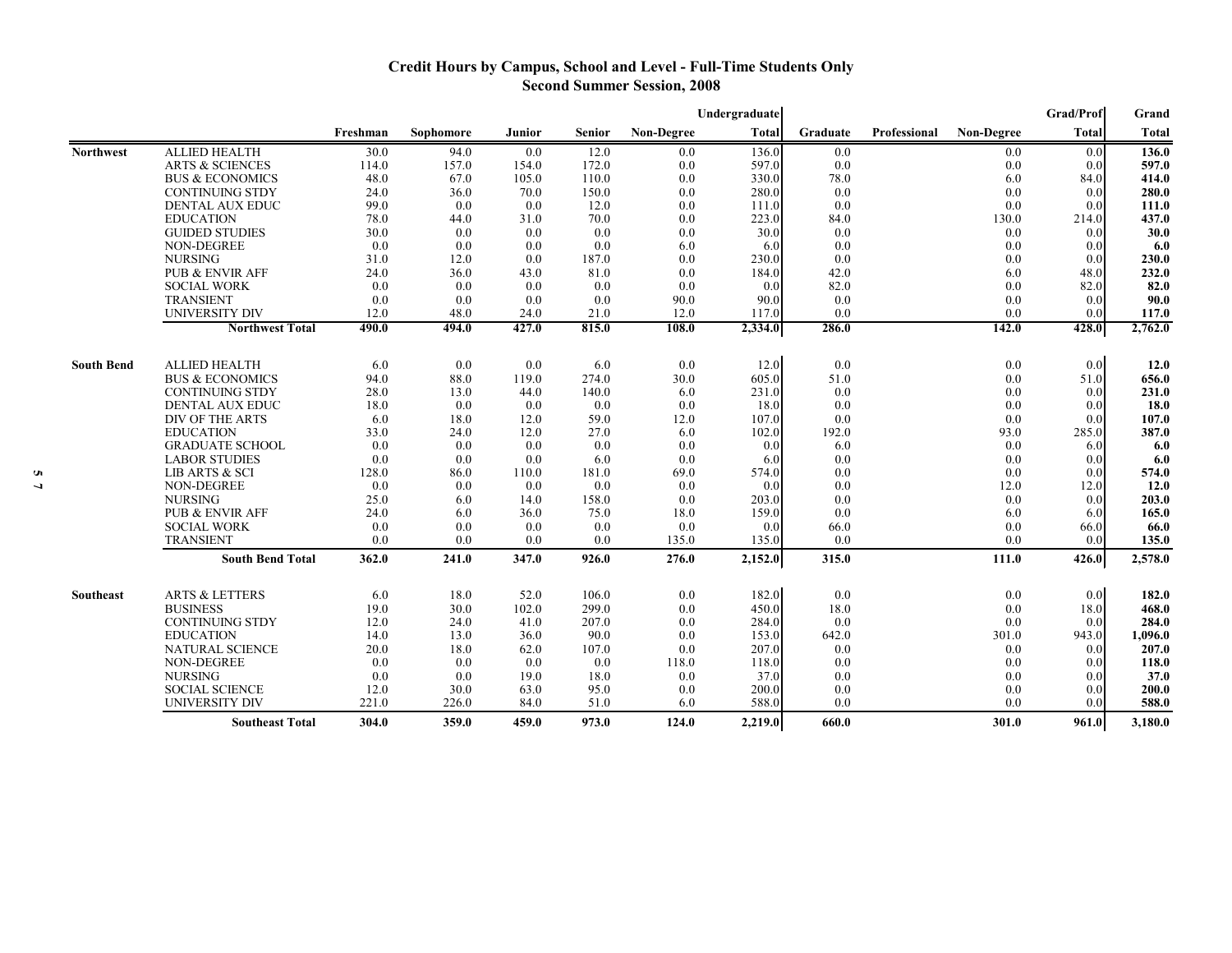|                           |          |           |         |               |                   | Undergraduate |          |              |                   | Grad/Prof | Grand        |
|---------------------------|----------|-----------|---------|---------------|-------------------|---------------|----------|--------------|-------------------|-----------|--------------|
|                           | Freshman | Sophomore | Junior  | <b>Senior</b> | <b>Non-Degree</b> | Total         | Graduate | Professional | <b>Non-Degree</b> | Total     | <b>Total</b> |
| ALLIED HEALTH             | 127.0    | 369.0     | 81.0    | 50.0          | 0.0               | 627.0         | 0.0      | 0.0          | 0.0               | 0.0       | 627.0        |
| <b>ARTS &amp; LETTERS</b> | 6.0      | 50.0      | 92.0    | 133.0         | 0.0               | 281.0         | 0.0      | 0.0          | 0.0               | 0.0       | 281.0        |
| ARTS & SCIENCES           | 182.0    | 558.0     | 1,442.5 | 2,010.0       | 270.0             | 4,462.5       | 94.0     | 0.0          | 6.0               | 100.0     | 4,562.5      |
| BEH/SOCIAL SCI            | 6.0      | 6.0       | 9.0     | 22.0          | 0.0               | 43.0          | 0.0      | 0.0          | 0.0               | 0.0       | 43.0         |
| BUS & ECONOMICS           | 162.0    | 162.0     | 153.0   | 355.0         | 108.0             | 940.0         | 402.0    | 0.0          | 144.0             | 546.0     | 1,486.0      |
| BUS & MGMT SCI            | 76.0     | 179.0     | 150.0   | 186.0         | 0.0               | 591.0         | 171.0    | 0.0          | 0.0               | 171.0     | 762.0        |
| BUSINESS                  | 106.0    | 197.0     | 413.5   | 1,465.5       | 15.0              | 2,197.0       | 1,699.5  | 0.0          | 224.5             | 1,924.0   | 4,121.0      |
| BUSINESS & ECON           | 30.0     | 60.0      | 60.0    | 51.0          | 0.0               | 201.0         | 0.0      | 0.0          | 0.0               | 0.0       | 201.0        |
| COLUMBUS CAMPUS           | 76.0     | 164.0     | 116.0   | 292.0         | 76.0              | 724.0         | 0.0      | 0.0          | 9.0               | 9.0       | 733.0        |
| CONTINUING STDY           | 101.0    | 327.0     | 368.0   | 1,240.0       | 229.0             | 2,265.0       | 36.0     | 0.0          | 0.0               | 36.0      | 2,301.0      |
| DENTAL AUX EDUC           | 49.0     | 36.0      | 2.0     | 27.0          | 0.0               | 114.0         | 0.0      | 0.0          | 0.0               | 0.0       | 114.0        |
| DENTISTRY                 | 0.0      | 0.0       | 0.0     | 0.0           | 0.0               | 0.0           | 106.0    | 353.5        | 0.0               | 459.5     | 459.5        |
| DIV OF THE ARTS           | 37.0     | 44.0      | 30.0    | 77.0          | 12.0              | 200.0         | 2.0      | 0.0          | 0.0               | 2.0       | 202.0        |
| EDUCATION                 | 161.0    | 424.0     | 562.0   | 1,282.0       | 122.0             | 2,551.0       | 2,503.5  | 0.0          | 3,388.0           | 5,891.5   | 8,442.5      |
| ENGINEERING               | 31.0     | 67.0      | 107.0   | 147.0         | 6.0               | 358.0         | 29.0     | 0.0          | 0.0               | 29.0      | 387.0        |
| GRAD NON-DEGREE           | 0.0      | 0.0       | 0.0     | 0.0           | 0.0               | 0.0           | 0.0      | 0.0          | 176.5             | 176.5     | 176.5        |
| GRADUATE SCHOOL           | 0.0      | 0.0       | 0.0     | 0.0           | 0.0               | 0.0           | 2,239.5  | 0.0          | 104.0             | 2,343.5   | 2,343.5      |
| GUIDED STUDIES            | 9.0      | 3.0       | 0.0     | 0.0           | 0.0               | 12.0          | 0.0      | 0.0          | 0.0               | 0.0       | 12.0         |
| HEALTH & REHAB SCI        | 0.0      | 0.0       | 0.0     | 0.0           | 0.0               | 0.0           | 333.0    | 0.0          | 0.0               | 333.0     | 333.0        |
| HEALTH, PE, REC           | 3.0      | 80.0      | 363.0   | 533.0         | 207.0             | 1,186.0       | 150.0    | 0.0          | 12.0              | 162.0     | 1,348.0      |
| HERRON ART                | 15.0     | 87.0      | 90.0    | 136.0         | 0.0               | 328.0         | 36.0     | 0.0          | 0.0               | 36.0      | 364.0        |
| HLTH & HUMAN SVCS         | 72.0     | 67.0      | 36.0    | 36.0          | 0.0               | 211.0         | 0.0      | 0.0          | 0.0               | 0.0       | 211.0        |
| HUM/FINE ARTS             | 21.0     | 6.0       | 6.0     | 25.0          | 0.0               | 58.0          | 0.0      | 0.0          | 0.0               | 0.0       | 58.0         |
| INFORMATICS               | 13.0     | 74.5      | 122.5   | 238.5         | 4.0               | 452.5         | 53.0     | 0.0          | 3.0               | 56.0      | 508.5        |
| JOURNALISM                | 9.0      | 23.0      | 52.0    | 129.0         | 1.0               | 214.0         | 0.0      | 0.0          | 0.0               | 0.0       | 214.0        |
| LABOR STUDIES             | 6.0      | 6.0       | 11.0    | 12.0          | 0.0               | 35.0          | 0.0      | 0.0          | 0.0               | 0.0       | 35.0         |
| LAW                       | 0.0      | 0.0       | 0.0     | 0.0           | 0.0               | 0.0           | 0.0      | 463.0        | 0.0               | 463.0     | 463.0        |
| LIB ARTS & SCI            | 160.0    | 188.0     | 119.0   | 229.0         | 129.0             | 825.0         | 0.0      | 0.0          | 0.0               | 0.0       | 825.0        |
| LIBERAL ARTS              | 51.0     | 102.0     | 247.5   | 558.5         | 0.0               | 959.0         | 0.0      | 0.0          | 0.0               | 0.0       | 959.0        |
| LIBRARY & INFO SCI        | 0.0      | 0.0       | 0.0     | 0.0           | 0.0               | 0.0           | 654.5    | 0.0          | 39.5              | 694.0     | 694.0        |
| MEDICINE                  | 5.0      | 10.0      | 15.0    | 80.0          | 0.0               | 110.0         | 30.0     | 0.0          | 0.0               | 30.0      | 140.0        |
| MUSIC                     | 0.0      | 64.0      | 63.0    | 217.0         | 45.0              | 389.0         | 626.0    | 0.0          | 84.0              | 710.0     | 1,099.0      |
| NAT SCI & MATH            | 24.0     | 15.0      | 6.0     | 9.0           | 0.0               | 54.0          | 0.0      | 0.0          | 0.0               | 0.0       | 54.0         |
| NATURAL SCIENCE           | 36.0     | 114.0     | 129.0   | 178.0         | 0.0               | 457.0         | 0.0      | 0.0          | 0.0               | 0.0       | 457.0        |
| NON-DEGREE                | 0.0      | 0.0       | 0.0     | 0.0           | 300.0             | 300.0         | 0.0      | 0.0          | 114.0             | 114.0     | 414.0        |
| NURSING                   | 147.0    | 351.0     | 304.0   | 1,074.0       | 6.0               | 1,882.0       | 10.5     | 0.0          | 0.0               | 10.5      | 1,892.5      |
| NURSING ASSOC             | 0.0      | 3.0       | 0.0     | 0.0           | 0.0               | 3.0           | 0.0      | 0.0          | 0.0               | 0.0       | 3.0          |
| OPTOMETRY                 | 0.0      | 3.0       | 0.0     | 0.0           | 0.0               | 3.0           | 0.0      | 163.5        | 0.0               | 163.5     | 166.5        |
| PHYSICAL EDUC             | 28.0     | 84.0      | 214.0   | 487.0         | 3.0               | 816.0         | 50.0     | 0.0          | 24.0              | 74.0      | 890.0        |
| PUB & ENVIR AFF           | 65.0     | 183.0     | 333.0   | 599.0         | 12.0              | 1,192.0       | 553.0    | 0.0          | 12.0              | 565.0     | 1,757.0      |
| SCIENCE                   | 43.0     | 123.0     | 281.0   | 484.0         | 160.0             | 1,091.0       | 60.0     | 0.0          | 0.0               | 60.0      | 1,151.0      |
| SOCIAL SCIENCE            | 25.0     | 84.0      | 112.0   | 206.0         | 0.0               | 427.0         | 0.0      | 0.0          | 0.0               | 0.0       | 427.0        |
| SOCIAL WORK               | 12.0     | 12.0      | 29.0    | 54.0          | 0.0               | 107.0         | 1,274.0  | 0.0          | 3.0               | 1,277.0   | 1,384.0      |
| TECHNOLOGY                | 38.0     | 105.0     | 168.0   | 404.0         | 0.0               | 715.0         | 3.0      | 0.0          | 0.0               | 3.0       | 718.0        |
| TRANSIENT                 | 0.0      | 0.0       | 0.0     | 0.0           | 2,277.0           | 2,277.0       | 0.0      | 0.0          | 0.0               | 0.0       | 2,277.0      |
| UNIT AFFIL PROG           | 48.0     | 33.0      | 30.0    | 25.0          | 145.0             | 281.0         | 0.0      | 0.0          | 0.0               | 0.0       | 281.0        |
| UNIVERSITY COLLEGE        | 595.0    | 1,318.0   | 854.0   | 483.0         | 70.0              | 3,320.0       | 0.0      | 0.0          | 0.0               | 0.0       | 3,320.0      |
| UNIVERSITY DIV            | 1,240.0  | 729.5     | 478.0   | 126.0         | 101.0             | 2,674.5       | 0.0      | 0.0          | 0.0               | 0.0       | 2,674.5      |
| <b>VIS/PERF ARTS</b>      | 24.0     | 43.0      | 25.0    | 36.0          | 0.0               | 128.0         | 0.0      | 0.0          | 0.0               | 0.0       | 128.0        |

**Total 3,839.0 6,554.0 7,674.0 13,696.5 4,298.0 36,061.5 11,115.5 980.0 4,343.5 16,439.0 52,500.5**

#### **Credit Hours by School and Level - Part-Time Students Only - All Campuses Second Summer Session, 2008**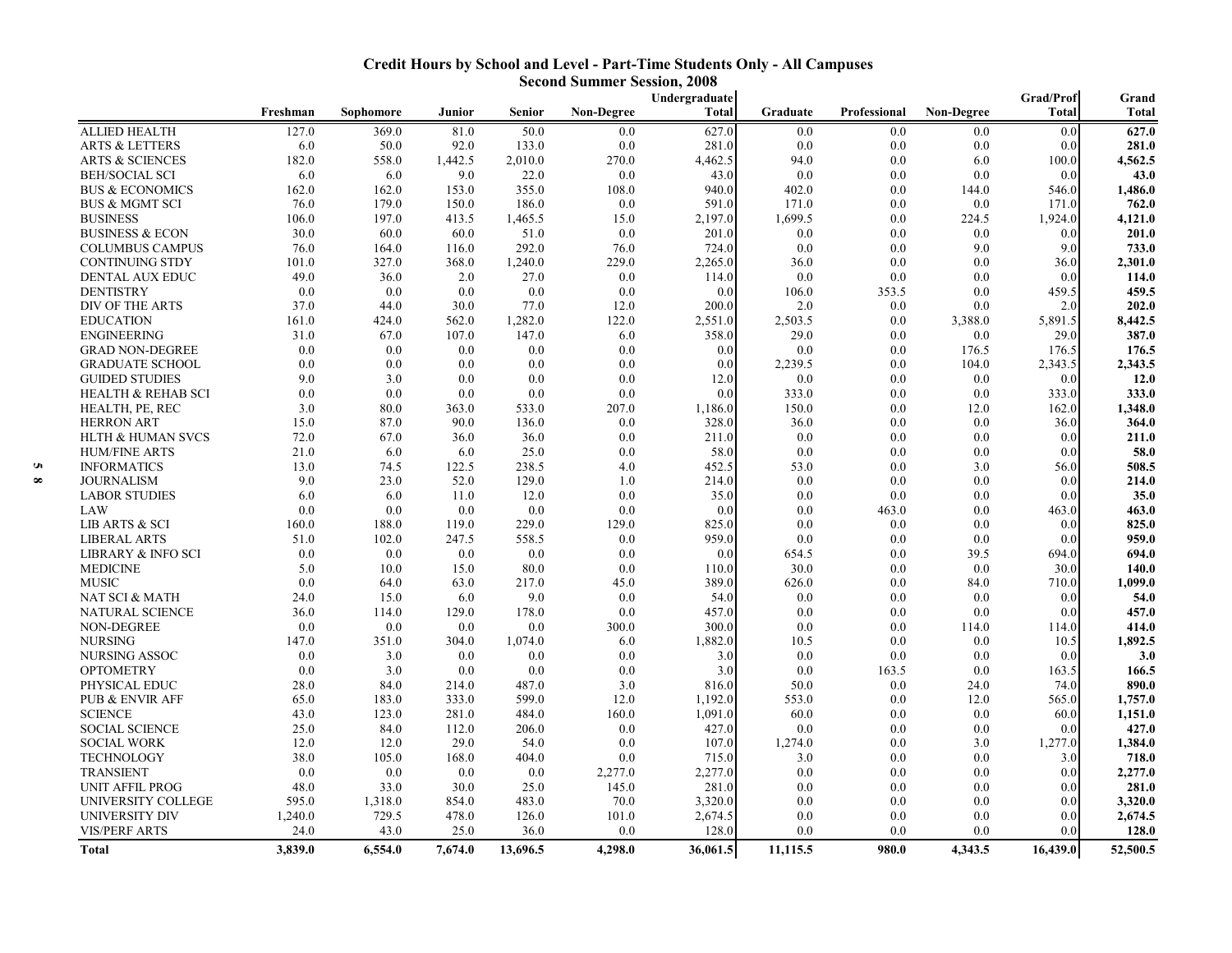#### **Credit Hours by Campus, School, and Level -Part-Time Students Only Second Summer Session, 2008**

|              |                               |          |           |         |               |                   | Undergraduate    |          |              |                   | <b>Grad/Prof</b>     | Grand    |
|--------------|-------------------------------|----------|-----------|---------|---------------|-------------------|------------------|----------|--------------|-------------------|----------------------|----------|
|              |                               | Freshman | Sophomore | Junior  | <b>Senior</b> | <b>Non-Degree</b> | <b>Total</b>     | Graduate | Professional | <b>Non-Degree</b> | Total                | Total    |
| Bloomington  | <b>ARTS &amp; SCIENCES</b>    | 36.0     | 313.0     | 1,164.5 | 1,645.0       | 243.0             | 3,401.5          | 52.0     | 0.0          | 0.0               | 52.0                 | 3,453.5  |
|              | <b>BUSINESS</b>               | 3.0      | 96.0      | 175.0   | 355.0         | 0.0               | 629.0            | 24.0     | 0.0          | 0.0               | 24.0                 | 653.0    |
|              | <b>CONTINUING STDY</b>        | 9.0      | 39.0      | 66.0    | 160.0         | 225.0             | 499.0            | 0.0      | 0.0          | 0.0               | 0.0                  | 499.0    |
|              | <b>EDUCATION</b>              | 0.0      | 0.0       | 20.0    | 220.0         | 6.0               | 246.0            | 448.5    | 0.0          | 1,357.0           | 1,805.5              | 2,051.5  |
|              | <b>GRADUATE SCHOOL</b>        | 0.0      | 0.0       | 0.0     | 0.0           | 0.0               | 0.0              | 1,919.0  | 0.0          | 98.0              | 2,017.0              | 2,017.0  |
|              | HEALTH, PE, REC               | 0.0      | 74.0      | 363.0   | 533.0         | 207.0             | 1,177.0          | 150.0    | 0.0          | 12.0              | 162.0                | 1.339.0  |
|              | <b>INFORMATICS</b>            | 0.0      | 14.5      | 44.0    | 54.5          | 4.0               | 117.0            | 23.0     | 0.0          | 0.0               | 23.0                 | 140.0    |
|              | <b>JOURNALISM</b>             | 0.0      | 6.0       | 25.0    | 84.0          | 1.0               | 116.0            | 0.0      | 0.0          | 0.0               | 0.0                  | 116.0    |
|              | <b>LABOR STUDIES</b>          | 3.0      | 0.0       | 0.0     | 0.0           | 0.0               | 3.0              | 0.0      | 0.0          | 0.0               | 0.0                  | 3.0      |
|              | LAW                           | 0.0      | 0.0       | 0.0     | 0.0           | 0.0               | 0.0              | 0.0      | 224.0        | 0.0               | 224.0                | 224.0    |
|              | <b>LIBRARY &amp; INFO SCI</b> | 0.0      | 0.0       | 0.0     | 0.0           | 0.0               | 0.0              | 327.5    | 0.0          | 16.5              | 344.0                | 344.0    |
|              | <b>MUSIC</b>                  | 0.0      | 64.0      | 63.0    | 217.0         | 45.0              | 389.0            | 569.0    | 0.0          | 84.0              | 653.0                | 1,042.0  |
|              | <b>NURSING</b>                | 0.0      | 9.0       | 13.0    | 18.0          | 0.0               | 40.0             | 0.0      | 0.0          | 0.0               | 0.0                  | 40.0     |
|              | <b>OPTOMETRY</b>              | 0.0      | 3.0       | 0.0     | 0.0           | 0.0               | 3.0              | 0.0      | 163.5        | 0.0               | 163.5                | 166.5    |
|              | <b>PUB &amp; ENVIR AFF</b>    | 0.0      | 14.0      | 78.0    | 170.0         | 0.0               | 262.0            | 106.0    | 0.0          | 0.0               | 106.0                | 368.0    |
|              | <b>SOCIAL WORK</b>            | 0.0      | 0.0       | 3.0     | 3.0           | 0.0               | 6.0              | 0.0      | 0.0          | 0.0               | 0.0                  | 6.0      |
|              | <b>UNIVERSITY DIV</b>         | 883.0    | 236.5     | 261.0   | 47.0          | 33.0              | 1,460.5          | 0.0      | 0.0          | 0.0               | 0.0                  | 1,460.5  |
|              | <b>Bloomington Total</b>      | 934.0    | 869.0     | 2,275.5 | 3,506.5       | 764.0             | 8,349.0          | 3,619.0  | 387.5        | 1,567.5           | $\overline{5,574.0}$ | 13,923.0 |
|              |                               |          |           |         |               |                   |                  |          |              |                   |                      |          |
| <b>IUPUI</b> | <b>BUSINESS</b>               | 13.0     | 24.0      | 88.5    | 678.5         | 15.0              | 819.0            | 1,321.5  | 0.0          | 224.5             | 1,546.0              | 2,365.0  |
|              | <b>COLUMBUS CAMPUS</b>        | 76.0     | 164.0     | 116.0   | 292.0         | 76.0              | 724.0            | 0.0      | 0.0          | 9.0               | 9.0                  | 733.0    |
|              | <b>CONTINUING STDY</b>        | 6.0      | 73.0      | 109.0   | 467.0         | 0.0               | 655.0            | 36.0     | 0.0          | 0.0               | 36.0                 | 691.0    |
|              | <b>DENTISTRY</b>              | 0.0      | 0.0       | 0.0     | 0.0           | 0.0               | 0.0              | 106.0    | 353.5        | 0.0               | 459.5                | 459.5    |
|              | <b>EDUCATION</b>              | 14.0     | 86.0      | 155.0   | 198.0         | 67.0              | 520.0            | 557.0    | 0.0          | 661.0             | 1,218.0              | 1.738.0  |
|              | <b>ENGINEERING</b>            | 31.0     | 67.0      | 107.0   | 147.0         | 6.0               | 358.0            | 29.0     | 0.0          | 0.0               | 29.0                 | 387.0    |
|              | <b>GRAD NON-DEGREE</b>        | 0.0      | 0.0       | 0.0     | 0.0           | 0.0               | 0.0 <sub>l</sub> | 0.0      | 0.0          | 176.5             | 176.5                | 176.5    |
|              | <b>GRADUATE SCHOOL</b>        | 0.0      | 0.0       | 0.0     | 0.0           | 0.0               | 0.0              | 230.5    | 0.0          | 0.0               | 230.5                | 230.5    |
|              | <b>HEALTH &amp; REHAB SCI</b> | 0.0      | 0.0       | 0.0     | 0.0           | 0.0               | 0.0              | 333.0    | 0.0          | 0.0               | 333.0                | 333.0    |
|              | <b>HERRON ART</b>             | 15.0     | 87.0      | 90.0    | 136.0         | 0.0               | 328.0            | 36.0     | 0.0          | 0.0               | 36.0                 | 364.0    |
|              | <b>INFORMATICS</b>            | 13.0     | 60.0      | 78.5    | 184.0         | 0.0               | 335.5            | 30.0     | 0.0          | 3.0               | 33.0                 | 368.5    |
|              | <b>JOURNALISM</b>             | 9.0      | 17.0      | 27.0    | 45.0          | 0.0               | 98.0             | 0.0      | 0.0          | 0.0               | 0.0                  | 98.0     |
|              | <b>LABOR STUDIES</b>          | 0.0      | 0.0       | 5.0     | 3.0           | 0.0               | 8.0              | 0.0      | 0.0          | 0.0               | 0.0                  | 8.0      |
|              | LAW                           | 0.0      | 0.0       | 0.0     | 0.0           | 0.0               | 0.0              | 0.0      | 239.0        | 0.0               | 239.0                | 239.0    |
|              | <b>LIBERAL ARTS</b>           | 51.0     | 102.0     | 247.5   | 558.5         | 0.0               | 959.0            | 0.0      | 0.0          | 0.0               | 0.0                  | 959.0    |
|              | LIBRARY & INFO SCI            | 0.0      | 0.0       | 0.0     | 0.0           | 0.0               | 0.0              | 327.0    | 0.0          | 23.0              | 350.0                | 350.0    |
|              | <b>MEDICINE</b>               | 5.0      | 10.0      | 15.0    | 80.0          | 0.0               | 110.0            | 30.0     | 0.0          | 0.0               | 30.0                 | 140.0    |
|              | <b>MUSIC</b>                  | 0.0      | 0.0       | 0.0     | 0.0           | 0.0               | 0.0              | 57.0     | 0.0          | 0.0               | 57.0                 | 57.0     |
|              | <b>NURSING</b>                | 8.0      | 14.0      | 64.0    | 778.0         | 0.0               | 864.0            | 10.5     | 0.0          | 0.0               | 10.5                 | 874.5    |
|              | PHYSICAL EDUC                 | 28.0     | 84.0      | 214.0   | 487.0         | 3.0               | 816.0            | 50.0     | 0.0          | 24.0              | 74.0                 | 890.0    |
|              | <b>PUB &amp; ENVIR AFF</b>    | 4.0      | 38.0      | 114.0   | 200.0         | 0.0               | 356.0            | 234.0    | 0.0          | 0.0               | 234.0                | 590.0    |
|              | <b>SCIENCE</b>                | 43.0     | 123.0     | 281.0   | 484.0         | 160.0             | 1,091.0          | 60.0     | 0.0          | 0.0               | 60.0                 | 1,151.0  |
|              | <b>SOCIAL WORK</b>            | 0.0      | 3.0       | 11.0    | 36.0          | 0.0               | 50.0             | 677.0    | 0.0          | 0.0               | 677.0                | 727.0    |
|              | <b>TECHNOLOGY</b>             | 38.0     | 105.0     | 168.0   | 404.0         | 0.0               | 715.0            | 3.0      | 0.0          | 0.0               | 3.0                  | 718.0    |
|              | <b>TRANSIENT</b>              | 0.0      | 0.0       | 0.0     | 0.0           | 1,661.0           | 1,661.0          | 0.0      | 0.0          | 0.0               | 0.0                  | 1.661.0  |
|              | UNIVERSITY COLLEGE            | 595.0    | 1,318.0   | 854.0   | 483.0         | 70.0              | 3,320.0          | 0.0      | 0.0          | 0.0               | 0.0                  | 3,320.0  |
|              | <b>IUPUI Total</b>            | 949.0    | 2,375.0   | 2,744.5 | 5,661.0       | 2,058.0           | 13,787.5         | 4,127.5  | 592.5        | 1,121.0           | 5,841.0              | 19,628.5 |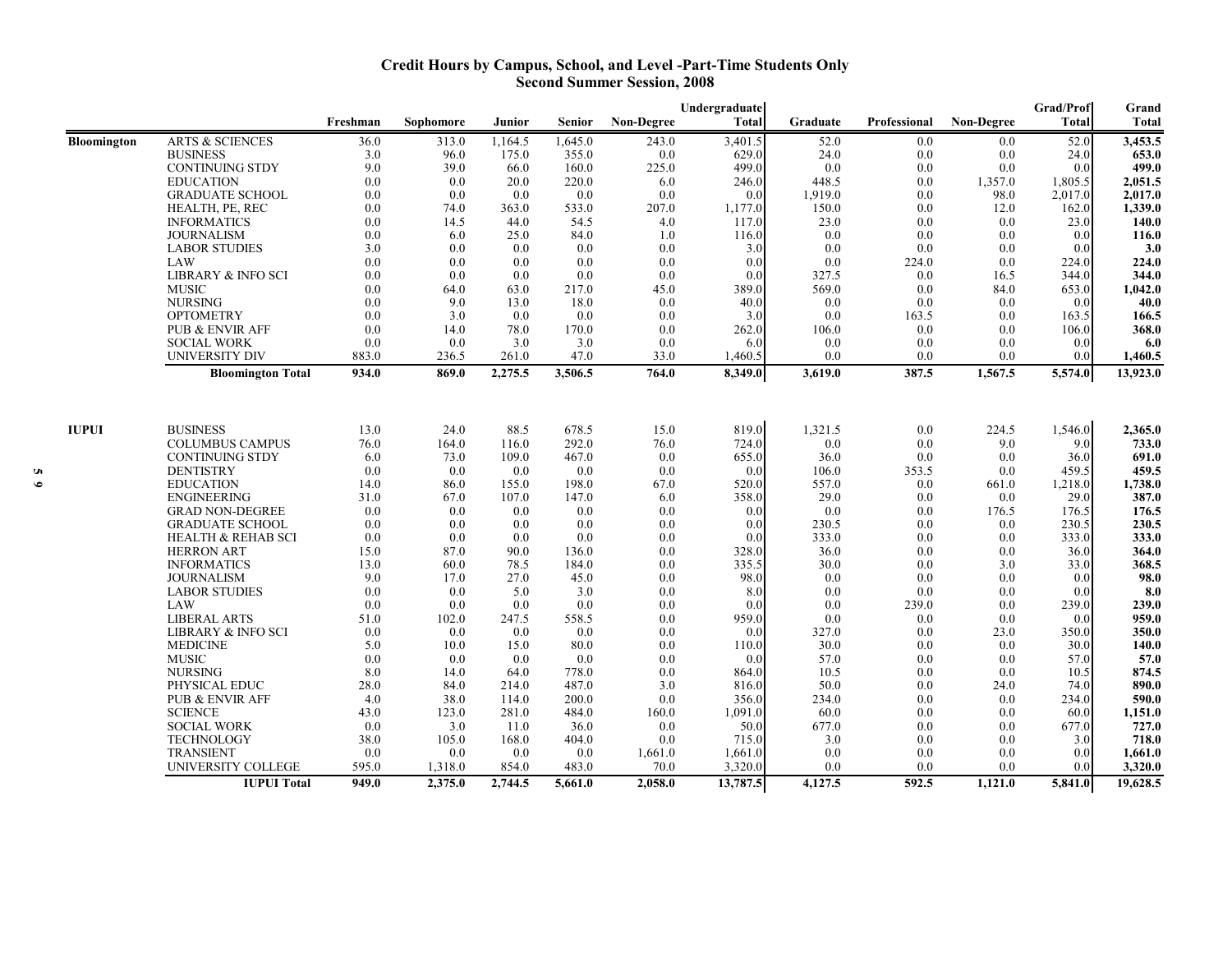#### **Credit Hours by Campus, School, and Level - Part-Time Students Only Second Summer Session, 2008**

|                   |                              | Undergraduate |           |        |               |                   |              |          | Grad/Prof    | Grand             |              |         |
|-------------------|------------------------------|---------------|-----------|--------|---------------|-------------------|--------------|----------|--------------|-------------------|--------------|---------|
|                   |                              | Freshman      | Sophomore | Junior | <b>Senior</b> | <b>Non-Degree</b> | <b>Total</b> | Graduate | Professional | <b>Non-Degree</b> | <b>Total</b> | Total   |
| East              | <b>BEH/SOCIAL SCI</b>        | 6.0           | 6.0       | 9.0    | 22.0          | 0.0               | 43.0         | 0.0      |              | 0.0               | 0.0          | 43.0    |
|                   | <b>BUSINESS &amp; ECON</b>   | 30.0          | 60.0      | 60.0   | 51.0          | 0.0               | 201.0        | 0.0      |              | 0.0               | 0.0          | 201.0   |
|                   | <b>CONTINUING STDY</b>       | 19.0          | 9.0       | 21.0   | 49.0          | 0.0               | 98.0         | 0.0      |              | 0.0               | 0.0          | 98.0    |
|                   | <b>EDUCATION</b>             | 15.0          | 36.0      | 48.0   | 51.0          | 0.0               | 150.0        | 0.0      |              | 46.0              | 46.0         | 196.0   |
|                   | <b>HUM/FINE ARTS</b>         | 21.0          | 6.0       | 6.0    | 25.0          | 0.0               | 58.0         | 0.0      |              | 0.0               | 0.0          | 58.0    |
|                   | NAT SCI & MATH               | 24.0          | 15.0      | 6.0    | 9.0           | 0.0               | 54.0         | 0.0      |              | 0.0               | 0.0          | 54.0    |
|                   | <b>NON-DEGREE</b>            | 0.0           | 0.0       | 0.0    | 0.0           | 8.0               | 8.0          | 0.0      |              | 12.0              | 12.0         | 20.0    |
|                   | <b>NURSING</b>               | 15.0          | 39.0      | 18.0   | 25.0          | 0.0               | 97.0         | 0.0      |              | 0.0               | 0.0          | 97.0    |
|                   | PUB & ENVIR AFF              | 11.0          | 9.0       | 12.0   | 9.0           | 0.0               | 41.0         | 0.0      |              | 0.0               | 0.0          | 41.0    |
|                   | <b>SOCIAL WORK</b>           | 12.0          | 9.0       | 15.0   | 15.0          | 0.0               | 51.0         | 72.0     |              | 0.0               | 72.0         | 123.0   |
|                   | <b>TRANSIENT</b>             | 0.0           | 0.0       | 0.0    | 0.0           | 54.0              | 54.0         | 0.0      |              | 0.0               | 0.0          | 54.0    |
|                   | <b>UNIVERSITY DIV</b>        | 39.0          | 19.0      | 9.0    | 3.0           | 10.0              | 80.0         | 0.0      |              | 0.0               | 0.0          | 80.0    |
|                   | <b>East Total</b>            | 192.0         | 208.0     | 204.0  | 259.0         | 72.0              | 935.0        | 72.0     |              | 58.0              | 130.0        | 1,065.0 |
| <b>Fort Wavne</b> | <b>ARTS &amp; SCIENCES</b>   | 37.0          | 80.0      | 108.0  | 139.0         | 16.0              | 380.0        | 42.0     |              | 6.0               | 48.0         | 428.0   |
|                   | <b>BUS &amp; MGMT SCI</b>    | 76.0          | 179.0     | 150.0  | 186.0         | 0.0               | 591.0        | 171.0    |              | 0.0               | 171.0        | 762.0   |
|                   | <b>CONTINUING STDY</b>       | 38.0          | 52.0      | 43.0   | 160.0         | 0.0               | 293.0        | 0.0      |              | 0.0               | 0.0          | 293.0   |
|                   | <b>EDUCATION</b>             | 53.0          | 112.0     | 127.0  | 272.0         | 0.0               | 564.0        | 441.0    |              | 260.0             | 701.0        | 1,265.0 |
|                   | <b>HLTH &amp; HUMAN SVCS</b> | 72.0          | 67.0      | 36.0   | 36.0          | 0.0               | 211.0        | 0.0      |              | 0.0               | 0.0          | 211.0   |
|                   | <b>LABOR STUDIES</b>         | 0.0           | 0.0       | 0.0    | 3.0           | 0.0               | 3.0          | 0.0      |              | 0.0               | 0.0          | 3.0     |
|                   | <b>PUB &amp; ENVIR AFF</b>   | 18.0          | 27.0      | 46.0   | 76.0          | 0.0               | 167.0        | 4.0      |              | 0.0               | 4.0          | 171.0   |
|                   | <b>UNIT AFFIL PROG</b>       | 48.0          | 33.0      | 30.0   | 25.0          | 145.0             | 281.0        | 0.0      |              | 0.0               | 0.0          | 281.0   |
|                   | <b>VIS/PERF ARTS</b>         | 24.0          | 43.0      | 25.0   | 36.0          | 0.0               | 128.0        | 0.0      |              | 0.0               | 0.0          | 128.0   |
|                   | <b>Fort Wayne Total</b>      | 366.0         | 593.0     | 565.0  | 933.0         | 161.0             | 2,618.0      | 658.0    |              | 266.0             | 924.0        | 3,542.0 |
| Kokomo            | <b>ALLIED HEALTH</b>         | 25.0          | 79.0      | 15.0   | 0.0           | 0.0               | 119.0        | 0.0      |              | 0.0               | 0.0          | 119.0   |
|                   | <b>ARTS &amp; SCIENCES</b>   | 32.0          | 33.0      | 51.0   | 77.0          | 0.0               | 193.0        | 0.0      |              | 0.0               | 0.0          | 193.0   |
|                   | <b>BUSINESS</b>              | 59.0          | 41.0      | 39.0   | 111.0         | 0.0               | 250.0        | 24.0     |              | 0.0               | 24.0         | 274.0   |
|                   | <b>CONTINUING STDY</b>       | 12.0          | 45.0      | 33.0   | 58.0          | 0.0               | 148.0        | 0.0      |              | 0.0               | 0.0          | 148.0   |
|                   | <b>EDUCATION</b>             | 18.0          | 31.0      | 32.0   | 87.0          | 3.0               | 171.0        | 9.0      |              | 51.0              | 60.0         | 231.0   |
|                   | <b>GRADUATE SCHOOL</b>       | 0.0           | 0.0       | 0.0    | 0.0           | 0.0               | 0.0          | 6.0      |              | 3.0               | 9.0          | 9.0     |
|                   | <b>LABOR STUDIES</b>         | 3.0           | 3.0       | 3.0    | 0.0           | 0.0               | 9.0          | 0.0      |              | 0.0               | 0.0          | 9.0     |
|                   | NON-DEGREE                   | 0.0           | 0.0       | 0.0    | 0.0           | 3.0               | 3.0          | 0.0      |              | 27.0              | 27.0         | 30.0    |
|                   | <b>NURSING</b>               | 35.0          | 71.0      | 44.0   | 80.0          | 0.0               | 230.0        | 0.0      |              | 0.0               | 0.0          | 230.0   |
|                   | NURSING ASSOC                | 0.0           | 3.0       | 0.0    | 0.0           | 0.0               | 3.0          | 0.0      |              | 0.0               | 0.0          | 3.0     |
|                   | PUB & ENVIR AFF              | 7.0           | 20.0      | 9.0    | 9.0           | 0.0               | 45.0         | 63.0     |              | 0.0               | 63.0         | 108.0   |
|                   | <b>TRANSIENT</b>             | 0.0           | 0.0       | 0.0    | 0.0           | 128.0             | 128.0        | 0.0      |              | 0.0               | 0.0          | 128.0   |
|                   | <b>UNIVERSITY DIV</b>        | 4.0           | 0.0       | 0.0    | 0.0           | 6.0               | 10.0         | 0.0      |              | 0.0               | 0.0          | 10.0    |
|                   | <b>Kokomo Total</b>          | 195.0         | 326.0     | 226.0  | 422.0         | 140.0             | 1,309.0      | 102.0    |              | 81.0              | 183.0        | 1,492.0 |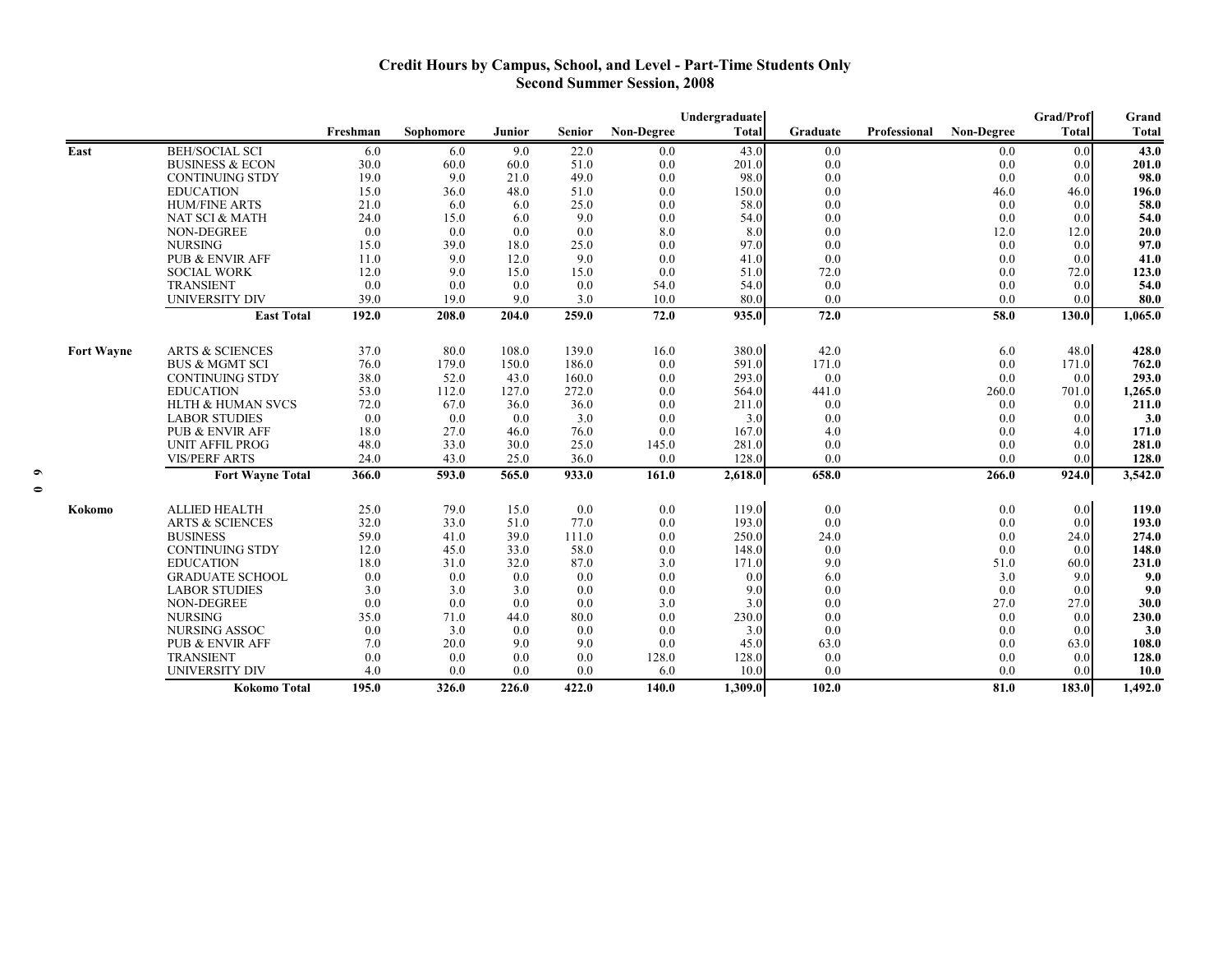### **Credit Hours by Campus, School, and Level - Part-Time Students Only Second Summer Session, 2008**

|                   |                                                  |              |              |             |               |                   | Undergraduate |                |              |                   | <b>Grad/Prof</b> | Grand          |
|-------------------|--------------------------------------------------|--------------|--------------|-------------|---------------|-------------------|---------------|----------------|--------------|-------------------|------------------|----------------|
|                   |                                                  | Freshman     | Sophomore    | Junior      | <b>Senior</b> | <b>Non-Degree</b> | <b>Total</b>  | Graduate       | Professional | <b>Non-Degree</b> | <b>Total</b>     | <b>Total</b>   |
| <b>Northwest</b>  | <b>ALLIED HEALTH</b>                             | 34.0         | 197.0        | 53.0        | 49.0          | 0.0               | 333.0         | 0.0            |              | 0.0               | 0.0              | 333.0          |
|                   | <b>ARTS &amp; SCIENCES</b>                       | 77.0         | 132.0        | 119.0       | 149.0         | 11.0              | 488.0         | 0.0            |              | 0.0               | 0.0              | 488.0          |
|                   | <b>BUS &amp; ECONOMICS</b>                       | 51.0         | 54.0         | 71.0        | 152.0         | 0.0               | 328.0         | 151.0          |              | 90.0              | 241.0            | 569.0          |
|                   | <b>CONTINUING STDY</b>                           | 6.0          | 36.0         | 31.0        | 82.0          | 0.0               | 155.0         | 0.0            |              | 0.0               | 0.0              | 155.0          |
|                   | DENTAL AUX EDUC                                  | 24.0         | 11.0         | 2.0         | 6.0           | 0.0               | 43.0          | 0.0            |              | 0.0               | 0.0              | 43.0           |
|                   | <b>EDUCATION</b>                                 | 25.0         | 56.0         | 36.0        | 117.0         | 3.0               | 237.0         | 80.0           |              | 194.0             | 274.0            | 511.0          |
|                   | <b>GUIDED STUDIES</b>                            | 9.0          | 3.0          | 0.0         | 0.0           | 0.0               | 12.0          | 0.0            |              | 0.0               | 0.0              | 12.0           |
|                   | <b>LABOR STUDIES</b>                             | 0.0          | 0.0          | 3.0         | 3.0           | 0.0               | 6.0           | 0.0            |              | 0.0               | 0.0              | 6.0            |
|                   | <b>NON-DEGREE</b>                                | 0.0          | 0.0          | 0.0         | 0.0           | 39.0              | 39.0          | 0.0            |              | 0.0               | 0.0              | 39.0           |
|                   | <b>NURSING</b>                                   | 28.0         | 85.0         | 63.0        | 57.0          | 0.0               | 233.0         | 0.0            |              | 0.0               | 0.0              | 233.0          |
|                   | <b>PUB &amp; ENVIR AFF</b><br><b>SOCIAL WORK</b> | 12.0<br>0.0  | 57.0<br>0.0  | 46.0<br>0.0 | 81.0<br>0.0   | 0.0<br>0.0        | 196.0<br>0.0  | 125.0<br>300.0 |              | 9.0<br>0.0        | 134.0<br>300.0   | 330.0<br>300.0 |
|                   | <b>TRANSIENT</b>                                 | 0.0          | 0.0          | 0.0         | 0.0           | 144.0             | 144.0         | 0.0            |              | 0.0               | 0.0              | 144.0          |
|                   | <b>UNIVERSITY DIV</b>                            | 3.0          | 101.0        | 32.0        | 9.0           | 26.0              | 171.0         | 0.0            |              | 0.0               | 0.0              | 171.0          |
|                   | <b>Northwest Total</b>                           | 269.0        | 732.0        | 456.0       | 705.0         | 223.0             | 2,385.0       | 656.0          |              | 293.0             | 949.0            | 3,334.0        |
|                   |                                                  |              |              |             |               |                   |               |                |              |                   |                  |                |
| <b>South Bend</b> | <b>ALLIED HEALTH</b>                             | 68.0         | 93.0         | 13.0        | 1.0           | 0.0               | 175.0         | 0.0            |              | 0.0               | 0.0              | 175.0          |
|                   | <b>BUS &amp; ECONOMICS</b>                       | 111.0        | 108.0        | 82.0        | 203.0         | 108.0             | 612.0         | 251.0          |              | 54.0              | 305.0            | 917.0          |
|                   | <b>CONTINUING STDY</b>                           | 3.0          | 32.0         | 17.0        | 124.0         | 0.0               | 176.0         | 0.0            |              | 0.0               | 0.0              | 176.0          |
|                   | DENTAL AUX EDUC<br>DIV OF THE ARTS               | 25.0<br>37.0 | 25.0<br>44.0 | 0.0<br>30.0 | 21.0<br>77.0  | 0.0<br>12.0       | 71.0<br>200.0 | 0.0<br>2.0     |              | 0.0<br>0.0        | 0.0<br>2.0       | 71.0<br>202.0  |
|                   | <b>EDUCATION</b>                                 | 33.0         | 71.0         | 62.0        | 149.0         | 43.0              | 358.0         | 434.0          |              | 265.0             | 699.0            | 1,057.0        |
|                   | <b>GRADUATE SCHOOL</b>                           | 0.0          | 0.0          | 0.0         | 0.0           | 0.0               | 0.0           | 56.0           |              | 3.0               | 59.0             | 59.0           |
|                   | <b>LABOR STUDIES</b>                             | 0.0          | 3.0          | 0.0         | 3.0           | 0.0               | 6.0           | 0.0            |              | 0.0               | 0.0              | 6.0            |
|                   | LIB ARTS & SCI                                   | 160.0        | 188.0        | 119.0       | 229.0         | 129.0             | 825.0         | 0.0            |              | 0.0               | 0.0              | 825.0          |
|                   | <b>NON-DEGREE</b>                                | 0.0          | 0.0          | 0.0         | 0.0           | 24.0              | 24.0          | 0.0            |              | 75.0              | 75.0             | 99.0           |
|                   | <b>NURSING</b>                                   | 61.0         | 120.0        | 34.0        | 79.0          | 6.0               | 300.0         | 0.0            |              | 0.0               | 0.0              | 300.0          |
|                   | <b>PUB &amp; ENVIR AFF</b>                       | 13.0         | 18.0         | 28.0        | 54.0          | 12.0              | 125.0         | 21.0           |              | 3.0               | 24.0             | 149.0          |
|                   | <b>SOCIAL WORK</b>                               | 0.0          | 0.0          | 0.0         | 0.0           | 0.0               | 0.0           | 225.0          |              | 3.0               | 228.0            | 228.0          |
|                   | <b>TRANSIENT</b>                                 | 0.0          | 0.0          | 0.0         | 0.0           | 290.0             | 290.0         | 0.0            |              | 0.0               | 0.0              | 290.0          |
|                   | <b>South Bend Total</b>                          | 511.0        | 702.0        | 385.0       | 940.0         | 624.0             | 3,162.0       | 989.0          |              | 403.0             | 1,392.0          | 4,554.0        |
| Southeast         | <b>ARTS &amp; LETTERS</b>                        | 6.0          | 50.0         | 92.0        | 133.0         | 0.0               | 281.0         | 0.0            |              | 0.0               | 0.0              | 281.0          |
|                   | <b>BUSINESS</b>                                  | 31.0         | 36.0         | 111.0       | 321.0         | 0.0               | 499.0         | 330.0          |              | 0.0               | 330.0            | 829.0          |
|                   | <b>CONTINUING STDY</b>                           | 8.0          | 41.0         | 48.0        | 140.0         | 4.0               | 241.0         | 0.0            |              | 0.0               | 0.0              | 241.0          |
|                   | <b>EDUCATION</b>                                 | 3.0          | 32.0         | 82.0        | 188.0         | 0.0               | 305.0         | 534.0          |              | 554.0             | 1,088.0          | 1,393.0        |
|                   | <b>GRADUATE SCHOOL</b>                           | 0.0          | 0.0          | 0.0         | 0.0           | 0.0               | 0.0           | 28.0           |              | 0.0               | 28.0             | 28.0           |
|                   | HEALTH, PE, REC                                  | 3.0          | 6.0          | 0.0         | 0.0           | 0.0               | 9.0           | 0.0            |              | 0.0               | 0.0              | 9.0            |
|                   | <b>NATURAL SCIENCE</b>                           | 36.0         | 114.0        | 129.0       | 178.0         | 0.0               | 457.0         | 0.0            |              | 0.0               | 0.0              | 457.0          |
|                   | <b>NON-DEGREE</b>                                | 0.0          | 0.0          | 0.0         | 0.0           | 226.0             | 226.0         | 0.0            |              | 0.0               | 0.0              | 226.0          |
|                   | <b>NURSING</b>                                   | 0.0          | 13.0         | 68.0        | 37.0          | 0.0               | 118.0         | 0.0            |              | 0.0               | 0.0              | 118.0          |
|                   | <b>SOCIAL SCIENCE</b>                            | 25.0         | 84.0         | 112.0       | 206.0         | 0.0               | 427.0         | 0.0            |              | 0.0               | 0.0              | 427.0          |
|                   | <b>UNIVERSITY DIV</b>                            | 311.0        | 373.0        | 176.0       | 67.0          | 26.0              | 953.0         | 0.0            |              | 0.0               | 0.0              | 953.0          |
|                   | <b>Southeast Total</b>                           | 423.0        | 749.0        | 818.0       | 1,270.0       | 256.0             | 3,516.0       | 892.0          |              | 554.0             | 1,446.0          | 4,962.0        |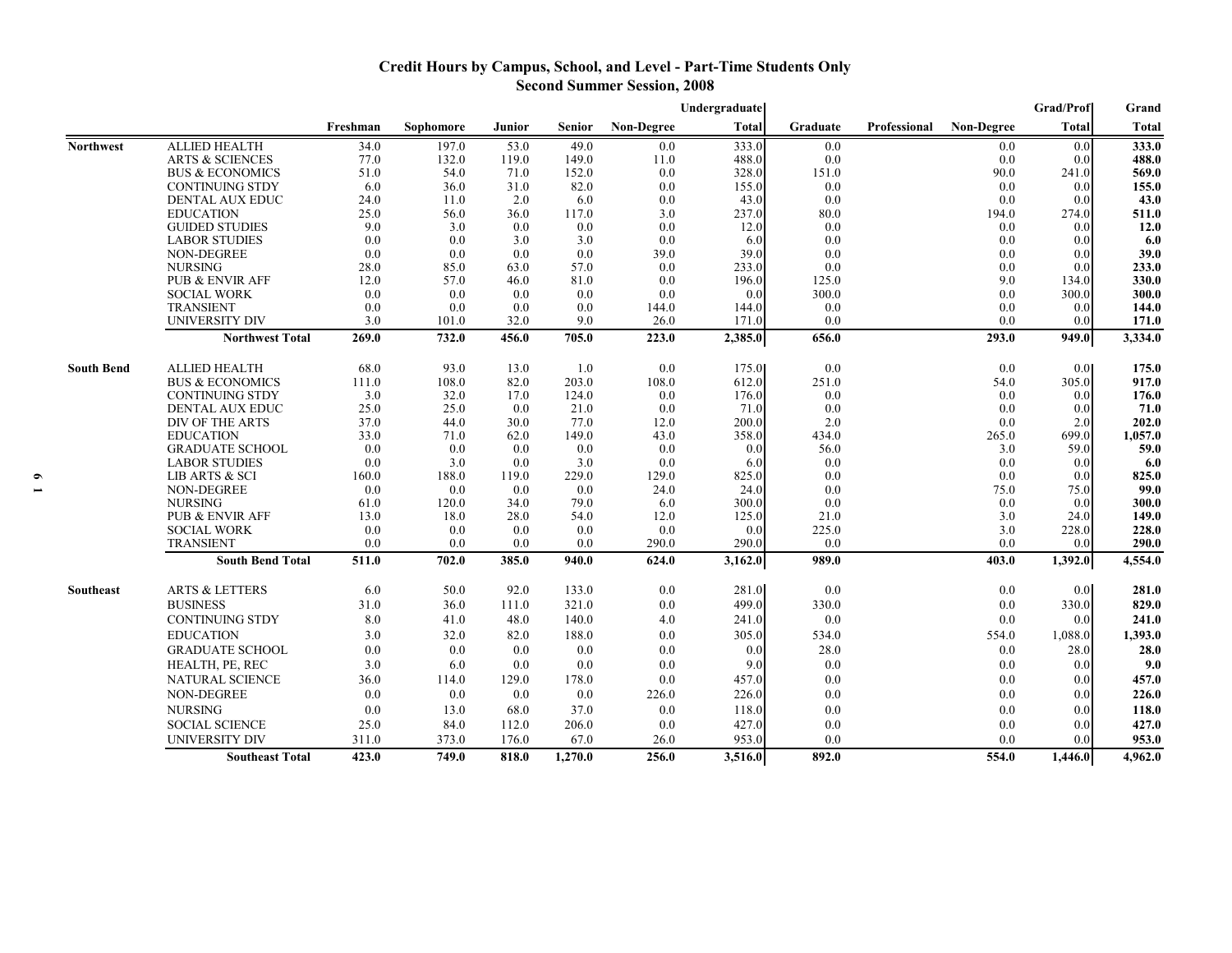## **Matriculant Credit Hours by School and Level - All Campuses Second Summer Session, 2008**

|                               |          |           |         |               |                   | Undergraduate |          |              |                   | Grad/Prof | Grand    |
|-------------------------------|----------|-----------|---------|---------------|-------------------|---------------|----------|--------------|-------------------|-----------|----------|
|                               | Freshman | Sophomore | Junior  | <b>Senior</b> | <b>Non-Degree</b> | <b>Total</b>  | Graduate | Professional | <b>Non-Degree</b> | Total     | Total    |
| <b>ALLIED HEALTH</b>          | 89.0     | 32.0      | 0.0     | 6.0           | 0.0               | 127.0         | 0.0      | 0.0          | 0.0               | 0.0       | 127.0    |
| <b>ARTS &amp; LETTERS</b>     | 6.0      | 0.0       | 12.0    | 4.0           | 0.0               | 22.0          | 0.0      | 0.0          | 0.0               | 0.0       | 22.0     |
| <b>ARTS &amp; SCIENCES</b>    | 136.0    | 58.0      | 17.0    | 17.0          | 0.0               | 228.0         | 14.0     | 0.0          | 0.0               | 14.0      | 242.0    |
| <b>BEH/SOCIAL SCI</b>         | 6.0      | 0.0       | 0.0     | 0.0           | 0.0               | 6.0           | 0.0      | 0.0          | 0.0               | 0.0       | 6.0      |
| <b>BUS &amp; ECONOMICS</b>    | 101.0    | 18.0      | 21.0    | 16.0          | 0.0               | 156.0         | 65.0     | 0.0          | 0.0               | 65.0      | 221.0    |
| <b>BUS &amp; MGMT SCI</b>     | 91.0     | 27.0      | 7.0     | 0.0           | 0.0               | 125.0         | 6.0      | 0.0          | 0.0               | 6.0       | 131.0    |
| <b>BUSINESS</b>               | 50.0     | 0.0       | 10.0    | 10.0          | 0.0               | 70.0          | 1,098.0  | 0.0          | 0.0               | 1,098.0   | 1,168.0  |
| <b>BUSINESS &amp; ECON</b>    | 27.0     | 6.0       | 3.0     | 0.0           | 0.0               | 36.0          | 0.0      | 0.0          | 0.0               | 0.0       | 36.0     |
| <b>COLUMBUS CAMPUS</b>        | 67.0     | 19.0      | 13.0    | 15.0          | 0.0               | 114.0         | 0.0      | 0.0          | 0.0               | 0.0       | 114.0    |
| <b>CONTINUING STDY</b>        | 150.0    | 27.0      | 46.0    | 39.0          | 0.0               | 262.0         | 0.0      | 0.0          | 0.0               | 0.0       | 262.0    |
| <b>DENTAL AUX EDUC</b>        | 34.0     | 0.0       | 0.0     | 0.0           | 0.0               | 34.0          | 0.0      | 0.0          | 0.0               | 0.0       | 34.0     |
| <b>DENTISTRY</b>              | 0.0      | 0.0       | 0.0     | 0.0           | 0.0               | 0.0           | 144.5    | 350.0        | 0.0               | 494.5     | 494.5    |
| DIV OF THE ARTS               | 19.0     | 6.0       | 0.0     | 0.0           | 0.0               | 25.0          | 0.0      | 0.0          | 0.0               | 0.0       | 25.0     |
| <b>EDUCATION</b>              | 136.0    | 63.0      | 41.0    | 36.0          | 0.0               | 276.0         | 1,151.0  | 0.0          | 0.0               | 1,151.0   | 1,427.0  |
| <b>ENGINEERING</b>            | 11.0     | 13.0      | 45.0    | 3.0           | 0.0               | 72.0          | 4.0      | 0.0          | 0.0               | 4.0       | 76.0     |
| <b>GRADUATE SCHOOL</b>        | 0.0      | 0.0       | 0.0     | 0.0           | 0.0               | 0.0           | 180.0    | 0.0          | 0.0               | 180.0     | 180.0    |
| <b>GUIDED STUDIES</b>         | 21.0     | 0.0       | 0.0     | 0.0           | 0.0               | 21.0          | 0.0      | 0.0          | 0.0               | 0.0       | 21.0     |
| <b>HEALTH &amp; REHAB SCI</b> | 0.0      | 0.0       | 0.0     | 0.0           | 0.0               | 0.0           | 186.0    | 0.0          | 0.0               | 186.0     | 186.0    |
| HEALTH, PE, REC               | 0.0      | 0.0       | 0.0     | 0.0           | 0.0               | 0.0           | 27.0     | 0.0          | 0.0               | 27.0      | 27.0     |
| <b>HERRON ART</b>             | 15.0     | 0.0       | 0.0     | 0.0           | 0.0               | 15.0          | 12.0     | 0.0          | 0.0               | 12.0      | 27.0     |
| <b>HLTH &amp; HUMAN SVCS</b>  | 42.0     | 0.0       | 4.0     | 3.0           | 0.0               | 49.0          | 0.0      | 0.0          | 0.0               | 0.0       | 49.0     |
| <b>HUM/FINE ARTS</b>          | 9.0      | 0.0       | 0.0     | 0.0           | 0.0               | 9.0           | 0.0      | 0.0          | 0.0               | 0.0       | 9.0      |
| <b>INFORMATICS</b>            | 12.0     | 0.0       | 6.0     | 3.0           | 0.0               | 21.0          | 0.0      | 0.0          | 0.0               | 0.0       | 21.0     |
| <b>JOURNALISM</b>             | 6.0      | 0.0       | 0.0     | 0.0           | 0.0               | 6.0           | 0.0      | 0.0          | 0.0               | 0.0       | 6.0      |
| <b>LABOR STUDIES</b>          | 0.0      | 0.0       | 6.0     | 0.0           | 0.0               | 6.0           | 0.0      | 0.0          | 0.0               | 0.0       | 6.0      |
| LAW                           | 0.0      | 0.0       | 0.0     | 0.0           | 0.0               | 0.0           | 0.0      | 273.0        | 0.0               | 273.0     | 273.0    |
| <b>LIB ARTS &amp; SCI</b>     | 91.0     | 9.0       | 6.0     | 13.0          | 0.0               | 119.0         | 0.0      | 0.0          | 0.0               | 0.0       | 119.0    |
| <b>LIBERAL ARTS</b>           | 27.0     | 9.0       | 6.0     | 12.0          | 0.0               | 54.0          | 0.0      | 0.0          | 0.0               | 0.0       | 54.0     |
| <b>LIBRARY &amp; INFO SCI</b> | 0.0      | 0.0       | 0.0     | 0.0           | 0.0               | 0.0           | 91.5     | 0.0          | 0.0               | 91.5      | 91.5     |
| <b>MEDICINE</b>               | 17.0     | 12.0      | 6.0     | 12.0          | 0.0               | 47.0          | 0.0      | 0.0          | 0.0               | 0.0       | 47.0     |
| <b>MUSIC</b>                  | 7.0      | 0.0       | 0.0     | 0.0           | 0.0               | 7.0           | 17.0     | 0.0          | 0.0               | 17.0      | 24.0     |
| NAT SCI & MATH                | 6.0      | 0.0       | 6.0     | 0.0           | 0.0               | 12.0          | 0.0      | 0.0          | 0.0               | 0.0       | 12.0     |
| <b>NATURAL SCIENCE</b>        | 9.0      | 4.0       | 5.0     | 0.0           | 0.0               | 18.0          | 0.0      | 0.0          | 0.0               | 0.0       | 18.0     |
| <b>NURSING</b>                | 123.0    | 21.0      | 17.0    | 60.0          | 0.0               | 221.0         | 3.0      | 0.0          | 0.0               | 3.0       | 224.0    |
| <b>OPTOMETRY</b>              | 0.0      | 0.0       | $0.0\,$ | 0.0           | 0.0               | 0.0           | 0.0      | 72.0         | 0.0               | 72.0      | 72.0     |
| PHYSICAL EDUC                 | 28.0     | 9.0       | 12.0    | 3.0           | 0.0               | 52.0          | 21.0     | 0.0          | 0.0               | 21.0      | 73.0     |
| <b>PUB &amp; ENVIR AFF</b>    | 50.0     | 15.0      | 21.0    | 9.0           | 0.0               | 95.0          | 37.0     | 0.0          | 0.0               | 37.0      | 132.0    |
| <b>SCIENCE</b>                | 13.0     | 12.0      | 32.0    | 6.0           | 0.0               | 63.0          | 6.0      | 0.0          | 0.0               | 6.0       | 69.0     |
| <b>SOCIAL SCIENCE</b>         | 9.0      | 4.0       | 0.0     | 6.0           | 0.0               | 19.0          | 0.0      | 0.0          | 0.0               | 0.0       | 19.0     |
| <b>SOCIAL WORK</b>            | 6.0      | 0.0       | 0.0     | 0.0           | 0.0               | 6.0           | 656.0    | 0.0          | 0.0               | 656.0     | 662.0    |
| <b>TECHNOLOGY</b>             | 15.0     | 25.0      | 3.0     | 15.0          | 0.0               | 58.0          | 0.0      | 0.0          | 0.0               | 0.0       | 58.0     |
| <b>UNIT AFFIL PROG</b>        | 27.0     | 6.0       | 0.0     | 0.0           | 0.0               | 33.0          | 0.0      | 0.0          | 0.0               | 0.0       | 33.0     |
| UNIVERSITY COLLEGE            | 349.0    | 108.0     | 69.0    | 38.0          | 0.0               | 564.0         | 0.0      | 0.0          | 0.0               | 0.0       | 564.0    |
| <b>UNIVERSITY DIV</b>         | 3,107.0  | 88.0      | 15.0    | 26.0          | 0.0               | 3,236.0       | 0.0      | 0.0          | 0.0               | 0.0       | 3,236.0  |
| <b>VIS/PERF ARTS</b>          | 21.0     | 3.0       | 6.0     | 0.0           | 0.0               | 30.0          | 0.0      | 0.0          | 0.0               | 0.0       | 30.0     |
| Total                         | 4,933.0  | 594.0     | 435.0   | 352.0         | 0.0               | 6,314.0       | 3,719.0  | 695.0        | 0.0               | 4,414.0   | 10,728.0 |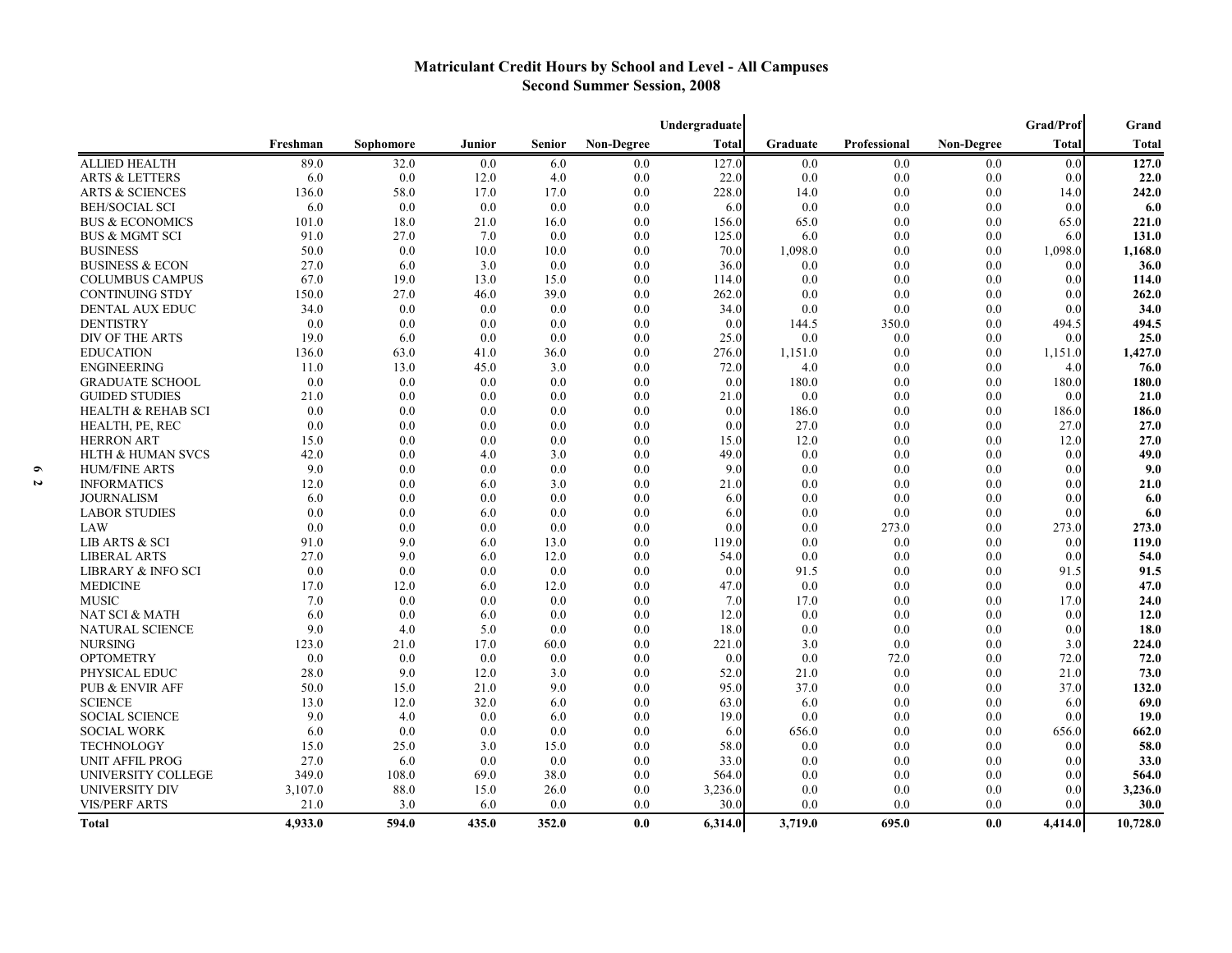#### **Matriculant Credit Hours by Campus, School, and Level Second Summer Session, 2008**

|                    |                                           |                |                |               |               |                   | Undergraduate    |                |              |                   | <b>Grad/Prof</b> | Grand            |
|--------------------|-------------------------------------------|----------------|----------------|---------------|---------------|-------------------|------------------|----------------|--------------|-------------------|------------------|------------------|
|                    |                                           | Freshman       | Sophomore      | <b>Junior</b> | <b>Senior</b> | <b>Non-Degree</b> | <b>Total</b>     | Graduate       | Professional | <b>Non-Degree</b> | Total            | Total            |
| <b>Bloomington</b> | <b>ARTS &amp; SCIENCES</b>                | 36.0           | 18.0           | 7.0           | 6.0           | 0.0               | 67.0             | 2.0            | 0.0          | 0.0               | 2.0              | 69.0             |
|                    | <b>BUSINESS</b>                           | 0.0            | 0.0            | 0.0           | 0.0           | 0.0               | 0.0              | 117.0          | 0.0          | 0.0               | 117.0            | 117.0            |
|                    | <b>CONTINUING STDY</b>                    | 9.0            | 0.0            | 0.0           | 3.0           | 0.0               | 12.0             | 0.0            | 0.0          | 0.0               | 0.0              | 12.0             |
|                    | <b>EDUCATION</b>                          | 0.0            | 0.0            | 0.0           | 0.0           | 0.0               | 0.0              | 152.0          | 0.0          | 0.0               | 152.0            | 152.0            |
|                    | <b>GRADUATE SCHOOL</b><br>HEALTH, PE, REC | 0.0<br>0.0     | 0.0<br>0.0     | 0.0<br>0.0    | 0.0<br>0.0    | 0.0<br>0.0        | 0.0<br>0.0       | 146.0<br>27.0  | 0.0<br>0.0   | 0.0<br>0.0        | 146.0<br>27.0    | 146.0<br>27.0    |
|                    | LAW                                       | 0.0            | 0.0            | 0.0           | 0.0           | 0.0               | 0.0              | 0.0            | 227.0        | 0.0               | 227.0            | 227.0            |
|                    | <b>LIBRARY &amp; INFO SCI</b>             | 0.0            | 0.0            | 0.0           | 0.0           | 0.0               | 0.0              | 49.5           | 0.0          | 0.0               | 49.5             | 49.5             |
|                    | <b>MUSIC</b>                              | 7.0            | 0.0            | 0.0           | 0.0           | 0.0               | 7.0              | 8.0            | 0.0          | 0.0               | 8.0              | 15.0             |
|                    | <b>NURSING</b>                            | 0.0            | 6.0            | 0.0           | 3.0           | 0.0               | 9.0              | 0.0            | 0.0          | 0.0               | 0.0              | 9.0              |
|                    | <b>OPTOMETRY</b>                          | 0.0            | 0.0            | 0.0           | 0.0           | 0.0               | 0.0              | 0.0            | 72.0         | 0.0               | 72.0             | 72.0             |
|                    | UNIVERSITY DIV                            | 2,861.0        | 46.0           | 15.0          | 26.0          | 0.0               | 2,948.0          | 0.0            | 0.0          | 0.0               | 0.0              | 2,948.0          |
|                    | <b>Bloomington Total</b>                  | 2,913.0        | 70.0           | 22.0          | 38.0          | 0.0               | 3,043.0          | 501.5          | 299.0        | 0.0               | 800.5            | 3,843.5          |
| <b>IUPUI</b>       | <b>BUSINESS</b>                           | 24.0           | 0.0            | 0.0           | 0.0           | 0.0               | 24.0             | 948.0          | 0.0          | 0.0               | 948.0            | 972.0            |
|                    | <b>COLUMBUS CAMPUS</b>                    | 67.0           | 19.0           | 13.0          | 15.0          | 0.0               | 114.0            | 0.0            | 0.0          | 0.0               | 0.0              | 114.0            |
|                    | <b>CONTINUING STDY</b>                    | 9.0            | 6.0            | 22.0          | 27.0          | 0.0               | 64.0             | 0.0            | 0.0          | 0.0               | 0.0              | 64.0             |
|                    | <b>DENTISTRY</b>                          | 0.0            | 0.0            | 0.0           | 0.0           | 0.0               | 0.0              | 144.5          | 350.0        | 0.0               | 494.5            | 494.5            |
|                    | <b>EDUCATION</b>                          | 13.0           | 21.0           | 16.0          | 8.0           | 0.0               | 58.0             | 327.0          | 0.0          | 0.0               | 327.0            | 385.0            |
|                    | <b>ENGINEERING</b>                        | 11.0           | 13.0           | 45.0          | 3.0           | 0.0               | 72.0             | 4.0            | 0.0          | 0.0               | 4.0              | 76.0             |
|                    | <b>GRADUATE SCHOOL</b>                    | 0.0            | 0.0            | 0.0           | 0.0           | 0.0               | 0.0              | 28.0           | 0.0          | 0.0               | 28.0             | 28.0             |
|                    | <b>HEALTH &amp; REHAB SCI</b>             | 0.0            | 0.0            | 0.0           | 0.0           | 0.0               | 0.0              | 186.0          | 0.0          | 0.0               | 186.0            | 186.0            |
|                    | <b>HERRON ART</b>                         | 15.0           | 0.0            | 0.0           | 0.0           | 0.0               | 15.0             | 12.0           | 0.0          | 0.0               | 12.0             | 27.0             |
|                    | <b>INFORMATICS</b>                        | 12.0           | 0.0            | 6.0           | 3.0           | 0.0               | 21.0             | 0.0            | 0.0          | 0.0               | 0.0              | 21.0             |
|                    | <b>JOURNALISM</b>                         | 6.0<br>0.0     | 0.0            | 0.0           | 0.0           | 0.0               | 6.0              | 0.0            | 0.0          | 0.0               | 0.0<br>0.0       | 6.0              |
|                    | <b>LABOR STUDIES</b><br>LAW               | 0.0            | 0.0<br>0.0     | 6.0<br>0.0    | 0.0<br>0.0    | 0.0<br>0.0        | 6.0<br>0.0       | 0.0<br>0.0     | 0.0<br>46.0  | 0.0<br>0.0        | 46.0             | 6.0<br>46.0      |
|                    | <b>LIBERAL ARTS</b>                       | 27.0           | 9.0            | 6.0           | 12.0          | 0.0               | 54.0             | 0.0            | 0.0          | 0.0               | 0.0              | 54.0             |
|                    | LIBRARY & INFO SCI                        | 0.0            | 0.0            | 0.0           | 0.0           | 0.0               | 0.0              | 42.0           | 0.0          | 0.0               | 42.0             | 42.0             |
|                    | <b>MEDICINE</b>                           | 17.0           | 12.0           | 6.0           | 12.0          | 0.0               | 47.0             | 0.0            | 0.0          | 0.0               | 0.0              | 47.0             |
|                    | <b>MUSIC</b>                              | 0.0            | 0.0            | 0.0           | 0.0           | 0.0               | 0.0              | 9.0            | 0.0          | 0.0               | 9.0              | 9.0              |
|                    | <b>NURSING</b>                            | 0.0            | 3.0            | 0.0           | 23.0          | 0.0               | 26.0             | 3.0            | 0.0          | 0.0               | 3.0              | 29.0             |
|                    | PHYSICAL EDUC                             | 28.0           | 9.0            | 12.0          | 3.0           | 0.0               | 52.0             | 21.0           | 0.0          | 0.0               | 21.0             | 73.0             |
|                    | <b>PUB &amp; ENVIR AFF</b>                | 4.0            | 9.0            | 9.0           | 0.0           | 0.0               | 22.0             | 3.0            | 0.0          | 0.0               | 3.0              | 25.0             |
|                    | <b>SCIENCE</b>                            | 13.0           | 12.0           | 32.0          | 6.0           | 0.0               | 63.0             | 6.0            | 0.0          | 0.0               | 6.0              | 69.0             |
|                    | <b>SOCIAL WORK</b>                        | 0.0            | 0.0            | 0.0           | 0.0           | 0.0               | 0.0              | 408.0          | 0.0          | 0.0               | 408.0            | 408.0            |
|                    | <b>TECHNOLOGY</b>                         | 15.0           | 25.0           | 3.0           | 15.0          | 0.0               | 58.0             | 0.0            | 0.0          | 0.0               | 0.0              | 58.0             |
|                    | UNIVERSITY COLLEGE<br><b>IUPUI Total</b>  | 349.0<br>610.0 | 108.0<br>246.0 | 69.0<br>245.0 | 38.0<br>165.0 | 0.0<br>0.0        | 564.0<br>1,266.0 | 0.0<br>2,141.5 | 0.0<br>396.0 | 0.0<br>0.0        | 0.0<br>2,537.5   | 564.0<br>3,803.5 |
|                    |                                           |                |                |               |               |                   |                  |                |              |                   |                  |                  |
| East               | <b>BEH/SOCIAL SCI</b>                     | 6.0            | 0.0            | 0.0           | 0.0           | 0.0               | 6.0              | 0.0            |              | 0.0               | 0.0              | 6.0              |
|                    | <b>BUSINESS &amp; ECON</b>                | 27.0           | 6.0            | 3.0           | 0.0           | 0.0               | 36.0             | 0.0            |              | 0.0               | 0.0              | 36.0             |
|                    | <b>CONTINUING STDY</b>                    | 30.0           | 0.0            | 0.0           | 3.0           | 0.0               | 33.0             | 0.0            |              | 0.0               | 0.0              | 33.0             |
|                    | <b>EDUCATION</b>                          | 6.0            | 6.0            | 6.0           | 0.0           | 0.0               | 18.0             | 81.0           |              | 0.0               | 81.0             | 99.0             |
|                    | <b>HUM/FINE ARTS</b>                      | 9.0            | 0.0            | 0.0           | 0.0           | 0.0               | 9.0              | 0.0            |              | 0.0               | 0.0              | 9.0              |
|                    | NAT SCI & MATH                            | 6.0            | 0.0            | 6.0           | 0.0           | 0.0               | 12.0             | 0.0            |              | 0.0               | 0.0              | 12.0             |
|                    | <b>NURSING</b>                            | 29.0           | 3.0            | 0.0           | 0.0           | 0.0               | 32.0             | 0.0            |              | 0.0               | 0.0              | 32.0             |
|                    | <b>PUB &amp; ENVIR AFF</b>                | 3.0            | 0.0            | 3.0           | 0.0           | 0.0               | 6.0              | 0.0            |              | 0.0               | 0.0              | 6.0              |
|                    | <b>SOCIAL WORK</b>                        | 6.0            | 0.0            | 0.0           | 0.0           | 0.0               | 6.0              | 72.0           |              | 0.0               | 72.0             | 78.0             |
|                    | UNIVERSITY DIV                            | 42.0           | 3.0            | 0.0           | 0.0           | 0.0               | 45.0             | 0.0            |              | 0.0               | 0.0              | 45.0             |
|                    | <b>East Total</b>                         | 164.0          | 18.0           | 18.0          | 3.0           | 0.0               | 203.0            | 153.0          |              | 0.0               | 153.0            | 356.0            |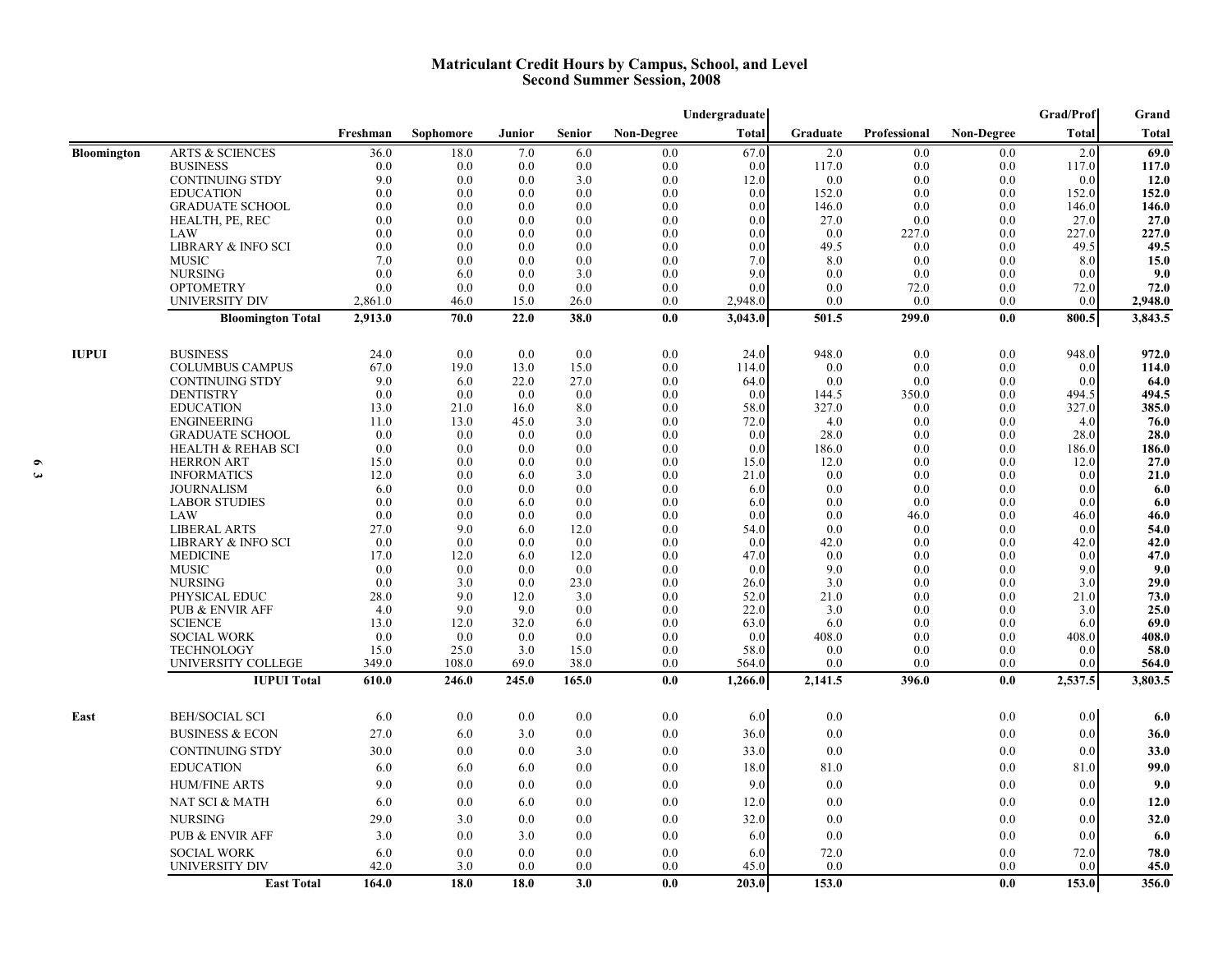#### **Matriculant Credit Hours by Campus, School, and Level Second Summer Session, 2008**

|                   |                              |          |           |        |               |                   | Undergraduate |          |              |            | <b>Grad/Prof</b> | Grand        |
|-------------------|------------------------------|----------|-----------|--------|---------------|-------------------|---------------|----------|--------------|------------|------------------|--------------|
|                   |                              | Freshman | Sophomore | Junior | <b>Senior</b> | <b>Non-Degree</b> | <b>Total</b>  | Graduate | Professional | Non-Degree | <b>Total</b>     | <b>Total</b> |
| <b>Fort Wayne</b> | <b>ARTS &amp; SCIENCES</b>   | 40.0     | 3.0       | 0.0    | 0.0           | 0.0               | 43.0          | 12.0     |              | 0.0        | 12.0             | 55.0         |
|                   | <b>BUS &amp; MGMT SCI</b>    | 91.0     | 27.0      | 7.0    | 0.0           | 0.0               | 125.0         | 6.0      |              | 0.0        | 6.0              | 131.0        |
|                   | <b>CONTINUING STDY</b>       | 42.0     | 6.0       | 9.0    | 0.0           | 0.0               | 57.0          | 0.0      |              | 0.0        | 0.0              | 57.0         |
|                   | <b>EDUCATION</b>             | 44.0     | 15.0      | 10.0   | 15.0          | 0.0               | 84.0          | 172.0    |              | 0.0        | 172.0            | 256.0        |
|                   | <b>HLTH &amp; HUMAN SVCS</b> | 42.0     | 0.0       | 4.0    | 3.0           | 0.0               | 49.0          | 0.0      |              | 0.0        | 0.0              | 49.0         |
|                   | <b>PUB &amp; ENVIR AFF</b>   | 9.0      | 6.0       | 3.0    | 3.0           | 0.0               | 21.0          | 4.0      |              | 0.0        | 4.0              | 25.0         |
|                   | <b>UNIT AFFIL PROG</b>       | 27.0     | 6.0       | 0.0    | 0.0           | 0.0               | 33.0          | 0.0      |              | 0.0        | 0.0              | 33.0         |
|                   | <b>VIS/PERF ARTS</b>         | 21.0     | 3.0       | 6.0    | 0.0           | 0.0               | 30.0          | 0.0      |              | 0.0        | 0.0              | 30.0         |
|                   | <b>Fort Wayne Total</b>      | 316.0    | 66.0      | 39.0   | 21.0          | 0.0               | 442.0         | 194.0    |              | 0.0        | 194.0            | 636.0        |
| Kokomo            | <b>ALLIED HEALTH</b>         | 6.0      | 0.0       | 0.0    | 0.0           | 0.0               | 6.0           | 0.0      |              | 0.0        | 0.0              | 6.0          |
|                   | <b>ARTS &amp; SCIENCES</b>   | 13.0     | 0.0       | 7.0    | 0.0           | 0.0               | 20.0          | 0.0      |              | 0.0        | 0.0              | 20.0         |
|                   | <b>BUSINESS</b>              | 15.0     | 0.0       | 0.0    | 0.0           | 0.0               | 15.0          | 6.0      |              | 0.0        | 6.0              | 21.0         |
|                   | <b>CONTINUING STDY</b>       | 12.0     | 6.0       | 9.0    | 0.0           | 0.0               | 27.0          | 0.0      |              | 0.0        | 0.0              | 27.0         |
|                   | <b>EDUCATION</b>             | 0.0      | 6.0       | 0.0    | 0.0           | 0.0               | 6.0           | 0.0      |              | 0.0        | 0.0              | 6.0          |
|                   | <b>GRADUATE SCHOOL</b>       | 0.0      | 0.0       | 0.0    | 0.0           | 0.0               | 0.0           | 3.0      |              | 0.0        | 3.0              | 3.0          |
|                   | <b>NURSING</b>               | 12.0     | 0.0       | 0.0    | 6.0           | 0.0               | 18.0          | 0.0      |              | 0.0        | 0.0              | 18.0         |
|                   | <b>PUB &amp; ENVIR AFF</b>   | 0.0      | 0.0       | 0.0    | 0.0           | 0.0               | 0.0           | 6.0      |              | 0.0        | 6.0              | 6.0          |
|                   | UNIVERSITY DIV               | 3.0      | 0.0       | 0.0    | 0.0           | 0.0               | 3.0           | 0.0      |              | 0.0        | 0.0              | 3.0          |
|                   | <b>Kokomo Total</b>          | 61.0     | 12.0      | 16.0   | 6.0           | 0.0               | 95.0          | 15.0     |              | 0.0        | 15.0             | 110.0        |
| <b>Northwest</b>  | <b>ALLIED HEALTH</b>         | 27.0     | 26.0      | 0.0    | 6.0           | 0.0               | 59.0          | 0.0      |              | 0.0        | 0.0              | 59.0         |
|                   | <b>ARTS &amp; SCIENCES</b>   | 47.0     | 37.0      | 3.0    | 11.0          | 0.0               | 98.0          | 0.0      |              | 0.0        | 0.0              | 98.0         |
|                   | <b>BUS &amp; ECONOMICS</b>   | 33.0     | 6.0       | 15.0   | 0.0           | 0.0               | 54.0          | 30.0     |              | 0.0        | 30.0             | 84.0         |
|                   | <b>CONTINUING STDY</b>       | 0.0      | 9.0       | 6.0    | 0.0           | 0.0               | 15.0          | 0.0      |              | 0.0        | 0.0              | 15.0         |
|                   | <b>DENTAL AUX EDUC</b>       | 21.0     | 0.0       | 0.0    | 0.0           | 0.0               | 21.0          | 0.0      |              | 0.0        | 0.0              | 21.0         |
|                   | <b>EDUCATION</b>             | 58.0     | 6.0       | (0.0)  | 10.0          | 0.0               | 74.0          | 56.0     |              | 0.0        | 56.0             | 130.0        |
|                   | <b>GUIDED STUDIES</b>        | 21.0     | 0.0       | 0.0    | 0.0           | 0.0               | 21.0          | 0.0      |              | 0.0        | 0.0              | 21.0         |
|                   | <b>NURSING</b>               | 34.0     | 6.0       | 6.0    | 4.0           | 0.0               | 50.0          | 0.0      |              | 0.0        | 0.0              | 50.0         |
|                   | <b>PUB &amp; ENVIR AFF</b>   | 15.0     | 0.0       | 0.0    | 6.0           | 0.0               | 21.0          | 21.0     |              | 0.0        | 21.0             | 42.0         |
|                   | <b>SOCIAL WORK</b>           | 0.0      | 0.0       | 0.0    | 0.0           | 0.0               | 0.0           | 99.0     |              | 0.0        | 99.0             | 99.0         |
|                   | <b>Northwest Total</b>       | 256.0    | 90.0      | 30.0   | 37.0          | 0.0               | 413.0         | 206.0    |              | 0.0        | 206.0            | 619.0        |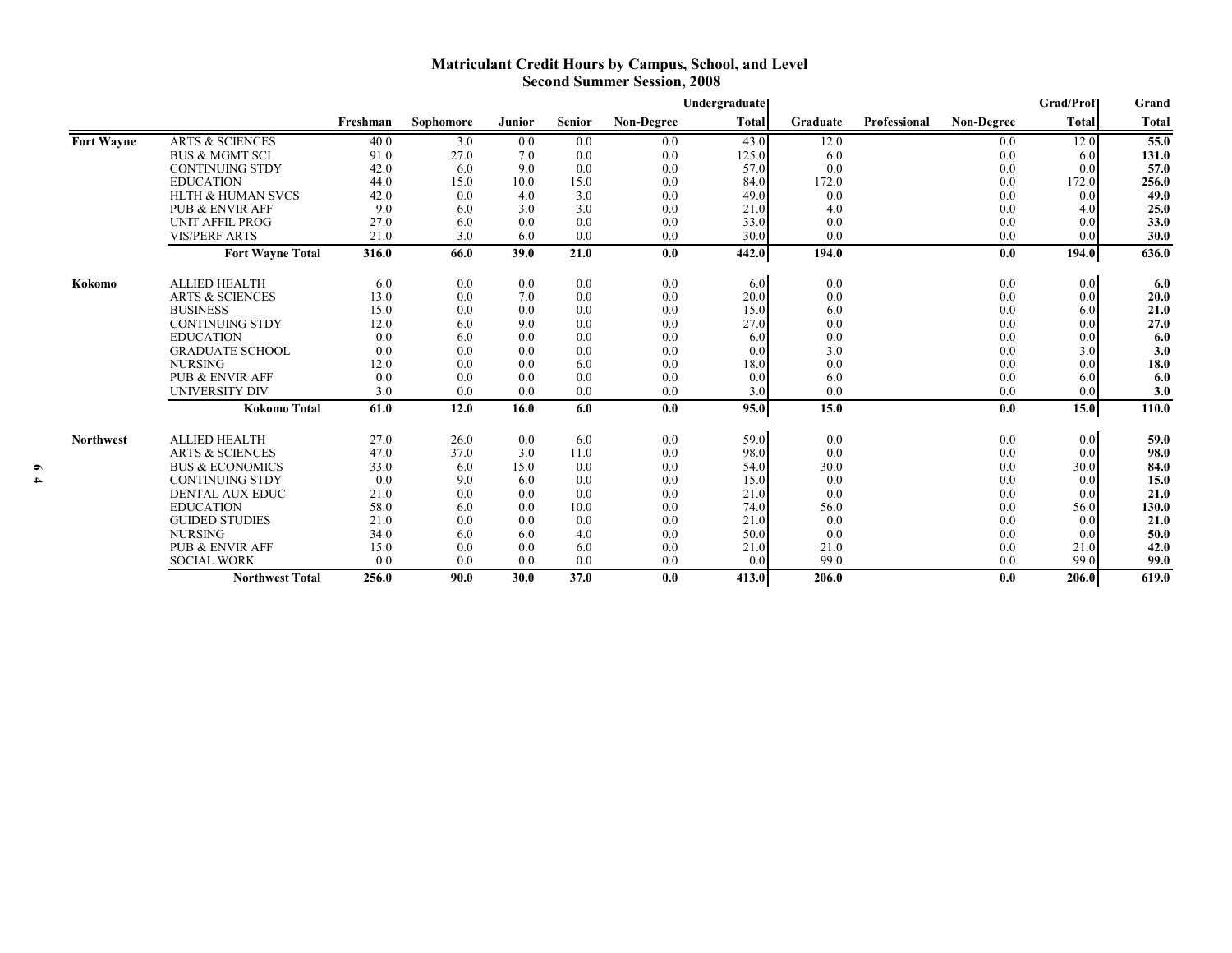#### **Matriculant Credit Hours by Campus, School, and Level Second Summer Session, 2008**

|                   |                            |          |           |        |               |                   | Undergraduate    |          |              |                   | <b>Grad/Prof</b> | Grand |
|-------------------|----------------------------|----------|-----------|--------|---------------|-------------------|------------------|----------|--------------|-------------------|------------------|-------|
|                   |                            | Freshman | Sophomore | Junior | <b>Senior</b> | <b>Non-Degree</b> | Total            | Graduate | Professional | <b>Non-Degree</b> | Total            | Total |
| <b>South Bend</b> | <b>ALLIED HEALTH</b>       | 56.0     | 6.0       | 0.0    | 0.0           | 0.0               | 62.0             | 0.0      |              | 0.0               | 0.0              | 62.0  |
|                   | <b>BUS &amp; ECONOMICS</b> | 68.0     | 12.0      | 6.0    | 16.0          | 0.0               | 102.0            | 35.0     |              | 0.0               | 35.0             | 137.0 |
|                   | <b>CONTINUING STDY</b>     | 31.0     | 0.0       | 0.0    | 0.0           | 0.0               | 31.0             | 0.0      |              | 0.0               | 0.0              | 31.0  |
|                   | <b>DENTAL AUX EDUC</b>     | 13.0     | 0.0       | 0.0    | 0.0           | 0.0               | 13.0             | 0.0      |              | 0.0               | 0.0              | 13.0  |
|                   | DIV OF THE ARTS            | 19.0     | 6.0       | 0.0    | 0.0           | 0.0               | 25.0             | 0.0      |              | 0.0               | 0.0              | 25.0  |
|                   | <b>EDUCATION</b>           | 15.0     | 6.0       | 0.0    | 3.0           | 0.0               | 24.0             | 116.0    |              | 0.0               | 116.0            | 140.0 |
|                   | <b>LIB ARTS &amp; SCI</b>  | 91.0     | 9.0       | 6.0    | 13.0          | 0.0               | 119.0            | 0.0      |              | 0.0               | 0.0              | 119.0 |
|                   | <b>NURSING</b>             | 48.0     | 0.0       | 0.0    | 24.0          | 0.0               | 72.0             | 0.0      |              | 0.0               | 0.0              | 72.0  |
|                   | <b>PUB &amp; ENVIR AFF</b> | 19.0     | 0.0       | 6.0    | 0.0           | 0.0               | 25.0             | 3.0      |              | 0.0               | 3.0              | 28.0  |
|                   | <b>SOCIAL WORK</b>         | 0.0      | 0.0       | 0.0    | 0.0           | 0.0               | 0.0 <sub>l</sub> | 77.0     |              | 0.0               | 77.0             | 77.0  |
|                   | <b>South Bend Total</b>    | 360.0    | 39.0      | 18.0   | 56.0          | 0.0               | 473.0            | 231.0    |              | 0.0               | 231.0            | 704.0 |
| Southeast         | <b>ARTS &amp; LETTERS</b>  | 6.0      | 0.0       | 12.0   | 4.0           | 0.0               | 22.0             | 0.0      |              | 0.0               | 0.0              | 22.0  |
|                   | <b>BUSINESS</b>            | 11.0     | 0.0       | 10.0   | 10.0          | 0.0               | 31.0             | 27.0     |              | 0.0               | 27.0             | 58.0  |
|                   | CONTINUING STDY            | 17.0     | 0.0       | 0.0    | 6.0           | 0.0               | 23.0             | 0.0      |              | 0.0               | 0.0              | 23.0  |
|                   | <b>EDUCATION</b>           | 0.0      | 3.0       | 9.0    | 0.0           | 0.0               | 12.0             | 247.0    |              | 0.0               | 247.0            | 259.0 |
|                   | <b>GRADUATE SCHOOL</b>     | 0.0      | 0.0       | 0.0    | 0.0           | 0.0               | 0.0              | 3.0      |              | 0.0               | 3.0              | 3.0   |
|                   | <b>NATURAL SCIENCE</b>     | 9.0      | 4.0       | 5.0    | 0.0           | 0.0               | 18.0             | 0.0      |              | 0.0               | 0.0              | 18.0  |
|                   | <b>NURSING</b>             | 0.0      | 3.0       | 11.0   | 0.0           | 0.0               | 14.0             | 0.0      |              | 0.0               | 0.0              | 14.0  |
|                   | <b>SOCIAL SCIENCE</b>      | 9.0      | 4.0       | 0.0    | 6.0           | 0.0               | 19.0             | 0.0      |              | 0.0               | 0.0              | 19.0  |
|                   | UNIVERSITY DIV             | 201.0    | 39.0      | 0.0    | 0.0           | 0.0               | 240.0            | 0.0      |              | 0.0               | 0.0              | 240.0 |
|                   | <b>Southeast Total</b>     | 253.0    | 53.0      | 47.0   | 26.0          | 0.0               | 379.0            | 277.0    |              | 0.0               | 277.0            | 656.0 |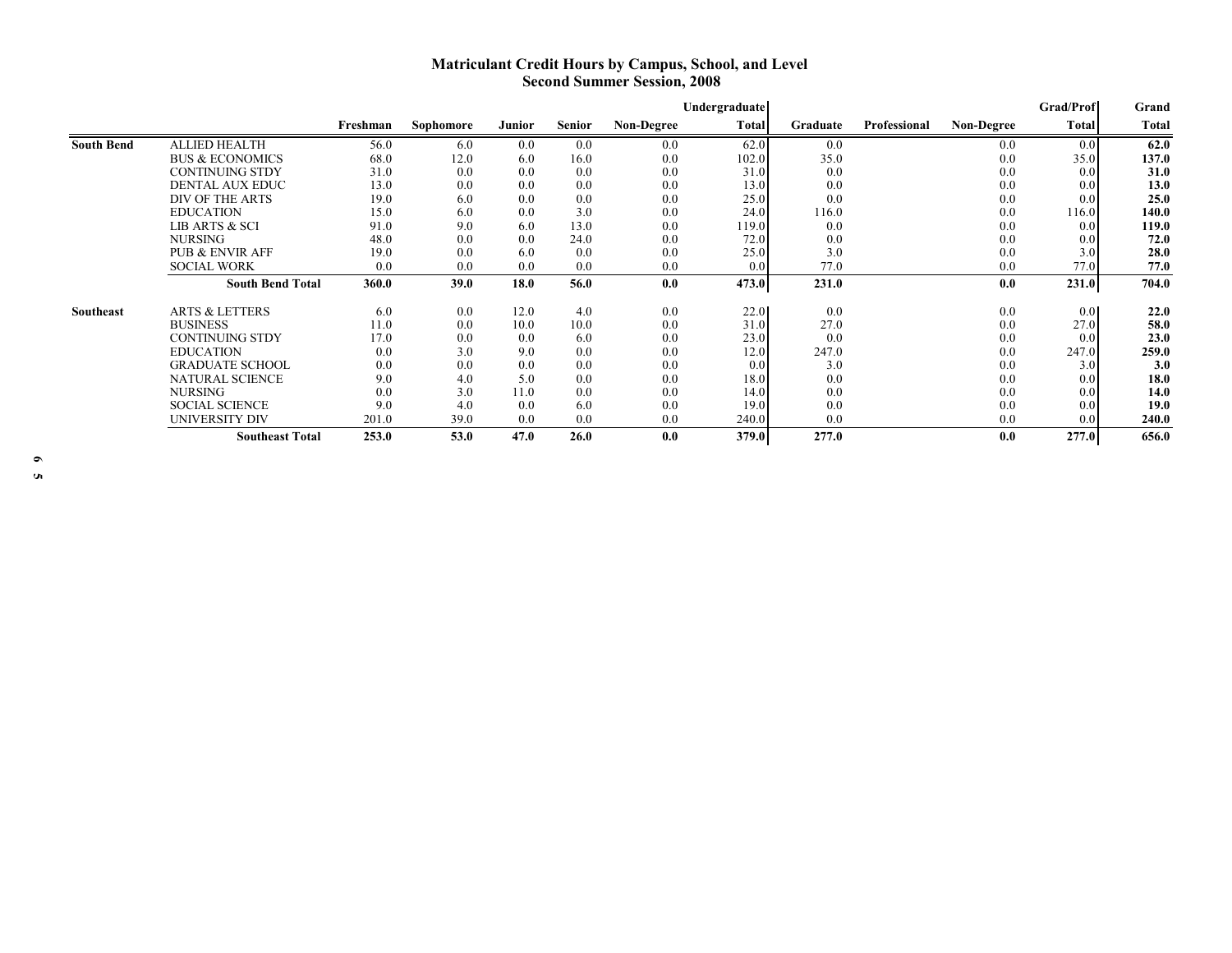## **Resident Credit Hours by School and Level - All Campuses Second Summer Session, 2008**

|                              |          |           |          |               |                   | Undergraduate |          |              |                   | Grad/Prof    | Grand    |
|------------------------------|----------|-----------|----------|---------------|-------------------|---------------|----------|--------------|-------------------|--------------|----------|
|                              | Freshman | Sophomore | Junior   | <b>Senior</b> | <b>Non-Degree</b> | Total         | Graduate | Professional | <b>Non-Degree</b> | <b>Total</b> | Total    |
| <b>ALLIED HEALTH</b>         | 153.0    | 466.0     | 71.0     | 62.0          | 0.0               | 752.0         | 0.0      | 0.0          | 0.0               | 0.0          | 752.0    |
| <b>ARTS &amp; LETTERS</b>    | 6.0      | 45.0      | 104.0    | 160.0         | 0.0               | 315.0         | 0.0      | 0.0          | 0.0               | 0.0          | 315.0    |
| <b>ARTS &amp; SCIENCES</b>   | 332.0    | 1,019.0   | 2,310.0  | 3,640.0       | 342.0             | 7,643.0       | 127.0    | 0.0          | 3.0               | 130.0        | 7,773.0  |
| <b>BEH/SOCIAL SCI</b>        | 24.0     | 18.0      | 21.0     | 44.0          | 0.0               | 107.0         | 0.0      | 0.0          | 0.0               | 0.0          | 107.0    |
| BUS & ECONOMICS              | 282.0    | 302.0     | 373.0    | 718.0         | 135.0             | 1,810.0       | 394.0    | 0.0          | 147.0             | 541.0        | 2,351.0  |
| <b>BUS &amp; MGMT SCI</b>    | 162.0    | 302.0     | 200.0    | 306.0         | 0.0               | 970.0         | 235.0    | 0.0          | 0.0               | 235.0        | 1,205.0  |
| <b>BUSINESS</b>              | 153.0    | 255.0     | 656.0    | 2,315.5       | 15.0              | 3,394.5       | 979.5    | 0.0          | 143.5             | 1,123.0      | 4,517.5  |
| BUSINESS & ECON              | 51.0     | 63.0      | 87.0     | 64.0          | 0.0               | 265.0         | 0.0      | 0.0          | 0.0               | 0.0          | 265.0    |
| <b>COLUMBUS CAMPUS</b>       | 162.0    | 289.0     | 222.0    | 532.0         | 106.0             | 1,311.0       | 0.0      | 0.0          | 9.0               | 9.0          | 1,320.0  |
| CONTINUING STDY              | 211.0    | 533.0     | 776.0    | 2,697.0       | 315.0             | 4,532.0       | 42.0     | 0.0          | 0.0               | 42.0         | 4,574.0  |
| <b>DENTAL AUX EDUC</b>       | 157.0    | 36.0      | 2.0      | 39.0          | 0.0               | 234.0         | 0.0      | 0.0          | 0.0               | 0.0          | 234.0    |
| <b>DENTISTRY</b>             | 0.0      | 0.0       | 0.0      | 0.0           | 0.0               | 0.0           | 63.0     | 245.0        | 0.0               | 308.0        | 308.0    |
| DIV OF THE ARTS              | 36.0     | 62.0      | 42.0     | 124.0         | 24.0              | 288.0         | 0.0      | 0.0          | 0.0               | 0.0          | 288.0    |
| <b>EDUCATION</b>             | 370.0    | 670.0     | 774.0    | 1,939.0       | 232.0             | 3,985.0       | 4,144.5  | 0.0          | 4,301.0           | 8,445.5      | 12,430.5 |
| <b>ENGINEERING</b>           | 21.0     | 74.0      | 117.0    | 189.0         | 0.0               | 401.0         | 24.0     | 0.0          | 0.0               | 24.0         | 425.0    |
| <b>GRAD NON-DEGREE</b>       | 0.0      | 0.0       | 0.0      | 0.0           | 0.0               | 0.0           | 0.0      | 0.0          | 208.5             | 208.5        | 208.5    |
| <b>GRADUATE SCHOOL</b>       | 0.0      | 0.0       | 0.0      | 0.0           | 0.0               | 0.0           | 1,022.5  | 0.0          | 73.0              | 1,095.5      | 1,095.5  |
| <b>GUIDED STUDIES</b>        | 39.0     | 3.0       | 0.0      | 0.0           | 0.0               | 42.0          | 0.0      | 0.0          | 0.0               | 0.0          | 42.0     |
| HEALTH & REHAB SCI           | 0.0      | 0.0       | 0.0      | 0.0           | 0.0               | 0.0           | 508.0    | 0.0          | 0.0               | 508.0        | 508.0    |
| HEALTH, PE, REC              | 0.0      | 103.0     | 436.0    | 714.0         | 213.0             | 1,466.0       | 190.0    | 0.0          | 18.0              | 208.0        | 1,674.0  |
| <b>HERRON ART</b>            | 45.0     | 114.0     | 171.0    | 202.0         | 0.0               | 532.0         | 78.0     | 0.0          | 0.0               | 78.0         | 610.0    |
| <b>HLTH &amp; HUMAN SVCS</b> | 120.0    | 85.0      | 36.0     | 32.0          | 0.0               | 273.0         | 0.0      | 0.0          | 0.0               | 0.0          | 273.0    |
| <b>HUM/FINE ARTS</b>         | 18.0     | 6.0       | 26.0     | 46.0          | 0.0               | 96.0          | 0.0      | 0.0          | 0.0               | 0.0          | 96.0     |
| <b>INFORMATICS</b>           | 25.0     | 100.0     | 210.0    | 507.5         | 4.0               | 846.5         | 23.5     | 0.0          | 0.0               | 23.5         | 870.0    |
| <b>JOURNALISM</b>            | 9.0      | 23.0      | 89.0     | 239.0         | 1.0               | 361.0         | 0.0      | 0.0          | 0.0               | 0.0          | 361.0    |
| <b>LABOR STUDIES</b>         | 6.0      | 6.0       | 17.0     | 15.0          | 0.0               | 44.0          | 0.0      | 0.0          | 0.0               | 0.0          | 44.0     |
| LAW                          | 0.0      | 0.0       | 0.0      | 0.0           | 0.0               | 0.0           | 0.0      | 219.0        | 0.0               | 219.0        | 219.0    |
| <b>LIB ARTS &amp; SCI</b>    | 264.0    | 268.0     | 199.0    | 369.0         | 198.0             | 1,298.0       | 0.0      | 0.0          | 0.0               | 0.0          | 1,298.0  |
| <b>LIBERAL ARTS</b>          | 95.0     | 201.0     | 453.5    | 1,086.5       | 0.0               | 1,836.0       | 0.0      | 0.0          | 0.0               | 0.0          | 1,836.0  |
| LIBRARY & INFO SCI           | 0.0      | 0.0       | 0.0      | 0.0           | 0.0               | 0.0           | 698.5    | 0.0          | 62.0              | 760.5        | 760.5    |
| MEDICINE                     | 35.0     | 142.0     | 111.0    | 311.0         | 0.0               | 599.0         | 36.0     | 0.0          | 0.0               | 36.0         | 635.0    |
| <b>MUSIC</b>                 | 0.0      | 26.0      | 57.0     | 216.0         | 4.0               | 303.0         | 245.0    | 0.0          | 26.0              | 271.0        | 574.0    |
| NAT SCI & MATH               | 27.0     | 15.0      | 2.0      | 45.0          | 0.0               | 89.0          | 0.0      | 0.0          | 0.0               | 0.0          | 89.0     |
| <b>NATURAL SCIENCE</b>       | 44.0     | 110.0     | 136.0    | 147.0         | 0.0               | 437.0         | 0.0      | 0.0          | 0.0               | 0.0          | 437.0    |
| NON-DEGREE                   | 0.0      | 0.0       | 0.0      | 0.0           | 352.0             | 352.0         | 0.0      | 0.0          | 129.0             | 129.0        | 481.0    |
| <b>NURSING</b>               | 215.0    | 378.0     | 330.0    | 2,422.0       | 6.0               | 3,351.0       | 10.5     | 0.0          | 0.0               | 10.5         | 3,361.5  |
| NURSING ASSOC                | 0.0      | 3.0       | 0.0      | 0.0           | 0.0               | 3.0           | 0.0      | 0.0          | 0.0               | 0.0          | 3.0      |
| <b>OPTOMETRY</b>             | 0.0      | 3.0       | 0.0      | 0.0           | 0.0               | 3.0           | 0.0      | 73.5         | 0.0               | 73.5         | 76.5     |
| PHYSICAL EDUC                | 61.0     | 131.0     | 401.0    | 880.0         | 45.0              | 1,518.0       | 83.0     | 0.0          | 29.0              | 112.0        | 1,630.0  |
| <b>PUB &amp; ENVIR AFF</b>   | 110.0    | 300.0     | 620.0    | 1,148.0       | 30.0              | 2,208.0       | 450.0    | 0.0          | 18.0              | 468.0        | 2,676.0  |
| <b>SCIENCE</b>               | 43.0     | 189.0     | 354.0    | 759.0         | 184.0             | 1,529.0       | 87.0     | 0.0          | 0.0               | 87.0         | 1,616.0  |
| <b>SOCIAL SCIENCE</b>        | 23.0     | 83.0      | 117.0    | 192.0         | 0.0               | 415.0         | 0.0      | 0.0          | 0.0               | 0.0          | 415.0    |
| <b>SOCIAL WORK</b>           | 30.0     | 30.0      | 83.0     | 96.0          | 0.0               | 239.0         | 1,785.0  | 0.0          | 3.0               | 1,788.0      | 2,027.0  |
| TECHNOLOGY                   | 43.0     | 146.0     | 201.0    | 573.0         | 0.0               | 963.0         | 0.0      | 0.0          | 0.0               | 0.0          | 963.0    |
| <b>TRANSIENT</b>             | 0.0      | 0.0       | 0.0      | 0.0           | 2,944.0           | 2,944.0       | 0.0      | 0.0          | 0.0               | 0.0          | 2,944.0  |
| <b>UNIT AFFIL PROG</b>       | 60.0     | 51.0      | 42.0     | 37.0          | 233.0             | 423.0         | 0.0      | 0.0          | 0.0               | 0.0          | 423.0    |
| UNIVERSITY COLLEGE           | 918.0    | 1,927.0   | 1,240.0  | 730.0         | 85.0              | 4,900.0       | 0.0      | 0.0          | 0.0               | 0.0          | 4,900.0  |
| UNIVERSITY DIV               | 3,185.0  | 1,178.5   | 603.0    | 173.0         | 131.0             | 5,270.5       | 0.0      | 0.0          | 0.0               | 0.0          | 5,270.5  |
| <b>VIS/PERF ARTS</b>         | 30.0     | 52.0      | 43.0     | 42.0          | 0.0               | 167.0         | 0.0      | 0.0          | 0.0               | 0.0          | 167.0    |
| Total                        | 7,565.0  | 9,807.5   | 11,732.5 | 23,811.5      | 5,599.0           | 58,515.5      | 11,226.0 | 537.5        | 5,170.0           | 16,933.5     | 75,449.0 |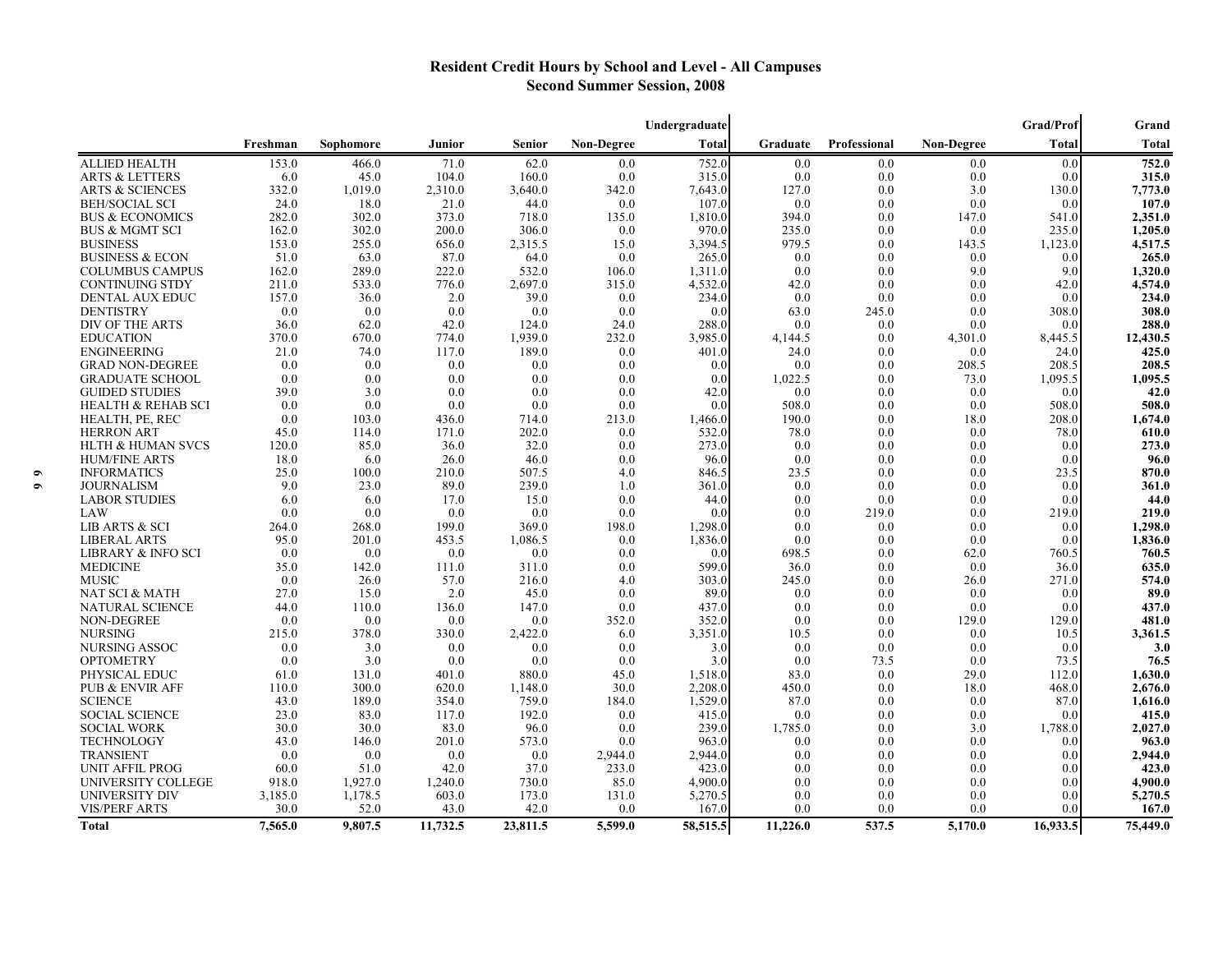## **Resident Credit Hours by Campus, School, and Level Second Summer Session, 2008**

|                    |                               | Undergraduate |           |         |               |            |              |                      |              | <b>Grad/Prof</b>  | Grand        |              |
|--------------------|-------------------------------|---------------|-----------|---------|---------------|------------|--------------|----------------------|--------------|-------------------|--------------|--------------|
|                    |                               | Freshman      | Sophomore | Junior  | <b>Senior</b> | Non-Degree | <b>Total</b> | Graduate             | Professional | <b>Non-Degree</b> | <b>Total</b> | <b>Total</b> |
| <b>Bloomington</b> | <b>ARTS &amp; SCIENCES</b>    | 33.0          | 555.0     | 1.785.0 | 3,033.0       | 285.0      | 5,691.0      | 46.0                 | 0.0          | 0.0               | 46.0         | 5,737.0      |
|                    | <b>BUSINESS</b>               | 3.0           | 109.0     | 232.0   | 427.0         | 0.0        | 771.0        | 60.0                 | 0.0          | 0.0               | 60.0         | 831.0        |
|                    | <b>CONTINUING STDY</b>        | 21.0          | 61.0      | 162.0   | 463.0         | 305.0      | 1,012.0      | 0.0                  | 0.0          | 0.0               | 0.0          | 1,012.0      |
|                    | <b>EDUCATION</b>              | 0.0           | 6.0       | 50.0    | 364.0         | 24.0       | 444.0        | 581.5                | 0.0          | 1,392.0           | 1,973.5      | 2,417.5      |
|                    | <b>GRADUATE SCHOOL</b>        | 0.0           | 0.0       | 0.0     | 0.0           | 0.0        | 0.0          | 691.0                | 0.0          | 67.0              | 758.0        | 758.0        |
|                    | HEALTH, PE, REC               | 0.0           | 103.0     | 436.0   | 714.0         | 213.0      | 1,466.0      | 190.0                | 0.0          | 18.0              | 208.0        | 1,674.0      |
|                    | <b>INFORMATICS</b>            | 0.0           | 19.0      | 81.5    | 107.5         | 4.0        | 212.0        | 4.5                  | 0.0          | 0.0               | 4.5          | 216.5        |
|                    | <b>JOURNALISM</b>             | 0.0           | 6.0       | 31.0    | 124.0         | 1.0        | 162.0        | 0.0                  | 0.0          | 0.0               | 0.0          | 162.0        |
|                    | <b>LABOR STUDIES</b>          | 3.0           | 0.0       | 0.0     | 0.0           | 0.0        | 3.0          | 0.0                  | 0.0          | 0.0               | 0.0          | 3.0          |
|                    | LAW                           | 0.0           | 0.0       | 0.0     | 0.0           | 0.0        | 0.0          | 0.0                  | 111.0        | 0.0               | 111.0        | 111.0        |
|                    | LIBRARY & INFO SCI            | 0.0           | 0.0       | 0.0     | 0.0           | 0.0        | 0.0          | 260.5                | 0.0          | 39.0              | 299.5        | 299.5        |
|                    | <b>MUSIC</b>                  | 0.0           | 26.0      | 57.0    | 216.0         | 4.0        | 303.0        | 224.0                | 0.0          | 26.0              | 250.0        | 553.0        |
|                    | <b>NURSING</b>                | 0.0           | 9.0       | 13.0    | 26.0          | 0.0        | 48.0         | 0.0                  | 0.0          | 0.0               | 0.0          | 48.0         |
|                    | <b>OPTOMETRY</b>              | 0.0           | 3.0       | 0.0     | 0.0           | 0.0        | 3.0          | 0.0                  | 73.5         | 0.0               | 73.5         | 76.5         |
|                    | PUB & ENVIR AFF               | 0.0           | 19.0      | 165.0   | 301.0         | 0.0        | 485.0        | 42.0                 | 0.0          | 0.0               | 42.0         | 527.0        |
|                    | <b>SOCIAL WORK</b>            | 0.0           | 0.0       | 9.0     | 3.0           | 0.0        | 12.0         | 0.0                  | 0.0          | 0.0               | 0.0          | 12.0         |
|                    | <b>UNIVERSITY DIV</b>         | 2,643.0       | 495.5     | 384.0   | 50.0          | 33.0       | 3,605.5      | 0.0                  | 0.0          | 0.0               | 0.0          | 3,605.5      |
|                    | <b>Bloomington Total</b>      | 2,703.0       | 1,411.5   | 3,405.5 | 5,828.5       | 869.0      | 14,217.5     | 2,099.5              | 184.5        | 1,542.0           | 3,826.0      | 18,043.5     |
|                    |                               |               |           |         |               |            |              |                      |              |                   |              |              |
| <b>IUPUI</b>       | <b>BUSINESS</b>               | 37.0          | 30.0      | 230.0   | 1,276.5       | 15.0       | 1,588.5      | 748.5                | 0.0          | 143.5             | 892.0        | 2,480.5      |
|                    | <b>COLUMBUS CAMPUS</b>        | 162.0         | 289.0     | 222.0   | 532.0         | 106.0      | 1,311.0      | 0.0                  | 0.0          | 9.0               | 9.0          | 1,320.0      |
|                    | <b>CONTINUING STDY</b>        | 18.0          | 115.0     | 234.0   | 1,014.0       | 0.0        | 1,381.0      | 42.0                 | 0.0          | 0.0               | 42.0         | 1,423.0      |
|                    | <b>DENTISTRY</b>              | 0.0           | 0.0       | 0.0     | 0.0           | 0.0        | 0.0          | 63.0                 | 245.0        | 0.0               | 308.0        | 308.0        |
|                    | <b>EDUCATION</b>              | 20.0          | 147.0     | 245.0   | 368.0         | 159.0      | 939.0        | 1,243.0              | 0.0          | 980.0             | 2,223.0      | 3,162.0      |
|                    | <b>ENGINEERING</b>            | 21.0          | 74.0      | 117.0   | 189.0         | 0.0        | 401.0        | 24.0                 | 0.0          | 0.0               | 24.0         | 425.0        |
|                    | <b>GRAD NON-DEGREE</b>        | 0.0           | 0.0       | 0.0     | 0.0           | 0.0        | 0.0          | 0.0                  | 0.0          | 208.5             | 208.5        | 208.5        |
|                    | <b>GRADUATE SCHOOL</b>        | 0.0           | 0.0       | 0.0     | 0.0           | 0.0        | 0.0          | 258.5                | 0.0          | 0.0               | 258.5        | 258.5        |
|                    | <b>HEALTH &amp; REHAB SCI</b> | 0.0           | 0.0       | 0.0     | 0.0           | 0.0        | 0.0          | 508.0                | 0.0          | 0.0               | 508.0        | 508.0        |
|                    | <b>HERRON ART</b>             | 45.0          | 114.0     | 171.0   | 202.0         | 0.0        | 532.0        | 78.0                 | 0.0          | 0.0               | 78.0         | 610.0        |
|                    | <b>INFORMATICS</b>            | 25.0          | 81.0      | 128.5   | 400.0         | 0.0        | 634.5        | 19.0                 | 0.0          | 0.0               | 19.0         | 653.5        |
|                    | <b>JOURNALISM</b>             | 9.0           | 17.0      | 58.0    | 115.0         | 0.0        | 199.0        | 0.0                  | 0.0          | 0.0               | 0.0          | 199.0        |
|                    | <b>LABOR STUDIES</b>          | 0.0           | 0.0       | 11.0    | 3.0           | 0.0        | 14.0         | 0.0                  | 0.0          | 0.0               | 0.0          | 14.0         |
|                    | LAW                           | 0.0           | 0.0       | 0.0     | 0.0           | 0.0        | 0.0          | 0.0                  | 108.0        | 0.0               | 108.0        | 108.0        |
|                    | <b>LIBERAL ARTS</b>           | 95.0          | 201.0     | 453.5   | 1,086.5       | 0.0        | 1,836.0      | 0.0                  | 0.0          | 0.0               | 0.0          | 1,836.0      |
|                    | LIBRARY & INFO SCI            | 0.0           | 0.0       | 0.0     | 0.0           | 0.0        | 0.0          | 438.0                | 0.0          | 23.0              | 461.0        | 461.0        |
|                    | <b>MEDICINE</b>               | 35.0          | 142.0     | 111.0   | 311.0         | 0.0        | 599.0        | 36.0                 | 0.0          | 0.0               | 36.0         | 635.0        |
|                    | <b>MUSIC</b>                  | 0.0           | 0.0       | 0.0     | 0.0           | 0.0        | 0.0          | 21.0                 | 0.0          | 0.0               | 21.0         | 21.0         |
|                    | <b>NURSING</b>                | 8.0           | 14.0      | 83.0    | 1,575.0       | 0.0        | 1,680.0      | 10.5                 | 0.0          | 0.0               | 10.5         | 1,690.5      |
|                    | PHYSICAL EDUC                 | 61.0          | 131.0     | 401.0   | 880.0         | 45.0       | 1,518.0      | 83.0                 | 0.0          | 29.0              | 112.0        | 1,630.0      |
|                    | <b>PUB &amp; ENVIR AFF</b>    | 4.0           | 74.0      | 181.0   | 377.0         | 0.0        | 636.0        | 159.0                | 0.0          | 0.0               | 159.0        | 795.0        |
|                    | <b>SCIENCE</b>                | 43.0          | 189.0     | 354.0   | 759.0         | 184.0      | 1,529.0      | 87.0                 | 0.0          | 0.0               | 87.0         | 1,616.0      |
|                    | <b>SOCIAL WORK</b>            | 0.0           | 3.0       | 35.0    | 72.0          | 0.0        | 110.0        | 1,058.0              | 0.0          | 0.0               | 1,058.0      | 1,168.0      |
|                    | TECHNOLOGY                    | 43.0          | 146.0     | 201.0   | 573.0         | 0.0        | 963.0        | 0.0                  | 0.0          | 0.0               | 0.0          | 963.0        |
|                    | <b>TRANSIENT</b>              | 0.0           | 0.0       | 0.0     | 0.0           | 2,092.0    | 2,092.0      | 0.0                  | 0.0          | 0.0               | 0.0          | 2,092.0      |
|                    | UNIVERSITY COLLEGE            | 918.0         | 1,927.0   | 1,240.0 | 730.0         | 85.0       | 4,900.0      | 0.0                  | 0.0          | 0.0               | 0.0          | 4,900.0      |
|                    | <b>IUPUI Total</b>            | 1,544.0       | 3,694.0   | 4,476.0 | 10,463.0      | 2,686.0    | 22,863.0     | $\overline{4,876.5}$ | 353.0        | 1,393.0           | 6,622.5      | 29,485.5     |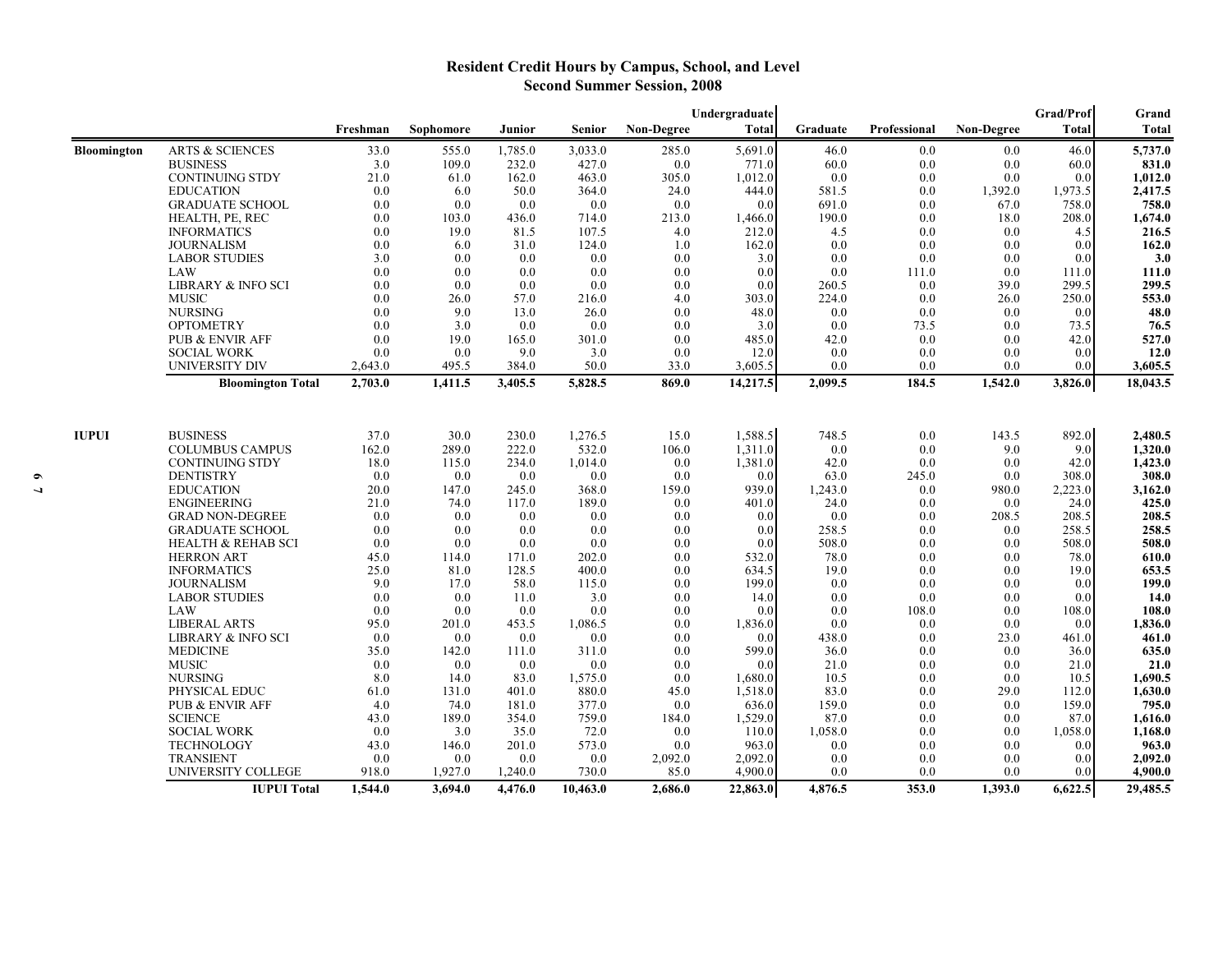## **Resident Credit Hours by Campus, School, and Level Second Summer Session, 2008**

|                   |                              |          |           |        |               | Grad/Prof<br>Undergraduate |         |          |              |                   |              |              |
|-------------------|------------------------------|----------|-----------|--------|---------------|----------------------------|---------|----------|--------------|-------------------|--------------|--------------|
|                   |                              | Freshman | Sophomore | Junior | <b>Senior</b> | <b>Non-Degree</b>          | Total   | Graduate | Professional | <b>Non-Degree</b> | <b>Total</b> | <b>Total</b> |
| East              | <b>BEH/SOCIAL SCI</b>        | 24.0     | 18.0      | 21.0   | 44.0          | 0.0                        | 107.0   | 0.0      |              | 0.0               | 0.0          | 107.0        |
|                   | <b>BUSINESS &amp; ECON</b>   | 51.0     | 63.0      | 87.0   | 64.0          | 0.0                        | 265.0   | 0.0      |              | 0.0               | 0.0          | 265.0        |
|                   | <b>CONTINUING STDY</b>       | 16.0     | 18.0      | 30.0   | 74.0          | 0.0                        | 138.0   | 0.0      |              | 0.0               | 0.0          | 138.0        |
|                   | <b>EDUCATION</b>             | 30.0     | 60.0      | 69.0   | 101.0         | 0.0                        | 260.0   | 168.0    |              | 46.0              | 214.0        | 474.0        |
|                   | <b>HUM/FINE ARTS</b>         | 18.0     | 6.0       | 26.0   | 46.0          | 0.0                        | 96.0    | 0.0      |              | 0.0               | 0.0          | 96.0         |
|                   | NAT SCI & MATH               | 27.0     | 15.0      | 2.0    | 45.0          | 0.0                        | 89.0    | 0.0      |              | 0.0               | 0.0          | 89.0         |
|                   | NON-DEGREE                   | 0.0      | 0.0       | 0.0    | 0.0           | 8.0                        | 8.0     | 0.0      |              | 12.0              | 12.0         | 20.0         |
|                   | <b>NURSING</b>               | 35.0     | 36.0      | 18.0   | 31.0          | 0.0                        | 120.0   | 0.0      |              | 0.0               | 0.0          | 120.0        |
|                   | <b>PUB &amp; ENVIR AFF</b>   | 11.0     | 15.0      | 30.0   | 34.0          | 0.0                        | 90.0    | 0.0      |              | 0.0               | 0.0          | 90.0         |
|                   | <b>SOCIAL WORK</b>           | 30.0     | 27.0      | 39.0   | 21.0          | 0.0                        | 117.0   | 69.0     |              | 0.0               | 69.0         | 186.0        |
|                   | TRANSIENT                    | 0.0      | 0.0       | 0.0    | 0.0           | 60.0                       | 60.0    | 0.0      |              | 0.0               | 0.0          | 60.0         |
|                   | UNIVERSITY DIV               | 90.0     | 49.0      | 21.0   | 3.0           | 10.0                       | 173.0   | 0.0      |              | 0.0               | 0.0          | 173.0        |
|                   | <b>East Total</b>            | 332.0    | 307.0     | 343.0  | 463.0         | 78.0                       | 1,523.0 | 237.0    |              | 58.0              | 295.0        | 1,818.0      |
| <b>Fort Wavne</b> | <b>ARTS &amp; SCIENCES</b>   | 66.0     | 122.0     | 160.0  | 175.0         | 46.0                       | 569.0   | 81.0     |              | 3.0               | 84.0         | 653.0        |
|                   | <b>BUS &amp; MGMT SCI</b>    | 162.0    | 302.0     | 200.0  | 306.0         | 0.0                        | 970.0   | 235.0    |              | 0.0               | 235.0        | 1,205.0      |
|                   | <b>CONTINUING STDY</b>       | 68.0     | 106.0     | 76.0   | 350.0         | 0.0                        | 600.0   | 0.0      |              | 0.0               | 0.0          | 600.0        |
|                   | <b>EDUCATION</b>             | 116.0    | 179.0     | 178.0  | 426.0         | 0.0                        | 899.0   | 808.0    |              | 509.0             | 1,317.0      | 2,216.0      |
|                   | <b>HLTH &amp; HUMAN SVCS</b> | 120.0    | 85.0      | 36.0   | 32.0          | 0.0                        | 273.0   | 0.0      |              | 0.0               | 0.0          | 273.0        |
|                   | <b>PUB &amp; ENVIR AFF</b>   | 15.0     | 49.0      | 70.0   | 142.0         | 0.0                        | 276.0   | 4.0      |              | 0.0               | 4.0          | 280.0        |
|                   | <b>UNIT AFFIL PROG</b>       | 60.0     | 51.0      | 42.0   | 37.0          | 233.0                      | 423.0   | 0.0      |              | 0.0               | 0.0          | 423.0        |
|                   | <b>VIS/PERF ARTS</b>         | 30.0     | 52.0      | 43.0   | 42.0          | 0.0                        | 167.0   | 0.0      |              | 0.0               | 0.0          | 167.0        |
|                   | <b>Fort Wayne Total</b>      | 637.0    | 946.0     | 805.0  | 1,510.0       | 279.0                      | 4,177.0 | 1,128.0  |              | 512.0             | 1,640.0      | 5,817.0      |
| Kokomo            | <b>ALLIED HEALTH</b>         | 32.0     | 85.0      | 10.0   | 0.0           | 0.0                        | 127.0   | 0.0      |              | 0.0               | 0.0          | 127.0        |
|                   | <b>ARTS &amp; SCIENCES</b>   | 47.0     | 53.0      | 92.0   | 111.0         | 0.0                        | 303.0   | 0.0      |              | 0.0               | 0.0          | 303.0        |
|                   | <b>BUSINESS</b>              | 77.0     | 53.0      | 55.0   | 173.0         | 0.0                        | 358.0   | 24.0     |              | 0.0               | 24.0         | 382.0        |
|                   | <b>CONTINUING STDY</b>       | 27.0     | 69.0      | 66.0   | 82.0          | 0.0                        | 244.0   | 0.0      |              | 0.0               | 0.0          | 244.0        |
|                   | <b>EDUCATION</b>             | 24.0     | 67.0      | 38.0   | 105.0         | 3.0                        | 237.0   | 9.0      |              | 87.0              | 96.0         | 333.0        |
|                   | <b>GRADUATE SCHOOL</b>       | 0.0      | 0.0       | 0.0    | 0.0           | 0.0                        | 0.0     | 6.0      |              | 3.0               | 9.0          | 9.0          |
|                   | <b>LABOR STUDIES</b>         | 3.0      | 3.0       | 3.0    | 0.0           | 0.0                        | 9.0     | 0.0      |              | 0.0               | 0.0          | 9.0          |
|                   | <b>NON-DEGREE</b>            | 0.0      | 0.0       | 0.0    | 0.0           | 3.0                        | 3.0     | 0.0      |              | 39.0              | 39.0         | 42.0         |
|                   | <b>NURSING</b>               | 35.0     | 83.0      | 52.0   | 282.0         | 0.0                        | 452.0   | 0.0      |              | 0.0               | 0.0          | 452.0        |
|                   | <b>NURSING ASSOC</b>         | 0.0      | 3.0       | 0.0    | 0.0           | 0.0                        | 3.0     | 0.0      |              | 0.0               | 0.0          | 3.0          |
|                   | <b>PUB &amp; ENVIR AFF</b>   | 7.0      | 26.0      | 27.0   | 15.0          | 0.0                        | 75.0    | 63.0     |              | 0.0               | 63.0         | 138.0        |
|                   | <b>TRANSIENT</b>             | 0.0      | 0.0       | 0.0    | 0.0           | 164.0                      | 164.0   | 0.0      |              | 0.0               | 0.0          | 164.0        |
|                   | <b>UNIVERSITY DIV</b>        | 10.0     | 0.0       | 0.0    | 0.0           | 18.0                       | 28.0    | 0.0      |              | 0.0               | 0.0          | 28.0         |
|                   | Kokomo Total                 | 262.0    | 442.0     | 343.0  | 768.0         | 188.0                      | 2,003.0 | 102.0    |              | 129.0             | 231.0        | 2,234.0      |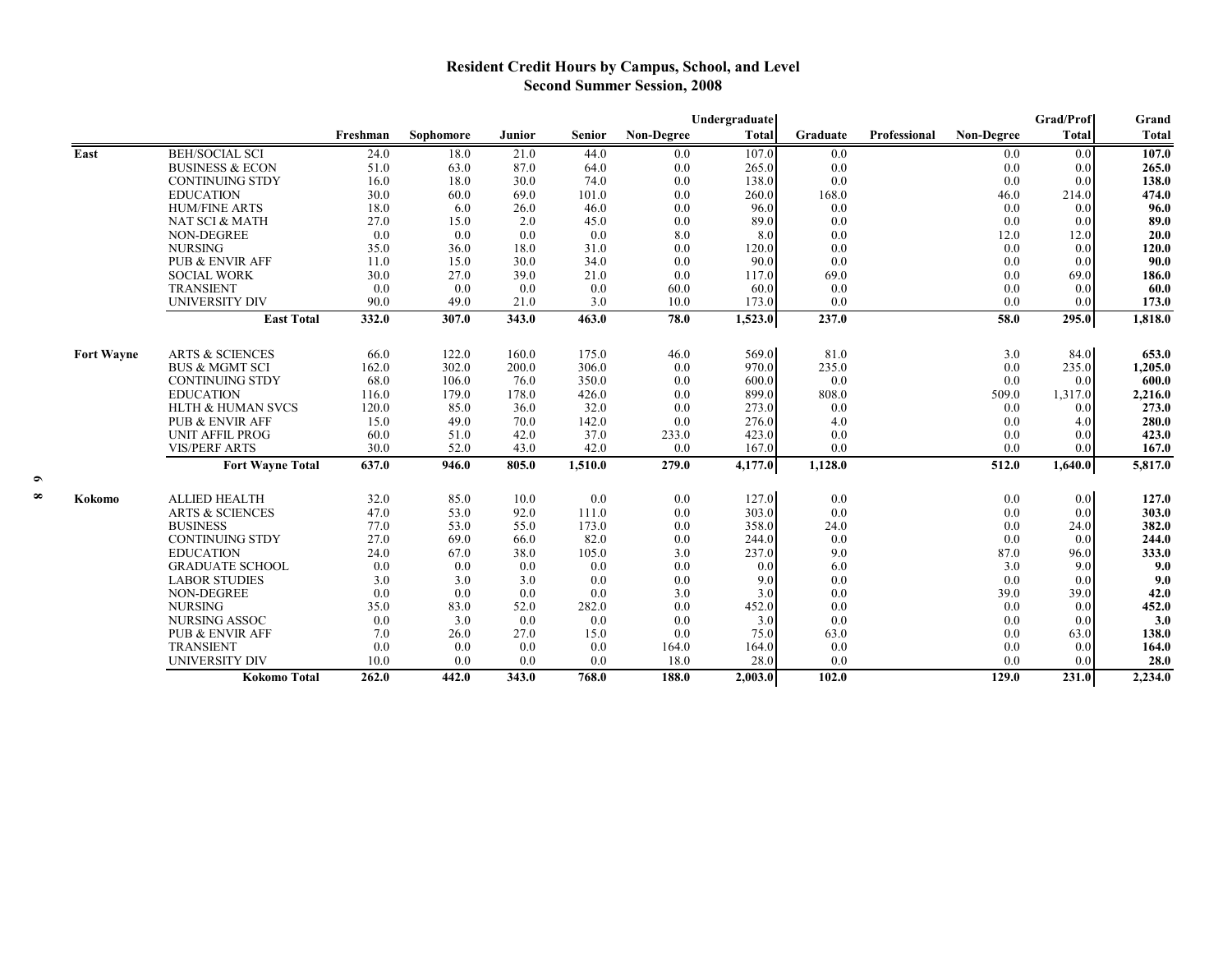## **Resident Credit Hours by Campus, School, and Level Second Summer Session, 2008**

|                   |                            | Grad/Prof<br>Undergraduate |           |        |               |                   |              |          |              | Grand      |              |              |
|-------------------|----------------------------|----------------------------|-----------|--------|---------------|-------------------|--------------|----------|--------------|------------|--------------|--------------|
|                   |                            | Freshman                   | Sophomore | Junior | <b>Senior</b> | <b>Non-Degree</b> | <b>Total</b> | Graduate | Professional | Non-Degree | <b>Total</b> | <b>Total</b> |
| <b>Northwest</b>  | <b>ALLIED HEALTH</b>       | 52.0                       | 291.0     | 48.0   | 61.0          | 0.0               | 452.0        | 0.0      |              | 0.0        | 0.0          | 452.0        |
|                   | <b>ARTS &amp; SCIENCES</b> | 186.0                      | 289.0     | 273.0  | 321.0         | 11.0              | 1,080.0      | 0.0      |              | 0.0        | 0.0          | 1,080.0      |
|                   | <b>BUS &amp; ECONOMICS</b> | 99.0                       | 121.0     | 176.0  | 262.0         | 0.0               | 658.0        | 217.0    |              | 96.0       | 313.0        | 971.0        |
|                   | <b>CONTINUING STDY</b>     | 30.0                       | 72.0      | 94.0   | 223.0         | 0.0               | 419.0        | 0.0      |              | 0.0        | 0.0          | 419.0        |
|                   | <b>DENTAL AUX EDUC</b>     | 117.0                      | 11.0      | 2.0    | 18.0          | 0.0               | 148.0        | 0.0      |              | 0.0        | 0.0          | 148.0        |
|                   | <b>EDUCATION</b>           | 103.0                      | 100.0     | 67.0   | 184.0         | 3.0               | 457.0        | 161.0    |              | 324.0      | 485.0        | 942.0        |
|                   | <b>GUIDED STUDIES</b>      | 39.0                       | 3.0       | 0.0    | 0.0           | 0.0               | 42.0         | 0.0      |              | 0.0        | 0.0          | 42.0         |
|                   | <b>LABOR STUDIES</b>       | 0.0                        | 0.0       | 3.0    | 3.0           | 0.0               | 6.0          | 0.0      |              | 0.0        | 0.0          | 6.0          |
|                   | NON-DEGREE                 | 0.0                        | 0.0       | 0.0    | 0.0           | 45.0              | 45.0         | 0.0      |              | 0.0        | 0.0          | 45.0         |
|                   | <b>NURSING</b>             | 59.0                       | 97.0      | 60.0   | 237.0         | 0.0               | 453.0        | 0.0      |              | 0.0        | 0.0          | 453.0        |
|                   | <b>PUB &amp; ENVIR AFF</b> | 36.0                       | 93.0      | 89.0   | 162.0         | 0.0               | 380.0        | 164.0    |              | 15.0       | 179.0        | 559.0        |
|                   | <b>SOCIAL WORK</b>         | 0.0                        | 0.0       | 0.0    | 0.0           | 0.0               | 0.0          | 376.0    |              | 0.0        | 376.0        | 376.0        |
|                   | <b>TRANSIENT</b>           | 0.0                        | 0.0       | 0.0    | 0.0           | 223.0             | 223.0        | 0.0      |              | 0.0        | 0.0          | 223.0        |
|                   | <b>UNIVERSITY DIV</b>      | 15.0                       | 140.0     | 56.0   | 30.0          | 38.0              | 279.0        | 0.0      |              | 0.0        | 0.0          | 279.0        |
|                   | <b>Northwest Total</b>     | 736.0                      | 1,217.0   | 868.0  | 1,501.0       | 320.0             | 4,642.0      | 918.0    |              | 435.0      | 1,353.0      | 5,995.0      |
| <b>South Bend</b> | <b>ALLIED HEALTH</b>       | 69.0                       | 90.0      | 13.0   | 1.0           | 0.0               | 173.0        | 0.0      |              | 0.0        | 0.0          | 173.0        |
|                   | <b>BUS &amp; ECONOMICS</b> | 183.0                      | 181.0     | 197.0  | 456.0         | 135.0             | 1,152.0      | 177.0    |              | 51.0       | 228.0        | 1,380.0      |
|                   | <b>CONTINUING STDY</b>     | 31.0                       | 45.0      | 61.0   | 249.0         | 6.0               | 392.0        | 0.0      |              | 0.0        | 0.0          | 392.0        |
|                   | <b>DENTAL AUX EDUC</b>     | 40.0                       | 25.0      | 0.0    | 21.0          | 0.0               | 86.0         | 0.0      |              | 0.0        | 0.0          | 86.0         |
|                   | DIV OF THE ARTS            | 36.0                       | 62.0      | 42.0   | 124.0         | 24.0              | 288.0        | 0.0      |              | 0.0        | 0.0          | 288.0        |
|                   | <b>EDUCATION</b>           | 66.0                       | 84.0      | 59.0   | 170.0         | 43.0              | 422.0        | 596.0    |              | 349.0      | 945.0        | 1,367.0      |
|                   | <b>GRADUATE SCHOOL</b>     | 0.0                        | 0.0       | 0.0    | 0.0           | 0.0               | 0.0          | 52.0     |              | 3.0        | 55.0         | 55.0         |
|                   | <b>LABOR STUDIES</b>       | 0.0                        | 3.0       | 0.0    | 9.0           | 0.0               | 12.0         | 0.0      |              | 0.0        | 0.0          | 12.0         |
|                   | LIB ARTS & SCI             | 264.0                      | 268.0     | 199.0  | 369.0         | 198.0             | 1,298.0      | 0.0      |              | 0.0        | 0.0          | 1,298.0      |
|                   | NON-DEGREE                 | 0.0                        | 0.0       | 0.0    | 0.0           | 24.0              | 24.0         | 0.0      |              | 78.0       | 78.0         | 102.0        |
|                   | <b>NURSING</b>             | 78.0                       | 126.0     | 48.0   | 229.0         | 6.0               | 487.0        | 0.0      |              | 0.0        | 0.0          | 487.0        |
|                   | <b>PUB &amp; ENVIR AFF</b> | 37.0                       | 24.0      | 58.0   | 117.0         | 30.0              | 266.0        | 18.0     |              | 3.0        | 21.0         | 287.0        |
|                   | <b>SOCIAL WORK</b>         | 0.0                        | 0.0       | 0.0    | 0.0           | 0.0               | 0.0          | 282.0    |              | 3.0        | 285.0        | 285.0        |
|                   | <b>TRANSIENT</b>           | 0.0                        | 0.0       | 0.0    | 0.0           | 405.0             | 405.0        | 0.0      |              | 0.0        | 0.0          | 405.0        |
|                   | <b>South Bend Total</b>    | 804.0                      | 908.0     | 677.0  | 1,745.0       | 871.0             | 5,005.0      | 1,125.0  |              | 487.0      | 1,612.0      | 6,617.0      |
| Southeast         | <b>ARTS &amp; LETTERS</b>  | 6.0                        | 45.0      | 104.0  | 160.0         | 0.0               | 315.0        | 0.0      | 0.0          | 0.0        | 0.0          | 315.0        |
|                   | <b>BUSINESS</b>            | 36.0                       | 63.0      | 139.0  | 439.0         | 0.0               | 677.0        | 147.0    | 0.0          | 0.0        | 147.0        | 824.0        |
|                   | <b>CONTINUING STDY</b>     | 0.0                        | 47.0      | 53.0   | 242.0         | 4.0               | 346.0        | 0.0      | 0.0          | 0.0        | 0.0          | 346.0        |
|                   | <b>EDUCATION</b>           | 11.0                       | 27.0      | 68.0   | 221.0         | 0.0               | 327.0        | 578.0    | 0.0          | 614.0      | 1,192.0      | 1,519.0      |
|                   | <b>GRADUATE SCHOOL</b>     | 0.0                        | 0.0       | 0.0    | 0.0           | 0.0               | 0.0          | 15.0     | 0.0          | 0.0        | 15.0         | 15.0         |
|                   | NATURAL SCIENCE            | 44.0                       | 110.0     | 136.0  | 147.0         | 0.0               | 437.0        | 0.0      | 0.0          | 0.0        | 0.0          | 437.0        |
|                   | NON-DEGREE                 | 0.0                        | 0.0       | 0.0    | 0.0           | 272.0             | 272.0        | 0.0      | 0.0          | 0.0        | 0.0          | 272.0        |
|                   | <b>NURSING</b>             | 0.0                        | 13.0      | 56.0   | 42.0          | 0.0               | 111.0        | 0.0      | 0.0          | 0.0        | 0.0          | 111.0        |
|                   | <b>SOCIAL SCIENCE</b>      | 23.0                       | 83.0      | 117.0  | 192.0         | 0.0               | 415.0        | 0.0      | 0.0          | 0.0        | 0.0          | 415.0        |
|                   | <b>UNIVERSITY DIV</b>      | 427.0                      | 494.0     | 142.0  | 90.0          | 32.0              | 1,185.0      | 0.0      | 0.0          | 0.0        | 0.0          | 1,185.0      |
|                   | <b>Southeast Total</b>     | 547.0                      | 882.0     | 815.0  | 1,533.0       | 308.0             | 4,085.0      | 740.0    |              | 614.0      | 1,354.0      | 5,439.0      |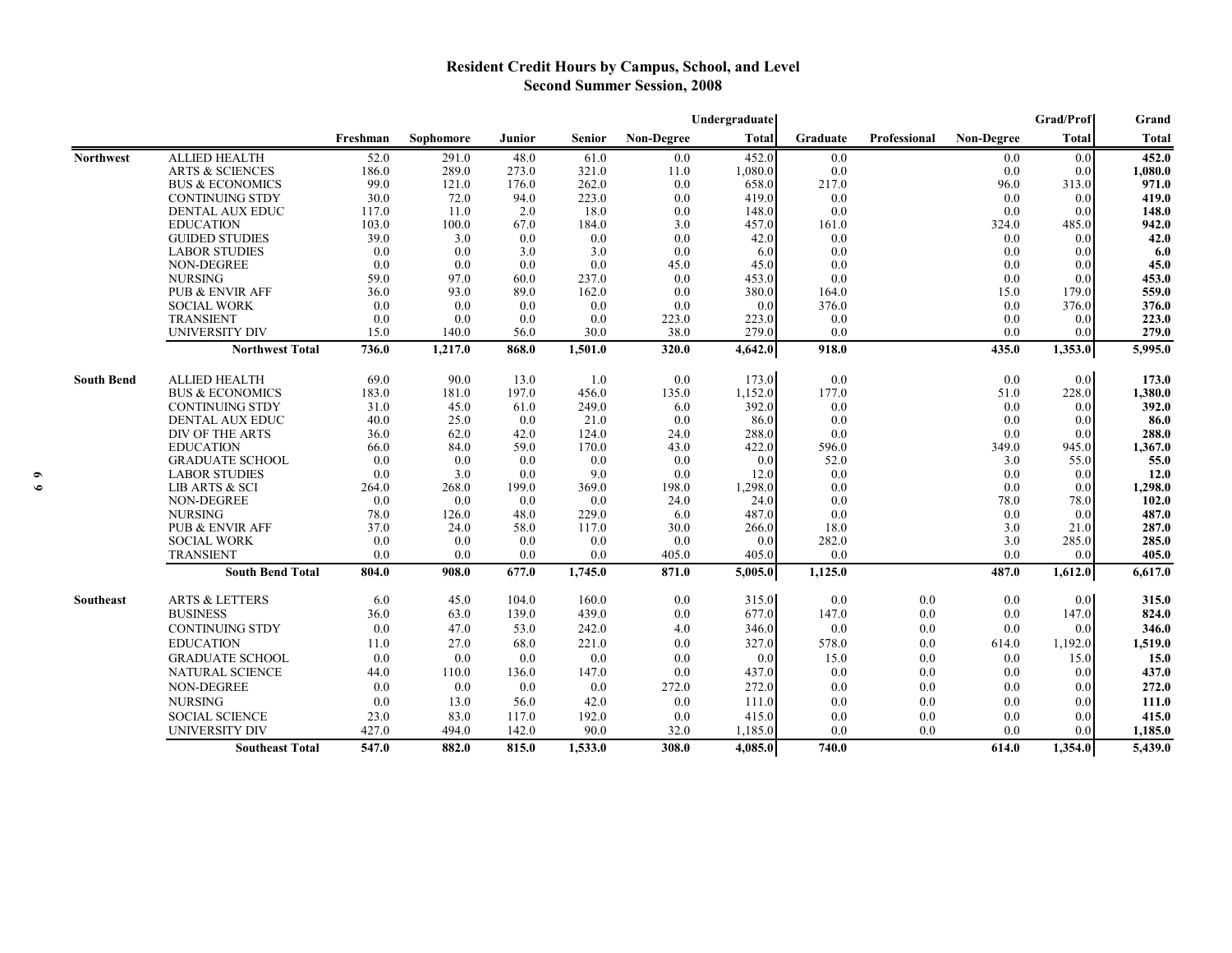## **Non-Resident Credit Hours by School and Level - All Campuses Second Summer Session, 2008**

|                               |          | Undergraduate |         |         |                   |         |              | <b>Grad/Prof</b> | Grand             |              |              |
|-------------------------------|----------|---------------|---------|---------|-------------------|---------|--------------|------------------|-------------------|--------------|--------------|
|                               | Freshman | Sophomore     | Junior  | Senior  | <b>Non-Degree</b> | Total   | Graduate     | Professional     | <b>Non-Degree</b> | <b>Total</b> | <b>Total</b> |
| <b>ALLIED HEALTH</b>          | 22.0     | 3.0           | 10.0    | 6.0     | 0.0               | 41.0    | 0.0          | 0.0              | 0.0               | 0.0          | 41.0         |
| <b>ARTS &amp; LETTERS</b>     | 6.0      | 23.0          | 40.0    | 79.0    | 0.0               | 148.0   | 0.0          | 0.0              | 0.0               | 0.0          | 148.0        |
| <b>ARTS &amp; SCIENCES</b>    | 21.0     | 121.0         | 493.5   | 846.0   | 1,020.0           | 2,501.5 | 66.0         | 0.0              | 3.0               | 69.0         | 2,570.5      |
| <b>BEH/SOCIAL SCI</b>         | 0.0      | 3.0           | 6.0     | 3.0     | 0.0               | 12.0    | 0.0          | 0.0              | 0.0               | 0.0          | <b>12.0</b>  |
| <b>BUS &amp; ECONOMICS</b>    | 22.0     | 15.0          | 4.0     | 21.0    | 3.0               | 65.0    | 137.0        | 0.0              | 3.0               | 140.0        | 205.0        |
| <b>BUS &amp; MGMT SCI</b>     | 1.0      | 19.0          | 17.0    | 6.0     | 0.0               | 43.0    | 9.0          | 0.0              | 0.0               | 9.0          | 52.0         |
| <b>BUSINESS</b>               | 27.0     | 111.0         | 398.0   | 684.5   | 0.0               | 1,220.5 | 2,947.0      | 0.0              | 105.0             | 3,052.0      | 4,272.5      |
| <b>BUSINESS &amp; ECON</b>    | 3.0      | 13.0          | 12.0    | 23.0    | 0.0               | 51.0    | 0.0          | 0.0              | 0.0               | 0.0          | 51.0         |
| <b>COLUMBUS CAMPUS</b>        | 0.0      | 0.0           | 0.0     | 6.0     | 0.0               | 6.0     | 0.0          | 0.0              | 0.0               | 0.0          | 6.0          |
| <b>CONTINUING STDY</b>        | 80.0     | 32.0          | 123.0   | 294.0   | 34.0              | 563.0   | 0.0          | 0.0              | 0.0               | 0.0          | 563.0        |
| <b>DENTAL AUX EDUC</b>        | 9.0      | 0.0           | 0.0     | 0.0     | 0.0               | 9.0     | 0.0          | 0.0              | 0.0               | 0.0          | 9.0          |
| <b>DENTISTRY</b>              | 0.0      | 0.0           | 0.0     | 0.0     | 0.0               | 0.0     | 128.0        | 108.5            | 0.0               | 236.5        | 236.5        |
| DIV OF THE ARTS               | 7.0      | 0.0           | 0.0     | 12.0    | 0.0               | 19.0    | 2.0          | 0.0              | 0.0               | 2.0          | 21.0         |
| <b>EDUCATION</b>              | 15.0     | 53.0          | 104.0   | 160.0   | 9.0               | 341.0   | 998.5        | 0.0              | 623.0             | 1,621.5      | 1,962.5      |
| <b>ENGINEERING</b>            | 23.0     | 11.0          | 57.0    | 31.0    | 6.0               | 128.0   | 5.0          | 0.0              | 0.0               | 5.0          | 133.0        |
| <b>GRAD NON-DEGREE</b>        | 0.0      | 0.0           | 0.0     | 0.0     | 0.0               | 0.0     | 0.0          | 0.0              | 50.0              | 50.0         | 50.0         |
| <b>GRADUATE SCHOOL</b>        | 0.0      | 0.0           | 0.0     | 0.0     | 0.0               | 0.0     | 2,724.0      | 0.0              | 759.0             | 3,483.0      | 3,483.0      |
| <b>HEALTH &amp; REHAB SCI</b> | 0.0      | 0.0           | 0.0     | 0.0     | 0.0               | 0.0     | 35.0         | 0.0              | 0.0               | 35.0         | 35.0         |
|                               | 3.0      | 37.0          |         |         |                   | 273.0   |              | 0.0              | 0.0               |              |              |
| HEALTH, PE, REC               | 0.0      | 9.0           | 77.0    | 156.0   | 0.0<br>0.0        |         | 222.0<br>0.0 | 0.0              |                   | 222.0        | 495.0        |
| <b>HERRON ART</b>             |          |               | 3.0     | 0.0     |                   | 12.0    |              |                  | 0.0               | 0.0          | 12.0         |
| <b>HLTH &amp; HUMAN SVCS</b>  | 0.0      | 0.0           | 0.0     | 4.0     | 0.0               | 4.0     | 0.0          | 0.0              | 0.0               | 0.0          | 4.0          |
| <b>HUM/FINE ARTS</b>          | 3.0      | 0.0           | 0.0     | 7.0     | 0.0               | 10.0    | 0.0          | 0.0              | 0.0               | 0.0          | 10.0         |
| <b>INFORMATICS</b>            | 0.0      | 4.5           | 6.0     | 19.0    | 0.0               | 29.5    | 41.5         | 0.0              | 3.0               | 44.5         | 74.0         |
| <b>JOURNALISM</b>             | 0.0      | 6.0           | 24.0    | 70.0    | 0.0               | 100.0   | 0.0          | 0.0              | 0.0               | 0.0          | 100.0        |
| <b>LABOR STUDIES</b>          | 0.0      | 0.0           | 0.0     | 9.0     | 0.0               | 9.0     | 0.0          | 0.0              | 0.0               | 0.0          | 9.0          |
| LAW                           | 0.0      | 0.0           | 0.0     | 0.0     | 0.0               | 0.0     | 0.0          | 449.0            | 0.0               | 449.0        | 449.0        |
| LIB ARTS & SCI                | 24.0     | 6.0           | 30.0    | 41.0    | 0.0               | 101.0   | 0.0          | 0.0              | 0.0               | 0.0          | 101.0        |
| <b>LIBERAL ARTS</b>           | 0.0      | 0.0           | 27.0    | 4.0     | 0.0               | 31.0    | 0.0          | 0.0              | 0.0               | 0.0          | 31.0         |
| <b>LIBRARY &amp; INFO SCI</b> | 0.0      | 0.0           | 0.0     | 0.0     | 0.0               | 0.0     | 357.5        | 0.0              | 0.0               | 357.5        | 357.5        |
| <b>MEDICINE</b>               | 0.0      | 0.0           | 0.0     | 3.0     | 0.0               | 3.0     | 0.0          | 0.0              | 0.0               | 0.0          | 3.0          |
| <b>MUSIC</b>                  | 7.0      | 87.0          | 204.0   | 536.0   | 41.0              | 875.0   | 1,287.0      | 0.0              | 58.0              | 1,345.0      | 2,220.0      |
| NAT SCI & MATH                | 3.0      | 6.0           | 29.0    | 0.0     | 0.0               | 38.0    | 0.0          | 0.0              | 0.0               | 0.0          | 38.0         |
| <b>NATURAL SCIENCE</b>        | 12.0     | 22.0          | 55.0    | 138.0   | 0.0               | 227.0   | 0.0          | 0.0              | 0.0               | 0.0          | 227.0        |
| NON-DEGREE                    | 0.0      | 0.0           | 0.0     | 0.0     | 72.0              | 72.0    | 0.0          | 0.0              | 9.0               | 9.0          | 81.0         |
| <b>NURSING</b>                | 20.0     | 9.0           | 49.0    | 101.0   | 0.0               | 179.0   | 0.0          | 0.0              | 0.0               | 0.0          | 179.0        |
| <b>OPTOMETRY</b>              | 0.0      | 0.0           | 0.0     | 0.0     | 0.0               | 0.0     | 0.0          | 90.0             | 0.0               | 90.0         | 90.0         |
| PHYSICAL EDUC                 | 3.0      | 10.0          | 0.0     | 19.0    | 0.0               | 32.0    | 27.0         | 0.0              | 13.0              | 40.0         | 72.0         |
| <b>PUB &amp; ENVIR AFF</b>    | 9.0      | 12.0          | 50.0    | 153.0   | 0.0               | 224.0   | 227.0        | 0.0              | 6.0               | 233.0        | 457.0        |
| <b>SCIENCE</b>                | 0.0      | 3.0           | 9.0     | 29.0    | 0.0               | 41.0    | 18.0         | 0.0              | 0.0               | 18.0         | 59.0         |
| <b>SOCIAL SCIENCE</b>         | 14.0     | 31.0          | 58.0    | 109.0   | 0.0               | 212.0   | 0.0          | 0.0              | 0.0               | 0.0          | 212.0        |
| <b>SOCIAL WORK</b>            | 0.0      | 0.0           | 6.0     | 0.0     | 0.0               | 6.0     | 34.0         | 0.0              | 0.0               | 34.0         | 40.0         |
| <b>TECHNOLOGY</b>             | 20.0     | 12.0          | 15.0    | 18.0    | 0.0               | 65.0    | 3.0          | 0.0              | 0.0               | 3.0          | 68.0         |
| <b>TRANSIENT</b>              | 0.0      | 0.0           | 0.0     | 0.0     | 114.0             | 114.0   | 0.0          | 0.0              | 0.0               | 0.0          | 114.0        |
| UNIT AFFIL PROG               | 12.0     | 0.0           | 0.0     | 0.0     | 7.0               | 19.0    | 0.0          | 0.0              | 0.0               | 0.0          | 19.0         |
| <b>UNIVERSITY COLLEGE</b>     | 69.0     | 68.0          | 57.5    | 19.0    | 0.0               | 213.5   | 0.0          | 0.0              | 0.0               | 0.0          | 213.5        |
| UNIVERSITY DIV                | 583.0    | 393.0         | 363.0   | 141.0   | 0.0               | 1,480.0 | 0.0          | 0.0              | 0.0               | 0.0          | 1,480.0      |
| <b>VIS/PERF ARTS</b>          | 0.0      | 3.0           | 3.0     | 12.0    | 0.0               | 18.0    | 0.0          | 0.0              | 0.0               | 0.0          | <b>18.0</b>  |
| Total                         | 1,018.0  | 1,122.5       | 2,330.0 | 3,759.5 | 1.306.0           | 9,536.0 | 9,268.5      | 647.5            | 1.632.0           | 11,548.0     | 21,084.0     |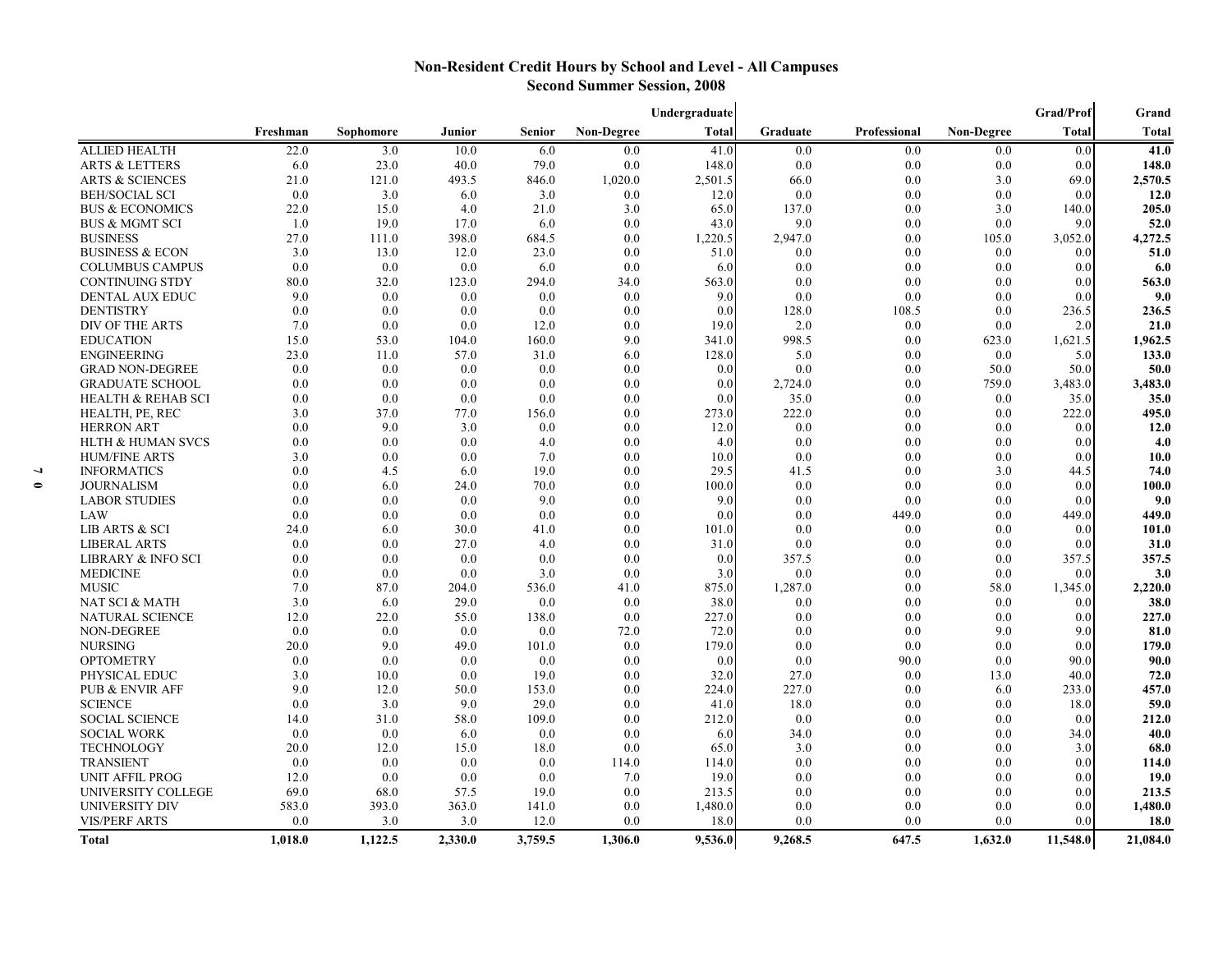## **Non-Resident Credit Hours by Campus, School, and Level Second Summer Session, 2008**

|                    |                                        | Undergraduate |             |             |             |                   |               |            | Grad/Prof    | Grand             |            |               |
|--------------------|----------------------------------------|---------------|-------------|-------------|-------------|-------------------|---------------|------------|--------------|-------------------|------------|---------------|
|                    |                                        | Freshman      | Sophomore   | Junior      | Senior      | <b>Non-Degree</b> | <b>Total</b>  | Graduate   | Professional | <b>Non-Degree</b> | Total      | Total         |
| <b>Bloomington</b> | <b>ARTS &amp; SCIENCES</b>             | 3.0           | 115.0       | 490.5       | 822.0       | 1,020.0           | 2,450.5       | 66.0       | 0.0          | 0.0               | 66.0       | 2,516.5       |
|                    | <b>BUSINESS</b>                        | 7.0           | 108.0       | 316.0       | 453.0       | 0.0               | 884.0         | 70.0       | 0.0          | 0.0               | 70.0       | 954.0         |
|                    | <b>CONTINUING STDY</b>                 | 0.0           | 5.0         | 50.0        | 78.0        | 34.0              | 167.0         | 0.0        | 0.0          | 0.0               | 0.0        | 167.0         |
|                    | <b>EDUCATION</b>                       | 0.0           | 0.0         | 13.0        | 72.0        | 3.0               | 88.0          | 335.5      | 0.0          | 346.0             | 681.5      | 769.5         |
|                    | <b>GRADUATE SCHOOL</b>                 | 0.0           | 0.0         | 0.0         | 0.0         | 0.0               | 0.0           | 2,590.0    | 0.0          | 759.0             | 3,349.0    | 3,349.0       |
|                    | HEALTH, PE, REC                        | 0.0           | 31.0        | 77.0        | 156.0       | 0.0               | 264.0         | 222.0      | 0.0          | 0.0               | 222.0      | 486.0         |
|                    | <b>INFORMATICS</b>                     | 0.0           | 1.5         | 6.0         | 10.0        | 0.0               | 17.5          | 24.5       | 0.0          | 0.0               | 24.5       | 42.0          |
|                    | <b>JOURNALISM</b>                      | 0.0           | 6.0         | 24.0        | 64.0        | 0.0               | 94.0          | 0.0        | 0.0          | 0.0               | 0.0        | 94.0          |
|                    | LAW                                    | 0.0           | 0.0         | 0.0         | 0.0         | 0.0               | 0.0           | 0.0        | 120.0        | 0.0               | 120.0      | 120.0         |
|                    | <b>LIBRARY &amp; INFO SCI</b>          | 0.0           | 0.0         | 0.0         | 0.0         | 0.0               | 0.0           | 342.5      | 0.0          | 0.0               | 342.5      | 342.5         |
|                    | <b>MUSIC</b>                           | 7.0           | 87.0        | 204.0       | 536.0       | 41.0              | 875.0         | 1,251.0    | 0.0          | 58.0              | 1,309.0    | 2,184.0       |
|                    | <b>OPTOMETRY</b>                       | 0.0           | 0.0         | 0.0         | 0.0         | 0.0               | 0.0           | 0.0        | 90.0         | 0.0               | 90.0       | 90.0          |
|                    | <b>PUB &amp; ENVIR AFF</b>             | 0.0           | 9.0         | 35.0        | 108.0       | 0.0               | 152.0         | 104.0      | 0.0          | 0.0               | 104.0      | 256.0         |
|                    | <b>SOCIAL WORK</b>                     | 0.0           | 0.0         | 3.0         | 0.0         | 0.0               | 3.0           | 0.0        | 0.0          | 0.0               | 0.0        | 3.0           |
|                    | <b>UNIVERSITY DIV</b>                  | 478.0         | 279.0       | 245.0       | 113.0       | 0.0               | 1,115.0       | 0.0        | 0.0          | 0.0               | 0.0        | 1,115.0       |
|                    | <b>Bloomington Total</b>               | 495.0         | 641.5       | 1,463.5     | 2,412.0     | 1,098.0           | 6,110.0       | 5,005.5    | 210.0        | 1,163.0           | 6,378.5    | 12,488.5      |
|                    |                                        |               |             |             |             |                   |               |            |              |                   |            |               |
| <b>IUPUI</b>       | <b>BUSINESS</b>                        | 0.0           | 0.0         | 0.0         | 50.5        | 0.0               | 50.5          | 2,676.0    | 0.0          | 105.0             | 2,781.0    | 2,831.5       |
|                    | <b>COLUMBUS CAMPUS</b>                 | 0.0           | 0.0         | 0.0         | 6.0         | 0.0               | 6.0           | 0.0        | 0.0          | 0.0               | 0.0        | 6.0           |
|                    | <b>CONTINUING STDY</b>                 | 0.0           | 0.0         | 5.0         | 27.0        | 0.0               | 32.0          | 0.0        | 0.0          | 0.0               | 0.0        | 32.0          |
|                    | <b>DENTISTRY</b>                       | 0.0           | 0.0         | 0.0         | 0.0         | 0.0               | 0.0           | 128.0      | 108.5        | 0.0               | 236.5      | 236.5         |
|                    | <b>EDUCATION</b>                       | 0.0           | 0.0         | 0.0         | 0.0         | 0.0               | 0.0           | 11.0       | 0.0          | 15.0              | 26.0       | 26.0          |
|                    | <b>ENGINEERING</b>                     | 23.0          | 11.0        | 57.0        | 31.0        | 6.0               | 128.0         | 5.0        | 0.0          | 0.0               | 5.0        | 133.0         |
|                    | <b>GRAD NON-DEGREE</b>                 | 0.0           | 0.0         | 0.0         | 0.0         | 0.0               | 0.0           | 0.0        | 0.0          | 50.0              | 50.0       | 50.0          |
|                    | <b>GRADUATE SCHOOL</b>                 | 0.0           | 0.0         | 0.0         | 0.0         | 0.0               | 0.0           | 111.0      | 0.0          | 0.0               | 111.0      | 111.0         |
|                    | <b>HEALTH &amp; REHAB SCI</b>          | 0.0           | 0.0         | 0.0         | 0.0         | 0.0               | 0.0           | 35.0       | 0.0          | 0.0               | 35.0       | 35.0          |
|                    | <b>HERRON ART</b>                      | 0.0           | 9.0         | 3.0         | 0.0         | 0.0               | 12.0          | 0.0        | 0.0          | 0.0               | 0.0        | 12.0          |
|                    | <b>INFORMATICS</b>                     | 0.0           | 3.0         | 0.0         | 9.0         | 0.0               | 12.0          | 17.0       | 0.0          | 3.0               | 20.0       | 32.0          |
|                    | <b>JOURNALISM</b>                      | 0.0           | 0.0         | 0.0         | 6.0         | 0.0               | 6.0           | 0.0        | 0.0          | 0.0               | 0.0        | 6.0           |
|                    | <b>LABOR STUDIES</b>                   | 0.0           | 0.0         | 0.0         | 6.0         | 0.0               | 6.0           | 0.0        | 0.0          | 0.0               | 0.0        | 6.0           |
|                    | LAW                                    | 0.0           | 0.0         | 0.0         | 0.0         | 0.0               | 0.0           | 0.0        | 329.0        | 0.0               | 329.0      | 329.0         |
|                    | <b>LIBERAL ARTS</b>                    | 0.0           | 0.0         | 27.0        | 4.0         | 0.0               | 31.0          | 0.0        | 0.0          | 0.0               | 0.0        | 31.0          |
|                    | <b>LIBRARY &amp; INFO SCI</b>          | 0.0           | 0.0         | 0.0         | 0.0         | 0.0               | 0.0           | 15.0       | 0.0          | 0.0               | 15.0       | 15.0          |
|                    | <b>MEDICINE</b>                        | 0.0           | 0.0         | 0.0         | 3.0         | 0.0               | 3.0           | 0.0        | 0.0          | 0.0               | 0.0        | 3.0           |
|                    | <b>MUSIC</b>                           | 0.0           | 0.0         | 0.0         | 0.0         | 0.0               | 0.0           | 36.0       | 0.0          | 0.0               | 36.0       | 36.0          |
|                    | <b>NURSING</b>                         | 0.0           | 0.0         | 0.0         | 73.0        | 0.0               | 73.0          | 0.0        | 0.0          | 0.0               | 0.0        | 73.0          |
|                    | PHYSICAL EDUC                          | 3.0           | 10.0        | 0.0         | 19.0        | 0.0               | 32.0          | 27.0       | 0.0          | 13.0              | 40.0       | 72.0          |
|                    | <b>PUB &amp; ENVIR AFF</b>             | 0.0           | 0.0         | 0.0         | 15.0        | 0.0               | 15.0          | 117.0      | 0.0          | 0.0               | 117.0      | 132.0         |
|                    | <b>SCIENCE</b>                         | 0.0           | 3.0         | 9.0         | 29.0        | 0.0               | 41.0          | 18.0       | 0.0          | 0.0               | 18.0       | 59.0          |
|                    | <b>SOCIAL WORK</b>                     | 0.0           | 0.0         | 0.0         | 0.0         | 0.0               | 0.0           | 16.0       | 0.0          | 0.0               | 16.0       | 16.0          |
|                    | TECHNOLOGY                             | 20.0          | 12.0        | 15.0        | 18.0        | 0.0               | 65.0          | 3.0        | 0.0          | 0.0               | 3.0        | 68.0          |
|                    | <b>TRANSIENT</b><br>UNIVERSITY COLLEGE | 0.0<br>69.0   | 0.0<br>68.0 | 0.0<br>57.5 | 0.0<br>19.0 | 71.0<br>0.0       | 71.0<br>213.5 | 0.0<br>0.0 | 0.0<br>0.0   | 0.0<br>0.0        | 0.0<br>0.0 | 71.0<br>213.5 |
|                    | <b>IUPUI Total</b>                     | 115.0         | 116.0       | 173.5       | 315.5       | 77.0              | 797.0         | 3,215.0    | 437.5        | 186.0             | 3,838.5    | 4,635.5       |
|                    |                                        |               |             |             |             |                   |               |            |              |                   |            |               |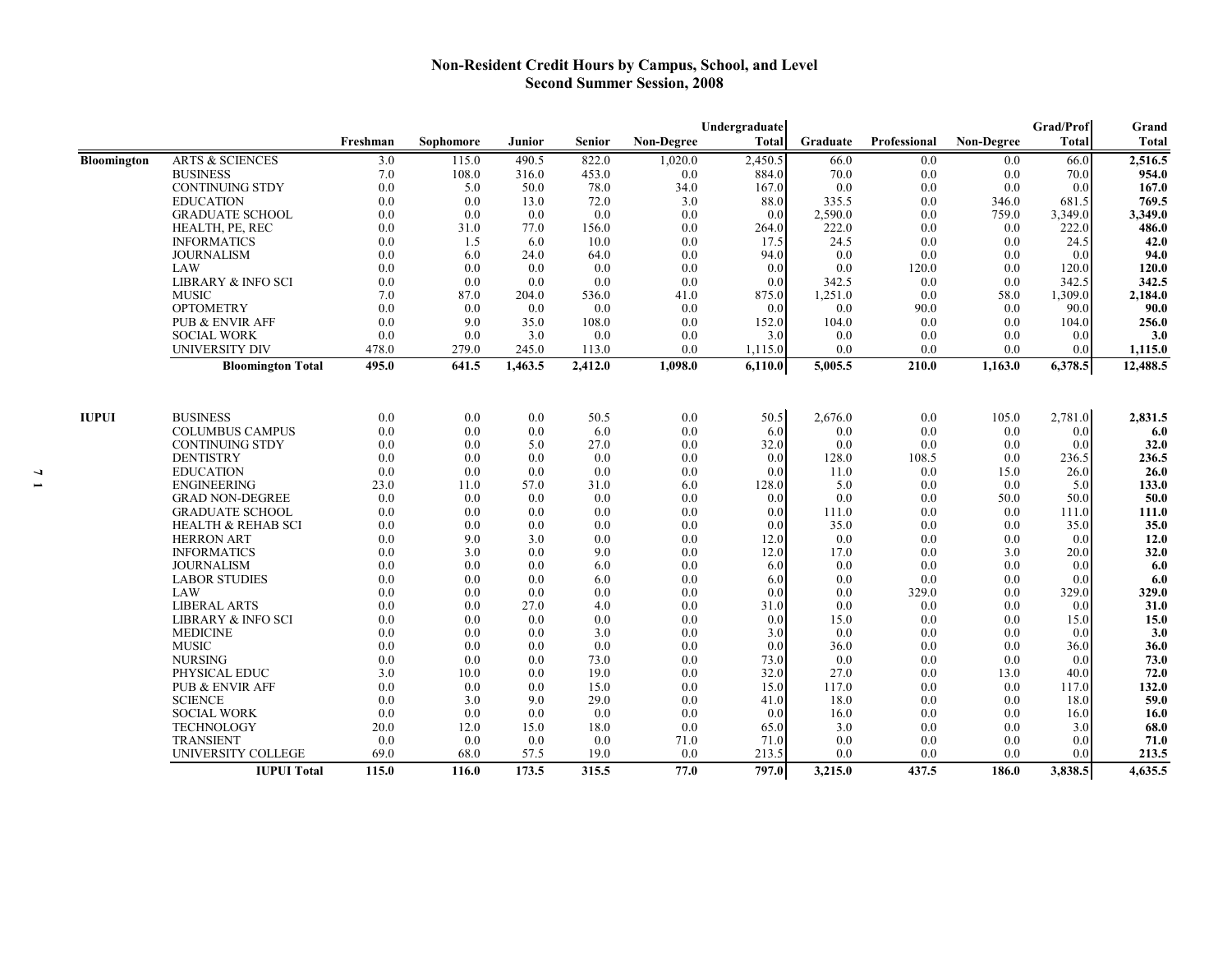## **Non-Resident Credit Hours by Campus, School, and Level Second Summer Session, 2008**

|                   |                            |          |           |               |               | Undergraduate     |              |          |                     |                   | Grad/Prof        | Grand        |
|-------------------|----------------------------|----------|-----------|---------------|---------------|-------------------|--------------|----------|---------------------|-------------------|------------------|--------------|
|                   |                            | Freshman | Sophomore | <b>Junior</b> | <b>Senior</b> | <b>Non-Degree</b> | <b>Total</b> | Graduate | <b>Professional</b> | <b>Non-Degree</b> | Total            | <b>Total</b> |
| East              | <b>BEH/SOCIAL SCI</b>      | 0.0      | 3.0       | 6.0           | 3.0           | 0.0               | 12.0         | 0.0      |                     | 0.0               | 0.0              | 12.0         |
|                   | <b>BUSINESS &amp; ECON</b> | 3.0      | 13.0      | 12.0          | 23.0          | 0.0               | 51.0         | 0.0      |                     | 0.0               | 0.0              | 51.0         |
|                   | <b>CONTINUING STDY</b>     | 42.0     | 3.0       | 3.0           | 33.0          | 0.0               | 81.0         | 0.0      |                     | 0.0               | 0.0              | 81.0         |
|                   | <b>EDUCATION</b>           | 9.0      | 12.0      | 23.0          | 9.0           | 0.0               | 53.0         | 0.0      |                     | 0.0               | 0.0              | 53.0         |
|                   | <b>HUM/FINE ARTS</b>       | 3.0      | 0.0       | 0.0           | 7.0           | 0.0               | 10.0         | 0.0      |                     | 0.0               | 0.0              | 10.0         |
|                   | NAT SCI & MATH             | 3.0      | 6.0       | 29.0          | 0.0           | 0.0               | 38.0         | 0.0      |                     | 0.0               | 0.0              | 38.0         |
|                   | <b>NURSING</b>             | 12.0     | 9.0       | 15.0          | 0.0           | 0.0               | 36.0         | 0.0      |                     | 0.0               | 0.0              | 36.0         |
|                   | <b>PUB &amp; ENVIR AFF</b> | 6.0      | 0.0       | 0.0           | 6.0           | 0.0               | 12.0         | 0.0      |                     | 0.0               | 0.0              | 12.0         |
|                   | <b>SOCIAL WORK</b>         | 0.0      | 0.0       | 3.0           | 0.0           | 0.0               | 3.0          | 3.0      |                     | 0.0               | 3.0              | 6.0          |
|                   | <b>TRANSIENT</b>           | 0.0      | 0.0       | 0.0           | 0.0           | 12.0              | 12.0         | 0.0      |                     | 0.0               | 0.0              | 12.0         |
|                   | <b>East Total</b>          | 78.0     | 46.0      | 91.0          | 81.0          | 12.0              | 308.0        | 3.0      |                     | 0.0               | 3.0              | 311.0        |
| <b>Fort Wayne</b> | <b>ARTS &amp; SCIENCES</b> | 13.0     | 6.0       | 3.0           | 24.0          | 0.0               | 46.0         | 0.0      |                     | 3.0               | 3.0              | 49.0         |
|                   | <b>BUS &amp; MGMT SCI</b>  | 1.0      | 19.0      | 17.0          | 6.0           | 0.0               | 43.0         | 9.0      |                     | 0.0               | 9.0              | 52.0         |
|                   | <b>CONTINUING STDY</b>     | 18.0     | 6.0       | 22.0          | 27.0          | 0.0               | 73.0         | 0.0      |                     | 0.0               | 0.0              | 73.0         |
|                   | <b>EDUCATION</b>           | 0.0      | 12.0      | 3.0           | 13.0          | 0.0               | 28.0         | 21.0     |                     | 6.0               | 27.0             | 55.0         |
|                   | HLTH & HUMAN SVCS          | 0.0      | 0.0       | 0.0           | 4.0           | 0.0               | 4.0          | 0.0      |                     | 0.0               | 0.0              | 4.0          |
|                   | <b>LABOR STUDIES</b>       | 0.0      | 0.0       | 0.0           | 3.0           | 0.0               | 3.0          | 0.0      |                     | 0.0               | 0.0              | 3.0          |
|                   | <b>PUB &amp; ENVIR AFF</b> | 3.0      | 3.0       | 9.0           | 12.0          | 0.0               | 27.0         | 0.0      |                     | 0.0               | 0.0              | 27.0         |
|                   | <b>UNIT AFFIL PROG</b>     | 12.0     | 0.0       | 0.0           | 0.0           | 7.0               | 19.0         | 0.0      |                     | 0.0               | 0.0              | 19.0         |
|                   | <b>VIS/PERF ARTS</b>       | 0.0      | 3.0       | 3.0           | 12.0          | 0.0               | 18.0         | 0.0      |                     | 0.0               | 0.0 <sub>l</sub> | 18.0         |
|                   | <b>Fort Wayne Total</b>    | 47.0     | 49.0      | 57.0          | 101.0         | 7.0               | 261.0        | 30.0     |                     | 9.0               | 39.0             | 300.0        |
| Kokomo            | <b>ALLIED HEALTH</b>       | 5.0      | 0.0       | 5.0           | 0.0           | 0.0               | 10.0         | 0.0      |                     | 0.0               | 0.01             | 10.0         |
|                   | <b>BUSINESS</b>            | 6.0      | 0.0       | 8.0           | 0.0           | 0.0               | 14.0         | 0.0      |                     | 0.0               | 0.0 <sub>l</sub> | 14.0         |
|                   | <b>EDUCATION</b>           | 0.0      | 0.0       | 0.0           | 0.0           | 0.0               | 0.0          | 0.0      |                     | 6.0               | 6.0              | 6.0          |
|                   | <b>Kokomo Total</b>        | 11.0     | 0.0       | 13.0          | 0.0           | 0.0               | 24.0         | 0.0      |                     | 6.0               | 6.0              | 30.0         |
| <b>Northwest</b>  | <b>ALLIED HEALTH</b>       | 12.0     | 0.0       | 5.0           | 0.0           | 0.0               | 17.0         | 0.0      |                     | 0.0               | 0.01             | 17.0         |
|                   | <b>ARTS &amp; SCIENCES</b> | 5.0      | 0.0       | 0.0           | 0.0           | 0.0               | 5.0          | 0.0      |                     | 0.0               | 0.0              | 5.0          |
|                   | <b>BUS &amp; ECONOMICS</b> | 0.0      | 0.0       | 0.0           | 0.0           | 0.0               | (0.0)        | 12.0     |                     | 0.0               | 12.0             | 12.0         |
|                   | <b>CONTINUING STDY</b>     | 0.0      | 0.0       | 7.0           | 9.0           | 0.0               | 16.0         | 0.0      |                     | 0.0               | 0.0              | 16.0         |
|                   | <b>DENTAL AUX EDUC</b>     | 6.0      | 0.0       | 0.0           | 0.0           | 0.0               | 6.0          | 0.0      |                     | 0.0               | 0.0              | 6.0          |
|                   | <b>EDUCATION</b>           | 0.0      | 0.0       | 0.0           | 3.0           | 0.0               | 3.0          | 3.0      |                     | 0.0               | 3.0              | 6.0          |
|                   | <b>NURSING</b>             | 0.0      | 0.0       | 3.0           | 7.0           | 0.0               | 10.0         | 0.0      |                     | 0.0               | 0.0              | 10.0         |
|                   | <b>PUB &amp; ENVIR AFF</b> | 0.0      | 0.0       | 0.0           | 0.0           | 0.0               | 0.0          | 3.0      |                     | 0.0               | 3.0              | 3.0          |
|                   | <b>SOCIAL WORK</b>         | 0.0      | 0.0       | 0.0           | 0.0           | 0.0               | 0.0          | 6.0      |                     | 0.0               | 6.0              | 6.0          |
|                   | <b>TRANSIENT</b>           | 0.0      | 0.0       | 0.0           | 0.0           | 11.0              | 11.0         | 0.0      |                     | 0.0               | 0.0              | 11.0         |
|                   | <b>UNIVERSITY DIV</b>      | 0.0      | 9.0       | 0.0           | 0.0           | 0.0               | 9.0          | 0.0      |                     | 0.0               | 0.0              | 9.0          |
|                   | <b>Northwest Total</b>     | 23.0     | 9.0       | 15.0          | 19.0          | 11.0              | 77.0         | 24.0     |                     | 0.0               | 24.0             | 101.0        |
|                   |                            |          |           |               |               |                   |              |          |                     |                   |                  |              |